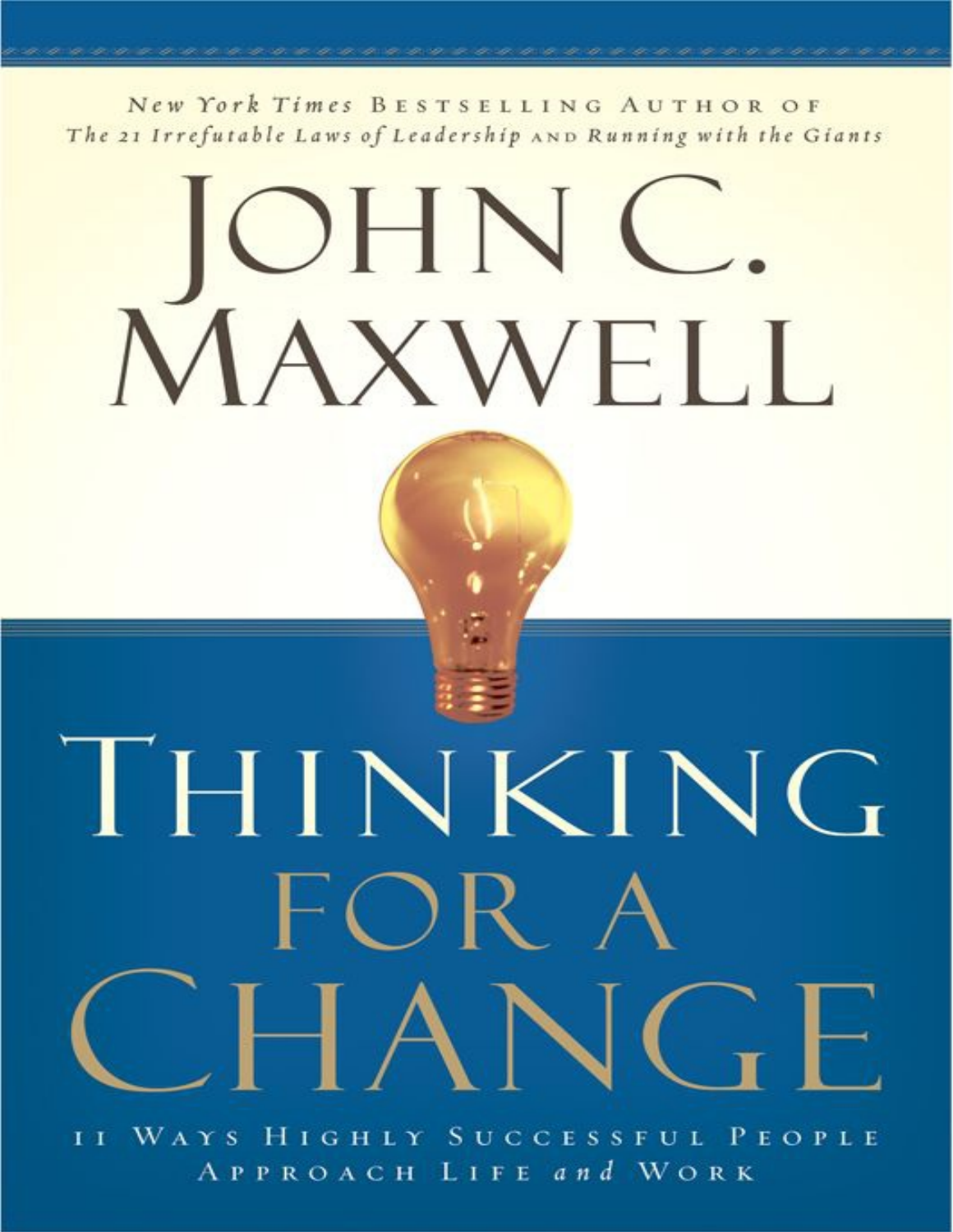# **[COPYRIGHT](#page-2-0)**

Copyright © 2003 by John C. Maxwell All rights reserved.

Scriptures noted NIV are taken from the HOLY BIBLE: NEW INTERNATIONAL VERSION®. Copyright © 1973, 1978, 1984, by International Bible Society. Used by permission of Zondervan Publishing House. All rights reserved.

Scriptures noted NRSV are taken from the NEW REVISED STANDARD VERSION of the Bible. Copyright © 1989 by the Division of Christian Education of the National Council of The Churches of Christ in the U.S.A. All rights reserved.

The author is represented by Yates & Yates, LLP, Literary Agency, Orange, California.

Hachette Book Group, 237 Park Avenue, New York, NY 10017.

Visit our website at [www.HachetteBookGroup.com](http://www.HachetteBookGroup.com)

ISBN: 978-0-7595-2791-1

First eBook Edition: April 2003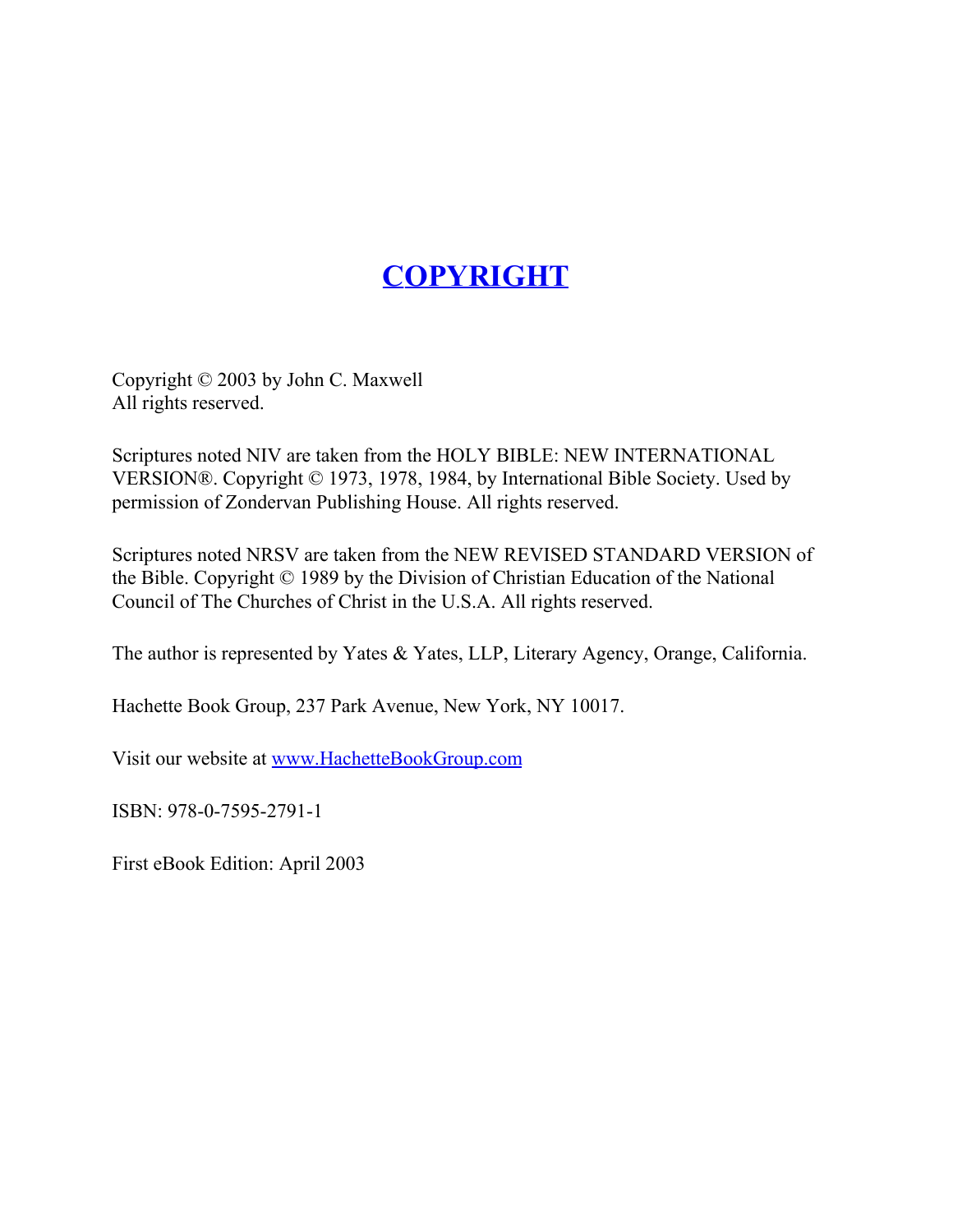# **CONTENTS**

<span id="page-2-0"></span>**COPYRIGHT** 

<span id="page-2-1"></span>**ACKNOWLEDGMENTS** 

<span id="page-2-2"></span>FORETHOUGHT: THE DIFFERENCE THAT REALLY MAKES A DIFFERENCE

#### <span id="page-2-3"></span>THOUGHTS ABOUT THINKING

#### <span id="page-2-4"></span>**Part I: Change Your Thinking and Change Your Life**

<span id="page-2-6"></span><span id="page-2-5"></span>Chapter 1: [Understand](#page-12-0) the Value of Good Thinking Chapter 2: Realize the Impact of Changed [Thinking](#page-27-0) Chapter 3: Master the Process of [Intentional](#page-41-0) Thinking

#### **Part II: Eleven Thinking Skills Every Successful Person Needs**

Skill 1: Acquire the Wisdom of [Big-Picture](#page-59-0) Thinking Skill 2: Unleash the Potential of Focused [Thinking](#page-74-0) Skill 3: Discover the Joy of Creative [Thinking](#page-91-0) Skill 4: Recognize the [Importance](#page-113-0) of Realistic Thinking Skill 5: Release the Power of Strategic [Thinking](#page-127-0) Skill 6: Feel the Energy of [Possibility](#page-143-0) Thinking Skill 7: Embrace the Lessons of [Reflective](#page-158-0) Thinking Skill 8: Question the [Acceptance](#page-174-0) of Popular Thinking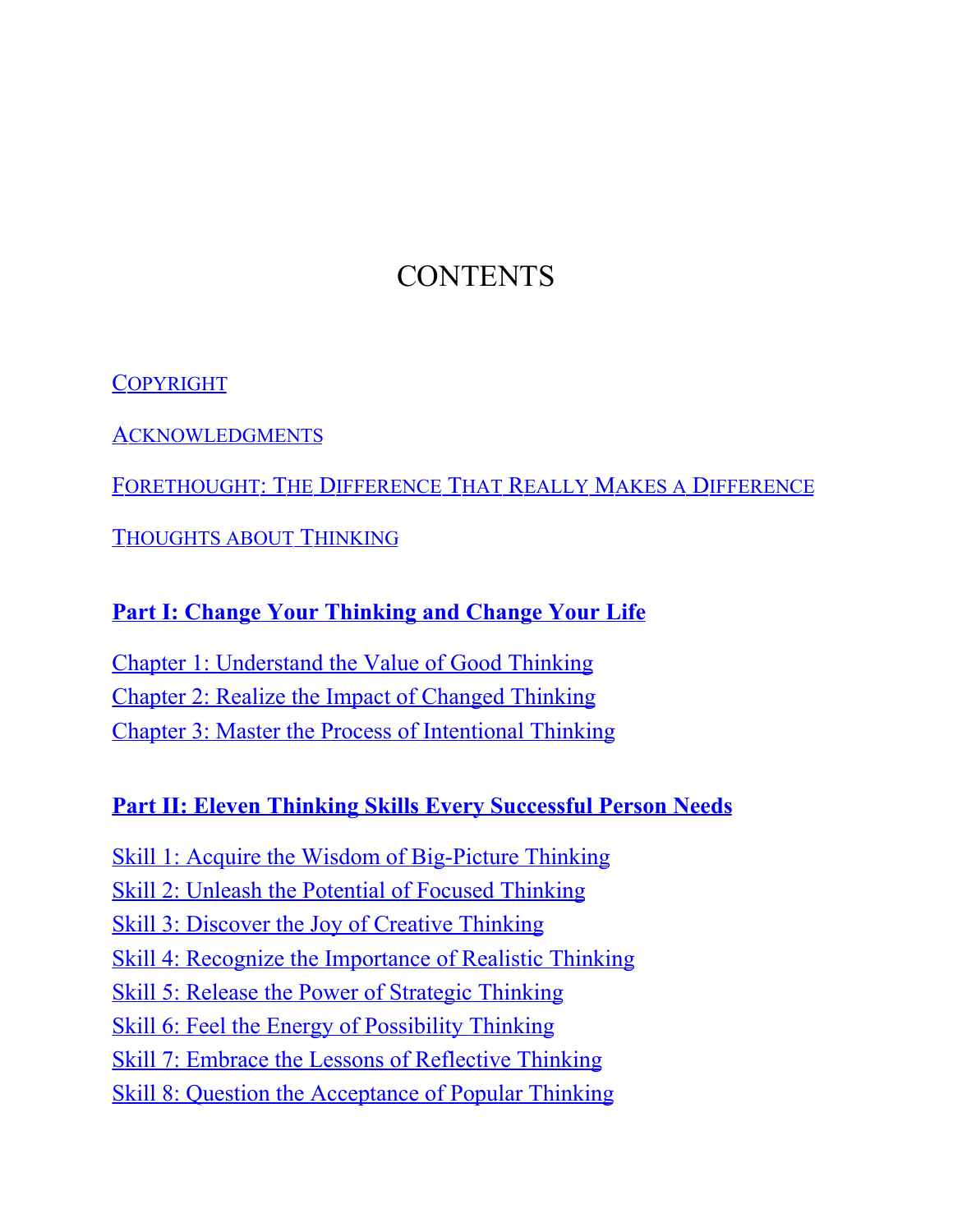Skill 9: Encourage the [Participation](#page-189-0) of Shared Thinking Skill 10: Experience the [Satisfaction](#page-203-0) of Unselfish Thinking Skill 11: Enjoy the Return of [Bottom-Line](#page-217-0) Thinking

**AFTERTHOUGHT** 

**NOTES**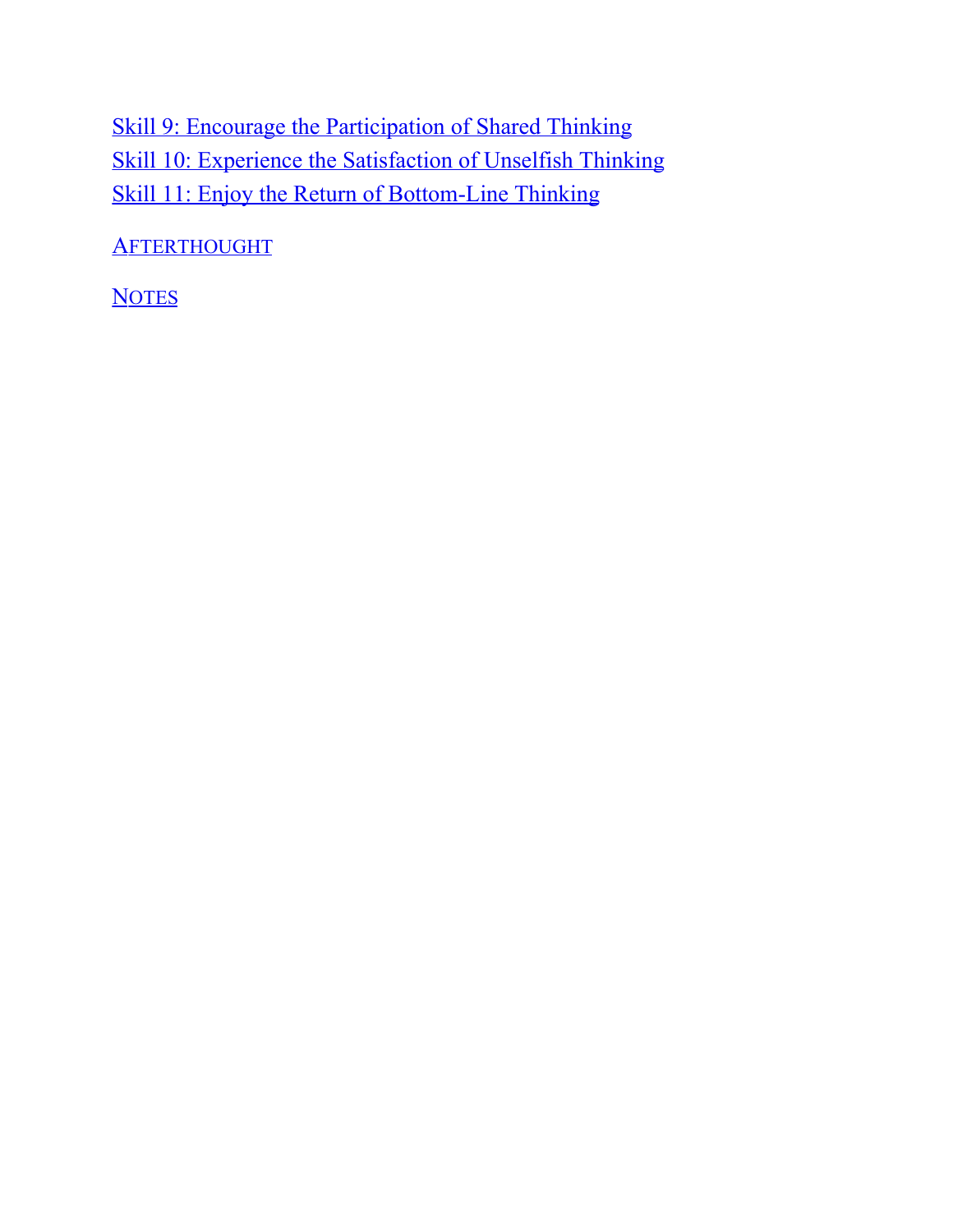This book is dedicated to …

All the good thinkers who have shared their thinking with me over the years. Thank you for your investment in me.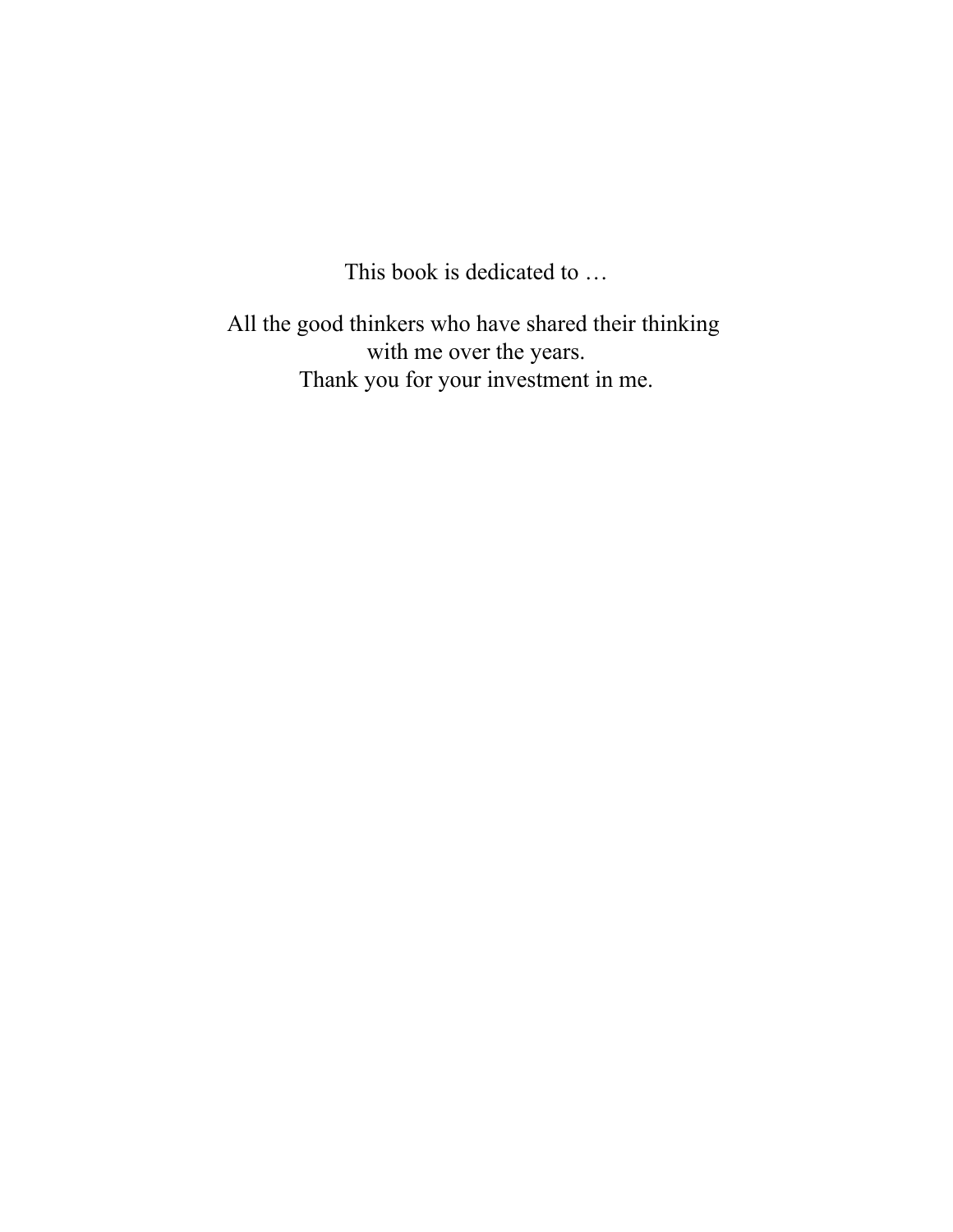# **[ACKNOWLEDGMENTS](#page-2-1)**

I'd like to say thank you to Margaret Maxwell, who shares her thinking with me daily Charlie Wetzel, who does my writing Kathie Wheat, who does my research Stephanie Wetzel, who proofs and edits each chapter Linda Eggers, who runs my life and the people who shared their ideas for this book: Dick Biggs Kevin Donaldson Tim Elmore John Hull Gabe Lyons Larry Maxwell Kevin Myers Dan Reiland Kevin Small J. L. Smith Dave Sutherland Rolf Zettersten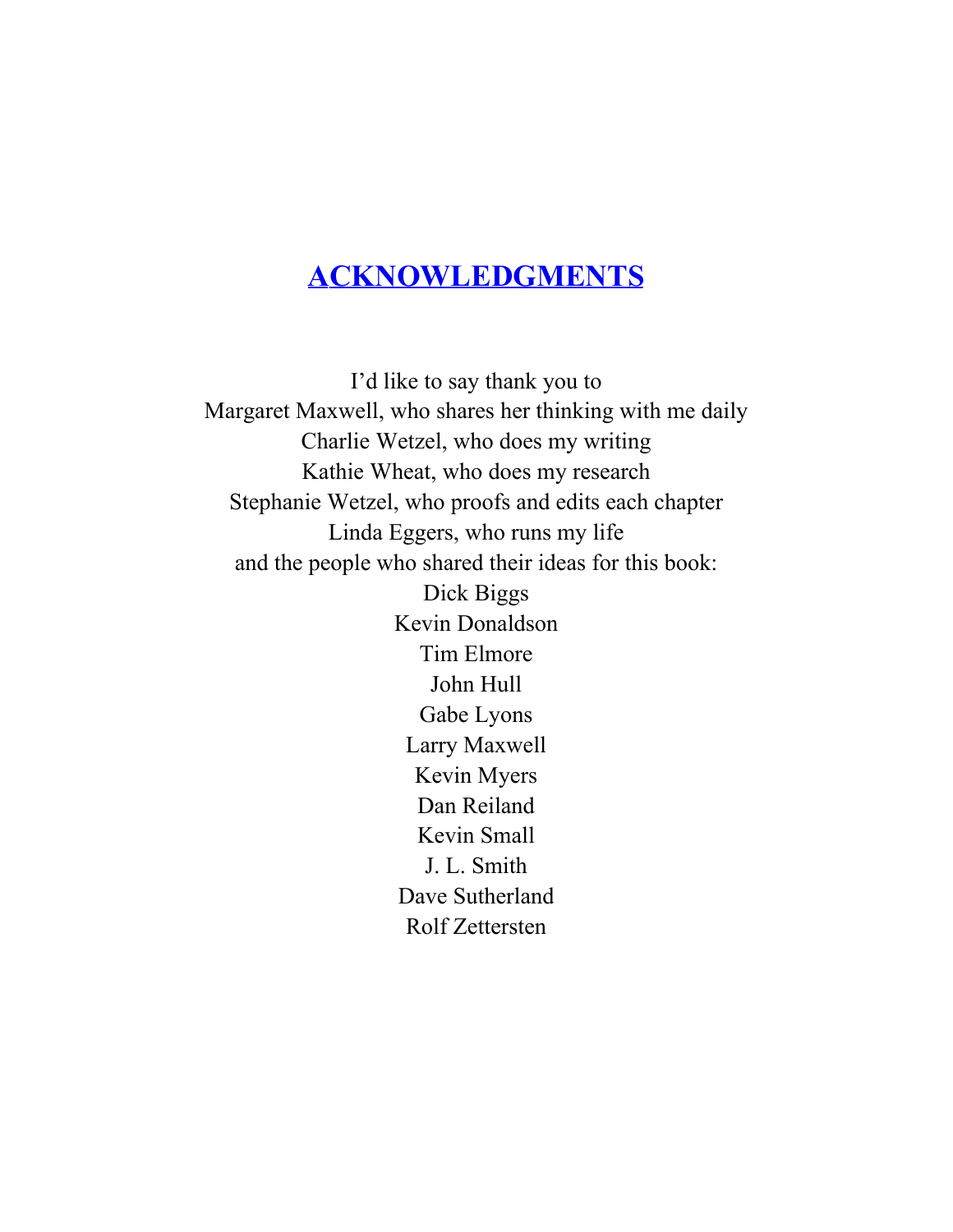# **[FORETHOUGHT:](#page-2-2) THE DIFFERENCE THAT REALLY MAKES A DIFFERENCE**

Why are some people successful and others not? That question has been asked millions of times. You'll hear many answers. Consider some of the popular ones:

- Successful people get better opportunities.
- People who do not succeed have bad backgrounds.
- Education makes all the difference.
- Failure results from bad breaks.
- Some people are smart; others aren't.
- Lazy people don't succeed.

I've looked for answers to that question throughout my life. Let me tell you a story that I believe reveals the solution.

A friend of mine has two daughters. Kim, the 21-year-old younger daughter, applied to pharmacy school during her senior year of college. On the day she got word of her acceptance, her older sister, Jennie, who is 25, was there to share the news. Kim was ecstatic. Jennie felt glad that Kim had achieved her goal, but she also pitied her.

"Mom," she said, "I feel sorry for Kim. She is going to have to go to school for four more years!"

One daughter thinks: "I have just earned an opportunity for a future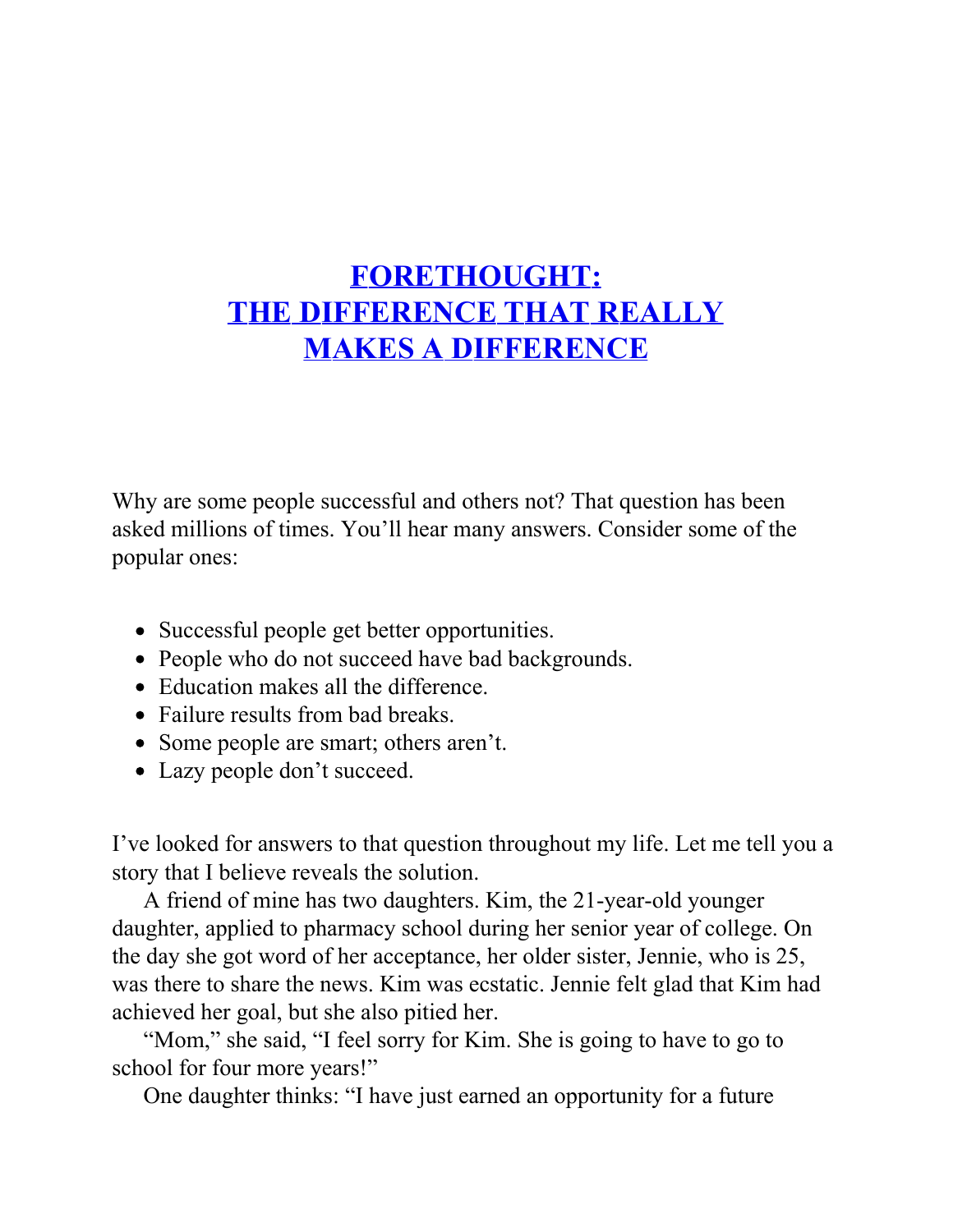career." Her sister thinks: "She has to go to school for four more years!" Here's the difference:

#### *Successful people think dif erently than unsuccessful people.*

One sister heard the news and felt excited because she thought about the lucrative, rewarding career about to open up to her. The other sister thought only about the amount of time it would take to achieve it.

How skilled is your thinking? Does your thinking help you achieve? This book identifies eleven types of thinking that successful people employ. Which type of thinking do you believe will increase your odds for success?

Small Thinking or Big-Picture Thinking? Scattered Thinking or Focused Thinking? Restrictive Thinking or Creative Thinking? Fantasy Thinking or Realistic Thinking? Random Thinking or Strategic Thinking? Limited Thinking or Possibility Thinking? Impulsive Thinking or Reflective Thinking? Popular Thinking or Innovative Thinking? Solo Thinking or Shared Thinking? Selfish Thinking or Unselfish Thinking? Wishful Thinking or Bottom-Line Thinking?

If you're currently not successful, or you are not as successful as you would like to be, it may be because you are not *thinking* your way to the top. To place yourself on the pathway of success, I suggest that you do the following:

- Read each chapter to better understand successful thinking.
- Evaluate yourself at the end of each chapter by answering the thinking question.
- Take the action steps included to implement the kind of successful thinking described in the chapter.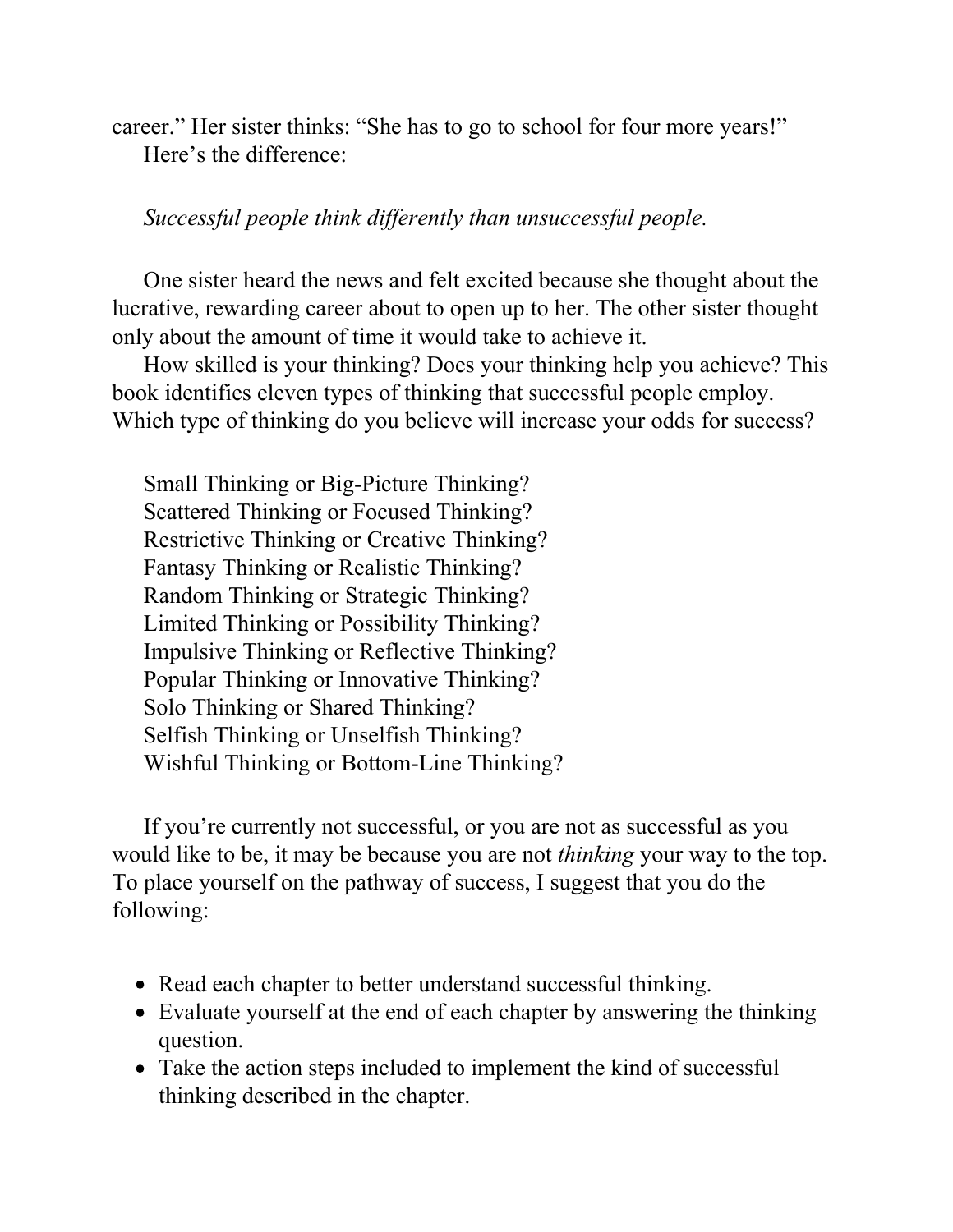Together for the next fourteen chapters, we will take a thinking trip. It could be the difference that makes all the difference in your life!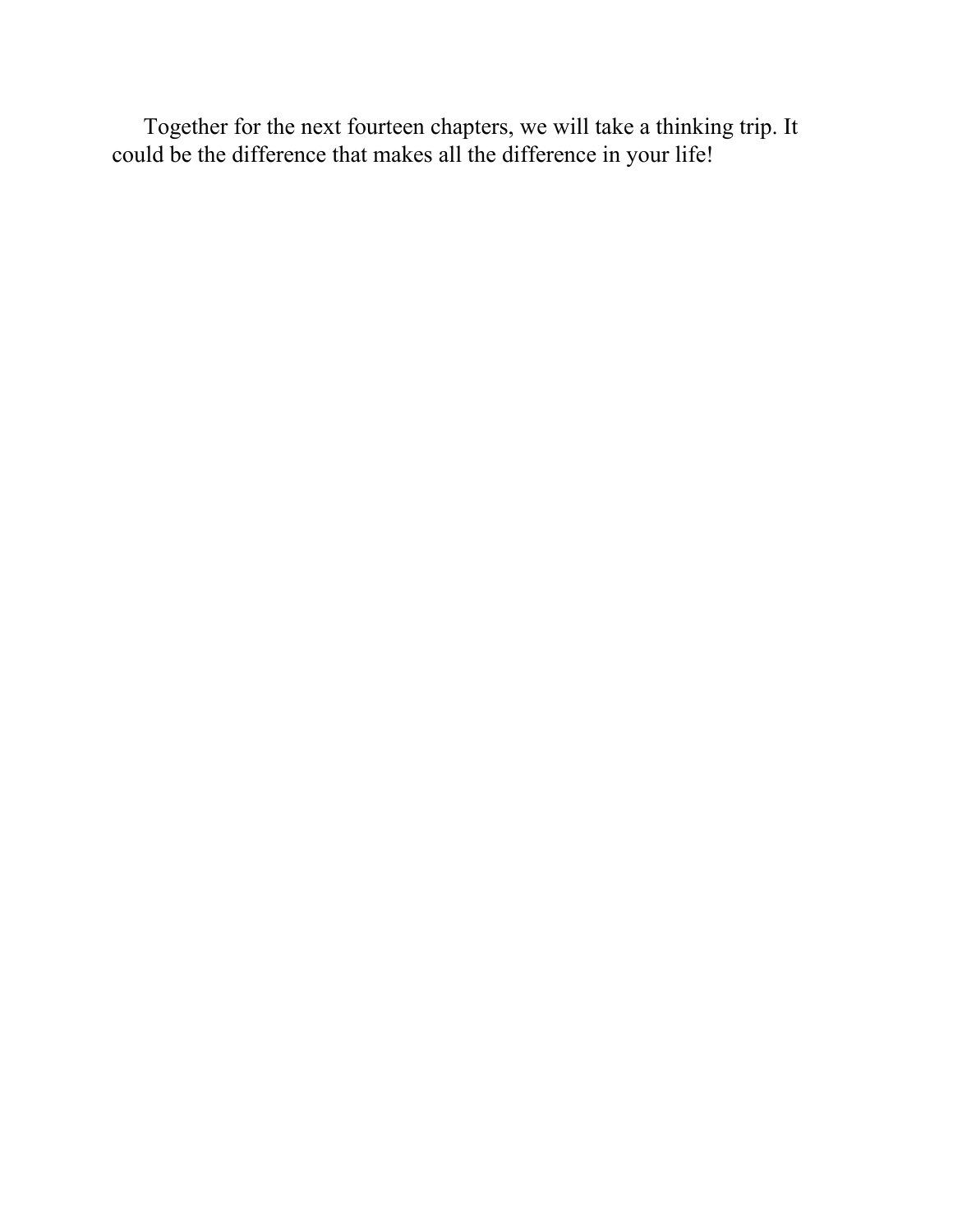# **[THOUGHTS](#page-2-3) ABOUT THINKING**

#### **1. Everything begins with a thought.**

"Life consists of what a man is thinking about all day." –RALPH WALDO EMERSON

**2. What we think determines who we are. Who we are determines what we do.**

"The actions of men are the best interpreters of their thoughts." –JOHN LOCKE

**3. Our thoughts determine our destiny. Our destiny determines our legacy.**

"You are today where your thoughts have brought you. You will be tomorrow where your thoughts take you." –JAMES ALLEN

#### **4. People who go to the top think differently than others.**

"Nothing limits achievement like small thinking; Nothing expands possibilities like unleashed thinking." –WILLIAM ARTHUR WARD

#### **5. We** *can* **change the way we think.**

"Whatever things are true …noble …just …pure …lovely …are of good report, if there is any virtue and if there is anything praiseworthy; think on these things."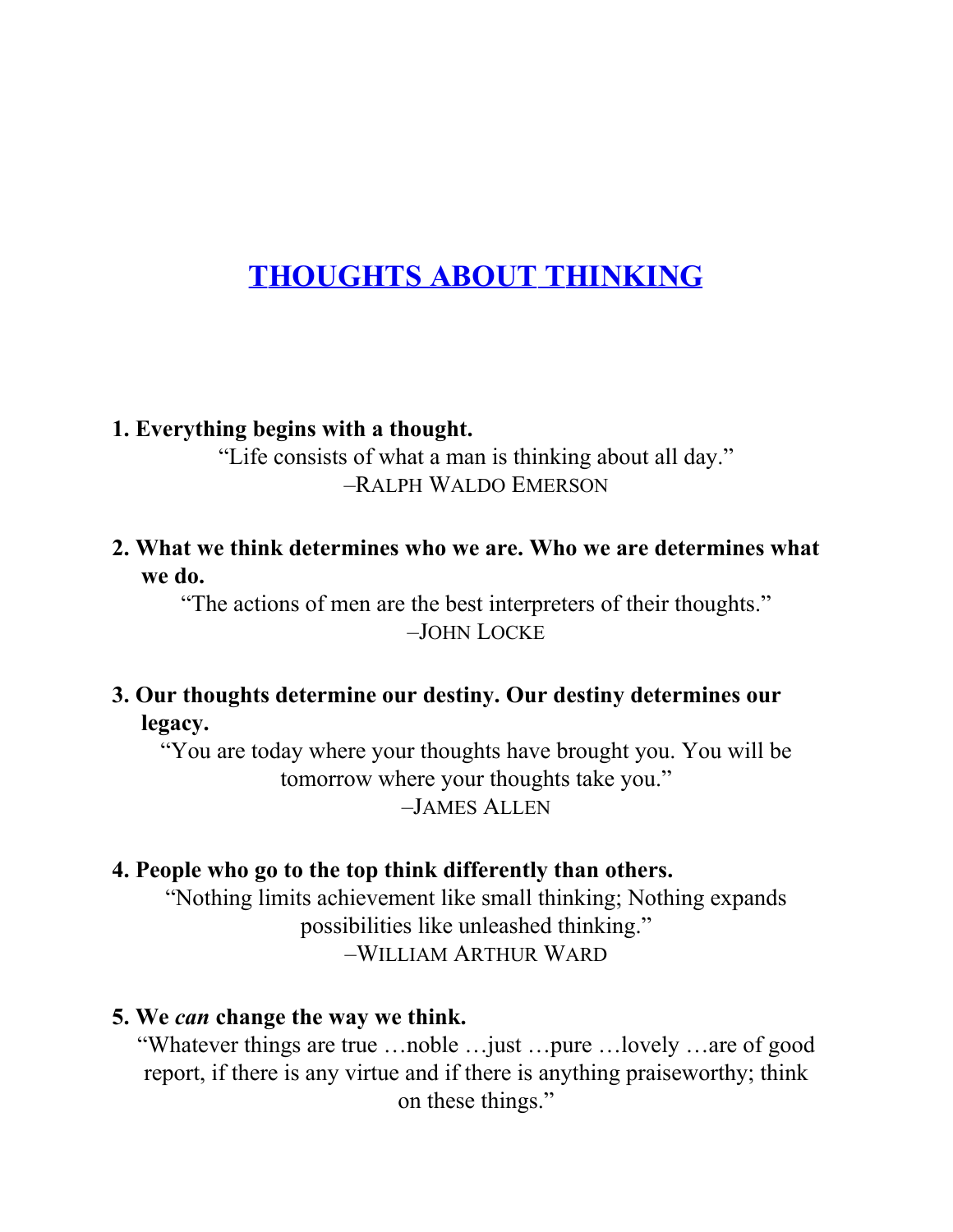–PAUL THE APOSTLE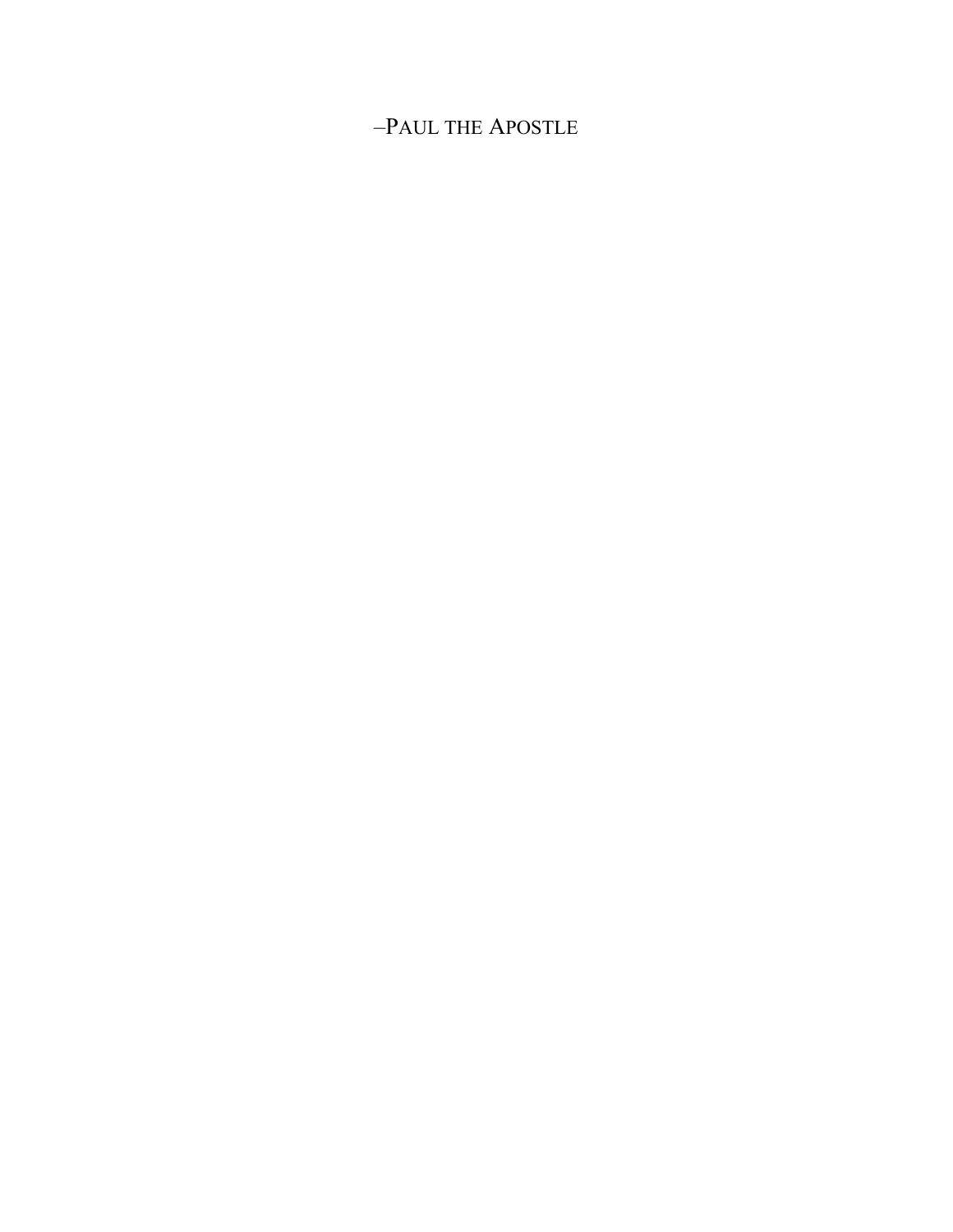# **[PART](#page-2-4) I**

CHANGE YOUR THINKING AND CHANGE YOUR LIFE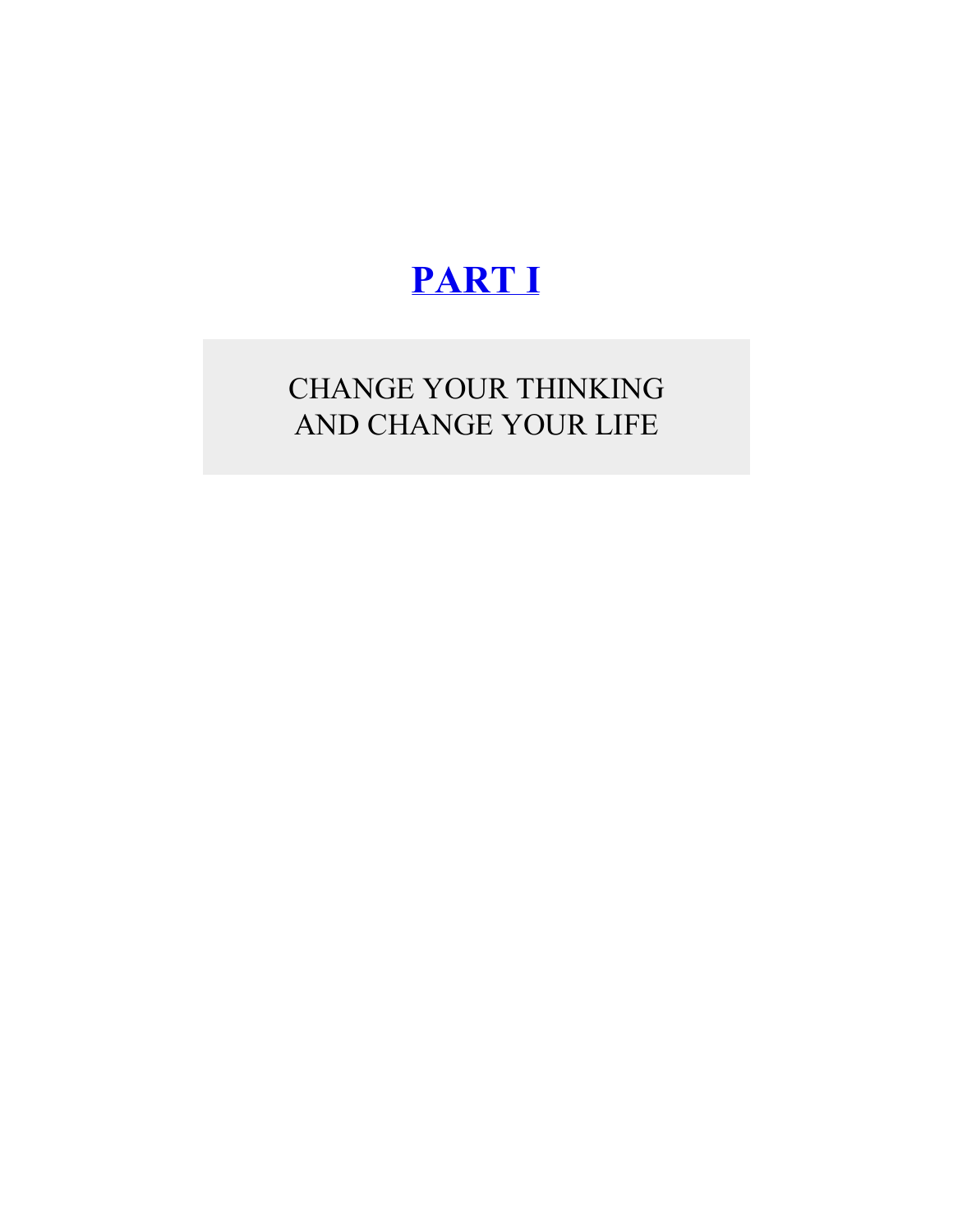# <span id="page-12-0"></span>[Chapter](#page-2-5) 1

[Understand](#page-2-5) the Value of Good Thinking

*"Nurture great thoughts, for you will never go higher than your thoughts."* —BENJAMIN DISRAELI

What Were They Thinking?

*"Things are more like they are now than they ever were before."* —DWIGHT D. EISENHOWER, thirty-fourth president of the United States

What one thing do all successful people have in common? What one thing separates those who go to the top from those who never seem to get there? The answer: **Good Thinking!** Those who embrace good thinking as a lifestyle understand the relationship between their level of thinking and their level of progress. They also realize that to change their lives, they must change their thinking.

<sup>A</sup> DIFFERENT WAY TO THINK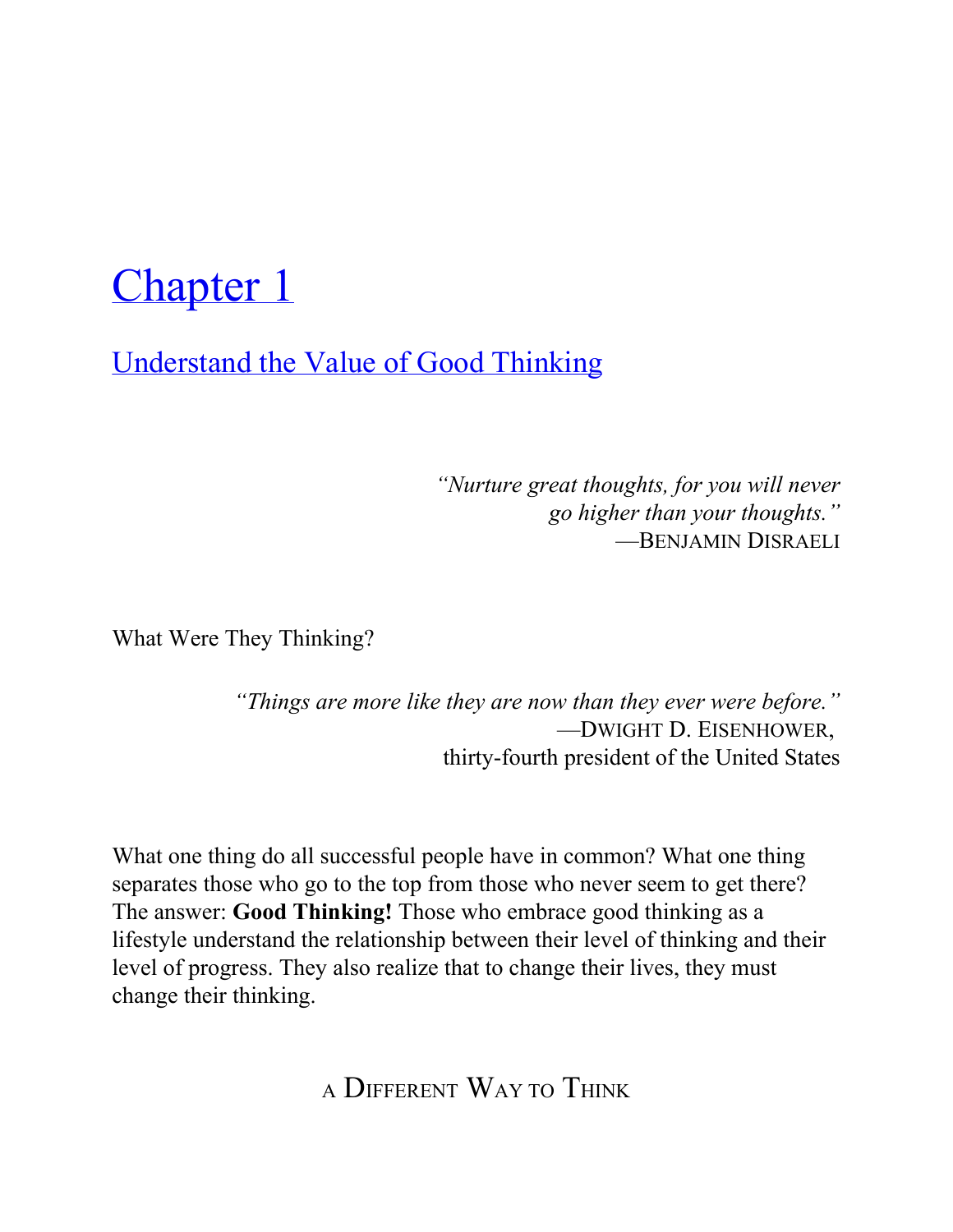I've been a student of good thinking all my life, so I know how important it is for making progress. In the first book I wrote back in 1979, titled *Think on These Things,* I said, "Your life today is a result of your thinking yesterday. Your life tomorrow will be determined by what you think today."  $\frac{1}{\cdot}$  $\frac{1}{\cdot}$  $\frac{1}{\cdot}$  The title of that book was inspired by the words of the Apostle Paul, who admonished us,

Whatever is true, whatever is honorable, whatever is just, whatever is pure, whatever is pleasing, whatever is commendable, if there is any excellence and if there is anything worthy of praise, think about these things.  $\frac{2}{3}$  $\frac{2}{3}$  $\frac{2}{3}$ 

My father, Melvin Maxwell, often quoted those words to me. He felt they were important. Why? Because he is an example of someone who changed his life as a result of changing his thinking.

If you met my dad, he would tell you that he was born with a naturally negative bent to his thinking. In addition, he grew up during the Depression, and when he was six years old, his mother died. He was not a happy or hopeful child. But as a teenager, he began to see that all the successful people he knew had one thing in common: they filled their lives with positive thoughts about themselves and others. He desired to be successful like them, so he embarked on the daily task of changing his thinking. To his delight, after much time and effort, his thinking changed him.

People who know him today see Dad as a totally positive person. They would be surprised to find out that he started his life with a negative mindset. This change in his thinking allowed him to rise to a level of living that seemed above his potential. He went on to be the most successful person in his professional circle. He became a college president and touched the lives of innumerable people. To this day he is my hero.

Changing from negative to positive thinking isn't always easy, especially if you have a difficult time with change. For some, it's a life-long struggle. Do you know what most people's number one challenge is when it comes to making positive personal changes? It's their feelings. They want to change, but they don't know how to get past their emotions. But there is a way to do it. Take a look at the truth contained in the following syllogism: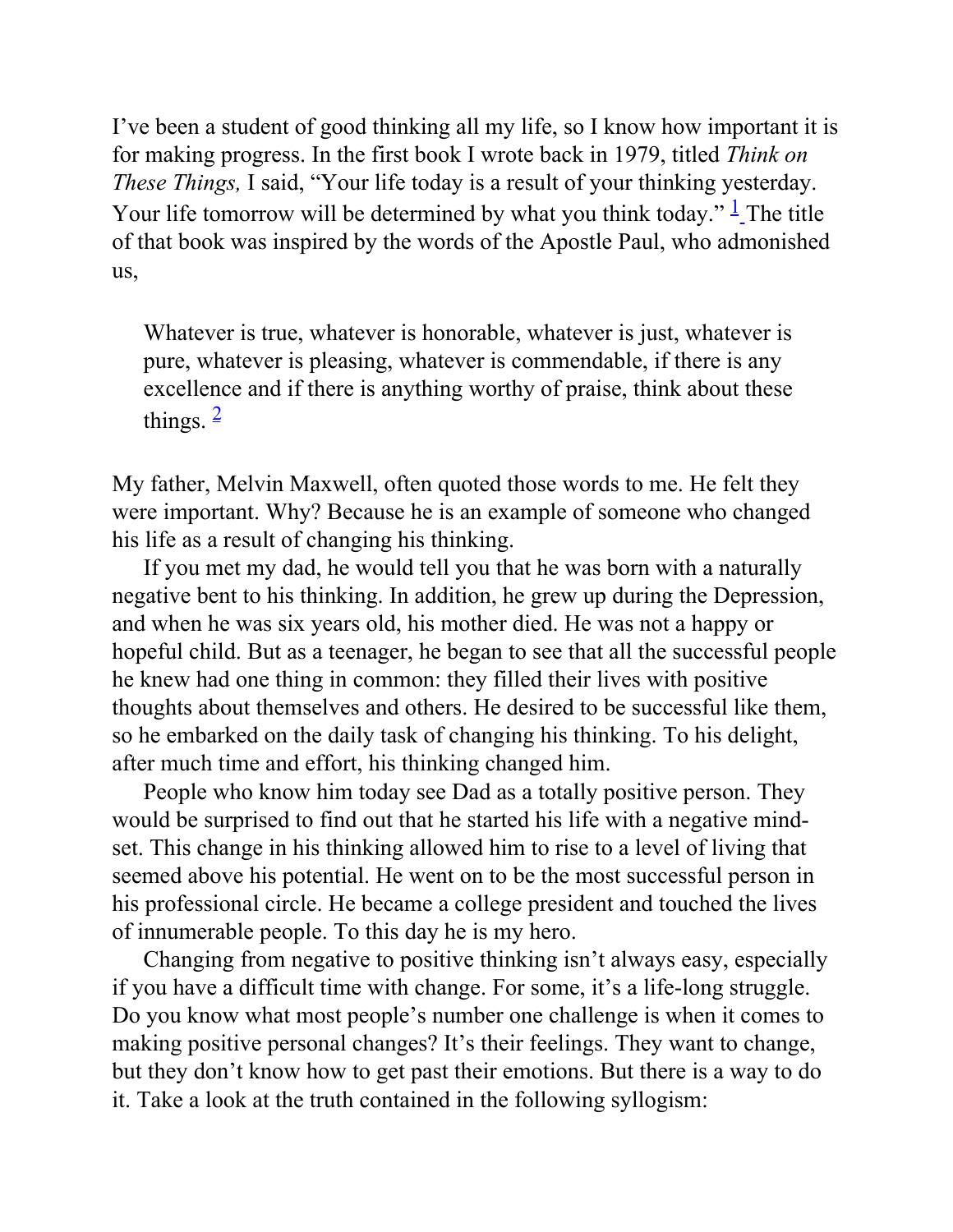*Major Premise:* I can control my thoughts. *Minor Premise:* My feelings come from my thoughts. *Conclusion:* I can control my feelings by controlling my thoughts.

If you are willing to change your thinking, you can change your feelings. If you change your feelings, you can change your actions. And changing your actions—based on good thinking—can change your life.

## WHO WILL CHANGE YOUR MIND?

Most people in our culture look to educational systems to teach them and their children to think. In fact, many individuals believe that formal education holds the key to improving lives and reforming society. James Bryant Conant, chemistry professor and former president of Harvard University, asserted, "Public education is a great instrument of social change …. Education is a social process, perhaps the most important process in determining the future of our country, it should command a far larger portion of our national income than it does today"

Many educators would have us believe that good grades lead to a better life, and that the more formal education you have, the more successful you will be. Yet education often can't deliver on such promises. Don't you know highly educated people who are highly unsuccessful? Haven't you met college professors with Ph.D.s who cannot manage their lives effectively? And conversely, don't you know of dropouts who have become very successful? (Think of Bill Gates, Thomas Edison, Federico Fellini, Steve Jobs.)

William Feather, author of *The Business of Life,* remarked, "Two delusions fostered by higher education are that what is taught corresponds to what is learned, and that it will somehow pay off in money" Educational reformer and former University of Chicago president Robert M. Hutchins observed, "When we listen to the radio, look at television and read the newspapers we wonder whether universal education has been the great boon that its supporters have always claimed it would be." Perhaps we would be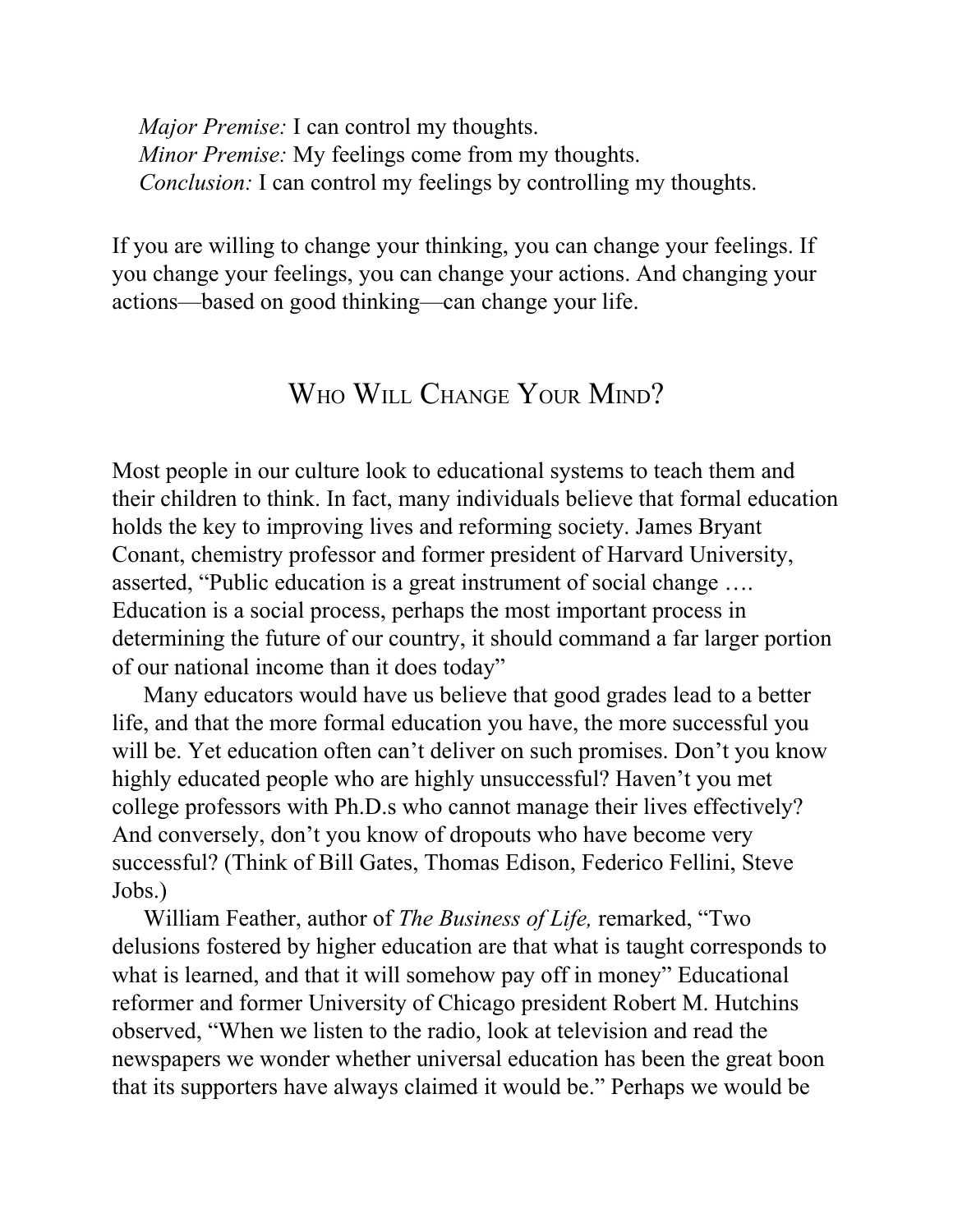better off if we took the advice of Mark Twain, who said, "I never let my schooling interfere with my education."

The problem with most educational institutions is that they try to teach people *what* to think, not *how* to think. Contrary to what Francis Bacon said, knowledge alone is not power. Knowledge has value only in the hands of someone who has the ability to think well. People must learn *how* to think well to achieve their dreams and to reach their potential.

# WHY YOU SHOULD EMBRACE THE VALUE OF GOOD **THINKING**

Georgia State University professor David J. Schwartz says, "Where success is concerned, people are not measured in inches or pounds or college degrees or family background; they are measured by the size of their thinking."  $\frac{3}{2}$  $\frac{3}{2}$  $\frac{3}{2}$ Becoming a better thinker is worth your effort because the way you think really impacts every aspect of your life. It doesn't matter whether you are a businessperson, teacher, parent, scientist, pastor, or corporate executive. Good thinking *will* improve your life. It will help you to become an achiever. It will make you a *better* businessperson, teacher, parent, scientist, pastor, or executive.

Take a look at just a few reasons why good thinking is so important:

# *1. Good Thinking Creates the Foundation for Good Results*

In *As a Man Thinketh,* James Allen, philosopher of the human spirit, wrote, "Good thoughts and actions can never produce bad results; bad thoughts and actions can never produce good results. This is but saying that nothing can come from corn but corn, nothing from nettles but nettles. Men understand this law in the natural world, and work with it; but few understand it in the mental and moral world (though its operation there is just as simple and undeviating), and they, therefore, do not cooperate with it.  $\frac{4}{3}$  $\frac{4}{3}$  $\frac{4}{3}$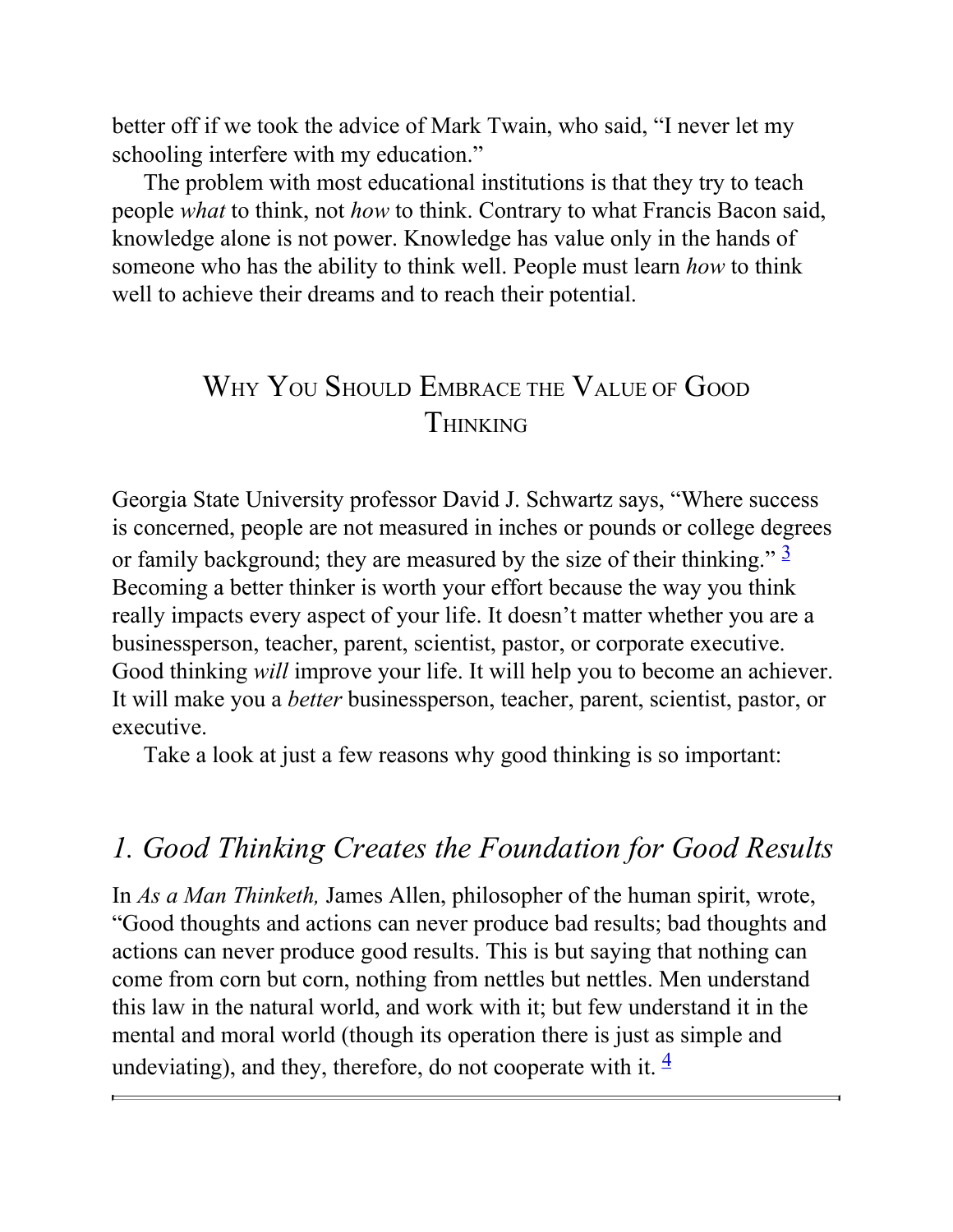"Good thoughts and actions can never produce bad results; bad thoughts and actions can never produce good results."

—James Allen

It may seem obvious that the quality of people's thinking leads to the quality of their results. I believe most people would agree that:

- Poor thinking produces negative progress.
- Average thinking produces no progress.
- Good thinking produces some progress.
- Great thinking produces great progress.

Yet, one of the reasons people don't achieve their dreams is that they desire to change their results without changing their thinking. But that's never going to work. If you expect to reap corn when you planted nettles, you're not going to get corn—no matter how much time you spend watering, fertilizing, or cultivating your plants. If you don't like the crop you are reaping, you need to change the seed you are sowing! Do you want to achieve? Then sow the "seed" of good thinking.

My friend, Bill McCartney, is a three-time Big Eight Conference coach of the year and two-time UPI coach of the year. In 1990, he led the University of Colorado football team to a national championship. He understands what it takes to win in sports. What may surprise many is that he says the mental aspect of the game is more important than the physical. Coach Mac observes, "Mental is to physical what four is to one." No matter how gifted athletes may be physically, if they don't have what it takes mentally, they won't succeed.

> One of the reasons people don't achieve their dreams is that they desire to change their results without changing their thinking.

I was reminded again of that truth at a recent leadership conference. I told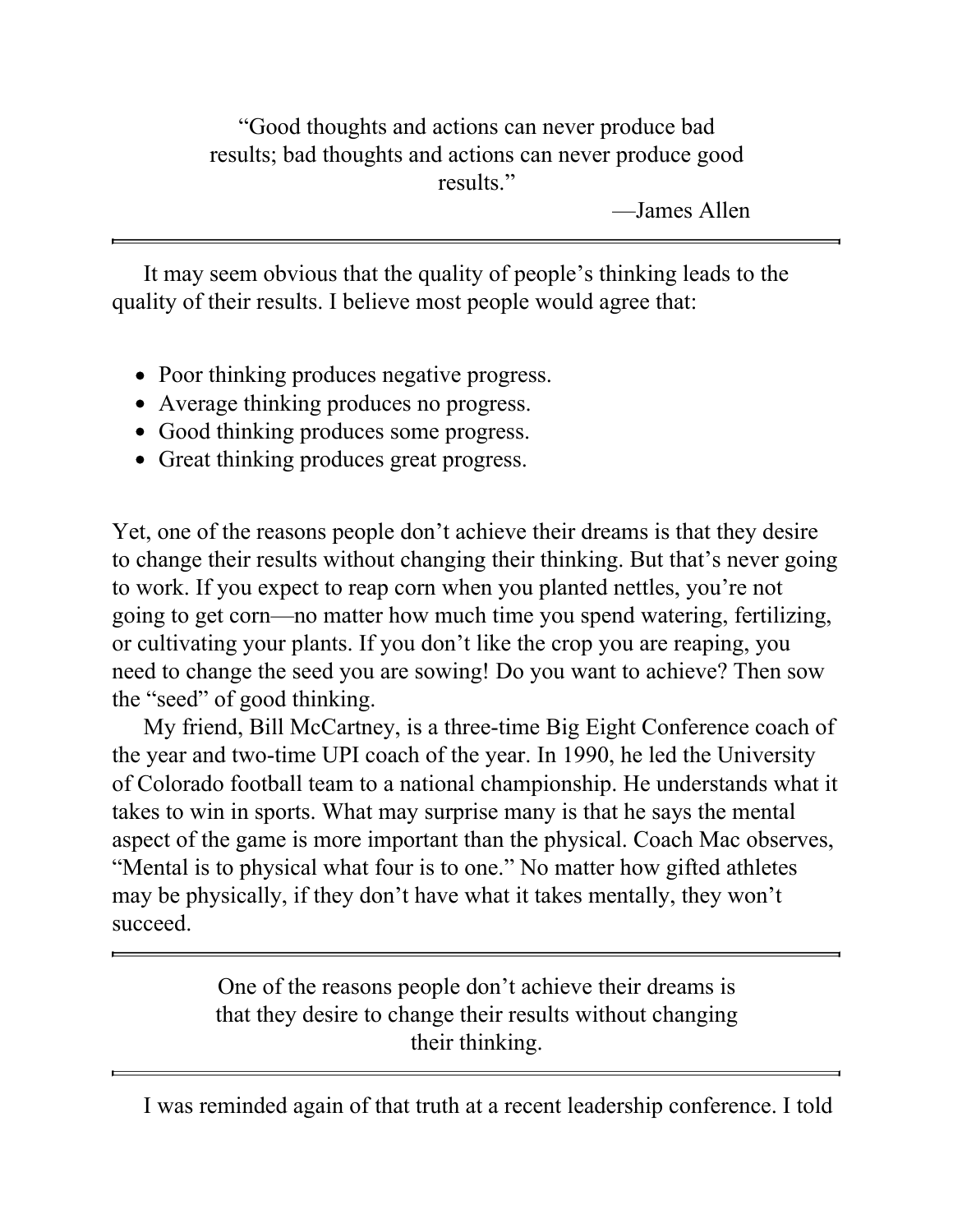the attendees that I was working on a book called *Thinking for a Change.* During one of the breaks, a man named Richard McHugh came up and told me a little about his experience as a competitive bull rider. After the conference, he sent me a letter telling the whole story. He wrote,

#### Dear Dr. Maxwell:

I discovered the importance of "thinking" my way to success during my career as a bull rider. I started bull riding with the amateur bull-riding circuit. Not long after I moved to the top of the amateur circuit I yearned to join the professional bull riding association, so I looked to the top for a teacher. I met and started a relationship with a world champion bull rider who lived in my area. His name was Gary Leffew.

Gary invited me to his professional bull-riding arena at his ranch. After it became clear to Gary that I had committed myself to a career as a bull rider, he agreed to help me. He told me that the first thing I would have to do is quit the amateur rodeo circuit. Gary said, "As long as you are hanging around amateurs, you will think like an amateur, and you will not improve your skills." That day I went from the top of the amateur bull riders to the bottom of the professionals.

After getting my professional cowboy association permit, I went back to Gary's rodeo arena, and I was ready to get on some bulls. Much to my surprise, Gary met up with me that day, gave me a book, and sent me on my way. The book was *Psycho-Cybernetics* by Maxwell Maltz. Now, you have to understand that for a cowboy, this was a major paradigm shift. All of the other seasoned bull riders were telling me, "If you want to ride bulls, the secret is just getting on as many bulls as your body can withstand in terms of the pain." But they were not World Champion bull riders like my mentor was. So I took Gary's advice instead, and I went home and read the book.

When I finished, I went back to Gary, and I couldn't believe what he did next: he gave me another book on thinking! A few more visits to Gary's ranch netted me more books. I read every one.

Now, some people might think this is crazy, but I yearned to ride a bull. On one visit to Gary's, I finally told him that I had read every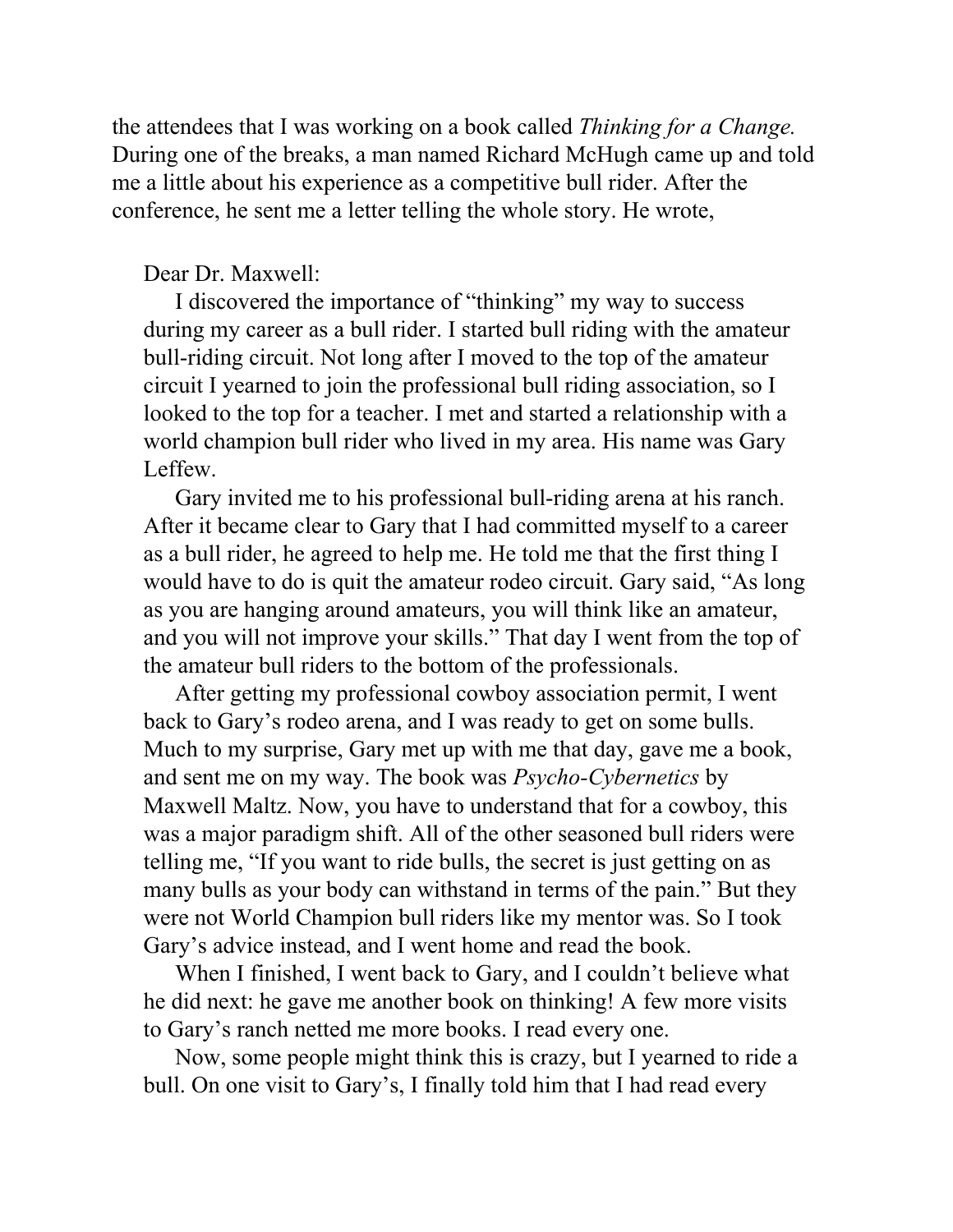book that he gave me, but now I wanted to get on some bulls! Gary explained to me, "Rich, before you ride bulls," and pointed to his head, "you've got to ride BULLS!" [meaning that the process of visualization had to come first]. Now I understood what he was doing: preparing me mentally for riding bulls! "Okay," I told him, "so now that I've read all those books, I'm ready to get on a bull!" I was wrong. The next step, Gary explained, was cassette tapes. Volumes of tapes!

When Gary finally said I was ready to get on a bull, it was a stationary barrel bull! There I learned how to visualize every bull movement and counter movement.

The next lesson I learned was about association. "Who you hang around with," Gary explained, "can influence how you think." As I began traveling in the professional bull riders circuit, I learned that it was important to be with the riders who were winning. My mentor told me that if I couldn't find any winning bull riders to ride with, then I was to travel alone to protect my new winning mental attitude.

Dr. Maxwell, I'd like to tell you that I went on to win the world championship; I didn't. But I did win a lot of rodeos, and I did make a lot of money riding in the professional bull-riding circuit. This cowboy eventually left the rodeo circuit and married a wonderful woman. We now own one of the largest employment agencies on the central coast of California.

I guess I'm still thinking my way to the top.

Sincerely, Richard McHugh

To make progress in any field, you have to take action. But the success of the action you take depends entirely on how you think beforehand. What Claude M. Bristol wrote in *The Magic of Believing* is true: "The successful people in industry have succeeded through their thinking. Their hands were helpers to their brains."

#### *2. Good Thinking Increases Your Potential*

Author James Allen believed, "You will become as small as your controlling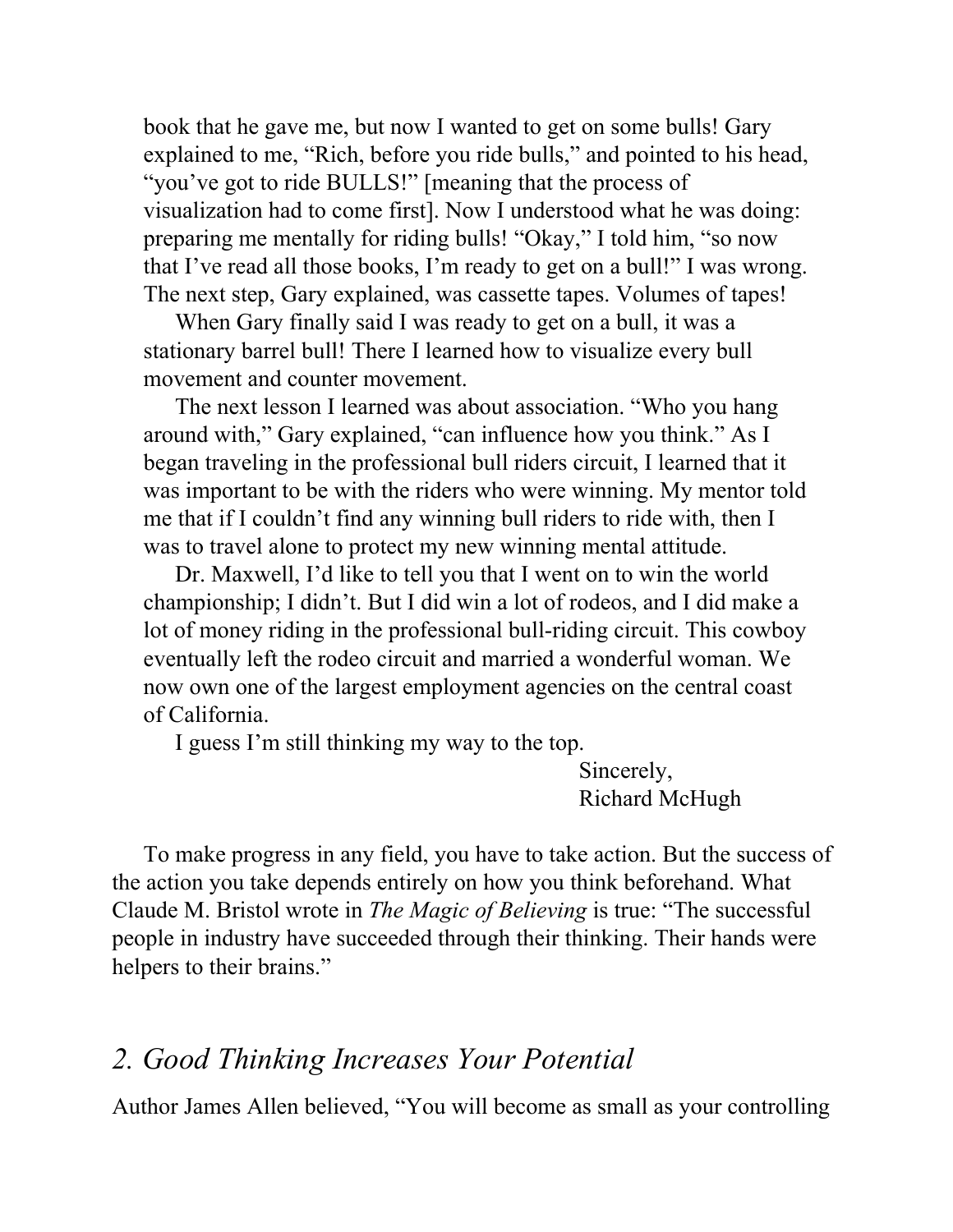desire, as great as your dominant aspiration."  $\frac{5}{2}$  $\frac{5}{2}$  $\frac{5}{2}$  Or to paraphrase the words of King Solomon, wisest of all ancient kings, "As people think in their hearts, so they are." <sup>[6](#page-233-5)</sup> If your thinking shapes who you are, then it naturally follows that your potential is determined by your thinking.

In *The 21 Irrefutable Laws of Leadership,* I wrote about the Law of the Lid, which states, "Leadership ability determines a person's level of effectiveness." In other words, in any endeavor with people, your leadership is the lid. If you're a poor leader, your lid is low. If you are a great leader, your lid is high. I believe that your thinking has a similar impact on your life. Your thinking is the lid for your potential. If you're an excellent thinker, then you have excellent potential, and the words of Emerson ring true: "Beware when the great God lets loose a great thinker on the planet." But if your thinking is poor, then you have a lid on your life.

Progress is often just a good idea away.

Achieving your potential comes from making progress, and progress is often just one good idea away. That was certainly true of Sam Walton, the founder of Wal-Mart. He explained, "I guess in all my years, what I heard more often than anything was: a town of less than 50,000 in population cannot support a discount store for very long." But Walton did not think the way his competitors thought, and for that reason, his potential was greater. While other merchants followed popular thinking, Walton thought for himself and struck out on his own. That has paid off in a remarkable way. Today Wal-Mart is the world's largest retailer, employing more than one million people and achieving annual sales in excess of \$191 billion. Every week more than 100 million customers visit Wal-Mart stores.  $\frac{7}{1}$  $\frac{7}{1}$  $\frac{7}{1}$ How's that for potential! No wonder Jack Welch, former chairman of General Electric, said, "The hero is the one with ideas."

"The hero is the one with ideas."

—Jack Welch

The greatest detriment to many people's success tomorrow is their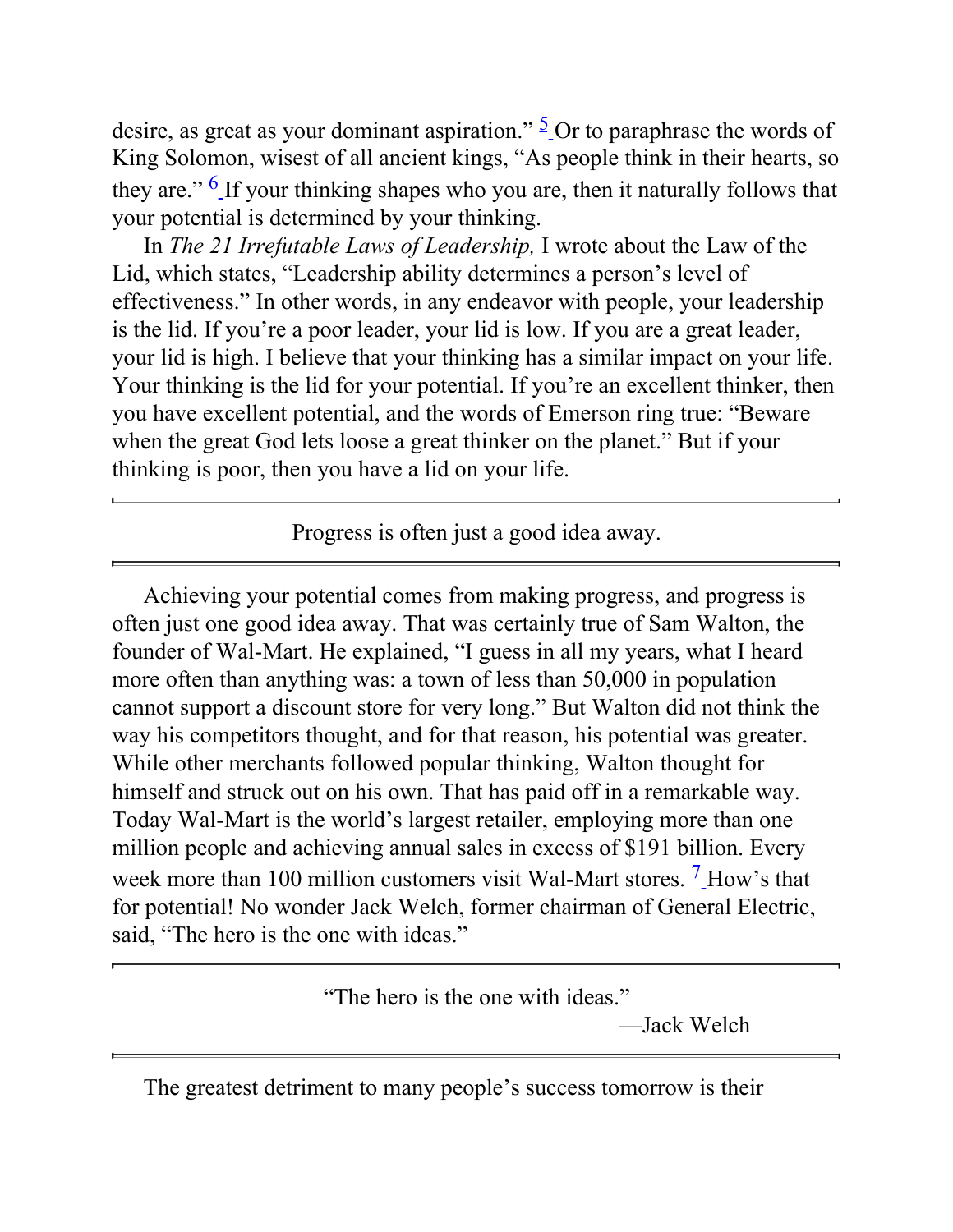thinking today. If their thinking is limited, so is their potential. But if people can keep growing in their thinking, they will constantly outgrow what they're doing. And their potential will always be off the charts.

# *3. Good Thinking Produces More Good Thinking IF …You Make It a Habit*

Albert Einstein observed, "The problems we face today cannot be solved on the same level of thinking we were at when we created them." Look around and you'll see that is true. The world keeps getting more and more complicated. Does that discourage you? It doesn't have to. Many years ago, I came across a quote that made a tremendous impression on me. It said,

I am your constant companion. I am your greatest helper or heaviest burden. I will push you onward or drag you down to failure. I am completely at your command. Half of the things you do you might just as well turn over to me and I will be able to do them quickly and correctly. I am easily managed—you must merely be firm with me. Show me exactly how you want something done and after a few lessons I will do it automatically.

I am the servant of all great men; and alas, of all failures as well. Those who are great, I have made great. Those who are failures, I have made failures. I am not a machine, though I work with all the precision of a machine plus the intelligence of a man. You may run me for profit or run me for ruin—it makes no difference to me. Take me, train me, be firm with me, and I will place the world at your feet. Be easy with me and I will destroy you.

Who am I? I am habit! <u>[8](#page-233-7)</u>

The good news is that no matter how complicated life gets or how difficult problems may seem, good thinking can make a difference—if you make it a consistent part of your life. The more you engage in good thinking, the more good thoughts will come to you. Success comes to those who habitually do things that unsuccessful people don't do. Achievement comes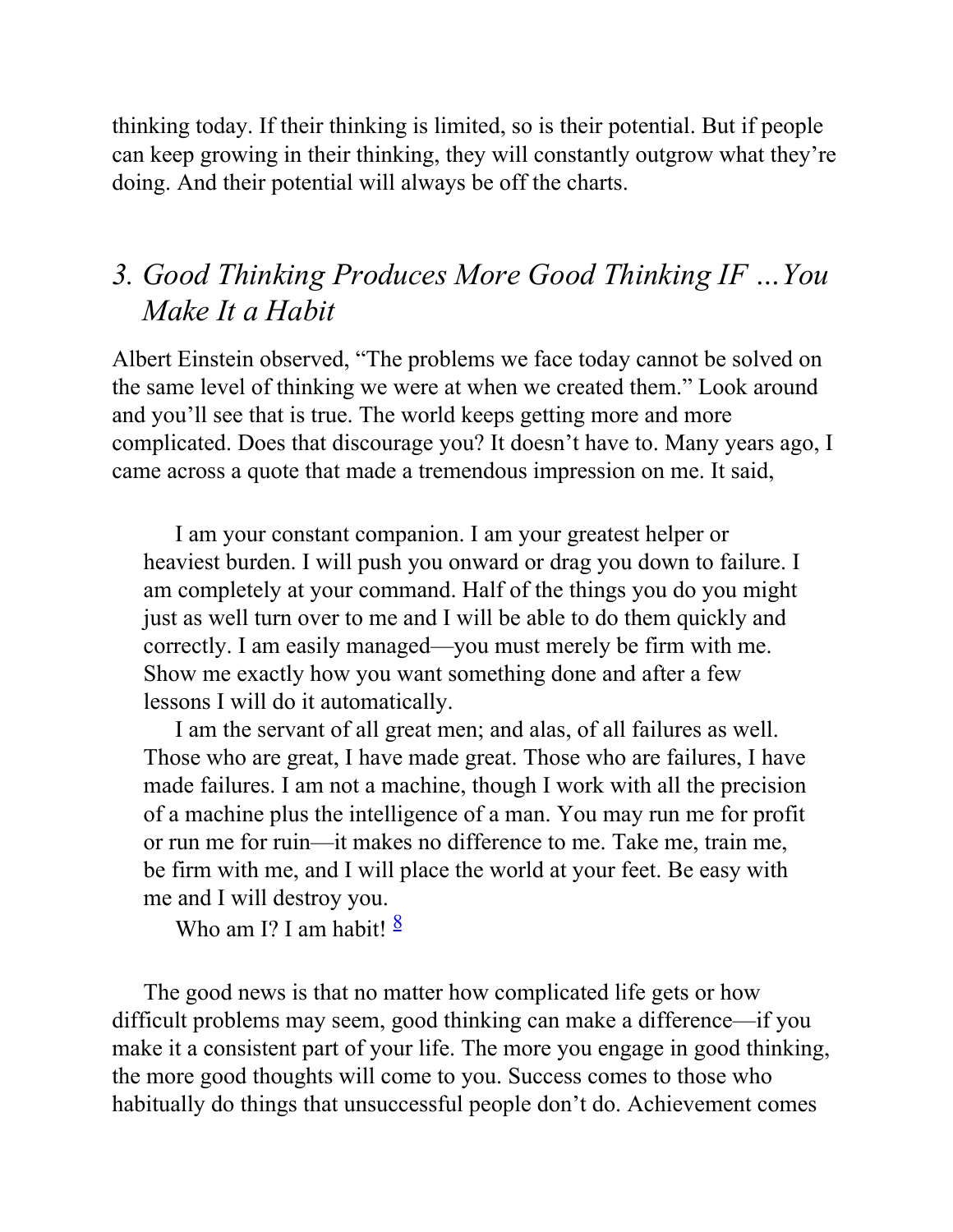from the habit of good thinking. The more you engage in good thinking, the more good thoughts you will continue to think. It's like creating a neverending army of ideas capable of achieving almost anything. As playwright Victor Hugo asserted, "An invasion of armies can be resisted, but not an invasion of ideas."

> "An invasion of armies can be resisted, but not an invasion of ideas."

—Victor Hugo

Every year, I talk to tens of thousands of people on the subjects of leadership, teamwork, and personal growth. I've found that many of them believe good thinking is so complicated that it lies beyond their reach. But in truth, it's really a very simple process. Every person has the potential to become a good thinker. I've observed that …

- Unsuccessful people focus their thinking on survival
- Average people focus their thinking on maintenance
- Successful people focus their thinking on progress

A change of thinking can help you move from survival or maintenance to real progress. Ninety-five percent of achieving anything is knowing what you want and paying the price to get it.

# PORTRAIT OF A GOOD THINKER

So how do you pay the price to become a good thinker? For that matter, what does a good thinker look like? You often hear someone say that a colleague or friend is a "good thinker," but that phrase means something different to everyone. To one person it may mean having a high IQ, while to another it could mean knowing a bunch of trivia or being able to figure out whodunit when reading a mystery novel. I believe that good thinking isn't just one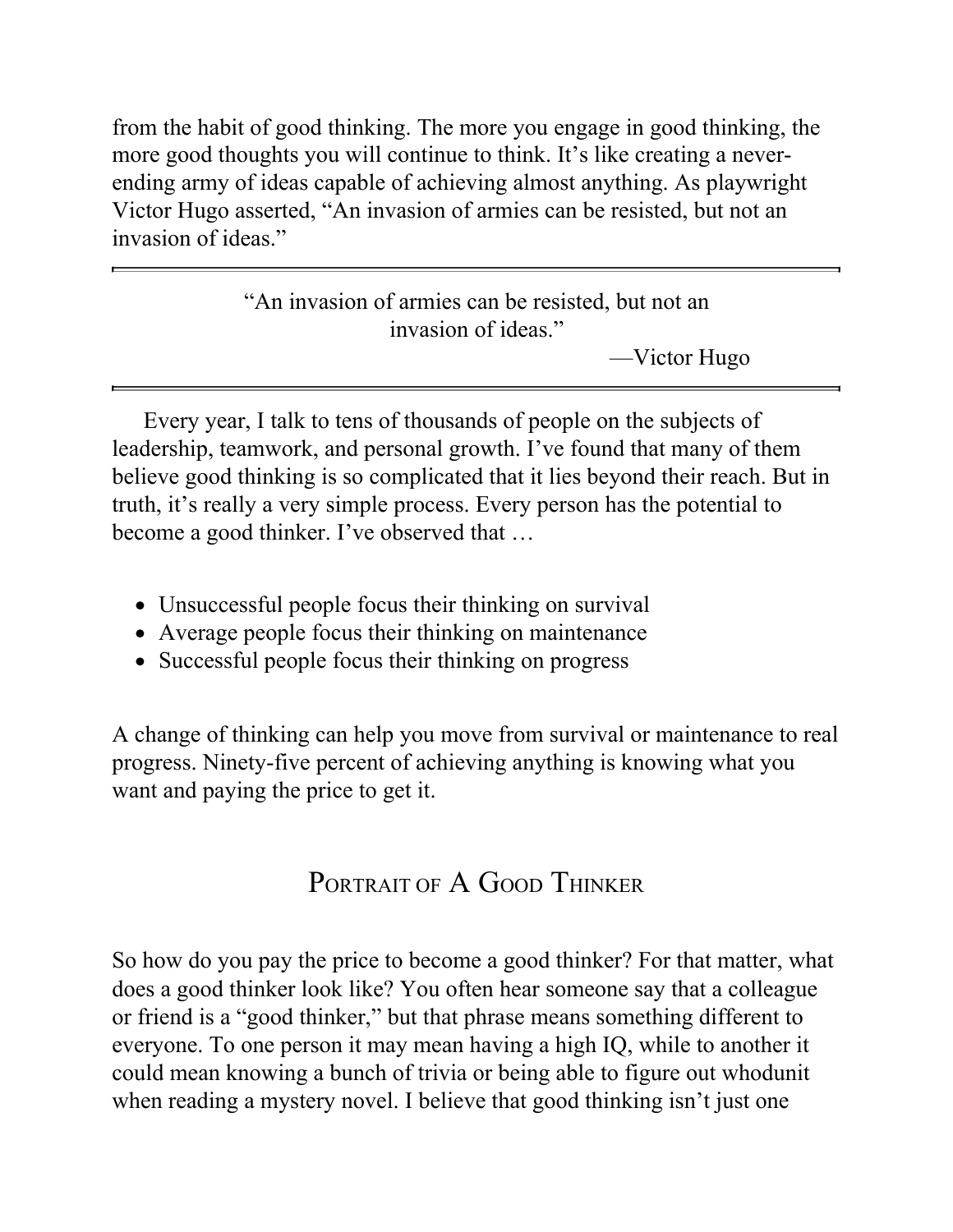thing. It consists of several specific thinking skills. Becoming a good thinker means developing those skills to the best of your ability.

In *Built to Last,* Jim Collins and Jerry Porras describe what it means to be a visionary company, the kind of company that epitomizes the pinnacle of American business. They describe those companies this way:

A visionary company is like a great work of art. Think of Michelangelo's scenes from Genesis on the ceiling of the Sistine Chapel or his statue of David. Think of a great and enduring novel like *Huckleberry Finn* or *Crime and Punishment.* Think of Beethoven's Ninth Symphony or Shakespeare's *Henry V.* Think of a beautifully designed building, like the masterpieces of Frank Lloyd Wright or Ludwig Mies van der Rohe. You can't point to any one single item that makes the whole thing work; it's the entire work—all the pieces working together to create an overall effect—that leads to enduring greatness.<sup>[9](#page-233-8)</sup>

Good thinking is similar. You need all the thinking "pieces" to become the kind of person who can achieve great things. Those pieces include the following eleven skills:

- Seeing the Wisdom of Big-Picture Thinking
- Unleashing the Potential of Focused Thinking
- Discovering the Joy of Creative Thinking
- Recognizing the Importance of Realistic Thinking
- Releasing the Power of Strategic Thinking
- Feeling the Energy of Possibility Thinking
- Embracing the Lessons of Reflective Thinking
- Questioning the Acceptance of Popular Thinking
- Encouraging the Participation of Shared Thinking
- Experiencing the Satisfaction of Unselfish Thinking
- Enjoying the Return of Bottom-Line Thinking

As you read the chapters dedicated to each kind of thinking, you will discover that *Thinking for a Change* does not try to tell you what to think; it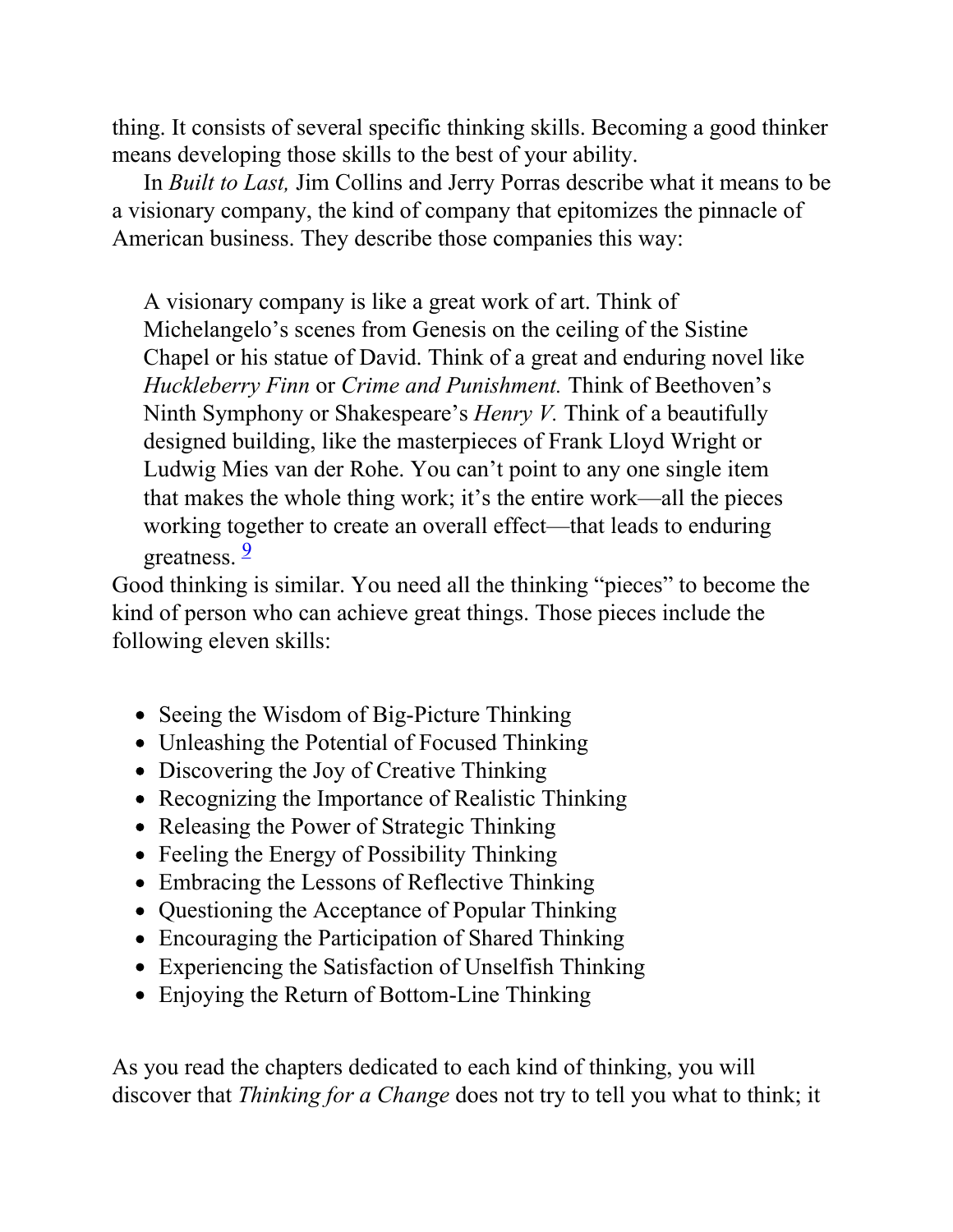attempts to teach you *how* to think. As you become acquainted with each skill, you will find that some you do well, others you don't. Learn to develop each of those kinds of thinking, and you will become a better thinker. Master all that you can—including the process of shared thinking which helps you compensate for your weak areas—and your life will change.

## ADVICE FROM A GOOD THINKER

I once read that "the battle for control and leadership of the world has always been waged most effectively at the idea level. An idea, whether right or wrong, that captures the minds of a nation's youth will soon work its way into every area of society, especially in our multimedia age. Ideas determine consequences."  $\frac{10}{10}$  $\frac{10}{10}$  $\frac{10}{10}$ 

I get to see the power of ideas at work in the lives of young people every day because my company, The INJOY Group, employs many sharp leaders in their twenties and thirties. Gabe Lyons, an INJOY vice president, recently attended an event at the Fox Theater in downtown Atlanta and came back on fire with enthusiasm. The speaker for the occasion was Jack Welch, former CEO of General Electric. Gabe went that day because he is a student of leadership and personal development, and he wanted to learn from one of the finest business leaders in the world.

> "The battle for control and leadership of the world has always been waged most effectively at the idea level." —The American Covenant

Gabe was one of about six hundred business people in attendance. Jack Welch came to promote his book, *Jack: Straight from the Gut,* but he didn't read from the book or give a canned lecture. He did something much more valuable for his audience: he answered their questions. Gabe said that for almost two hours, pure gold dripped from Jack's mouth. The best thing Gabe learned came in response to a question from a young business person in his mid-twenties. Gabe says,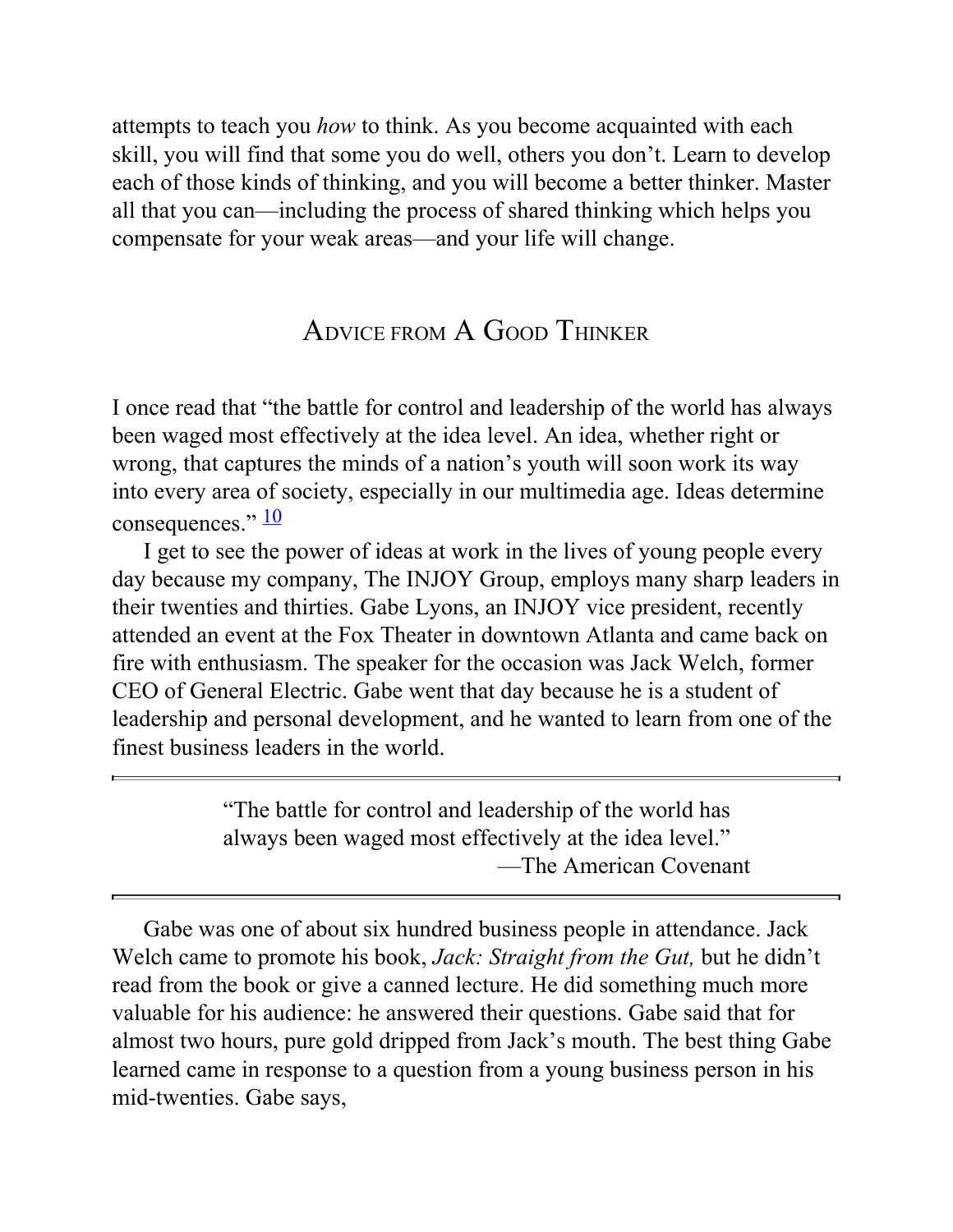A young guy asked, "When you were my age, what did you do to elevate yourself among all of your other associates? How did you stand out from the crowd of other young, ambitious and driven colleagues of your day?" Jack responded, "Great question, young man. And this is an important point for every person to hear. The first thing you must understand is the importance of getting out of 'the pile.' The only way you are going to stand out to your boss is to understand this simple principle: When your boss asks you a question, assigns a basic project, or sends you out to gather some data, you must understand that your boss already knows the answer he is looking for. As a matter of fact, in most cases, he simply wants you to go out and confirm what he already believes is true in his gut.

"Most people simply go out and do just that," Jack continued, "confirm what their boss believed to be true. But here is the difference maker. You must understand that the question is only the beginning. When your boss asks you a question, that question should become the jumping off point for several more ideas and thoughts. If you want to elevate yourself, you must sink your thoughts and time into not only answering the question, but going above and beyond it to add value to the train of thought your boss was on.

"Practically speaking, that means coming back to the table and presenting to your boss not only an answer, but three or more other ideas, options and perspectives that were probably not previously considered by your boss. The goal is to add value to the idea and the thought by exceeding expectations when the question is given to you. This is true not only with questions, but assignments, initiatives and everything else ever given to you to run with by upper management."

Jack drove the point home emphatically. "So if you understand that the question is only the beginning, you will get out of the pile fast, *because 99.9 percent of all employees are in the pile because they don't think.* If you understand this principle, you will always be given more critical questions to answer. And in time, you will be the one giving out the questions to others!"

If you desire to climb up out of the pile, to rise beyond your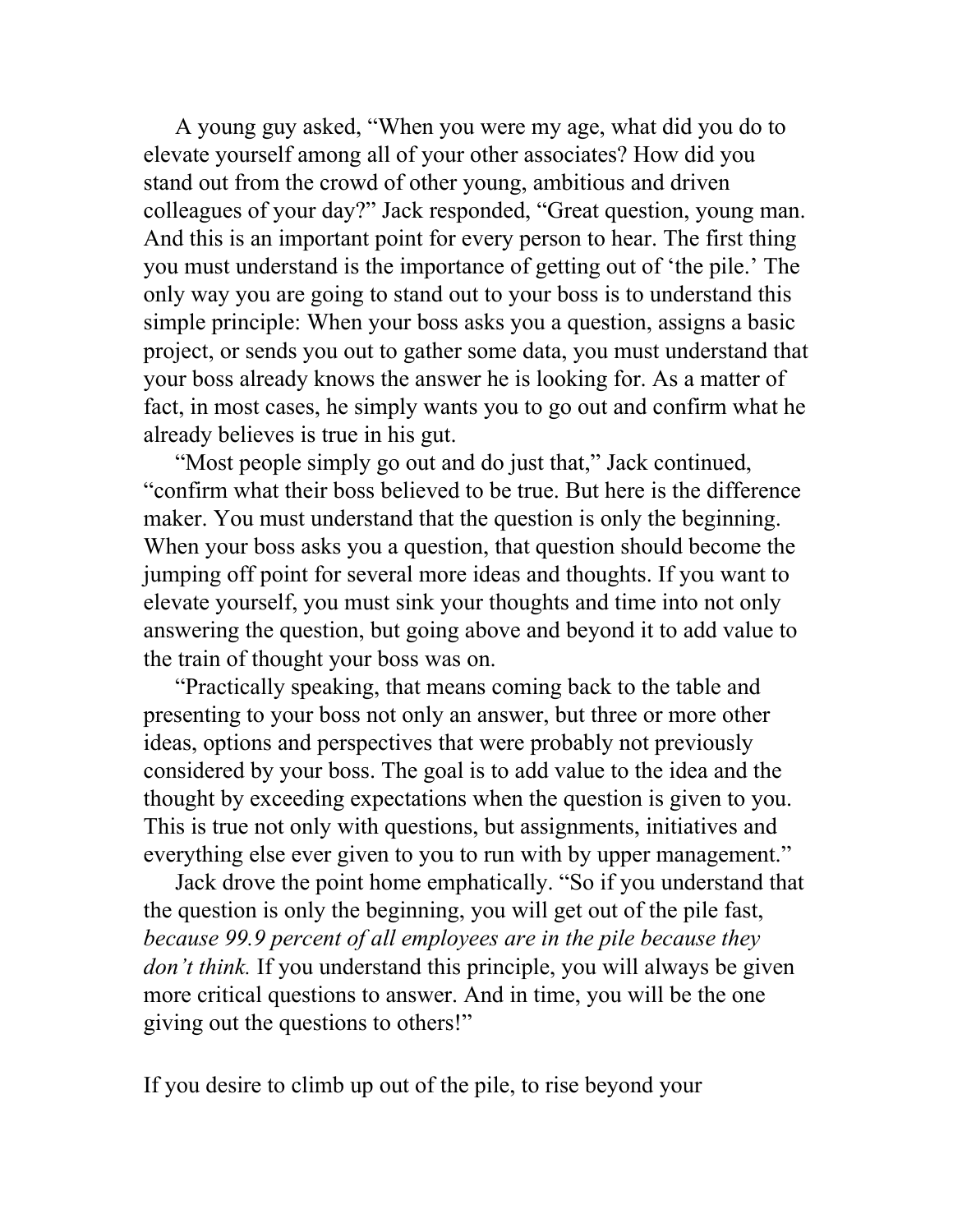circumstances, to move up to another level in your career and personal life, then you need to take the advice of Jack Welch. You need to become the best thinker you can be. It can revolutionize your life.

> "Ninety-nine point nine percent of all employees are in the pile because they don't think."

> > —Jack Welch

# **THINKING QUESTION**

*Do I believe that good thinking can change my life?*

# **Understanding Good Thinking**

1. Who are the best thinkers you know? Name them.

2. What separates them from the rest of the crowd? Describe what's different about them.

 $\mathcal{L}_\mathcal{L} = \{ \mathcal{L}_\mathcal{L} = \{ \mathcal{L}_\mathcal{L} = \{ \mathcal{L}_\mathcal{L} = \{ \mathcal{L}_\mathcal{L} = \{ \mathcal{L}_\mathcal{L} = \{ \mathcal{L}_\mathcal{L} = \{ \mathcal{L}_\mathcal{L} = \{ \mathcal{L}_\mathcal{L} = \{ \mathcal{L}_\mathcal{L} = \{ \mathcal{L}_\mathcal{L} = \{ \mathcal{L}_\mathcal{L} = \{ \mathcal{L}_\mathcal{L} = \{ \mathcal{L}_\mathcal{L} = \{ \mathcal{L}_\mathcal{$  $\mathcal{L}_\mathcal{L} = \{ \mathcal{L}_\mathcal{L} = \{ \mathcal{L}_\mathcal{L} = \{ \mathcal{L}_\mathcal{L} = \{ \mathcal{L}_\mathcal{L} = \{ \mathcal{L}_\mathcal{L} = \{ \mathcal{L}_\mathcal{L} = \{ \mathcal{L}_\mathcal{L} = \{ \mathcal{L}_\mathcal{L} = \{ \mathcal{L}_\mathcal{L} = \{ \mathcal{L}_\mathcal{L} = \{ \mathcal{L}_\mathcal{L} = \{ \mathcal{L}_\mathcal{L} = \{ \mathcal{L}_\mathcal{L} = \{ \mathcal{L}_\mathcal{$ 

 $\mathcal{L}_\mathcal{L} = \{ \mathcal{L}_\mathcal{L} = \{ \mathcal{L}_\mathcal{L} = \{ \mathcal{L}_\mathcal{L} = \{ \mathcal{L}_\mathcal{L} = \{ \mathcal{L}_\mathcal{L} = \{ \mathcal{L}_\mathcal{L} = \{ \mathcal{L}_\mathcal{L} = \{ \mathcal{L}_\mathcal{L} = \{ \mathcal{L}_\mathcal{L} = \{ \mathcal{L}_\mathcal{L} = \{ \mathcal{L}_\mathcal{L} = \{ \mathcal{L}_\mathcal{L} = \{ \mathcal{L}_\mathcal{L} = \{ \mathcal{L}_\mathcal{$  $\mathcal{L}_\mathcal{L} = \{ \mathcal{L}_\mathcal{L} = \{ \mathcal{L}_\mathcal{L} = \{ \mathcal{L}_\mathcal{L} = \{ \mathcal{L}_\mathcal{L} = \{ \mathcal{L}_\mathcal{L} = \{ \mathcal{L}_\mathcal{L} = \{ \mathcal{L}_\mathcal{L} = \{ \mathcal{L}_\mathcal{L} = \{ \mathcal{L}_\mathcal{L} = \{ \mathcal{L}_\mathcal{L} = \{ \mathcal{L}_\mathcal{L} = \{ \mathcal{L}_\mathcal{L} = \{ \mathcal{L}_\mathcal{L} = \{ \mathcal{L}_\mathcal{$  $\mathcal{L}_\mathcal{L} = \{ \mathcal{L}_\mathcal{L} = \{ \mathcal{L}_\mathcal{L} = \{ \mathcal{L}_\mathcal{L} = \{ \mathcal{L}_\mathcal{L} = \{ \mathcal{L}_\mathcal{L} = \{ \mathcal{L}_\mathcal{L} = \{ \mathcal{L}_\mathcal{L} = \{ \mathcal{L}_\mathcal{L} = \{ \mathcal{L}_\mathcal{L} = \{ \mathcal{L}_\mathcal{L} = \{ \mathcal{L}_\mathcal{L} = \{ \mathcal{L}_\mathcal{L} = \{ \mathcal{L}_\mathcal{L} = \{ \mathcal{L}_\mathcal{$ 

 $\mathcal{L}_\mathcal{L} = \{ \mathcal{L}_\mathcal{L} = \{ \mathcal{L}_\mathcal{L} = \{ \mathcal{L}_\mathcal{L} = \{ \mathcal{L}_\mathcal{L} = \{ \mathcal{L}_\mathcal{L} = \{ \mathcal{L}_\mathcal{L} = \{ \mathcal{L}_\mathcal{L} = \{ \mathcal{L}_\mathcal{L} = \{ \mathcal{L}_\mathcal{L} = \{ \mathcal{L}_\mathcal{L} = \{ \mathcal{L}_\mathcal{L} = \{ \mathcal{L}_\mathcal{L} = \{ \mathcal{L}_\mathcal{L} = \{ \mathcal{L}_\mathcal{$  $\mathcal{L}_\mathcal{L} = \{ \mathcal{L}_\mathcal{L} = \{ \mathcal{L}_\mathcal{L} = \{ \mathcal{L}_\mathcal{L} = \{ \mathcal{L}_\mathcal{L} = \{ \mathcal{L}_\mathcal{L} = \{ \mathcal{L}_\mathcal{L} = \{ \mathcal{L}_\mathcal{L} = \{ \mathcal{L}_\mathcal{L} = \{ \mathcal{L}_\mathcal{L} = \{ \mathcal{L}_\mathcal{L} = \{ \mathcal{L}_\mathcal{L} = \{ \mathcal{L}_\mathcal{L} = \{ \mathcal{L}_\mathcal{L} = \{ \mathcal{L}_\mathcal{$ 

Choose one of those thinkers and try to arrange to spend some time with him or her. Whom you associate with matters.

3. In the past, how would you have defined good thinking? How would you describe it now?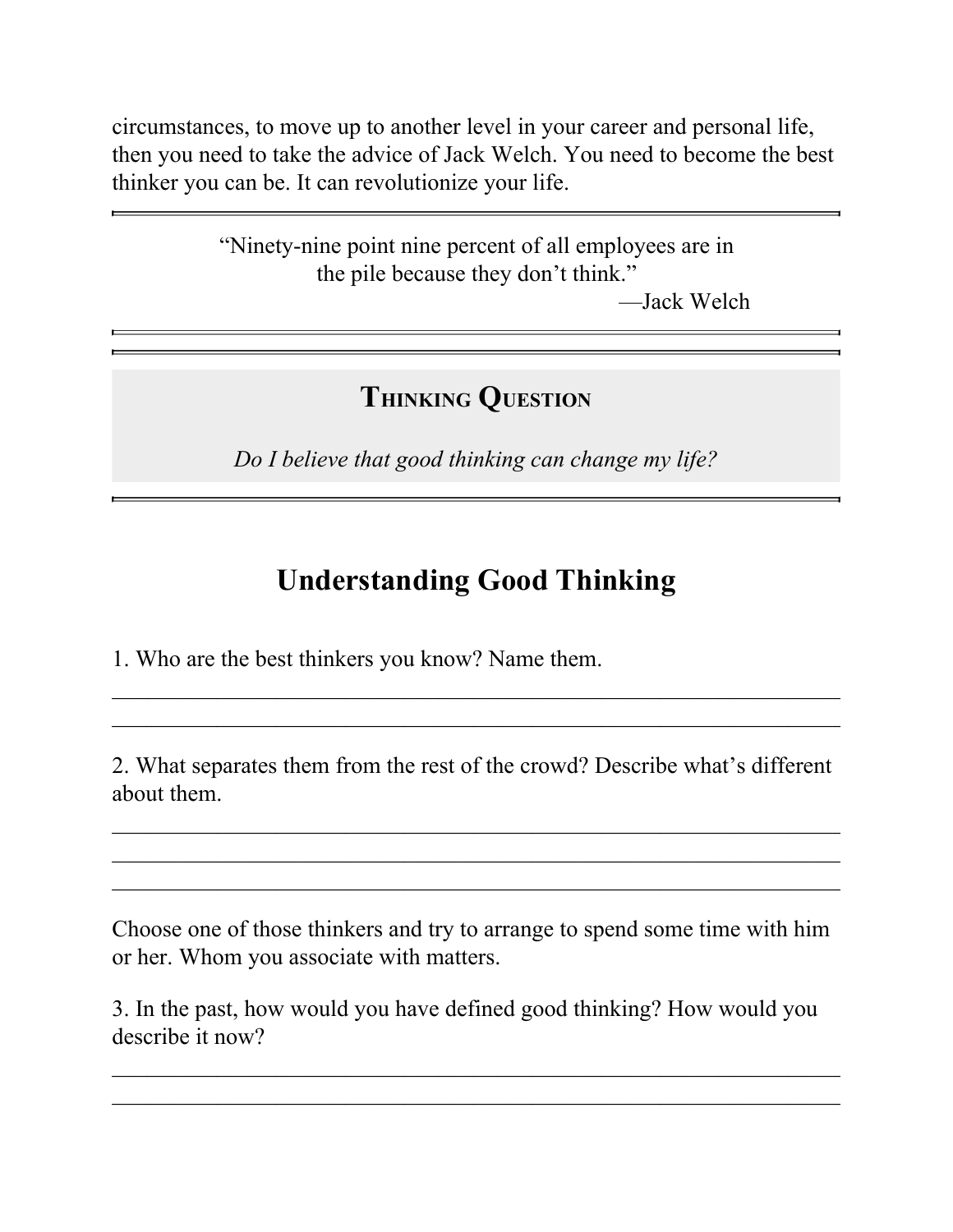4. What personal or professional issues have created ongoing obstacles to your progress? Don't try to solve them now. Simply describe them here:

 $\mathcal{L}_\mathcal{L} = \{ \mathcal{L}_\mathcal{L} = \{ \mathcal{L}_\mathcal{L} = \{ \mathcal{L}_\mathcal{L} = \{ \mathcal{L}_\mathcal{L} = \{ \mathcal{L}_\mathcal{L} = \{ \mathcal{L}_\mathcal{L} = \{ \mathcal{L}_\mathcal{L} = \{ \mathcal{L}_\mathcal{L} = \{ \mathcal{L}_\mathcal{L} = \{ \mathcal{L}_\mathcal{L} = \{ \mathcal{L}_\mathcal{L} = \{ \mathcal{L}_\mathcal{L} = \{ \mathcal{L}_\mathcal{L} = \{ \mathcal{L}_\mathcal{$  $\mathcal{L}_\mathcal{L} = \{ \mathcal{L}_\mathcal{L} = \{ \mathcal{L}_\mathcal{L} = \{ \mathcal{L}_\mathcal{L} = \{ \mathcal{L}_\mathcal{L} = \{ \mathcal{L}_\mathcal{L} = \{ \mathcal{L}_\mathcal{L} = \{ \mathcal{L}_\mathcal{L} = \{ \mathcal{L}_\mathcal{L} = \{ \mathcal{L}_\mathcal{L} = \{ \mathcal{L}_\mathcal{L} = \{ \mathcal{L}_\mathcal{L} = \{ \mathcal{L}_\mathcal{L} = \{ \mathcal{L}_\mathcal{L} = \{ \mathcal{L}_\mathcal{$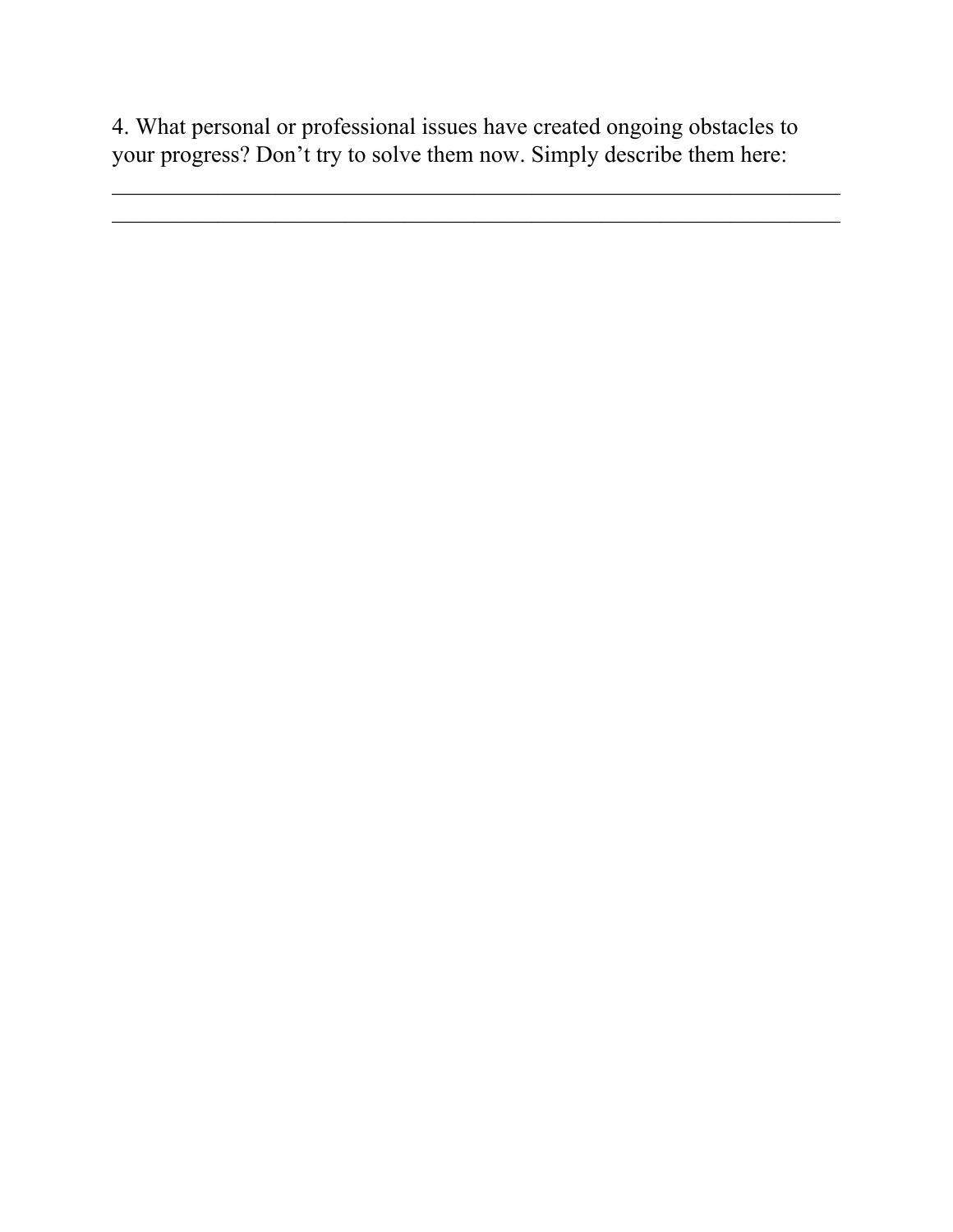# <span id="page-27-0"></span>[Chapter](#page-2-6) 2

Realize the Impact of Changed [Thinking](#page-2-6)

*"You can't stop people from thinking—but you can start them."* —FRANK A. DUSCH

What Were They Thinking?

*"We're going to turn this team around 360 degrees."* —JASON KIDD, upon being drafted into the NBA

It's easy to believe that unsuccessful people need to change their thinking. But how about people who have achieved some degree of success? Can individuals go to the next level without changing the way they think? Karen Ford can answer that question. I met Karen back in 1998 before speaking on leadership to a large group of Mary Kay consultants. That's when she told me her story.

A BEND IN THE ROAD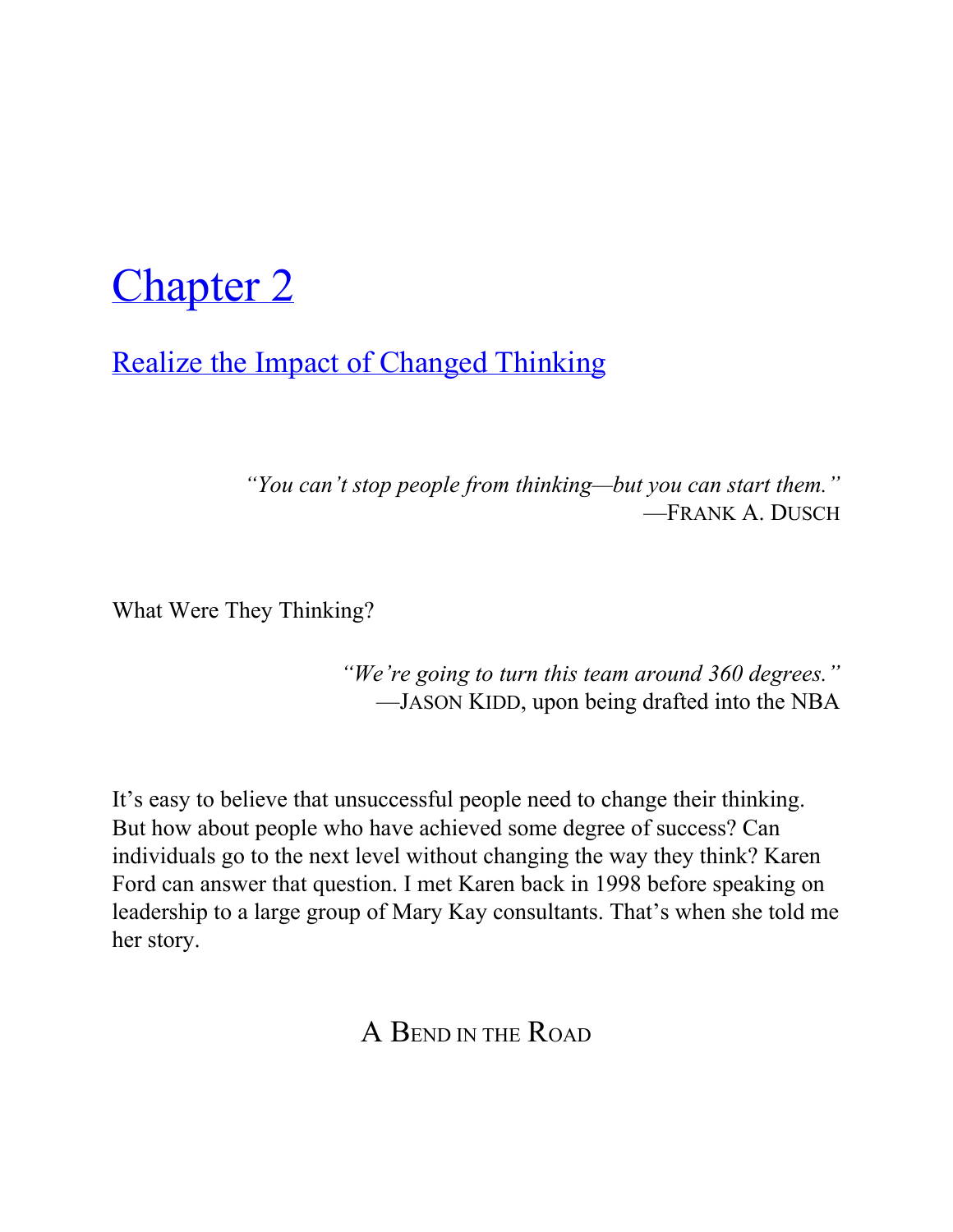Karen Ford didn't set out in life to be a businessperson or entrepreneur. She started out as a teacher. "When I graduated from high school, there were very limited choices for women at the time," says Karen. "It was either teaching or nursing, and I went to a teaching college, so I became an elementary teacher." For ten years she taught second grade, and she was good at it.

But in 1987, her circumstances radically changed. Her second child was born with a heart condition that required him to receive medication every four hours, every day, for a year. Since a parent had to administer the medicine, Karen left her job and stayed home to care for her son.

That put her family in a financial bind, so she began looking for a solution. Soon she decided to try Mary Kay. It appealed to her because she could earn \$50 a week to make up for her lost teaching income. She made plans to sell cosmetics for a year, and then when her son had recovered, she would return to her career in teaching.

#### SURPRISED BY SUCCESS

That's what Karen expected to happen, but she found that she really enjoyed working with Mary Kay, and that she was good at it—*really* good at it. "I was making more income than I ever thought possible," she says. "I was being awarded diamonds, trips, cars." A new life was opening up to her, and she was discovering gifts and talents that had gone untapped. She never returned to the classroom.

For the next couple of years, Karen worked hard selling products, recruiting like-minded women, and building her own organization. At Mary Kay, each woman is an independent businessperson. The company, which works with more than 750,000 beauty consultants, operates by this philosophy: "In business for yourself but not by yourself." Karen's success soon made her part of an exclusive group: she became one of 8,200 independent sales directors. But she wanted more. She believed she could go to the next level—the highest level in Mary Kay. She wanted to become a national sales director.

For the next five years, Karen worked tirelessly to achieve her goal. She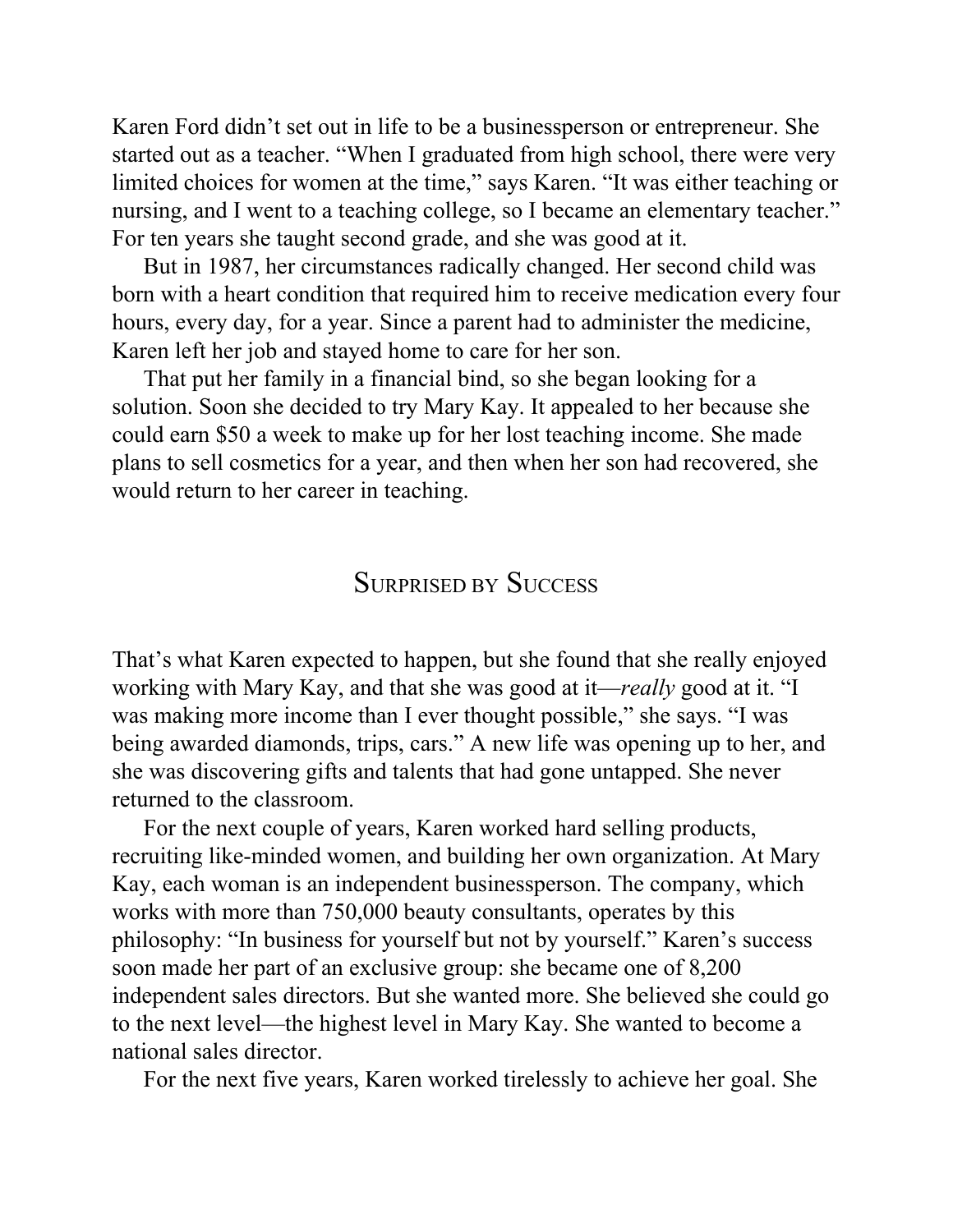recruited others. She expanded her reach, and she hit one sales objective after another. She increased her sales from an already impressive half a million dollars a year to more than \$650,000. She believed she had done everything needed to make it to the highest level. But when the call finally came from Mary Kay in 1995, it was to tell her that she had *not* been appointed a national sales director. The news disappointed her, but even more difficult was the criticism that followed. Karen learned that the main reason she hadn't made it was that she had gathered a bunch of followers who simply were trying to carry out her dreams and goals, not leaders who could achieve on their own and rally others to succeed. "I came to realize that leading leaders was a lot harder than I thought," she recalls. It was Karen's first real failure, and she felt devastated.

## CHANGING HER MIND

Karen felt so disheartened that she nearly quit Mary Kay. She seriously considered accepting an offer with another company training leaders, a job that would have required about twelve hours of work each month for a sixfigure annual income. Several times she even attempted to write her letter of resignation, but she just couldn't do it. She kept thinking about the people in her organization and their hopes and dreams. She didn't want to change her goal. So instead, she determined to change herself.

"It was a very conscious decision not to quit, but when I made that decision, I knew that I had to change my thinking in order to move forward," says Karen. "The first person I needed to work on and adjust was myself." Since she knew she could not succeed by thinking the way she had, she went on a personal growth binge, devouring every leadership book and tape she could get her hands on. For months, she virtually ignored her organization and did nothing but work on herself and how she thought. She made it her goal to learn how to lead leaders.

When she reemerged and began to work with her colleagues again, she did more than simply cast vision and rely on motivation; instead she put her new thinking skills to use. She looked at everything differently. She started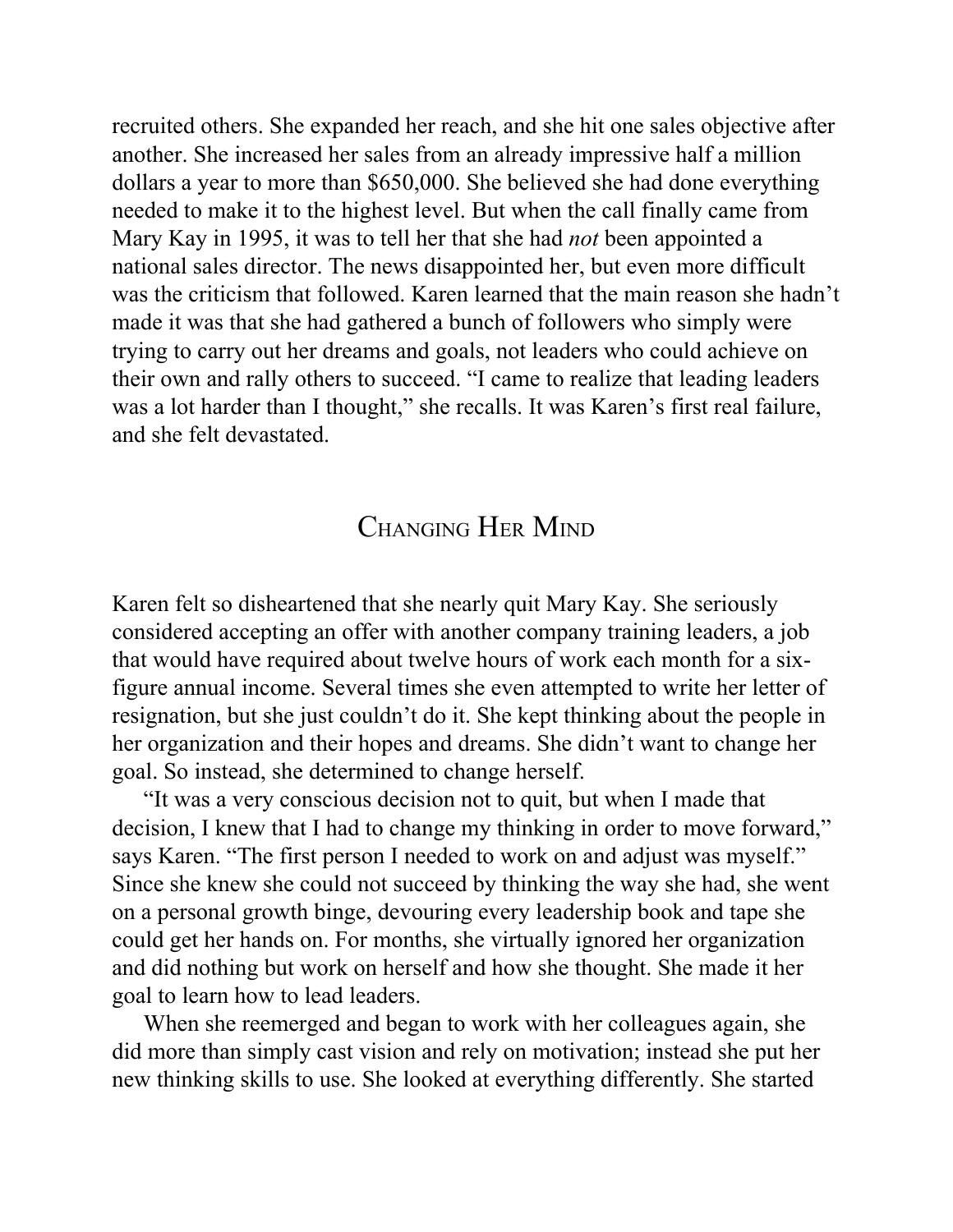creating strategies and systems that would help her people to grow just as she had. And she determined to become the best businessperson she could at her *current* level. Ironically, that is what took her to the next level.

Novelist Leo Tolstoy observed, "Everyone thinks of changing the world, but no one thinks of changing himself." Because Karen changed herself from the inside out, she began attracting different kinds of individuals—people who could think and lead as she did. And she took them to new levels of achievement. On October 1, 1998, she received another phone call from Mary Kay headquarters. This time she was informed that she had accomplished what only 170 other Mary Kay consultants around the world had done. She had been named a national sales director. And it happened only because she had changed her thinking.

> "Everyone thinks of changing the world, but no one thinks of changing himself."

> > —Leo Tolstoy

WHY YOU SHOULD CHANGE YOUR THINKING

It's hard to overstate the value of changing your thinking. Good thinking can do many things for you: generate revenue, solve problems, and create opportunities. It can take you to a whole new level—personally and professionally. It really can change your life.

Consider some things you need to know about changing your thinking:

## *1. Changed Thinking Is Not Automatic*

As I started working on this book, I talked to a few key people in my life who I know are good thinkers. One of those people is my brother Larry, who gave me this quote: "Neither Laurel nor Hardy had any bad thoughts. Matter of fact, they had no thoughts at all!" If you've seen any of their old movies, you know what he's talking about. Their lack of good thinking was the major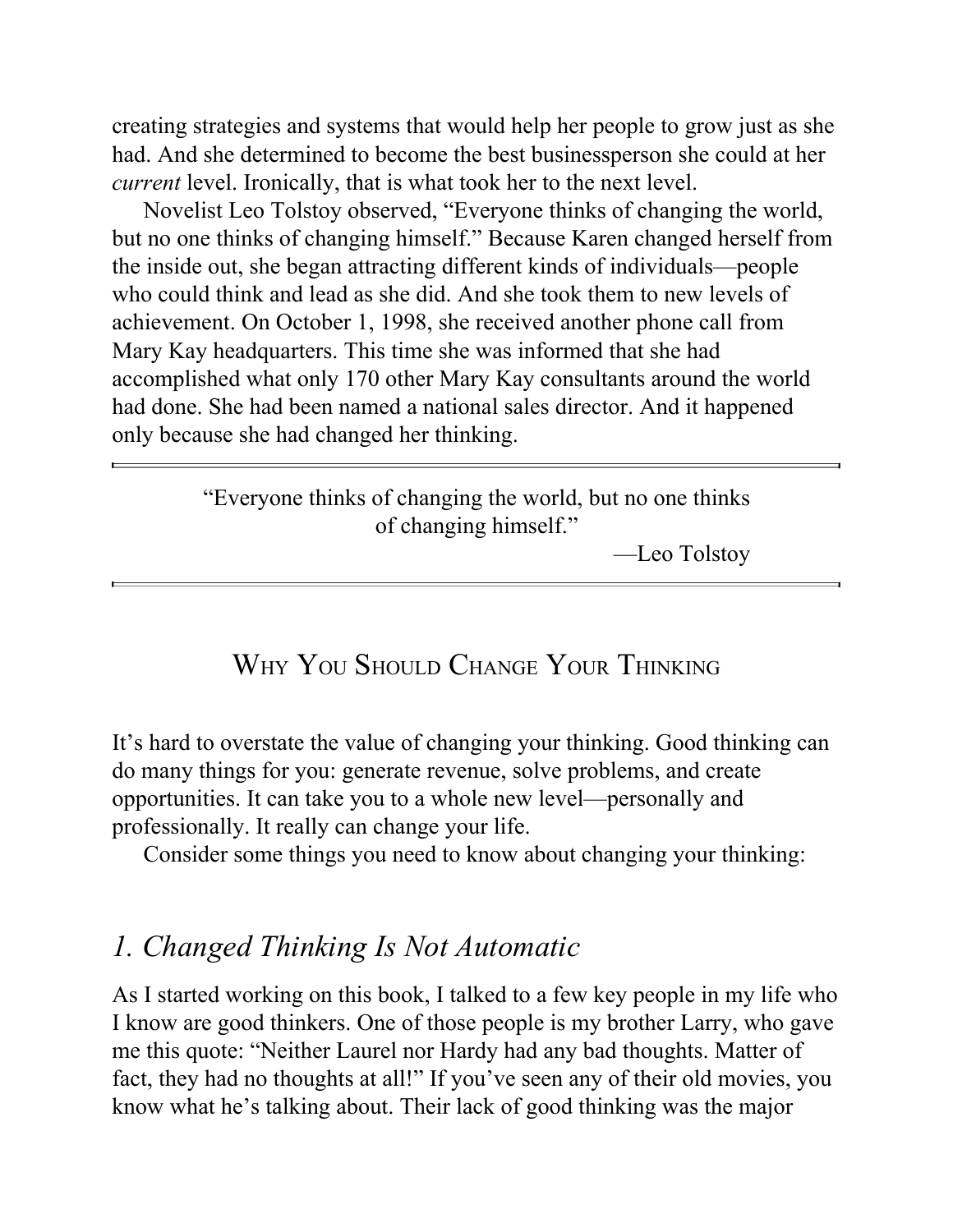source of their comic predicaments.

"Neither Laurel nor Hardy had any bad thoughts. Matter of fact, they had no thoughts at all." —Larry Maxwell

Unfortunately, too many people take after Laurel and Hardy. Sadly, a change in thinking doesn't happen on its own. Good ideas rarely go out and find someone. If you want to find a good idea, you must search for it.

If you want to become a better thinker, you need to work at it—and once you begin to become a better thinker, the good ideas keep coming. In fact, the amount of good thinking you can do at any time depends primarily on the amount of good thinking you are already doing.

# *2. Changed Thinking Is Dif icult*

When you hear someone say, "Now this is just off the top of my head," expect dandruff. The only people who believe thinking is easy are those who don't habitually engage in it. Nobel Prize-winning physicist Albert Einstein, one of the best thinkers who ever lived, asserted, "Thinking is hard work; that's why so few do it." Because thinking is so difficult, you want to use anything you can to help you improve the process. (In the next chapter, I offer a strategy for becoming more intentional about your thinking.)

# *3. Changed Thinking Is Worth the Investment*

Author Napoleon Hill observed, "More gold has been mined from the thoughts of man than has ever been taken from the earth." When you take the time to learn how to change your thinking and become a better thinker, you are investing in yourself. Gold mines tap out. Stock markets crash. Real estate investments can go sour. But a human mind with the ability to think well is like a diamond mine that never runs out. It's priceless.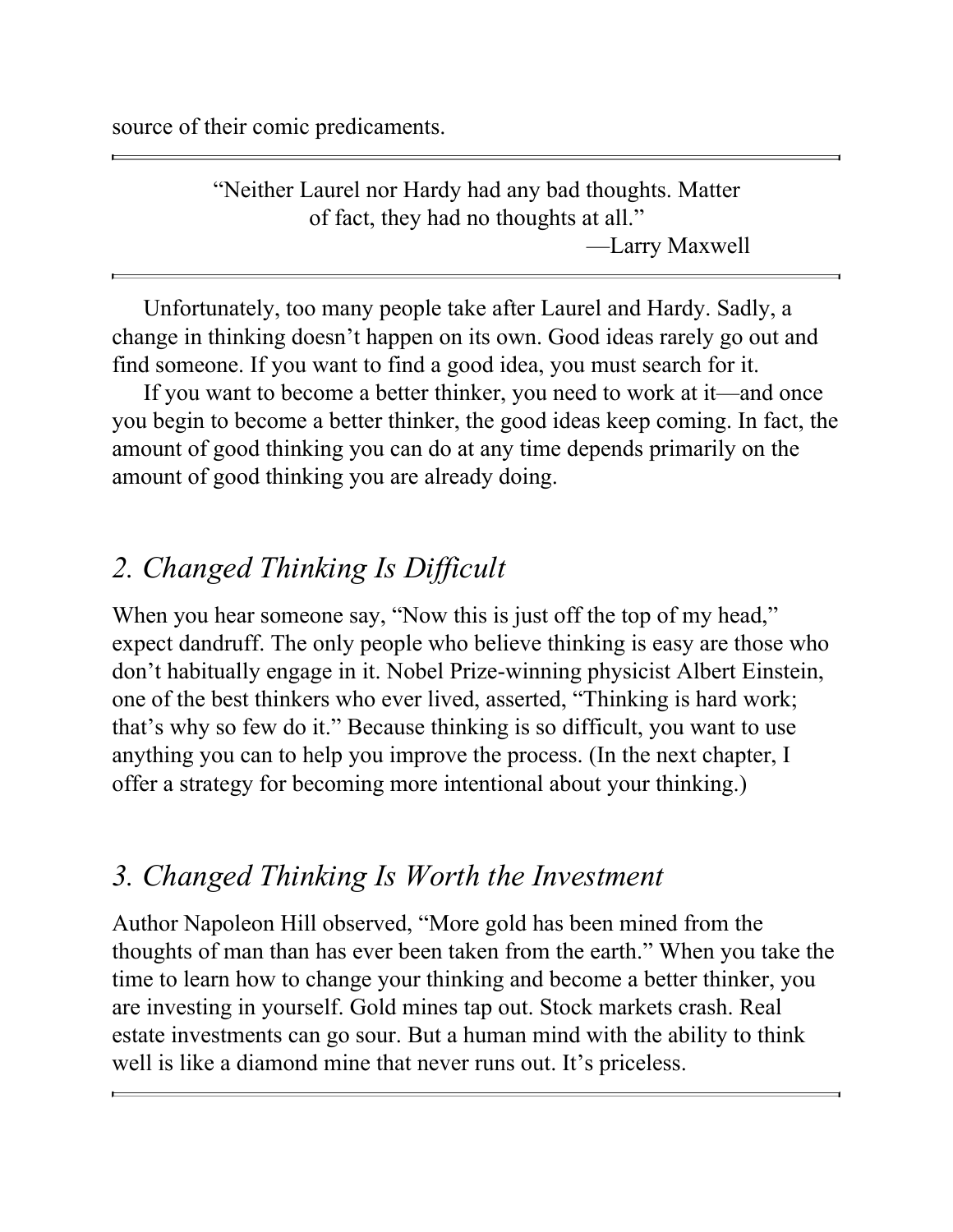# *4. Changed Thinking Is the Best Gift You Can Give Others*

Author H. L. Mencken asserted, "My guess is that well over 80 percent of the human race goes through life without a single original thought." When Karen Ford changed the way she thought, she improved not only her own life, but also the lives of all the people in her organization. Learning to think better is a great investment in yourself—but it's also the greatest present you can give someone else, because it represents the gift of unlimited potential. Most people who don't feel content with their lives don't know the reason why. Often they suspect that circumstances or other people are to blame. Even honest and self-aware individuals who know the problem lies inside of them still may have trouble getting to the root of the issue. They ask themselves, "Why am I this way?" They desire to change, but they don't do anything differently so that they *can* change. They merely hope things will turn out all right—and they become frustrated when they don't. Recognize that only when you make the right changes to your thinking do other things begin to turn out right in your life.

Before I outline how changing your thinking changes your life, I need to mention something. One person cannot change another person. For too many years as a motivational teacher, I tried to change people, and it didn't work. I had good intentions, but I finally realized something: I was responsible *to* people but not *for* them. As a leader, I needed to teach the value of changed thinking and how to make those necessary changes; but the people themselves were responsible to make the changes.

> Only when you make the right changes to your thinking do other things begin to turn out right.

In the next few pages, you will see how you can change yourself when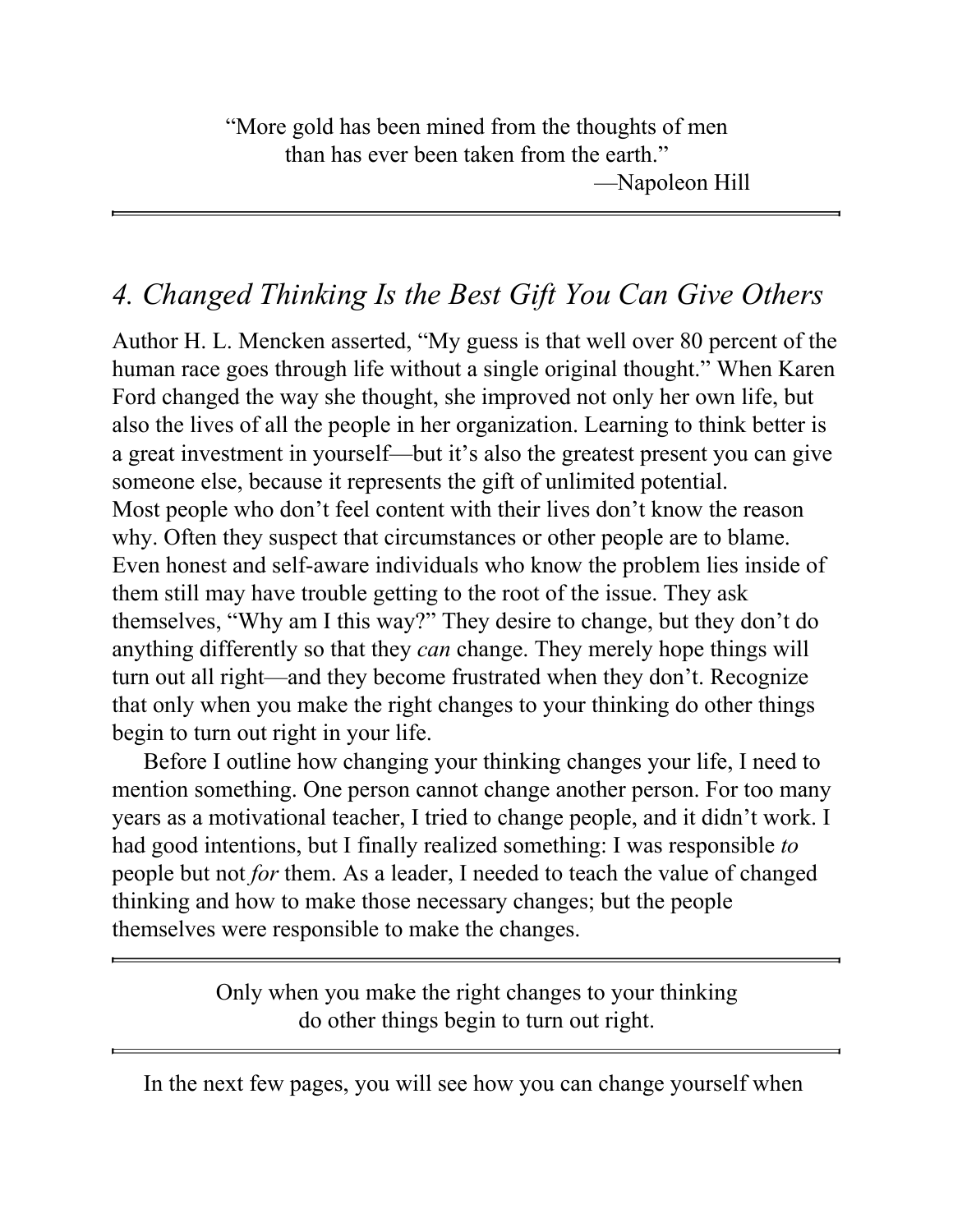you take responsibility to change your thinking. Follow the process faithfully and it will result in a changed life! Here is how it works:

# *Step 1: Changing Your Thinking Changes Your Beliefs*

Karen Ford remarked, "People will never attain what they cannot see themselves doing." When Karen determined to improve herself by learning to be a better thinker, her beliefs changed. She observed, "A belief in my personal abilities is what changed first." That was important. Her initial failure to achieve her dream shook her self-confidence. But once she had gained thinking skills that made it possible for her to lead more effectively, she regained her confidence. And she began to look at others differently. She saw people's potential and made it her goal to teach them to think. The skills they gained helped them to believe in themselves. Without that belief, they could not move forward.

> "People will never attain what they cannot see themselves doing."

—Karen Ford

My friend author Gordon MacDonald says,

In our pressurized society, people who are out of shape mentally usually fall victim to ideas and systems that are destructive to the human spirit and to human relationships. They are victimized because they have not been taught how to think, nor have they set themselves to the life-long pursuit of the growth of the mind. Not having the facility of a strong mind, they grow dependent upon the thoughts and opinions of others. Rather than deal with ideas and issues, they reduce themselves to lives full of rules, regulations, and programs.

Or they simply give up, as Karen Ford was tempted to do. But here's the good news: even if you currently lack what Mac-Donald calls "a strong mind," there's no reason to give up or live an unfulfilling life. The human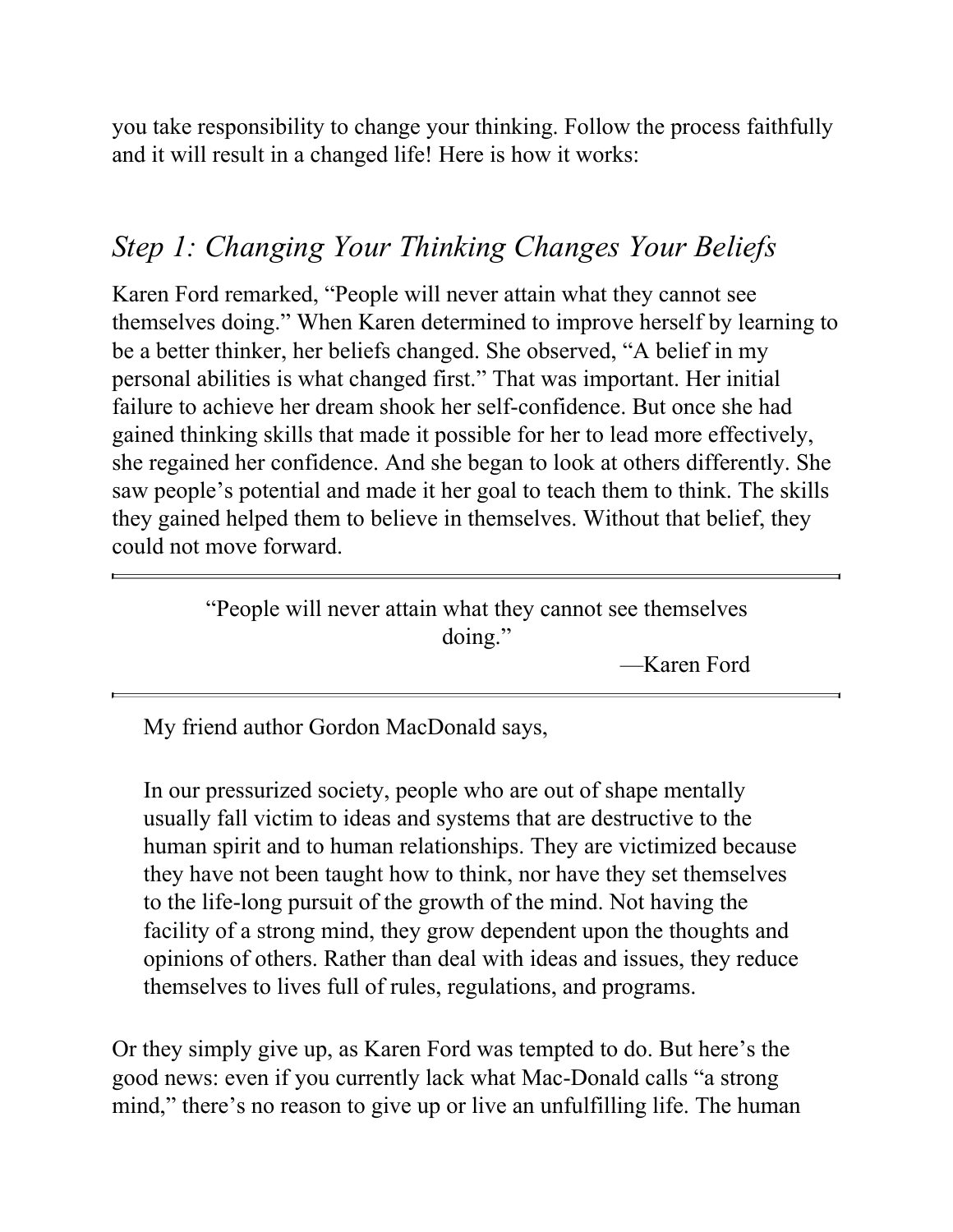mind *can* change. In fact, that's one of the things it does best—if you are willing to put in the effort to change your thinking.

As you strive to change your thinking, tell yourself these three things:

- Change is Personal I *need* to change.
- Change is Possible I'm *able* to change.
- Change is Profitable I'll be *rewarded* by change.

Remember, no matter how old you are or what your circumstances may be, you can change your thinking. And when you change your thinking, you change your beliefs.

# *Step 2: Changing Your Beliefs Changes Your Expectations*

Billionaire entrepreneur Richard M. DeVos says, "The only thing that stands between a man and what he wants from life is often merely the will to try it and the faith to believe that it is possible."

A belief is not just an idea that you possess; it is an idea that possesses you. A belief holds great power, because it changes an individual's expectations. When Karen Ford changed her thinking and built her beliefs on a new foundation of growth, she had more than just hope and a dream to carry her forward. She expected to achieve her goal because she had done the hard work of changing to prepare for it. And she had prepared her people for it as well. They expected to succeed, and they did. The words of author Nelson Boswell are true: "The first and most important step toward success is the expectation that we can succeed."

> A belief is not just an idea that you possess; it is an idea that possesses you.

*Step 3: Changing Your Expectations Changes Your Attitude*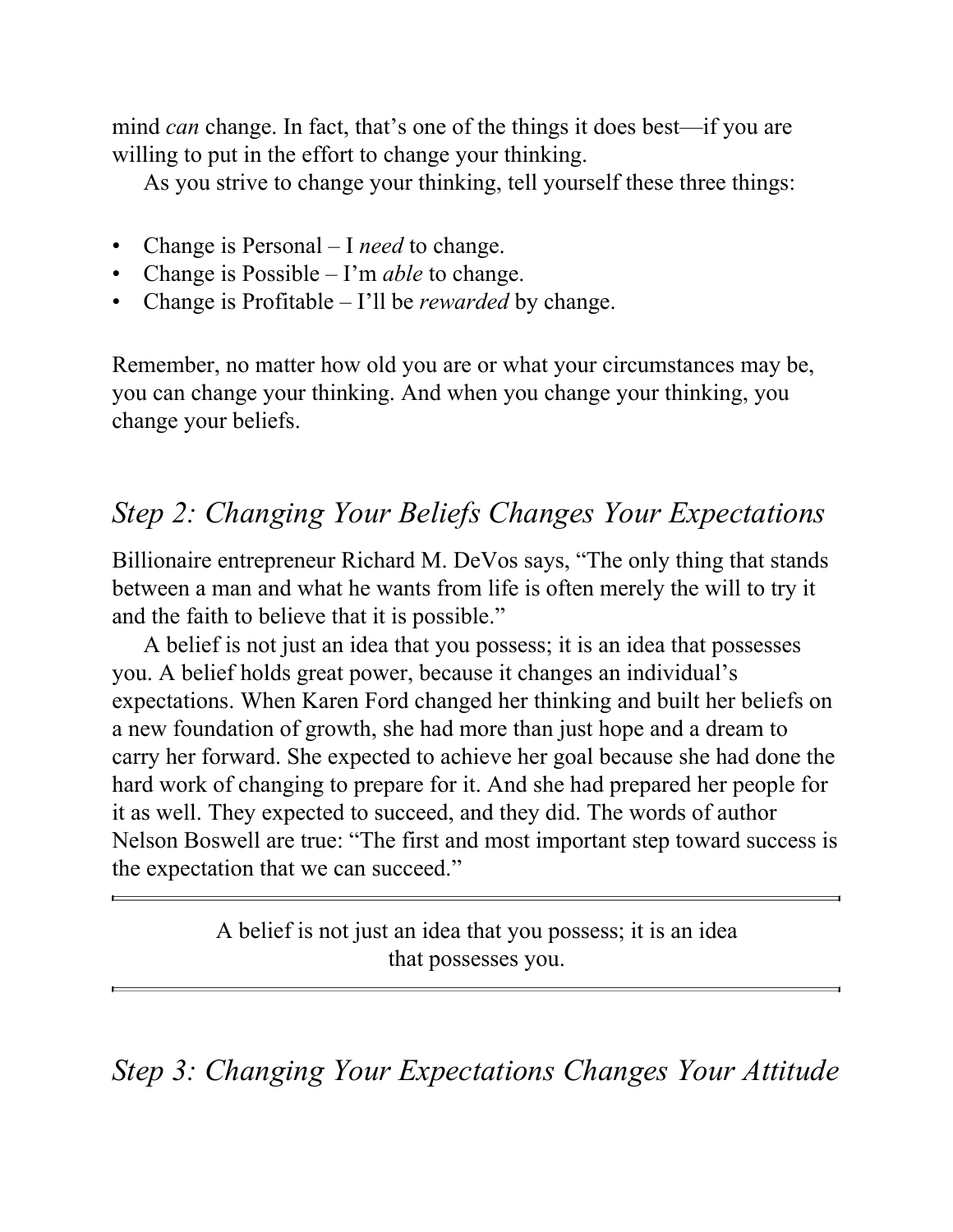A man walked into a fortune teller's tent at a carnival and paid his money to have his palm read. "I see many things," she said.

"Like what?" the man asked.

"You will be poor and unhappy until you are forty-five," she stated.

"Oh," he said dejectedly. Then he had a thought. "What will happen when I'm forty-five?"

"You will get used to it."

Our expectations have a tremendous impact on our attitudes. Ben Franklin quipped, "Blessed is he who expects nothing, for he shall receive it." Negative expectations are a quick route to dead-end thinking. How many successful people do you know who are apathetic or negative? Positive expectations bring a positive attitude. They produce excitement, conviction, desire, confidence, commitment, and energy—all characteristics that help a person to achieve success. If you would like to possess these qualities in greater abundance, then raise your expectations.

> Negative expectations are a quick route to dead-end thinking.

# *Step 4: Changing Your Attitude Changes Your Behavior*

Have you ever observed how your mood affects the way you act? When you feel particularly happy, are you more energized? Are you more likely to be kind to others? Do you take on tasks more readily and complete them with confidence and competence? How about when you're having a really bad day? Do you get less work done? Are you less patient with your family and colleagues? Does everything seem like a chore? Clergyman Earl Riney stated, "Our emotions are the driving powers of our lives."

What is an attitude? I believe ...

It is the "advance man" of our true selves. Its roots are inward but its fruit is outward. It is our best friend or our worst enemy.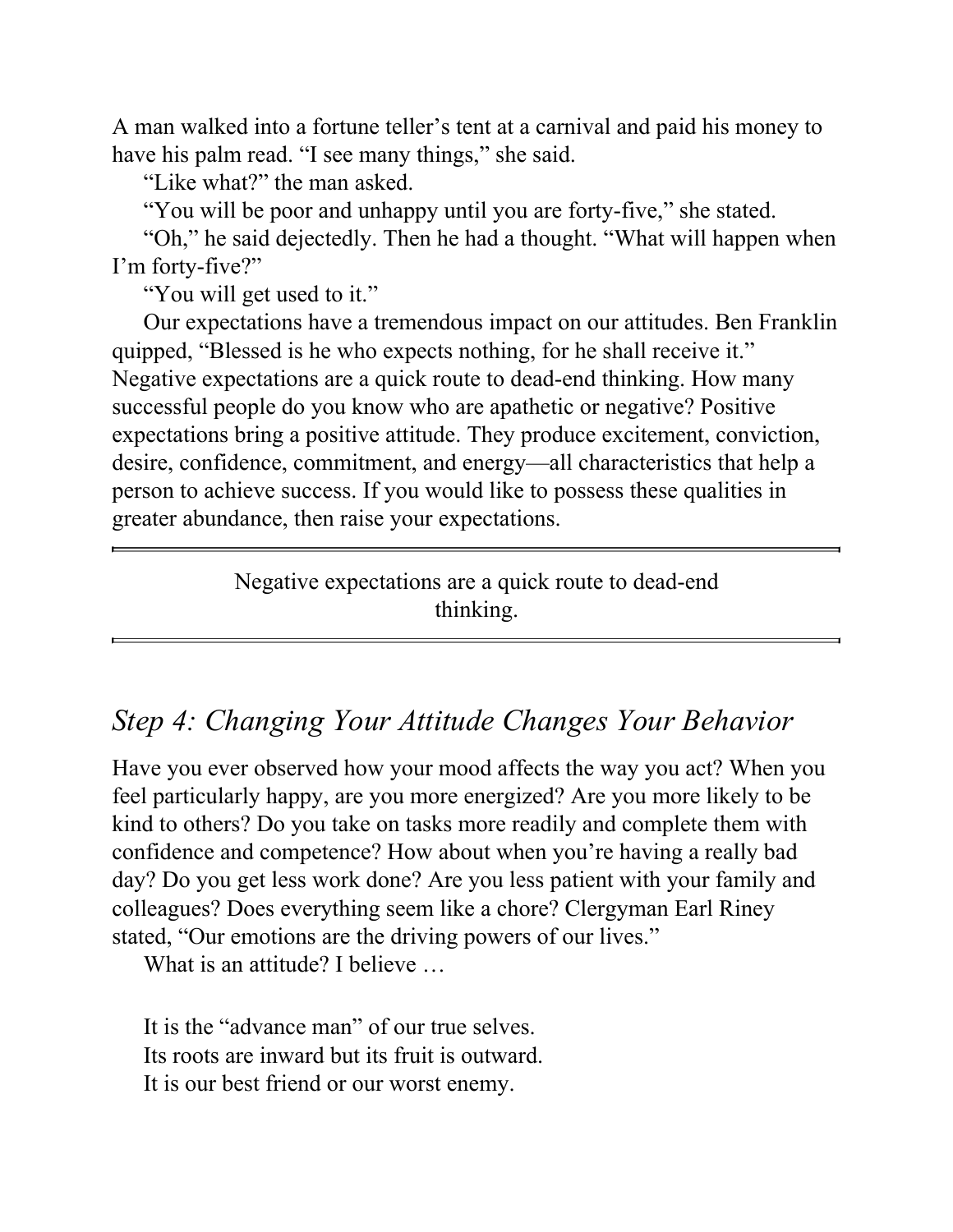It is more honest and more consistent than our words. It is an outward look based on past experiences. It is a thing which draws people to us or repels them. It is never content until it is expressed. It is the librarian of our past. It is the speaker of our present. It is the prophet of our future.  $\frac{11}{1}$  $\frac{11}{1}$  $\frac{11}{1}$ 

An attitude is little more than a mood or predominant emotion sustained over time. Psychologist William James said, "That which holds our attention determines our action." In other words, your behavior follows your attitude. The two cannot be separated. As author LeRoy Eims says, "How can you know what is in your heart? Look at your behavior."

# *Step 5: Changing Your Behavior Changes Your Performance*

In my twenties, I decided to become a better golfer. I enjoyed the game, especially the mental challenge of it, but my performance left a lot to be desired. So I visited a golf professional to get some advice on how to improve.

My golf game suffered from a number of things, but the most serious problem was my grip. "You're using a baseball grip," the pro told me. "You're never going to improve until you change it." Then he showed me the proper way to hold the club.

> Don't ever be too impressed with goal setting. Be impressed with goal getting.

<sup>&</sup>quot;That feels terrible," I said. "Is this right?"

<sup>&</sup>quot;That's it," he responded.

<sup>&</sup>quot;I don't know if I'll ever be able to do it this way," I complained. "It's up to you," he answered. "You can do it the old way, but you'll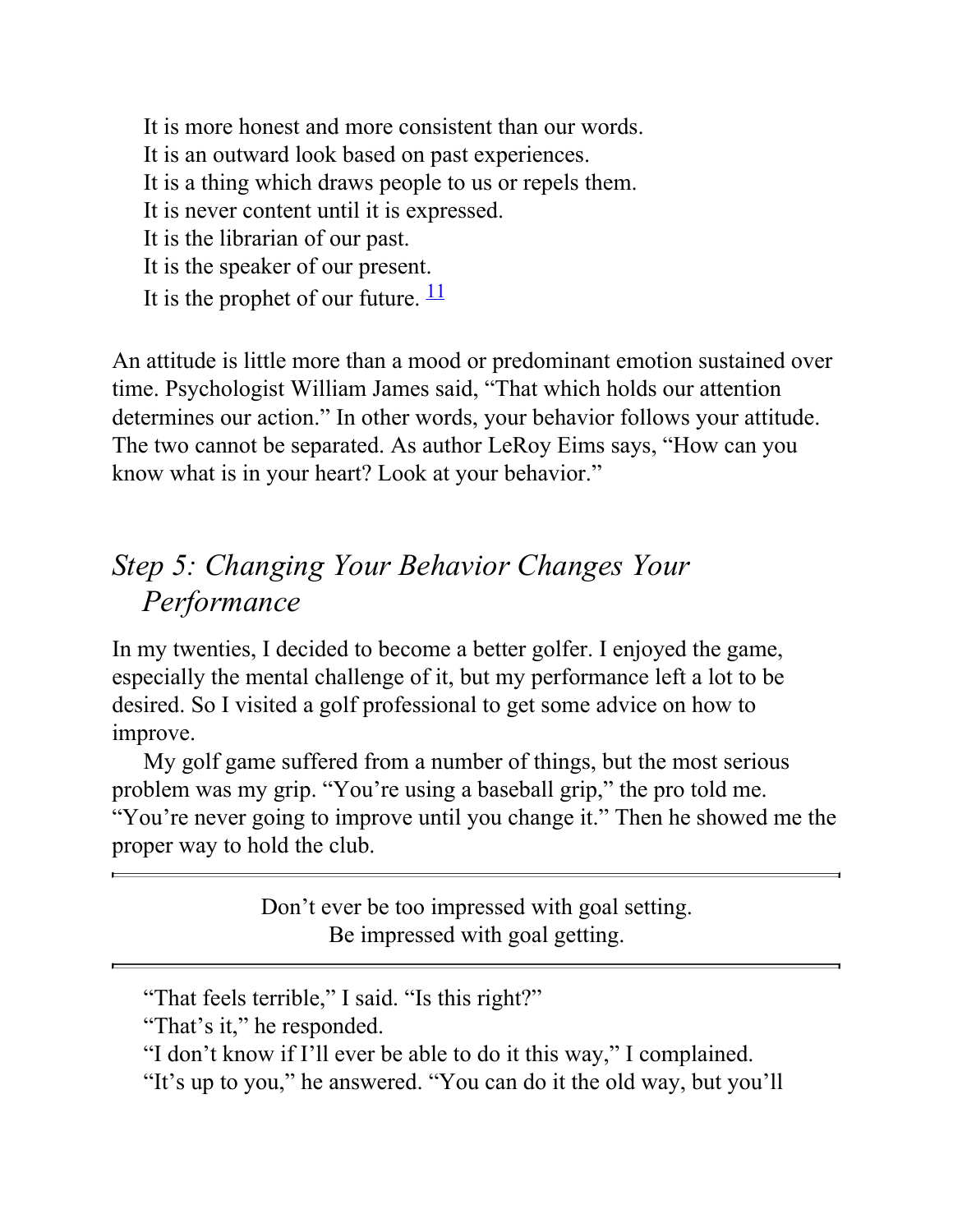never get any better." My performance depended on a change in behavior. I made the change.

Don't ever be too impressed with goal setting; be impressed with goal *getting.* Reaching new goals and moving to a higher level of performance always requires change, and change feels awkward. But, take comfort in the knowledge that if a change doesn't feel uncomfortable, then it's probably not really a change.

### *Step 6: Changing Your Performance Changes Your Life*

When you change your performance—that is, what you do on a consistent basis—then you have the power to change your life. That was certainly true for Karen Ford. That's also been true for me. Although I write a lot of books, I'm primarily a speaker. Over the years, I've spoken for Peter Lowe at his Success seminars. I've addressed more than 50,000 people at a time in football stadiums. I've been on *Good Morning America.* I've spoken at the NCAA Final Four, the Indianapolis 500, and the NBA All Star Game. Each year I speak in person to more than 350,000 people. I don't tell you this to brag. I do it to let you know that when I say I'm a communicator, it really is true. My life bears it out.

Now, if you had heard me speak three and a half decades ago, you never would have expected me to have such a career. Let's just say I was less than inspiring. And if I had stayed the same, I never would have spoken to more than the few hundred people I had in my first church. But I desired to reach my potential, to go to the highest level of which I was capable. I was determined to improve.

To achieve a change in my performance, I first changed my thinking. I knew that I could not approach communication in the same way mentally and still perform differently. I began by studying speakers respected in my limited circle of experience and watching what they did. I tried to figure out what they were doing, then I copied them. I got better, but I still had a long way to go.

Next I took a more intellectual route to communication. I used research, statistics, and etymology. In the process I learned a little more, particularly when it came to preparation and writing. With those skills under my belt, I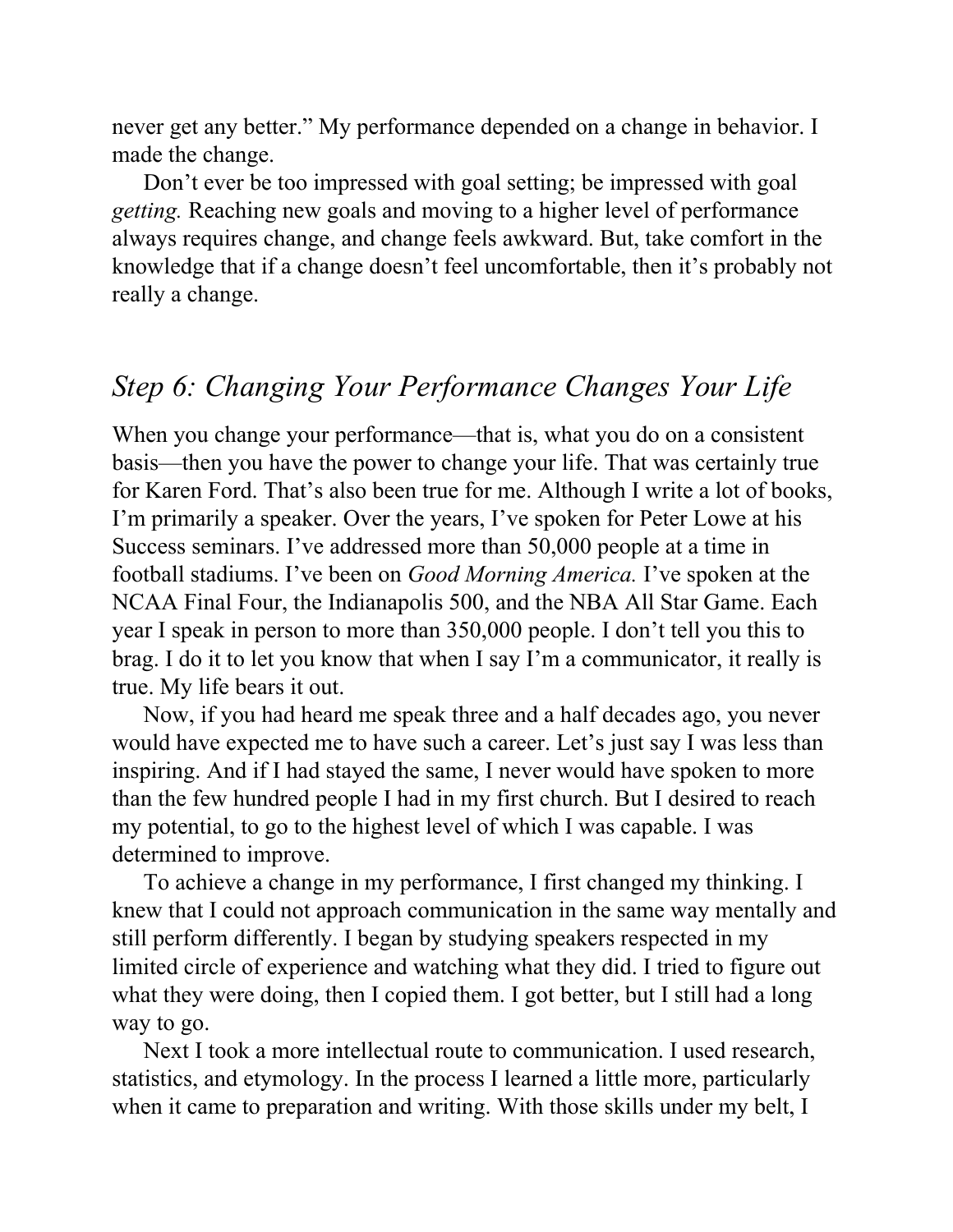began to explore more broadly. I began studying people on a level of skill beyond anyone in my circle. I saw how they connected with an audience and I began trying to do the same. I realized that people learned better with some kind of hook. I saw how people responded to humor, and incorporated the kind of humor I could master. I kept adding to the mental side of communication, which ultimately improved my performance.

This may sound odd, but it took me eight years to learn how to be myself before an audience and to develop my own style. The whole process challenged me tremendously. And at times it felt terribly lonely. I felt as if I were the only person in the world who ever had to suffer through all these changes, even though intellectually I knew that I wasn't. Becoming a better communicator required a whole new way of thinking, and it felt uncomfortable. But I did it.

In the twenty-five years since then, I've continued to work at honing my skills and improving. I'm still a student of communication and I still try to learn from people better than I am. My basic style hasn't changed, but my thinking continues to evolve. I know that if I keep improving my thinking, it will impact my beliefs, which change my expectations, which affect my attitude, which changes my behavior, which improves my performance. And that will change my life.

### THE NEXT LEVEL

Progress always requires change. Going to a new level always requires changing your mind. You may know that intuitively, but you need to make that idea foundational to the way you "do" life. Martin Grunder tells a story about Mark Victor Hansen, the motivational speaker who created the *Chicken Soup for the Soul* empire. Years ago, before his great success, Hansen approached Tony Robbins at an event where both of them were speaking. "Tony," he said, "I've been doing this for a long time and I'm doing okay. I'm making about a million dollars a year doing what I'm doing. I know for a fact that you made \$156 million last year with your speaking and teaching and all of your products. How do you do it? How can I do it?"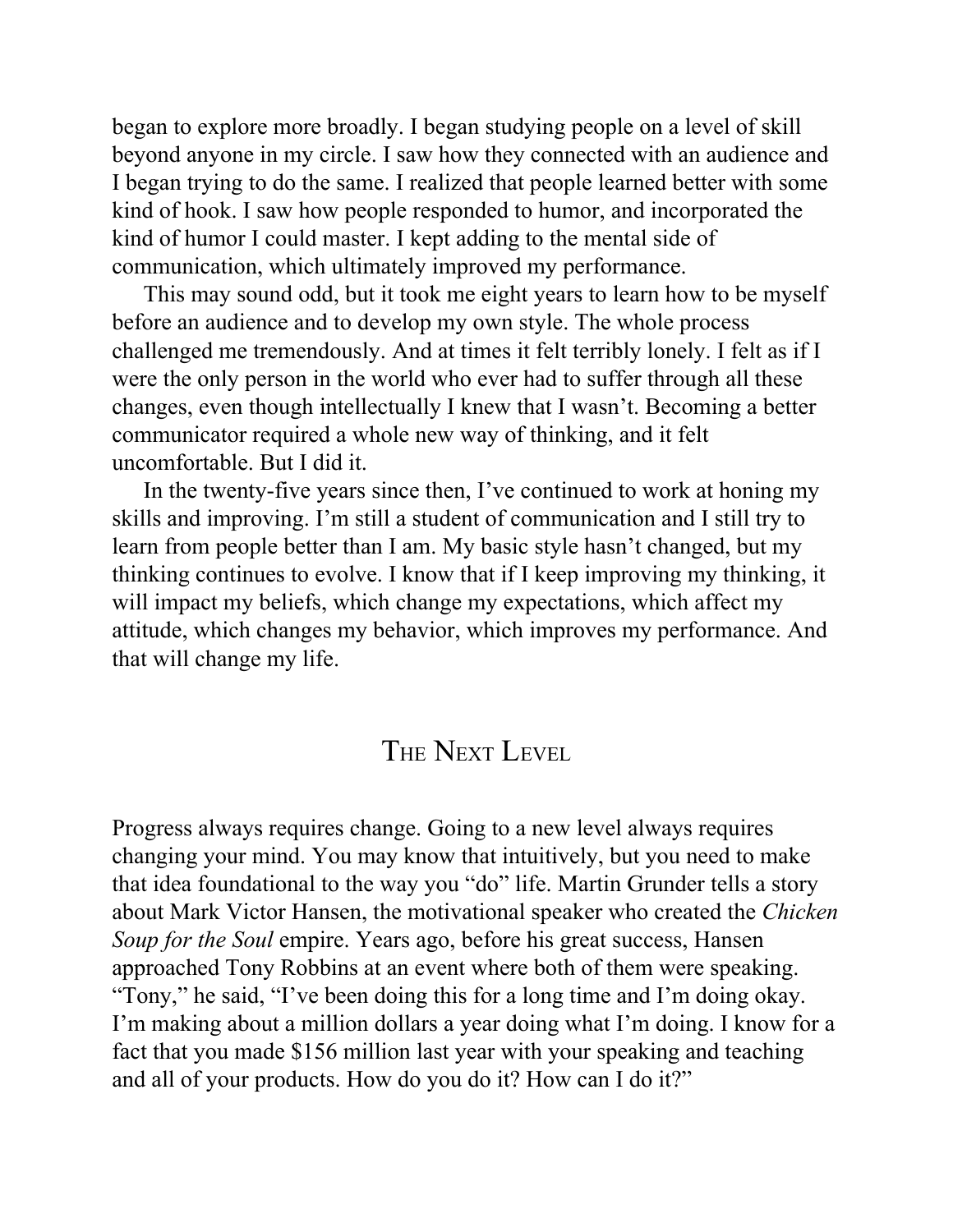Grunder says Robbins turned to Hansen and asked, "Who is in your mastermind group?" That's a group of like-minded people who meet to generate ideas and have accountability.

"Millionaires," replied Hansen. "We're all millionaires."

"That's what you're doing wrong," Robbins remarked. "You need to find yourself some billionaires and begin associating with them! *They'll get you thinking at their level.* " $\frac{12}{1}$  $\frac{12}{1}$  $\frac{12}{1}$  To say that Hansen has gone to another level since that conversation is stating it mildly. His goal is to sell one billion *Chicken Soup* books, and he is well on his way to reaching that target.

If you want to *live* on a new level, you have to *think* on a new level. Recently I was talking to my old friend Bob Taylor, the founder of Taylor Guitars. Bob is a genius when it comes to manufacturing; he just happens to make guitars because he loves them. Bob invents most of the manufacturing equipment used to design and build the guitars his company sells. As much as anyone I know, he understands the value of good thinking. "In the end," Bob observed, "clear and inspired thinking is the only way to change things for the better. Someone asked me once, when I succeeded at a project that I had failed at before, 'What did you change?' I answered, 'I changed my mind.' "

Do you want to succeed where you have failed before? Do you want to go to a level you never even dreamed possible? Do you want to become the person you always hoped you could be? If you do, don't start by trying to change your actions. Start by changing your mind. Nothing else you do will have as great an impact.

### **THINKING QUESTION**

*Is my desire for success and to improve my life strong enough to prompt me to change my thinking?*

### **Measuring the Impact of Changed Thinking**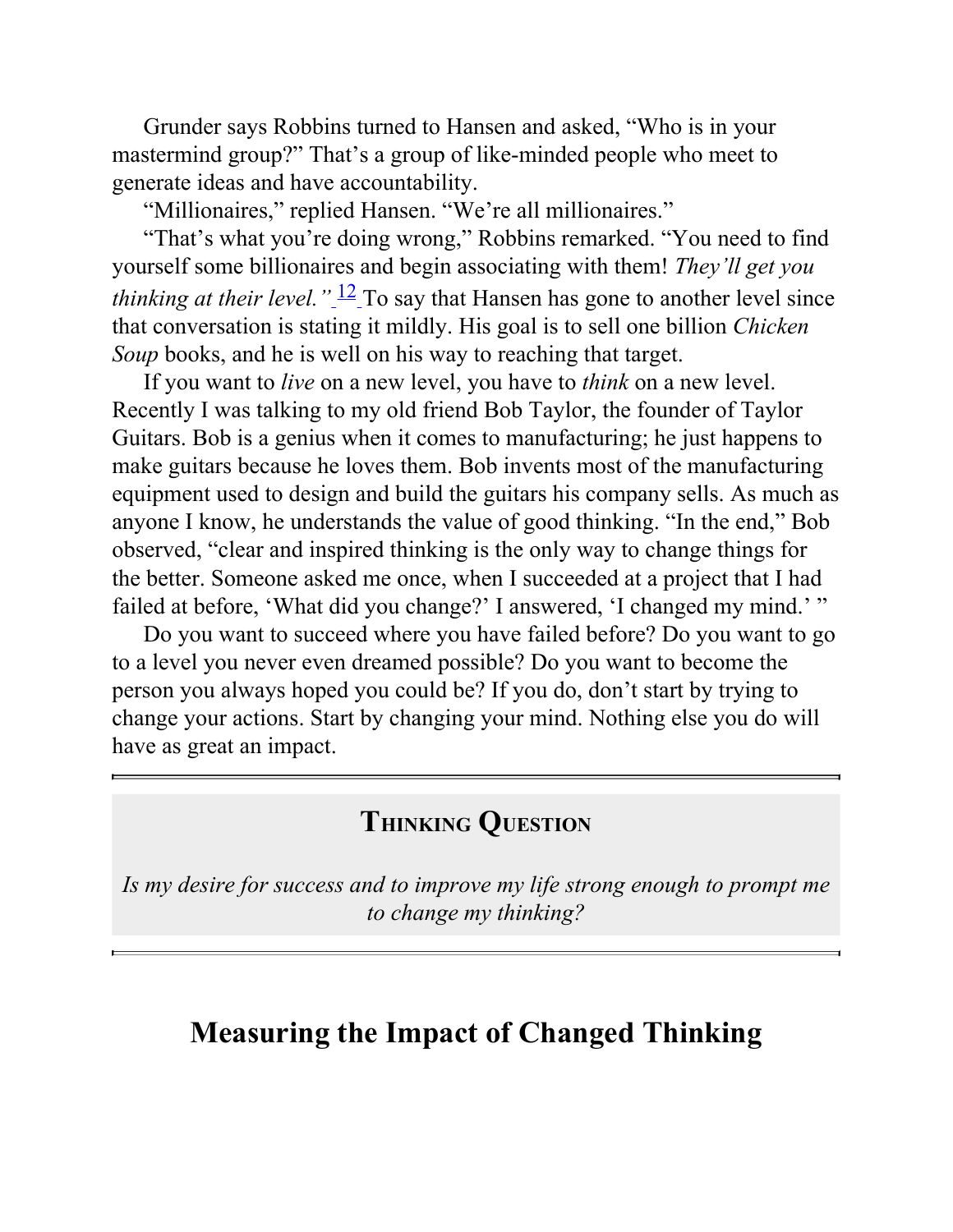1. When Karen Ford faced obstacles in her path to the next level and failed, she almost quit. How have you handled similar situations? List several major disappointments you've faced in your career or personal life and how you responded.

 $\mathcal{L}_\mathcal{L} = \{ \mathcal{L}_\mathcal{L} = \{ \mathcal{L}_\mathcal{L} = \{ \mathcal{L}_\mathcal{L} = \{ \mathcal{L}_\mathcal{L} = \{ \mathcal{L}_\mathcal{L} = \{ \mathcal{L}_\mathcal{L} = \{ \mathcal{L}_\mathcal{L} = \{ \mathcal{L}_\mathcal{L} = \{ \mathcal{L}_\mathcal{L} = \{ \mathcal{L}_\mathcal{L} = \{ \mathcal{L}_\mathcal{L} = \{ \mathcal{L}_\mathcal{L} = \{ \mathcal{L}_\mathcal{L} = \{ \mathcal{L}_\mathcal{$  $\mathcal{L}_\mathcal{L} = \{ \mathcal{L}_\mathcal{L} = \{ \mathcal{L}_\mathcal{L} = \{ \mathcal{L}_\mathcal{L} = \{ \mathcal{L}_\mathcal{L} = \{ \mathcal{L}_\mathcal{L} = \{ \mathcal{L}_\mathcal{L} = \{ \mathcal{L}_\mathcal{L} = \{ \mathcal{L}_\mathcal{L} = \{ \mathcal{L}_\mathcal{L} = \{ \mathcal{L}_\mathcal{L} = \{ \mathcal{L}_\mathcal{L} = \{ \mathcal{L}_\mathcal{L} = \{ \mathcal{L}_\mathcal{L} = \{ \mathcal{L}_\mathcal{$ 

 $\mathcal{L}_\mathcal{L} = \{ \mathcal{L}_\mathcal{L} = \{ \mathcal{L}_\mathcal{L} = \{ \mathcal{L}_\mathcal{L} = \{ \mathcal{L}_\mathcal{L} = \{ \mathcal{L}_\mathcal{L} = \{ \mathcal{L}_\mathcal{L} = \{ \mathcal{L}_\mathcal{L} = \{ \mathcal{L}_\mathcal{L} = \{ \mathcal{L}_\mathcal{L} = \{ \mathcal{L}_\mathcal{L} = \{ \mathcal{L}_\mathcal{L} = \{ \mathcal{L}_\mathcal{L} = \{ \mathcal{L}_\mathcal{L} = \{ \mathcal{L}_\mathcal{$  $\mathcal{L}_\mathcal{L} = \{ \mathcal{L}_\mathcal{L} = \{ \mathcal{L}_\mathcal{L} = \{ \mathcal{L}_\mathcal{L} = \{ \mathcal{L}_\mathcal{L} = \{ \mathcal{L}_\mathcal{L} = \{ \mathcal{L}_\mathcal{L} = \{ \mathcal{L}_\mathcal{L} = \{ \mathcal{L}_\mathcal{L} = \{ \mathcal{L}_\mathcal{L} = \{ \mathcal{L}_\mathcal{L} = \{ \mathcal{L}_\mathcal{L} = \{ \mathcal{L}_\mathcal{L} = \{ \mathcal{L}_\mathcal{L} = \{ \mathcal{L}_\mathcal{$ 

 $\mathcal{L}_\mathcal{L} = \{ \mathcal{L}_\mathcal{L} = \{ \mathcal{L}_\mathcal{L} = \{ \mathcal{L}_\mathcal{L} = \{ \mathcal{L}_\mathcal{L} = \{ \mathcal{L}_\mathcal{L} = \{ \mathcal{L}_\mathcal{L} = \{ \mathcal{L}_\mathcal{L} = \{ \mathcal{L}_\mathcal{L} = \{ \mathcal{L}_\mathcal{L} = \{ \mathcal{L}_\mathcal{L} = \{ \mathcal{L}_\mathcal{L} = \{ \mathcal{L}_\mathcal{L} = \{ \mathcal{L}_\mathcal{L} = \{ \mathcal{L}_\mathcal{$  $\mathcal{L}_\mathcal{L} = \{ \mathcal{L}_\mathcal{L} = \{ \mathcal{L}_\mathcal{L} = \{ \mathcal{L}_\mathcal{L} = \{ \mathcal{L}_\mathcal{L} = \{ \mathcal{L}_\mathcal{L} = \{ \mathcal{L}_\mathcal{L} = \{ \mathcal{L}_\mathcal{L} = \{ \mathcal{L}_\mathcal{L} = \{ \mathcal{L}_\mathcal{L} = \{ \mathcal{L}_\mathcal{L} = \{ \mathcal{L}_\mathcal{L} = \{ \mathcal{L}_\mathcal{L} = \{ \mathcal{L}_\mathcal{L} = \{ \mathcal{L}_\mathcal{$ 

2. When you have tried to improve your life in the past, where have you focused your energy? Using the list below, rank where you ordinarily place the most emphasis by marking it with a "1." Mark the next most important area with a "2," and proceed until you have ranked all six.

- \_\_\_ Thinking
- \_\_\_ Beliefs
- \_\_\_ Expectations
- \_\_\_ Attitude
- \_\_\_ Behavior
- \_\_\_ Performance

Based on your answers, how much will you have to change the way you naturally want to do things in order to change your thinking? Explain.

3. Success is OK so long as it's seen as growth, not an end in itself. Could your past successes be getting in the way of your future success? Think about an area where you have succeeded in the past but have currently plateaued. Figure out what is lacking in your current performance and trace back through performance, behavior, attitude, expectations, and beliefs until you reach the source: thinking. How must you change your thinking to break through to the next level?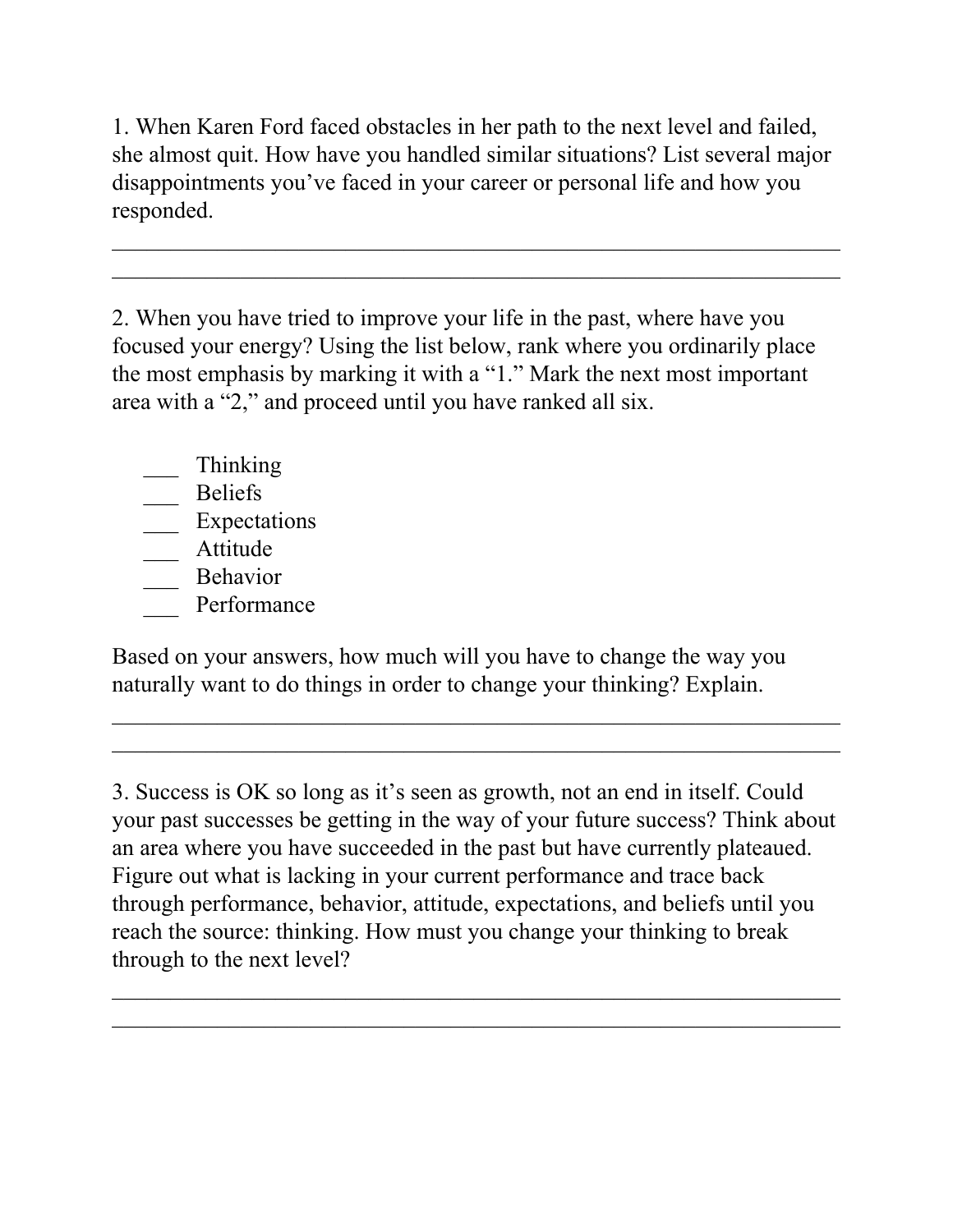# [Chapter](#page-2-0) 3

### Master the Process of [Intentional](#page-2-0) Thinking

*"For the Flower to blossom, you need the right soil as well as the right seed. The same is true to cultivate good thinking."* WILLIAM BERNBACH

What Were They Thinking?

*"Half of this game is ninety percent mental."* —DANNY OZARK, Manager of the Philadelphia Phillies

The president of a company was showing a newly hired junior executive around the office. As they walked around, the two men passed a large corner office where a woman sat in a comfortable chair, looking out the window. The office had no desk, no computer, no file cabinets, nor any other equipment or tools normally contained in a working environment.

"Excuse me, sir," said the newly hired man. "But why isn't that office being used?"

"But it is," answered the president.

"Oh—well, I didn't see a desk or anything, so I thought maybe it was in transition. Who was sitting in the chair?"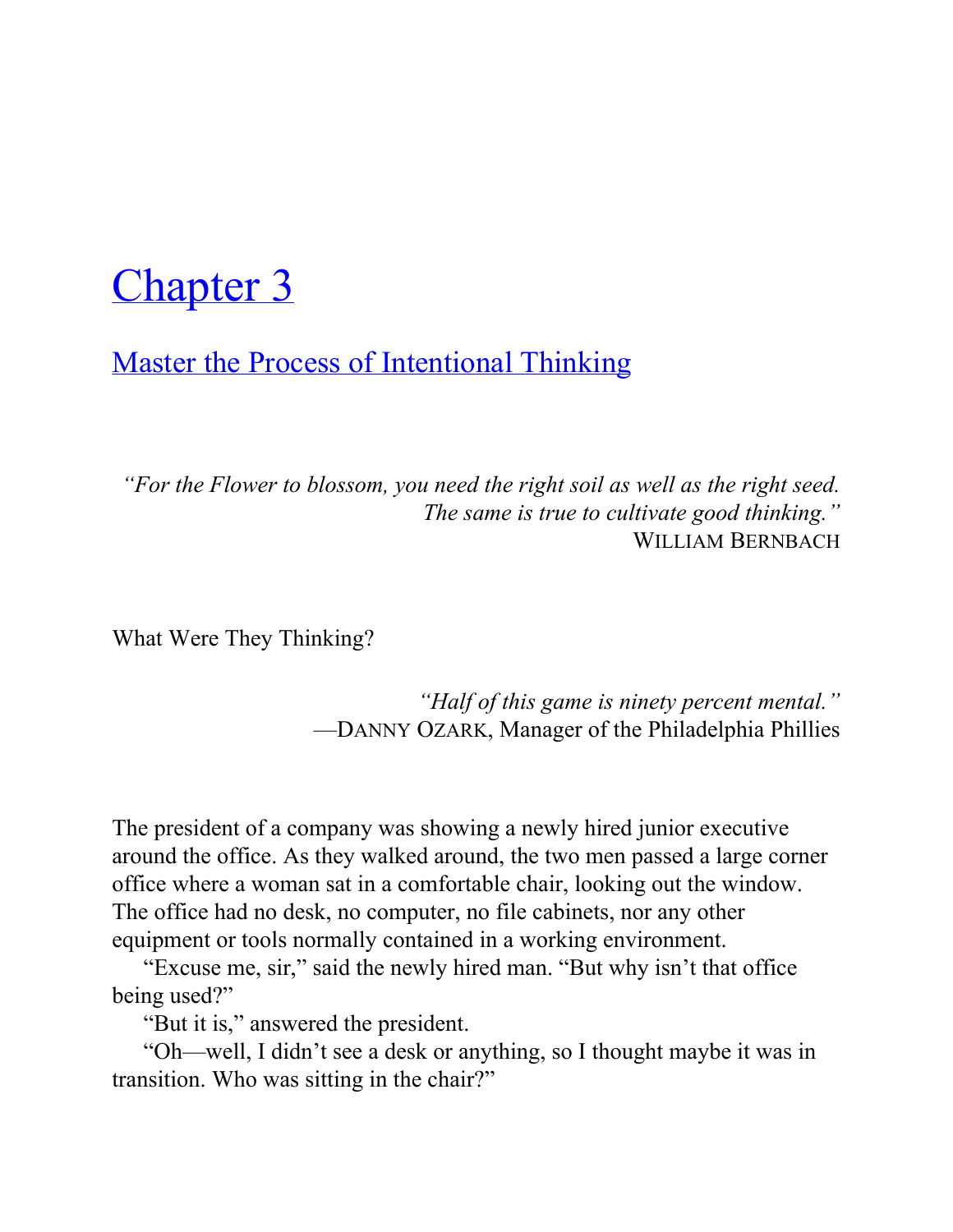"That's one of our vice presidents. It's her office," explained the president.

"What does she do for the company?"

"Think," answered the president with a smile.

"You pay her just to think? You mean, she doesn't have to *produce* anything? Wow, I'd love to have a job like that."

"The last idea she gave *us produced* \$20 million for this company. Be able to do that on a consistent basis, and someday you just might have a job like hers."

Good thinkers are always in demand. A person who knows *how* may always have a job, but the person who knows *why* will always be his boss. Good thinkers solve problems, they never lack ideas that can build an organization, and they always have hope for a better future. Good thinkers rarely find themselves at the mercy of ruthless people who would take advantage of them or try to deceive them, people like Nazi dictator Adolf Hitler, who once boasted, "What luck for rulers that men do not think." Those who develop the process of good thinking can rule themselves—even while under an oppressive ruler or in other difficult circumstances.

> Good thinkers are always in demand. A person who knows *how* may always have a job, but the person who knows *why* will always be his boss.

# PUTTING YOURSELF IN THE RIGHT PLACE TO THINK

Becoming a good thinker isn't overly complicated. It's a discipline. And like most disciplines, it can be cultivated and refined. That's why I want to teach you the process that I've used to discover and develop good thoughts. It's certainly not the only one that works, but it has worked well for me.

# *1. Find a Place to Think Your Thoughts*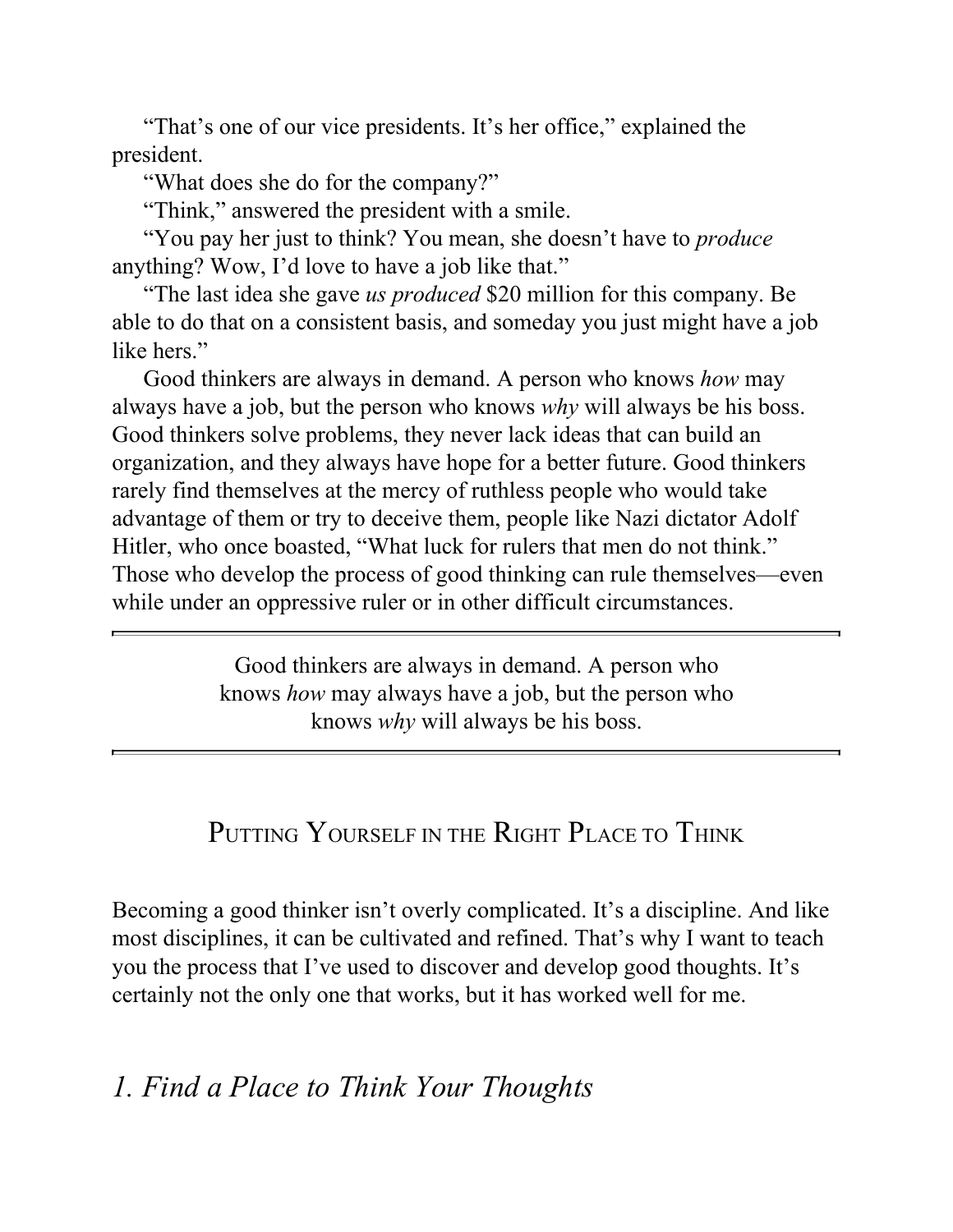I once heard that Charles Kettering, the great inventor and founder of Delco, who held more than 140 patents and received honorary doctorates from nearly 30 universities, talked about creating a place for thinking. He likened it to hanging a birdcage in one's mind. It seems a rather odd way of saying it, but the idea becomes clearer when you hear about a \$100 bet he once made. Kettering told a friend that he could make the man buy a pet bird in the coming year. The friend figured that no one could *make* him do such a thing, so he took the bet.

Soon afterward, Kettering gave the man an expensive, handmade Swiss birdcage. The man took it home, and because it was so beautiful, he hung it in his dining room. But he found that every time he had guests over, someone would ask him, "When did your bird die?"

"I never had a bird," he'd tell them. Then he would have to explain the whole thing. After doing this repeatedly, he finally went out and bought a parakeet—and paid Kettering the \$100 he owed him. Kettering later said, "If you hang birdcages in your mind, you eventually get something to put in them."

As Kettering's birdcage attracted a bird, so too will a designated place to think attract good thoughts. If you go to your thinking place expecting to generate good thoughts, then eventually you will come up with some.

For years, my goal has been to come up with one good thought every day. Now, that may not seem like much, but if you were able to do that five days a week for twelve months, you'd have over *two hundred fifty* good thoughts every year!

Where is the best place to think? Everybody's different. Some people think best in the shower. Others, like my friend Dick Biggs, like to go to a park. For me, the best places to think are:

- *In My Car:* I get lots of uninterrupted think time in my car. I don't give out the phone number of my car's cell phone, which is easy, because I don't even know it! While I'm driving, I'm usually either listening to tapes or giving concentrated think time to something specific.
- *On Planes:* Because of my speaking schedule, I spend quite a bit of time on planes. Occasionally, if one of my staff members needs to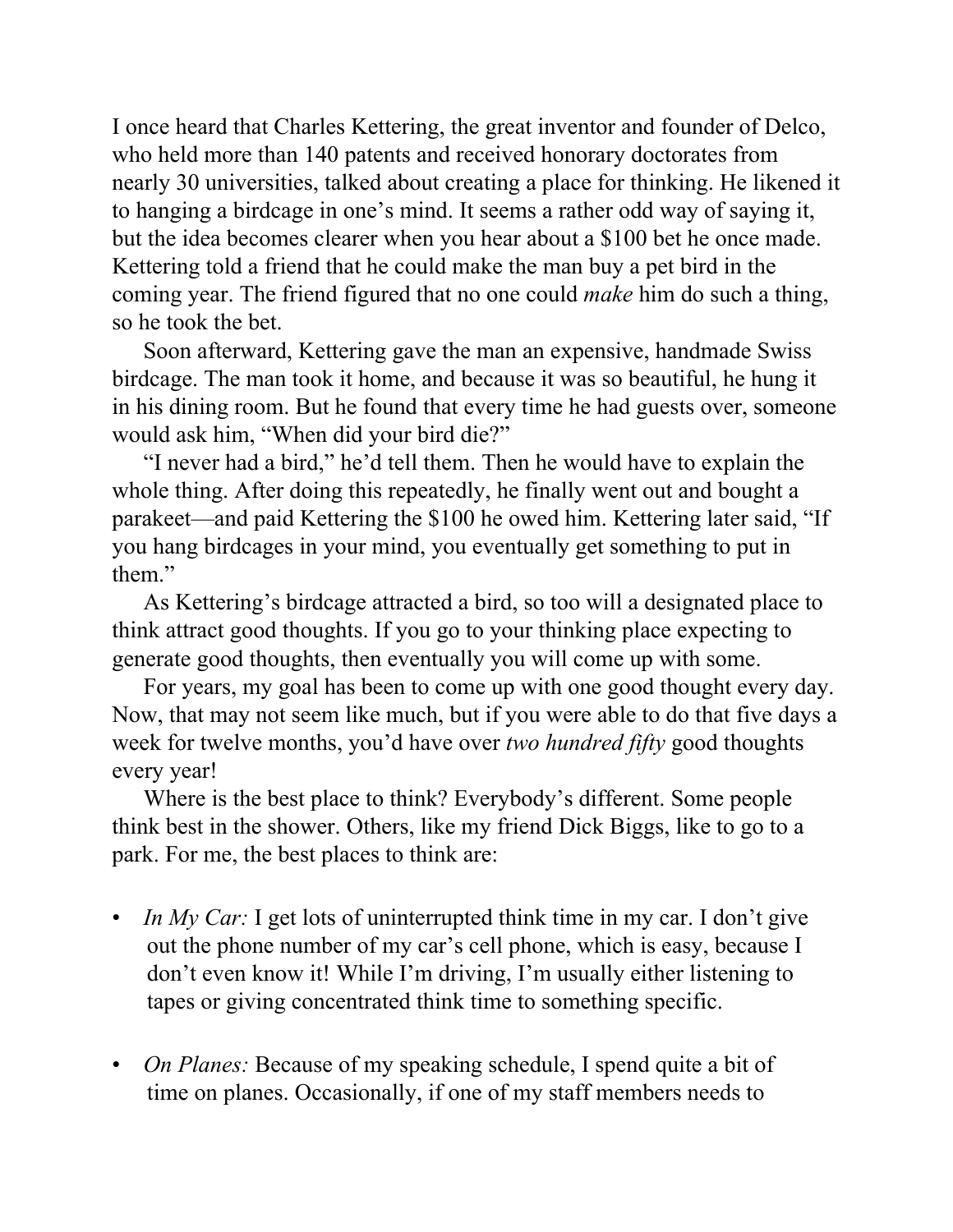meet with me, I'll have him come along so we can talk. More often than not, I either read to generate ideas or spend the time jotting down thoughts and reflecting.

• *In My Spa:* One of my favorite places in the world is the spa in my back yard. Just about every day, I enjoy the relaxing warm water, reflect on my day, and spend time praying.

Ideas come to me in other places as well, such as when I'm in bed. (I keep a special lighted writing pad on my night stand for such times.) I believe I often get thoughts because I make it a habit to frequently go to my thinking places. If you want to consistently generate ideas, you need to do the same thing. Find a place where you can think, and plan to capture your thoughts on paper so that you don't lose them. When I found a place to think my thoughts, my thoughts found a place in me.

> When I found a place to think my thoughts, my thoughts found a place in me.

# *2. Find a Place to Shape Your Thoughts*

Rarely do ideas come fully formed and completely worked out. Most of the time, they need to be shaped until they have substance. As my friend Dan Reiland says, they have to "stand the test of clarity and questioning." During the shaping time, you want to hold an idea up to strong scrutiny. Many times a thought that seemed outstanding late at night looks pretty silly in the light of day.

Ask questions about your ideas. Fine tune them. One of the best ways to do that is to put your thoughts in writing. Professor, college president, and U.S. Senator S. I. Hayakawa wrote, "Learning to write is learning to think. You don't know anything clearly unless you can state it in writing."

"Learning to write is learning to think. You don't know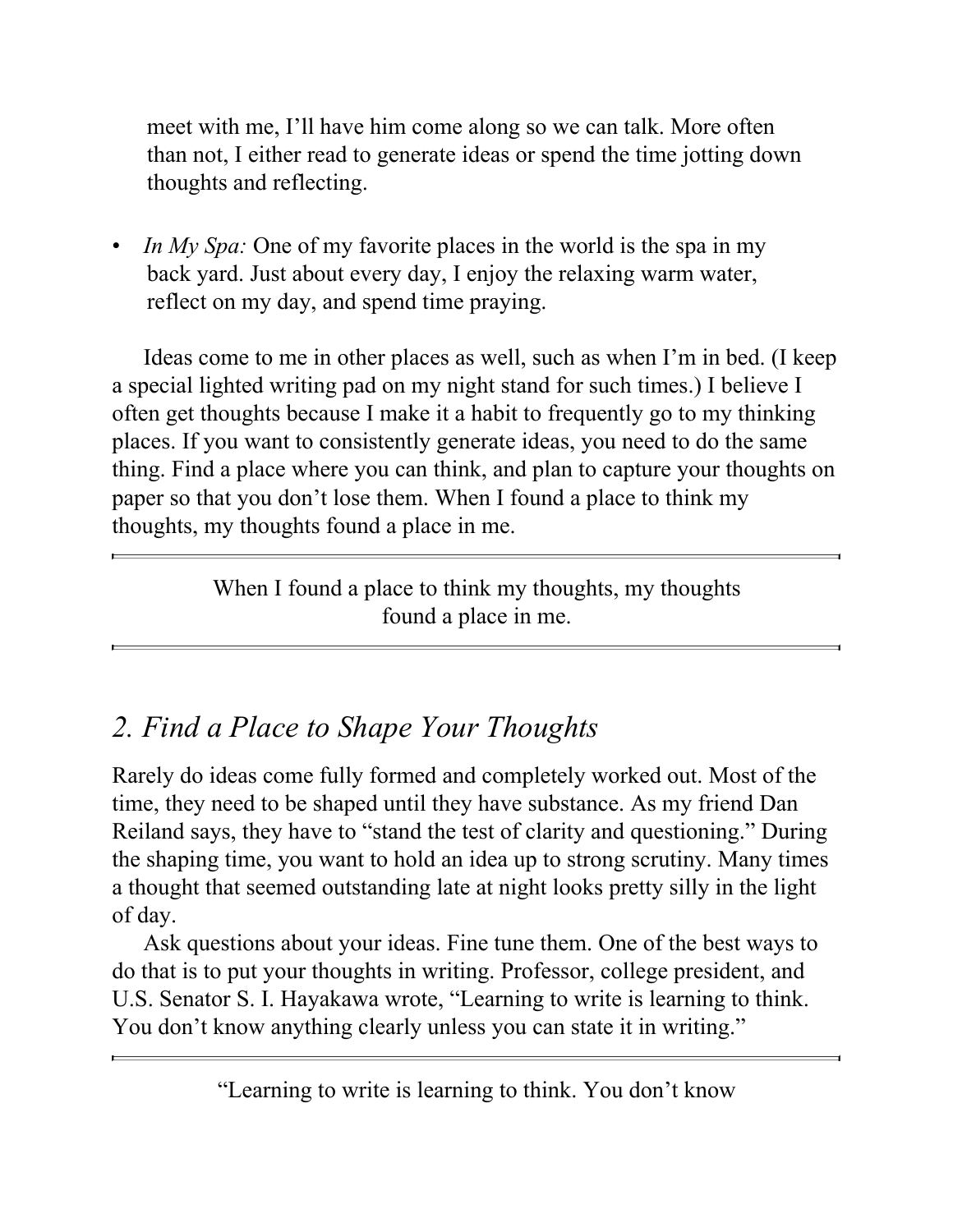As you shape your thoughts, you find out whether an idea has potential. You learn what you have. You also learn some things about yourself. The shaping time thrills me because it embodies:

- *Humor:* The thoughts that don't work often provide comic relief.
- *Humility:* The moments when I connect with God awe me.
- *Excitement:* I love to play out an idea mentally. (I call it "futuring" it.)
- *Creativity:* In these moments I am unhampered by reality.
- *Fulfillment:* God made me for this process; it uses my greatest gifts and gives me joy.
- *Honesty:* As I turn over an idea in my mind, I discover my true motives.
- *Passion:* When you shape a thought, you find out what you believe and what really counts.
- *Change:* Most of the changes I have made in my life resulted from thorough thinking on a subject.

The shaping phase of thinking has left a great mark on me. During this phase, I have experienced my highest and lowest moments. During such times over the years, I received my calling into the ministry, God broke and humbled me, my convictions were formed, and my priorities became clear and established. Other times, I've recognized my failures as a leader or deficiencies as a husband. And I've also celebrated a few successes. Who I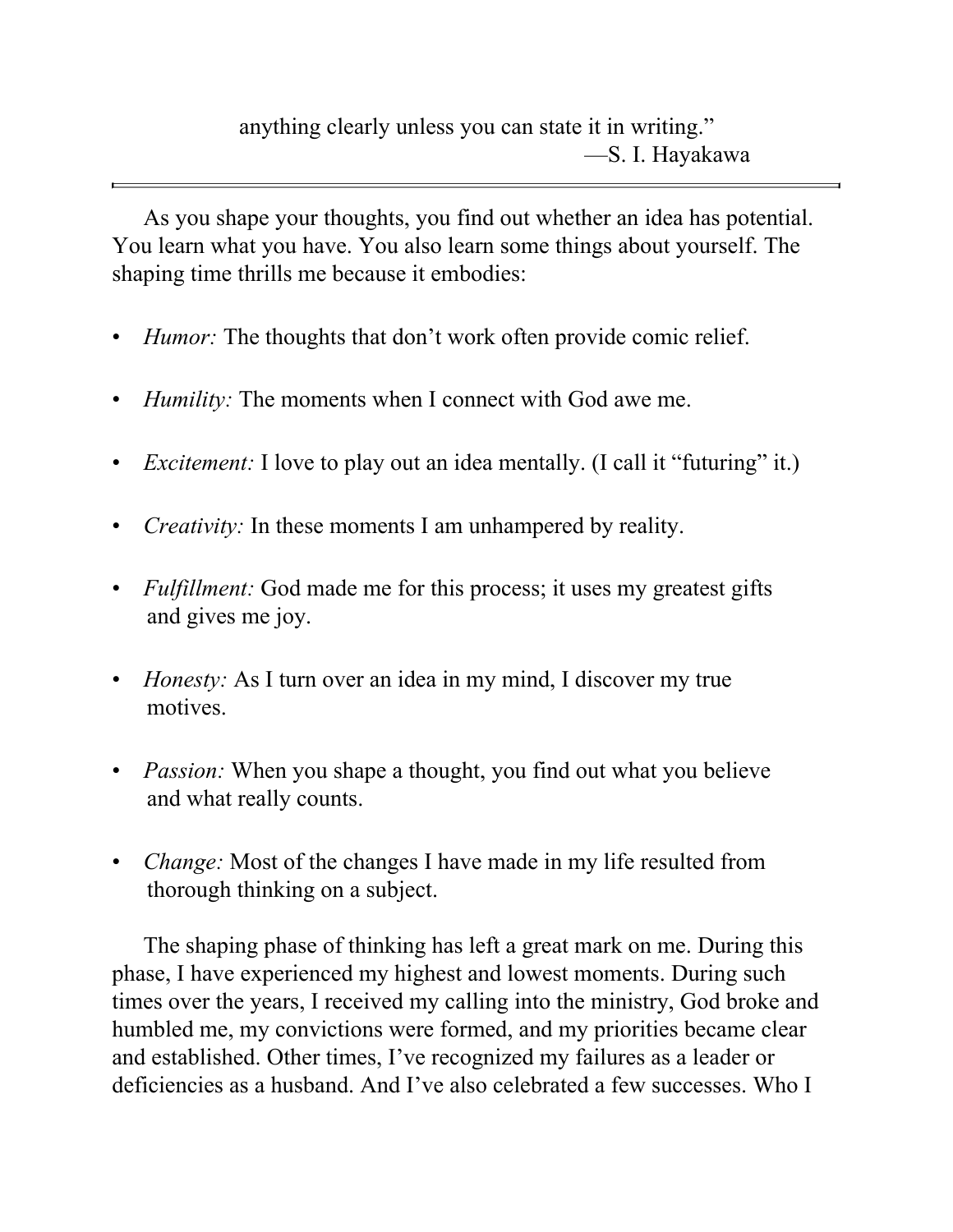am today is a result of my thought-shaping times. I still get a rush whenever I spend quality time thinking and reflecting.

I've shaped my thoughts in many places. While working on my bachelor's degree, I visited an old house made of cinder blocks at Circleville Bible College. Right after I got married and began working in my first job, I spent a lot of time sitting on a rock behind my house in Hillham, Indiana. When I lived in Lancaster, Ohio, I'd go to a park. In San Diego, I visited a place in my church I called the "upper room." And today, I shape ideas in my home office or when I spend time in the mountains of the Carolinas.

You can shape your thoughts almost anywhere. Just find a place that works for you, where you will be able to write things down, focus your attention without interruptions, and ask questions about your ideas. As Dave Sutherland, president of INJOY Stewardship Services says, "Sometimes the questions you ask are more important than the answers you receive." By asking questions, you gain perspective on your ideas. As I have tried to shape my thoughts, I have often realized that my thoughts have shaped me.

#### *3. Find a Place to Stretch Your Thoughts*

If you come upon great thoughts and spend time mentally shaping them, don't think you're done and can stop there. If you do, you will miss some of the most valuable aspects of the thinking process. You miss bringing others in and expanding ideas to their greatest potential.

Earlier in my life, I have to admit, I was often guilty of this error. I wanted to take an idea from seed thought to solution before sharing it with anyone, even the people it would most impact. I did this both at work and at home. But over the years, I have learned that you can go much farther with a team than you can go alone.

I wholeheartedly embrace what I wrote in *The 17 Indisputable Laws of Teamwork:* "One is too small a number to achieve greatness." If you really want to take an idea to the highest level, ask others to help you.

I've found a kind of formula that can help you stretch your thoughts. It says,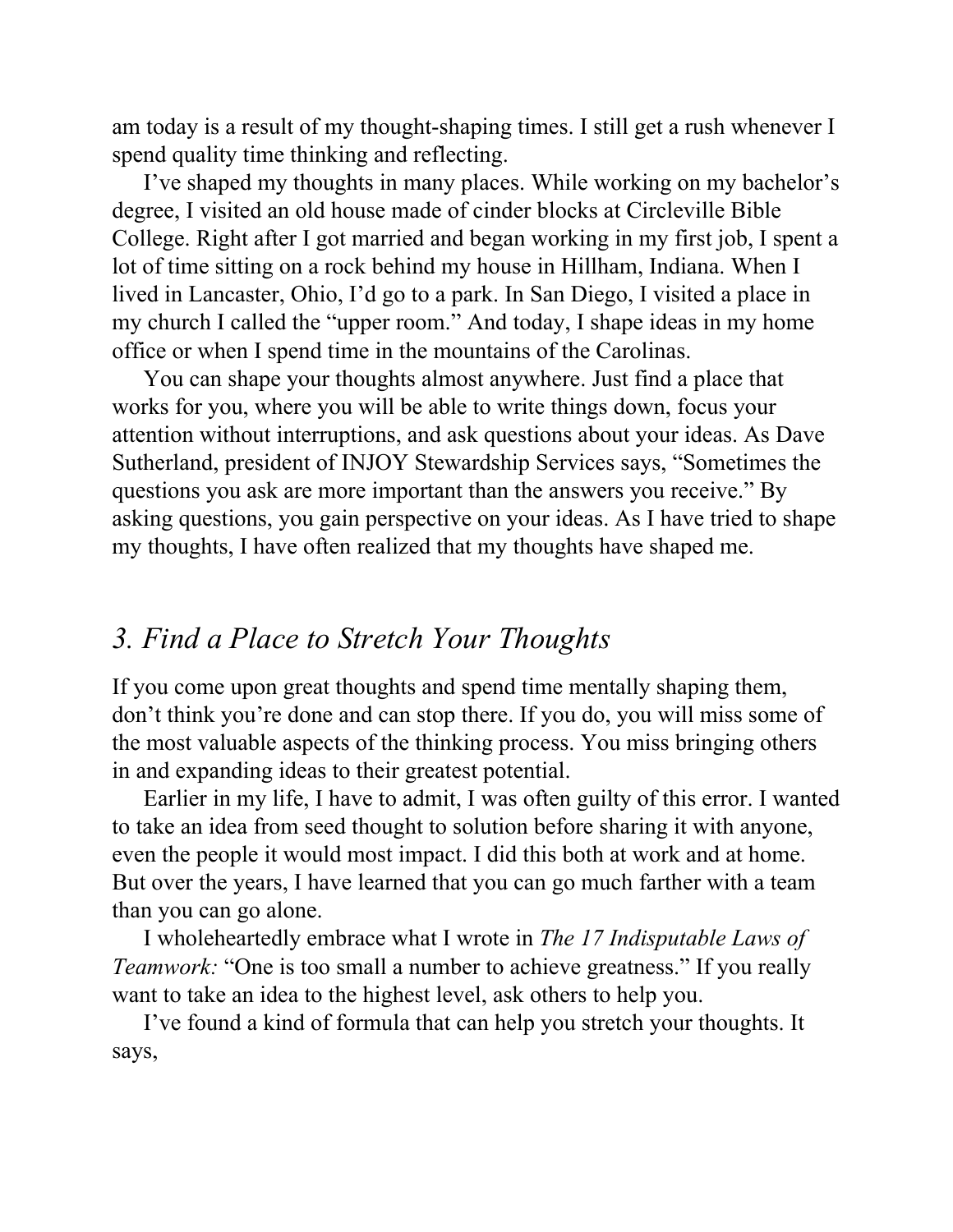The Right **Thought** plus the Right **People** in the Right **Environment** at the Right **Time** for the Right **Reason** = the **Right Result**

This combination is hard to beat. Here's why:

- *The Right Thought:* Everything must generally begin with the seed of an idea. As George Gardner once observed, "Thought is, perhaps, the forerunner and even the mother of ideas, and ideas are the most powerful and the most useful things in the world."
- *The Right People:* When you expose an idea to the right people, incredible things can happen. The original thought often grows, along with its vision, power, and impact. Who are the right people to stretch a vision? They are ones who love you and embrace your vision, who know you and strengthen your vision, and who complement you and enlarge your vision. They are the few who stretch a thought before you land it with many. Some of the people in my thinking life, and the areas where they stretch my thinking, include:

Bill Hybels — Leadership Larry Maxwell — Business Dan Cathy — Servanthood Dave Sutherland — Strategy John Hull — Relationships Fred Smith — Insight Kevin Small — Opportunity Margaret Maxwell — Perspective Tom Phillippe — Wisdom Jim Dornan — Change Pat Williams — Creativity Bill Bright — Vision Charlie Wetzel — Writing

The people in your life impact your thinking, for better or for worse, so why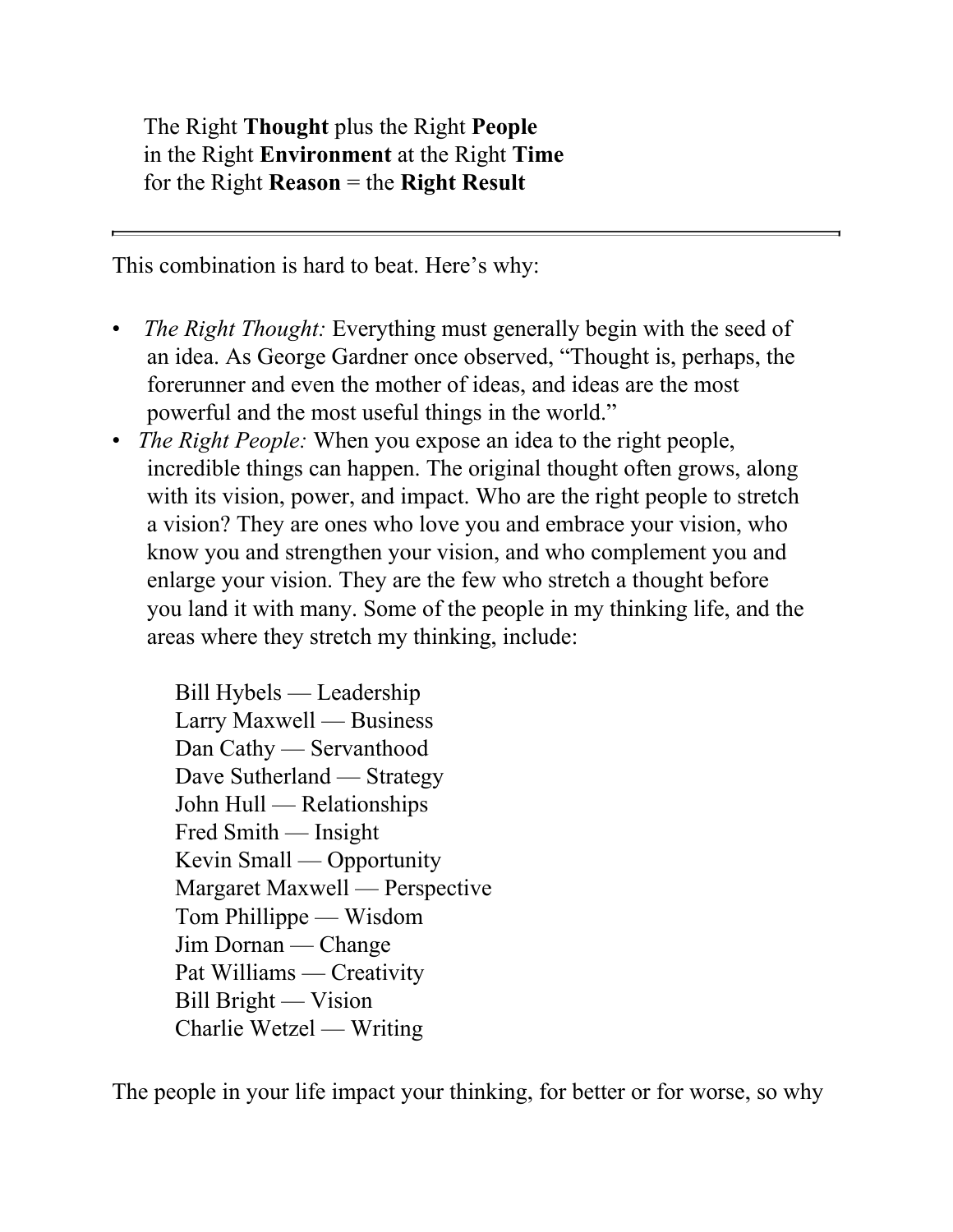not work strategically to find people who will stretch you to your potential? Make it a goal to find people who will add value to you in areas that are important to you. (And make yourself available to do the same for others.) This will take your thinking to a whole new level.

- *The Right Environment:* Your environment will either stretch or shrink your ideas. In the right environment thinking is valued, ideas flow freely, fresh eyes are welcome, change is expected, questions are encouraged, egos are checked, ideas stimulate better ideas, and thinking generates teamwork. If you're stuck in a wrong environment, then find one that encourages you. If you are a leader, then realize that you are creating the environment you're in. The responsibility for making it better rests on you!
- *The Right Time:* Ideas are fragile things when they first see the light of day. If you try to implement them too early or introduce them while there are more naysayers than supporters, they won't survive. Emperor Hadrian of ancient Rome believed, "To be right too soon is to be wrong." While still in the stretching stage of an idea, present it without time frames or rigidly defined goals. Thoughts must be allowed to breathe before you harness them.
- *The Right Reason:* J. P. Morgan said, "A man always has two reasons for doing any thing: a good reason and the real reason." Motives matter. People usually feel more inclined to help stretch ideas that add value to others.

Like every person, every thought has the potential to become something great. When you find a place to stretch your thoughts, you find that potential. Sometimes a thought is merely a springboard to a greater idea, but without that springboard, the great idea will never be found. Sometimes a thought becomes great when it partners with another idea. And sometimes a thought excels just as it is and only needs to be fleshed out. Finding a place to stretch your thoughts gives you a chance to take that idea as far as it can go. As I have tried to stretch my thinking, I have discovered that my thinking has stretched me.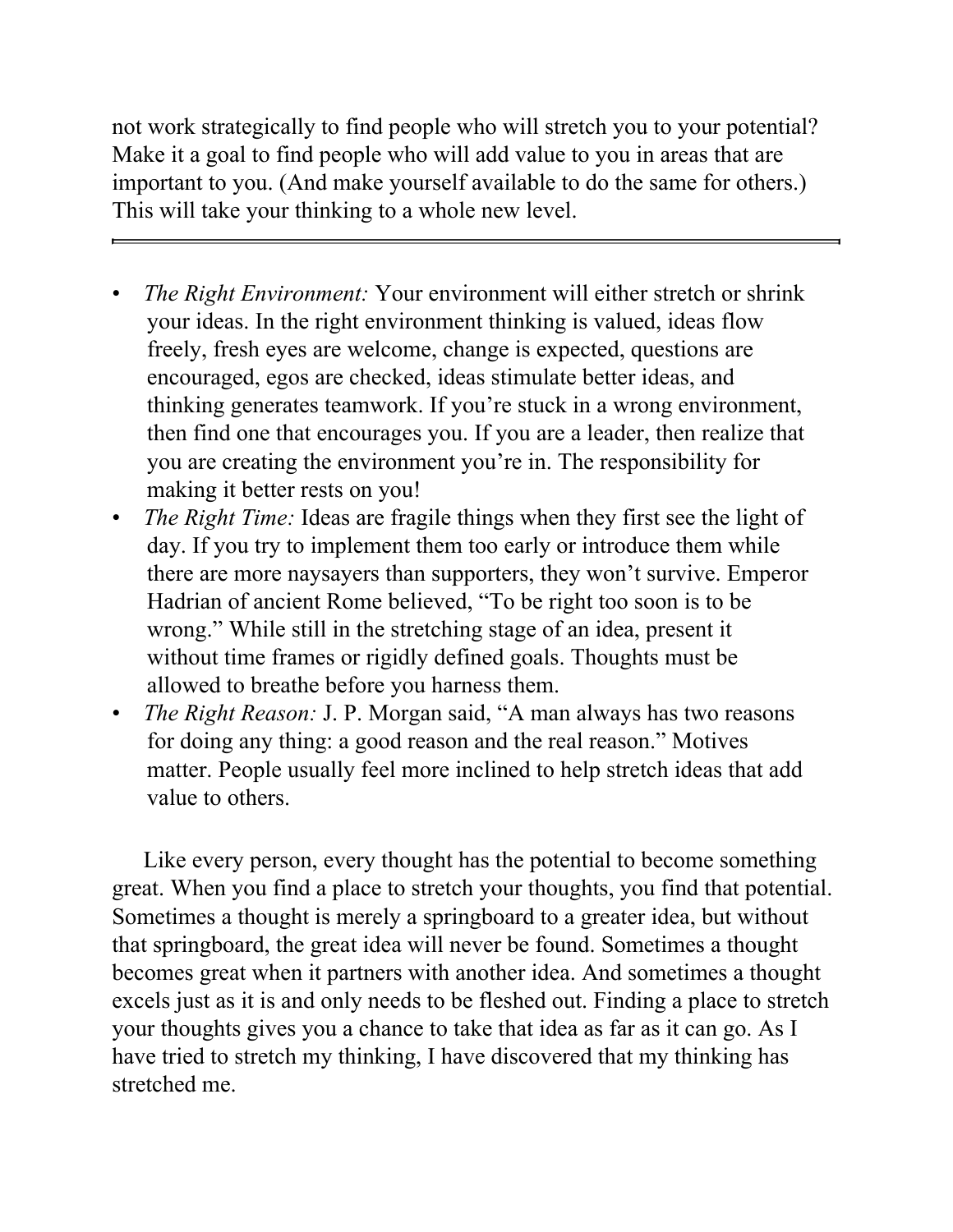# *4. Find a Place to Land Your Thoughts*

Author C. D. Jackson observes that "great ideas need landing gear as well as wings." Any idea that remains only an idea doesn't make a great impact. The real power of an idea comes when it goes from abstraction to application. Think about Einstein's theory of relativity. When he published his theories in 1905 and 1916, they were merely profound ideas. Their real power came with the development of the nuclear reactor in 1942 and the nuclear bomb in 1945. When scientists developed and implemented Einstein's ideas, the whole world changed.

Likewise, if you want your thoughts to make an impact, you need to land them with others so that they can someday be implemented. As you plan for the application phase of the thinking process, land your ideas first with …

- *Yourself:* Landing an idea with yourself will give you integrity. People will buy into an idea only after they buy into the leader who communicates it. That won't happen if the leader doesn't believe in it. Before teaching any lesson, I ask myself three questions: "Do I believe it? Do I live it? Do I believe others should live it?" If I can't answer yes to all three questions, then I haven't landed it.
- *Key Players:* Let's face it, no idea will fly if the influencers don't embrace it. After all, they are the people who carry thoughts from idea to implementation. Landing an idea with the influencers in your organization will increase your influence.
- *Those Most Affected:* Landing thoughts with the people on the firing line will give you great insight. Those closest to changes that occur as a result of a new idea can give you a "reality read." And that's important, because sometimes even when you've diligently completed the process of creating a thought, shaping it, and stretching it with other good thinkers, you can still miss the mark.

J. Jacobson remarked, "A good idea is like a wheelbarrow; it will go nowhere unless you push it." While that's true, there's more to landing an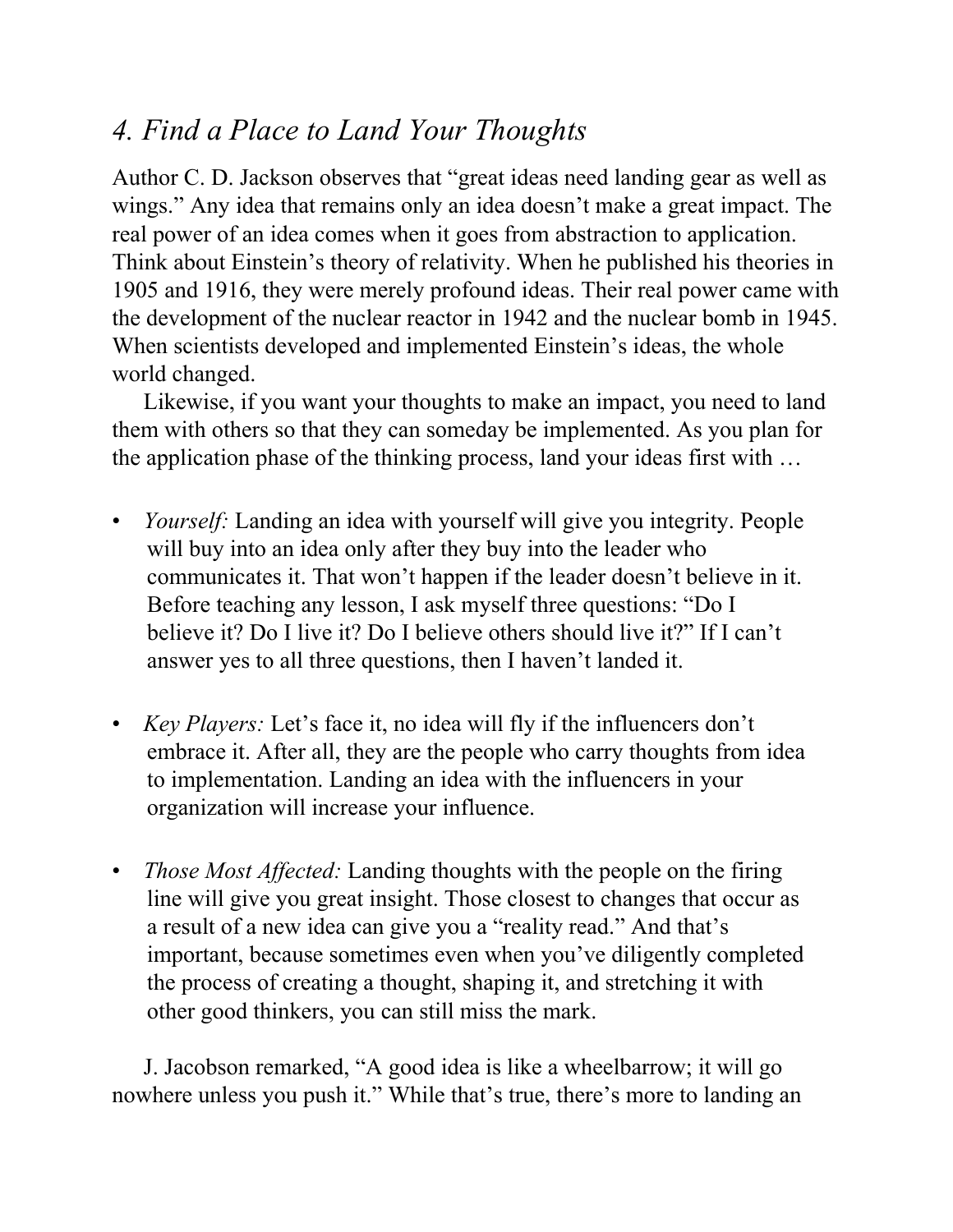idea than simply pushing it. Your timing is important. As you prepare to present new ideas to people, keep in mind that they are most willing to embrace change when they:

- Hurt enough that they are willing to change.
- Learn enough that they want to change.
- Receive enough that they are able to change.

Present your ideas at one of those ideal moments, and you will more likely be able to take your thoughts to the final phase of the process. As I have tried to land my thoughts, I have understood that my thoughts have given me a secure foundation.

# *5. Find a Place to Fly Your Thoughts*

French philosopher Henri-Louis Bergson, who won the Nobel Prize in literature in 1927, asserted that a person should "think like a man of action act like a man of thought." What good is thinking if it has no application in real life? Thinking divorced from actions cannot be productive. Learning how to master the process of thinking well leads you to productive thinking. If you can develop the discipline of good thinking and turn it into a lifetime habit, then you will be productive all of your life. Once you've created, shaped, stretched, and landed your thoughts, then flying them can be fun and easy.

I've observed that high achievers have a natural tendency to jump into any project and start working; they are usually people of action who possess high energy. But to get the kind of results you want—to fly your thoughts well you should give good thinking time to any endeavor.

Give your plans the right amount of thinking time, and you'll find that the implementation time decreases and the results get better. Your thinking time is like the runway of an airport. Just as larger planes need a longer runway to fly, big ideas need a long runway of thinking to get launched. As I have tried to fly my thoughts, I have found that my thoughts have taken me to new heights.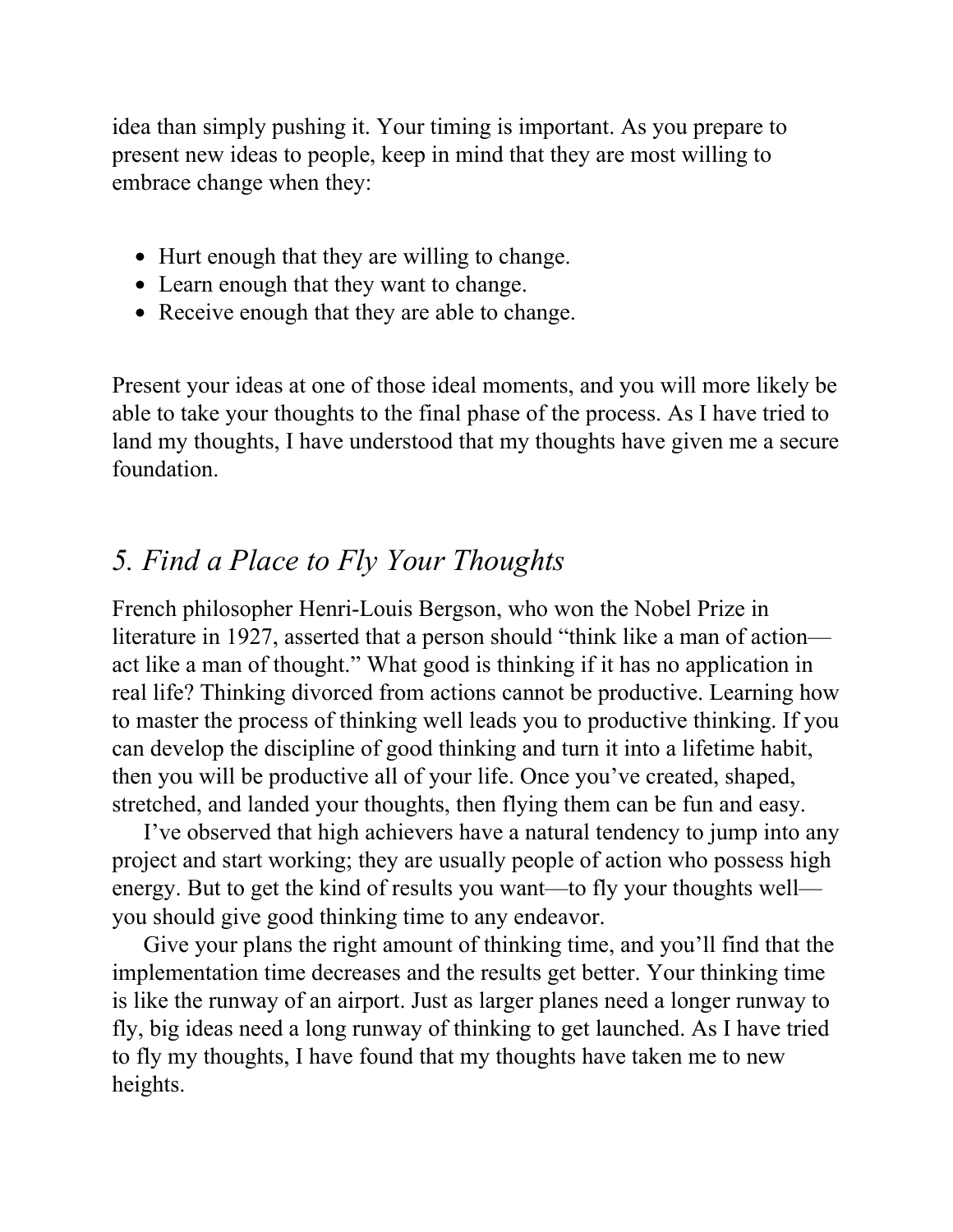### HOW TO BECOME <sup>A</sup> GOOD THINKER

Do you want to master the process of good thinking? Then I recommend the following:

# *1. Expose Yourself to Good Input*

Good thinkers always prime the pump of ideas. They always look for things to get the thinking process started. However, what you put in always impacts what comes out, as this poem called "Keeper of the Keys" illustrates:

You are the Keeper of The Keys. You are the Guard at The Gate. Waiting in line to get through that door Is LOVE. And also HATE. In line to enter is GENTLE PEACE. And also VIOLENT WAR. You must choose who may, and who May not come through the door. INTOLERANCE tries to sneak on through On wings of FEAR, or PRIDE. It hides behind DREAMS of BELONGING, And tries to sneak inside. Oh! Be alert! You're the Guard who decides Who GOES and who may STAY. You are The Keeper of The Keys to Your Mind. Who will you let in today?  $\frac{13}{2}$  $\frac{13}{2}$  $\frac{13}{2}$ 

Read books, review trade magazines, listen to tapes, and spend time with good thinkers. And when something intrigues you—whether it's someone else's idea or the seed of an idea that you've come up with yourself—keep it in front of you. Put it in writing and keep it somewhere in your favorite thinking place to stimulate your thinking.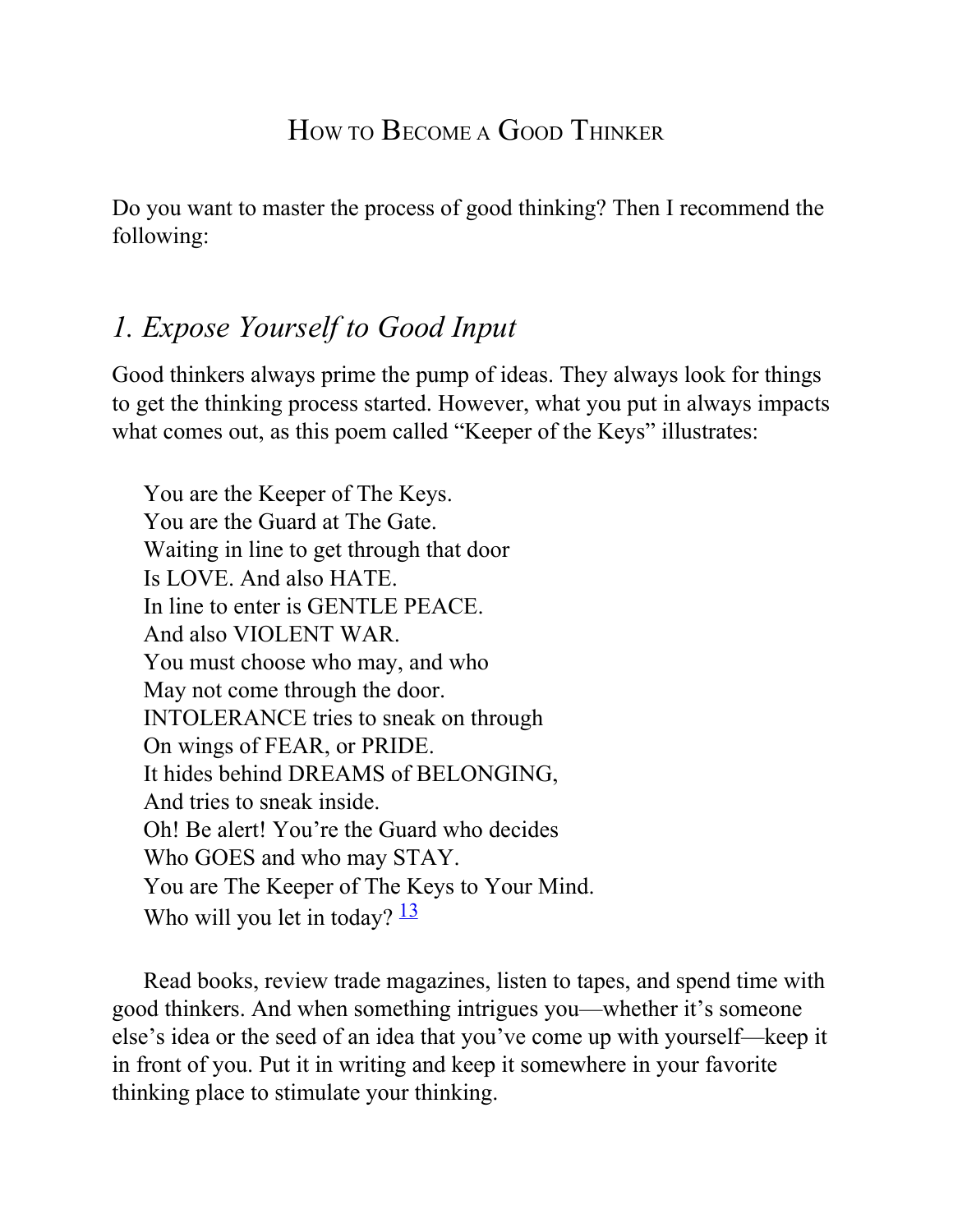I once kept a picture from a magazine on my desk for a year to keep me focused on a goal and to stimulate my thinking about how I might accomplish it. But my favorite place to keep ideas that need reflection is a half-sheet sized portfolio that I keep with me. It's my thinking companion. After I flesh out an idea and write a first draft outlining it, I'll place it in the portfolio on the left-hand side. (The right-hand side has blank pages where I capture new ideas.) Periodically, I'll look at the draft, give it more thought time, and revise it. Right now, my thinking companion contains five projects that I have been revisiting. One of them has been there for nine months! They will all stay there until they are ready to be launched. This process allows my thinking to simmer in the crock pot of my mind until the ideas are "done."

### *2. Expose Yourself to Good Thinkers*

Spend time with the right people. As I worked on this chapter and bounced my ideas off of some key people (so that my thoughts would be stretched), I realized something about myself. All of the people in my life whom I consider to be close friends or colleagues are thinkers. Now, I love all people. I try to be kind to everyone I meet, and I desire to add value to as many people as I can through conferences, books, lessons on tape, etc. But the people I seek out and choose to spend time with all challenge me with their thinking and their actions. They are constantly trying to grow and learn. That's true of my wife, Margaret, my close friends, and the executives who run my companies. Every one of them is a good thinker!

If you want to be a sharp thinker, be around sharp people.

The writer of Proverbs observed that sharp people sharpen one another, just as iron sharpens iron. If you want to be a sharp thinker, be around sharp people.

# *3. Choose to Think Good Thoughts*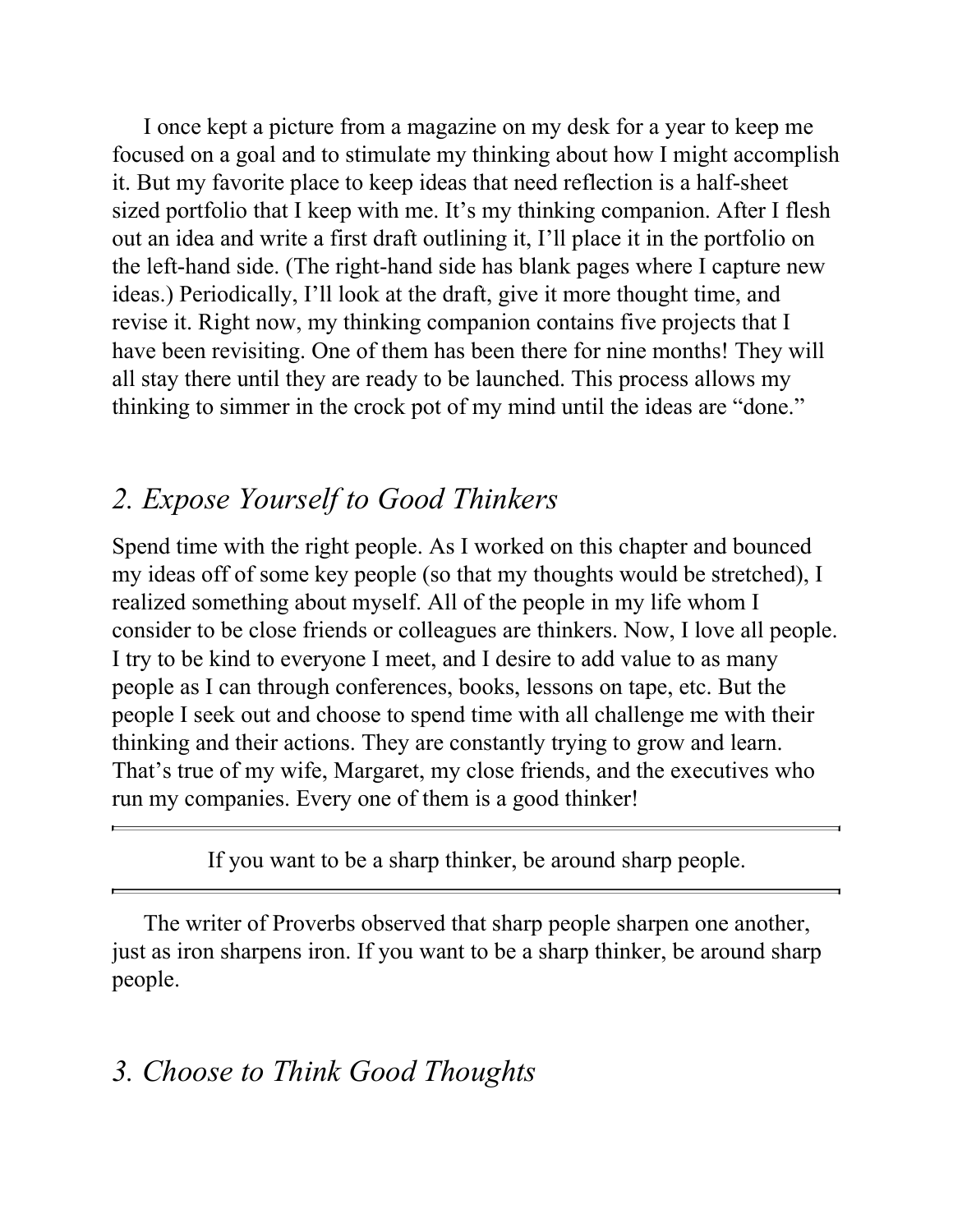To become a good thinker, you must become intentional about the thinking process. Regularly put yourself in the right place to think, shape, stretch, and land your thoughts. Make it a priority. Remember, thinking is a discipline.

Recently I had breakfast with Dan Cathy, the president of Chick-fil-A, a fast food chain headquartered in the Atlanta area. I told him that I was working on this book and I asked him if he made thinking time a high priority. Not only did he say yes, but he told me about what he calls his "thinking schedule." It helps him to fight the hectic pace of life that discourages intentional thinking. Dan says he sets aside time just to think for half a day every two weeks, for one whole day every month, and for two or three full days every year. Dan explains, "This helps me 'keep the main thing, the main thing,' since I am so easily distracted."

You may want to do something similar, or you can develop a schedule and method of your own. No matter what you choose to do, go to your thinking place, take paper and pen, and make sure you capture your ideas in writing.

### *4. Act on Your Good Thoughts*

Ideas have a short shelf life. You must act on them before the expiration date. World War I flying ace Eddie Rickenbacker said it all when he remarked, "I can give you a six-word formula for success: Think things through—then follow through."

> Ideas have a short shelf life. You must act on them before the expiration date.

### *5. Allow Your Emotions to Create Another Good Thought*

I counseled many people as a pastor. In that process, I discovered that for some people, the greatest challenge to becoming a good thinker is their emotional turmoil or baggage. Past hurts or current worries prevent them from spending productive time thinking.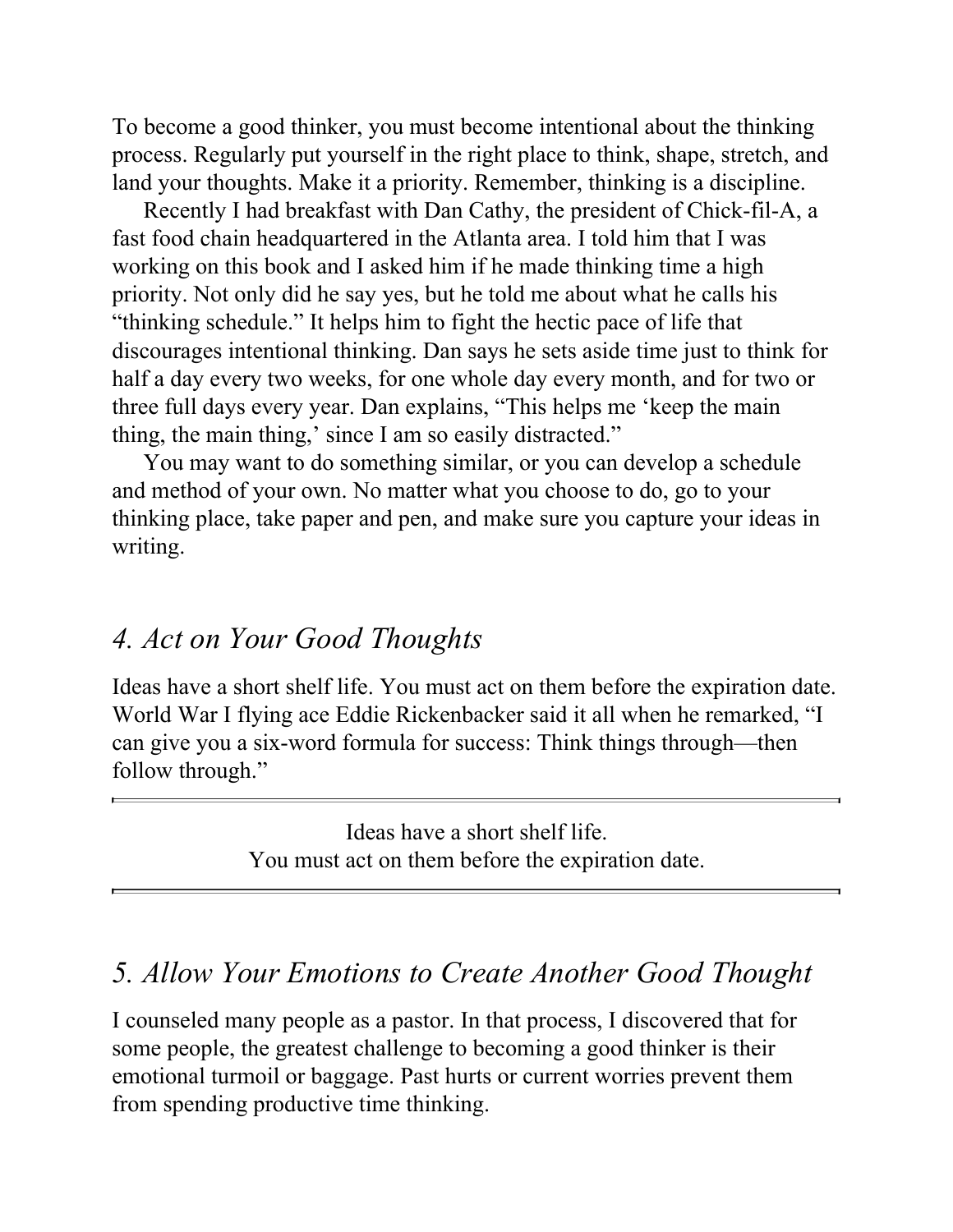To start the thinking process, you cannot rely on your feelings. In *Failing Forward,* I wrote that you can act your way into feeling long before you can feel your way into action. If you wait until you *feel* like doing something, you will likely never accomplish it. The same is true for thinking. You cannot wait until you feel like thinking to do it. However, I've found that once you engage in the process of good thinking, you can use your emotions to feed the process and create mental momentum.

Try it for yourself. After you go through the disciplined process of thinking and enjoy some success, allow yourself to savor the moment and try riding the mental energy of that success. If you're like me, it's likely to spur additional thoughts and productive ideas.

#### *6. Repeat the Process*

A few weeks ago, I had lunch with an old friend named David Dean. He and I don't see each other very often, but we grew up together as kids. We attended the same college and shared many memorable experiences. Today he is a very successful pastor in Ohio. As we sat down together over lunch, we talked over old times and caught up on mutual friends. Then he recounted a conversation we had in 1979 over dinner at a Holiday Inn in Wapokenetta, Ohio. I didn't recall it, but he did.

"I remember it like it was yesterday," Dave remarked. "You said that you planned to make it a practice to read and think every day." In 1979, he and I would have been in our early thirties. That was about the time that I realized the key to achieving success was to keep growing and improving. It's something that has been a part of my life ever since. Sometimes keeping myself on a growth plan has been fun. Other times it's been drudgery. But I've persevered, and I believe it is one of the reasons I've been able to keep writing books and speaking for more than twenty years.

"John," my friend said, "there's something else you said back then. You told me your goal was to fill your mind with so much good stuff, that by the time you're fifty-five, it just flows out of you when you speak."

"What?" I asked, a little confused. "What did I say?"

Dave repeated it for me. I felt stunned. "Dave," I said, "you won't believe this. I turned fifty-five yesterday."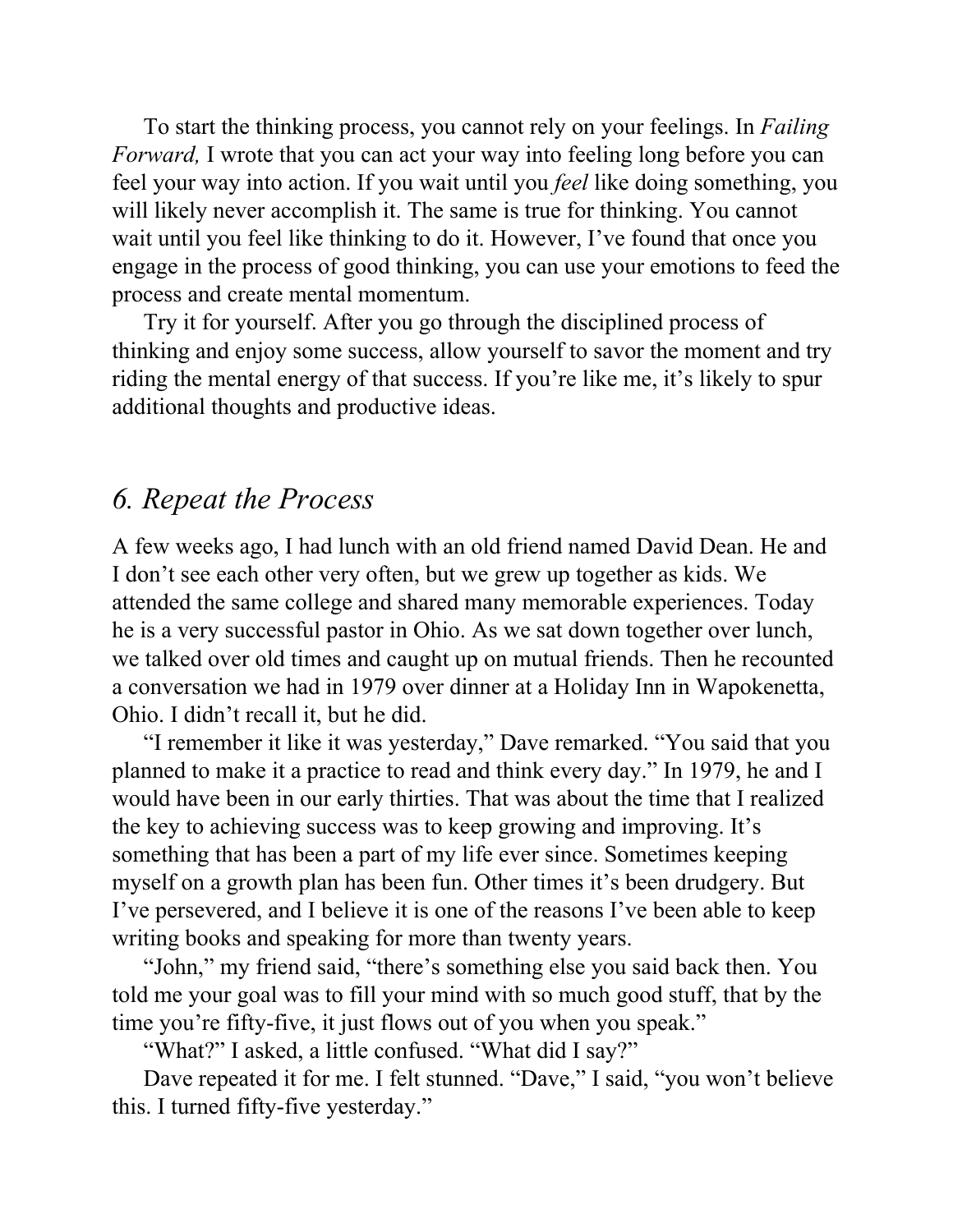Tears filled my eyes. David's voice cracked as he said, "John, it's really worked. With all the speaking and the books you've done, it's actually happened."

People make a lot of little decisions in life. Most of the time, you make them, forget them, and move on. You hope that they will make an impact, but you often don't examine how they shape your life. What a wonderful gift to be reminded that a decision to grow and think more than twenty years ago is making a difference in my life today!

One good thought does not make a good life. The people who have one good thought and try to ride it for an entire career often end up unhappy or destitute. They are the one-hit wonders, the one-book authors, the onemessage speakers, the one-time inventors who spend their life struggling to protect or promote their single idea. Success comes to those who have an entire mountain of gold that they continually mine, not those who find one nugget and try to live on it for fifty years. To become someone who can mine a lot of gold, you need to keep repeating the process of good thinking.

> One good thought does not make a life. Success comes to those who have an entire mountain of gold that they continuously mine.

### THE IDEAS KEEP ON COMING

Someone who keeps mining nuggets of idea gold is my friend Dick Biggs. Dick is a magazine publisher, speaker, and author who has helped me do some of the thinking for this book.

I recently asked him to tell me about one of the best thoughts he ever had. Without hesitation, he named the idea for "Burn Brightly Without Burning Out." That idea became a little booklet for Successories. Dick has been training people and speaking to businesses for twenty years. He's done a lot of things, and he's highly successful. But after writing that book, he has received an overwhelming number of requests to talk about the subject. Now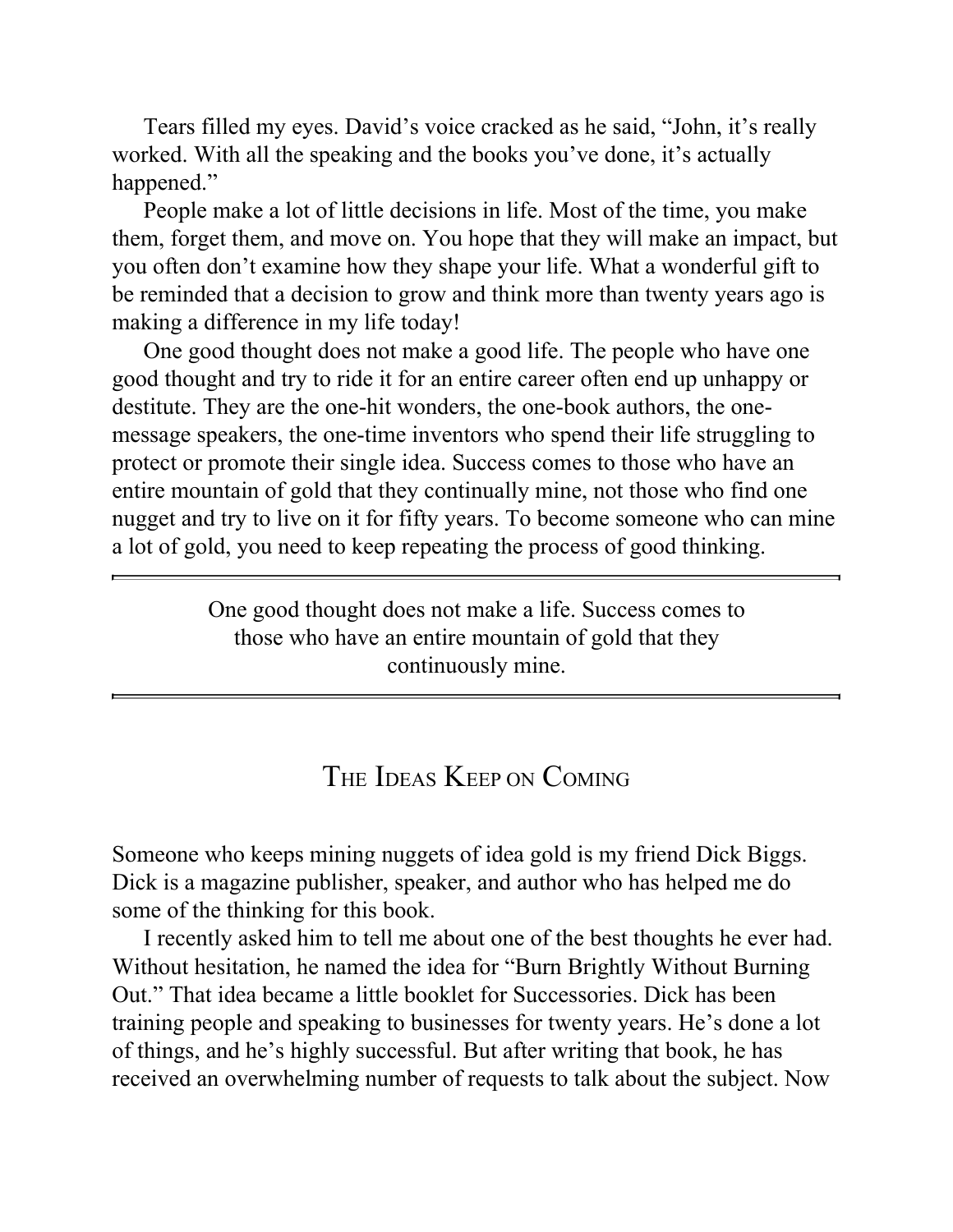he's writing a trade book based on the idea.

The whole thing started as a little idea, the kind of thing most people forget, dismiss, or allow to slip away. Dick has grown it into something that not only has impacted his own life, but those of the many people he speaks to at conferences and seminars. And he just keeps on mining. Who knows what his next great idea will be!

It doesn't matter whether you were born rich or poor. It doesn't matter if you have a third grade education or possess a Ph.D. It doesn't matter if you suffer from multiple disabilities or you're the picture of health. No matter what your circumstances, you can learn to be a good thinker. All you must do is be willing to engage in the process every day.

### **THINKING QUESTION**

*Am I willing to pay the price to cultivate the habit of giving birth to, nurturing, and developing great thoughts every day?*

# **Putting Good Thinking into Action**

 $\mathcal{L}_\mathcal{L} = \{ \mathcal{L}_\mathcal{L} = \{ \mathcal{L}_\mathcal{L} = \{ \mathcal{L}_\mathcal{L} = \{ \mathcal{L}_\mathcal{L} = \{ \mathcal{L}_\mathcal{L} = \{ \mathcal{L}_\mathcal{L} = \{ \mathcal{L}_\mathcal{L} = \{ \mathcal{L}_\mathcal{L} = \{ \mathcal{L}_\mathcal{L} = \{ \mathcal{L}_\mathcal{L} = \{ \mathcal{L}_\mathcal{L} = \{ \mathcal{L}_\mathcal{L} = \{ \mathcal{L}_\mathcal{L} = \{ \mathcal{L}_\mathcal{$  $\mathcal{L}_\mathcal{L} = \{ \mathcal{L}_\mathcal{L} = \{ \mathcal{L}_\mathcal{L} = \{ \mathcal{L}_\mathcal{L} = \{ \mathcal{L}_\mathcal{L} = \{ \mathcal{L}_\mathcal{L} = \{ \mathcal{L}_\mathcal{L} = \{ \mathcal{L}_\mathcal{L} = \{ \mathcal{L}_\mathcal{L} = \{ \mathcal{L}_\mathcal{L} = \{ \mathcal{L}_\mathcal{L} = \{ \mathcal{L}_\mathcal{L} = \{ \mathcal{L}_\mathcal{L} = \{ \mathcal{L}_\mathcal{L} = \{ \mathcal{L}_\mathcal{$  $\mathcal{L}_\mathcal{L} = \{ \mathcal{L}_\mathcal{L} = \{ \mathcal{L}_\mathcal{L} = \{ \mathcal{L}_\mathcal{L} = \{ \mathcal{L}_\mathcal{L} = \{ \mathcal{L}_\mathcal{L} = \{ \mathcal{L}_\mathcal{L} = \{ \mathcal{L}_\mathcal{L} = \{ \mathcal{L}_\mathcal{L} = \{ \mathcal{L}_\mathcal{L} = \{ \mathcal{L}_\mathcal{L} = \{ \mathcal{L}_\mathcal{L} = \{ \mathcal{L}_\mathcal{L} = \{ \mathcal{L}_\mathcal{L} = \{ \mathcal{L}_\mathcal{$ 

 $\mathcal{L}_\mathcal{L} = \{ \mathcal{L}_\mathcal{L} = \{ \mathcal{L}_\mathcal{L} = \{ \mathcal{L}_\mathcal{L} = \{ \mathcal{L}_\mathcal{L} = \{ \mathcal{L}_\mathcal{L} = \{ \mathcal{L}_\mathcal{L} = \{ \mathcal{L}_\mathcal{L} = \{ \mathcal{L}_\mathcal{L} = \{ \mathcal{L}_\mathcal{L} = \{ \mathcal{L}_\mathcal{L} = \{ \mathcal{L}_\mathcal{L} = \{ \mathcal{L}_\mathcal{L} = \{ \mathcal{L}_\mathcal{L} = \{ \mathcal{L}_\mathcal{$  $\mathcal{L}_\mathcal{L} = \{ \mathcal{L}_\mathcal{L} = \{ \mathcal{L}_\mathcal{L} = \{ \mathcal{L}_\mathcal{L} = \{ \mathcal{L}_\mathcal{L} = \{ \mathcal{L}_\mathcal{L} = \{ \mathcal{L}_\mathcal{L} = \{ \mathcal{L}_\mathcal{L} = \{ \mathcal{L}_\mathcal{L} = \{ \mathcal{L}_\mathcal{L} = \{ \mathcal{L}_\mathcal{L} = \{ \mathcal{L}_\mathcal{L} = \{ \mathcal{L}_\mathcal{L} = \{ \mathcal{L}_\mathcal{L} = \{ \mathcal{L}_\mathcal{$  $\mathcal{L}_\mathcal{L} = \{ \mathcal{L}_\mathcal{L} = \{ \mathcal{L}_\mathcal{L} = \{ \mathcal{L}_\mathcal{L} = \{ \mathcal{L}_\mathcal{L} = \{ \mathcal{L}_\mathcal{L} = \{ \mathcal{L}_\mathcal{L} = \{ \mathcal{L}_\mathcal{L} = \{ \mathcal{L}_\mathcal{L} = \{ \mathcal{L}_\mathcal{L} = \{ \mathcal{L}_\mathcal{L} = \{ \mathcal{L}_\mathcal{L} = \{ \mathcal{L}_\mathcal{L} = \{ \mathcal{L}_\mathcal{L} = \{ \mathcal{L}_\mathcal{$ 

1. If you don't already have a good thinking place, you need to find one. Where will you choose to create your thoughts?

2. Who are the good thinkers in your life? List them here:

3. What are you currently working on that could benefit from some think time? You may want to address the issue you identified at the end of Chapter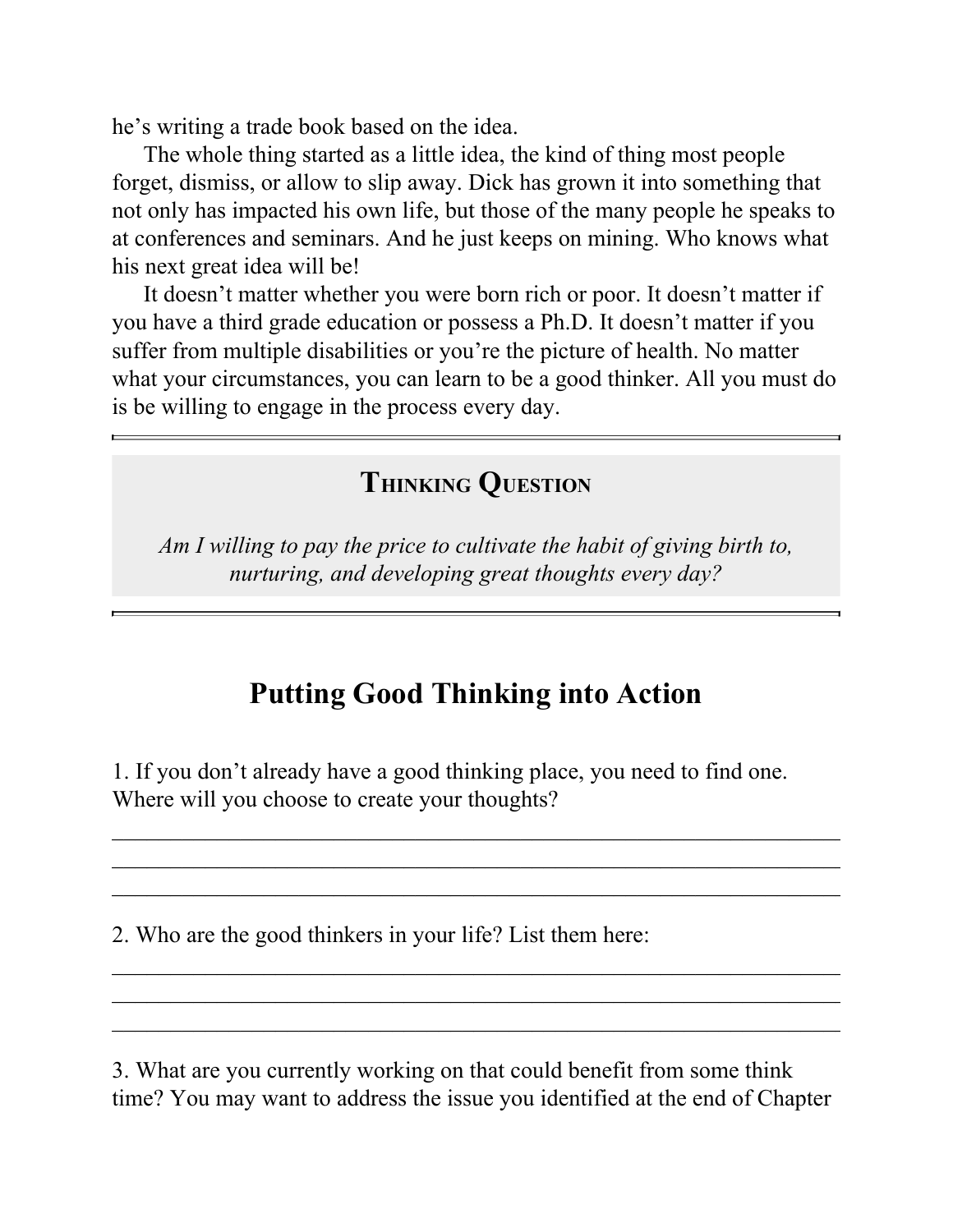1. As clearly as you can, write down the problem here.

4. Spend some time thinking about that issue. Then get together the good thinkers in your life to help you stretch and then land your thoughts.

5. To what good input are you regularly exposing yourself? Do you have a plan for growth? To what magazines, journals, or tape services do you subscribe, just to challenge yourself as a thinker? List them here.

If you don't already get such input, then begin immediately. List three to five resources that you can begin using to improve yourself.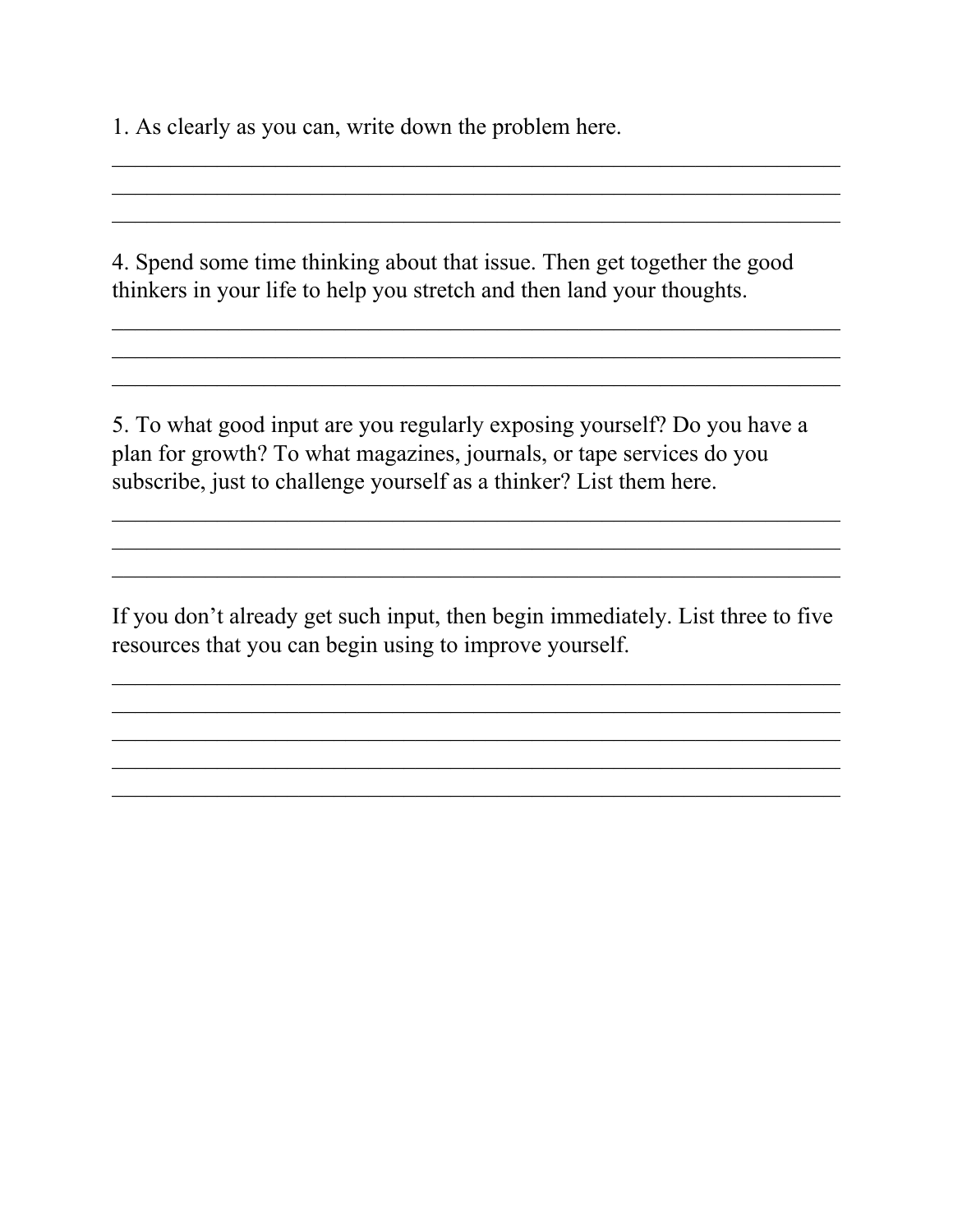# **[PART](#page-2-1) II**

# ELEVEN THINKING SKILLS EVERY SUCCESSFUL PERSON **NEEDS**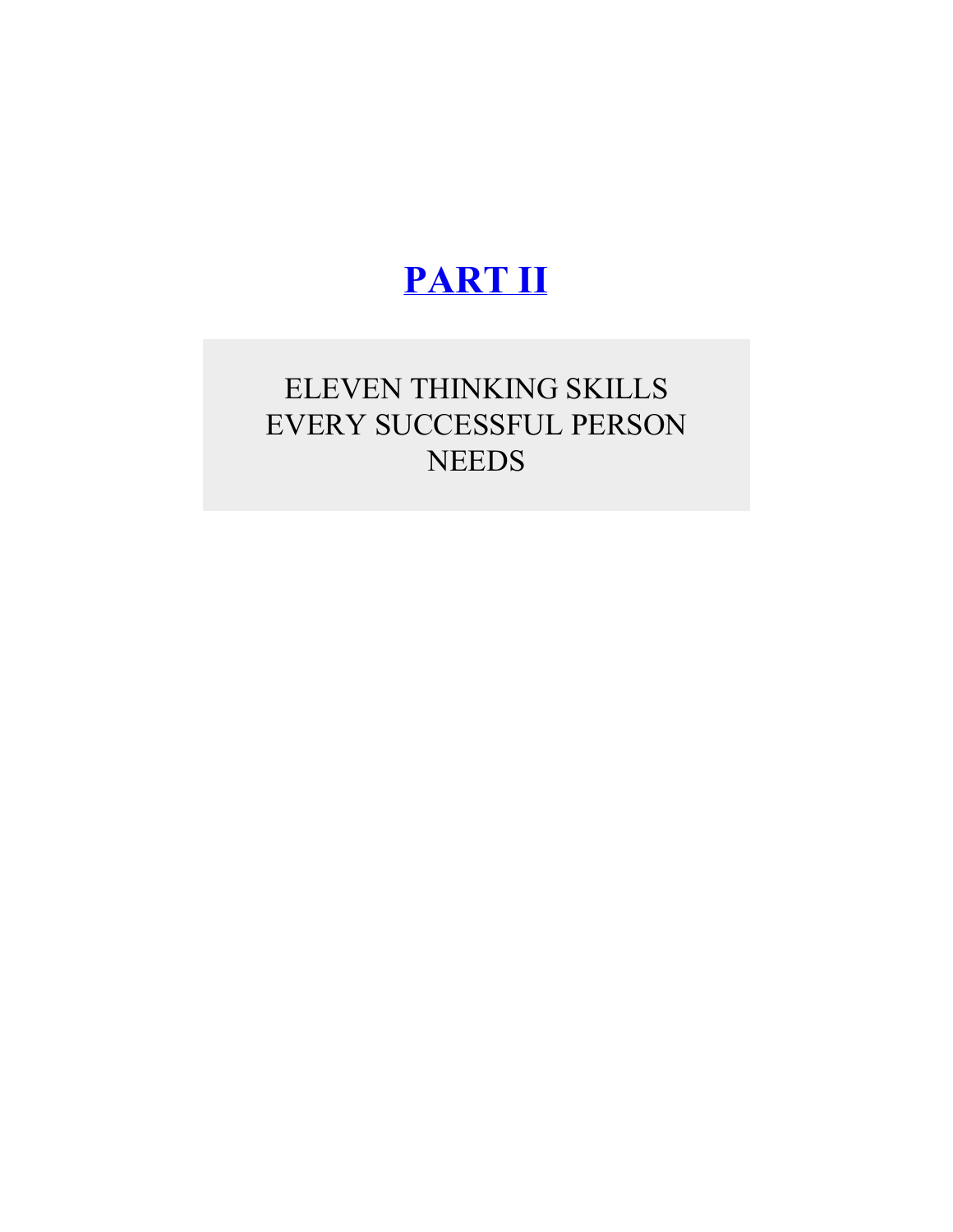# **[Skill](#page-2-2) 1**

Acquire the Wisdom of [Big-Picture](#page-2-2) Thinking

*"Where success is concerned, people are not measured in inches, or pounds, or college degrees, or family background; they are measured by the size of their thinking."* —DAVID SCHWARTZ

What Were They Thinking?

*"Outside of the killings, Washington has one of the lowest crime rates in the country."* —MARION BARRY, former Washington, D.C., mayor

If someone told you that on the longest day of the year you would be able to look deep into an old-fashioned well and see the sun reflected in the water, what would you think? Would you consider that an interesting but useless piece of trivia? Would you think the person who noticed the reflection needed to get a life? Or would it stir ideas that would challenge your paradigm about the world?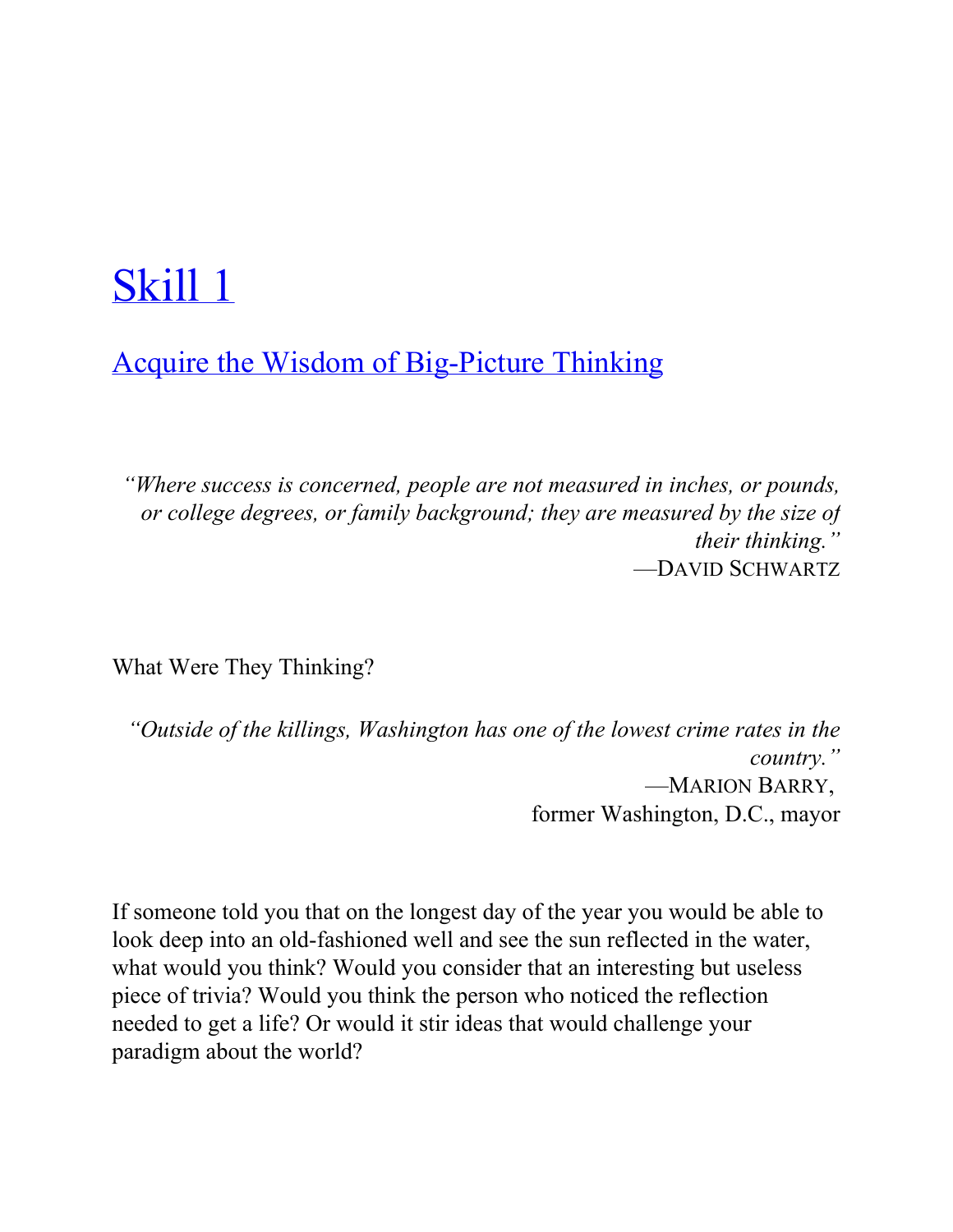### THE BIG PICTURE IS A BALL

An Egyptian librarian heard that bit of information—that the sun could be seen shining at the bottom of a well in the town of Syene—and he considered it more than mere trivia. That detail about the well started this big-picture thinker thinking. He surmised that if it made a reflection in a well, the sun must be directly overhead. And if it were directly overhead, then it would cast no shadows from upright columns or posts. Yet on the longest day of the year in the city of Alexandria, where he lived, he observed that straight columns did cast shadows.

As a good scientist and thinker, he decided to travel 800 kilometers to Syene to verify that what he had heard was true. On the longest day of the year, he looked into the well and saw the sun reflected. And sure enough, at midday, posts cast no shadows. So he began thinking. After a while, he started to see a bigger picture of what these seemingly insignificant facts meant. Surprisingly, it went against what nearly everyone believed at the time. You see, the librarian's name was Eratosthenes, and he lived more than 2,200 years ago.

As the director of the greatest library in the world (the library of Alexandria in Egypt was said to possess hundreds of thousands of scrolls), he was at the intellectual capital of the planet. In the third century B.C., nearly every scholar in Alexandria and around the world believed the earth to be flat. But Eratosthenes reasoned that if the sun's light came down straight and the earth was flat, then there would be no shadows in either location. If there were shadows in one location but not the other, then there could be only one logical explanation. The surface of the earth must be curved. In other words, the world must be a sphere.

#### BROAD HORIZONS

That's a pretty impressive mental leap, although it seems perfectly logical today. After all, we've seen pictures of our planet from space. But Eratosthenes made that big-picture connection by using everyday facts and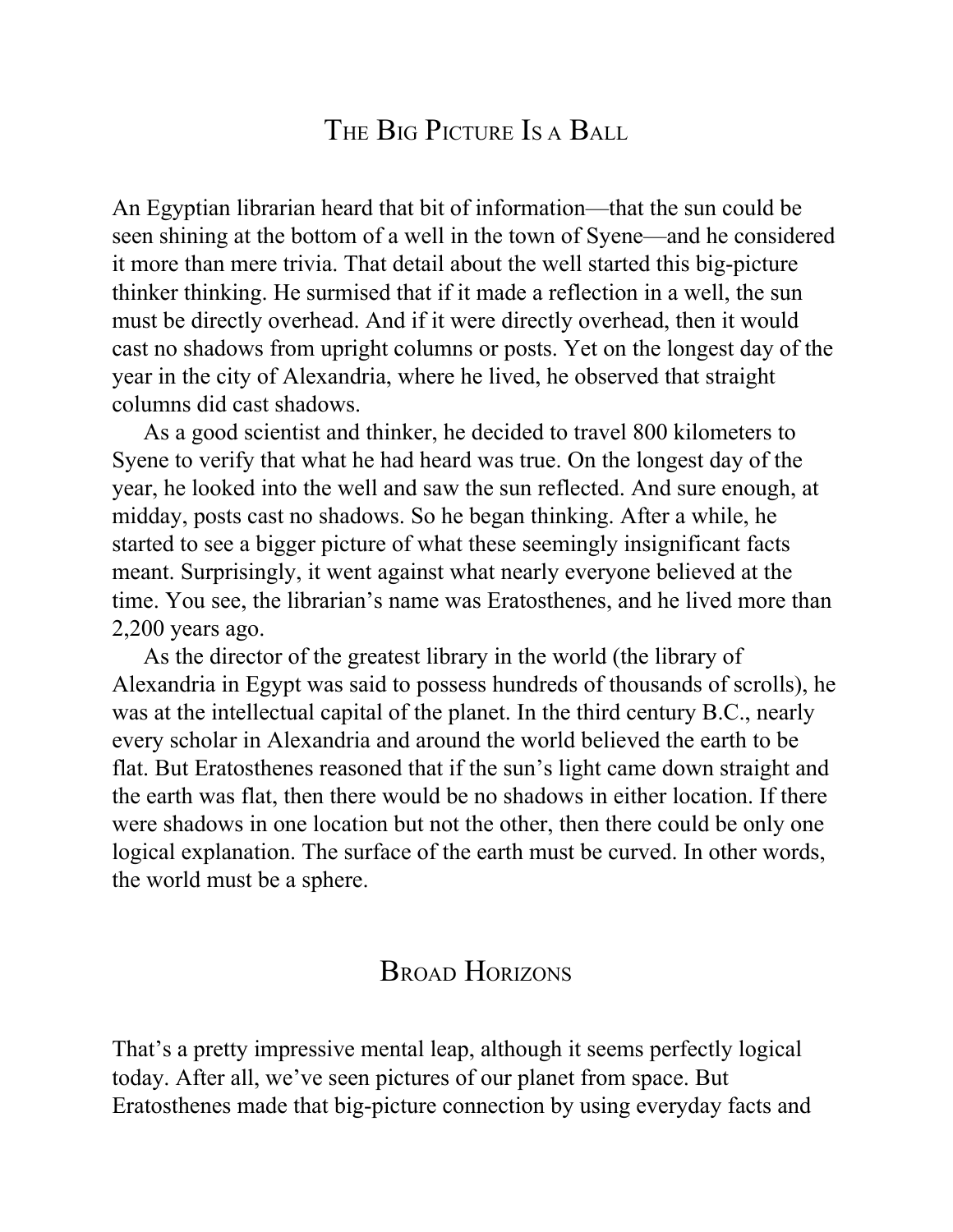putting them together. Even more impressive, he took it one step further. He actually calculated the size of the earth! Using basic trigonometry, he measured the angle of the shadows: approximately 7.12 degrees, about 1/50th of a circle. Then he reasoned that if the distance between Syene (modern-day Aswan) and Alexandria was 800 kilometers (using our standards of measurement), then the earth must be around 40,000 kilometers in circumference (50 x 800 kilometers). He wasn't far off; the actual circumference of the earth through the poles is 40,008 kilometers. Not bad for a guy who had nothing but his brain and a big-picture mind-set to figure the whole thing out!

In the actions of Eratosthenes, you can see the truth of a statement made centuries later by German statesman Konrad Adenauer: "We all live under the same sky, but we don't all have the same horizon." How many thousands of people had seen what Eratosthenes saw and never made the same connection? How many hundreds of his fellow *mathematicians* saw the same shadows he did and failed to see the big picture? Eratosthenes wasn't even the most talented mathematician of his day. His peers called him *beta* and *pentathlos,* which is kind of like calling him "Mr. Second Place." <sup>[14](#page-234-3)</sup> But that didn't matter. Though he wasn't the top man in any discipline, he could see and think—big picture. And that's the reason his name is remembered today. Using that ability, he not only calculated the circumference of the earth, but he also accurately sketched the route of the Nile River, worked out a calendar that included leap years, and estimated the earth's distance from the sun and moon. Eratosthenes certainly didn't get caught up in the trees and miss the forest. In fact, his perspective was so good that he saw not only the forest, but also the river that flowed into it, the planet that contained them, and parts of the solar system to which the planet belonged!

#### THE MINDSET OF BIG-PICTURE THINKERS

You don't have to be a scientist or mathematician to embrace big-picture thinking or to benefit from it. It can help any person in any profession. When somebody like Jack Welch tells a GE employee that the ongoing relationship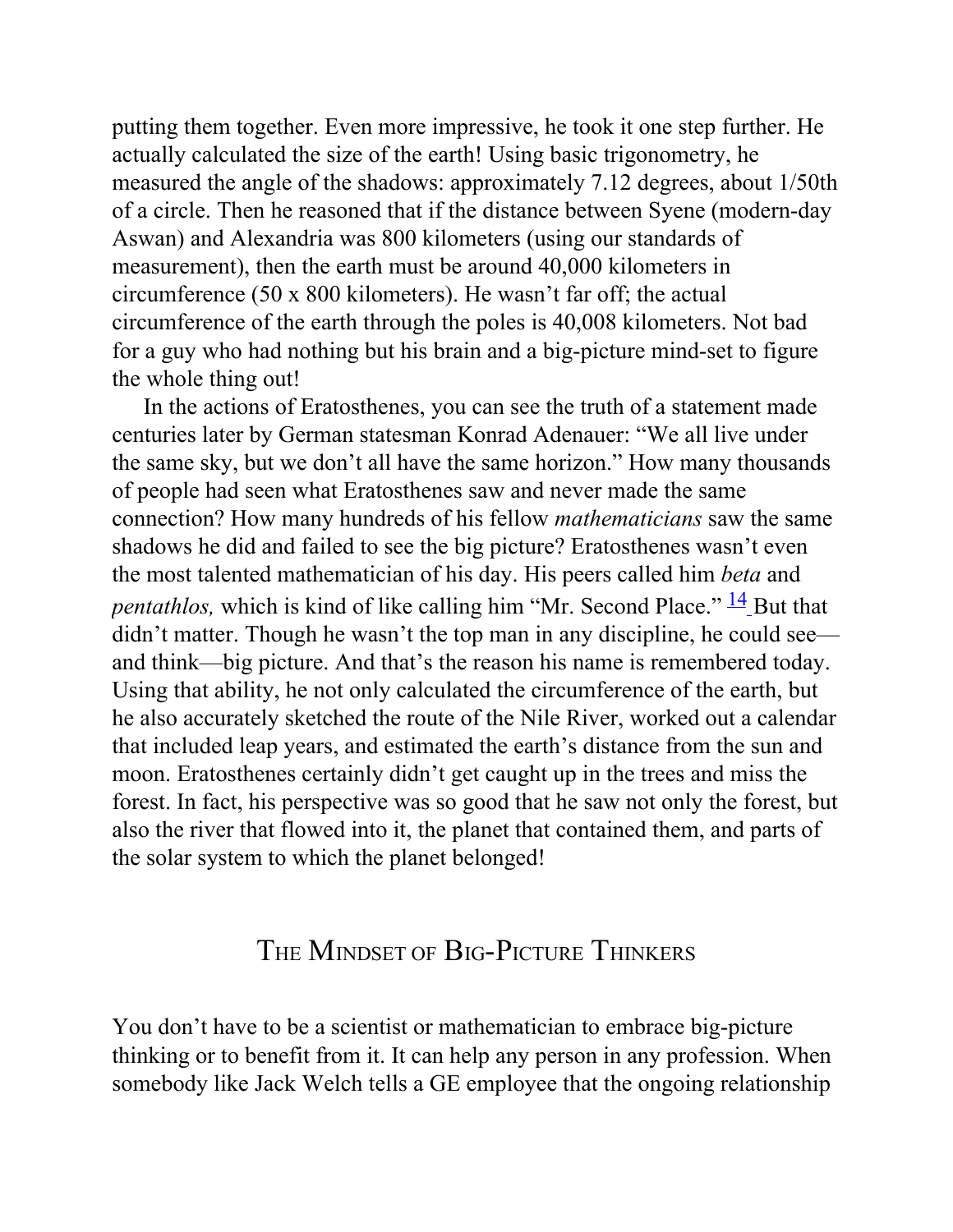with the customer is more important than the sale of an individual product, he's reminding them of the big picture. When my friend Andy Stanley, senior pastor of North Point Community Church, asks his volunteers to give their best in service every Sunday for the sake of the first-time visitor hoping to find a culturally relevant church, he is painting the big picture for them. When two parents are fed up with potty training, poor grades, or fenderbenders, and one reminds the other that the current difficult time is only a temporary season, then they benefit from thinking big picture. Real estate developer Donald Trump quipped, "You have to think anyway, so why not think big?" Big-picture thinking brings wholeness and maturity to a person's thinking. It brings perspective. It's like making the frame of a picture bigger, in the process expanding not only what you can see, but what you are able to do.

> "You have to think anyway, so why not think big?" —Donald Trump

Spend time with big-picture thinkers, and you will find that they:

### *Learn Continually*

Big-picture thinkers are never satisfied with what they already know. They are always visiting new places, reading new books, meeting new people, learning new skills. And because of that practice, they often are able to connect the unconnected, just as Eratosthenes did. They are life-long learners.

To help me maintain a learner's attitude, I spend a few moments every morning thinking about my learning opportunities for the day. As I review my calendar and to-do list—knowing whom I will meet that day, what I will read, which meetings I will attend—I note where I am most likely to learn something. Then I mentally cue myself to look attentively for something that will improve me in that situation. If you desire to keep learning, I want to encourage you to examine your day and look for opportunities to learn.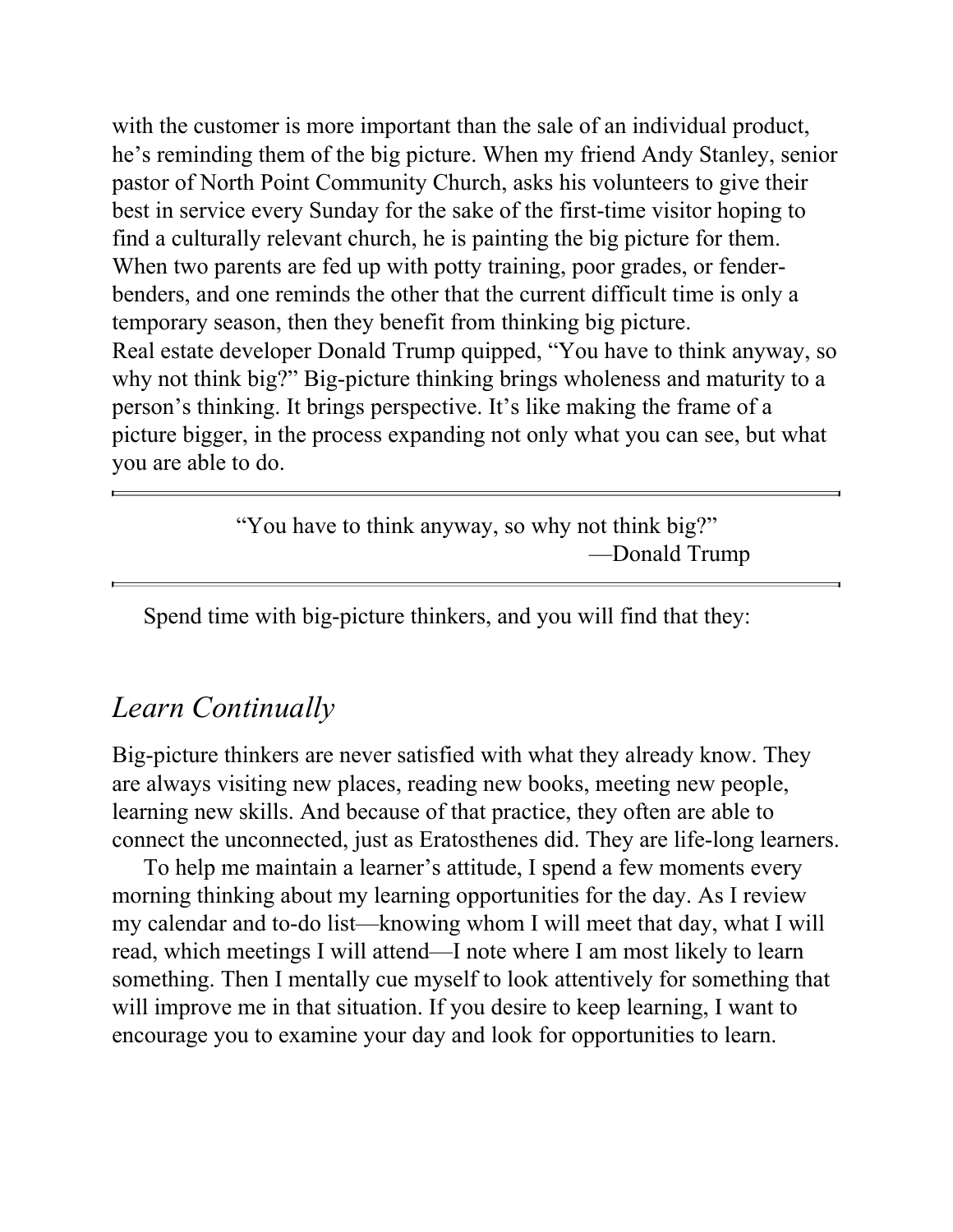# *Listen Intentionally*

An excellent way to broaden your experience is to listen to someone who has expertise in an area where you don't. I search for such opportunities. This year I spoke to about 900 coaches and scouts at the Senior Bowl, where graduating football players participate in their last college game. I had the opportunity, along with my son-in-law, Steve Miller, to have dinner with NFL head coaches Dave Wannstedt and Butch Davis. It's not often that you get such an opportunity, so I asked them questions about teamwork and spent a lot of time listening to them.

At the end of the evening, as Steve and I were walking to our car, he said to me, "John, I bet you asked those coaches a hundred questions tonight."

"If I'm going to learn and grow," I replied, "I must know what questions to ask and know how to apply the answers to my life. Listening has taught me a lot more than talking."

When you meet with people, it's good to have an agenda so that you can learn. It's a great way to partner with people who can do things you can't. Big-picture thinkers recognize that they don't know lots of things. They frequently ask penetrating questions to enlarge their understanding and thinking. If you want to become a better big-picture thinker, then become a good listener.

# *Look Expansively*

Writer Henry David Thoreau wrote, "Many an object is not seen, though it falls within the range of our visual ray, because it does not come within the range of our intellectual ray." Human beings habitually see their own world first. For example, when people arrive at a leadership conference put on by my company, INJOY, they want to know where they're going to park, whether they will be able to get a good (and comfortable) seat, whether the speaker will be "on," and if the breaks will be spaced right. When I arrive to speak at the same conference, I want to know that the lighting is good, the sound equipment is operating effectively, whether the speaker's platform will be close enough to the people, etc. Who you are determines what you see and how you think.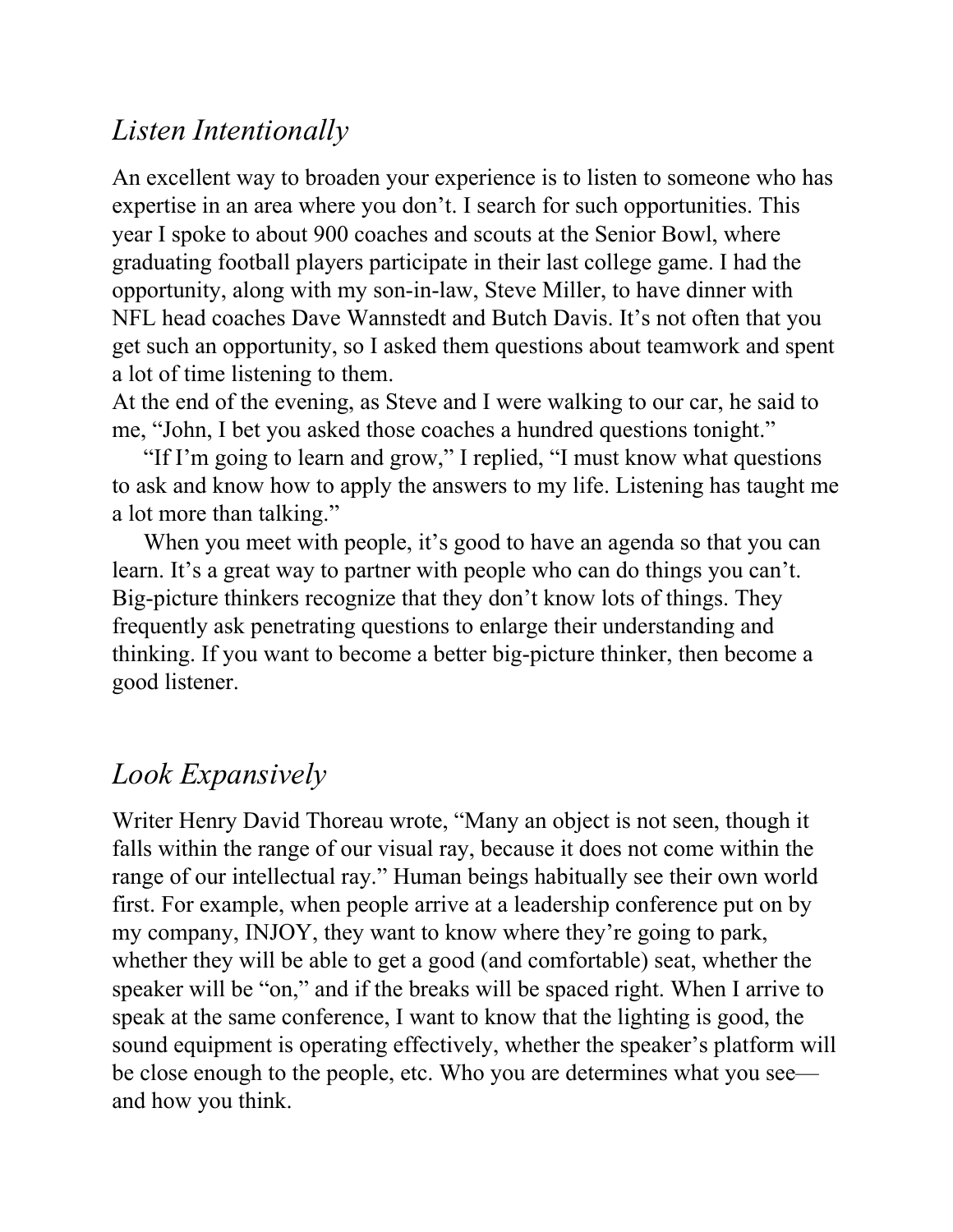Big-picture thinkers realize there is a world out there besides their own, and they make an effort to get outside of themselves and see other people's worlds through their eyes. It's hard to see the picture while inside the frame. To see how others see, you must first find out how they think. Becoming a good listener certainly helps with that. So does getting over your personal agenda and trying to take the other person's perspective.

# *Live Completely*

French essayist Michel Eyquem de Montaigne wrote, "The value of life lies not in the length of days, but in the use we make of them; a man may live long yet live very little." The truth is that you can spend your life any way you want, but you can spend it only once. Becoming a big-picture thinker can help you to live with wholeness, to live a very fulfilling life. People who see the big picture expand their experience because they expand their world. As a result, they accomplish more than narrow minded people. And they experience fewer unwanted surprises, too, because they are more likely to see the many components involved in any given situation: issues, people, relationships, timing, and values. They are also, therefore, usually more tolerant of other people and their thinking.

> The truth is that you can spend your life any way you want, but you can spend it only once.

# WHY YOU SHOULD RECEIVE THE WISDOM OF BIG-PICTURE THINKING

Intuitively, you probably recognize big-picture thinking as beneficial. Few people *want* to be closed-minded. No one sets out to be that way. But just in case you're not completely convinced, consider several specific reasons why you should make the effort to become a better big-picture thinker: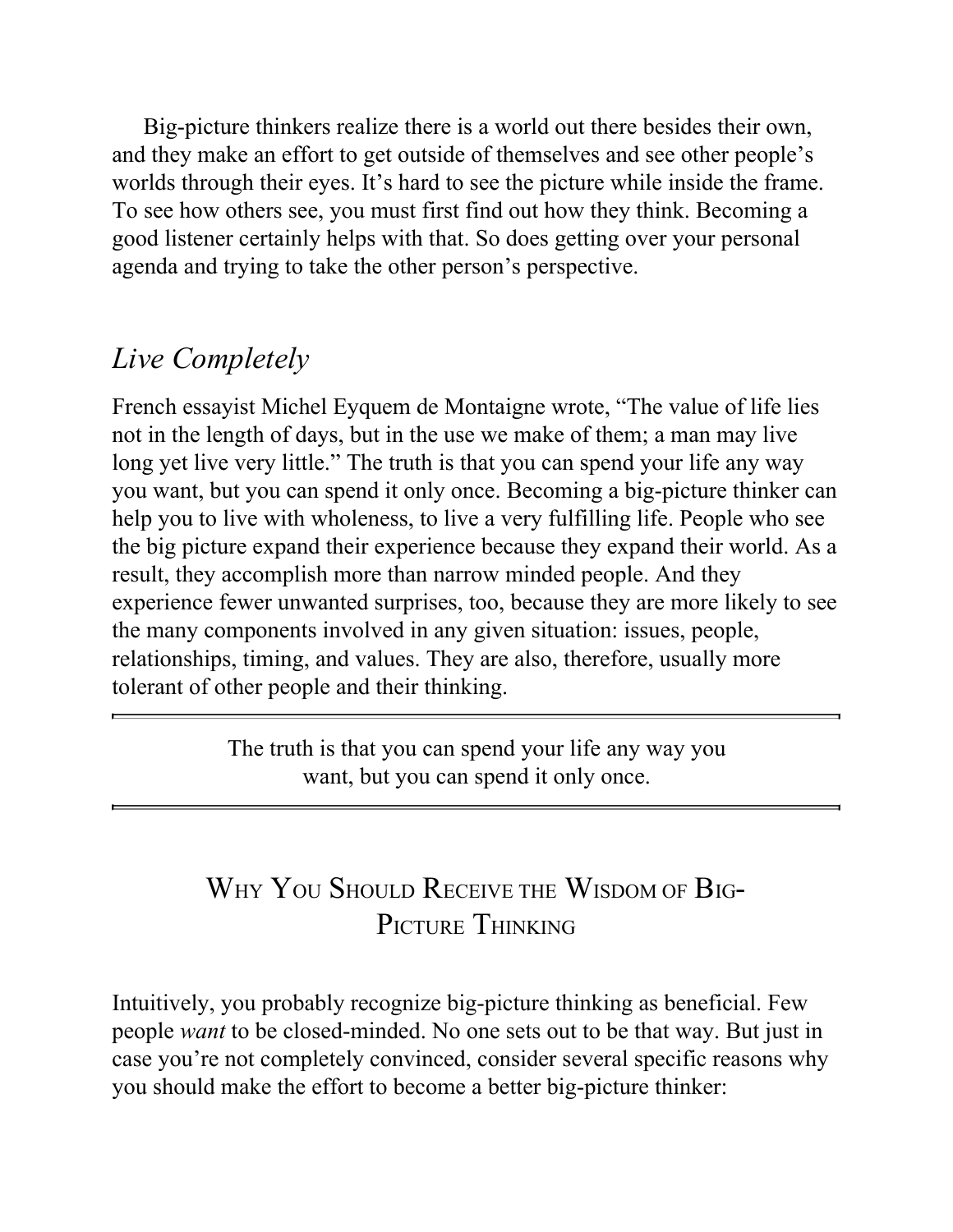# *1. Big-Picture Thinking Allows You to Lead*

A few years ago in *Leadership* journal, Lynn Anderson described an incident from American history to illustrate limited thinking. More than three centuries ago, the Pilgrims landed on the shores of the American continent with great courage and vision. In their first year, a small group of settlers established a town. The next year, they elected a town council. In their third year, that council proposed building a road five miles into the wilderness for westward expansion. But the following year, the people criticized the proposal as a waste of public funds. Evidently they couldn't see the big picture. As Anderson pointed out, the Pilgrims had once been able to see across the oceans; they now could not look five miles into the wilderness.

You can find many big-picture thinkers who aren't leaders, but you will find few leaders who are not big-picture thinkers. Leaders must be able to do many important things for their people:

- *See the vision before their people do.* That's one of the reasons they are able to lead. Leaders not only see the big picture before others do, they also see more of it. This allows them to …
- *Size up situations, taking into account many variables.* Leaders who see the big picture discern possibilities as well as problems. As Max De Pree says, the first responsibility of a leader is to define reality. Doing that allows the leader to form a foundation to build the vision. Once leaders have done that, they can …
- *Sketch a picture of where the team is going.* Too often when people present the big picture, it is drawn up as a bright image without any challenges or obstacles. That false portrait leads only to discouragement when followers actually take the journey. The goal of leaders shouldn't be merely to make their people feel good, but to help them be good and accomplish the dream. The vision, shown accurately, will allow leaders to …
- *Show how the future connects with the past to make the journey more meaningful.* Most people want to touch their past before they will reach out to their future. When they can do that, moving forward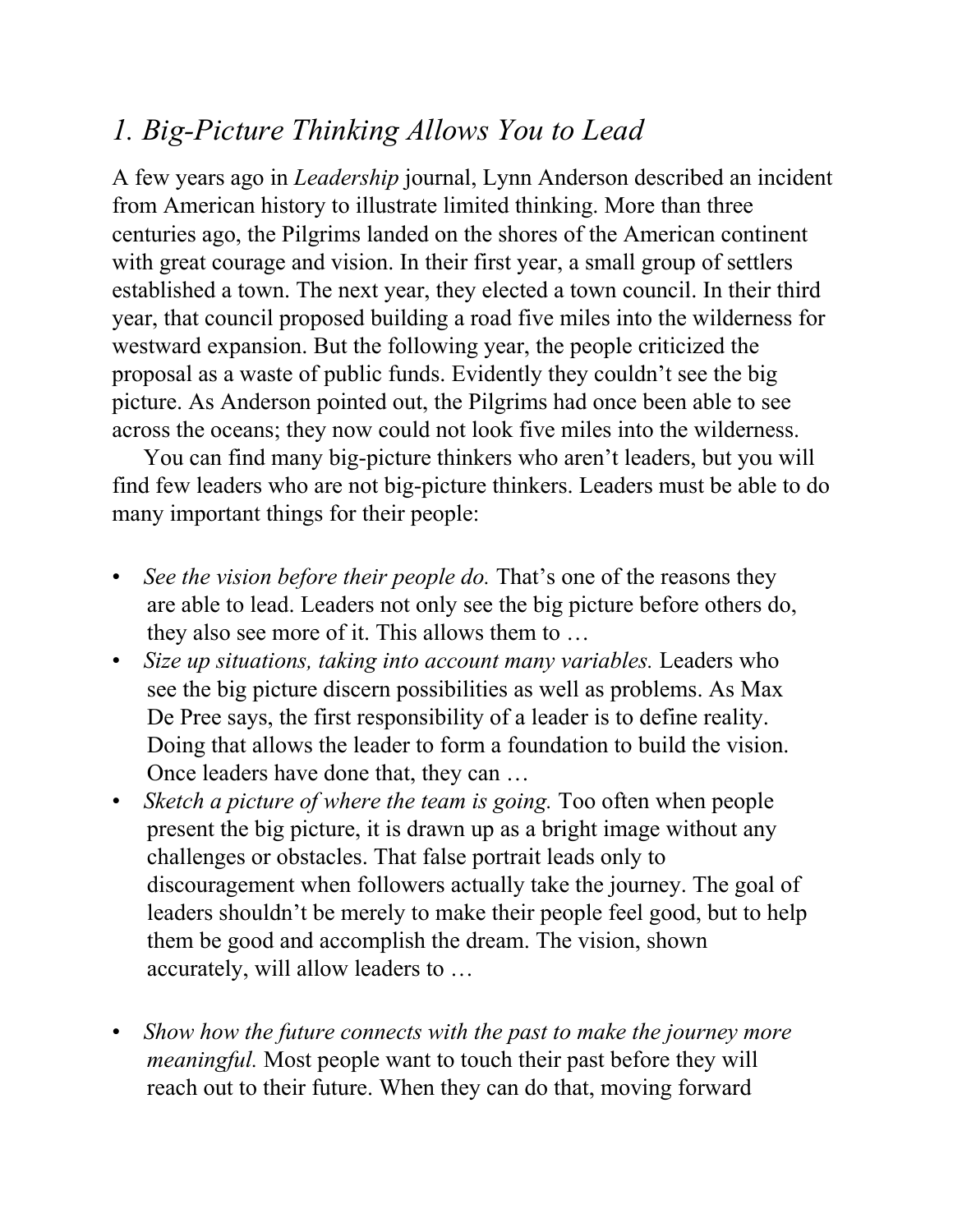seems natural and right. When leaders recognize this need for connection and bridge it, then they can …

• *Seize the moment when the timing is right.* In leadership, when to move is as important as what you do. As Winston Churchill said, "There comes a special moment in everyone's life, a moment for which that person was born …. When he seizes it …it is his finest hour."

Whether building roads, planning a trip, or moving in leadership, big-picture thinking allows you to enjoy more success. People who are constantly looking at the whole picture have the best chance of succeeding in any endeavor.

# *2. Big-Picture Thinking Keeps You on Target*

Thomas Fuller, chaplain to Charles II of England, observed, "He that is everywhere is nowhere." To get things done, you need focus. However, to get the right things done, you also need to consider the big picture. Only by putting your daily activities in the context of the big picture will you be able to stay on target. As Alvin Toffler says, "You've got to think about 'big things' while you're doing small things, so that all the small things go in the right direction."

> "You've got to think about 'big things' while you're doing small things, so that all the small things go in the right direction."

—Alvin Toffler

# *3. Big-Picture Thinking Allows You to See What Others See*

One of the most important skills you can develop in human relations is the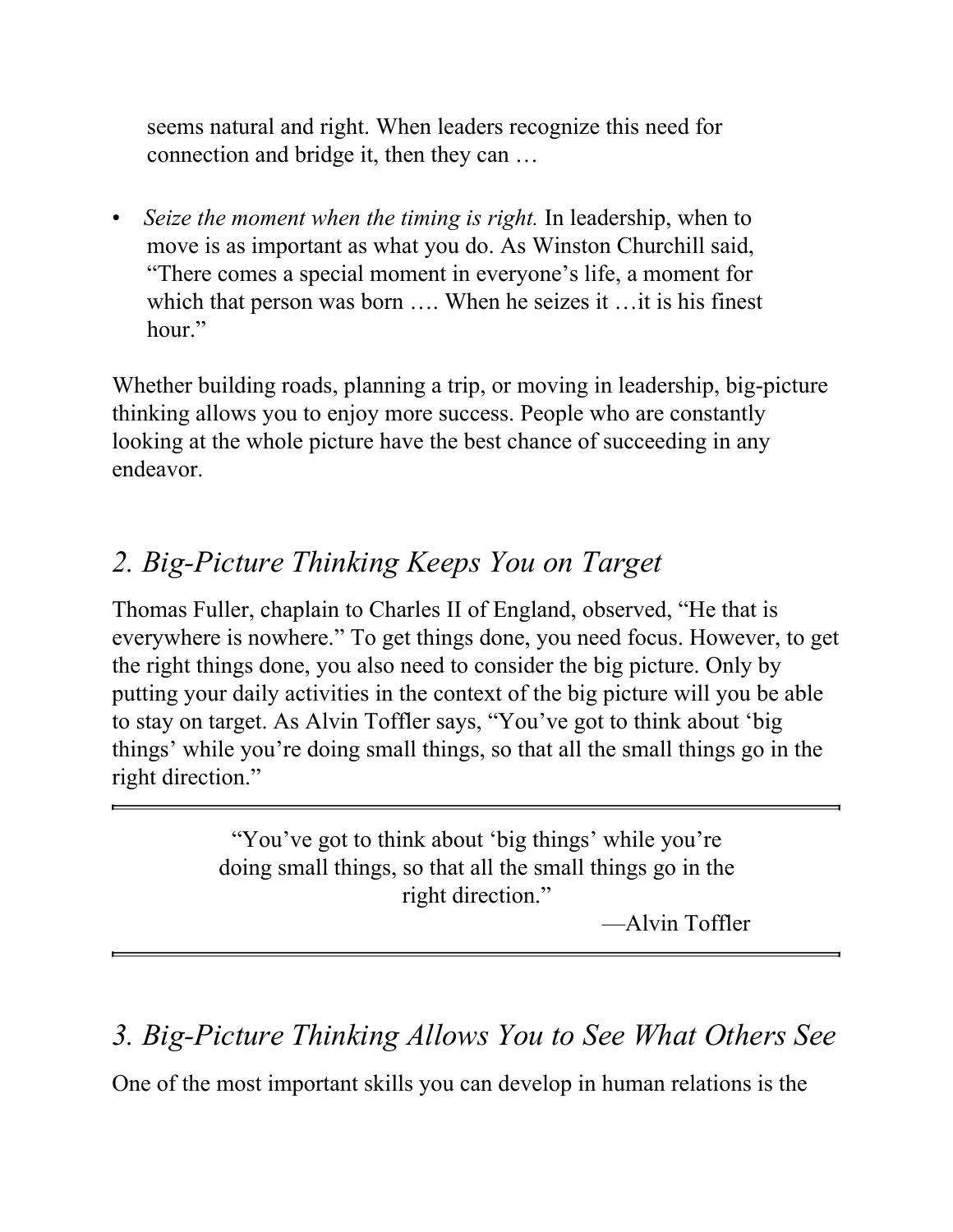ability to see things from the other person's point of view. It's one of the keys to working with clients, satisfying customers, maintaining a marriage, rearing children, helping those who are less fortunate, etc. All human interactions are enhanced by the ability to put yourself in another person's shoes.

How do you do that? How do you get outside of yourself and look at things from another perspective? You look beyond yourself, your own interests, and your own world. You look at the big picture. When you work to consider an issue from every possible angle, examine it in the light of another's history, discover the interests and concerns of others, and try to set aside your own agenda, you begin to see what others see. And that is a powerful thing.

### *4. Big-Picture Thinking Promotes Teamwork*

If you participate in any kind of team activity, then you know how important it is that team members see the whole picture, not just their own part. Anytime a person doesn't know how his work fits with that of his teammates, then the whole team is in trouble. The better the grasp team members have of the big picture, the greater their potential to work together as a team.

Consider how people work together during halftime at a college football bowl game. If you've attended a game, then you—along with everyone else in the stadium—were probably instructed to hold up a solid-colored card during the halftime show. Alone, the card looks like nothing. Even a hundred cards together don't show much. But for anyone who can see the whole stadium, it's obvious that all the cards together spell out a message. When team members see the big picture, they all get the message.

# *5. Big-Picture Thinking Keeps You from Being Caught Up in the Mundane*

Let's face it: some aspects of everyday life are absolutely necessary but thoroughly uninteresting. Big-picture thinkers don't let the grind get to them, because they don't lose sight of the all-important overview. They know that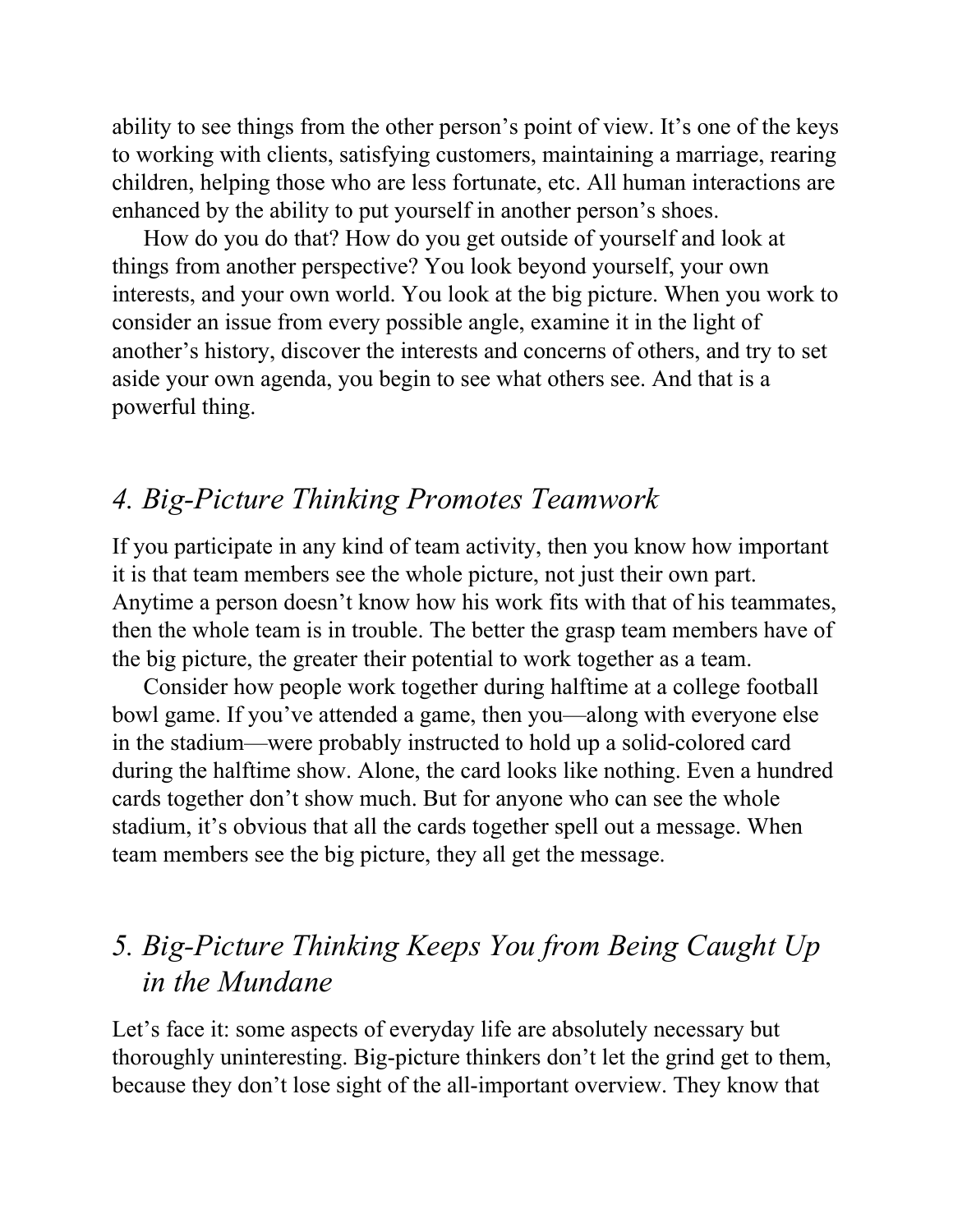the person who forgets the ultimate is a slave to the immediate.

I begin each day with a big-picture mindset. To accomplish this, I look at my written agenda for the day. It allows me to see the whole day at a glance. Out of my schedule, I pick out the "main event," the one thing most important for me to do well, the thing that will make or break my day.

In preparation for the day, I focus on that main event and ask myself, *In order to make the main event a good event, what must I know, what must I do, what must I see, and what must I eliminate?* Once I answer these questions, I am able to approach my day with a big-picture perspective. Some things will be fun; some things won't. But with preparation, the most important thing will be done well.

# *6. Big-Picture Thinking Helps You to Chart Uncharted Territory*

Have you ever heard the expression, "We'll cross that bridge when we come to it"? That phrase undoubtedly was coined by someone who had trouble seeing the big picture. The world was built by people who "crossed bridges" in their minds long before anyone else did. The only way to break new ground or move into uncharted territory is to look beyond the immediate and see the big picture.

Think about Christopher Columbus. When he and his crew sailed west in the *Niña,* the *Pinta,* and the *Santa Maria,* they journeyed under the flag of Queen Isabella of Spain, which bore the motto *Ne Plus Ultra,* meaning "nothing farther." When Columbus returned to the monarch with the report of his findings, the queen ordered the "Ne" removed so that the motto read *Plus Ultra.* It indicated that Columbus had charted uncharted territory, and now new horizons and new opportunities lay before those who desired to seize them.

> HOW TO ACOUIRE THE WISDOM OF BIG-PICTURE **THINKING**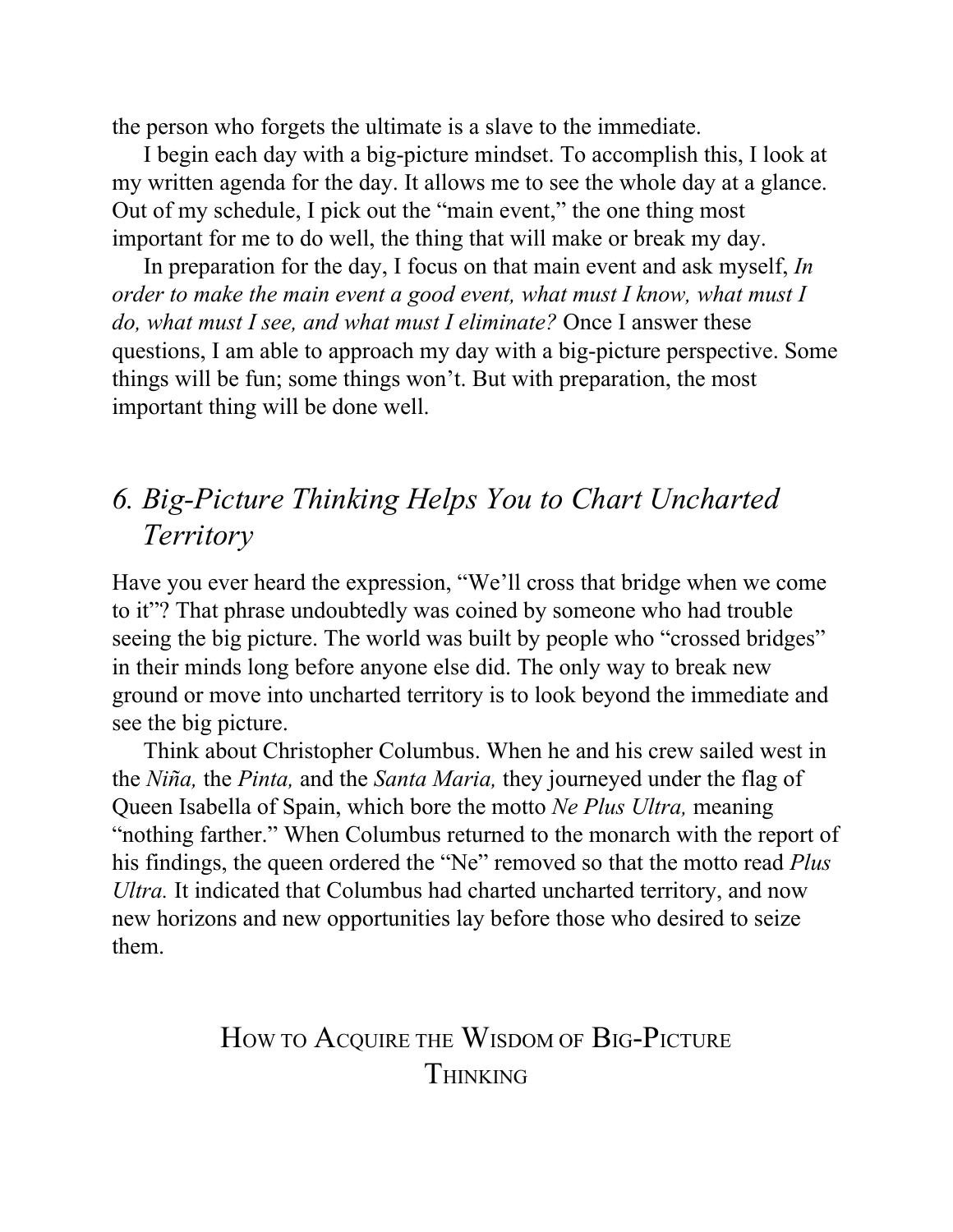If you desire to seize new opportunities and open new horizons, then you need to add big-picture thinking to your abilities. To become a good thinker better able to see the big picture, keep in mind the following suggestions:

### *1. Don't Strive for Certainty*

Big-picture thinkers are comfortable with ambiguity. They don't try to force every observation or piece of data into pre-formulated mental cubby holes. They think broadly and can juggle many seemingly contradictory thoughts in their minds.

Management consultant Patrick M. Lencioni touched on this idea in *The Five Temptations of a CEO.* He warned that CEOs should not try to pursue harmony. Instead, they should embrace healthy, productive conflict. Nor should they aim for certainty. Instead they should try to find clarity. If you want to cultivate the ability to think big picture, then you must get used to embracing and dealing with complex and diverse ideas. Get in the habit of bringing together diverse concepts, accepting seemingly opposite points of view at the same time, and embracing what authors James C. Collins and Jerry I. Porras call the "Genius of the AND." In business, for example, pursue purpose AND profit, embrace a fixed core ideology AND vigorous change and innovation, be highly visionary AND execute the details well.  $\frac{15}{10}$  $\frac{15}{10}$  $\frac{15}{10}$ 

### *2. Learn from Every Experience*

Big-picture thinkers broaden their outlook by striving to learn from every experience. They don't rest on their successes, they learn from them. More importantly, they learn from their failures. They can do that because they remain teachable.

In *Failing Forward,* a teachable spirit is described in this way:

Teachability is an attitude, a mind-set that says, "No matter how much I know (or think I know), I can learn from this situation." That kind of thinking can help you turn adversity into advantage. It can make you a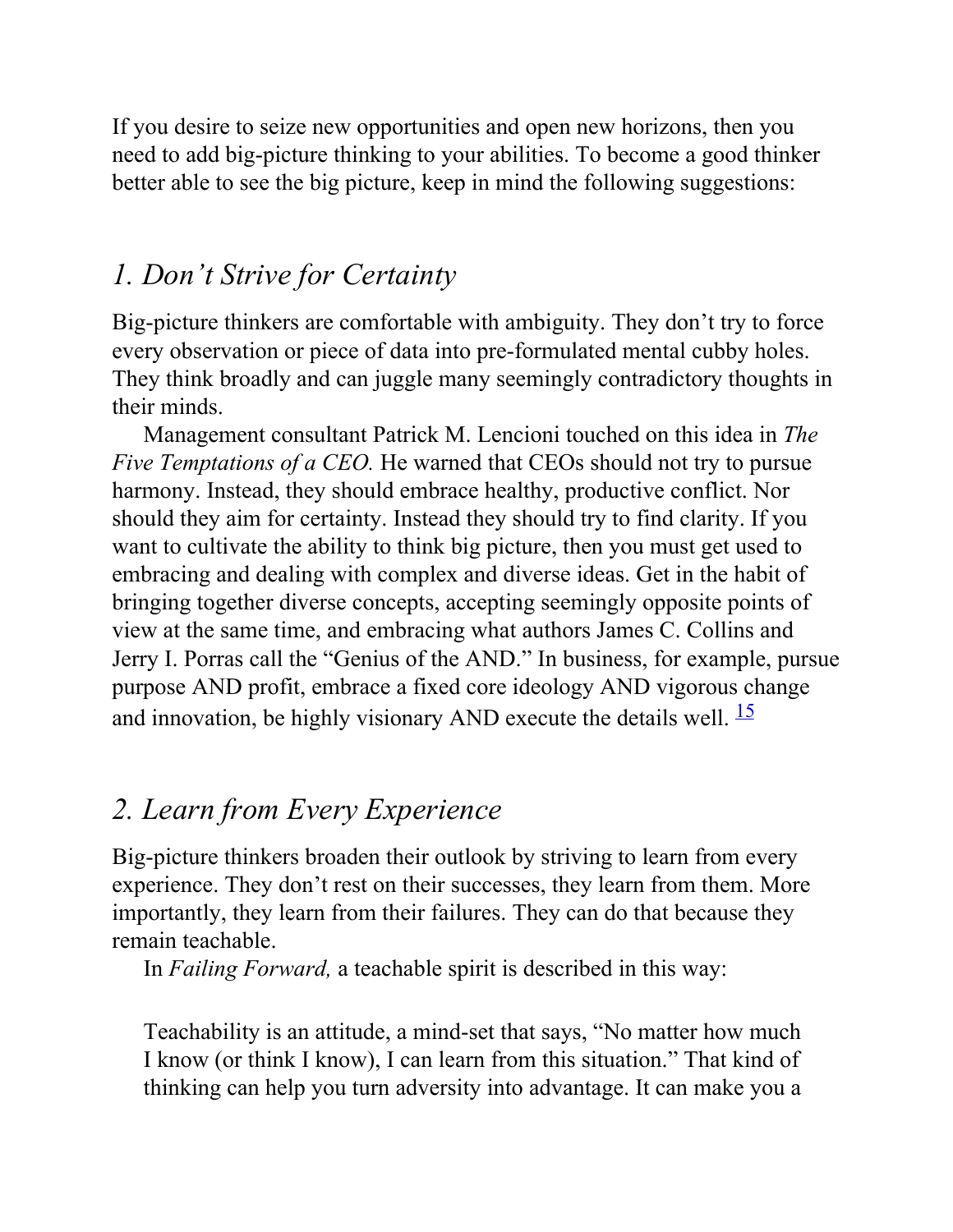winner even during the most difficult circumstances.  $\frac{16}{10}$  $\frac{16}{10}$  $\frac{16}{10}$ 

Varied experiences—both positive and negative—help you see the big picture. The greater the variety of experience and success, the more potential to learn you have. If you desire to be a big-picture thinker, then get out there and try a lot of things, take a lot of chances, and take time to learn after every victory or defeat.

### *3. Gain Insight from a Variety of People*

Big-picture thinkers learn from their experiences. But they also learn from experiences they don't have. That is, they learn by receiving insight from others—from customers, employees, colleagues, and leaders. My friend Kevin Myers, who is in his early forties, meets with a group of younger men to mentor them and answer their questions and share his experiences. Every month or so, Kevin also meets me for lunch, armed with questions he wants to ask me. Does he do it because I'm more intelligent or talented than he is? No. I just have fifteen years more experience than he does, and he benefits from the lessons I've learned. And you already know that I also seek the counsel of people with varied experience (see Chapter 3).

> Big-picture thinkers learn from their experiences. But they also learn from experiences they don't have.

If you desire to broaden your thinking and see more of the big picture, then seek out counselors to help you. But be wise in *whom* you ask for advice. One of my favorite "Peanuts" cartoon strips shows how much that matters. In the cartoon, Charlie Brown is holding up his hands and telling Lucy, "These are the hands which may someday accomplish great things. These are hands which may someday do marvelous works! They may build mighty bridges, or heal the sick, or hit home runs, or write soul-stirring novels! These are the hands which may someday change the course of destiny!" Lucy looks at his hands and simply says, "They've got jelly on them."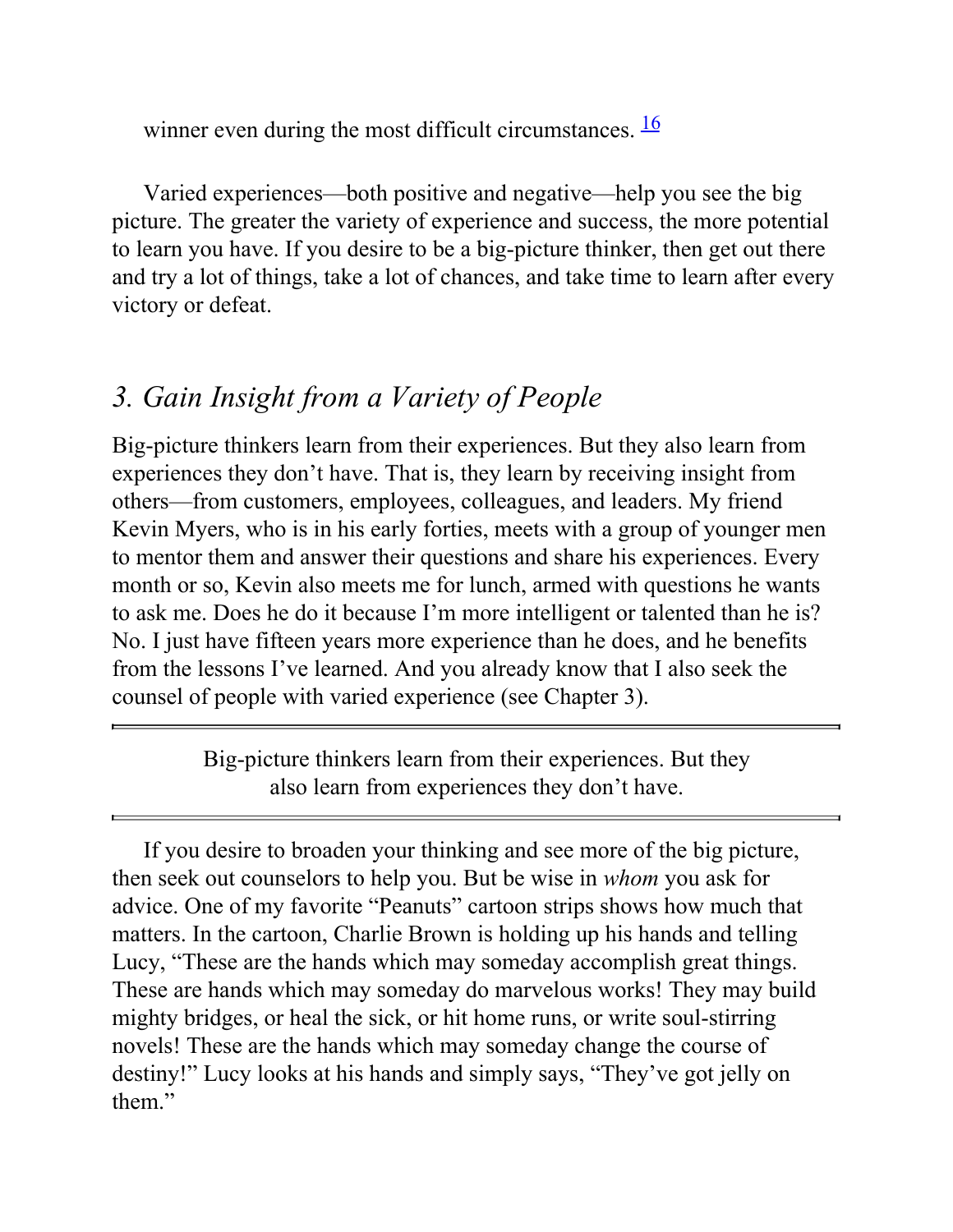Gaining insight from a variety of people doesn't mean stopping anyone and everyone in hallways and grocery store lines and asking what they think about a given subject. Be selective. Talk to people who know and care about you, who know their field, and who bring experience deeper and broader than your own. (Knowing who you should select to give you counsel will be discussed in greater detail in the section on shared thinking.)

### *4. Give Yourself Permission to Expand Your World*

If you want to be a big-picture thinker, you will have to go against the flow of the world. Society wants to keep people in boxes. Most people are married mentally to the *status quo.* They want what was, not what can be. They seek safety and simple answers. To think big-picture, you need to give yourself permission to go a different way, to break new ground, to find new worlds to conquer. And when your world does get bigger, you need to celebrate. Never forget there is more out there in the world than what you've experienced.

I grew up in a household where anything was possible, and we celebrated the big picture. So it flabbergasted me when I had my first major experience with minds unalterably closed. In happened one Sunday in August of 1969. Just a few weeks after getting married and graduating from college, I took my first job as a pastor in a small town in rural Indiana. Calling it a town is being generous. The place consisted of fourteen houses, a gas station, and a country store.

I'm a fan of progress, and I am a high believer in human potential. So I felt very excited on that Sunday when NASA was about to put a man on the moon for the first time in history. But an interesting thing happened that day. As I spoke to the people in my church about this major accomplishment, I could tell that I wasn't connecting with them. The more they just sat there, the more energetic and animated I got. But no matter how hard I tried, they just would not respond.

After the service, as I shook hands and chatted, I realized something shocking: they did not believe that a man was about to walk on the moon! One man told me, "If God had wanted a man on the moon, He would have put him there." It floored me. It was the first time I had encountered such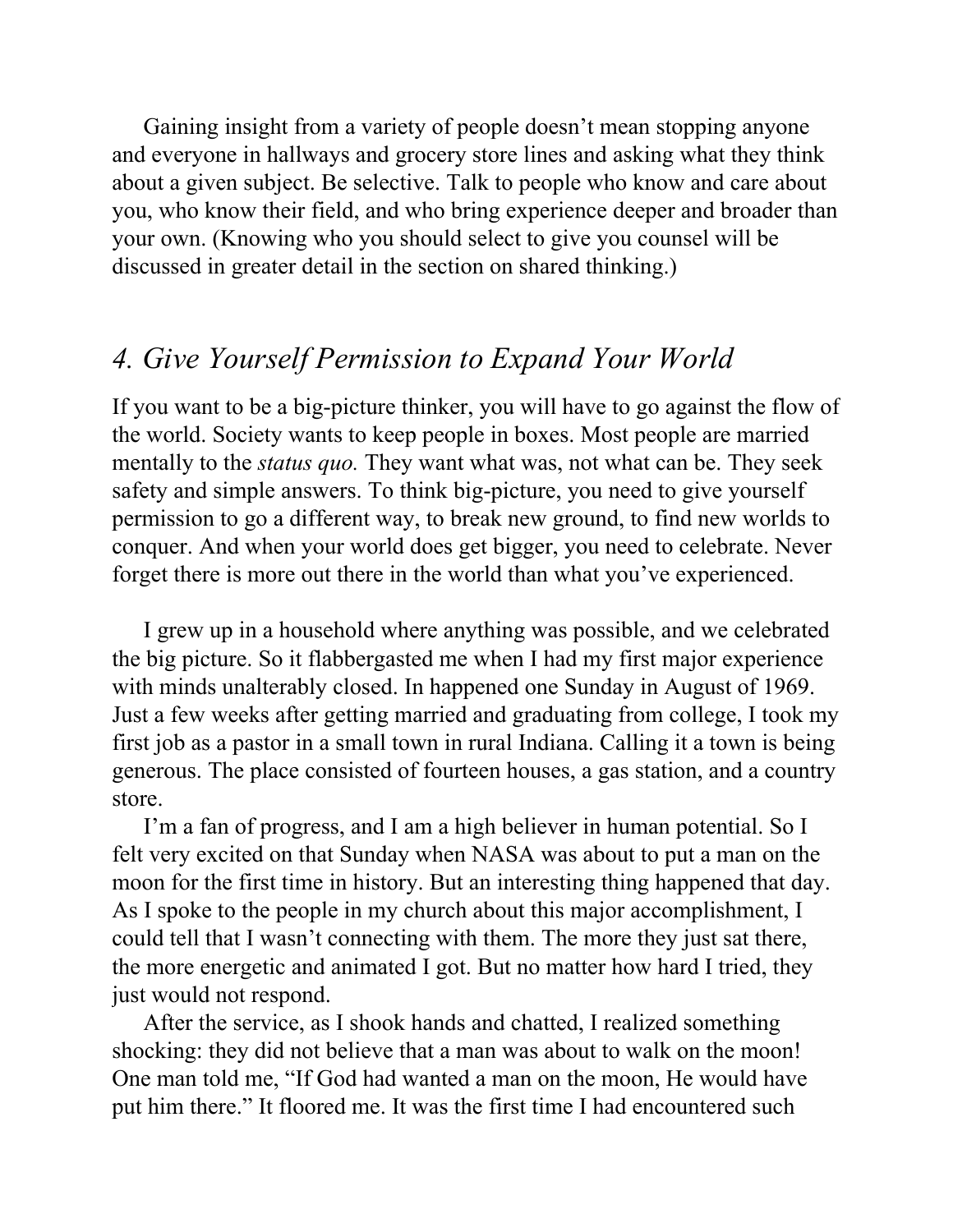small thinking.

Playwright Victor Hugo observed, "A small man is made up of small thoughts." I realized then that many of the town's residents had a very small view of the world. They had not altered their narrow thinking in years and they did not want to expand it.

How important it is to keep learning, keep growing, and keep looking at the big picture! If you desire to be a good thinker, that's what you need to do.

## **THINKING QUESTION**

*Am I thinking beyond myself and my world so that I process ideas with a holistic perspective?*

## **Putting Big-Picture Thinking into Action**

1. On a scale of 1 to 10, with one being narrow and 10 being expansive, how do you rate as a big-picture thinker? Do you see the whole picture, or are you more likely to focus on just one aspect?

 $\mathcal{L}_\mathcal{L} = \{ \mathcal{L}_\mathcal{L} = \{ \mathcal{L}_\mathcal{L} = \{ \mathcal{L}_\mathcal{L} = \{ \mathcal{L}_\mathcal{L} = \{ \mathcal{L}_\mathcal{L} = \{ \mathcal{L}_\mathcal{L} = \{ \mathcal{L}_\mathcal{L} = \{ \mathcal{L}_\mathcal{L} = \{ \mathcal{L}_\mathcal{L} = \{ \mathcal{L}_\mathcal{L} = \{ \mathcal{L}_\mathcal{L} = \{ \mathcal{L}_\mathcal{L} = \{ \mathcal{L}_\mathcal{L} = \{ \mathcal{L}_\mathcal{$  $\mathcal{L}_\mathcal{L} = \{ \mathcal{L}_\mathcal{L} = \{ \mathcal{L}_\mathcal{L} = \{ \mathcal{L}_\mathcal{L} = \{ \mathcal{L}_\mathcal{L} = \{ \mathcal{L}_\mathcal{L} = \{ \mathcal{L}_\mathcal{L} = \{ \mathcal{L}_\mathcal{L} = \{ \mathcal{L}_\mathcal{L} = \{ \mathcal{L}_\mathcal{L} = \{ \mathcal{L}_\mathcal{L} = \{ \mathcal{L}_\mathcal{L} = \{ \mathcal{L}_\mathcal{L} = \{ \mathcal{L}_\mathcal{L} = \{ \mathcal{L}_\mathcal{$  $\mathcal{L}_\mathcal{L} = \{ \mathcal{L}_\mathcal{L} = \{ \mathcal{L}_\mathcal{L} = \{ \mathcal{L}_\mathcal{L} = \{ \mathcal{L}_\mathcal{L} = \{ \mathcal{L}_\mathcal{L} = \{ \mathcal{L}_\mathcal{L} = \{ \mathcal{L}_\mathcal{L} = \{ \mathcal{L}_\mathcal{L} = \{ \mathcal{L}_\mathcal{L} = \{ \mathcal{L}_\mathcal{L} = \{ \mathcal{L}_\mathcal{L} = \{ \mathcal{L}_\mathcal{L} = \{ \mathcal{L}_\mathcal{L} = \{ \mathcal{L}_\mathcal{$ 

If you scored a number lower than 8, give yourself permission to expand your world, and then tenaciously work at becoming a better big-picture thinker.

2. Pick a past problem or current project that you would like to improve through big-picture thinking. Then use the following exercises to expand your thinking:

 $\overline{\phantom{a}}$  , and the contribution of the contribution of the contribution of the contribution of the contribution of the contribution of the contribution of the contribution of the contribution of the contribution of the

1. *Opposites:* What is the obvious solution for success? Write it here: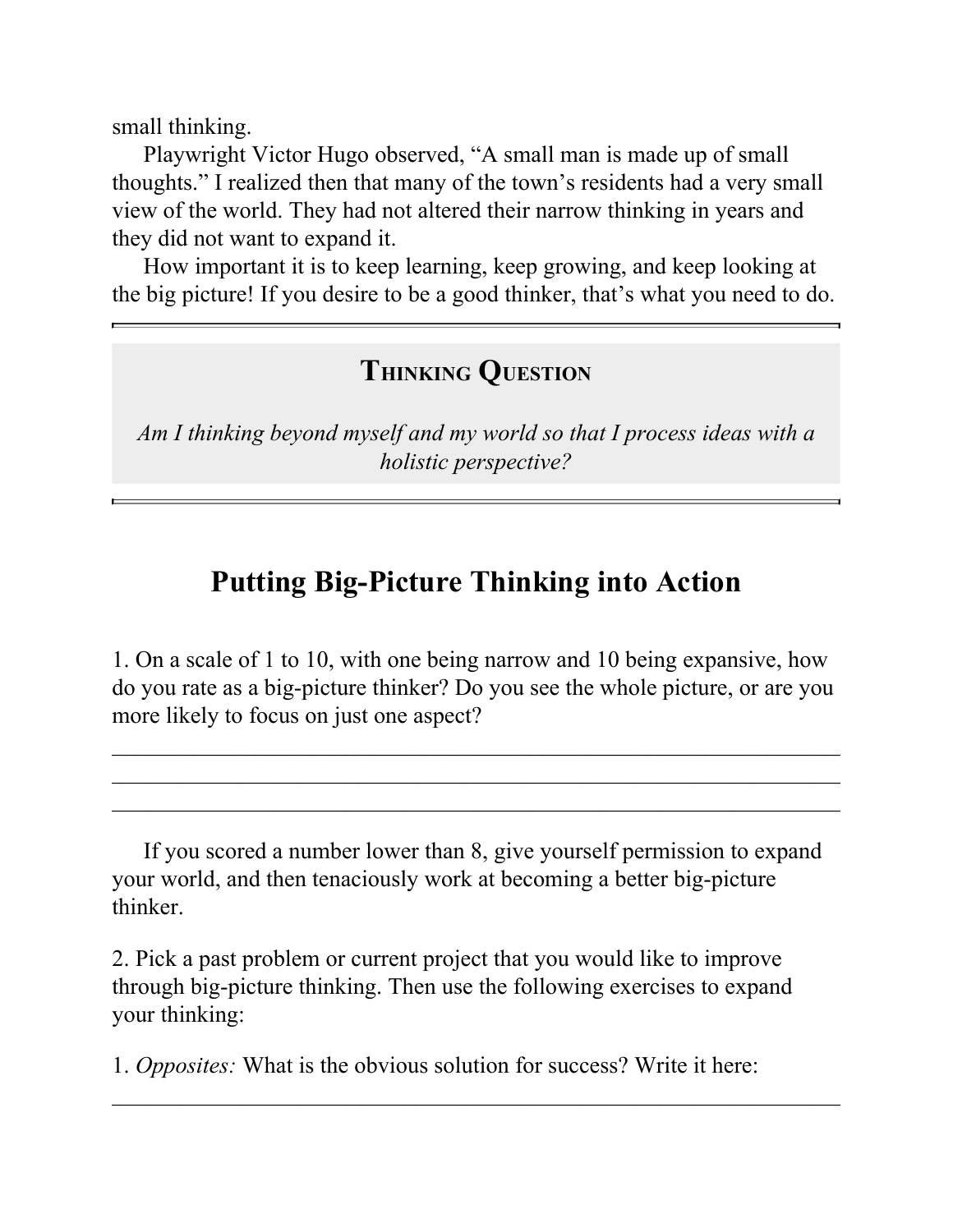Now, what is an alternate solution, something that would resolve the issue but seems to contradict the first idea? Write it here:

 $\mathcal{L}_\mathcal{L} = \{ \mathcal{L}_\mathcal{L} = \{ \mathcal{L}_\mathcal{L} = \{ \mathcal{L}_\mathcal{L} = \{ \mathcal{L}_\mathcal{L} = \{ \mathcal{L}_\mathcal{L} = \{ \mathcal{L}_\mathcal{L} = \{ \mathcal{L}_\mathcal{L} = \{ \mathcal{L}_\mathcal{L} = \{ \mathcal{L}_\mathcal{L} = \{ \mathcal{L}_\mathcal{L} = \{ \mathcal{L}_\mathcal{L} = \{ \mathcal{L}_\mathcal{L} = \{ \mathcal{L}_\mathcal{L} = \{ \mathcal{L}_\mathcal{$ 

 $\mathcal{L}_\mathcal{L} = \{ \mathcal{L}_\mathcal{L} = \{ \mathcal{L}_\mathcal{L} = \{ \mathcal{L}_\mathcal{L} = \{ \mathcal{L}_\mathcal{L} = \{ \mathcal{L}_\mathcal{L} = \{ \mathcal{L}_\mathcal{L} = \{ \mathcal{L}_\mathcal{L} = \{ \mathcal{L}_\mathcal{L} = \{ \mathcal{L}_\mathcal{L} = \{ \mathcal{L}_\mathcal{L} = \{ \mathcal{L}_\mathcal{L} = \{ \mathcal{L}_\mathcal{L} = \{ \mathcal{L}_\mathcal{L} = \{ \mathcal{L}_\mathcal{$  $\mathcal{L}_\mathcal{L} = \{ \mathcal{L}_\mathcal{L} = \{ \mathcal{L}_\mathcal{L} = \{ \mathcal{L}_\mathcal{L} = \{ \mathcal{L}_\mathcal{L} = \{ \mathcal{L}_\mathcal{L} = \{ \mathcal{L}_\mathcal{L} = \{ \mathcal{L}_\mathcal{L} = \{ \mathcal{L}_\mathcal{L} = \{ \mathcal{L}_\mathcal{L} = \{ \mathcal{L}_\mathcal{L} = \{ \mathcal{L}_\mathcal{L} = \{ \mathcal{L}_\mathcal{L} = \{ \mathcal{L}_\mathcal{L} = \{ \mathcal{L}_\mathcal{$ 

 $\mathcal{L}_\mathcal{L} = \{ \mathcal{L}_\mathcal{L} = \{ \mathcal{L}_\mathcal{L} = \{ \mathcal{L}_\mathcal{L} = \{ \mathcal{L}_\mathcal{L} = \{ \mathcal{L}_\mathcal{L} = \{ \mathcal{L}_\mathcal{L} = \{ \mathcal{L}_\mathcal{L} = \{ \mathcal{L}_\mathcal{L} = \{ \mathcal{L}_\mathcal{L} = \{ \mathcal{L}_\mathcal{L} = \{ \mathcal{L}_\mathcal{L} = \{ \mathcal{L}_\mathcal{L} = \{ \mathcal{L}_\mathcal{L} = \{ \mathcal{L}_\mathcal{$  $\mathcal{L}_\mathcal{L} = \{ \mathcal{L}_\mathcal{L} = \{ \mathcal{L}_\mathcal{L} = \{ \mathcal{L}_\mathcal{L} = \{ \mathcal{L}_\mathcal{L} = \{ \mathcal{L}_\mathcal{L} = \{ \mathcal{L}_\mathcal{L} = \{ \mathcal{L}_\mathcal{L} = \{ \mathcal{L}_\mathcal{L} = \{ \mathcal{L}_\mathcal{L} = \{ \mathcal{L}_\mathcal{L} = \{ \mathcal{L}_\mathcal{L} = \{ \mathcal{L}_\mathcal{L} = \{ \mathcal{L}_\mathcal{L} = \{ \mathcal{L}_\mathcal{$ 

How can you make those seemingly contradictory ideas work together?

2. *Insight from Others:* Take that same issue, problem, or project to three to five people who can give you insight on it. Be sure to pick good people using the criteria in the chapter: they must know and care about you, know their field, and bring experience deeper and broader than yours. Before you meet with each of them, spend adequate time formulating the questions you want to ask. That process will help you clarify the issues, and it will show your friends how much you respect their time.

3. Make learning from your experiences a regular part of your daily routine. Set aside a few minutes at the end of each day (or first thing the next morning) to review what you learn each day. Capture those thoughts in writing and file them so that you can retrieve and use them in the future.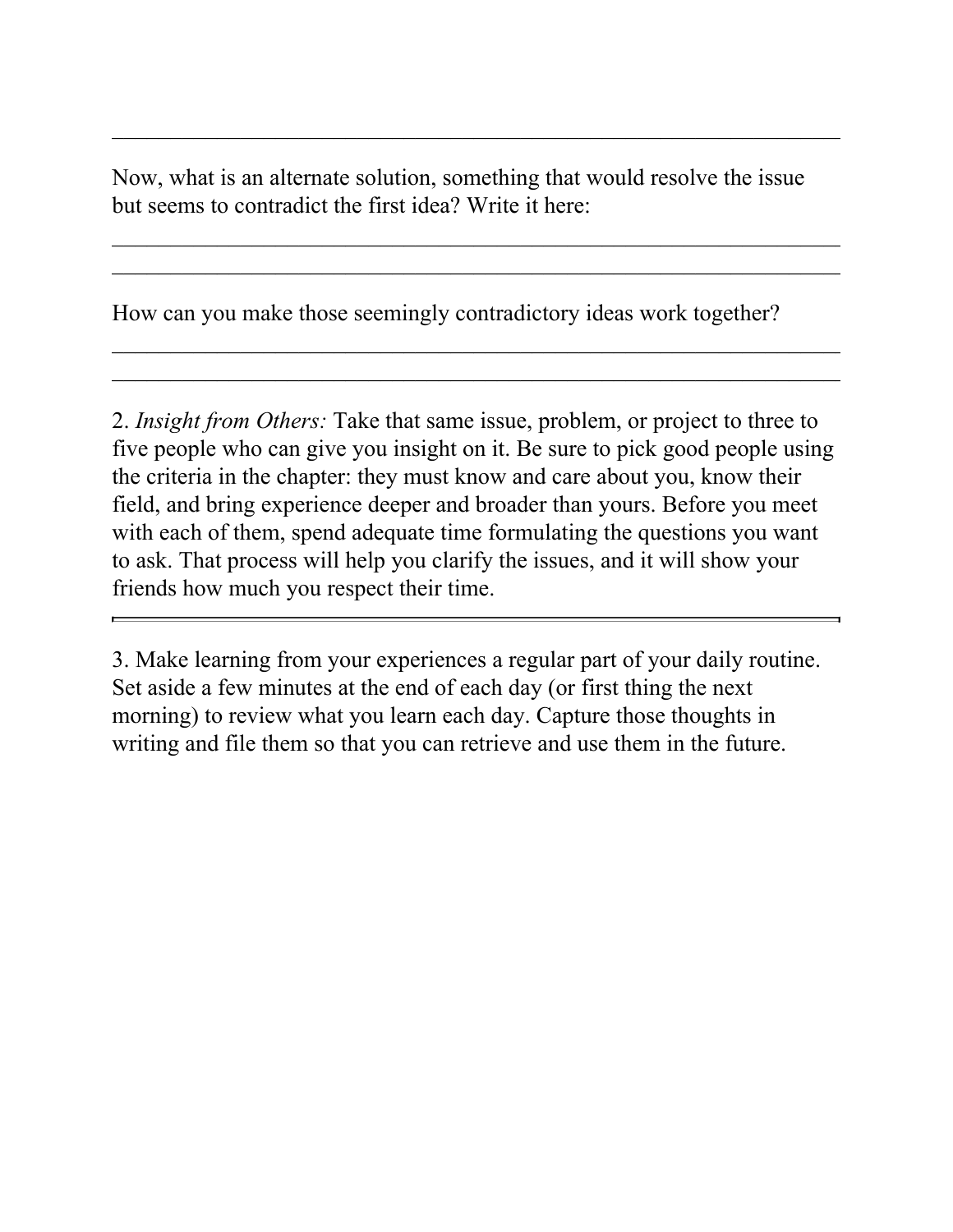# [Skill](#page-2-0) 2

Unleash the Potential of Focused [Thinking](#page-2-0)

*"He did each thing as if he did nothing else."* SPOKEN OF NOVELIST CHARLES DICKENS

What Were They Thinking?

*"An optimist looks at a glass and says the glass is half full. A pessimist looks at a glass and says it is half empty. An engineer looks at a glass and says that the glass is twice as big as it needs to be."* —SOURCE UNKNOWN

Most people spent lots of time as kids drawing and coloring with crayons. One source says that children in the United States will, on average, wear down 730 crayons by the time they are ten years old.  $\frac{17}{1}$  $\frac{17}{1}$  $\frac{17}{1}$ That's a lot of creative energy!

Think back to your childhood. Can you picture the kind of crayons you used? If you really focus you probably will be able even to imagine their *smell.* A Yale University study found that the smell of crayons is among the most recognizable scents to American adults. <sup>[18](#page-234-1)</sup> You can probably picture the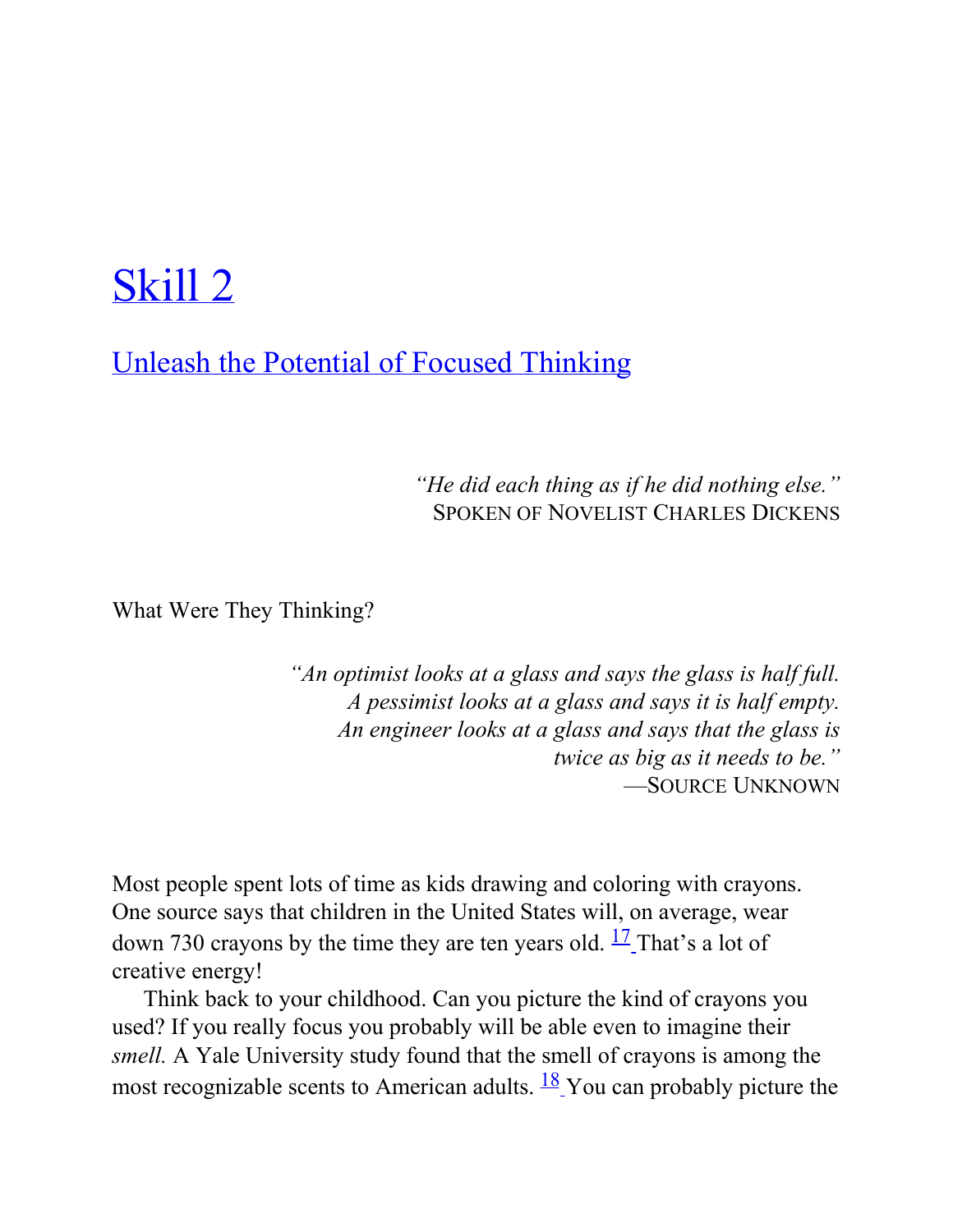crayons and even the shape and color of the box—a yellow box with green letters. And what's the brand name on that box? In all likelihood, it's "Crayola."

#### COLOR M<sup>Y</sup> WORLD

Unless you were born under a rock, you probably are familiar with the name Crayola. It is the most popular and recognized crayon brand in the world. Every year, Binney & Smith, the company that makes Crayola products, manufactures nearly 3 billion crayons, at a rate of 12 million a day. That's enough crayons to circle the globe six times!  $\frac{19}{12}$  $\frac{19}{12}$  $\frac{19}{12}$ 

The company was founded by Joseph Binney in 1864 as the Peekskill Chemical Works. In 1885, the founder's son, Edwin, and his cousin, C. Harold Smith, became partners and changed the company's name to Binney & Smith. Up to the turn of the century, the company focused on producing items such as red pigments for barn paint and carbon black used in making lamp black or automobile tires. And their primary method of product development? Simple: ask their customers about their needs and then develop products to meet those needs.

In 1900, the company began making slate pencils for the educational market, and it found that teachers seemed happy to tell company representatives what they desired. When teachers complained about poor chalk, Binney & Smith produced a superior, dustless variety. When they complained that they couldn't buy a decent American crayon (the best were imported from Europe and very expensive), it developed the Crayola. The company introduced the product to the market in 1903 as a box of eight colors that cost a nickel.  $\frac{20}{20}$  $\frac{20}{20}$  $\frac{20}{20}$ 

Once the company found its niche in the children's market, it became incredibly focused. For a hundred years, it has manufactured superior art supplies for children. Today it dominates that market—even in the face of the electronic revolution. In *The Five Faces of Genius,* Annette Moser-Wellman assessed the company by saying,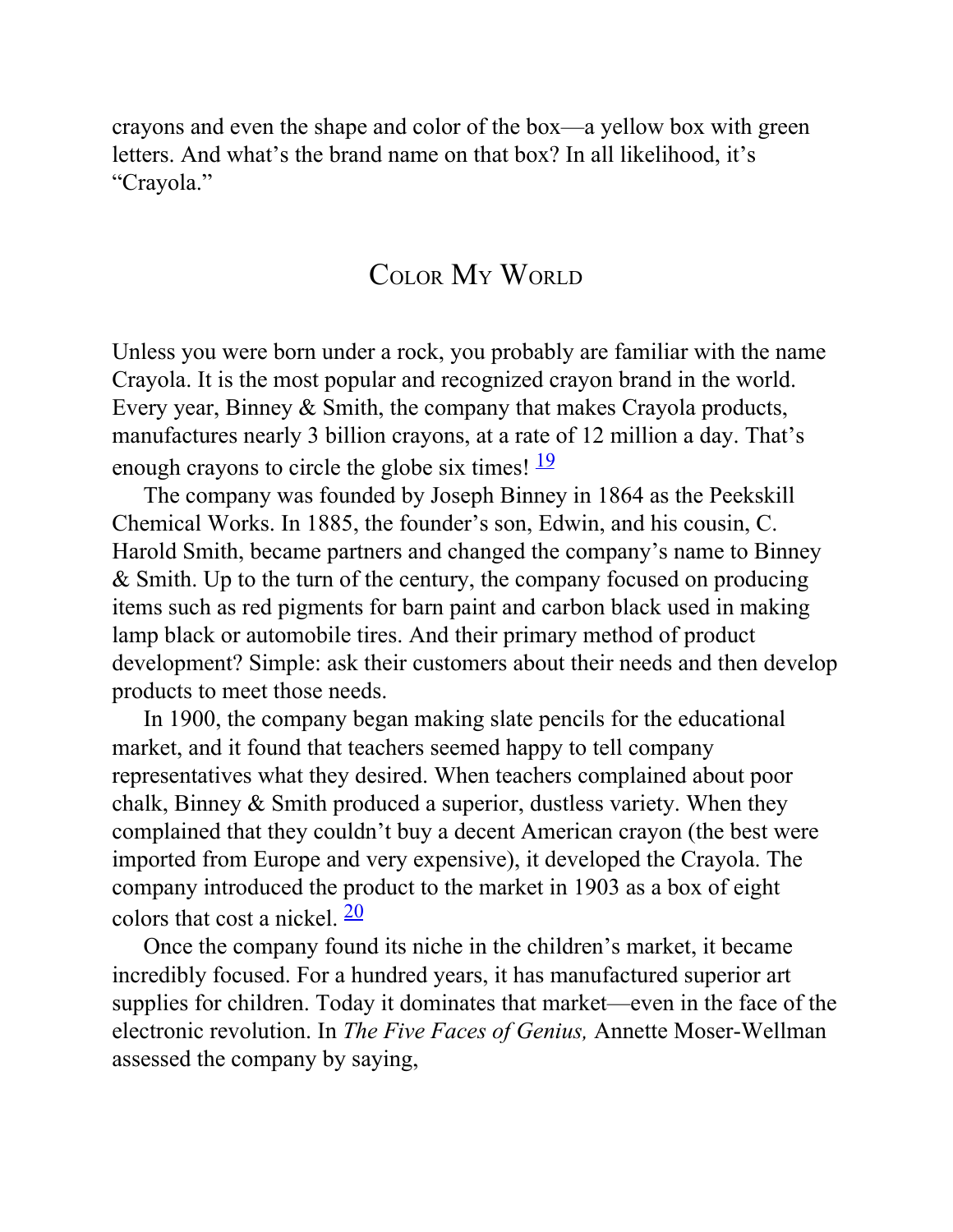The biggest threat to Crayola's business has been the entry of computer games for kids. Instead of drawing and coloring, kids are tempted by interactive CDs and more. Instead of trying to dominate computer games, Crayola has chosen to flourish within their limitations. They do children's art products better than anyone.  $21$ 

Binney & Smith could have lost focus in an attempt to chase new markets and diversify itself. That's what toy manufacturer Coleco did. The company started out in leather goods in the 1950s and then switched to plastics. In the late 1960s, it was the world's largest manufacturer of above-ground swimming pools. It had found its niche. Yet in the 1970s and 1980s, it chased after the computer game market and then low-end computers. (You may remember ColecoVision.) Then it tried to capitalize on Cabbage Patch dolls. This ultimately drove the company into bankruptcy.  $\frac{22}{3}$  $\frac{22}{3}$  $\frac{22}{3}$ 

It would have been easy for Binney & Smith to chase after other successes, but it didn't do that. The company has remained focused. And as long as it does, it will continue to excel and to sell more crayons and children's art supplies than any other company in the world.

### WHY YOU SHOULD UNLEASH THE POTENTIAL OF FOCUSED THINKING

Focus is just as important in developing ideas for an individual as it is in developing products for a company. Focused thinking can do several things for you:

## *1. Focused Thinking Harnesses Energy Toward a Desired Goal*

In his book, *Focus: The Future of Your Company Depends on It,* marketing consultant Al Ries gives a tremendous illustration: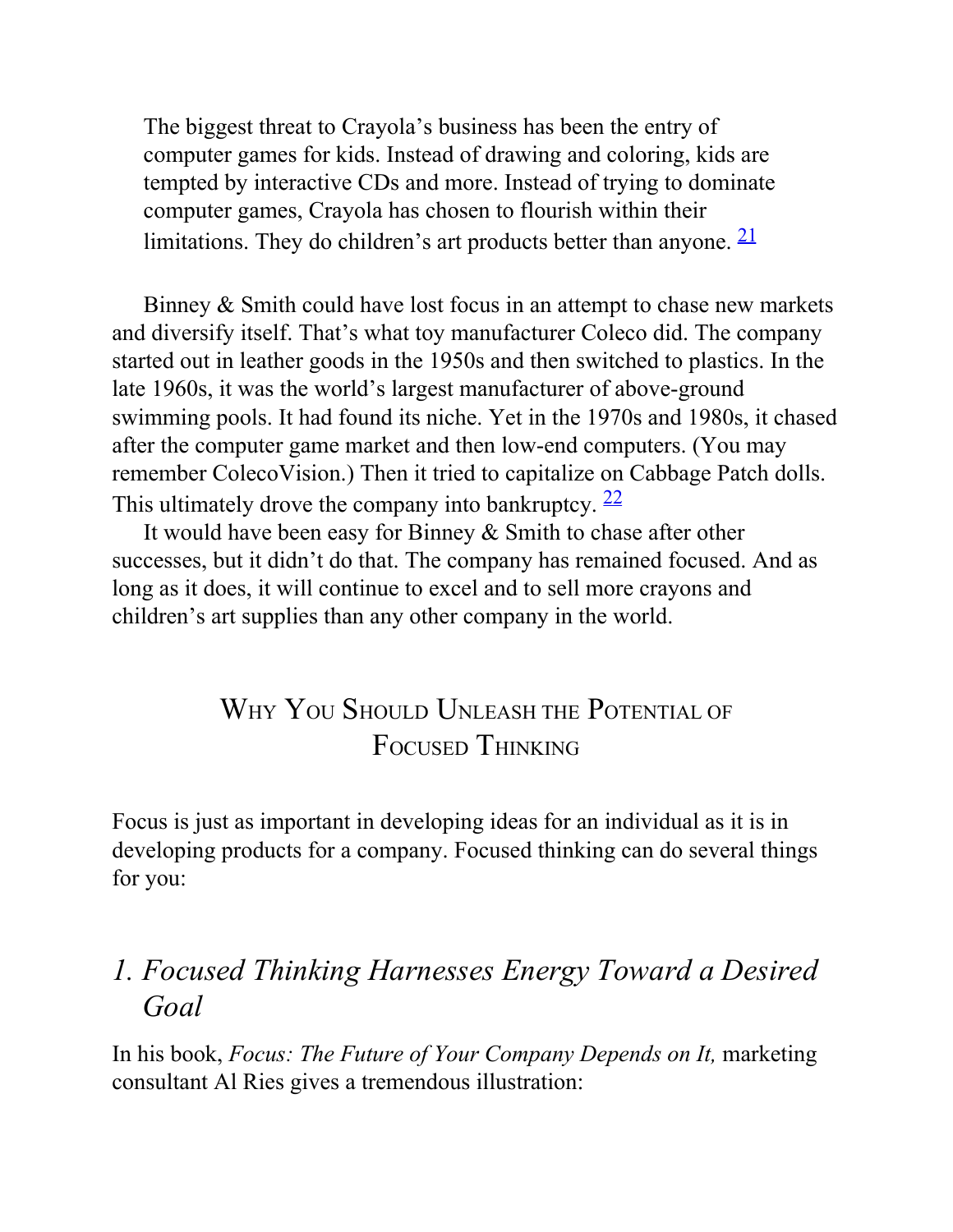The sun is a powerful source of energy. Every hour the sun washes the earth with billions of kilowatts of energy. Yet with a hat and some sun-screen, you can bathe in the light of the sun for hours at a time with few ill effects.

A laser is a weak source of energy. A laser takes a few watts of energy and focuses them in a coherent stream of light. But with a laser you can drill a hole in a diamond or wipe out a cancer.  $\frac{23}{5}$  $\frac{23}{5}$  $\frac{23}{5}$ 

Focus can bring energy and power to almost anything, whether physical or mental. If you're learning how to pitch a baseball and you want to develop a good curveball, then focused thinking while practicing will improve your technique. If you need to refine the manufacturing process of your product, focused thinking will help you develop the best method. If you want to solve a difficult mathematics problem, focused thinking helps you break through to the solution. That's why philosopher Bertrand Russell asserted, "To be able to concentrate for a considerable time is essential to difficult achievement." The greater the difficulty of a problem or issue, the more focused thinking time is necessary to solve it.

> "To be able to concentrate for a considerable time is essential to difficult achievement."

—Bertrand Russell

#### *2. Focused Thinking Gives Ideas Time to Develop*

I love to discover and develop ideas. I often bring my creative team together for brainstorming and creative thinking. When we first get together, we try to be exhaustive in our thinking in order to generate as many ideas as possible. The birthing of a potential breakthrough often results from sharing many good ideas.

But to take ideas to the next level, you must shift from being expansive in your thinking to being selective. I have discovered that a good idea can become a great idea when it is given focus time. It's true that focusing on a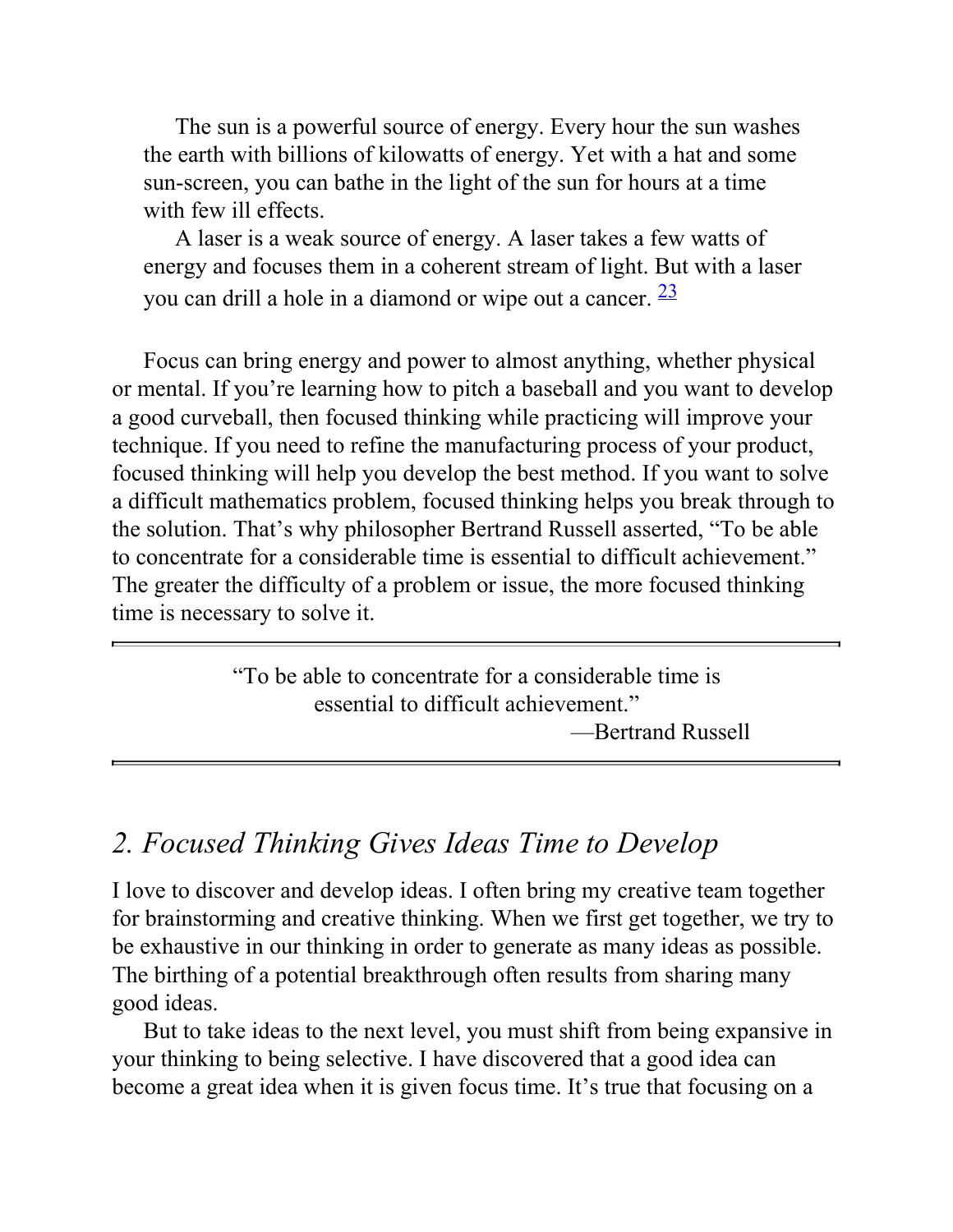single idea for a long time can be very frustrating. I've often spent days focusing on a thought and trying to develop it, only to find that I could not improve the idea. But sometimes my perseverance in focused thinking pays off. That brings me great joy. And when focused thinking is at its best, not only does the idea grow, but so do I!

> A good idea can become a great idea when it is given focus time.

## *3. Focused Thinking Brings Clarity to the Target*

Sociologist Robert Lynd observed that "knowledge is power only if a man knows what facts are not to bother about." Focused thinking removes distractions and mental clutter so that you can concentrate on an issue and think with clarity. That's crucial, because if you don't know what the target is, how will you ever hit it?

I consider golf one of my favorite hobbies. It's a wonderfully challenging game. I like it because the objectives are so clear. Professor William Mobley of the University of South Carolina made the following observation about golf:

One of the most important things about golf is the presence of clear goals. You see the pins, you know the par—it's neither too easy nor unattainable, you know your average score, and there are competitive goals—competitive with par, with yourself and others. These goals give you something to shoot at. In work, as in golf, goals motivate.

One time on the golf course, I followed a golfer who neglected to put the pin back in the hole after he putted. Because I could not see my target, I couldn't focus properly. My focus quickly turned to frustration—and to poor play. To be a good golfer, a person needs to focus on a clear target. The same is true in thinking. Focus helps you to know the goal—and to achieve it.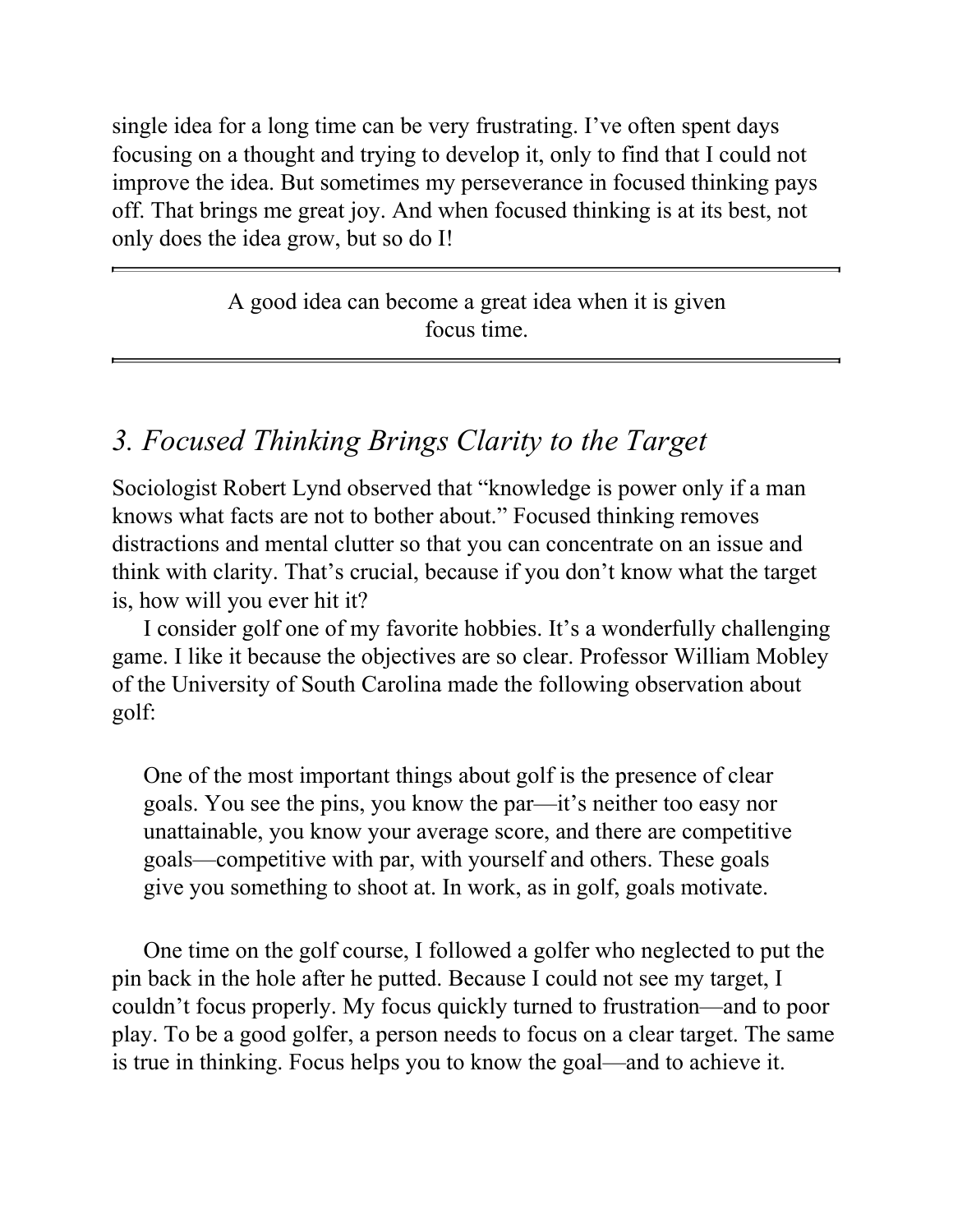## *4. Focused Thinking Will Take You to the Next Level*

No one achieves greatness by becoming a generalist. You don't hone a skill by diluting your attention to its development. The only way to get to the next level is to focus. No matter whether your goal is to increase your level of play, sharpen your business plan, improve your bottom line, develop your subordinates, or solve personal problems, you need to focus. Author Harry A. Overstreet observed, "The immature mind hops from one thing to another; the mature mind seeks to follow through."

In *The Road Less Traveled,* M. Scott Peck includes a telling story about himself and his personal ineptitude in fixing things.

Any time he attempted to make minor repairs or put anything together, the result was always confusion, failure, and frustration. Then one day on a walk, he saw a neighbor repairing a lawn mower. Peck told the man, "Boy, I sure admire you. I've never been able to fix those kind of things or do anything like that."

> "The immature mind hops from one thing to another; the mature mind seeks to follow through." —Harry A. Overstreet

"That's because you don't take the time," the neighbor answered. After reflecting on the man's statement, Peck decided to test its truth. The next time he faced a mechanical challenge, he took his time and focused his attention on the problem. Much to his surprise, at age thirty-seven, he succeeded.

After that, he knew that he was not "cursed or genetically defective or otherwise incapacitated or impotent." If he wanted to go to the next level in that area of his life, he could do it—if he was willing to focus on it. He now makes a conscious choice to neglect unimportant things and to focus his attention on his profession: psychiatry.  $\frac{24}{3}$  $\frac{24}{3}$  $\frac{24}{3}$ 

## WHERE SHOULD YOU FOCUS YOUR THINKING?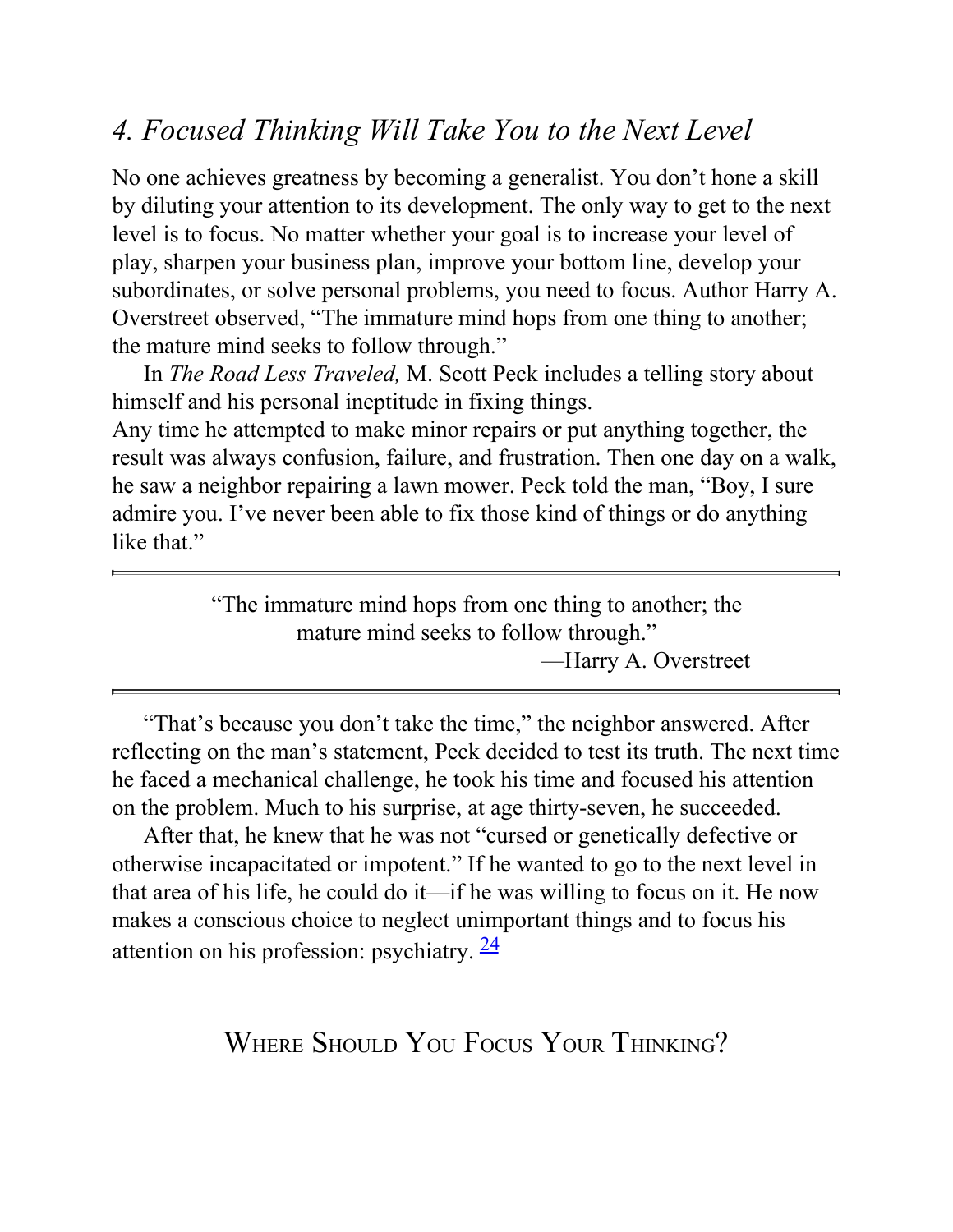Peck's realization that he could achieve something that he long thought impossible brings up an important point. Where should you focus your thinking? Does every area of your life deserve dedicated, focused thinking time? Of course, the answer is no.

Be selective, not exhaustive, in your focused thinking. For me, that means dedicating in-depth thinking time to four areas: leadership, creativity, communication, and intentional networking. Your choices will probably differ from mine. Here are a few suggestions to help you figure them out:

#### *Identify Your Priorities*

First, take into account your priorities—for yourself, your family, and your team. Author, consultant, and award-winning thinker quipped, "A conclusion is the place where you get tired of thinking." Unfortunately, many people land on priorities based on where they run out of steam. You certainly don't want to do that. Nor do you want to let others set your agenda.

> "A conclusion is the place where you get tired of thinking."

—Edward DeBono

There are many ways to determine priorities. If you know yourself well, begin by focusing on your strengths, the things that make best use of your skills and God-given talents. You might also focus on what brings the highest return and reward. Do what you enjoy most and do best. You could use the 80/20 rule. Give 80 percent of your effort to the top 20 percent (most important) activities. Another way is to focus on exceptional opportunities that promise a huge return. It comes down to this: give your attention to the areas that bear fruit.

#### *Discover Your Gifts*

Not all people are self-aware and have a good handle on their own skills, gifts, and talents. They are a little like the comic strip character Charlie Brown. One day after striking out in a baseball game, he says, "Rats! I'll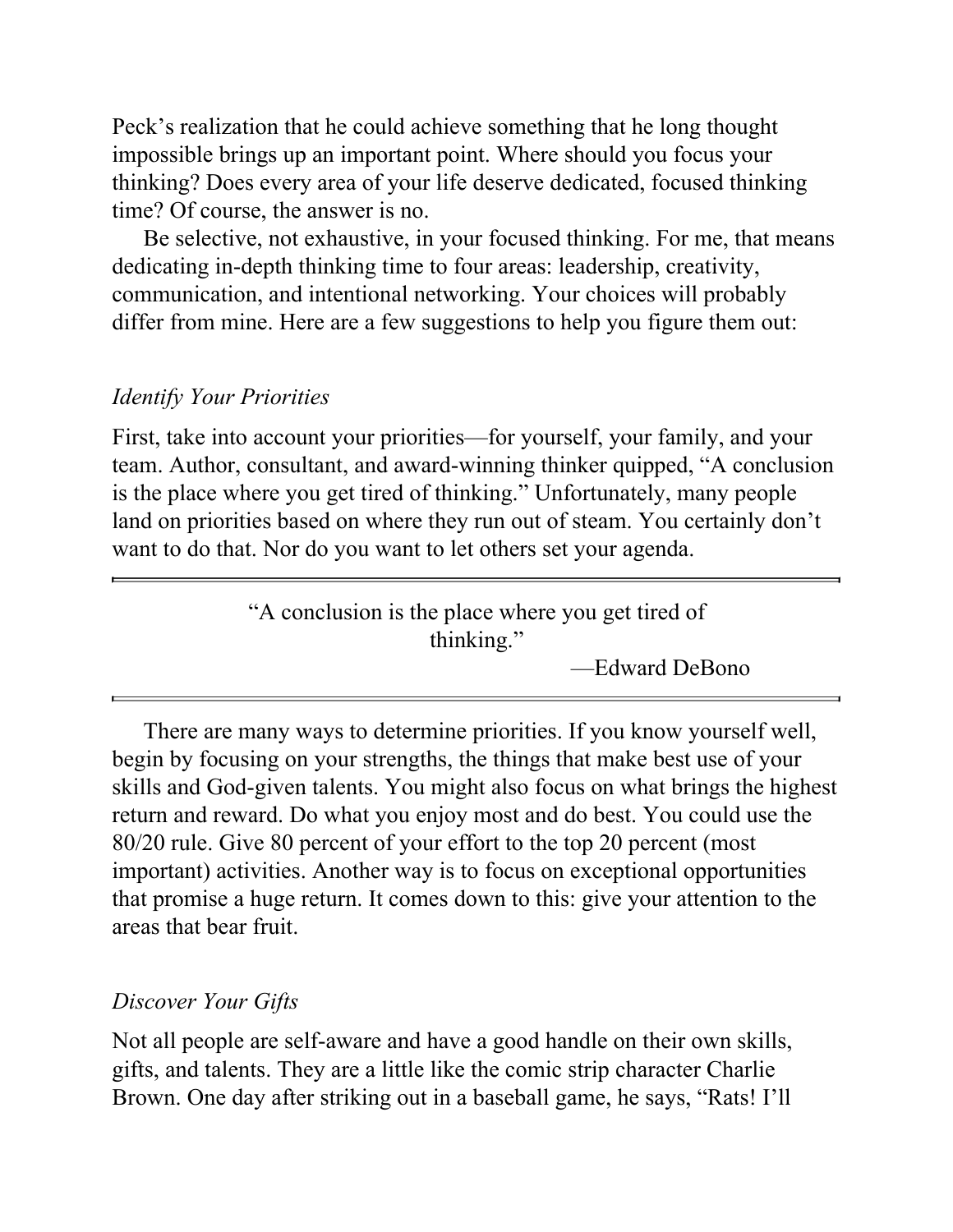never be a big-league player. I just don't have it! All my life I've dreamed of playing in the big leagues, but I'll never make it."

To which Lucy replies, "Charlie Brown, you're thinking too far ahead. What you need to do is set more immediate goals for yourself."

For a moment, Charlie Brown sees a ray of hope. "Immediate goals?" he says.

"Yes," answers Lucy. "Start with the next inning. When you go out to pitch, see if you can walk out to the mound without falling down!"

I've met many individuals who grew up in a household full of Lucys. They received little encouragement or affirmation, and as a result seem at a loss for direction. If you have that kind of background, you need to work extra hard to figure out what your gifts are. Take a personality profile such as DISC or Myers-Briggs. Interview positive friends and family members to see where they think you shine. Spend some time reflecting on past successes. If you're going to focus your thinking in your areas of strength, you need to know what they are.

#### *Develop Your Dream*

One wag said, "Too many minds are like plankton, a small sea plant that goes wherever the current takes it." If you want to achieve great things, you need to have a great dream. James Allen observed, "You will become as small as your controlling desire, as great as your dominant aspiration." If you're not sure of your dream, use your focused thinking time to help you discover it. If your thinking has returned to a particular area time after time, you may be able to discover your dream there. Give it more focused time and see what happens. Once you find your dream, move forward without second-guessing. Take the advice of Satchel Paige: "Don't look back—something might be gaining on you."

> "You will become as small as your controlling desire, as great as your dominant aspiration."

—James Allen

The younger you are, the more likely you will give your attention to many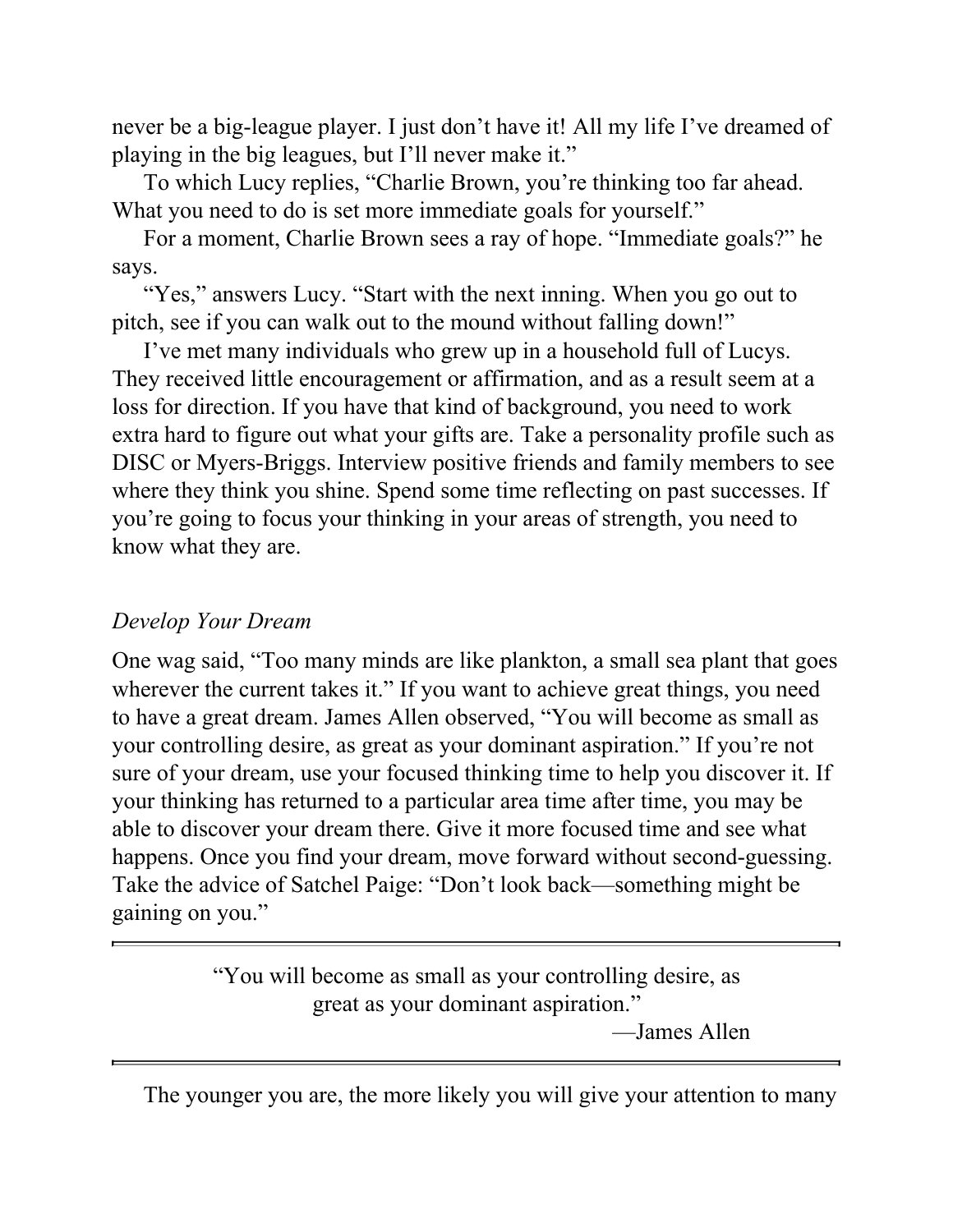things. That's good because if you're young you're still getting to know yourself, your strengths and weaknesses. If you focus your thinking on only one thing and your aspirations change, then you've wasted your best mental energy. As you get older and more experienced, the need to focus becomes more critical. The farther and higher you go, the more focused you can be and need to be.

## HOW CAN YOU STAY FOCUSED?

Once you have a handle on what you should think about, you must decide how to better focus on it. Here are five suggestions to help you with the process:

### *1. Remove Distractions*

In an article called "Good to Great," author Jim Collins remarked, "The real path to greatness, it turns out, requires simplicity and diligence. It requires clarity, not instant illumination. It demands each of us to focus on what is vital—and to eliminate all of the extraneous distractions."  $\frac{25}{2}$  $\frac{25}{2}$  $\frac{25}{2}$  Removing distractions is no small matter in our current culture, but it's critical because, as author and positive mental attitude advocate W. Clement Stone says, you can "keep your mind off the things you don't want by keeping it on the things you do want."

How do you do it? First, by maintaining the discipline of practicing your priorities. Don't do easy things first or hard things first or urgent things first. Do first things first—the activities that give you the highest return. In that way, you keep the distractions to a minimum.

> "Keep your mind off the things you don't want by keeping it on the things you do want."

—W. Clement Stone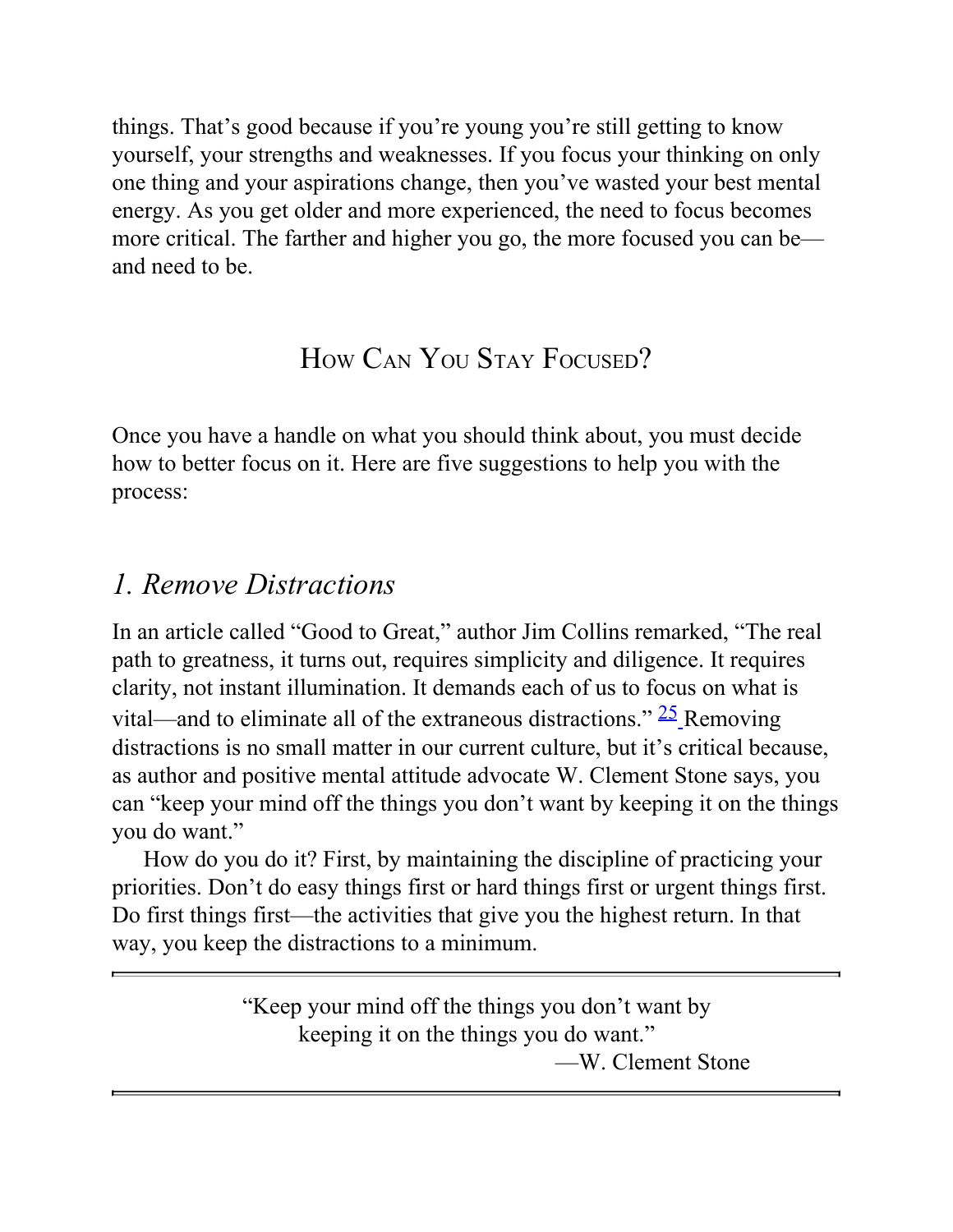Second, insulate yourself from distractions. I've found that I need blocks of time to think without interruptions. I've mastered the art of making myself unavailable when necessary and going off to my "thinking place" so that I can work without interruptions. Because of my responsibilities as founder of three companies, however, I am always aware of the tension between my need to remain accessible to others as a leader and my need to withdraw from them to think.

The best way to resolve the tension is to understand the value of both activities. Walking slowly through the crowd allows me to connect with people and know their needs. Withdrawing from the crowd allows me to think of ways to add value to them.

Wherever you are ... be there!

My advice to you is to place value on and give attention to both. If you naturally withdraw, then make sure to get out among people more often. If you're always on the go and rarely withdraw for thinking time, then remove yourself periodically so that you can unleash the potential of focused thinking. And wherever you are …be there!

> "Keep your mind off the things you don't want by keeping it on the things you do want." —W. Clement Stone

#### *2. Make Time for Focused Thinking*

Once you have a place to think, you need the *time* to think. Because of the fast pace of our culture, people tend to multitask. But that's not always a good idea. Switching from task to task can cost you up to 40 percent efficiency. According to researchers, "If you're trying to accomplish many things at the same time, you'll get more done by focusing on one task at a time, *not* by switching constantly from one task to another."  $\frac{26}{5}$  $\frac{26}{5}$  $\frac{26}{5}$ 

Years ago I realized that my best thinking time occurs in the morning.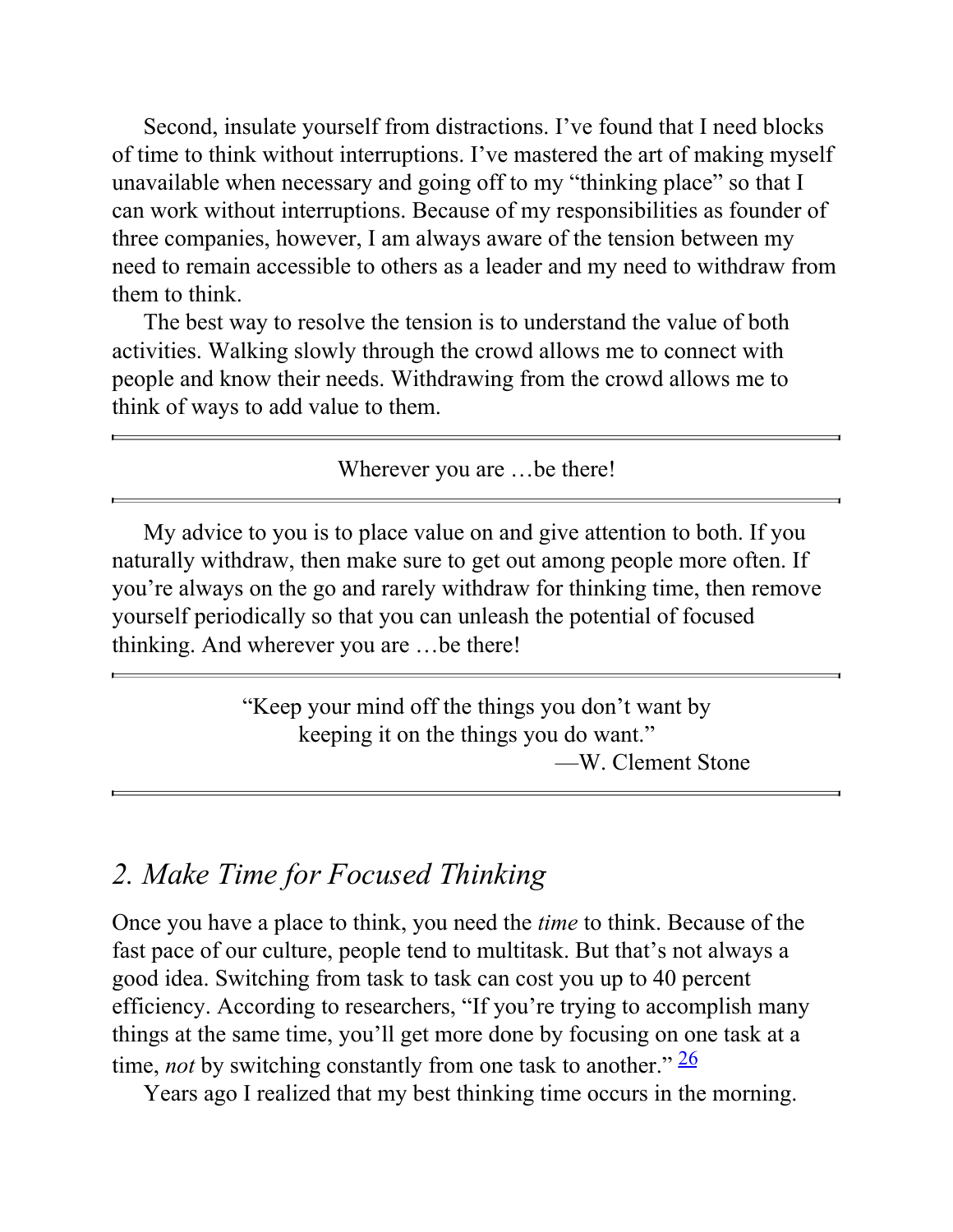Whenever possible, I reserve my mornings for thinking and writing. One way to gain time for focused thinking is to impose upon yourself a rule that one company implemented. Don't allow yourself to look at e-mail until after 10 A.M. Instead, focus your energies on your number one priority. Put nonproductive time wasters on hold so that you can create thinking time for yourself.

## *3. Keep Items of Focus Before You*

Ralph Waldo Emerson, the great transcendental thinker, believed, "Concentration is the secret of strength in politics, in war, in trade, in short in all management of human affairs." To help me concentrate on the things that matter, I work to keep important items before me. One way is to ask my assistant, Linda Eggers, to keep high priorities in front of me. If an item needs attention or a decision, yet has not landed, I ask her to keep bringing it up, asking me about it, giving me additional information in reference to it.

I also keep items of focus before me in other ways. If I'm working on a presentation or the outline for a book, I'll keep a file or a page on my desk so that I see it every day as I work. That strategy has successfully helped me for thirty years to stimulate and sharpen ideas. If you've never done it, I recommend that you try it. (I'll tell you more about it in the section on reflective thinking.)

> "Concentration is the secret of strength in politics, in war, in trade, in short in all management of human affairs." —Ralph Waldo Emerson

## *4. Set Goals*

As a kid, I didn't have any goals. I just wanted to have a good time and play ball. It wasn't until college that I became more focused. At that time I also set my first goals. It was good that I finally was becoming more intentional about my life, but when I look back at those goals, I laugh. My lifetime goals were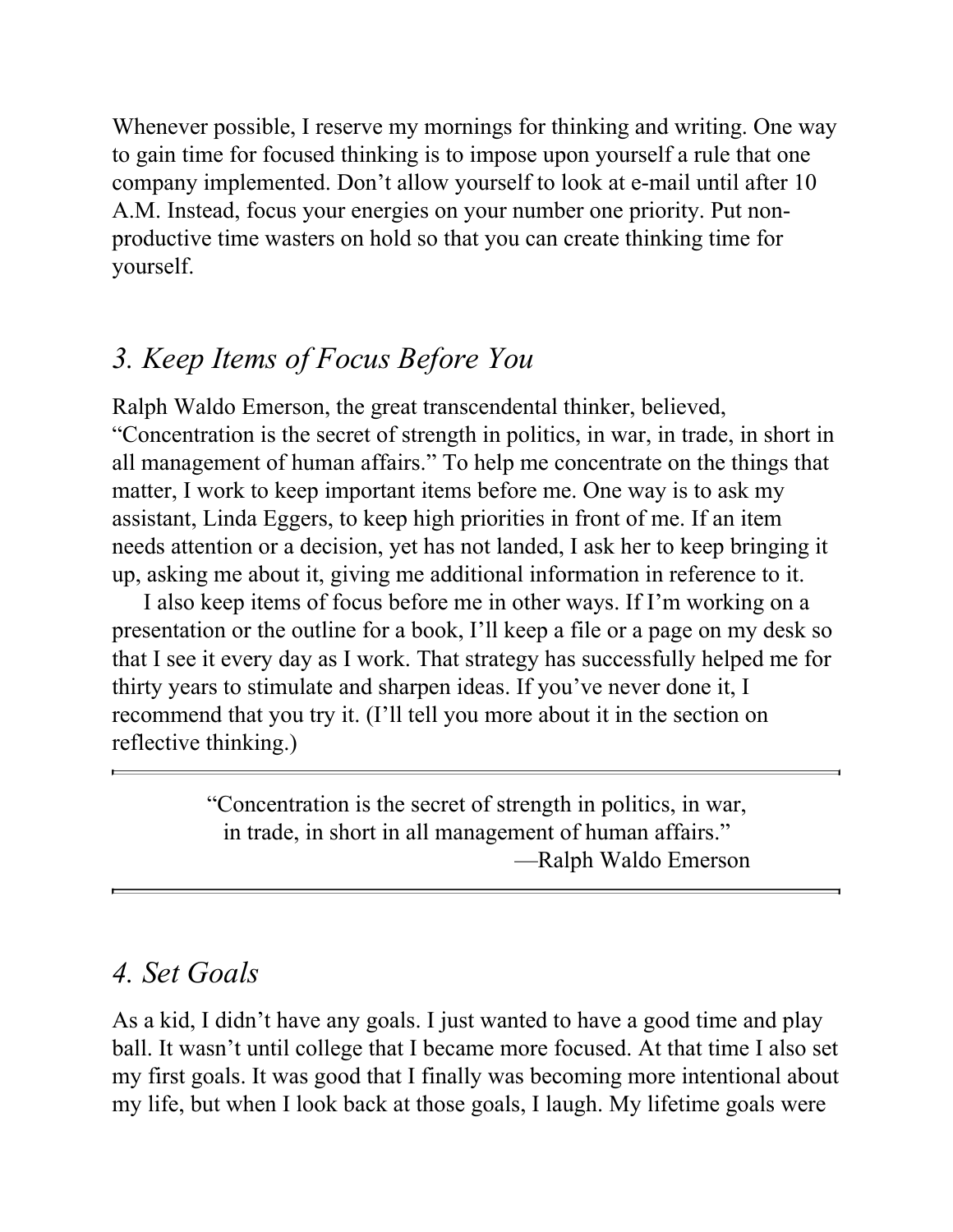so small! If I had worked only until I achieved those goals, I would not have gone far in life.

I believe goals are important. The mind will not focus until it has clear objectives. But the purpose of goals is to focus your attention and give you direction, not to identify a final destination. As you think about your goals, note that they should be

- Clear enough to be kept in focus
- Close enough to be achieved
- Helpful enough to change lives

Those guidelines will get you going. And be sure to write down your goals. If they're not written, I can almost guarantee that they're not focused enough. And if you *really* want to make sure they're focused, take the advice of David Belasco, who says, "If you can't write your idea on the back of my business card, you don't have a clear idea."

Even if you look back years from now and think your goals were too small, they will have served their purpose—if they provide you with direction.

> "If you can't write your idea on the back of my business card, you don't have a clear idea."

—David Belasco

## *5. Question Your Progress*

Take a good look at yourself from time to time to see whether you are actually making progress. That is the most accurate measure of whether you are making the best use of focused thinking. Ask yourself, "Am I seeing a return for my investment of focused thinking time? Is what I am doing getting me closer to my goals? Am I headed in a direction that helps me to fulfill my commitments, maintain my priorities, and realize my dreams?"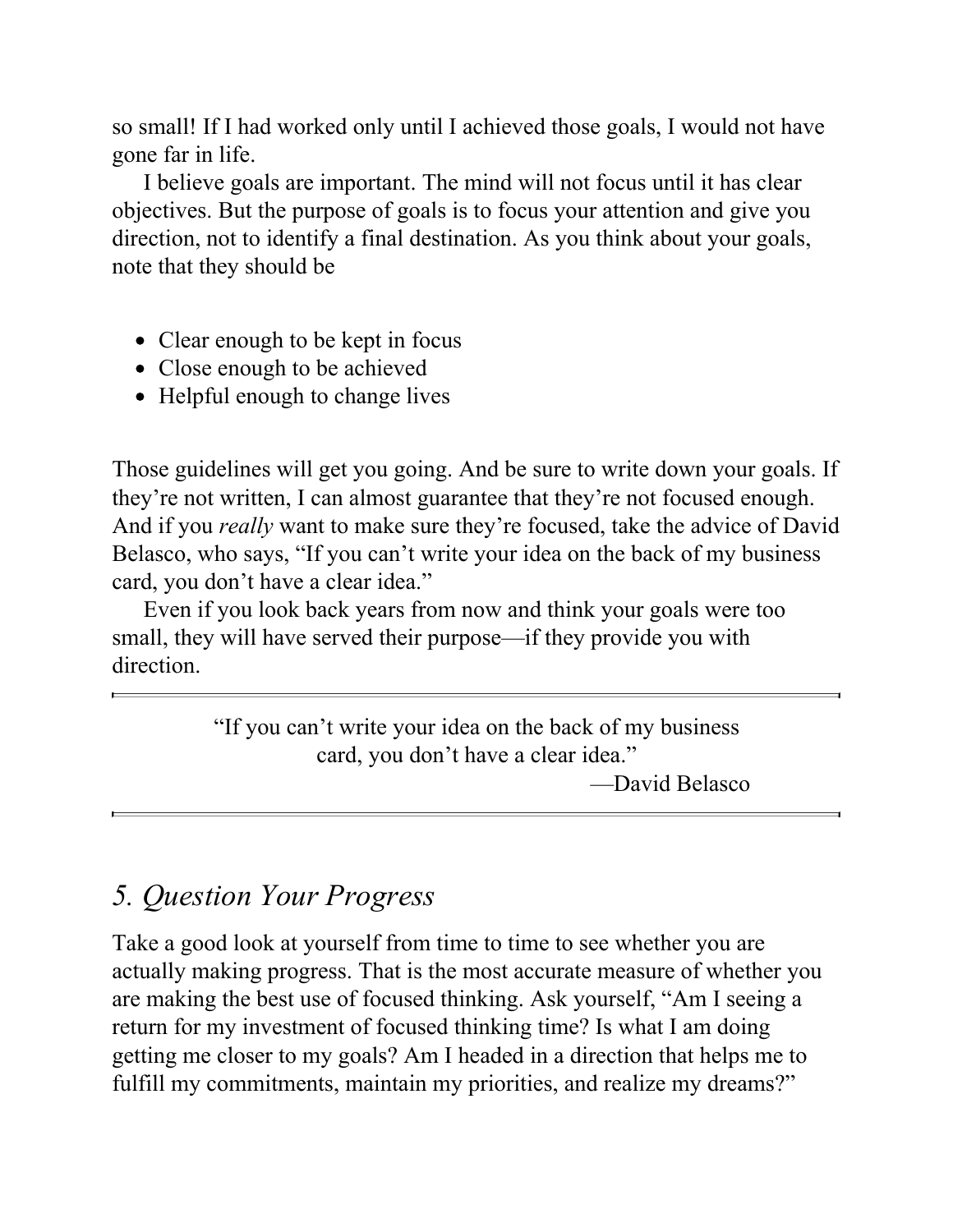## WHAT ARE YOU GIVING UP TO GO UP?

No one can go to the highest level and remain a generalist. My dad used to say, "Find the one thing you do well and don't do anything else." I've found that to do well at a few things, I have had to give up many things. As I worked on this chapter, I spent some time reflecting on the kinds of things I've given up. Here are the main ones:

To do well at a few things, give up many things.

#### *I Can't Know Everyone*

I love people, and I'm outgoing. Put me into a room full of people, and I feel energized. So it goes against my grain to restrict myself from spending time with lots of people. To compensate for that, I've done a couple of things. First, I've chosen a strong inner circle of people. They not only provide tremendous professional help, but they also make life's journey much more pleasant. Second, I ask certain friends to catch me up on what's happening in the lives of other friends. I usually do that when I'm traveling and can't block out the time I would need for focused thinking. My main man is Stan Toler, whom I call Mister Relationship. He and I have been friends for over thirtyfive years. We have a lot of shared experiences and common friends. One call to Stan is worth a month of socializing. He seems to know what's going on with everybody. He even knows what's happening with me before I do! Recently he faxed me a congratulatory note on the ranking of my latest book, and I didn't have a clue about it. When I want to know the latest on others or on me—I call Stan.

#### *I Can't Do Everything*

There are only a few exceptional opportunities in any person's lifetime. That's why I strive for excellence in a few things rather than a good performance in many. That's cost me. For example, though I enjoy reading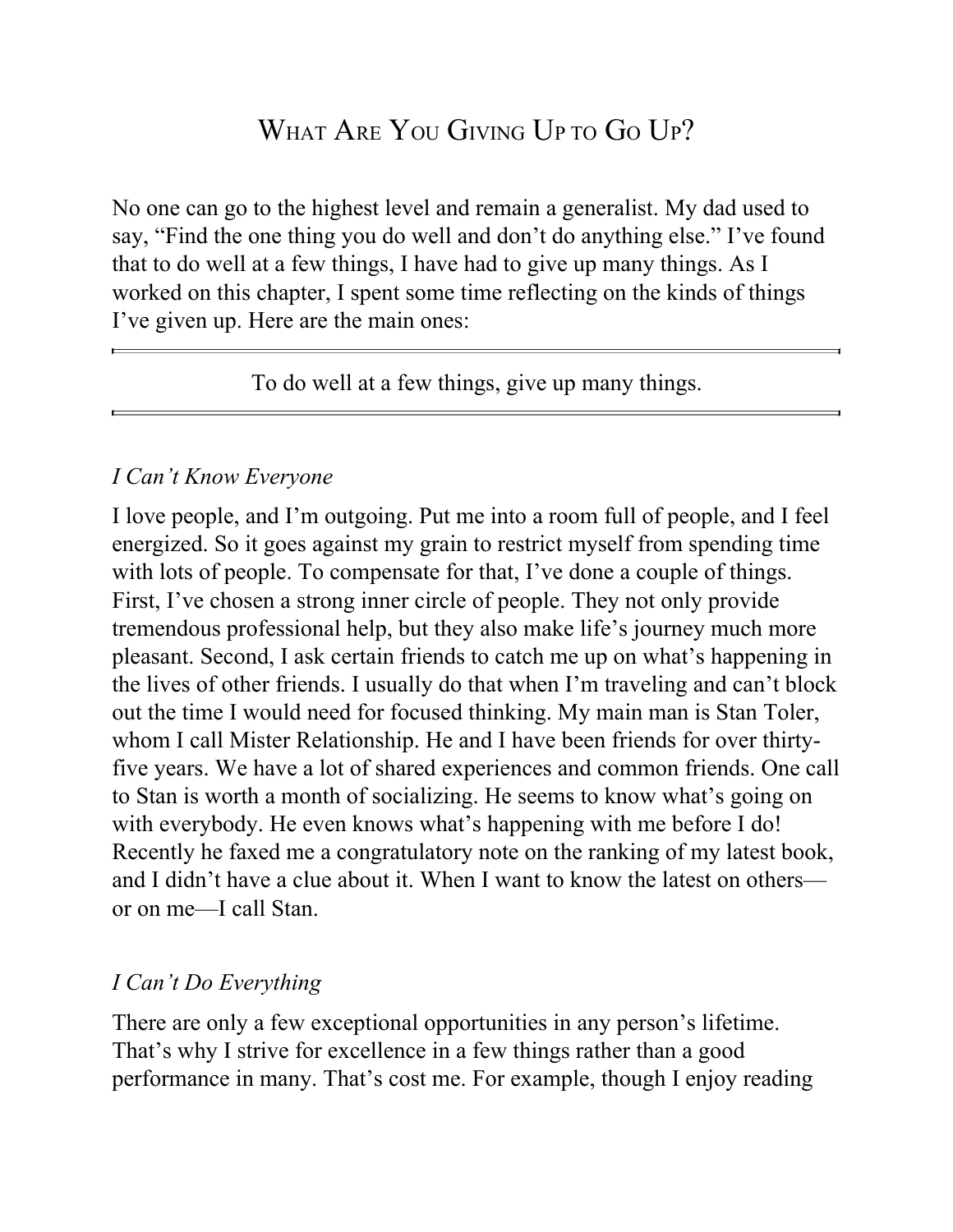for pleasure, I've not read one novel since I graduated from college. Instead, I've chosen to dedicate my reading time to nonfiction because I believe those works spur the kind of growth I desire both personally and professionally. I'm also utterly helpless when it comes to anything technical. For years, if anything needed to be repaired, I called a friend to help out. Today, I call my son, Joel. If it's mechanical or electronic, he can build it or fix it.

Because of my workload, I also have to skip doing many things that I would love to do. For example, every week I hand off projects that I think would be fun to do myself. I practice the 10-80-10 principle with the people to whom I'm delegating a task. I help with the first 10 percent by casting vision, laying down parameters, providing resources, and giving encouragement. Then once they've done the middle 80 percent, I come alongside them again and help them take whatever it is the rest of the way, if I can. I call it putting the cherry on top.

#### *I Can't Go Everywhere*

Every conference speaker and author has to travel a lot. Before I began doing much speaking, that seemed like a glamorous life. But after logging several million miles on airplanes, eating bad food, sleeping in less than comfortable accommodations, keeping a ridiculously demanding schedule, and spending more nights than I can count away from my family, I know what kind of a toll it can take.

Ironically, I still love traveling for pleasure with my wife, Margaret. It's one of our great joys. She and I could take ten vacations a year and enjoy every one of them. Yet we can't, because so much of my time is consumed doing what I was called to do: help people to grow personally and to develop as leaders.

#### *I Can't Be Well-Rounded*

Being focused also keeps me from being well-rounded. I tell people, "Ninetynine percent of everything in life I don't need to know about." I try to focus on the one percent that gives the highest return. And of the remaining ninetynine, Margaret keeps me aware of whatever I need to know. It's one of the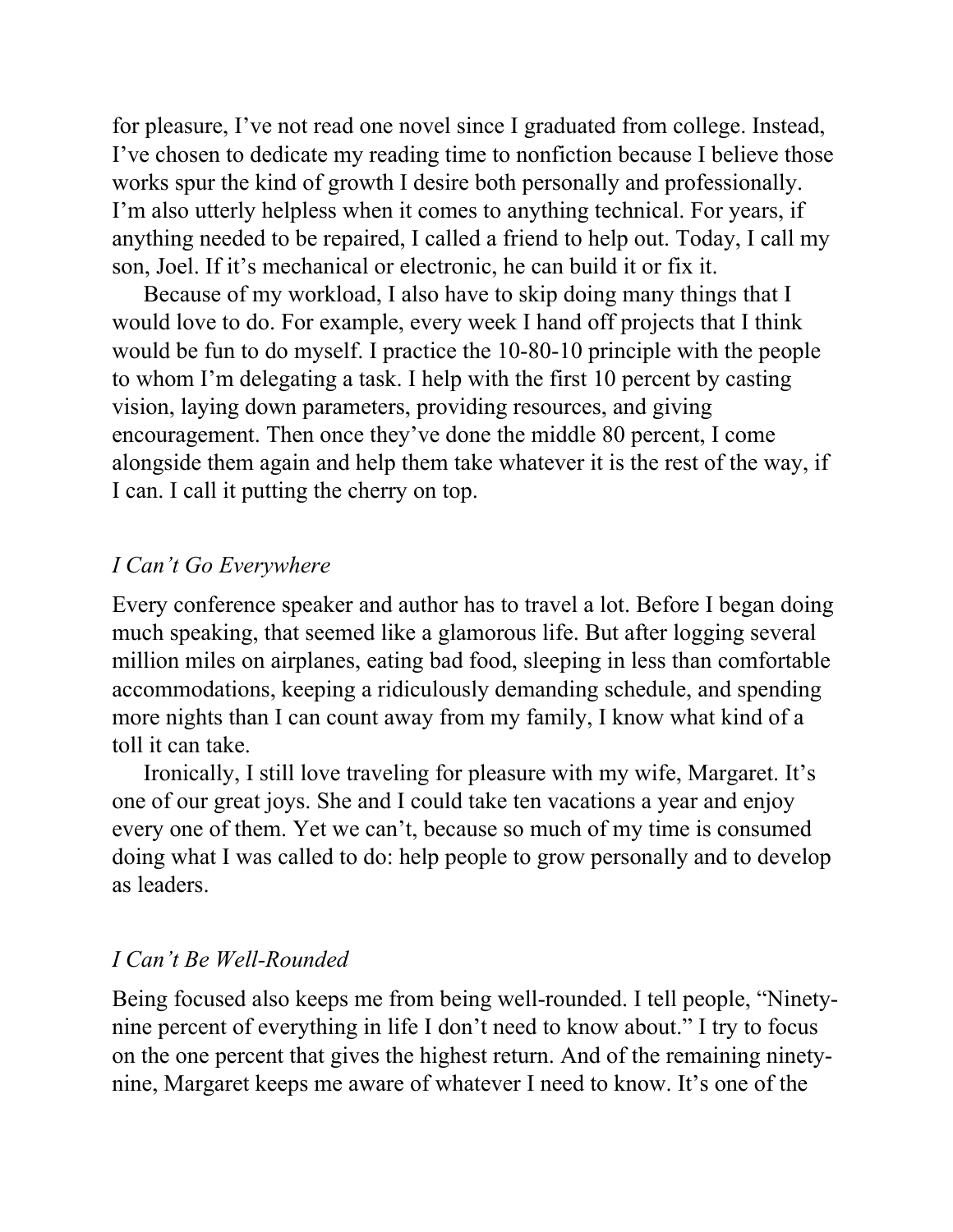ways I keep from getting totally out of balance in my life.

#### GETTING <sup>A</sup> KICK OUT OF I<sup>T</sup>

Being willing to give up some of the things you love in order to focus on what has the greatest impact isn't an easy lesson to learn. But the earlier you embrace it, the sooner you can dedicate yourself to excellence in what matters most.

I recently read an article about someone who learned that lesson early. Her name is Ashley Martin. On August 30, 2000, she was the first woman to play and score in a Division I college football game. Ashley was the backup kicker on the Jacksonville State (Alabama) football team.

> Being willing to give up some of the things you love in order to focus on what has the greatest impact isn't an easy lesson to learn.

Ashley always has been a good athlete. As a high school freshman in Sharpsburg, Georgia, she lettered in five sports: soccer, basketball, softball, track and football (where she scored 85 points kicking for her team). Her best sport was soccer. How good was she? She was named her team's MVP as a *freshman.* That skill got her an offer of a full soccer scholarship to Jacksonville State.

She got the opportunity to play college football at the school when the football coach, Jack Crowe, saw her kicking field goals for fun after soccer practice. He needed another kicker, so he invited her to try out. She successfully kicked 20 out of 22 extra point attempts and won the job.  $\frac{27}{1}$  $\frac{27}{1}$  $\frac{27}{1}$ 

But following the 2001 season, Ashley announced that she was done playing football, even though she loved it and wanted to keep playing. Why? Because soccer was more important. Her soccer coach, Lisa Howe, said, "We talked about some goals she has …I think when you prioritize, there is just not enough time and energy to do everything."

Ashley agreed. "It would be good for me to be committed to this one thing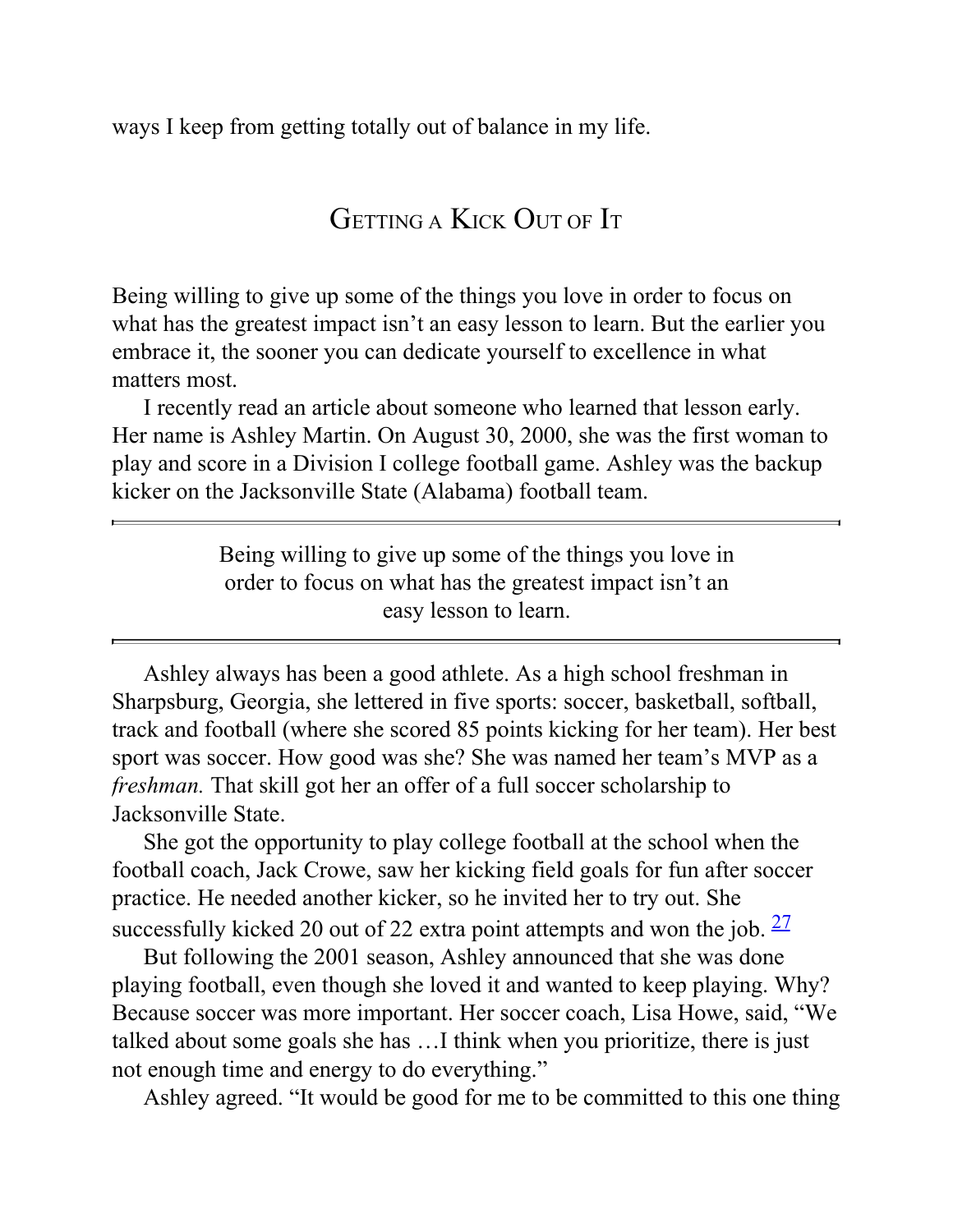and focus and work hard on this one thing," she said. "I think that's what I need to do."  $\frac{28}{3}$  $\frac{28}{3}$  $\frac{28}{3}$  Ashley was already the highest scorer on her soccer team. There's no telling how far she will go now that she's decided to focus her attention on just one sport. The same can be true for you—if you learn how to unleash the potential of focused thinking.

## **THINKING QUESTION**

*Am I dedicated to removing distractions and mental clutter so that I can concentrate with clarity on the real issue?*

## **Putting Focused Thinking into Action**

1. At the end of the last chapter, I asked how well you think about the big picture. Now I want to ask the same question related to focused thinking. On a scale of 1 to 10, with one being scattered and 10 being focused, how well do you focus your thinking?

 $\mathcal{L}_\mathcal{L} = \{ \mathcal{L}_\mathcal{L} = \{ \mathcal{L}_\mathcal{L} = \{ \mathcal{L}_\mathcal{L} = \{ \mathcal{L}_\mathcal{L} = \{ \mathcal{L}_\mathcal{L} = \{ \mathcal{L}_\mathcal{L} = \{ \mathcal{L}_\mathcal{L} = \{ \mathcal{L}_\mathcal{L} = \{ \mathcal{L}_\mathcal{L} = \{ \mathcal{L}_\mathcal{L} = \{ \mathcal{L}_\mathcal{L} = \{ \mathcal{L}_\mathcal{L} = \{ \mathcal{L}_\mathcal{L} = \{ \mathcal{L}_\mathcal{$  $\mathcal{L}_\mathcal{L} = \{ \mathcal{L}_\mathcal{L} = \{ \mathcal{L}_\mathcal{L} = \{ \mathcal{L}_\mathcal{L} = \{ \mathcal{L}_\mathcal{L} = \{ \mathcal{L}_\mathcal{L} = \{ \mathcal{L}_\mathcal{L} = \{ \mathcal{L}_\mathcal{L} = \{ \mathcal{L}_\mathcal{L} = \{ \mathcal{L}_\mathcal{L} = \{ \mathcal{L}_\mathcal{L} = \{ \mathcal{L}_\mathcal{L} = \{ \mathcal{L}_\mathcal{L} = \{ \mathcal{L}_\mathcal{L} = \{ \mathcal{L}_\mathcal{$  $\mathcal{L}_\mathcal{L} = \{ \mathcal{L}_\mathcal{L} = \{ \mathcal{L}_\mathcal{L} = \{ \mathcal{L}_\mathcal{L} = \{ \mathcal{L}_\mathcal{L} = \{ \mathcal{L}_\mathcal{L} = \{ \mathcal{L}_\mathcal{L} = \{ \mathcal{L}_\mathcal{L} = \{ \mathcal{L}_\mathcal{L} = \{ \mathcal{L}_\mathcal{L} = \{ \mathcal{L}_\mathcal{L} = \{ \mathcal{L}_\mathcal{L} = \{ \mathcal{L}_\mathcal{L} = \{ \mathcal{L}_\mathcal{L} = \{ \mathcal{L}_\mathcal{$ 

The lower your number, the more time you need to carve out for focused thinking.

2. Get your calendar and figure out how to schedule thinking time. Ideally, you should schedule some time daily, as well as a good block of time once a week. Remember that to be effective, you must remove yourself from distractions, prevent unwanted interruptions, and be able to focus. Pick the best place and your most productive time of day for your focused thinking time. Then put it on your calendar and treat it as you would any important appointment.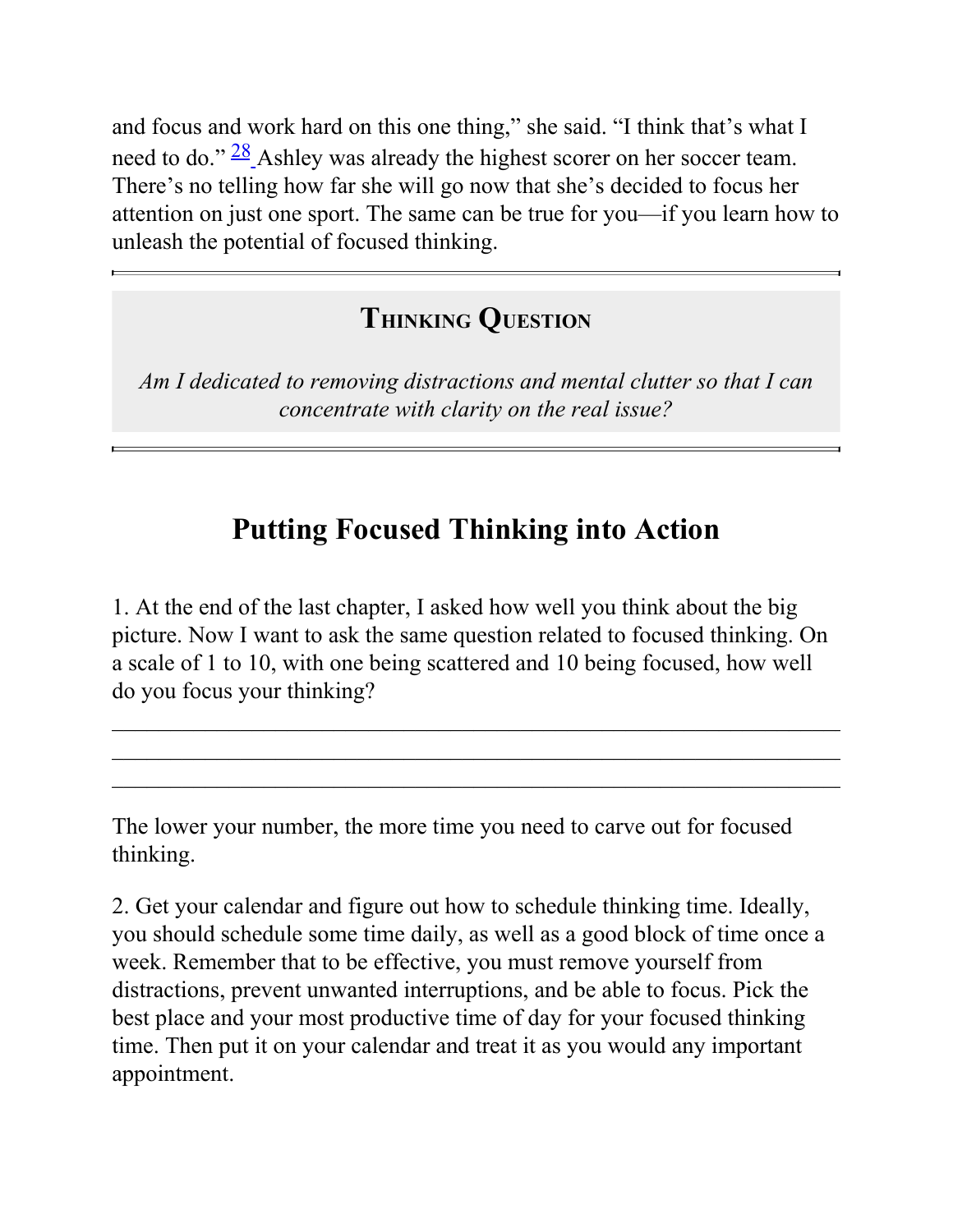3. Our lives are most affected, for good and bad, by just a few events and decisions. Focused thinking can provide the arena to significantly impact those decisions and events. Determine which decisions currently on your plate are most important, and then dedicate some of your scheduled thinking time to address them.

4. If you don't have goals—or your goals don't align with your dreams—then your focus time will get off track. Dedicate this week's large block of thinking time to considering and writing down your current goals.

 $\mathcal{L}_\mathcal{L} = \{ \mathcal{L}_\mathcal{L} = \{ \mathcal{L}_\mathcal{L} = \{ \mathcal{L}_\mathcal{L} = \{ \mathcal{L}_\mathcal{L} = \{ \mathcal{L}_\mathcal{L} = \{ \mathcal{L}_\mathcal{L} = \{ \mathcal{L}_\mathcal{L} = \{ \mathcal{L}_\mathcal{L} = \{ \mathcal{L}_\mathcal{L} = \{ \mathcal{L}_\mathcal{L} = \{ \mathcal{L}_\mathcal{L} = \{ \mathcal{L}_\mathcal{L} = \{ \mathcal{L}_\mathcal{L} = \{ \mathcal{L}_\mathcal{$  $\mathcal{L}_\mathcal{L} = \{ \mathcal{L}_\mathcal{L} = \{ \mathcal{L}_\mathcal{L} = \{ \mathcal{L}_\mathcal{L} = \{ \mathcal{L}_\mathcal{L} = \{ \mathcal{L}_\mathcal{L} = \{ \mathcal{L}_\mathcal{L} = \{ \mathcal{L}_\mathcal{L} = \{ \mathcal{L}_\mathcal{L} = \{ \mathcal{L}_\mathcal{L} = \{ \mathcal{L}_\mathcal{L} = \{ \mathcal{L}_\mathcal{L} = \{ \mathcal{L}_\mathcal{L} = \{ \mathcal{L}_\mathcal{L} = \{ \mathcal{L}_\mathcal{$  $\mathcal{L}_\mathcal{L} = \{ \mathcal{L}_\mathcal{L} = \{ \mathcal{L}_\mathcal{L} = \{ \mathcal{L}_\mathcal{L} = \{ \mathcal{L}_\mathcal{L} = \{ \mathcal{L}_\mathcal{L} = \{ \mathcal{L}_\mathcal{L} = \{ \mathcal{L}_\mathcal{L} = \{ \mathcal{L}_\mathcal{L} = \{ \mathcal{L}_\mathcal{L} = \{ \mathcal{L}_\mathcal{L} = \{ \mathcal{L}_\mathcal{L} = \{ \mathcal{L}_\mathcal{L} = \{ \mathcal{L}_\mathcal{L} = \{ \mathcal{L}_\mathcal{$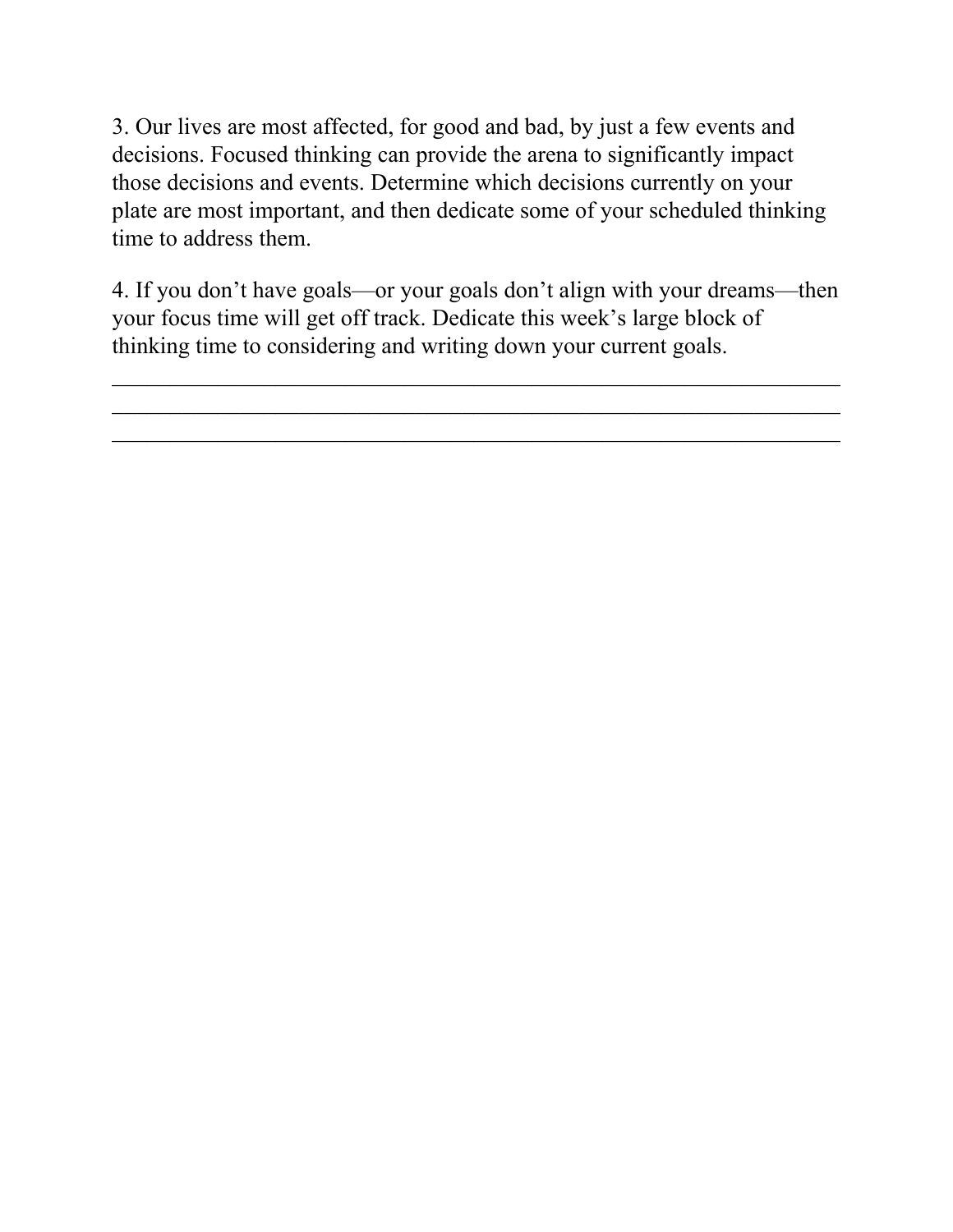# [Skill](#page-2-1) 3

Discover the Joy of Creative [Thinking](#page-2-1)

*"The joy is in creating, not maintaining."* —VINCE LOMBARDI, NFL HALL OF FAME COACH

What Were They Thinking?

Question: "If you could live forever, would you and why?" Answer: "I would not live forever, because we should not live forever, because if we were supposed to live forever, then we could live forever, but we cannot live forever, which is why I would not live forever."

—1994 MISS USA PAGEANT CONTESTANT

When I went off to college as an eighteen-year-old, one of my first classes was Psychology 101. I found it interesting. I liked people, and I was intrigued to learn more about what made them tick. The teacher wanted us to learn as much about ourselves as others, so we were constantly taking tests, filling out personality profiles and answering self-assessment questionnaires. I vividly remember completing a profile a few weeks into the course that measured various natural talents. I don't recall in what area I recorded my highest score, but I certainly remember my greatest weakness: creativity.

That kind of feedback might not have bothered a lot of others in the class,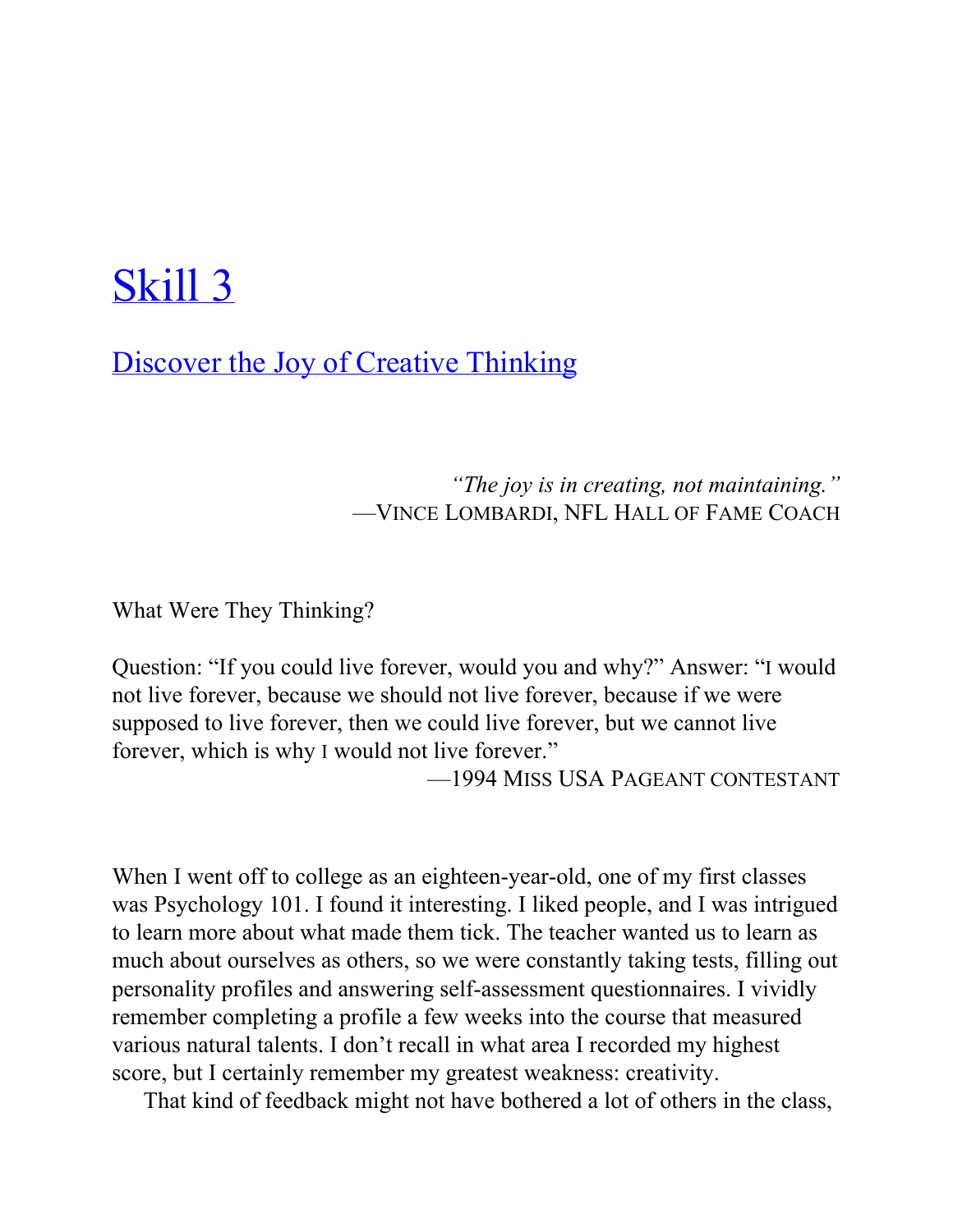but it crushed me. Not only did I value creativity and desire it, but I knew I required it in order to pursue my chosen profession. I was studying to go into the ministry. That meant that I would be spending many hours every week of my life writing, and I would speak to an audience at least two or three times a week (sometimes more) for the next four decades. How would you feel if you had to listen to an uncreative person speak every week of your life? It's a pretty grim thought!

PROSPECTING FOR IDEAS

"Originality is the art of concealing your source." —Thomas Edison

What was I going to do? I did not consider changing careers an option. I had committed myself to being a pastor; one does not turn his back on what he believes to be God's work. *If I don't have the innate ability to come up with creative thoughts myself,* I thought, *then I'll mine the creative thoughts of others.* I knew that I could become a collector of thoughts more easily than I could become a creator of thoughts. After all, wasn't it the great inventor Thomas Edison who stated, "Originality is the art of concealing your source"?

Every day during the three and a half decades since then, I have read great books, gathered great thoughts, and filed them away by subject. For years as I've written lessons and books, when I wanted a quote, story, or article on a topic, I needed only look in my files to find several excellent pieces of material that I had filed away for just such an occasion.

That discipline has served me well as a writer and speaker. As writer Rosabeth Moss Kanter says, "To stay ahead, you must have your next idea waiting in the wings." I've never failed to have ideas waiting in the wings, or in my case, waiting in the files. But I also discovered something else. By becoming a person always on the lookout for creative ideas, I learned to become a creative thinker myself.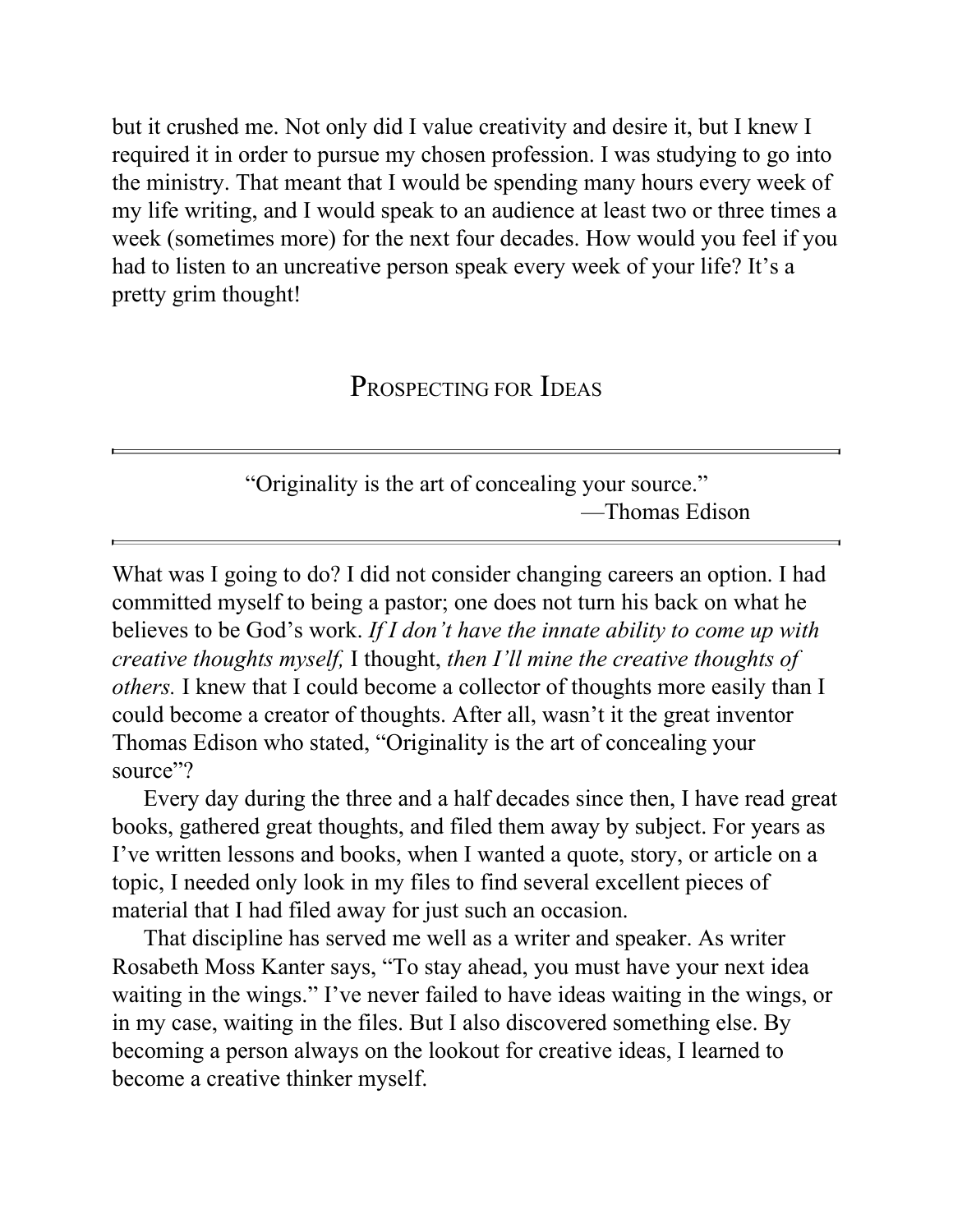#### PURE GOLD

You don't have to be a writer, pastor, or professional speaker to value creativity. Annette Moser-Wellman, author of *The Five Faces of Genius,* asserts, *"The most valuable resource you bring to your work and to your firm is your creativity.* More than what you get done, more than the role you play, more than your title, more than your 'output'—it's your ideas that matter."  $\frac{29}{1}$  $\frac{29}{1}$  $\frac{29}{1}$ Creativity is pure gold, no matter what you do for a living.

Despite the importance of a person's ability to think with creativity, few people seem to possess the skill in abundance. Author Skipp Ross describes the problem in his book, *Say Yes to Your Potential.* He writes:

A survey was done to discover the creativity level of individuals at various ages. After all the testing, the statistics indicated that 2 percent of the men and women who were in their forties were highly creative. As they looked at younger people, the results emerged that 2 percent of the thirty-five-year-olds were highly creative; 2 percent of the thirtyyear-olds were highly creative. This went on down to each age group until they reached the seven-year-old children. Ten percent of them were highly creative. However, further study showed that 90 percent of the five-year-olds were highly creative. Between the ages of five and seven, 80 percent of us who are highly creative develop an image, a picture, an attitude that we are not creative, and we begin to deny that particular part of our God-given equipment."  $\frac{30}{30}$  $\frac{30}{30}$  $\frac{30}{30}$ 

"Every child is an artist. The problem is how to remain an artist once he grows up."

—Pablo Picasso

I don't know why so many people lose their creativity. But I do know that the change doesn't have to be permanent. Pablo Picasso believed, "Every child is an artist. The problem is how to remain an artist once he grows up."

If you're not as creative as you would like to be, you can change your way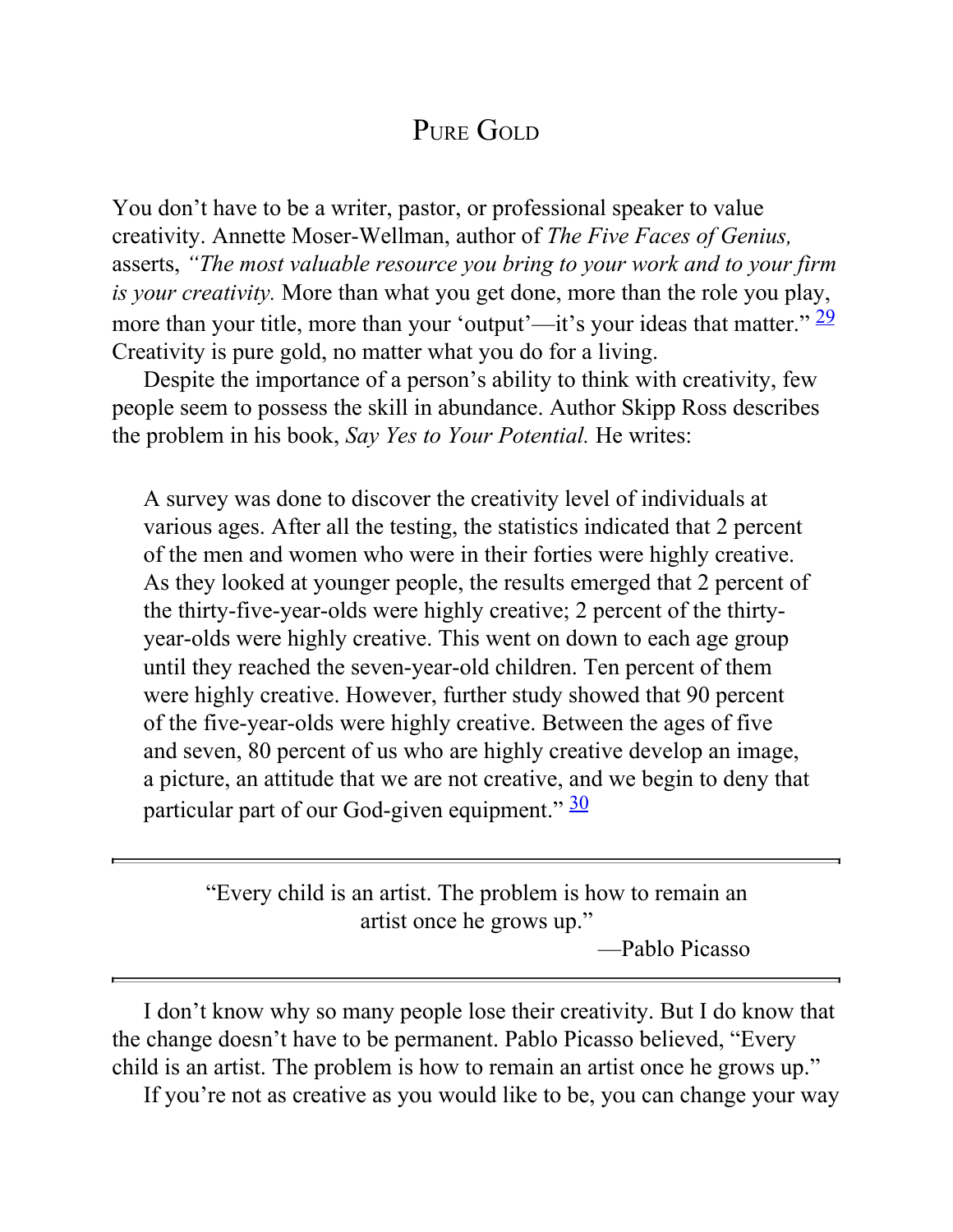of thinking, just as I did. Creative thinking isn't necessarily original thinking. In fact, I think people mythologize original thought. Most often, creative thinking is a composite of other thoughts discovered along the way. Even the great artists, whom we consider highly original, learned from their masters, modeled their work on that of others, and brought together a host of ideas and styles to create their own work. Study art, and you will see threads that run through the work of all artists and artistic movements, connecting them to other artists who went before them.

#### CHARACTERISTICS OF CREATIVE THINKERS

Do you consider yourself highly creative? If Skipp Ross's research is accurate, you might not. Perhaps you're not even sure what I mean when I ask whether you are a creative thinker. Let me explain a few of my observations. Consider some characteristics that creative thinkers have in common:

#### *Creative Thinkers Value Ideas*

Annette Moser-Wellman observes, "Highly creative people are dedicated to ideas. They don't rely on their talent alone; they rely on their discipline. Their imagination is like a second skin. They know how to manipulate it to its fullest."  $\frac{31}{2}$  $\frac{31}{2}$  $\frac{31}{2}$ Creativity is about having ideas—lots of them. You will have ideas only if you value ideas.

People most often explore ideas in their own areas of interest. That's what my wife, Margaret, does. She has a great love for design and interior decoration. Often when we're out together looking for antiques or décor items, I am amazed by how quickly she can find exactly what she's looking for. Once I asked her how she does it, and she said, "I know exactly what I'm looking for. I've already seen it in a catalog." Margaret gets dozens of catalogs and magazines, and she regularly reviews them to see new items and trends. Because she values ideas, she always has lots of them.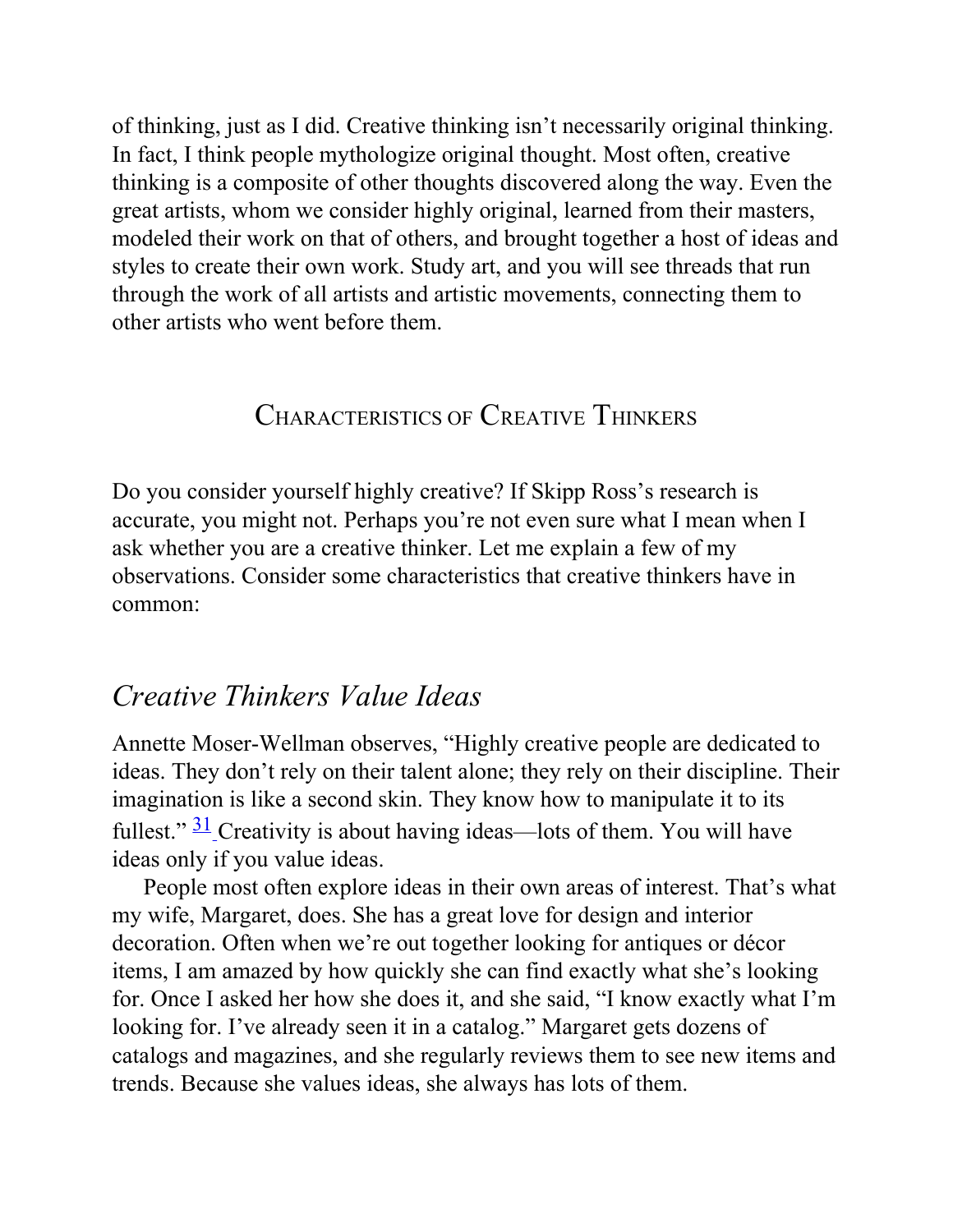## *Creative Thinkers Explore Options*

I've yet to meet a creative thinker who didn't love options. Exploring a multitude of possibilities helps to stimulate the imagination, and imagination is crucial to creativity. As Albert Einstein put it, "Imagination is more important than knowledge."

People who know me well will tell you that I place a very high value on options. Why? Because they provide the key to finding the best answer—not the only answer. When team members come to me with a problem, I insist that they also supply three possible ways to solve it. Anyone can point out a problem; only people who think well can present possible solutions. Good thinkers come up with the best answers. They create back-up plans that provide them with alternatives. They enjoy freedom that others do not possess. And they will influence and lead others.

## *Creative Thinkers Embrace Ambiguity*

"It is the dull man who is always sure,and the sure man who is always dull."

—H. L. Mencken

Writer H. L. Mencken said, "It is the dull man who is always sure, and the sure man who is always dull." Creative people don't feel the need to stamp out uncertainty. They see all kinds of inconsistencies and gaps in life, and they often take delight in exploring those gaps—or in using their imagination to fill them in.

## *Creative Thinkers Celebrate the Of beat*

Creativity, by its very nature, often explores off of the beaten path and goes against the grain. Diplomat and longtime president of Yale University Kingman Brewster said, "There is a correlation between the creative and the screwball. So we must suffer the screwball gladly." To foster creativity in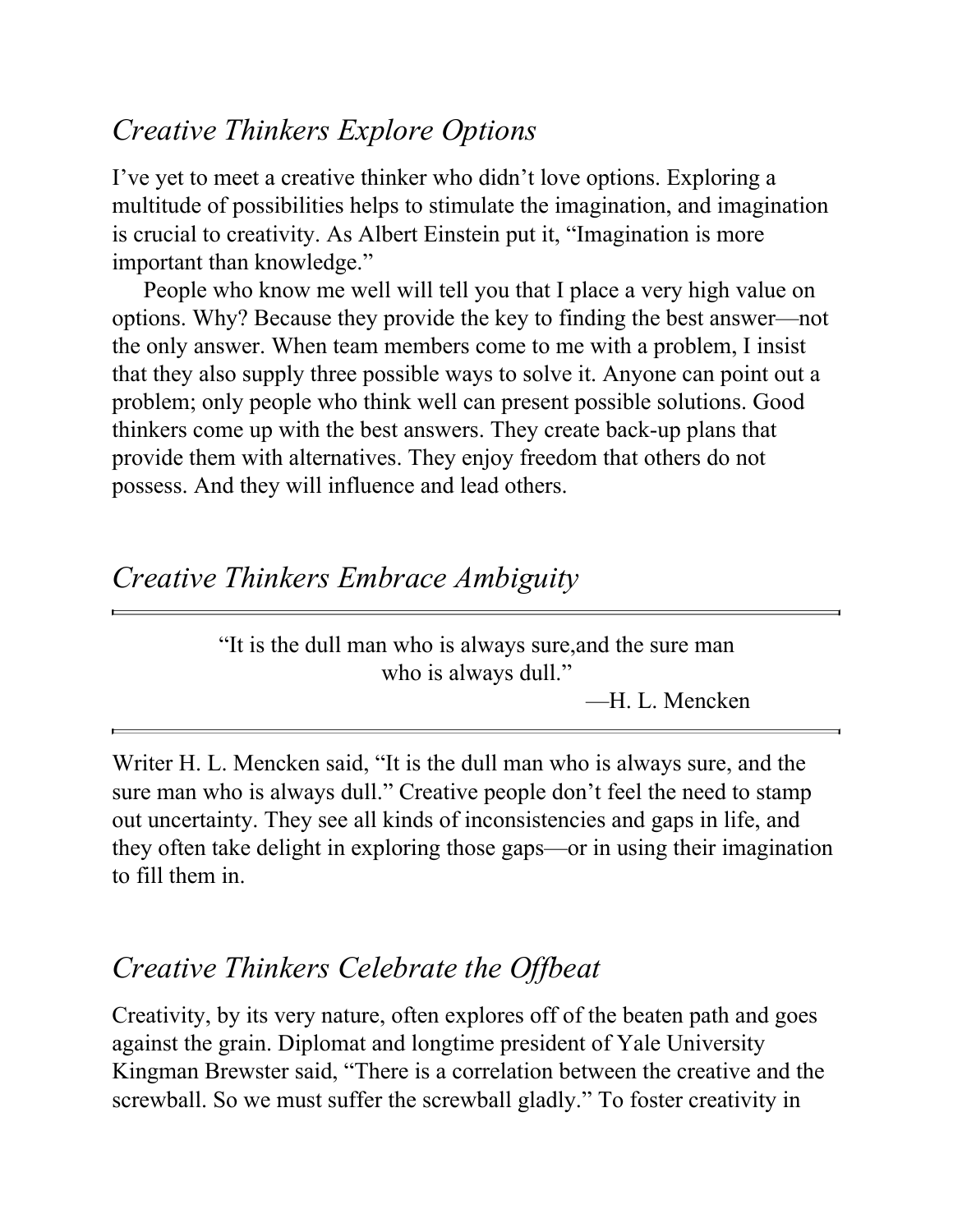yourself or others, be willing to tolerate a little oddness.

#### *Creative Thinkers Connect the Unconnected*

Because creativity utilizes the ideas of others, there's great value in being able to connect one idea to another—especially to seemingly unrelated ideas. Graphic designer Tim Hansen says, "Creativity is especially expressed in the ability to make connections, to make associations, to turn things around and express them in a new way."

Years ago when I began learning how to connect seemingly unconnected thoughts, I realized that it could often create something special. When you were a kid, did you ever play connect the dots? When you first looked at the page, it seemed just a jumble of dots. But whoever created it had done so with a plan. As you connected the dots, the picture the creator had envisioned emerged at the end of your pencil.

> The person with a plan, a picture, will go after thoughts that add value to their thinking.

It's easy to connect the dots if you know where you're going. Likewise, it's easy to connect ideas when you have a plan. As a young pastor, I disciplined myself to select my sermon topics three months in advance. That allowed me to be on the lookout for illustrations and ideas that would add value to my messages. That's when I discovered that unconnected ideas get connected when you have a plan. And before long, I realized that creative ideas become more creative when you have a plan.

That's true when writing a book, too. For months I worked diligently on the title, thesis, and outline of *Thinking for a Change.* When I completed that phase of the project, I could begin looking intentionally for content for the book. I was also able to communicate effectively with my writing team about what I was looking for, which directed our efforts in finding good material. And it sparked additional ideas. As we worked on the content, it became clear that we needed to add another chapter to help readers by really hammering home the idea of the power of changed thinking.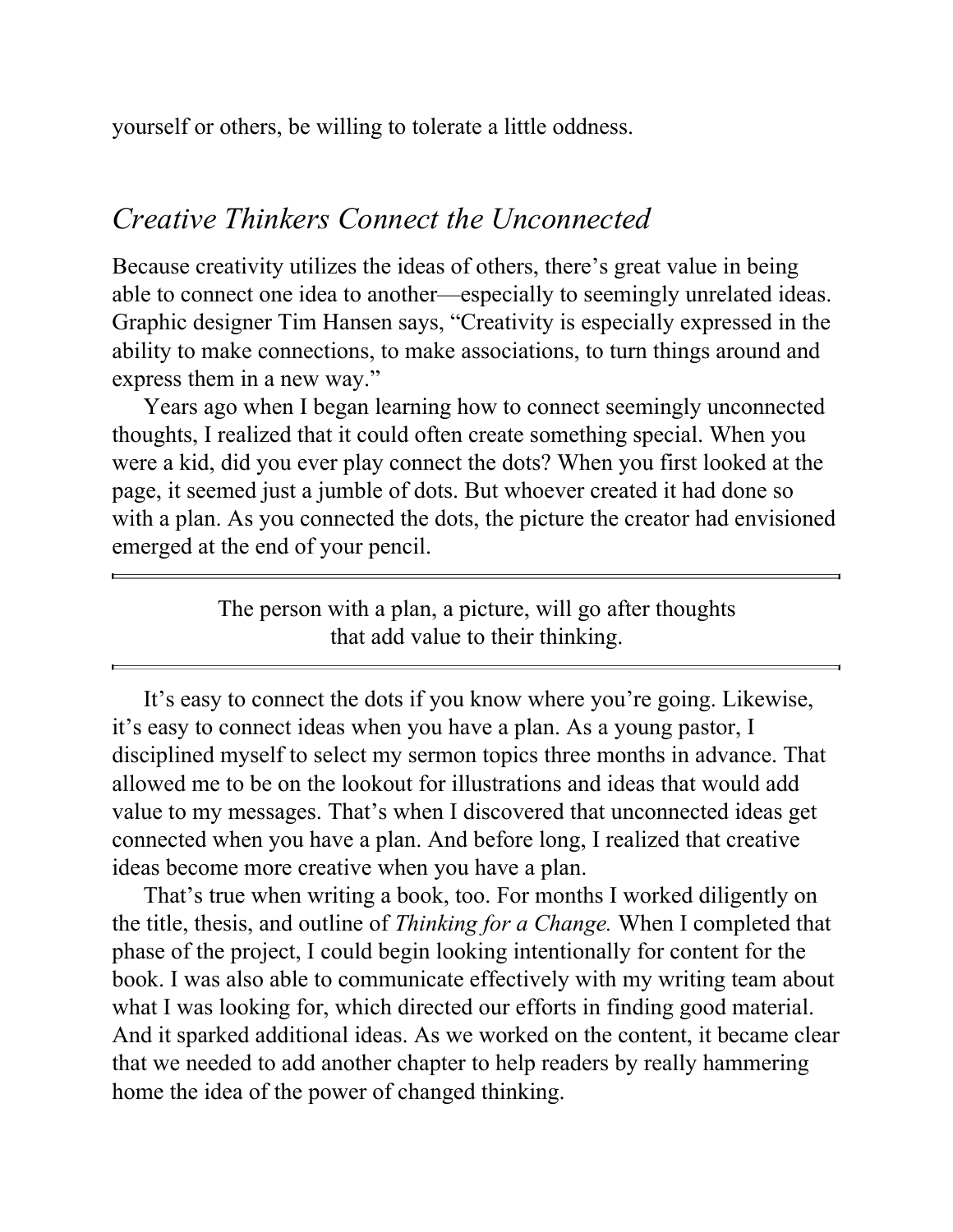Creating additional thoughts is like taking a trip in your car. You may know where you are going, but only as you move toward your destination can you see and experience things in a way not possible before you started. Creative thinking works something like this:

### Think  $\rightarrow$  Collect  $\rightarrow$  Create  $\rightarrow$  Correct  $\rightarrow$ Connect

Once you begin to think, you are free to collect. You ask yourself, *What material relates to this thought?* Once you have the material, you ask, *What ideas can make the thought better?* That can start to take an idea to the next level. After that, you can correct or refine it by asking, *What changes can make these ideas better?* Finally, you connect the ideas by positioning them in the right context to make the thought complete and powerful. The whole process happens more readily when you have a framework or picture of where you want to go. That frees you to add value to your thinking. If you go to the ideas, soon the ideas will flow to you.

#### *Creative Thinkers Don't Fear Failure*

Overcoming failure is a key to success in life. In 2000 I wrote a book based on that belief titled *Failing Forward.* The thesis of the book is that *the dif erence between average people and achieving people is their perception of and response to failure.* Creativity demands the ability to be unafraid of failure. Edwin Pond says, "An essential aspect of creativity is not being afraid to fail."

Why is that so crucial? Because creativity equals failure. You may be surprised to hear such a statement, but it's true. Charles Frankel asserts that "anxiety is the essential condition of intellectual and artistic creation." Creativity requires a willingness to look stupid. It means getting out on a limb—knowing that the limb often breaks! Creative people know these things and still keep searching for new ideas. They just don't let the ideas that *don't*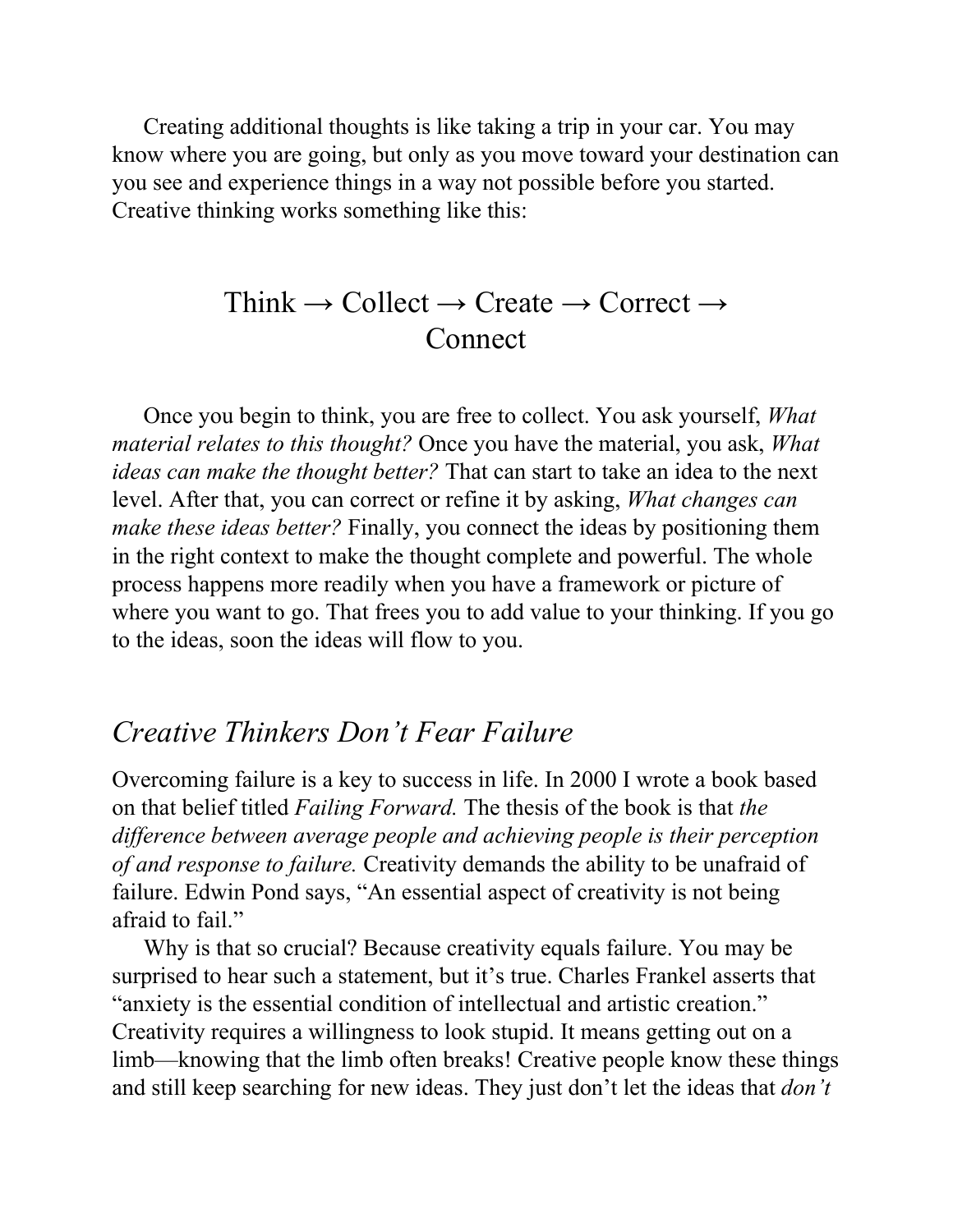work prevent them from coming up with more ideas that *do* work.

## WHY YOU SHOULD DISCOVER THE JOY OF CREATIVE **THINKING**

Creativity can improve a person's quality of life. Here are five specific things creative thinking has the potential to do for you:

#### *1. Creative Thinking Adds Value to Everything*

Wouldn't you enjoy a limitless reservoir of ideas that you could draw upon at any time? That's what creative thinking gives you. For that reason, no matter what you are currently able to do, creativity can increase your capabilities.

Creativity is being able to see what everybody else has seen and think what nobody else has thought so that you can do what nobody else has done. Sometimes creative thinking lies along the lines of invention, where you break new ground. Other times it moves along the lines of innovation, which helps you to do old things in a new way. But either way, it's seeing the world through sufficiently new eyes so that new solutions appear. That always adds value.

> No matter what you are currently able to do, creativity can make you capable of more.

A Hollywood hairdresser once got a desperate call from a young actress who needed her hair done for a big celebrity party. The hairdresser rushed to the woman's home. He took one look at what she was wearing, pulled a piece of matching ribbon from his travel case, and immediately went to work. In thirty minutes, using nothing but a brush and the ribbon, he had created a masterpiece.

When he turned the young woman around so that she could see herself in the mirror, she said, "Oh, it's gorgeous. Thank you! What do I owe you?"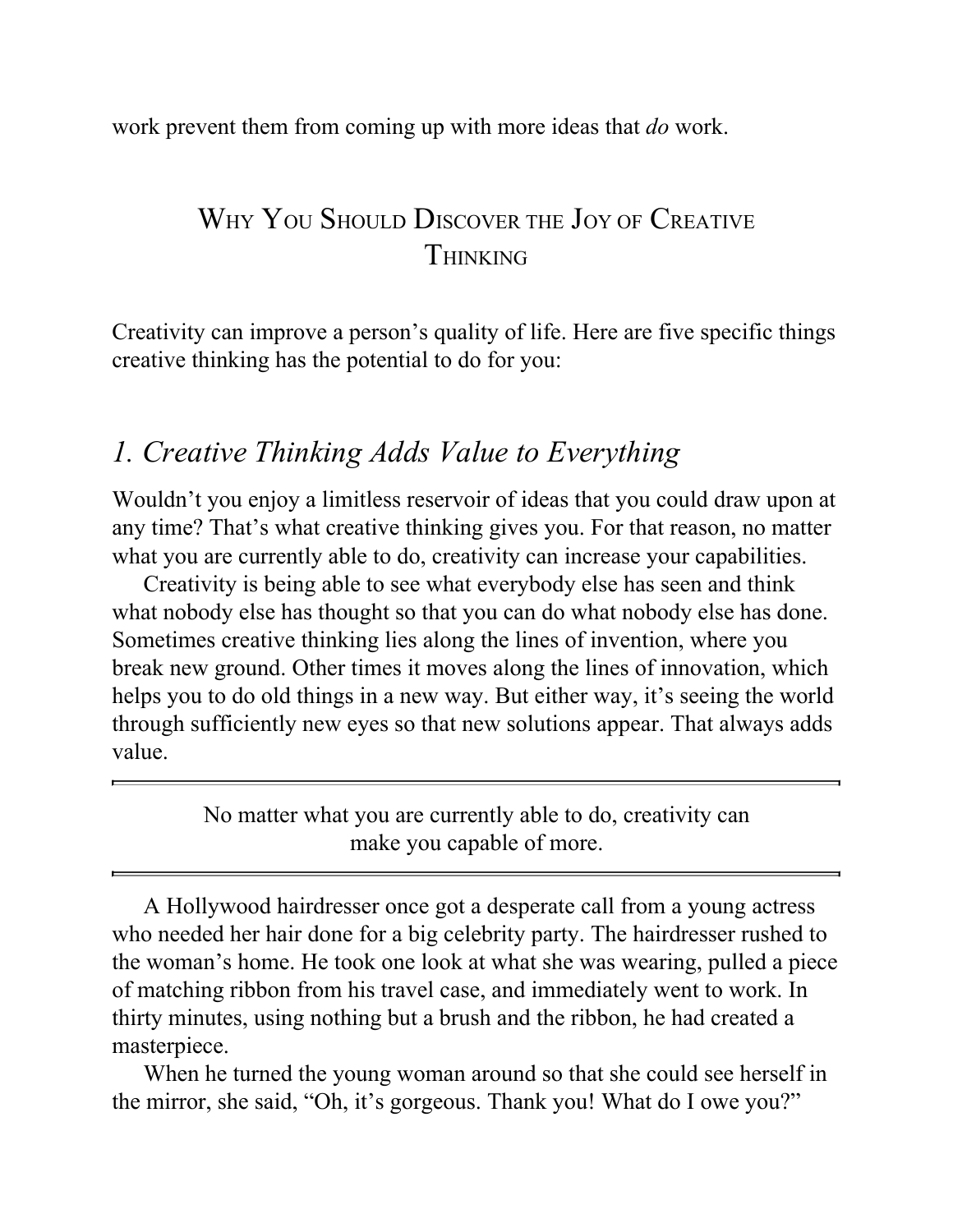"Three thousand dollars," the hairdresser replied.

"What!" she cried. "I'm not paying \$3,000 for a piece of ribbon."

They locked eyes, neither of them blinking. "Fine," he finally said. And with that, he pulled the ribbon from her hair and they both watched her locks fall into an unruly mess. Handing it to her, he said, "The ribbon is free."

### *2. Creative Thinking Compounds*

Twenty-five years ago, I became passionate about writing books that would add value to people. With great zeal, I started working on my first book. Then the cold water of reality began to douse my flames of passion. I discovered that writing was difficult. For a year, I struggled to write a book of only 100 pages! It turned out to be a small book because I ran out of things to say.

I didn't give up writing because of that difficult experience. I stuck with it and kept working on becoming more creative. Today I have written more than 30 books. And I have at least seven more that I want to write. A young would-be author recently asked me, "How do you write thirty books?" My answer was simple: one word at a time. Over the years, I've found that

#### Creative Thinking Is Hard Work

but

#### Creative Thinking Compounds Given Enough Time and Focus

Perhaps more than any other kind of thinking, creative thinking builds on itself and increases the creativity of the thinker. Poet Maya Angelou observed, "You can't use up creativity. The more you use, the more you have. Sadly, too often creativity is smothered rather than nurtured. There has to be a climate in which new ways of thinking, perceiving, questioning are encouraged." If you cultivate creative thinking in an environment that nurtures creativity, there's no telling what kind of ideas you can come up with. (I'll talk more on that later.)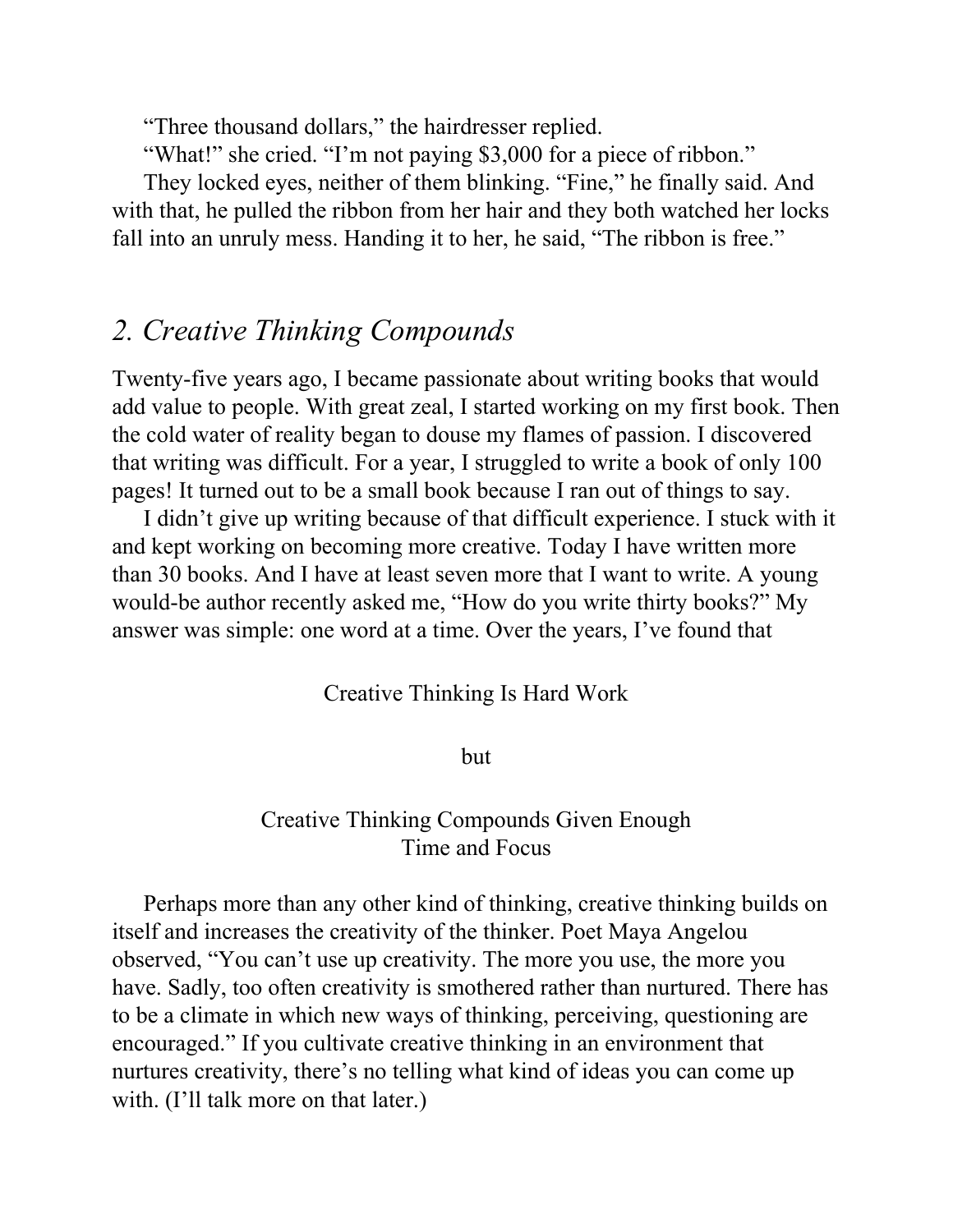"You can't use up creativity. The more you use, the more you have."

—Maya Angelou

## *3. Creative Thinking Draws People to You and Your Ideas*

Why do people continue to be fascinated by Leonardo da Vinci? Do a quick search of his name on Amazon.com, and you will come up with more than 300 book titles about him—even though he has been dead for nearly 500 years! Why? Because creativity is magnetic.

Creativity is intelligence having fun. People admire intelligence, and they are always attracted to fun—so the combination is fantastic. If anyone could be said to have fun with his intelligence, it was Da Vinci. The diversity of his ideas and expertise staggers the mind. He was a painter, architect, sculptor, anatomist, musician, inventor, and engineer. The term *Renaissance man* was coined because of him.

Just as people were drawn to Da Vinci and his ideas during the Renaissance, they are drawn to creative people today. If you cultivate creativity, you will become more attractive to other people, and they will be drawn to you.

## *4. Creative Thinking Helps You Learn More*

Author and creativity expert Ernie Zelinski says, "Creativity is the joy of not knowing it all. The joy of not knowing it all refers to the realization that we seldom if ever have all the answers; we always have the ability to generate more solutions to just about any problem. Being creative is being able to see or imagine a great deal of opportunity to life's problems. Creativity is having options."  $\frac{32}{3}$  $\frac{32}{3}$  $\frac{32}{3}$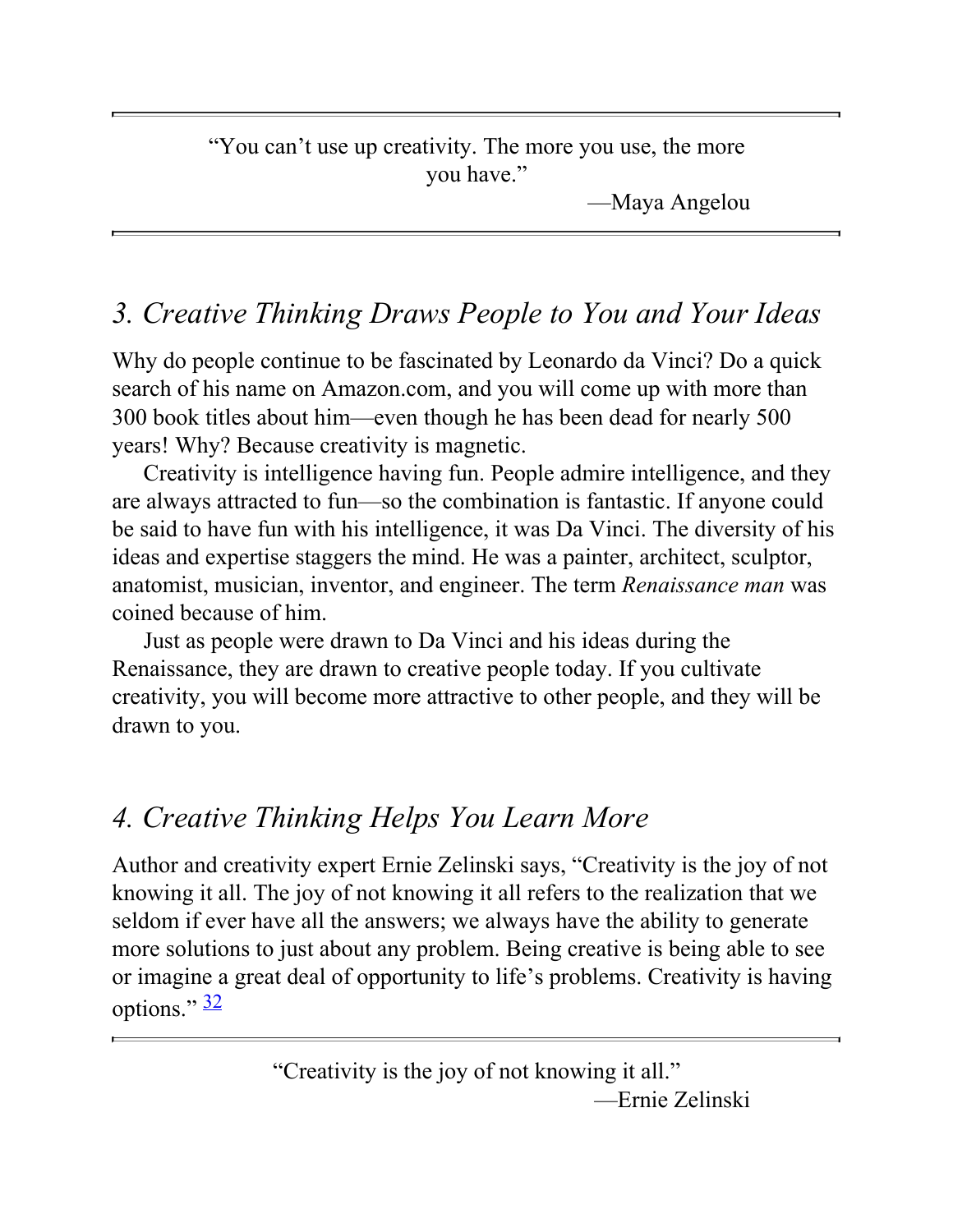It almost seems too obvious to say, but if you are always actively seeking new ideas, you will learn. Creativity is teachability. It's seeing more solutions than problems. And the greater the quantity of thoughts, the greater the chance for learning something new.

## *5. Creative Thinking Challenges the* Status Quo

Someone said, "Remember that the great wise men of the past held no respect for today's conventions, and neither will the great men of the future."  $\frac{33}{1}$  $\frac{33}{1}$  $\frac{33}{1}$  If you desire to improve your world—or even your own situation—then creativity will help you. The *status quo* and creativity are incompatible. Creativity and innovation always walk hand in hand.

When singer Elvis Presley died, he left everything in a trust for Lisa Marie, his young daughter. Soon, however, his estate was in terrible shape. In 1979, Lisa Marie's mother, Priscilla, became a co-executor of the trust and found that if she didn't do something, and quickly, the estate was on the road to ruin.

During his lifetime, Elvis received less than half of what he earned. Colonel Tom Parker, his manager, had a contract that took 50 percent of everything Elvis made, right off the top. That, and a lifestyle of free spending, meant that Elvis often found himself strapped for cash. Several years before he died, Elvis sold off the rights to most of his recordings to raise money. Consequently, his estate receives no royalties from his music, even though Elvis' recordings earned more revenue for RCA than any other artist—even 25 years after his death. Add to that a huge inheritance tax imposed by the government, and an empty mansion, Graceland, gobbling up money through taxes and upkeep, and you can imagine how bleak the situation looked.

Priscilla Presley was not about to allow her daughter's inheritance to be eaten away—but how do you earn income from Elvis' estate without Elvis? Whenever he needed money, he would simply perform at another concert, make another album, or appear in another movie. Priscilla started to think creatively. First, she took the little remaining cash from the estate and invested it into Graceland. Rather than selling it, she opened it to the public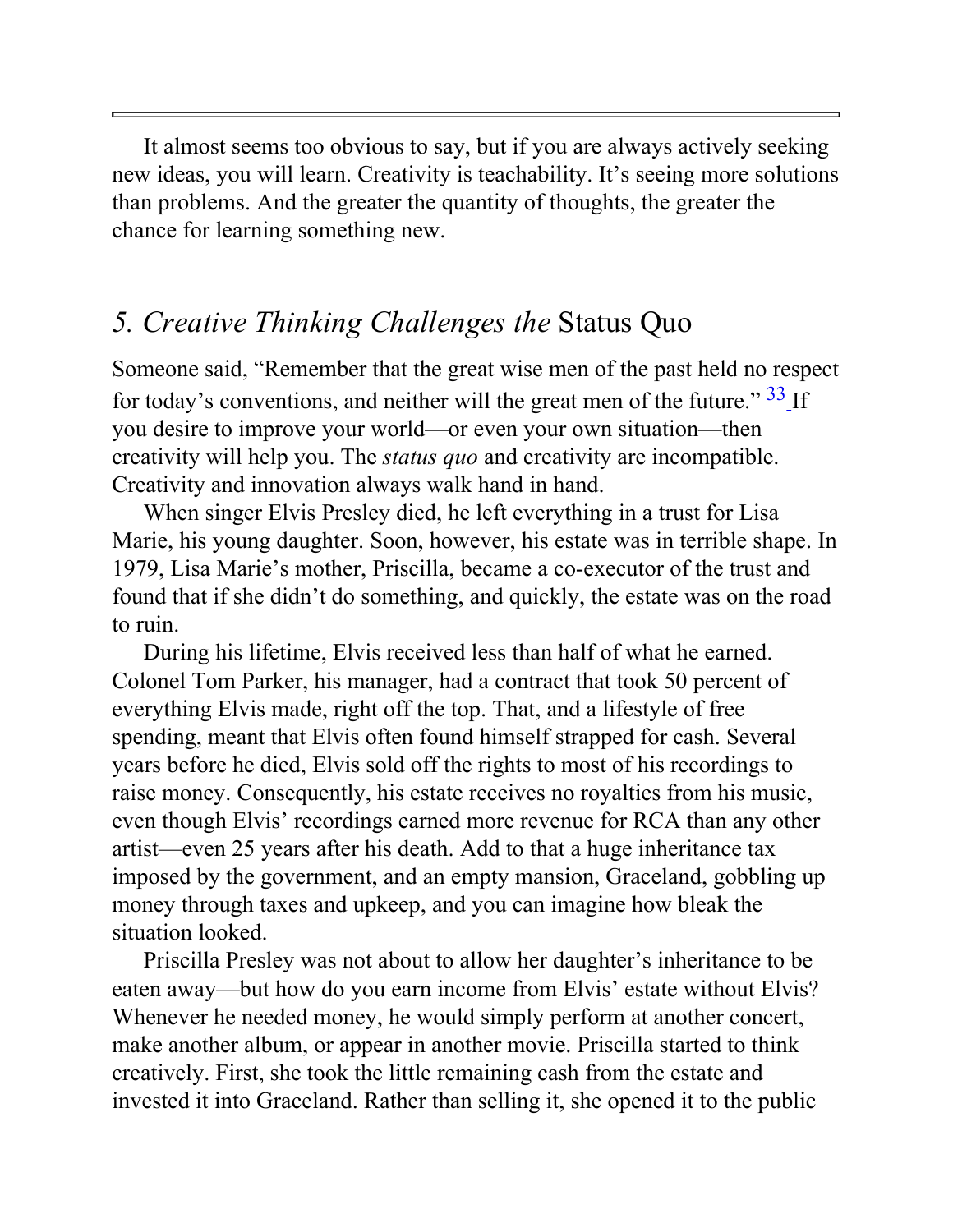as a tourist attraction. It was a great risk, but it paid off. Just thirty-eight days after it opened in 1982, it earned back its investment.

Next, she severed ties with Tom Parker so that 50 percent of the estate's earnings would not continue being funneled to him. Finally, Priscilla began to treat Elvis as a brand. She even promoted legislation in Tennessee to make his likeness intellectual property, which would belong to his estate.  $\frac{34}{3}$  $\frac{34}{3}$  $\frac{34}{3}$ 

By using creative thinking, Priscilla Presley turned what looked like an impossible situation into a business empire that earns tens of millions of dollars each year. People speculate that Lisa Marie Presley's net worth today exceeds \$250 million. Without the creative thinking that shattered the status quo, it likely would have been nothing.

#### HOW TO DISCOVER THE JOY OF CREATIVE THINKING

At this point you may be saying, "Okay, I'm convinced that creative thinking is important. But how do I find the creativity within me? How do I discover the joy of creative thought?" Here are five ways to do it:

### *1. Remove Creativity Killers*

Economics professor and humor author Stephen Leacock said, "Personally, I would sooner have written *Alice in Wonderland* than the whole *Encyclopedia Britannica."* He valued the warmth of creativity over cold facts. If you do too, then you need to eliminate attitudes that devalue creative thinking.

Take a look at the following phrases. They are almost guaranteed to kill creative thinking any time you hear (or think) them:

- I'm Not a Creative Person
- Follow the Rules
- Don't Ask Questions
- Don't Be Different
- Stay Within the Lines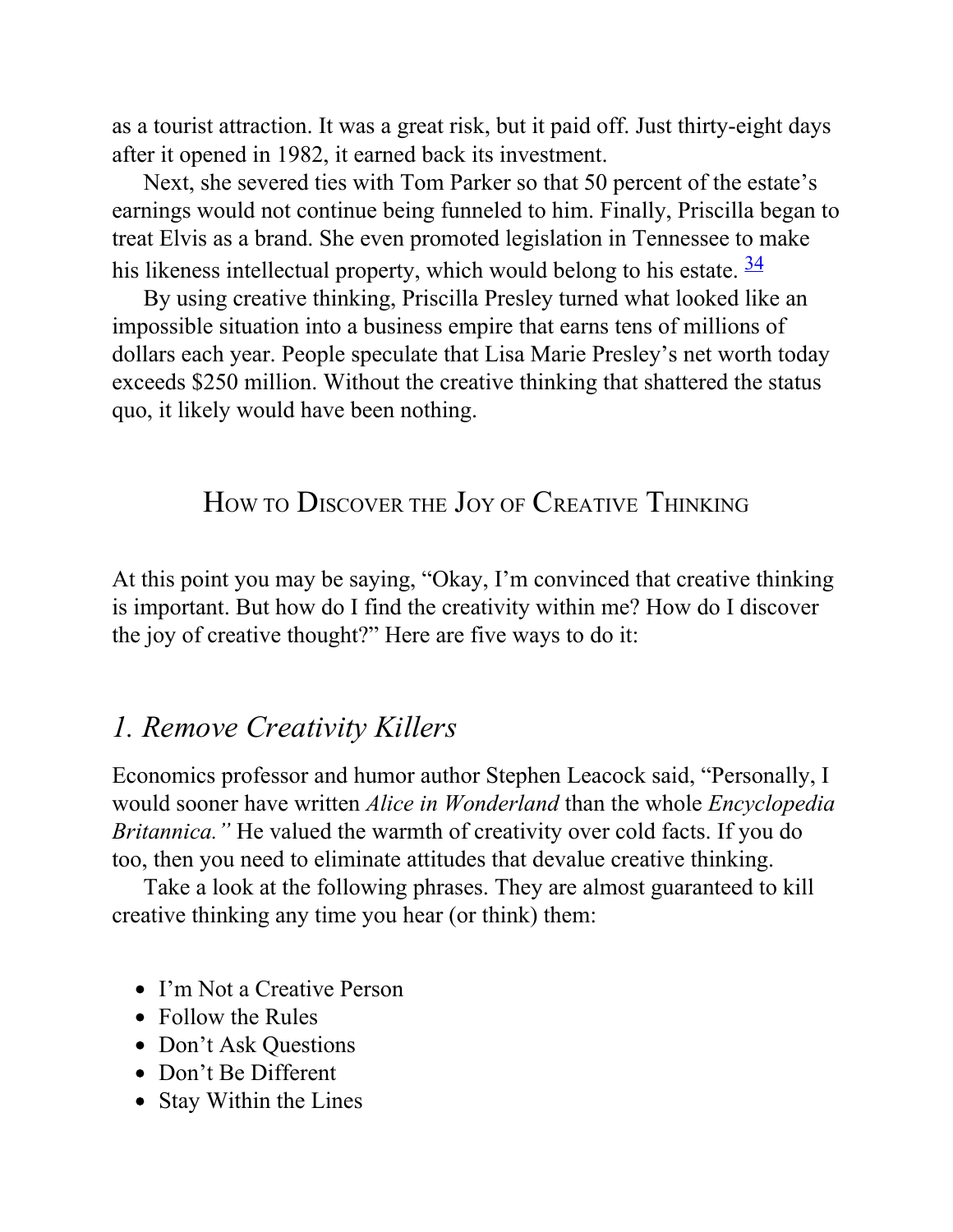- There Is Only One Way
- Don't Be Foolish
- Be Practical
- Be Serious
- Think of Your Image
- That's Not Logical
- It's Not Practical
- It's Never Been Done
- It Can't Be Done
- It Didn't Work for Them
- We Tried That Before
- It's Too Much Work
- We Can't Afford to Make a Mistake
- It Will Be Too Hard to Administer
- We Don't Have the Time
- We Don't Have the Money
- $\bullet$  Yes, But ...
- Play Is Frivolous
- Failure Is Final

If you think you have a great idea, don't let anyone talk you out of it even if it sounds foolish. Don't let yourself or anyone else subject you to creativity killers. After all, you can't do something new and exciting if you force yourself to stay in the same old rut. Or as Edward De Bono observed in *New Think,* "You cannot dig a hole in a different place by digging the same hole deeper." Don't just work harder at the same old thing. Make a change.

## *2. Think Creatively by Asking the Right Questions*

Creativity is largely a matter of asking the right questions. Management trainer Sir Antony Jay said, "The uncreative mind can spot wrong answers, but it takes a creative mind to spot wrong questions." Wrong questions shut down the process of creative thinking. They direct thinkers down the same *old* path, or they chide them into believing that thinking isn't necessary at all.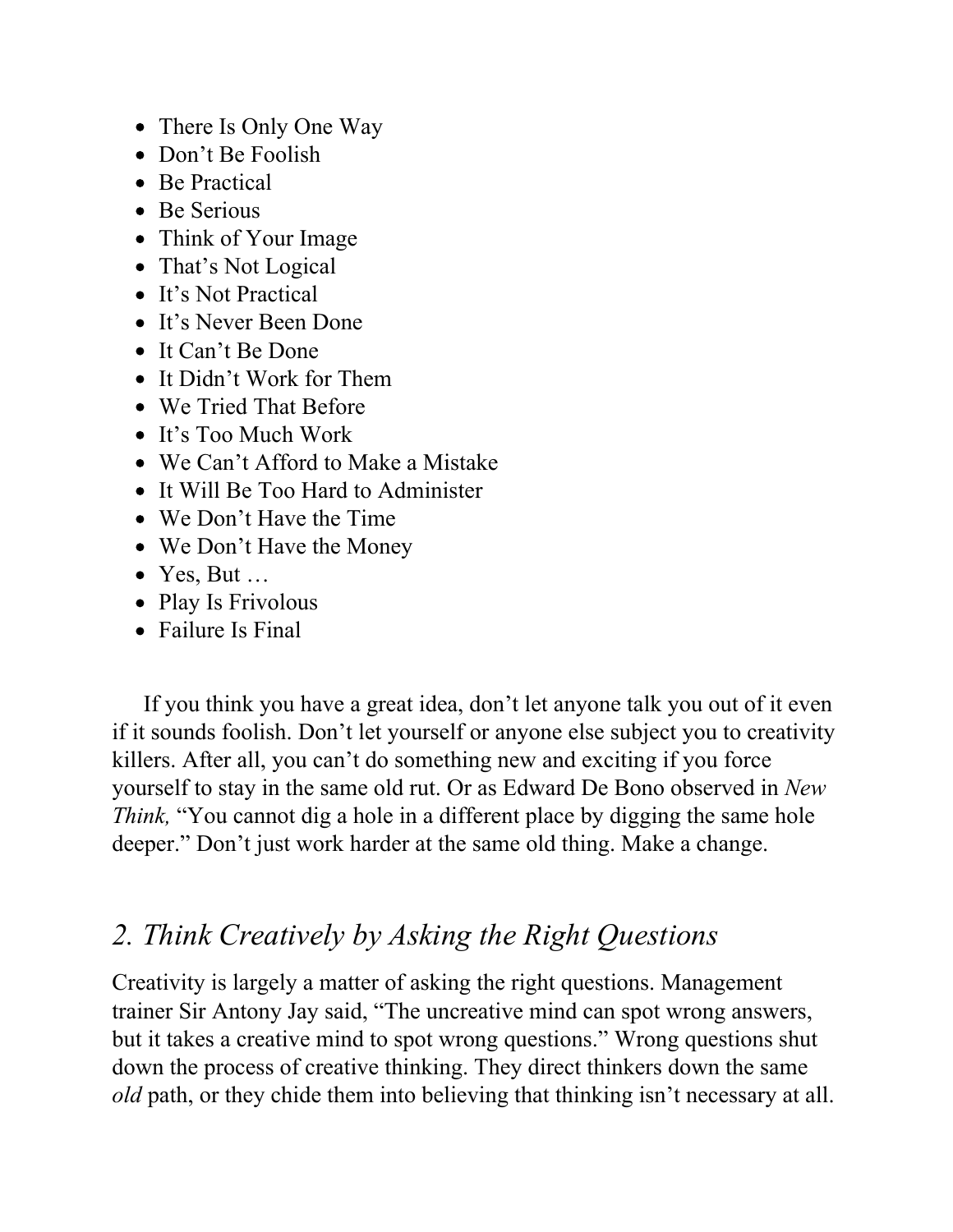"The uncreative mind can spot wrong answers, but it takes a creative mind to spot wrong questions."

—Antony Jay

To stimulate creative thinking, ask yourself questions such as …

- Why must it be done *this* way?
- What is the root problem?
- What are the underlying issues?
- What does this remind me of?
- What is the opposite?
- What metaphor or symbol helps to explain it?
- Why is it important?
- What's the *hardest* or *most expensive* way to do it?
- Who has a different perspective on this?
- What happens if we *don't* do it at all?

You get the idea—and you can probably come up with better questions yourself. Physicist Tom Hirschfield observed, "If you don't ask, 'Why this?' often enough, somebody will ask, 'Why you?' " If you want to think creatively, you must ask good questions. You must challenge the process.

## *3. Develop a Creative Environment*

Charlie Brower said, "A new idea is delicate. It can be killed by a sneer or a yawn; it can be stabbed to death by a quip and worried to death by a frown on the right man's brow." Negative environments kill thousands of great ideas every minute.

A creative environment, on the other hand, becomes like a greenhouse where ideas get seeded, sprout up, and flourish. A creative environment:

• *Encourages Creativity:* David Hills says, "Studies of creativity suggest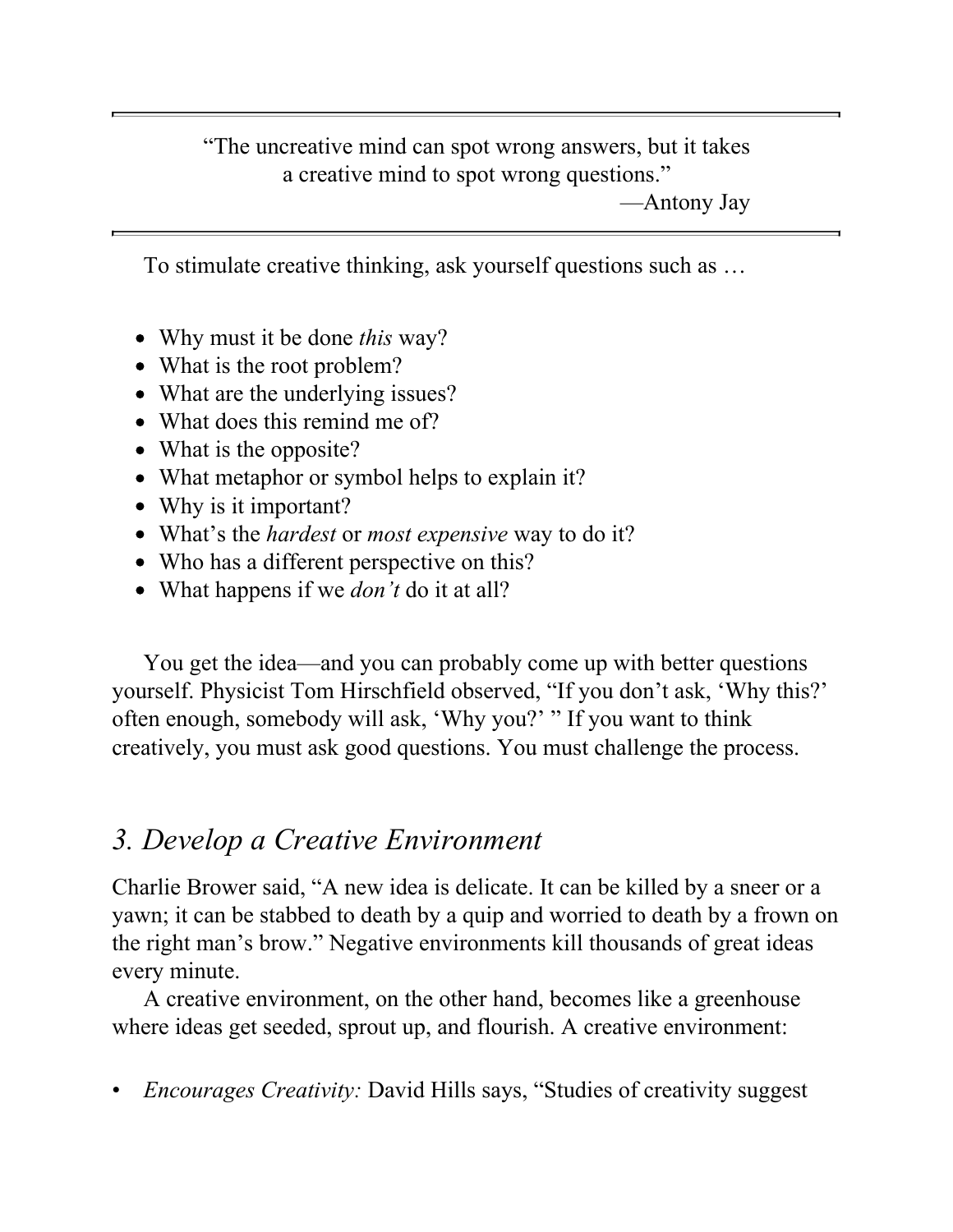that the biggest single variable of whether or not employees will be creative is whether they perceive they have permission." When innovation and good thinking are openly encouraged and rewarded, then people see that they have permission to be creative. At the INJOY Group, I encourage creativity by regularly calling creative team sessions where thinkers gather to come up with new and better ideas. With the right people in the room, three things always happen: the ideas always get raised to a higher level; the energy and synergy gets raised to a higher level; and the companies get raised to a higher level.

• *Places a High Value on Trust among Team Members and Individuality:* Creativity always risks failure. That's why trust is so important to creative people. Mystery writer Rita Mae Brown observes, "Creativity comes from trust. Trust your instincts. And never hope more than you work." In the creative process, trust comes from the fact that the people working together want what's best for the organization and each other. It comes from knowing that people on the team have experience launching successful, creative ideas. And it comes from the assurance that the time coming up with creative ideas won't go to waste, because the ideas will be implemented.

> "Creativity comes from trust. Trust your instincts. And never hope more than you work." —Rita Mae Brown

• *Embraces Those Who Are Creative:* Creative people celebrate the offbeat. Admittedly, they are sometimes off center. How should creative people be treated? I take the advice of Tom Peters: "Weed out the dullards—nurture the nuts!" I do that by spending time with them, which I enjoy anyway. I especially like to pull people into brainstorming sessions. People look forward to an invitation to such meetings because the time will be filled with energy, ideas, and laughter. And the odds are high that a new project, seminar, or business strategy will result. When that happens, they also know a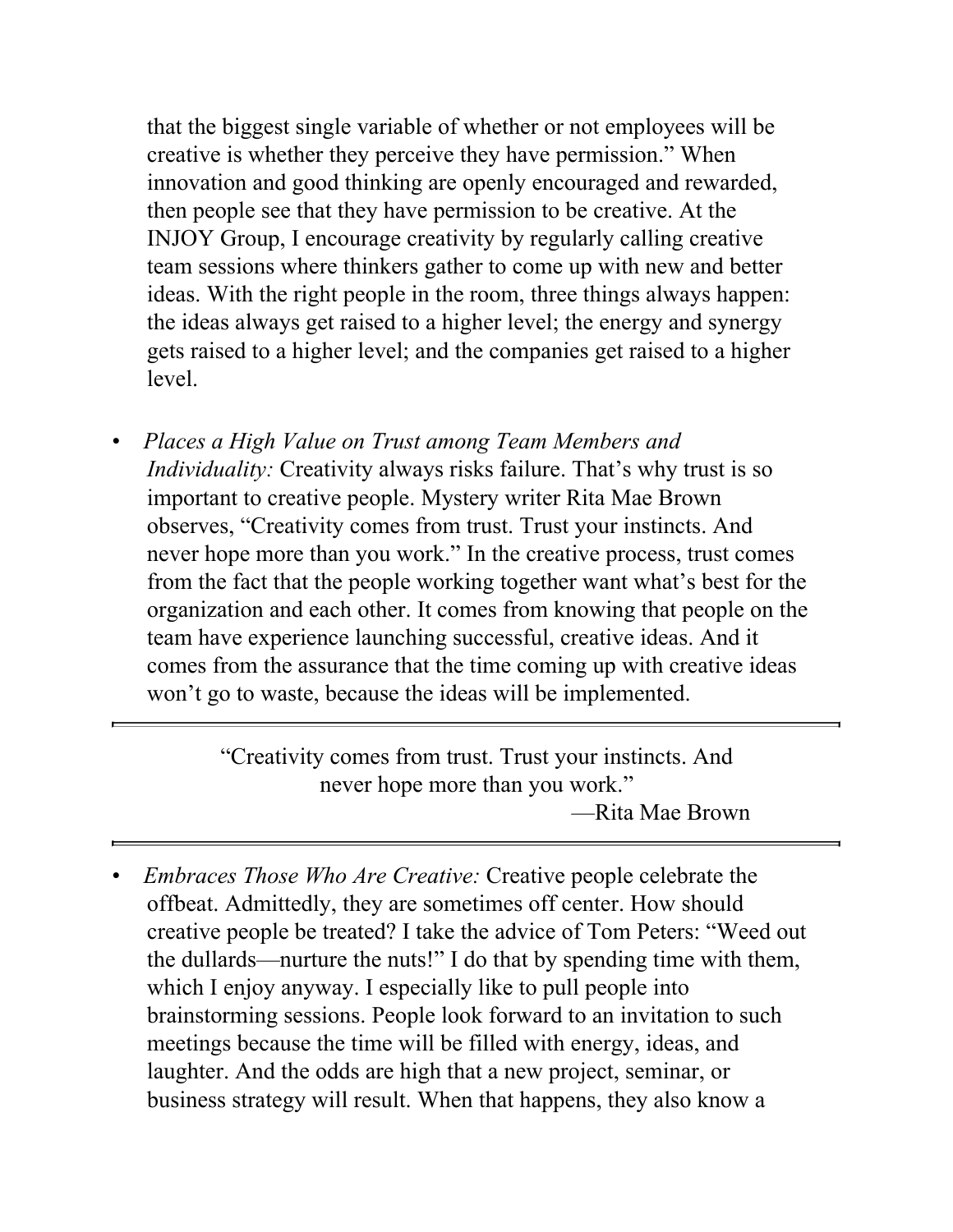party's coming!

• *Focuses on Innovation, Not Just Invention:* Creativity needs to begin somewhere. Sam Weston, creator of the popular action figure GI Joe, said, "Truly groundbreaking ideas are rare, but you don't necessarily need one to make a career out of creativity. My definition of creativity is the logical combination of two or more existing elements that result in a new concept. The best way to make a living with your imagination is to develop innovative applications, not imagine completely new concepts."

Creative people say, "Give me a good idea and I'll give you a better idea!" Fortunately, I learned this lesson early. Seldom do I have an original idea. Often I take an idea that someone else gives me and raise it to a higher level. That has been my approach to creativity. When I speak at one of my conferences, I frequently describe the book idea I'm currently working on. Then I invite audience members to share their thoughts, ideas, and illustrations with me to make the book better. I tell them, "I'll take what you give me, make it better, and give you credit." Then I smile and say, "Then I'll sell you the book." We all get a good laugh out of it. I'm happy to receive a good idea; they're happy to receive recognition. (And I send them a free book.)

• *Places a High Value on Options:* A woman listened to her suitor's marriage proposal, then said, "I'm sorry, Fred, but I cannot marry you."

"Why?" he asked. "Is there someone else?"

"Oh, Fred," she replied, "there must be!"

Creative people are "other" thinkers. They are always thinking about and looking for other ways of doing things because they know that options bring opportunities. When anyone in my inner circle brings me an item requiring a decision, I ask for three things: the best information possible, possible options, and their reasoning behind the option they would choose. I've found that this kind of optional thinking often produces the best results.

• *Is Willing to Let People Go Outside the Lines:* Most people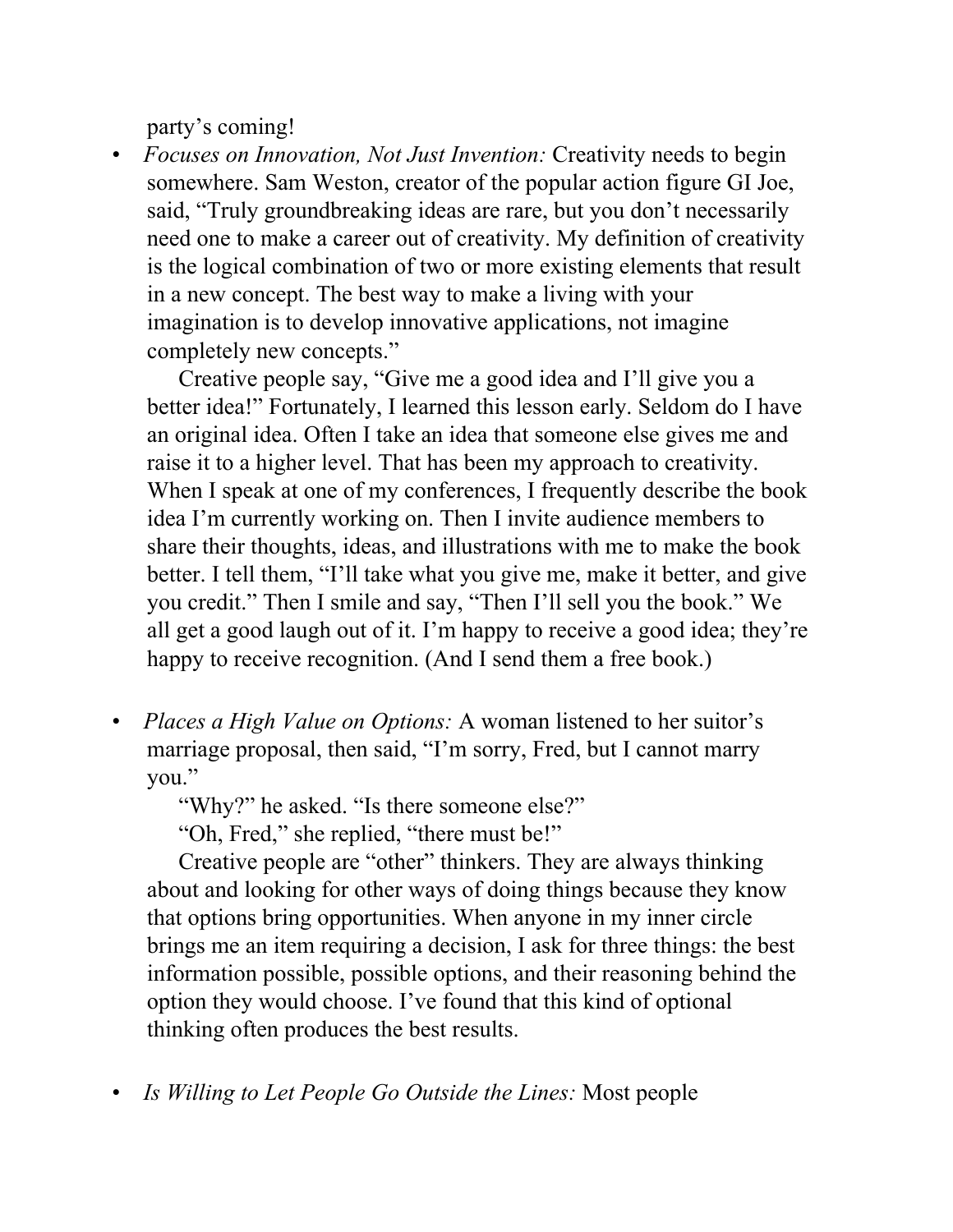automatically stay within lines, even if those lines have been arbitrarily drawn or are terribly out of date. Sometimes when I teach about creativity, I challenge the audience with the following exercise:

*Draw four straight lines through all of the dots without lifting your pen.*

This problem can be solved only if a person is willing to draw lines out of the box. *(See the end of the chapter for the solution.)* Most people aren't willing to do that. Remember, most limitations we face are not imposed on us by others; we place them on ourselves. Lack of creativity often falls into that category.

If you want to be more creative, challenge boundaries. Inventor Charles Kettering said, "All human development, no matter what form it takes, must be outside the rules; otherwise, we would never have anything new." A creative environment takes that into account.

"All human development, no matter what form it takes, must be outside the rules; otherwise, we would never have anything new."

—Charles Kettering

• *Appreciates the Power of a Dream:* A creative environment promotes the freedom of a dream. A creative environment encourages the use of a blank sheet of paper and the question, "If we could draw a picture of what we want to accomplish, what would that look like?" A creative environment allowed Martin Luther King, Jr., to speak with passion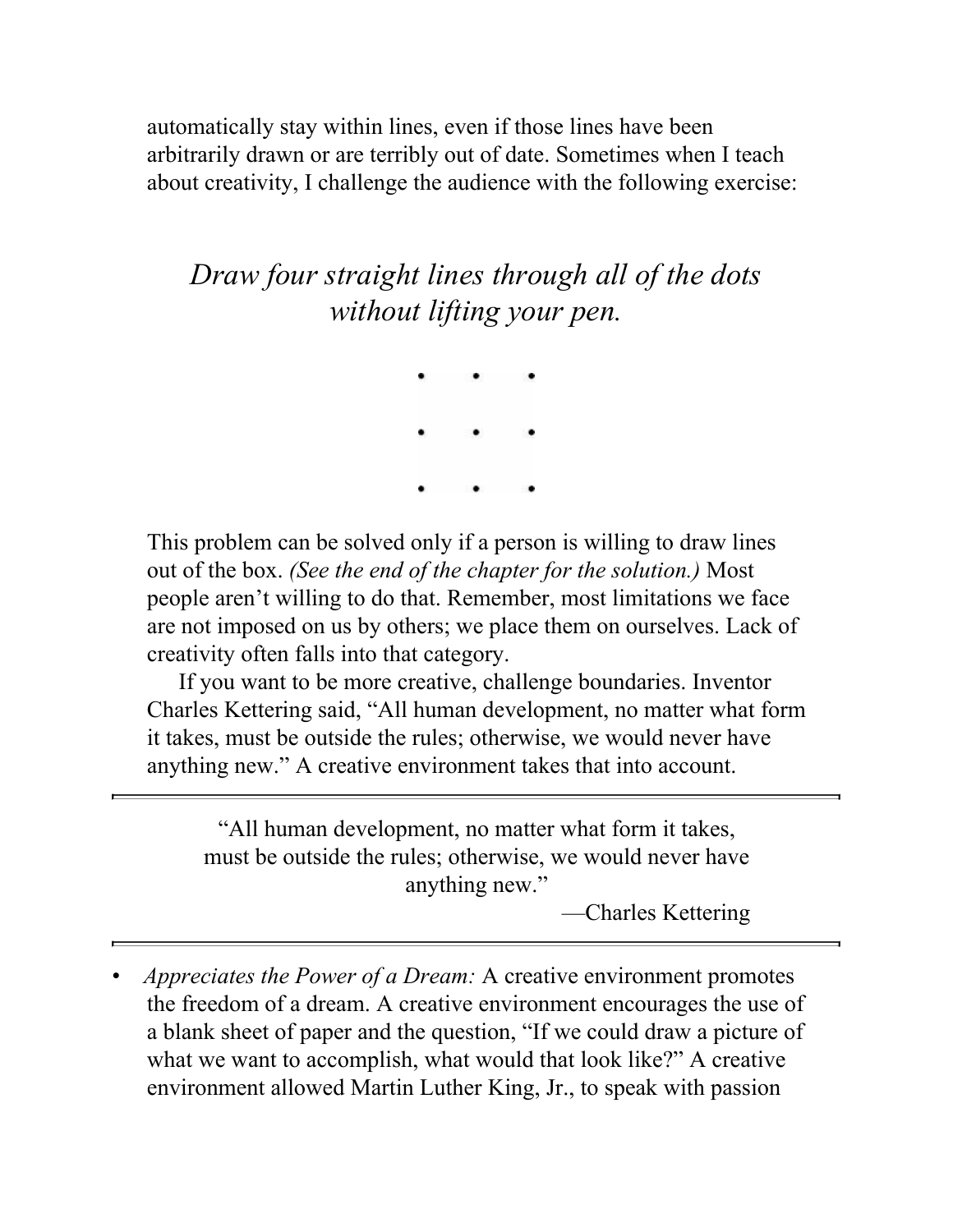and declare to millions, "I have a dream," not "I have a goal." Goals may give focus, but dreams give power. Dreams expand the world. That is why James Allen suggested that "dreamers are the saviors of the world."

The more creativity-friendly you can make your environment, the more potential it has to become creative.

### *4. Spend Time with Other Creative People*

What if the place you work has an environment hostile to creativity, and you possess little ability to change it? One possibility is to change jobs. But what if you desire to keep working there despite the negative environment? Your best option is to find a way to spend time with other creative people.

Creativity is contagious. Have you ever noticed what happens during a good brainstorming session? One person throws out an idea. Another person uses it as a springboard to discover another idea. Someone else takes it in yet another, even better direction. Then somebody grabs hold of it and takes it to a whole new level. The interplay of ideas can be electric.

I have a strong group of creative individuals in my life. I make sure to spend regular time with them. When I leave them, I always feel energized, I'm full of ideas, and I see things differently. They truly are indispensable to my life.

It's a fact that you begin to think like the people you spend a lot of time with. The more time you can spend with creative people engaging in creative activities, the more creative you will become.

### *5. Get Out of Your Box*

Actress Katharine Hepburn remarked, "If you obey all the rules …you will miss all the fun." While I don't think it's necessary to break *all* the rules (many are in place to protect us), I do think it's unwise to allow self-imposed limitations to hinder us. Creative thinkers are out-of-the-box people. They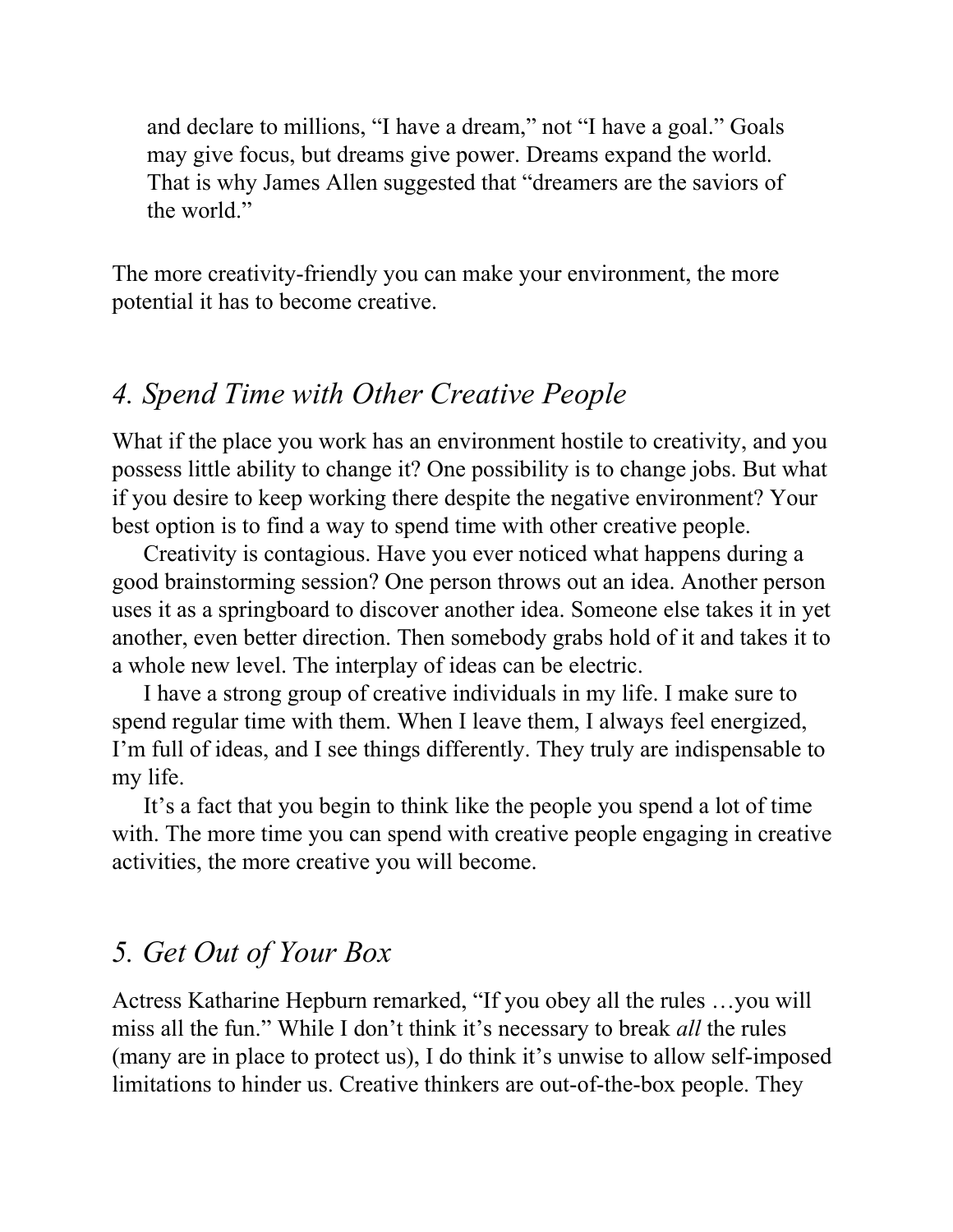know that they must repeatedly break out of the "box" of their own history and personal limitations in order to experience creative breakthroughs.

The most effective way to help yourself get out of the box is to expose yourself to new paradigms. One way you can do that is by traveling to new places. Explore other cultures, countries, and traditions. Find out how people very different from you live and think. Another is to read on new subjects. I'm naturally curious and love to learn, but I still have a tendency to read books only on my favorite subjects, such as leadership. I sometimes have to force myself to read books that broaden my thinking, because I know it's worth it. If you want to break out of your own box, get into somebody's else's. Read broadly.

#### PLAY IS THE WAY

Many people mistakenly believe that if individuals aren't born with creativity, they will never be creative. But you can see from the many strategies and examples I've given that creativity can be cultivated. Some people work so hard to make themselves creative thinkers, and they spend so much time thinking outside of the box, that I'm not sure they even *have* a box anymore.

I recently read an article about a group like that. Its members make up a small marketing company in Richmond, Virginia, called Play. The company is a caldron of creativity: the corner conference room is called the "playroom." Employees invent their own titles, some of which include the person "in charge of what's next," the "voice of reason," "check, please," and "1.21 jigawatts." They are encouraged to take radical sabbaticals to climb mountains, learn to surf, or do anything else that might spur greater creativity.

When the ideas fly and everyone's pushing the envelope, employees call that "mojo." When a team hits a wall and a deadline approaches, they "red flag" a project and *everyone* in the organization pitches in. "No one goes home before the owner of a red-flag project feels comfortable," explains employee Courtney Page, "no matter how long it takes."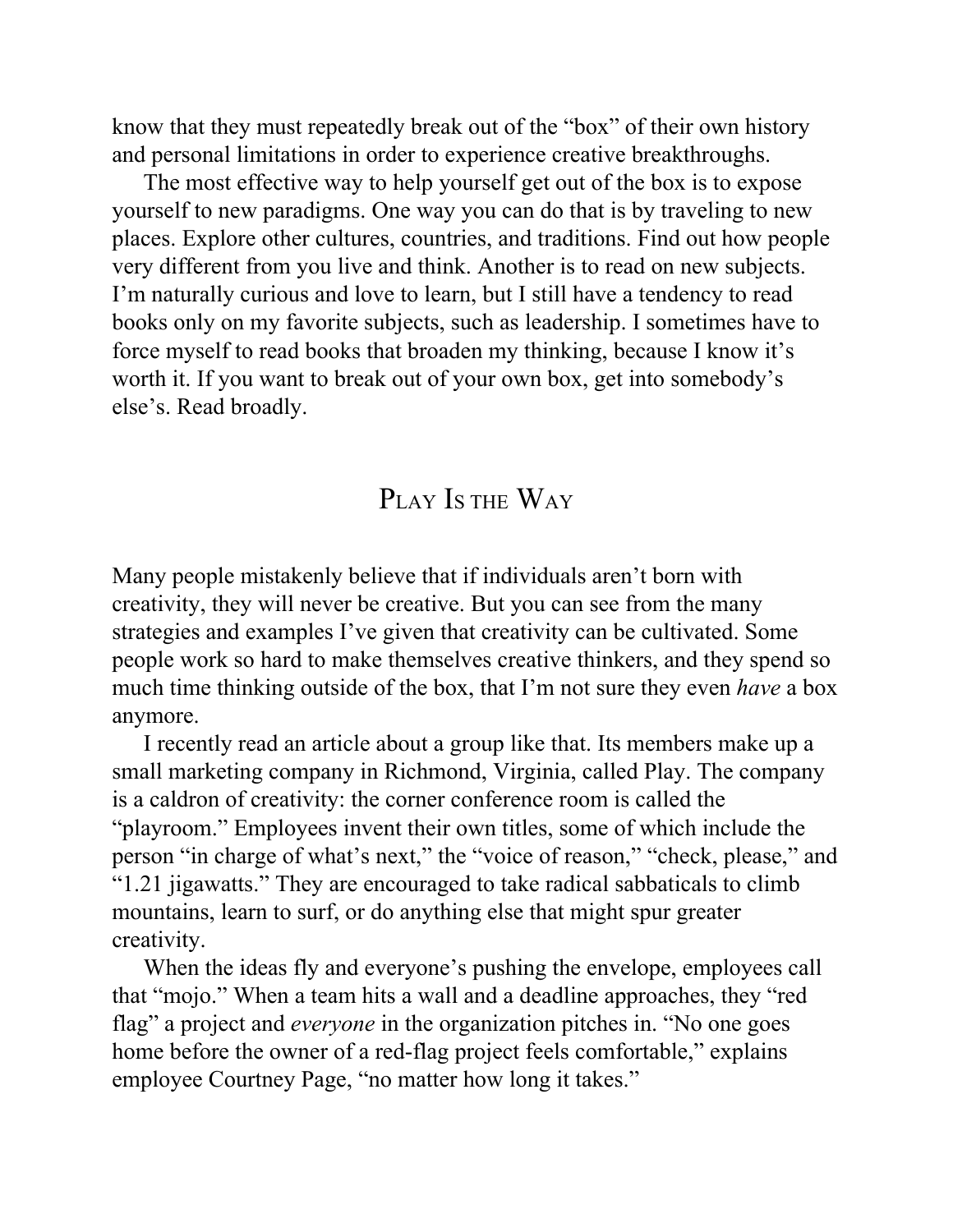### LIVE, EAT, BREATHE CREATIVITY

The founders of Play have created an incredible environment of creativity. Bill Howland, product manager of the Center for Creative Leadership, which recently tested Play's ability to foster creativity, said that Play's "scores were off the charts. I have not seen another company with such an open and creative environment in my six years with the center."

The company's values are straightforward: people, play, and profit, in that order. Robb Pair, who leads the company's merchandising division, says, "Working at Play really gives me a feeling of 'no limits.' Risk is encouraged, and I have the chance to explore my potential and abilities."

Play cofounder Andy Sefanovich describes how Play has been able to foster such creativity: "What we're doing," he says, "is building a creative *community*—not mystifying creativity as a special talent of a chosen few." [35](#page-236-0)

And what's their advice to people who want to become more creative, as they are? "Look at more stuff, and think about it harder." That's a formula all of us can learn to embrace.

### **THINKING QUESTION**

*Am I working to break out of my "box" of limitations so that I explore ideas and options to experience creative breakthroughs?*

### **Putting Creative Thinking into Action**

1. If you have been using some method of capturing your ideas in a notebook, computer, or filing system, grab hold of it and look through some of the ideas you've recorded. (If you haven't been capturing your ideas on paper, you're missing an opportunity to take them to the next level. Rather than completing this first exercise, begin capturing ideas on paper for the next 90 days.)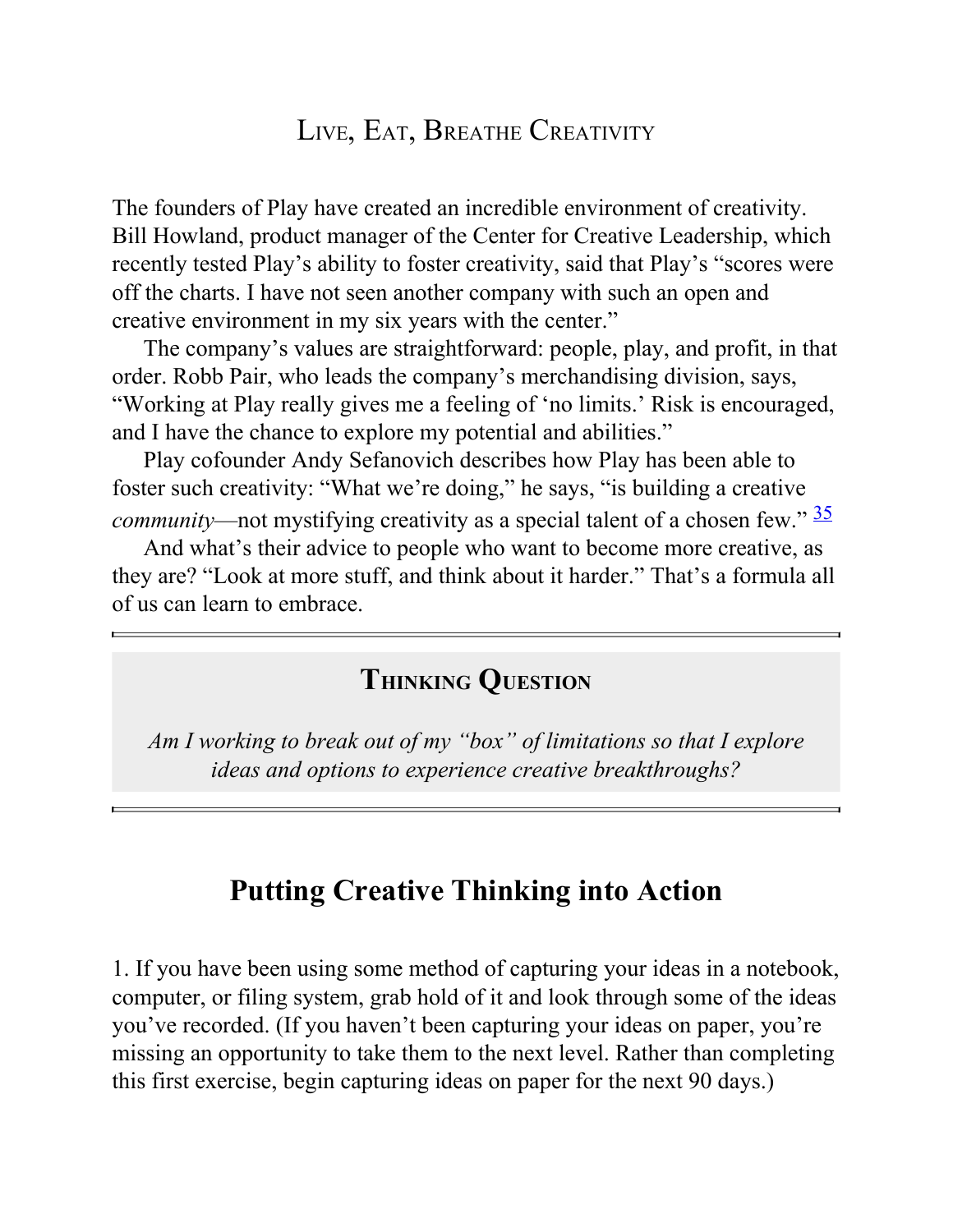Look through your ideas and find one that you believe has great potential. Now ask yourself the following questions to stretch that idea:

- Why do I like this idea?
- What are the underlying issues involved with it?
- What does this remind me of?
- What is the opposite?
- What metaphor or symbol helps explain it?
- What is the value of the idea?
- What's the *hardest* or *most expensive* way to carry it out?
- Who has a different perspective on this?
- What happens if I *don't* do it at all?
- In my wildest dreams, what can this idea lead to?

I encourage you to add other questions of your own. The idea is to get outside of your box and let your ideas take you anywhere they want you to. The only rules are 1) you're not allowed to shut down your thinking process with selfediting, criticism, or other creativity killers; and 2) You must try to capture as many of your ideas as possible on paper.

2. Think about your working environment. Does it naturally foster creativity or tend to shut it down? If it promotes creative thought, count your blessings and thank your colleagues and boss. If it doesn't, figure out if you can make it friendlier to creativity. If you're the boss, then changing the culture is your responsibility. Praise and reward creative thinking and innovation. Introduce play. Give people time to recharge their mental batteries, similar to Play's radical sabbaticals. Hire a consultant to teach people how to think out of the box. Do whatever's necessary.

3. If you have the resources to go to another country where you can immerse yourself in a different culture, you may want to plan your next vacation around it. If you don't, then plan to read three books that take you out of your area of expertise. Don't pick something that will bore you or that will go way over your head. Just expose yourself to something that makes you stretch your mind.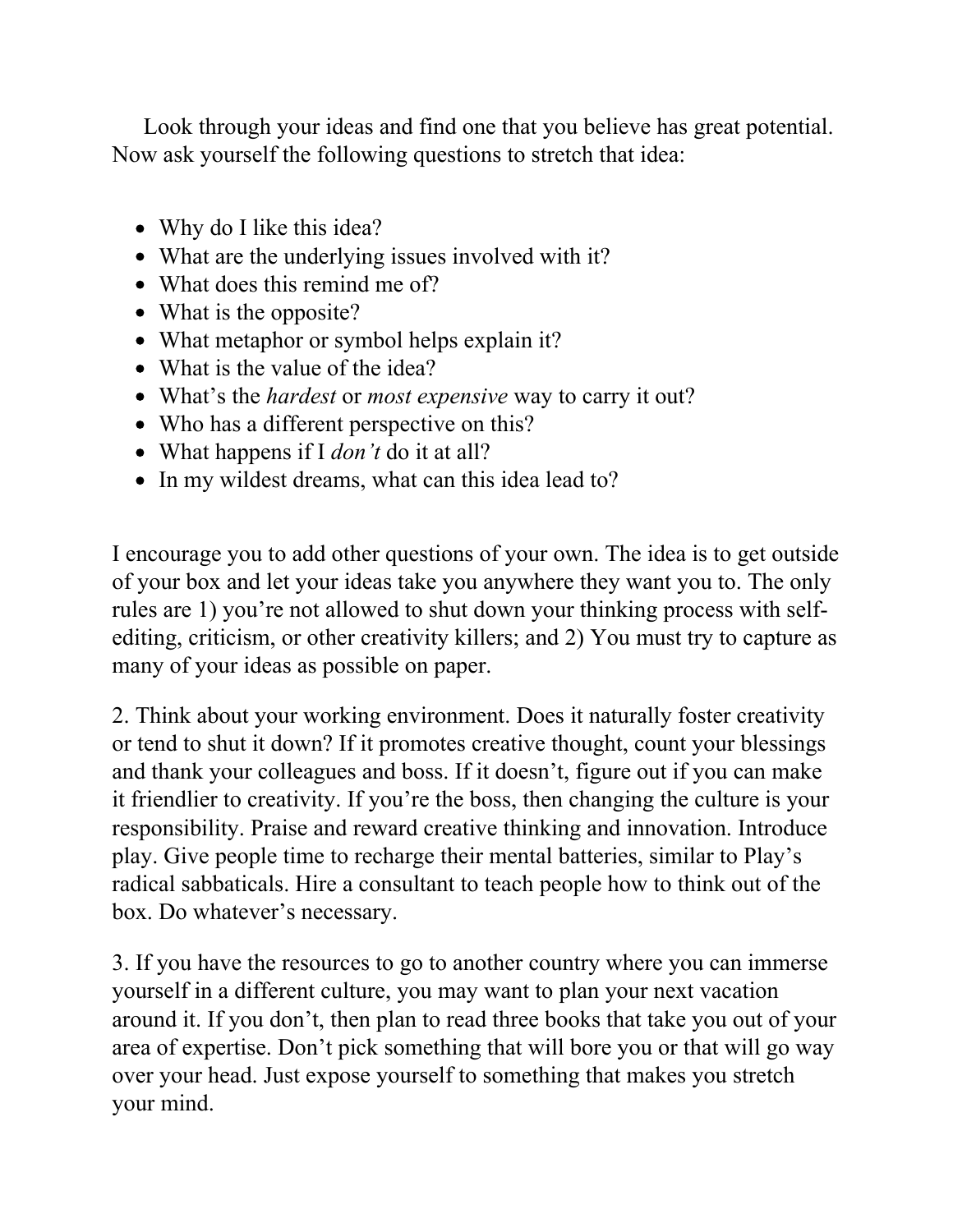*Solution to exercise for Thinking Outside the Lines:*

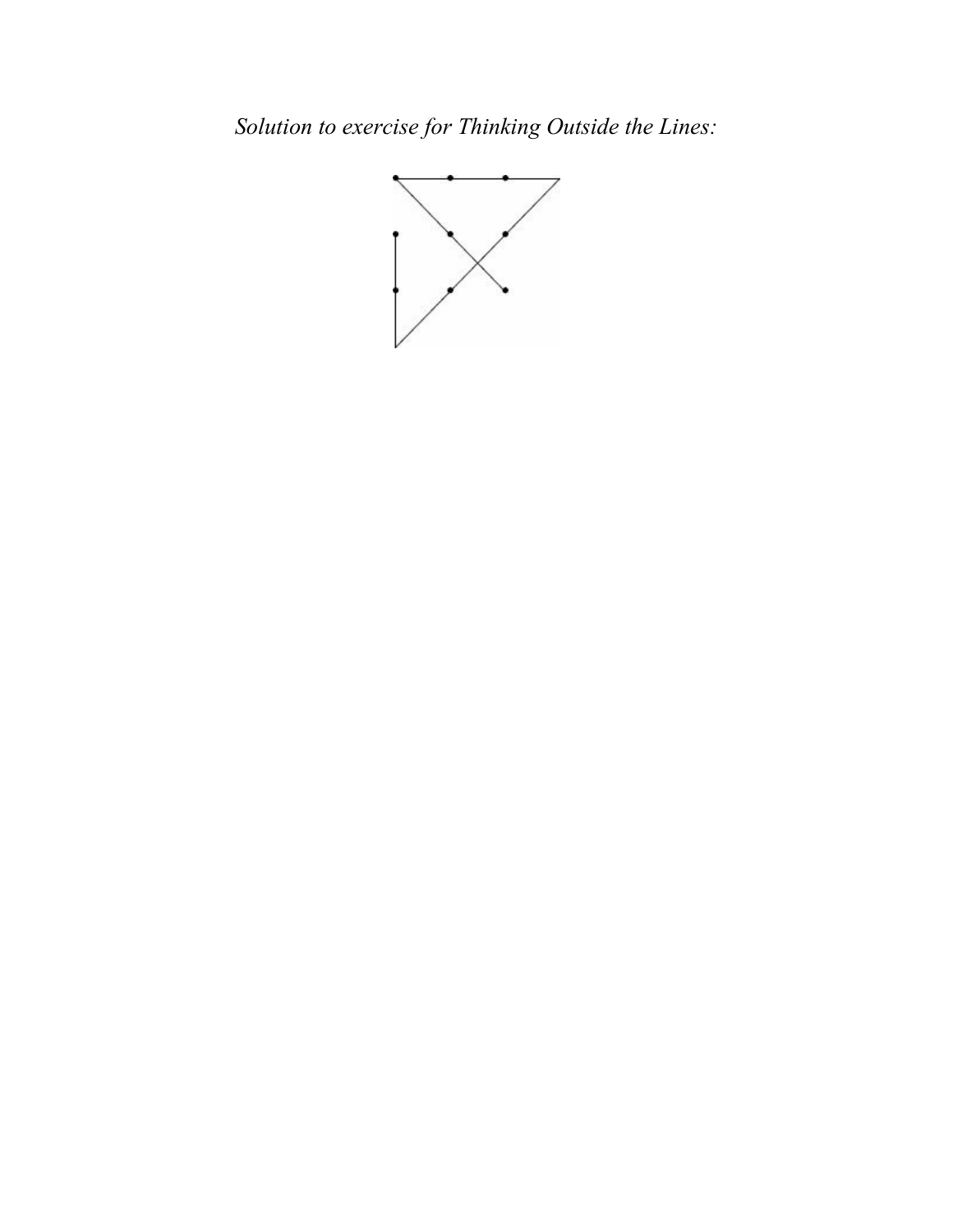# [Skill](#page-2-0) 4

### Recognize the [Importance](#page-2-0) of Realistic Thinking

*"The first responsibility of a leader is to define reality."* —MAX DEPREE, Chairman of the Board of Herman Miller, Inc.

What Were They Thinking?

*"The police are not here to create disorder. They're here to preserve disorder."* —MAYOR RICHARD DALEY, during 1968 Democratic National Convention in Chicago

One of the conferences I've especially enjoyed hosting recently is called "Reality Leadership." It's an intense one-day conference that focuses on four of the most difficult challenges facing any leader: influencing change, resolving conflict, developing leaders, and making the tough call. I love that conference because it highlights real-life case studies of leaders who have successfully faced those tasks themselves, and it helps people deal with real problems. As anyone knows who's been out of school for a few years, there's usually a huge gap between a college education and the reality of the working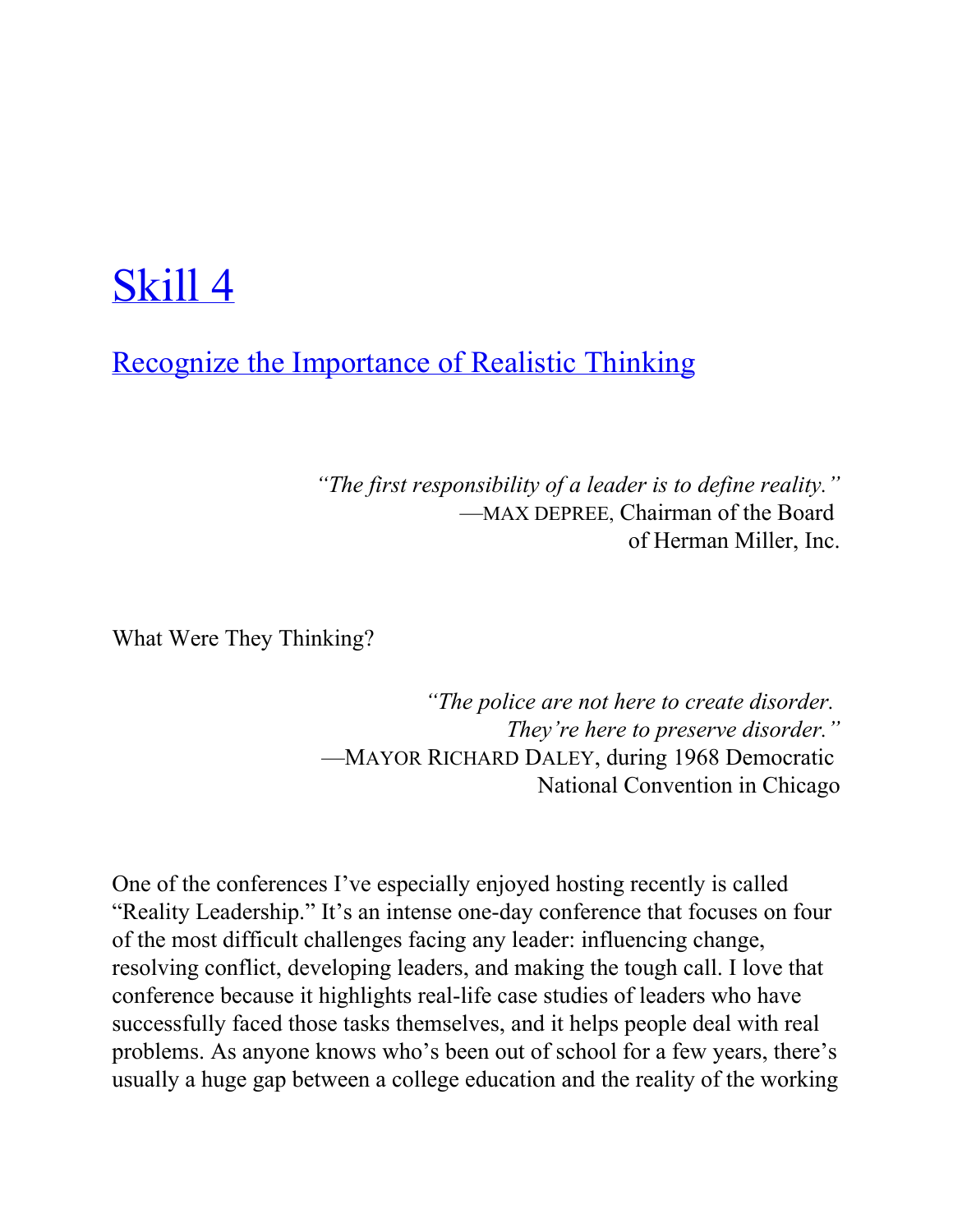world.

After one conference, I hosted a roundtable discussion. As I outlined some developing trends, I could tell that many in the group didn't like what they were hearing. I could sympathize. When I started my career fresh out of school, I was an idealistic thinker, not a realistic one. Take a look at some of my misconceptions and the realities I faced:

| <b>Misconception</b>                                      | <b>Reality</b>                               |
|-----------------------------------------------------------|----------------------------------------------|
| I could make everyone happy.                              | There will be conflict.                      |
| People like change if it's done properly.                 | People resist change regardless.             |
| It is enough that the leader takes care of the<br>people. | People must be developed to be<br>effective. |
| Good leadership makes tough calls unnecessary.            | Tough calls must always be made.             |

Honestly, early in my career, I went out of my way to avoid too much realistic thinking because I thought it would interfere with my creative thinking. But as I've grown, I've come to realize that realistic thinking adds to my life.

### REALITY CHECK

Reality is the difference between what we wish and what is. I learned that truth slowly, lesson by lesson. In my first year of ministry, I discovered that no matter how hard I worked or what I did, I could not please *everybody.* I made that discovery when I failed to receive a unanimous vote of approval from my people during my first annual congregational meeting.

One by one my misconceptions fell. And in time, I evolved into a more realistic thinker. That process went in phases. First, I did not engage in realistic thinking at all. After a while, I realized that it was necessary, so I began to engage in it occasionally. (But I didn't like it because I thought it was too negative. And any time I could delegate it, I did.) Eventually, I found that I *had* to engage in realistic thinking if I was going to solve problems and learn from my mistakes. And in time, I became willing to think realistically *before* I got in trouble and make it a continual part of my life. Today, I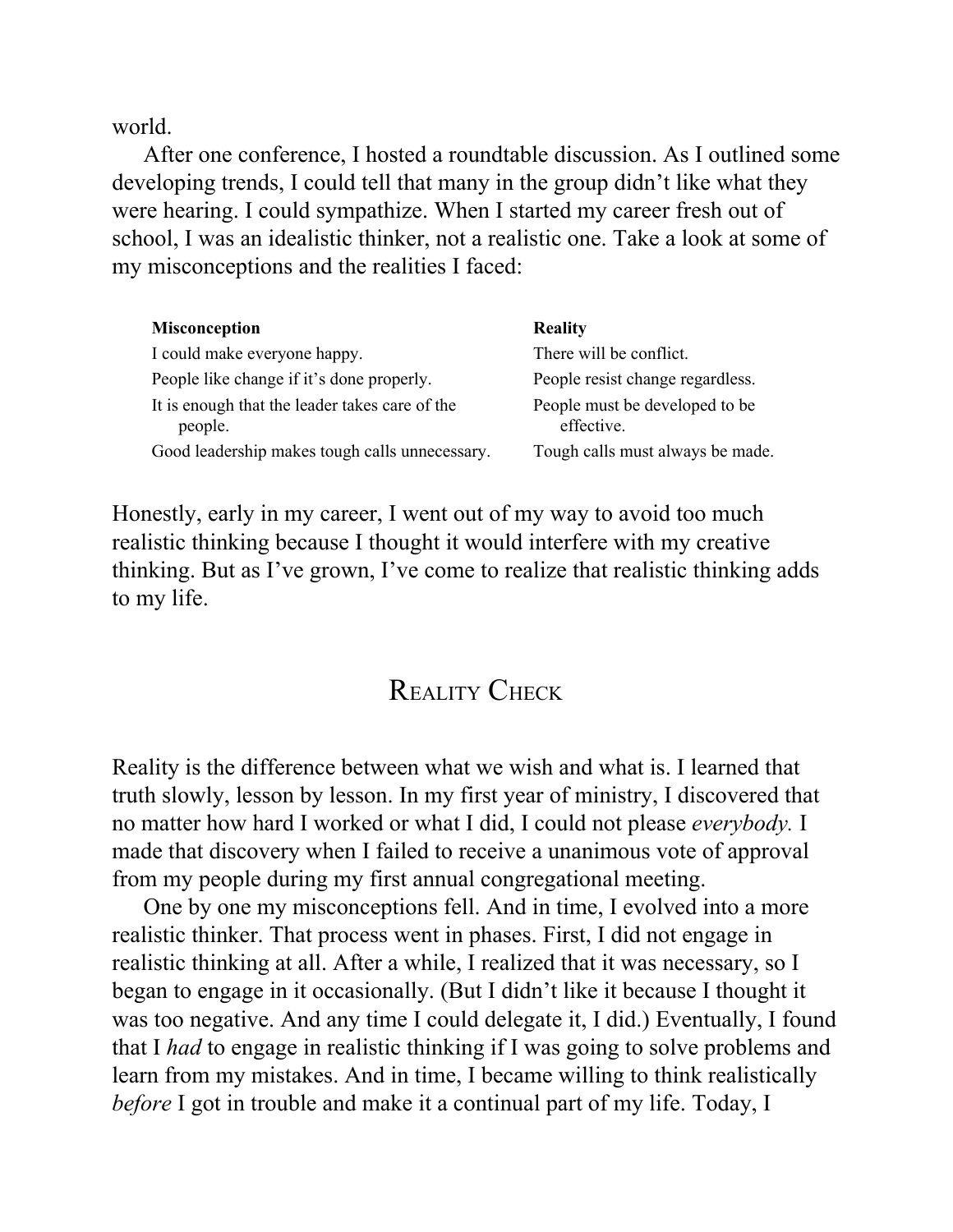encourage my key leaders to think realistically. We make realistic thinking the foundation of our business because we derive certainty and security from it.

I continue to grow in the area of realistic thinking, but still it is not an area of natural strength. I have much to learn. I was reminded of that recently by my brother, Larry, who is a very realistic thinker. At a board meeting for EQUIP, the non-profit organization I founded to teach leadership to pastors overseas, we were discussing the budget for the coming year. The tragedy of September 11, 2001, adversely affected the income of most non-profit organizations not involved in the relief effort. Although giving was down for EQUIP, I believed that things would soon turn around and we could adopt a budget similar to the one from the previous year.

Larry, however, who is also a member of EQUIP's board of directors, did not agree. He wanted to be more practical.

"John," he said, "you can't let your natural optimism drive this budget. Let's look at the worst-case scenario. What will EQUIP's income be if things don't turn around? That should be our base for the budget and staffing." We talked about that idea for a while, and Larry concluded by saying, "You've always got to ask yourself, 'What's the worst-case scenario?' That's the only way to keep your organization financially sound." And Larry would know about that. He's an excellent businessperson. Because of his savvy and ability to think realistically, he's built many successful businesses, and he's been financially independent since he was in his early twenties.

## WHY YOU SHOULD RECOGNIZE THE IMPORTANCE OF REALISTIC THINKING

If you're a naturally optimistic person, as I am, you may not possess great desire to become a more realistic thinker. But cultivating the ability to be realistic in your thinking will not undermine your faith in people, nor will it lessen your ability to see and seize opportunities. Instead, it will add value to you in other ways: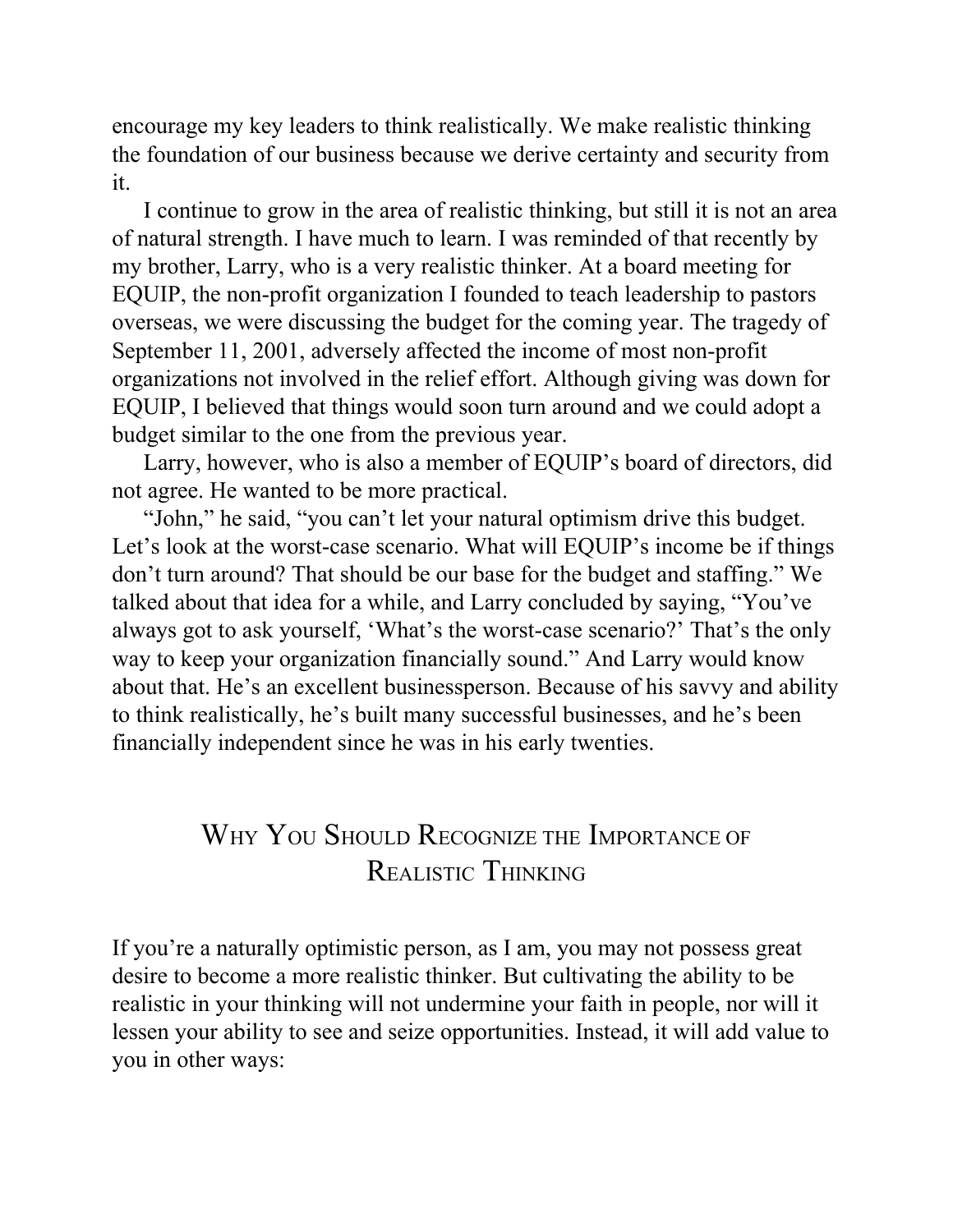Actions always have consequences; realistic thinking helps you to determine what those consequences could be.

Actions always have consequences; realistic thinking helps you to determine what those consequences could be. And that's crucial, because only by recognizing and considering consequences can you plan for them. If you plan for the worst-case scenario, you can minimize the downside risk.

# *2. Realistic Thinking Gives You a Target and Game Plan*

I've known businesspeople who were not realistic thinkers. Here's the good news: they were very positive and had a high degree of hope for their business. Here's the bad news: hope is not a strategy.

Realistic thinking leads to excellence in leadership and management because it requires people to face reality. They begin to define their target and develop a game plan to hit it. When people engage in realistic thinking, they also begin to simplify practices and procedures, which results in better efficiency.

Truthfully, in business only a few decisions are important. Realistic thinkers understand the difference between the important decisions and those that are merely necessary in the normal course of business. The decisions that matter relate directly to your purpose. James Allen was right when he wrote, "Until thought is linked with purpose there is no intelligent accomplishment." [36](#page-236-1)

> "Until thought is linked with purpose there is no intelligent accomplishment."

> > —James Allen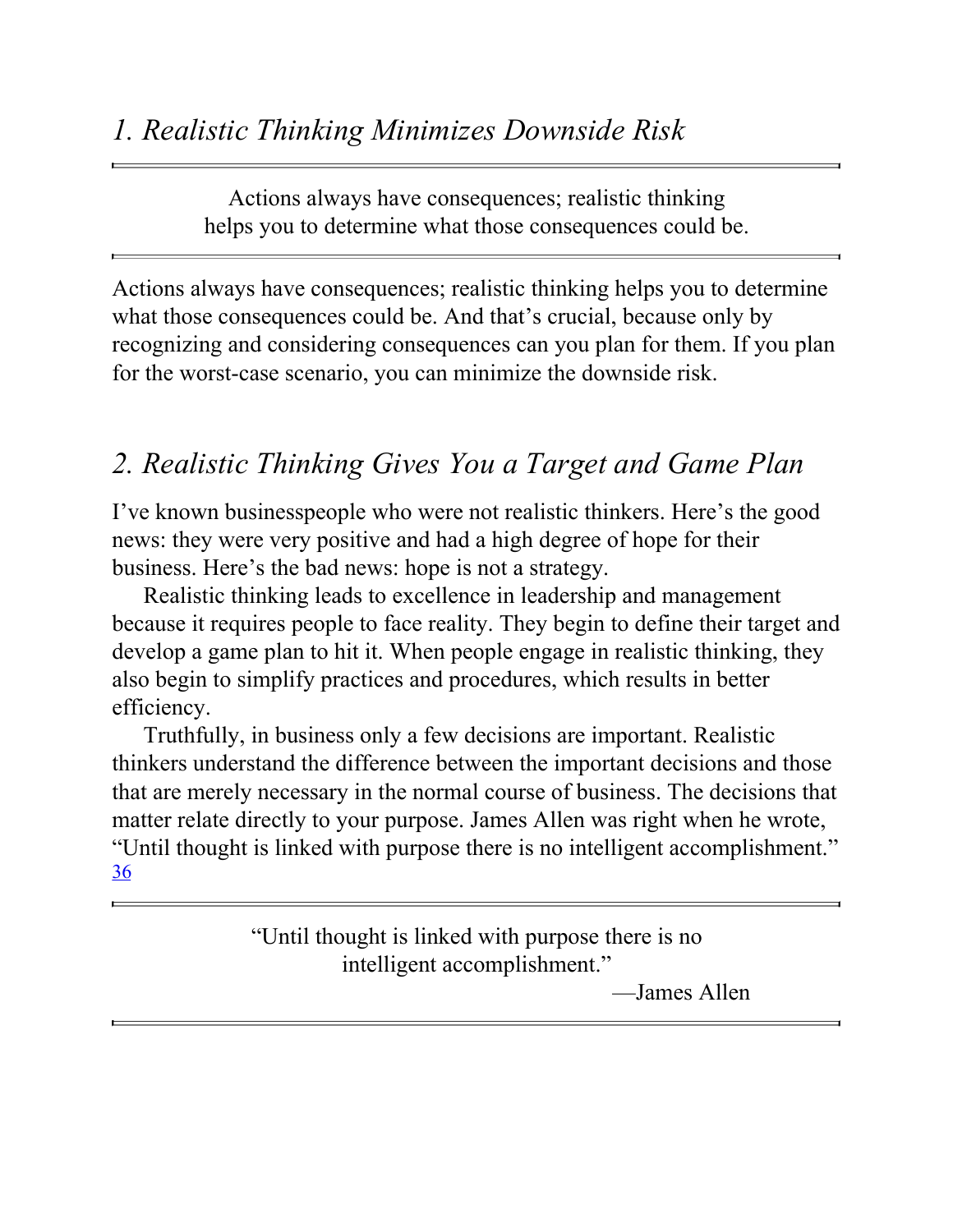# *3. Realistic Thinking Is a Catalyst for Change*

People who rely on hope for their success rarely make change a high priority. If you have only hope, you imply that achievement and success are out of your hands. It's a matter of luck or chance. Why bother changing?

Realistic thinking can dispel that kind of wrong attitude. There's nothing like staring reality in the face to make a person recognize the need for change. Change alone doesn't bring growth but you cannot have growth without change.

## *4. Realistic Thinking Provides Security*

Any time you have thought through the worst that can happen and you have developed contingency plans to meet it, you become more confident and secure. It's reassuring to know that you are unlikely to be surprised. Disappointment is the difference between expectations and reality. Realistic thinking minimizes the difference between the two.

> Disappointment is the difference between expectations and reality.

# *5. Realistic Thinking Gives You Credibility*

Realistic thinking helps people to buy in to the leader and his or her vision. Leaders continually surprised by the unexpected soon lose credibility with their followers. On the other hand, leaders who think realistically and plan accordingly position their organizations to win. That gives their people confidence in them.

The best leaders ask realistic questions *before* casting vision. They ask themselves things like …

 $\bullet$  Is it possible?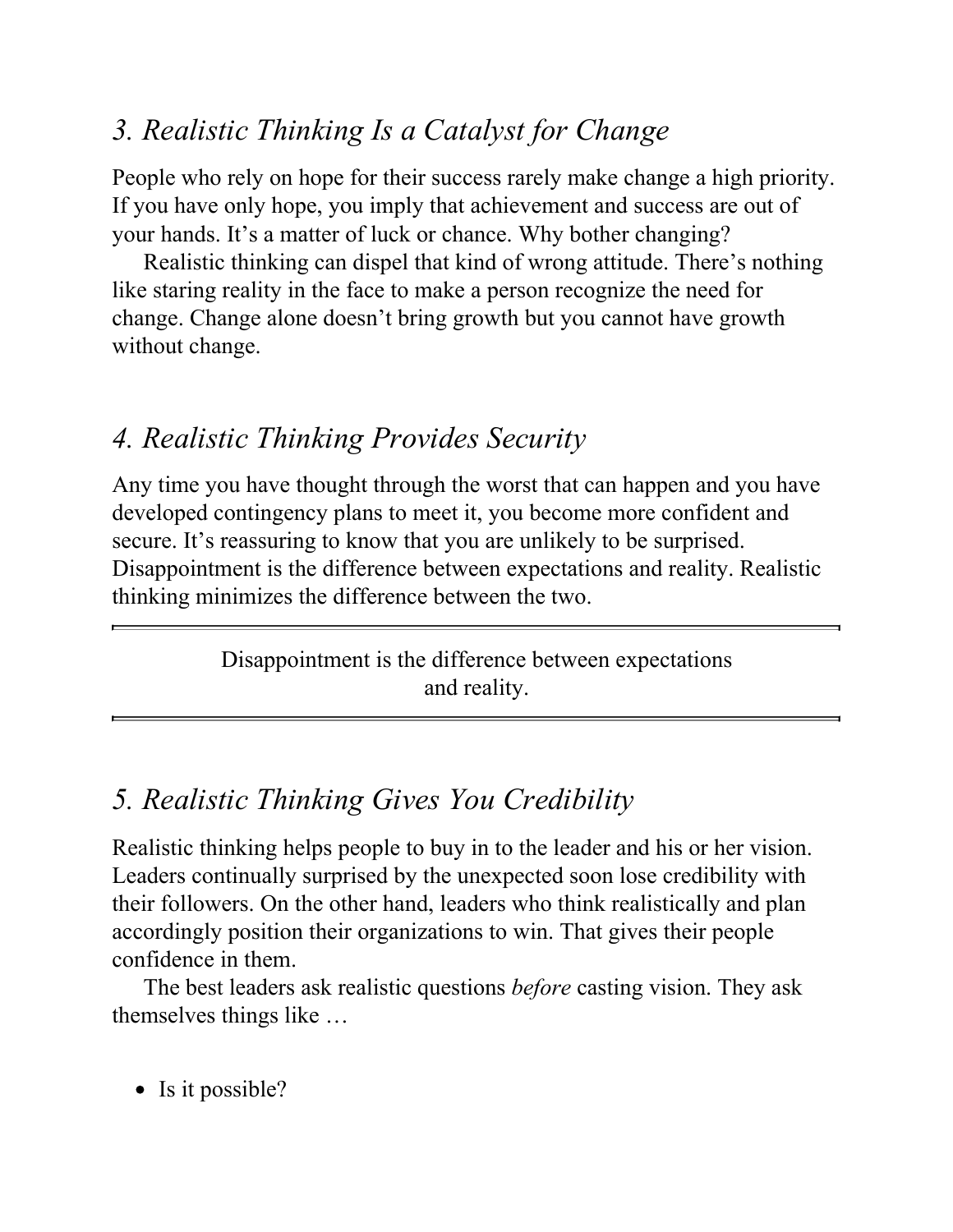- Does this dream include everyone or just a few?
- Have I identified and articulated the areas that will make this dream difficult to achieve?

I learned a great deal about the credibility that comes from realistic thinking in 1983 when the church I led needed to relocate. We were looking at purchasing 80 acres in east San Diego. The good news was that the property was in a prime location; the bad news was that there were many obstacles to overcome before we could relocate. As any experienced businessperson knows, a multimillion-dollar building project is difficult and complicated, but this one ran up against ridiculous difficulties because of local bureaucracy, environmental regulations, and red tape.

As I presented the vision for our relocation to our people, I chose to communicate the challenges realistically. As we began to raise funds to purchase the property, I had to make sure that everyone understood that the land wasn't currently zoned for our purposes. After we bought the land, the real difficulties began. For eight long years, whenever I communicated the opportunities of the vision, I gave an equal amount of time to the obstacles. It was sometimes painful, but by including realistic thinking in the communication, we were able to sustain the dream over a long period of time.

## *6. Realistic Thinking Provides a Foundation to Build On*

Thomas Edison observed, "The value of a good idea is in using it." The bottom line on realistic thinking is that it helps you to make an idea usable by taking away the "wish" factor. Most ideas and efforts don't accomplish their intended results because they rely too much on what we wish rather than what is.

You can't build a house in midair; it needs a solid foundation. Ideas and plans are the same. They need something concrete on which to build. Realistic thinking provides that solid foundation.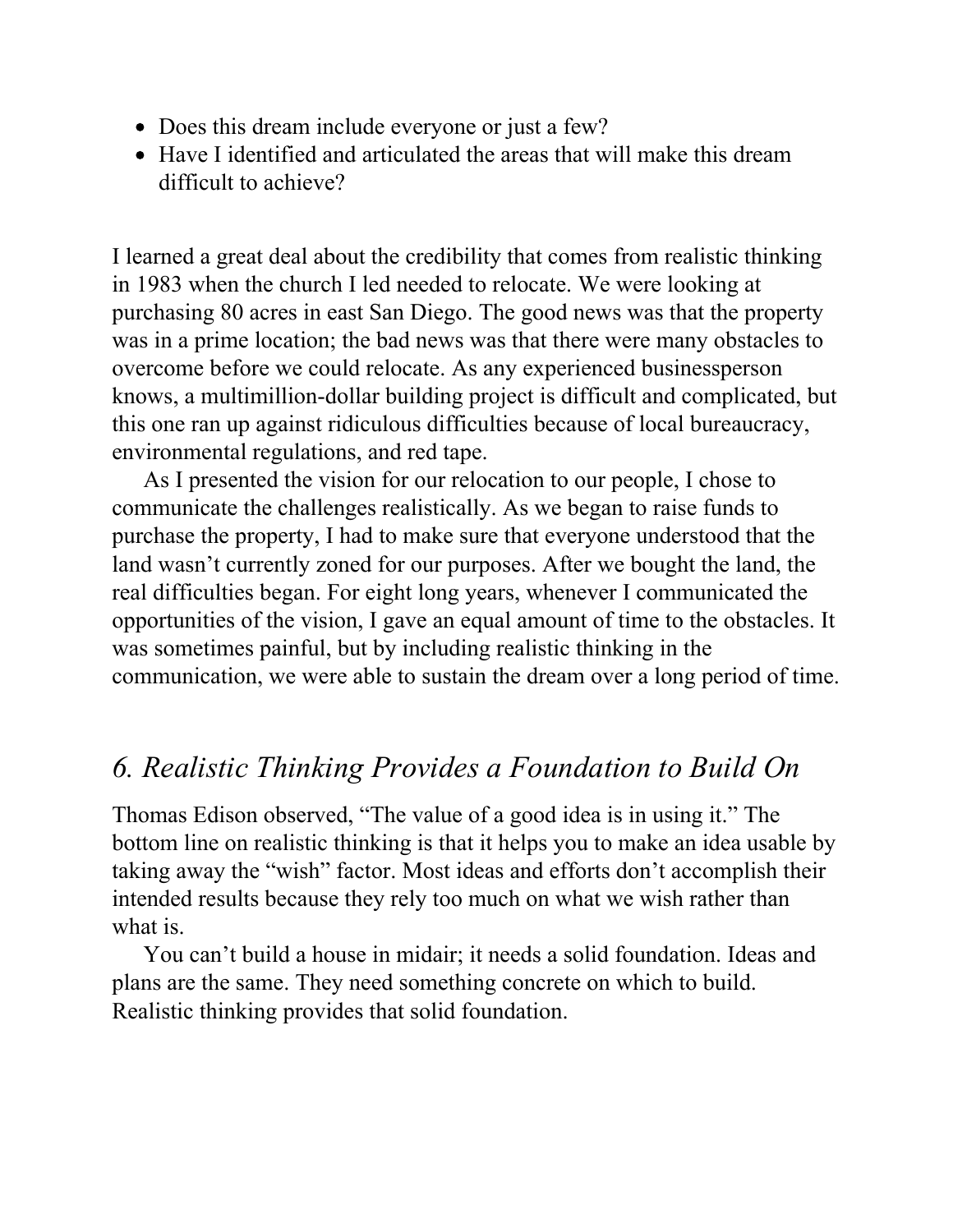# *7. Realistic Thinking Is a Friend to Those in Trouble*

If creativity is what you would do if you were unafraid of the possibility of failure, then reality is dealing with failure if it does happen. Realistic thinking gives you something concrete to fall back on during times of trouble, which can be very reassuring. Certainty in the midst of uncertainty brings stability.

# *8. Realistic Thinking Brings the Dream to Fruition*

British novelist John Galsworthy wrote, "Idealism increases in direct proportion to one's distance from the problem." If you don't get close enough to a problem, you can't tackle it. If you don't take a realistic look at your dream—and what it will take to accomplish it—you will never achieve it. Realistic thinking helps to pave the way for bringing any dream to fruition.

> "Idealism increases in direct proportion to one's distance from the problem."

> > —John Galsworthy

## HOW TO RECOGNIZE THE IMPORTANCE OF REALISTIC **THINKING**

Because I'm naturally optimistic rather than realistic, I've had to take concrete steps to improve my thinking in this area. Here are five things I do to improve my realistic thinking:

# *1. Develop an Appreciation for Truth*

I could not develop as a realistic thinker until I gained an appreciation for realistic thinking. And that means learning to look at and enjoy truth.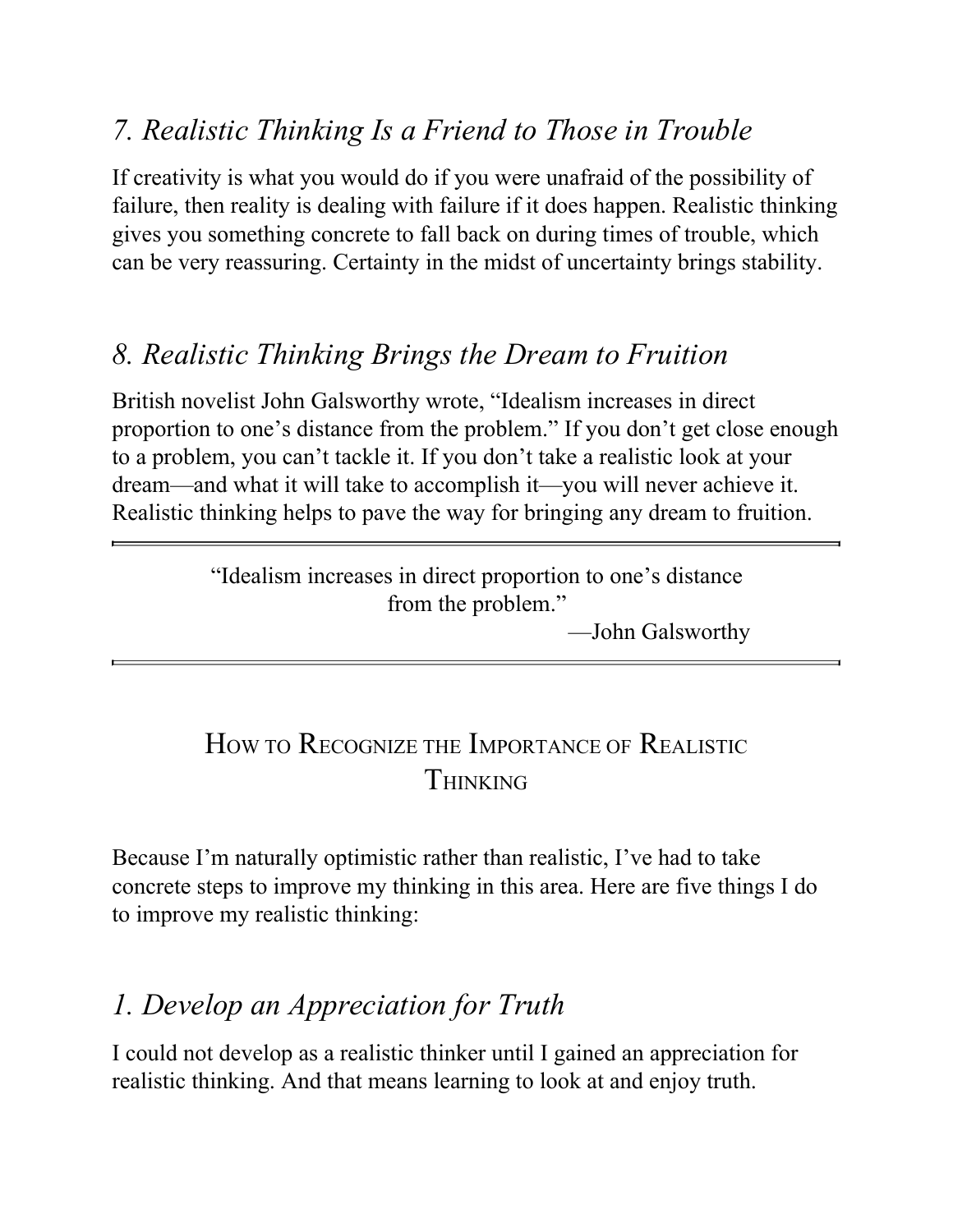President Harry S. Truman said, "I never give em hell. I just tell the truth and they think it is hell." That's the way many people react to truth.

People tend to exaggerate their success and minimize their failures or deficiencies. They live according to Ruckert's Law, believing there is nothing so small that it can't be blown out of proportion. I heard a humorous story that illustrates that ability. The chairman of a local chamber of commerce had to introduce the speaker at the organization's annual black-tie dinner.

"The man who I am about to introduce," he said, "is someone I know you'll enjoy listening to. He is the most gifted businessman in the country. He has made one hundred million dollars in California oil."

The speaker, embarrassed, came to the podium. "Thank you for your kind introduction, Mr. Chairman," he said. "However, the facts need some clarification. It wasn't oil; it was coal. It wasn't California; it was Pennsylvania. It wasn't one hundred million; it was one hundred thousand. It wasn't me; it was my brother. And he didn't make it; he lost it."

Another not-so-humorous illustration concerning the truth surfaced in 2001. If you follow college football, you are probably aware of what happened to coach George O'Leary. The former Georgia Tech football coach received and accepted an offer for what he called his dream job—head coach for the University of Notre Dame. But O'Leary had a problem. Years before, he had created a resume that didn't match the reality of his experience. His resume claimed that he had a degree which he hadn't earned, and it invented college playing experience that he didn't possess. When officials at Notre Dame discovered the discrepancy, O'Leary lost his credibility—and his dream job.

"Due to a selfish and thoughtless act many years ago," O'Leary said, "I have personally embarrassed Notre Dame, its alumni and fans. The integrity and credibility of Notre Dame is impeccable and with that in mind, I will resign my position as head football coach."

Notre Dame athletic director Kevin White commented, "I understand that these inaccuracies represent a very human failing; nonetheless, they constitute a breach of trust that makes it impossible for us to go forward with our relationship."  $\frac{37}{2}$  $\frac{37}{2}$  $\frac{37}{2}$ 

"Men occasionally stumble over the truth, but most pick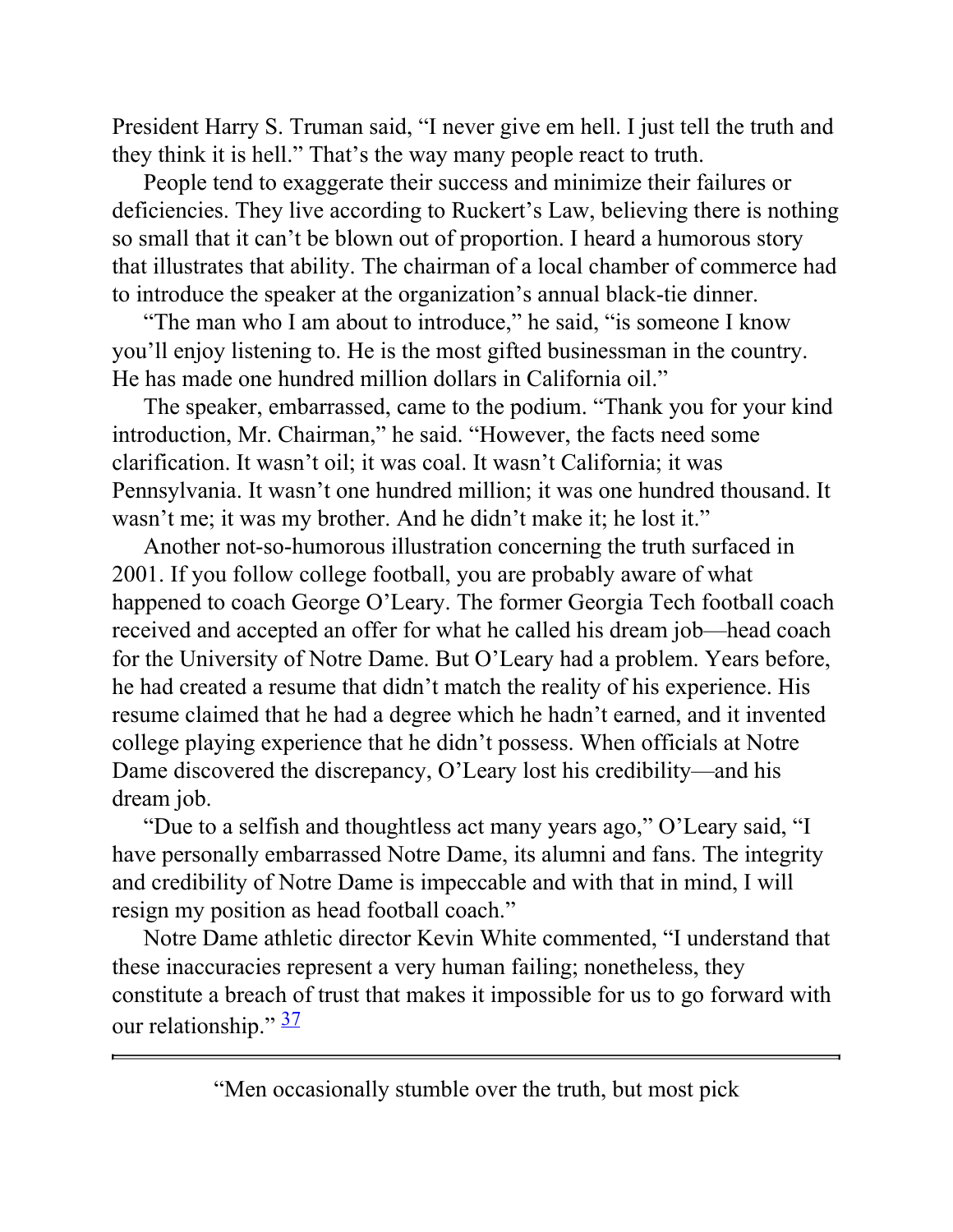themselves up and hurry off as if nothing has happened." —Winston Churchill

Unfortunately, many people today could be described by a quote from Winston Churchill: "Men occasionally stumble over the truth, but most pick themselves up and hurry off as if nothing has happened." More recently, television journalist Ted Koppel observed, "Our society finds truth too strong a medicine to digest undiluted. In its purest form, truth is not a polite tap on the shoulder. It is a howling reproach." In other words, the truth will set you free—but first it will make you angry! If you want to become a realistic thinker, however, you need to get comfortable dealing with the truth and face up to it.

> The truth will set you free—but first it will make you angry!

### *2. Do Your Homework*

A college recruiter heard good things about a high school basketball player from a small town. He got to the town too late for the game, but was able to meet the young man and his coach. The recruiter said to the young man, "I hear you're pretty good."

"The best there is," the player replied. "I average 45 points per game. I am the best rebounder in my school. And I've led our team to three undefeated seasons and three state championships."

After talking to the player, the recruiter said to the coach, "What a talent! So tell me, does he have any weaknesses?"

"Well," the coach said sheepishly, "He does have a tendency to exaggerate."

The process of realistic thinking begins with doing your homework. You must first get the facts. Former governor, congressman, and ambassador Chester Bowles said, "When you approach a problem, strip yourself of preconceived opinions and prejudice, assemble and learn the facts of the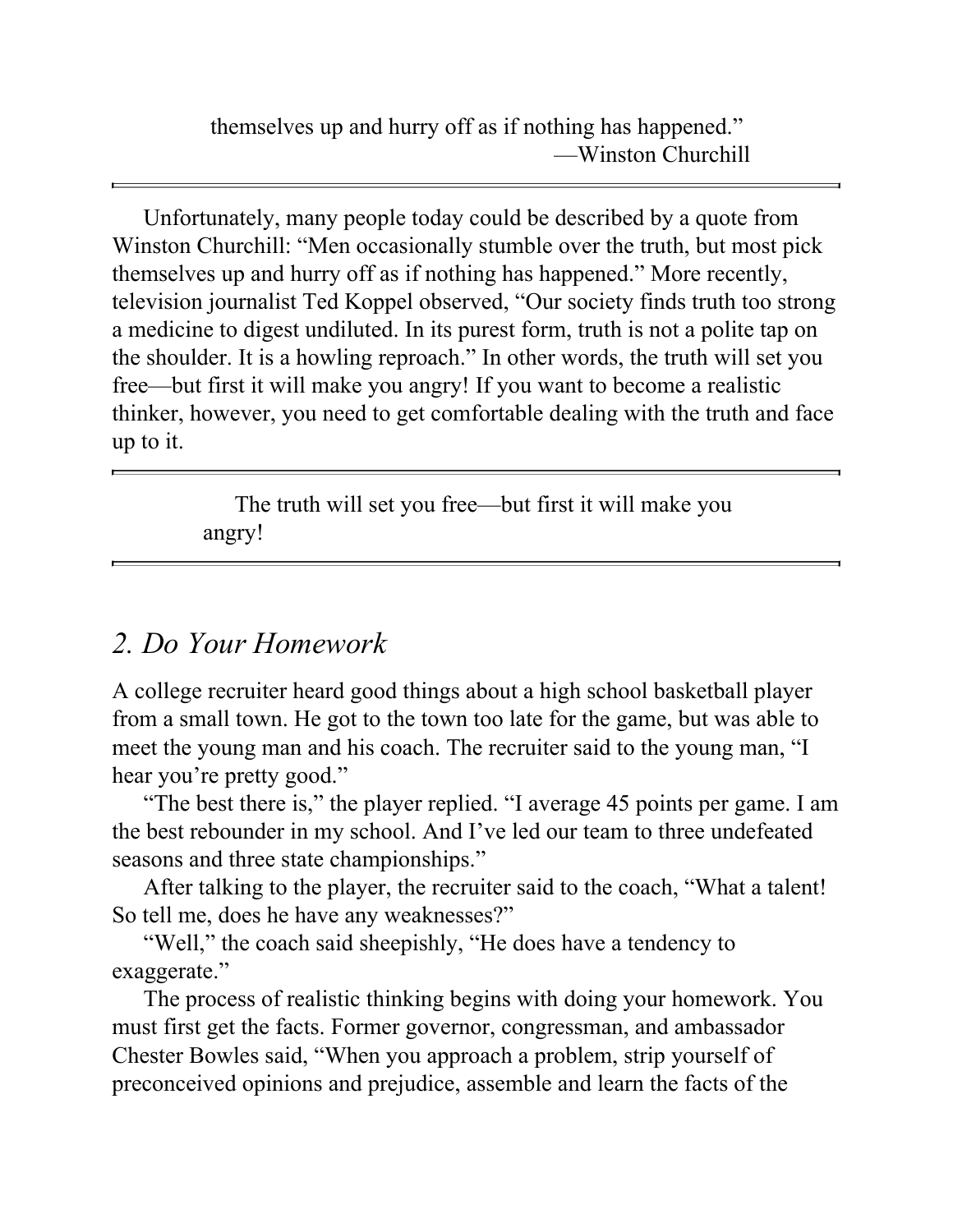situation, make the decision which seems to you to be the most honest, and then stick to it." It doesn't matter how sound your thinking is if it's based on faulty data or assumptions. You can't think well in the absence of facts (or in the presence of poor information).

You can also find out what others have done in similar circumstances. Remember, your thinking doesn't necessarily have to be original; it just has to be solid. Why not learn all that you can from good thinkers who have faced similar situations in the past? Some of my best thinking has been done by others!

Some of my best thinking has been done by others!

# *3. Think Through the Pros and Cons*

There's nothing like taking the time to really examine the pros and cons of an issue to give you a strong dose of reality. It rarely comes down to simply choosing the course of action with the greatest number of pros, because all pros and cons do not carry equal weight. But that's not the value of the exercise, anyway. Rather, it helps you to dig into the facts, examine an issue from many angles, and really count the cost of a possible course of action.

# *4. Picture the Worst-Case Scenario*

The essence of realistic thinking is discovering, picturing, and examining the worst-case scenario. Ask yourself questions such as,

- What if sales fall short of projections?
- What if revenue hits rock bottom? (Not an optimist's rock bottom, but *real* rock bottom!)
- What if we don't win the account?
- What if the client doesn't pay us?
- What if we have to do the job short-handed?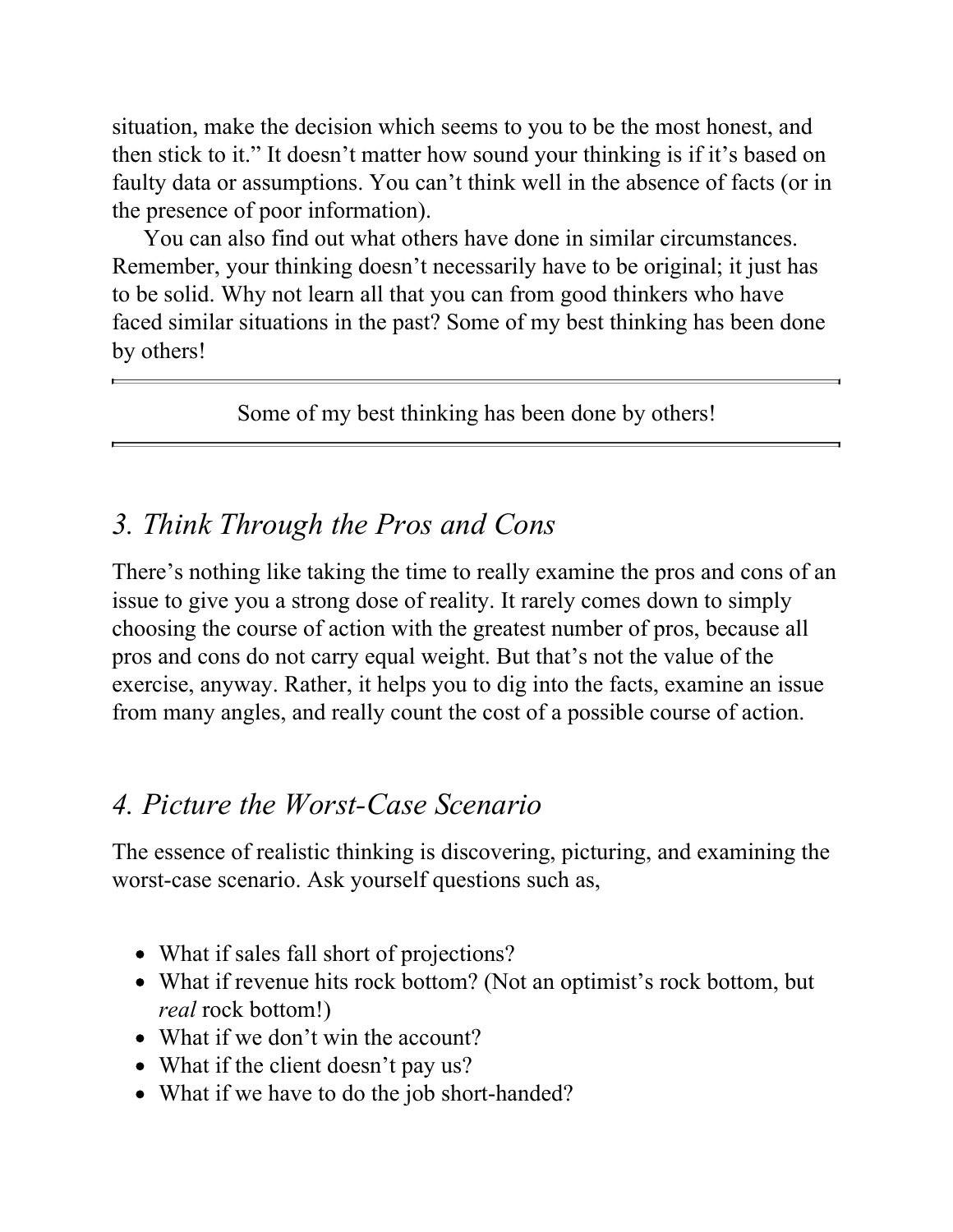- What if our best player gets sick?
- What if all the colleges reject my application?
- What if the market goes belly up?
- What if the volunteers quit?
- What if nobody shows up?

You get the idea. The point is that you need to think about worst-case possibilities whether you are running a business, leading a department, pastoring a church, coaching a team, or planning your personal finances. Your goal isn't to be negative or to *expect* the worst, just to be ready for it in case it happens. That way, you give yourself the best chance for a positive result—no matter what.

If you picture the worst case and examine it honestly, then you really have experienced a reality check. You're ready for anything. As you do that, take the advice of Charles Hole, who advised, "Deliberate with caution, but act with decision; and yield with graciousness or oppose with firmness."

### *5. Align Your Thinking with Your Resources*

One of the keys to maximizing realistic thinking is aligning your resources with your objectives. Looking at pros and cons and examining worst-case scenarios will make you aware of any gaps between what you desire and what really is. Once you know what those gaps are, you can use your resources to fill them. After all, that's what resources are for.

> One of the keys to maximizing realistic thinking is aligning your resources with your objectives.

## SUPER BOWL, SUPER DOME, SUPER SECURITY

Our country received lessons in realistic thinking following the tragedy of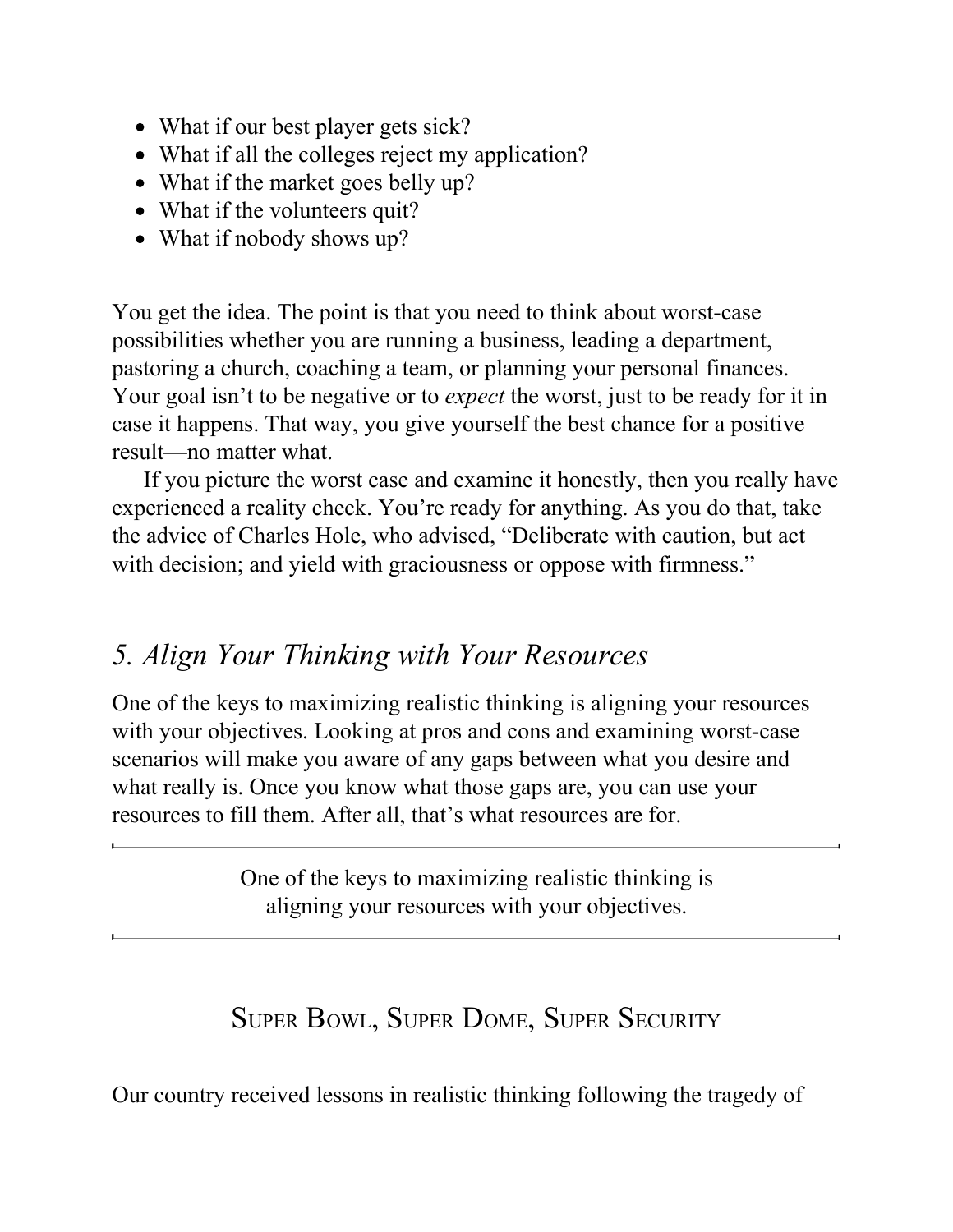September 11, 2001. The destruction of the World Trade Center buildings in New York City far surpassed any worst-case scenarios that anyone might have envisioned. In the wake of that event, we now find that we don't have the luxury of avoiding or neglecting realistic thinking.

I was reminded of that on Sunday, February 3, 2002, when I attended the Super Bowl in New Orleans, Louisiana. I had been to the big game twice before, to root for the home team—first San Diego and later Atlanta—and had seen both teams lose! But I had never been to a game like this.

The occasion had been designated a National Security Special Event. That meant that the U.S. Secret Service would be overseeing it; military personnel would work with local law enforcement; and security would be of the highest caliber. The Secret Service brought in several hundred agents and secured the area. In preparation for the game, access to the Super Dome was highly restricted, with intensified screening. Officials blocked off roads, closed the nearby interstate, and designated the area a no-fly zone.

We arrived early at the dome—officials suggested fans arrive up to five hours ahead of game time—and we immediately saw evidence of the precautionary measures. Eight-foot fences surrounded the whole area, and concrete barriers prevented unauthorized vehicles from getting close to the building. We could see sharpshooters positioned at various locations, including on the roof of some adjacent buildings. When we reached a gate, police officers and security personnel patted us down and examined everyone's belongings. After that they directed us to go through metal detectors. Only then did they allow us into the stadium.

"That's all well and good," you may be saying, "but what would have happened had there been a terrorist attack?" The Secret Service had that covered too, because they had prepared for the worst-case scenario. Evacuation plans had been put into place, and personnel at the Super Dome had been drilled to make sure everyone knew what to do in case of an emergency.

New Orleans mayor Marc Morial said the day before the Super Bowl, "We want to send a message to all visitors that New Orleans is going to be the safest place in America."  $\frac{38}{3}$  $\frac{38}{3}$  $\frac{38}{3}$  We got the message. We didn't feel the least bit worried. That's what happens when leaders recognize the importance of realistic thinking.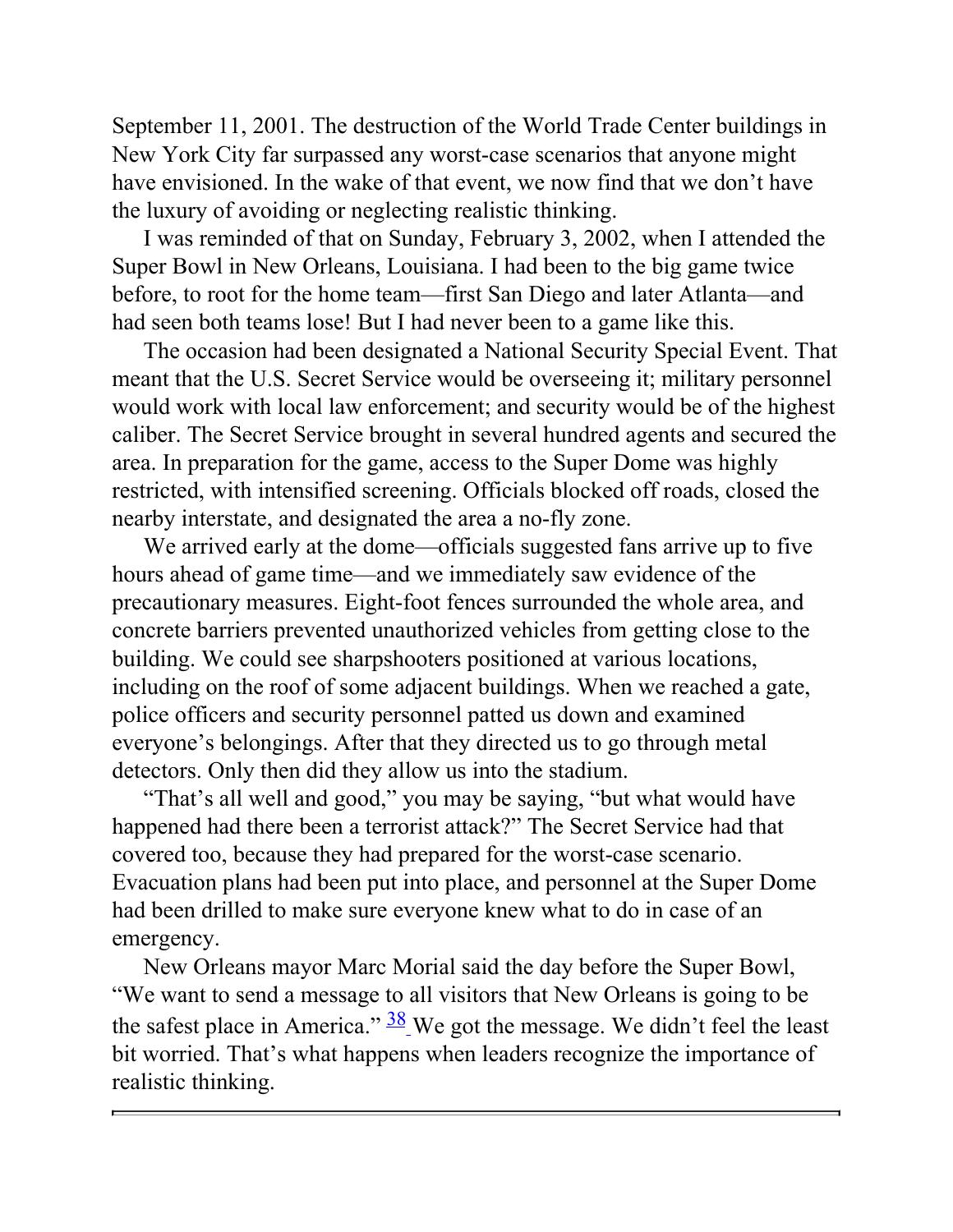## **THINKING QUESTION**

*Am I building a solid mental foundation on facts so that I can think with certainty?*

# **Putting Realistic Thinking into Action**

1. What is your natural bent? Is it toward optimism or realism? Take a look at the phases I went through in my evolution as a more realistic thinker (plus one more level I have not yet achieved) and see which statement best describes you.

- 1. I do not engage in realistic thinking.
- 2. I do not like realistic thinking.
- 3. I will let someone else do realistic thinking.
- 4. I will do realistic thinking only after I am in trouble.
- 5. I will do realistic thinking before I am in trouble.
- 6. I will continually make realistic thinking part of my life.
- 7. I will encourage my key leaders to do the same.
- 8. I will make realistic thinking the foundation of our business.
- 9. I derive certainty and security from realistic thinking.
- 10. I rely heavily on facts and often make judgments according to the worst-case scenario.

The lower your number, the more you need to grow.

2. If you haven't highly developed your ability to think realistically, then maybe you need a strong dose of truth. Ask five astute people (friends, coworkers, your spouse, your supervisor, etc.) to talk to you about your three greatest strengths and weaknesses. Ideally, they should write down their observations and explain them to you. As they talk, you are not allowed to defend yourself. You are allowed only to ask questions that help you to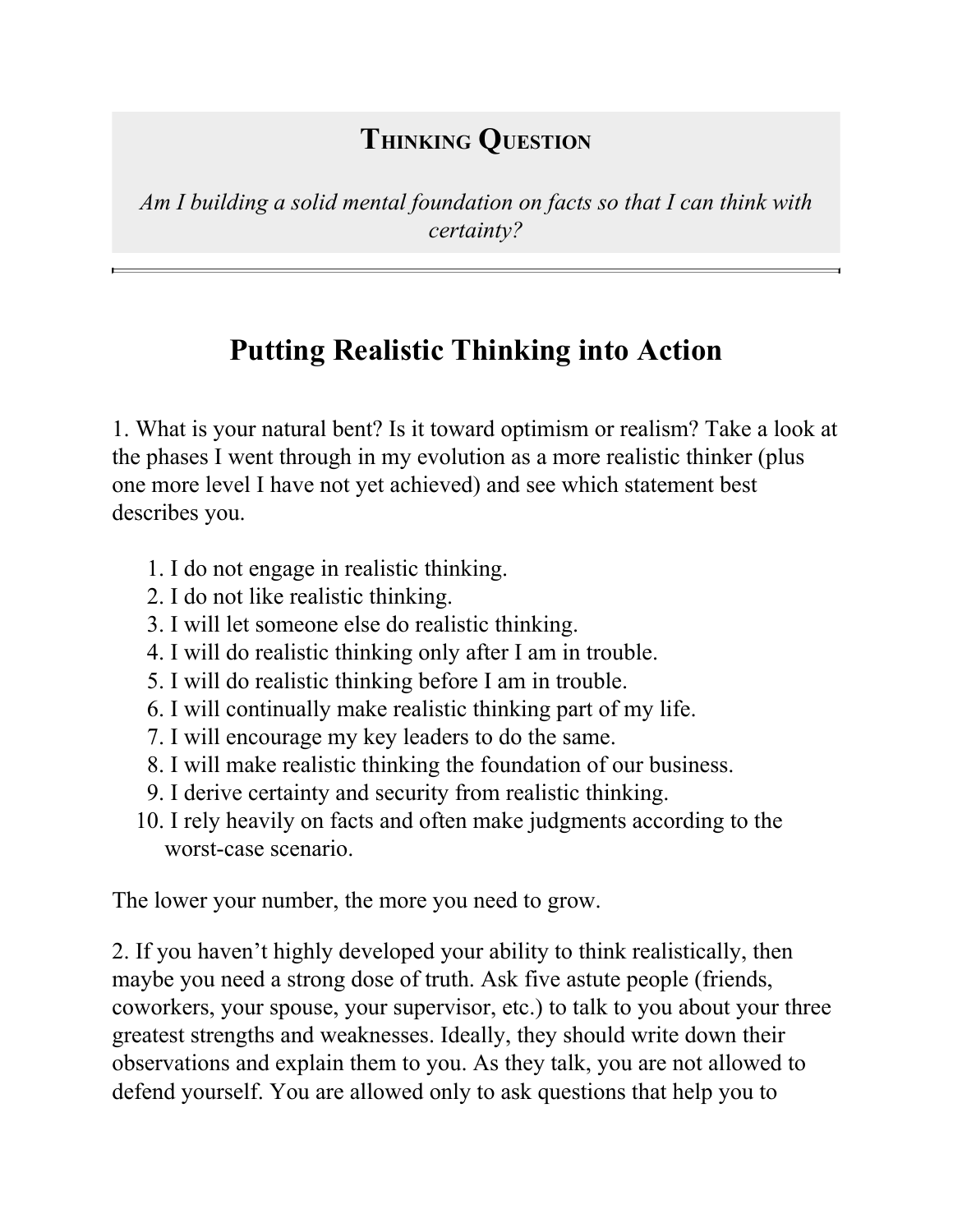understand their observations. Make notes, if necessary.

Take all of the comments you receive, along with your notes, and spend a whole day examining yourself in light of what you were told. Think about how their comments can help you, and how you can improve in your areas of weakness and capitalize on your strengths. The first step in gaining an appreciation for the truth is learning to deal with the truth about yourself.

3. The next time you have a problem to solve or a project to complete, use the guidelines from this chapter to help you cultivate a more realistic view of the issues.

- Do your homework.
- Work through the pros and cons.
- Find the worst-case scenario.
- Align your thinking and your resources.

Go through all four steps before you take action.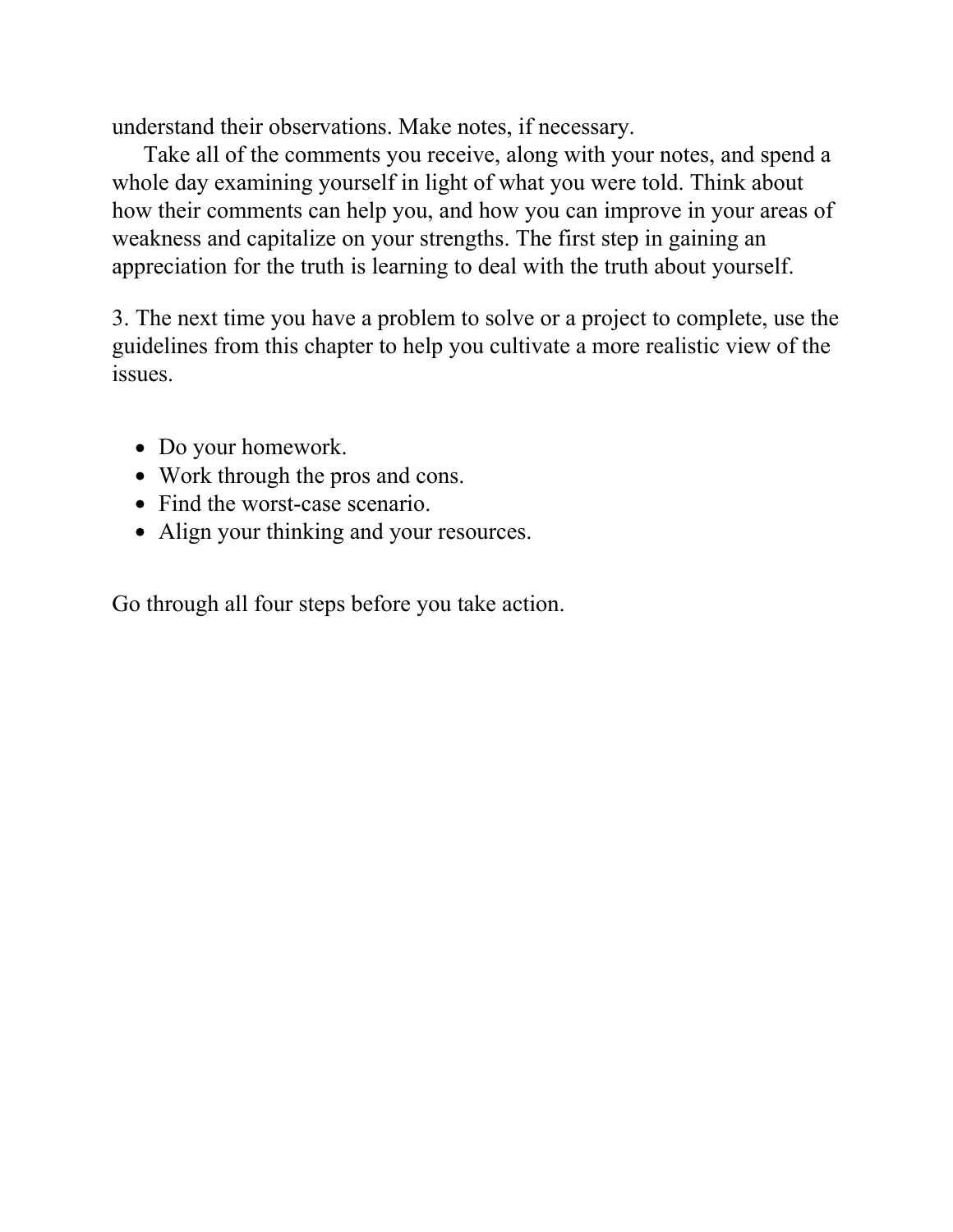# [Skill](#page-2-1) 5

Release the Power of Strategic [Thinking](#page-2-1)

*"Most people spend more time planning their summer vacation than planning their lives."* —SOURCE UNKNOWN

What Were They Thinking?

*If quitters never win, and winners never quit, then why should I quit while I'm ahead?*

When you hear the words "strategic thinking," what comes to mind? Do visions of business plans dance in your head? Do you conjure up marketing plans, the kind that can turn a company around? Perhaps you contemplate global politics. Or you recall some of history's greatest military campaigns: Hannibal crossing the Alps to surprise the Roman Army, Charlemagne's conquest of Western Europe, or the Allies' D-Day invasion of Normandy. Strategic thinking often gets associated with war. In fact, the formal definition of *strategy* has a strong military bent. Consider a common dictionary definition: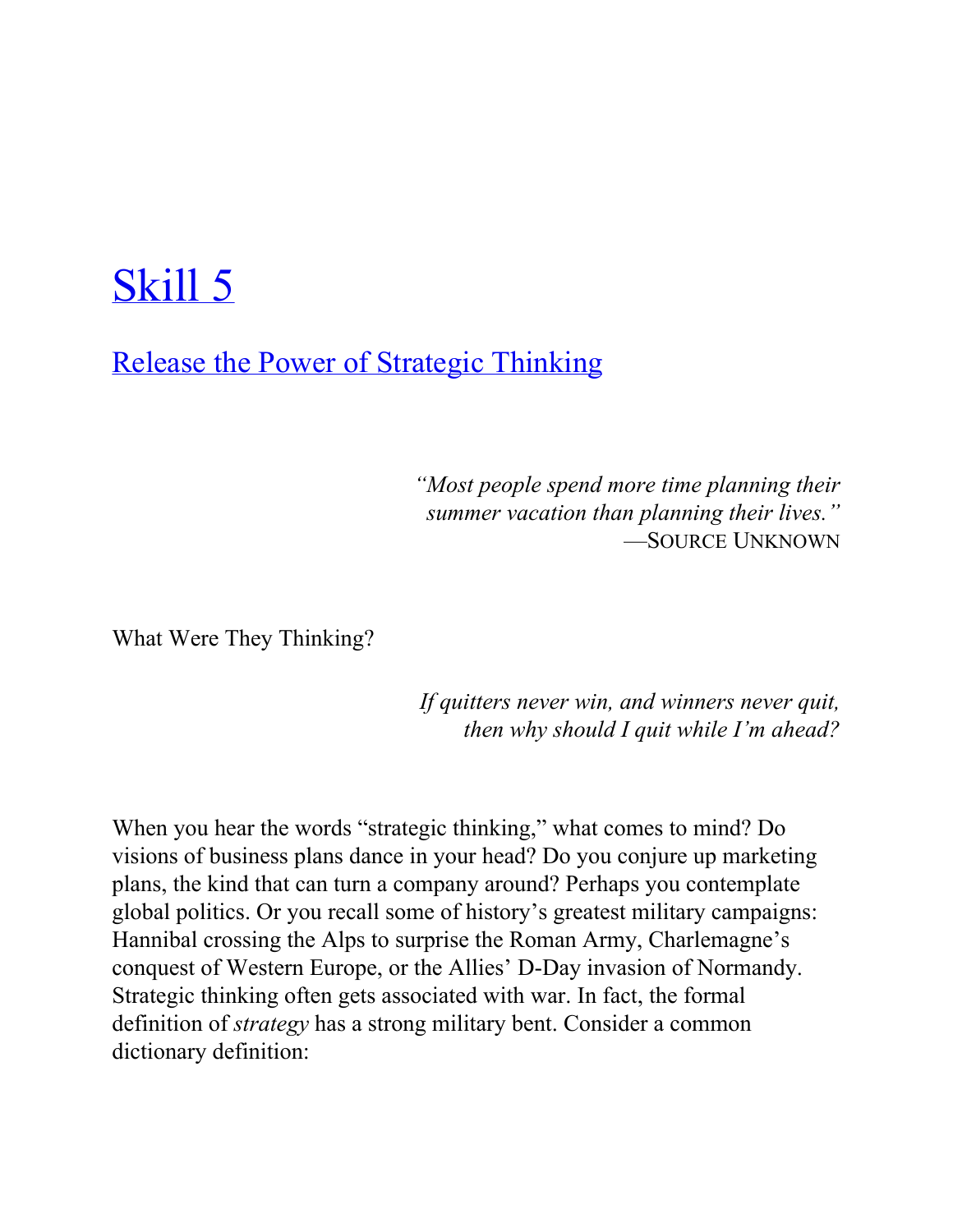1. the science of planning and directing large-scale military operations, specifically (as distinguished from tactics) of maneuvering forces into the most advantageous position prior to actual engagement with the enemy  $\frac{39}{ }$  $\frac{39}{ }$  $\frac{39}{ }$ 

Even the most basic definition uses a military reference and distinguishes tactics from strategic thinking. (Tactics are actions taken in battle, while strategies are plans prior to it.) But strategy doesn't have to be restricted to military action—or even to business. Strategic thinking can make a positive impact on any area of life. Let me tell you a story that illustrates my point.

### A REAL PRIZE WINNER

Evelyn Ryan lived in Defiance, Ohio, in the mid-1900s. She never learned to drive, and she never worked outside of the house after she started having children. She lived at a time when a mother was expected to stay at home. That might not have been a problem, except that her family was desperately short of money. In all, she had ten children! And her husband, Kelly, made only a meager living working in a machine shop. To make matters worse, Kelly was an alcoholic who drank up about a third of his take-home pay every week.

Anyone who passed Evelyn Ryan on the street likely would not have identified her as an impressive strategic thinker, yet she was. She had to figure out a way to raise her ten children, take care of the house, and bring in enough extra money for the family to survive.

Evelyn lived at a time when product manufacturers frequently sponsored contests. I was growing up then, so I remember those radio and television announcements inviting people to write in twenty-five words or less why they liked Tide detergent or asking them to finish a jingle for Dr. Pepper. Today's advertising relies heavily on dramatic images, but advertising in the forties and fifties depended heavily upon slogans. You couldn't drive in the country without passing a series of clever signs advertising Burma Shave. Product manufacturers continually sponsored contests promising prizes or cash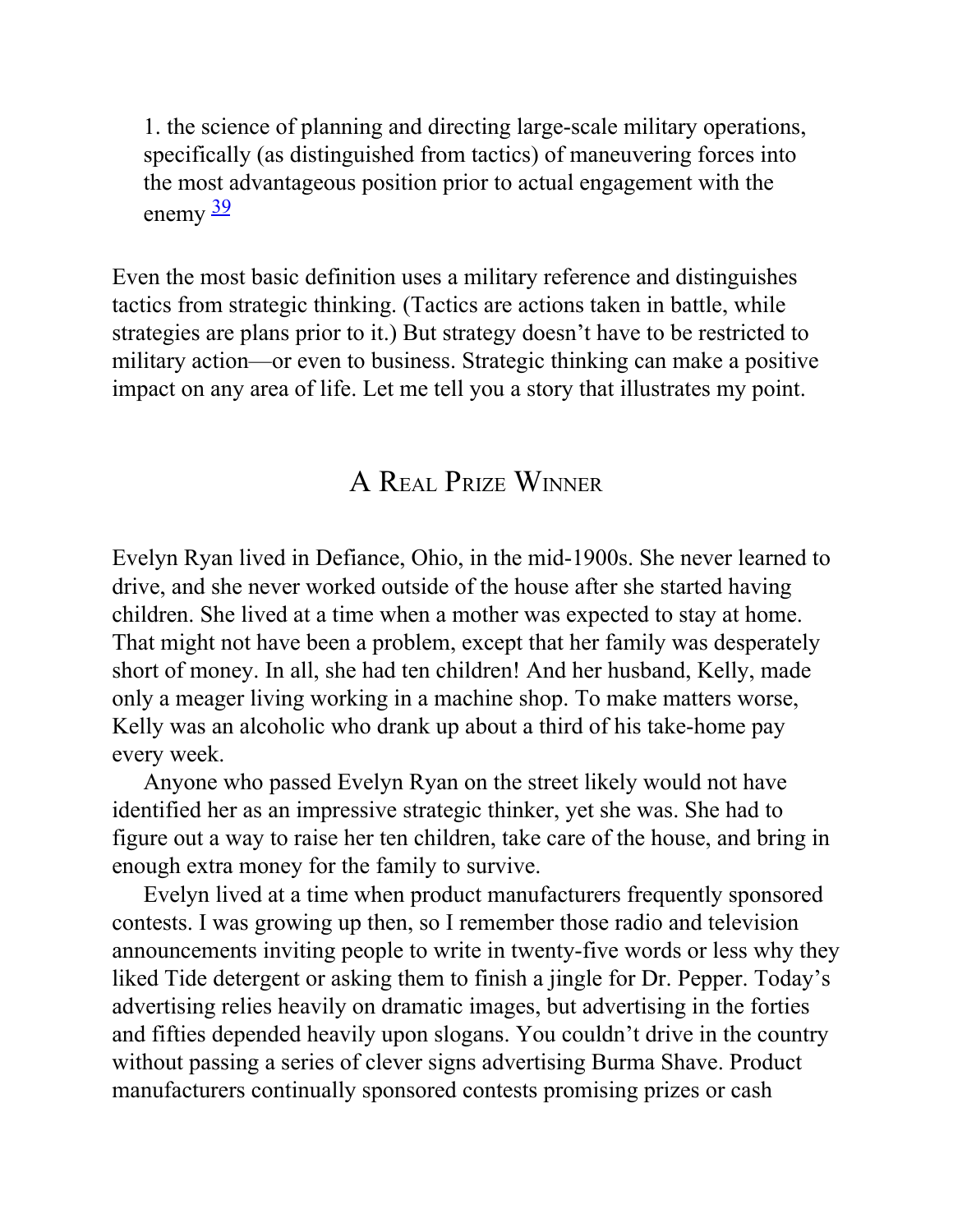awards.

Evelyn had a natural ability with words, which she had cultivated working on the local newspaper before she got married. So she had a logical plan. Since she couldn't go out to work to earn extra money (can you imagine what day care would have cost for ten kids, had it even been available?), she earned money and won things the family needed by entering contests.

### PLANNING PAYS

The ability to write hundreds of poems, jingles, and promotional paragraphs, all while managing, feeding, and doing laundry for a family of twelve, required great strategy. Evelyn was up to the task. First, she had elaborate systems for finding and storing contest entry blanks and proofs of purchase, such as box tops and can labels. Second, she had to write while she worked. Each year she bought a new spiral notebook, which she used to capture her thoughts and any information needed to keep track of the various contests she entered. Her next challenge was figuring out *when* to write. She kept her notebook open and nearby as she worked around the house, but she found that ironing provided the best time to write.

Evelyn didn't restrict her strategic thinking to the logistics of writing. She also strategically selected *what* she wrote. She chose very carefully the words for any given contest. Her daughter, Terry, recalled how Evelyn approached the task:

Contesting, as she always said, required more than collecting box tops and being clever. There was *form* to consider (some contests required the use of specific words, or gave points for the use of product-related words in an entry), *product focus* (was it aimed at families, at young men, at children?), and *judges.* The advertising agency hired to judge the contest was always a more important consideration for the entrants than the sponsor or the product. Each agency had its preference for rhyme or prose, for humorous or straight material.  $\frac{40}{1}$  $\frac{40}{1}$  $\frac{40}{1}$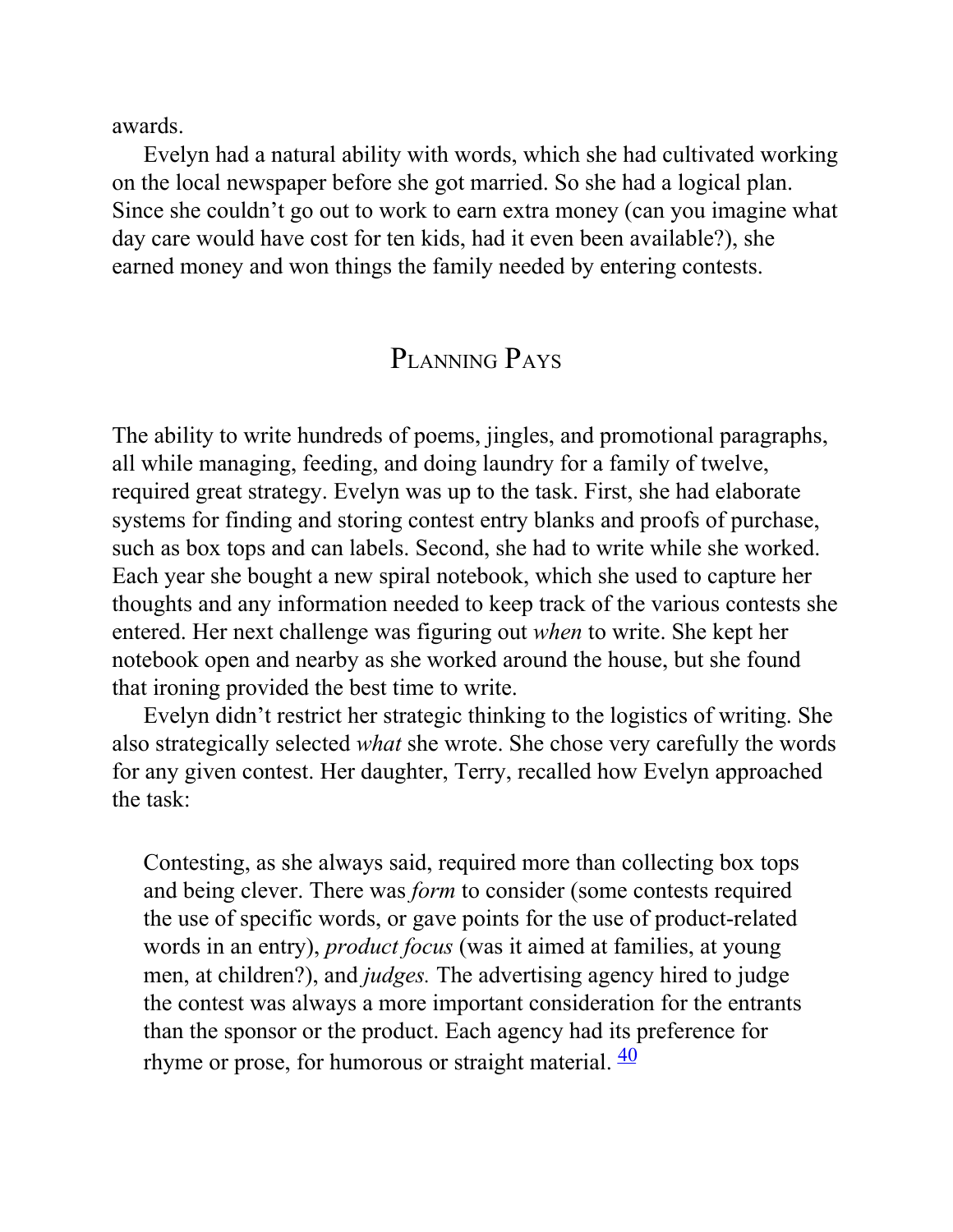Evelyn learned the likes and dislikes of every ad agency that administered contests, and her strategy served her well. Over the years she won several washers and dryers for her large family, dozens of other large and small appliances, two brand new cars (which they sold), hundreds of small cash awards, and large cash awards of \$5,000 and \$3,400. She used the first big cash prize as a down payment for a house so that the family of twelve could move out of a two-bedroom rental. She used the other to pay off a second mortgage that her husband had secretly taken out (she didn't find out about it until 30 days before it came due).

When failure isn't an option, nothing serves better than strategic thinking. Evelyn Ryan would have been content to write an occasional poem and submit it to her local paper. But she needed to do something to help her family survive. "A husband and father like my dad was never going to change," her daughter observed. "The only hope for our family depended on the way *she* could change and raise happy and healthy kids to boot."  $\frac{41}{ }$  $\frac{41}{ }$  $\frac{41}{ }$  And Evelyn succeeded. Not only did she keep her family afloat; she helped them to become successful. Seven of her children graduated from college, one earned a Ph.D. and another a law degree.

> When failure isn't an option, nothing serves a person better than strategic thinking.

### PLAN YOUR LIFE, LIVE YOUR PLAN

While I've never had to face the difficult circumstances Evelyn Ryan did, I have unleashed the power of strategic thinking. For example, I am very strategic in the area of time management. I've observed that most people try to plan their lives one day at a time. They wake up, make up their to-do list, and dive into action (although some people aren't even *that* strategic).

Fewer individuals plan their lives one week at a time. They review their calendar for the week, check their appointments, review their goals, and then get to work. They generally out-achieve most of their daily-planning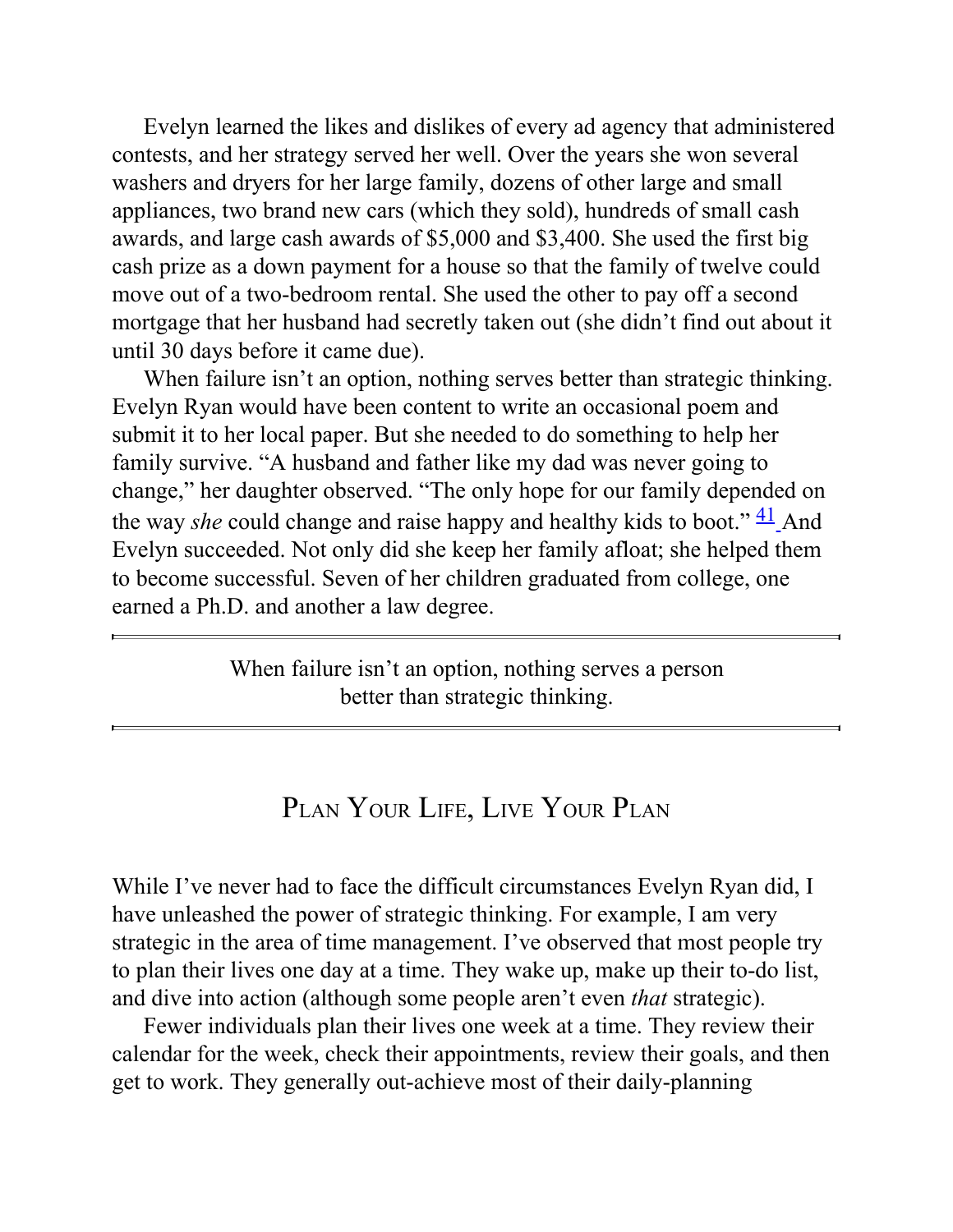colleagues. I try to take planning one step further.

At the beginning of every month, I spend half a day working on my calendar for the next forty days. Forty days works for me rather than just thirty. That way, I get a jump on the next month and don't get surprised. (I also do an annual planning session, but I'll tell you more about that in the reflective thinking section.) I begin by reviewing my travel schedule and planning activities with my family. Then I review what projects, lessons, and other objectives I want to accomplish during those five to six weeks. Then I start blocking out days and times for thinking, writing, working, meeting with people, etc. I set times to do fun things, such as seeing a show, watching a ball game, or playing golf. I also set aside small blocks of time to compensate for the unexpected. By the time I'm done, I can tell you nearly everything I'll be doing, almost hour by hour, during the coming weeks. This strategy is one of the reasons I have been able to accomplish much.

## WHY YOU SHOULD RELEASE THE POWER OF STRATEGIC **THINKING**

Strategic thinking helps me to plan, to become more efficient, to maximize my strengths, and to find the most direct path toward achieving any objective. The benefits of strategic thinking are numerous. Here are a few of the reasons you should adopt it as one of your thinking tools:

### *1. Strategic Thinking Simplifies the Dif icult*

Strategic thinking is really nothing more than planning on steroids. Spanish novelist Miguel de Cervantes said, "The man who is prepared has his battle half fought." Strategic thinking takes complex issues and long-term objectives, which can be very difficult to address, and breaks them down into manageable sizes. Anything becomes simpler when it has a plan!

Strategic thinking can also help you simplify the management of everyday life. I do that by using systems, which are nothing more than good strategies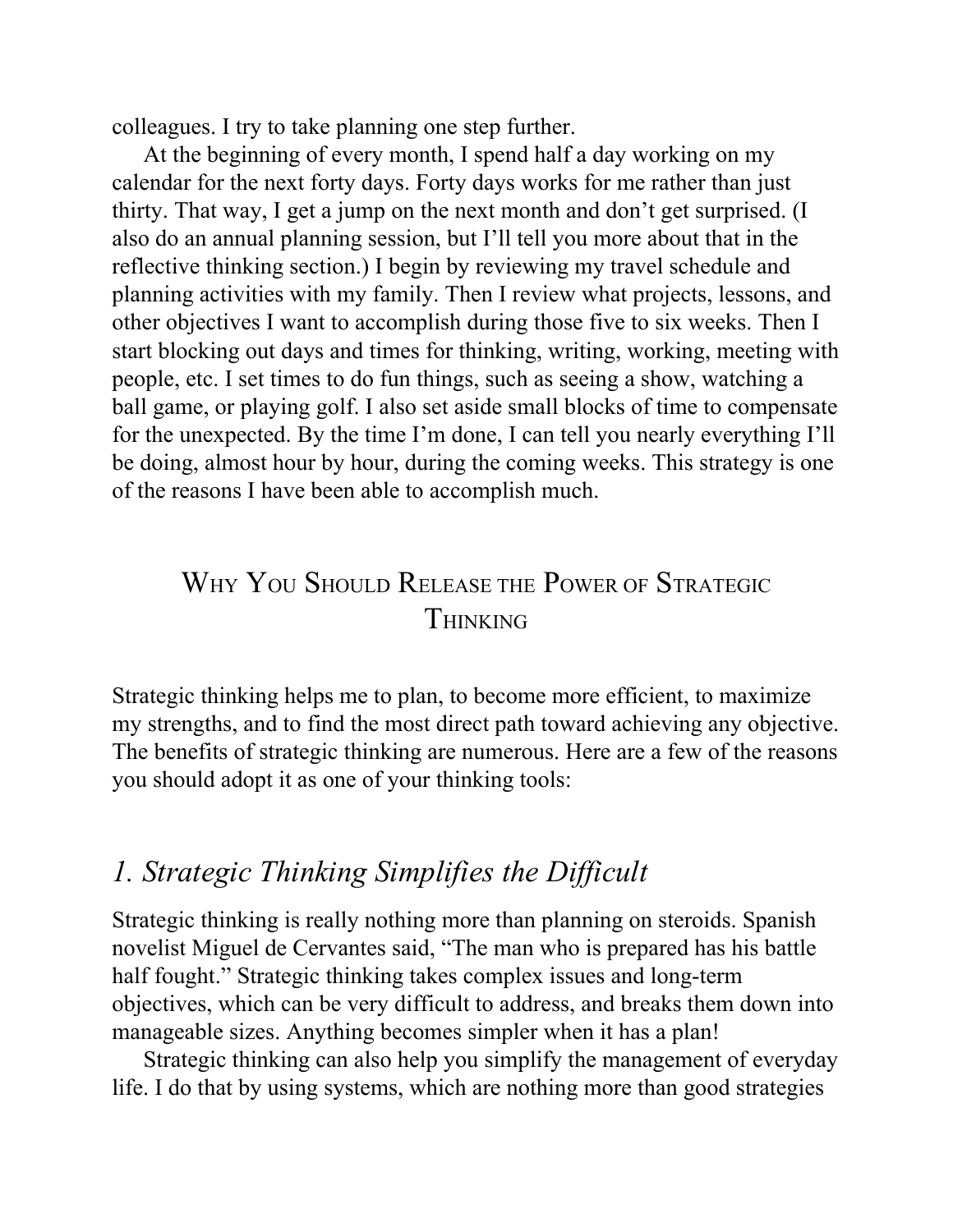repeated. I am well known among pastors and other speakers for my filing system. Writing a lesson or speech can be difficult. But because I use my system to file quotes, stories, and articles, when I need something to flesh out or illustrate a point, I simply go to one of my 1,200 files and find a good piece of material that works.

> "The man who is prepared has his battle half fought." —Miguel de Cervantes

I use systems for everything. I have a system for getting in and out of airports quickly and efficiently. I listen to at least seven instructional tapes in the car every week. When I go to meetings, I take people with me who will need to carry the ball afterward so that I rarely have to repeat information or instructions. I take projects with me on airplanes and books into waiting rooms. My wife and I even have a system for how we shop so that if we get separated or have to meet each other, we can find each other in five minutes —even in an area several blocks long—without having to stand around and wait. Just about any difficult task can be made simpler with strategic thinking.

# *2. Strategic Thinking Prompts You to Ask the Right Questions*

Do you want to break down complex or difficult issues? Then ask questions. Strategic thinking forces you through this process. Take a look at the following questions developed by my friend Bobb Biehl, the author of *Masterplanning.*

- *Direction:* What should we do next? Why?
- *Organization:* Who is responsible for what? Who is responsible for whom? Do we have the right people in the right places?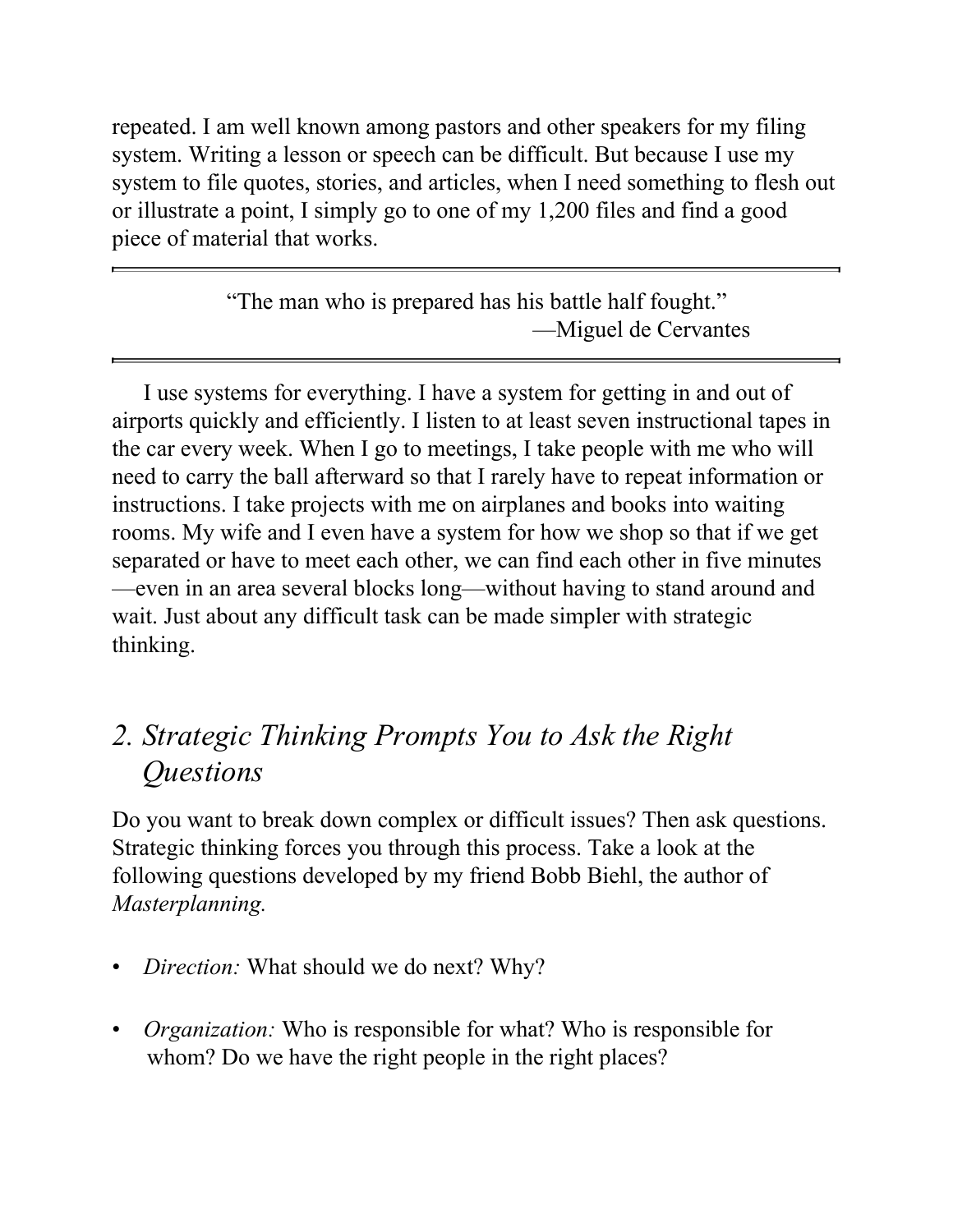- *Cash:* What is our projected income, expense, net? Can we afford it? How can we afford it?
- *Tracking:* Are we on target?
- *Overall Evaluation:* Are we achieving the quality we expect and demand of ourselves?
- *Refinement:* How can we be more effective and more efficient (move toward the ideal)?  $\frac{42}{3}$  $\frac{42}{3}$  $\frac{42}{3}$

These may not be the only questions you need to ask to begin formulating a strategic plan, but they are certainly a good start.

# *3. Strategic Thinking Prompts Customization*

General George S. Patton observed, "Successful generals make plans to fit circumstances, but do not try to create circumstances to fit plans." On December 19, 1945, Patton, commanding general Dwight D. Eisenhower, and generals Bradley and Devers met in Verdun to discuss how to combat the last great German counteroffensive of World War II, known to history as the Battle of the Bulge. The trapped 101<sup>st</sup> Airborne Division needed to be rescued, and quickly.

It was decided that Patton should attack the southern flank of the Bulge with his Third Army. Patton had three divisions at his disposal and had calculated that he would be ready to stage his offensive in four days. Eisenhower had a different point of view. Patton recalled,

General Eisenhower stated that I should wait until I got at least six divisions. I told him that, in my opinion, a prompt attack with three was better than waiting for six—particularly when I did not know where I could get the other three.  $\frac{43}{5}$  $\frac{43}{5}$  $\frac{43}{5}$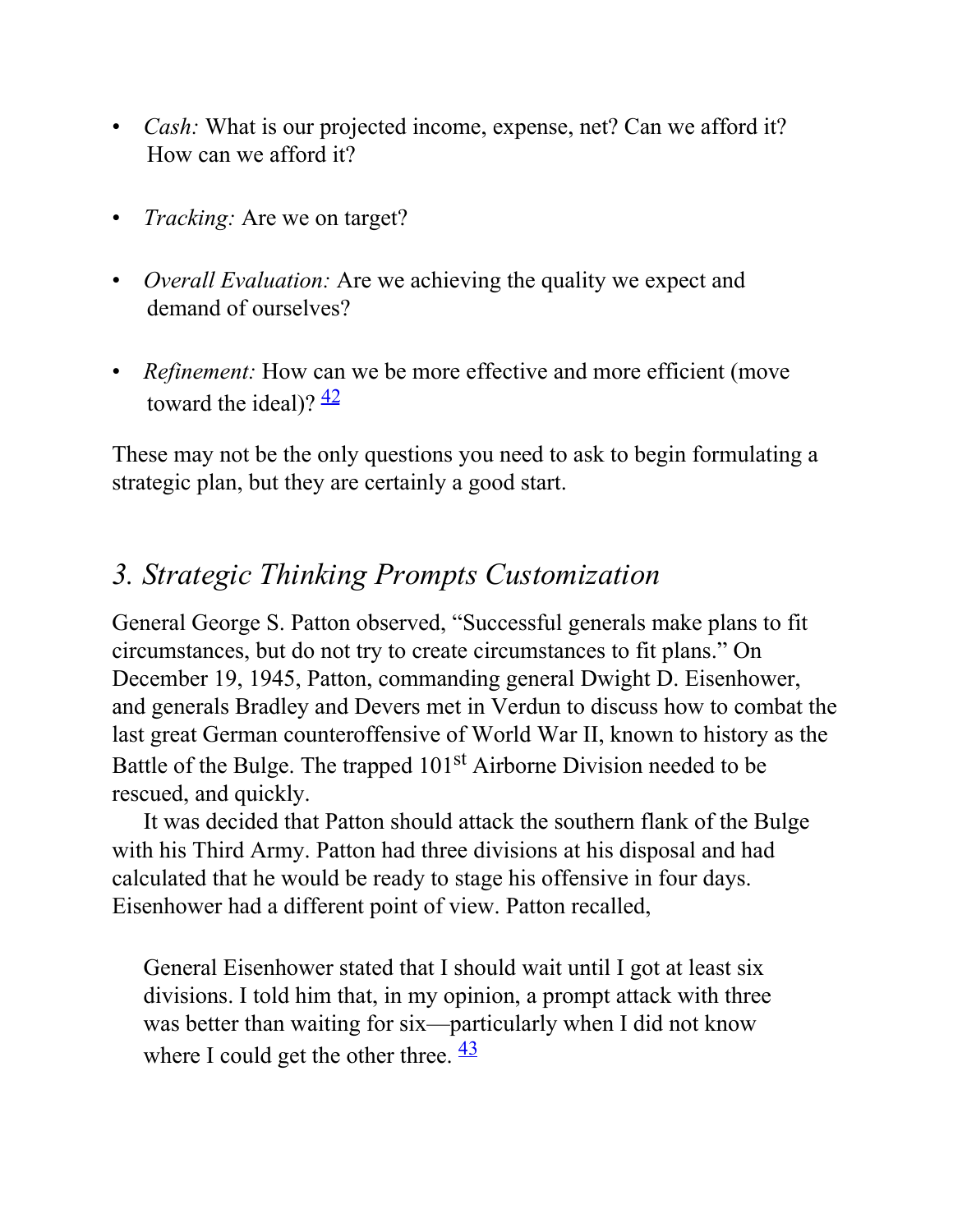Eisenhower agreed to allow Patton to attack, which he did one day ahead of schedule. General Bradley called Patton's actions in the engagement "one of the most astonishing feats of generalship of our campaign in the west."  $\frac{44}{3}$  $\frac{44}{3}$  $\frac{44}{3}$ As a result, the Allies contained the German forces, defeated their counteroffensive, and brought the war to an end earlier than it would have otherwise.

All good strategic thinkers are precise in their thinking. They try to match the strategy to the problem, because strategy isn't a one-size-fits-all proposition. Sloppy or generalized thinking is an enemy of achievement. The intention to customize in strategic thinking forces a person to go beyond vague ideas and engage in specific ways to go after a task or problem. It sharpens the mind.

# *4. Strategic Thinking Prepares You Today for an Uncertain Tomorrow*

Peter Drucker, the father of modern management, explains the importance of strategic thinking. He says,

Strategic planning is necessary precisely because we cannot forecast …Strategic planning does not deal with future decisions. It deals with the futurity of present decisions. Decisions exist only in the present. The question that faces the strategic decision-maker is not what his organization should do tomorrow. It is: "What do we have to do today to be ready for uncertain tomorrow?"

Strategic thinking is the bridge that links where you are to where you want to be. It gives direction and credibility today and increases your potential for success tomorrow. It is, as Mary Webb suggests, like saddling your dreams before you ride them.

> Strategic thinking is the bridge that links where you are to where you want to be.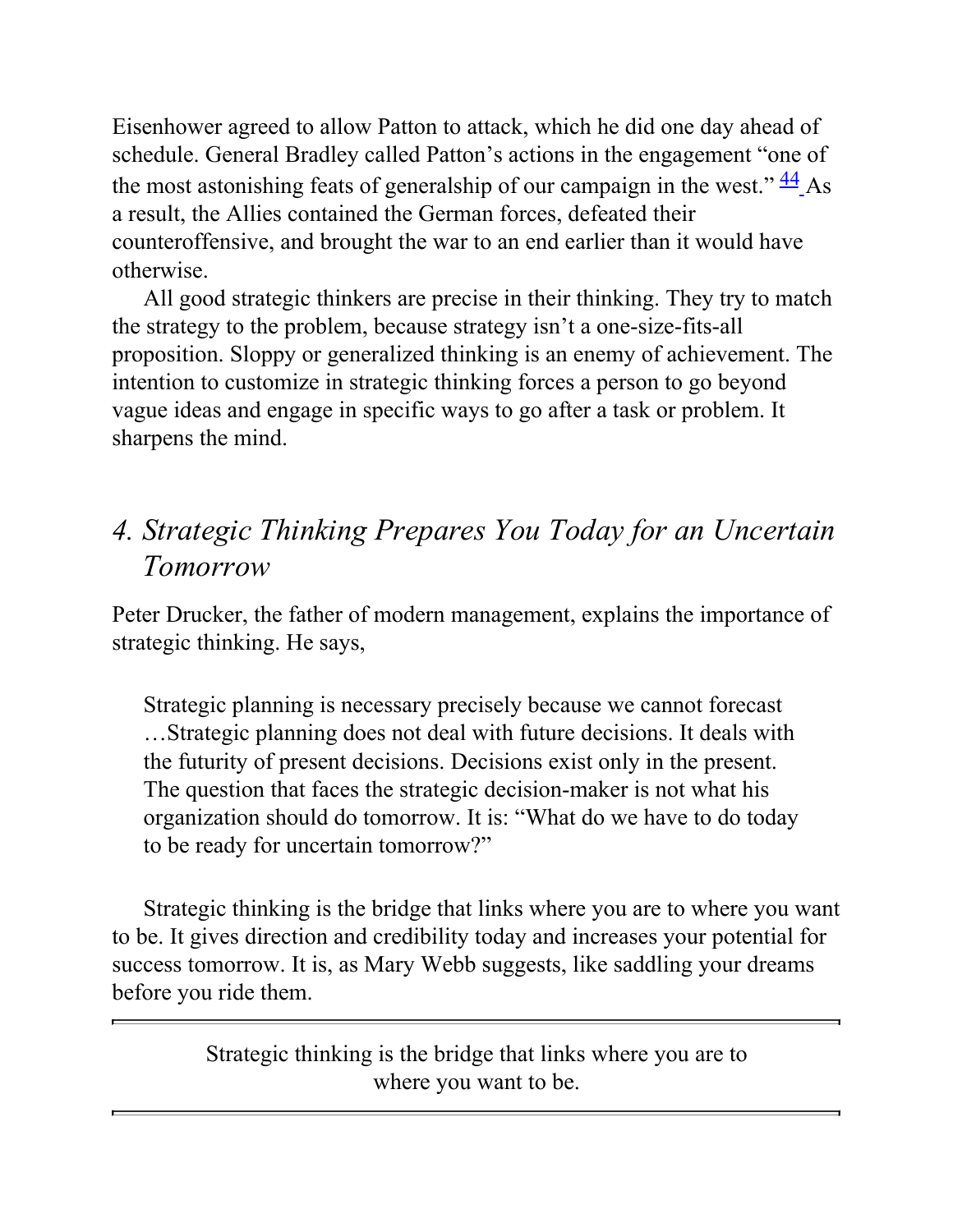# *5. Strategic Thinking Reduces the Margin of Error*

Any time you shoot from the hip or go into a totally reactive mode, you increase your margin for error. It's like a golfer stepping up to a golf ball and hitting it before lining up the shot. Misaligning a shot by just a few degrees can send the ball a hundred yards off target. Strategic thinking, however, greatly reduces that margin for error. It lines up your actions with your objectives, just as lining up a shot in golf helps you to put the ball closer to the pin. The better aligned you are with your target, the better the odds that you will be going in the right direction.

### *6. Strategic Thinking Gives You Influence with Others*

One executive confided in another: "Our company has a short range plan and a long range plan. Our short range plan is to stay afloat long enough to make it to our long range plan." That's hardly a strategy, yet that's the position where some business leaders put themselves. There's more than one problem with neglecting strategic thinking in that way. Not only does it fail to build the business, but it also loses the respect of everyone involved with the business.

The one with the plan is the one with the power. It doesn't matter in what kind of activity you're involved. Employees want to follow the business leader with a good business plan. Volunteers want to join the pastor with a good ministry plan. Children want to be with the adult who has the wellthought-out vacation plan. If you practice strategic thinking, others will listen to you and they will want to follow you. If you possess a position of leadership in an organization, strategic thinking is essential.

The one with the plan is the one with the power.

## HOW TO RELEASE THE POWER OF STRATEGIC THINKING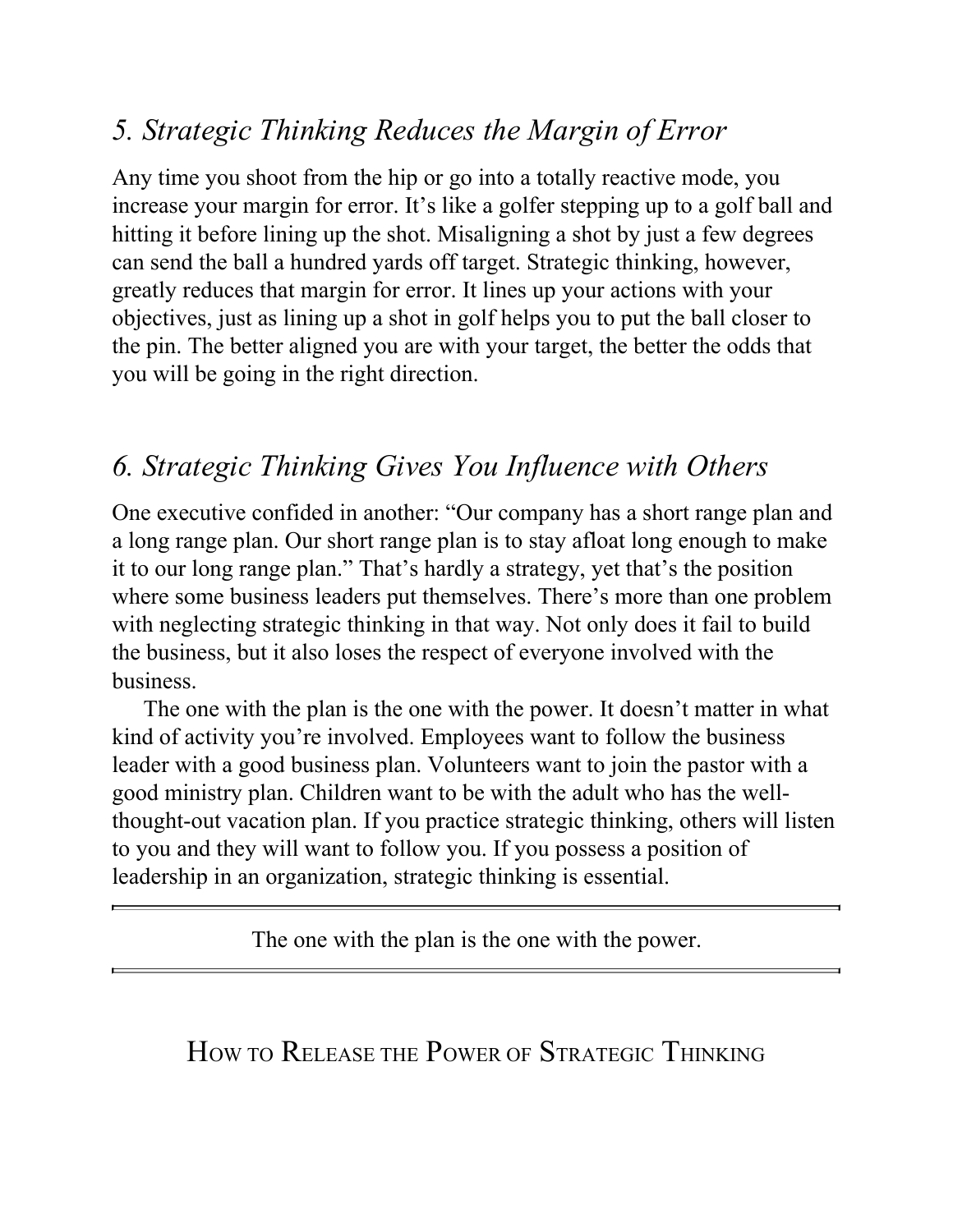To become a better strategic thinker able to formulate and implement plans that will achieve the desired objective, take the following guidelines to heart:

### *1. Break Down the Issue*

My friend Robert Schuller, founder of the Crystal Cathedral, says, "Yard by yard, life is hard; but inch by inch, it's a cinch." The first step in strategic thinking is to break down an issue into smaller, more manageable parts so that you can focus on them more effectively. How you do it is not as important as just doing it. You might break an issue down by function. That's what automotive innovator Henry Ford did when he created the assembly line, and that's why he said, "Nothing is particularly hard if you divide it into small jobs."

> "Yard by yard, life is hard; but inch by inch, it's a cinch." —Robert Schuller

You can also break things down according to time. ISS President Dave Sutherland says he likes to compartmentalize topics according to the calendar.

- *Weekdays:* He thinks about daily issues, prioritizing and dealing with the issues of the day.
- *Weekends:* He reserves time to think about topics and issues that will affect the coming 90 to 180 days. He calls it "one step ahead" thinking.
- *Vacations or Scheduled Time Blocks:* He uses to develop long range plans and strategic initiatives that will settle long range issues. He calls that "corporate dreaming" because he finds it fun and refreshing to consider where he's taking the company.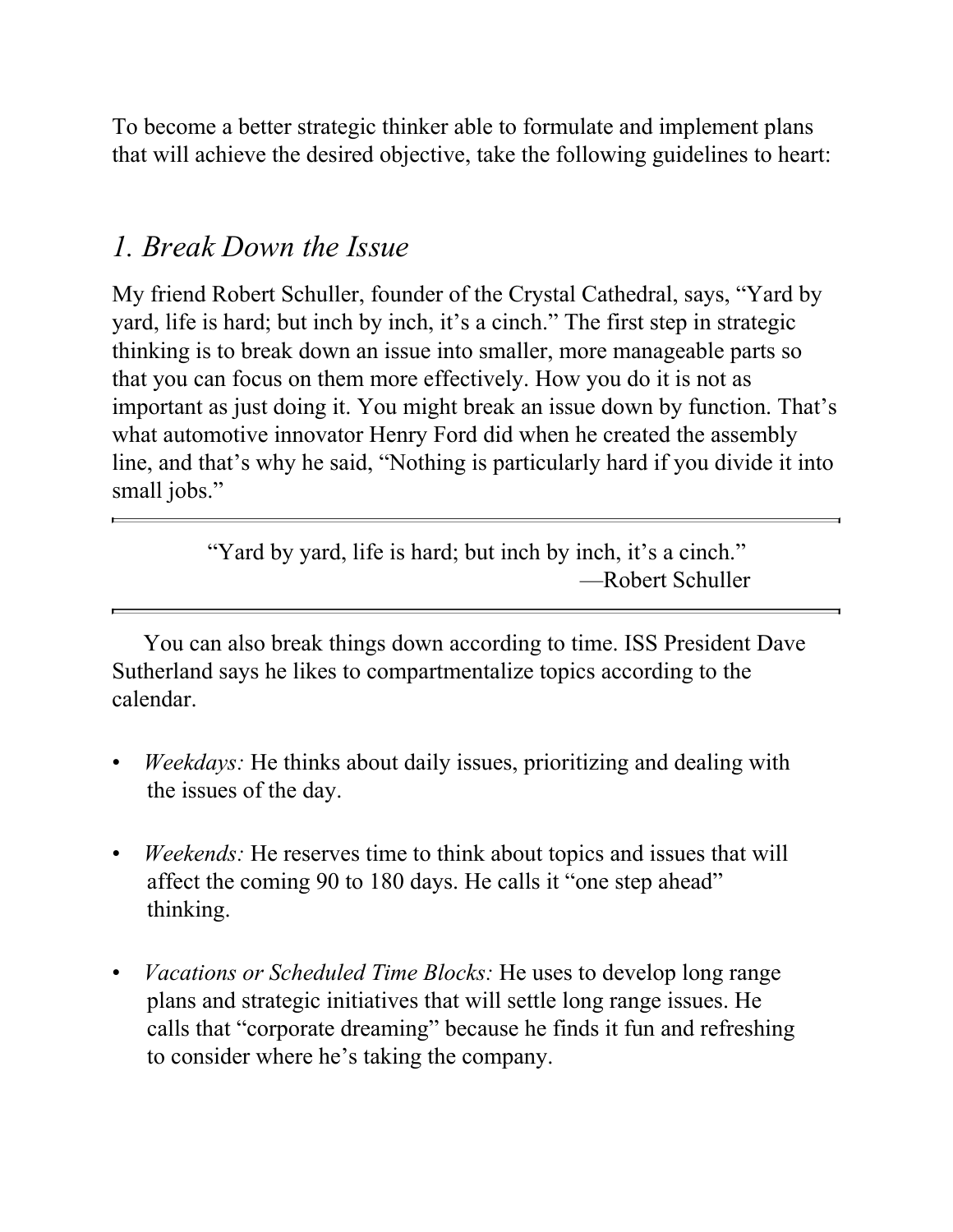How you break down an issue is up to you, whether it's by function, timetable, responsibility, purpose, or some other method. The point is that you need to break it down. Only one person in a million can juggle the whole thing in his head and think strategically to create solid, viable plans.

### *2. Ask* Why *Before* How

When most people begin using strategic thinking to solve a problem or plan a way to meet an objective, they often make the mistake of jumping the gun and trying immediately to figure out *how* to accomplish it. Instead of asking *how,* they should first ask *why.* If you jump right into problem solving mode, how are you going to know all the issues?

I fell into this trap in my first job. When I became a senior pastor, I spent the majority of my time working in two areas: counseling and administration. (I graduated from college with a minor in counseling.) So I immediately started to figure out how I could manage those activities. But do you know in what two areas I have absolutely no talent or desire? Counseling and administration! I spent 80 percent of my time in areas of weakness because I never stopped to ask *why.* Solid strategic thinkers always know that unless people are working to correct or bolster an area that needs discipline, they should always spend most of their time working in and developing their areas of strength.

Eugene G. Grace says, "Thousands of engineers can design bridges, calculate strains and stresses, and draw up specifications for machines, but the great engineer is the man who can tell whether the bridge or the machine should be built at all, where it should be built, and when." Asking *why* helps you to think about all the reasons for decisions. It helps you to open your mind to possibilities and opportunities. The size of an opportunity often determines the level of resources and effort that you must invest. Big opportunities allow for big decisions. If you jump to *how* too quickly, you might miss that.

### *3. Identify the Real Issues and Objectives*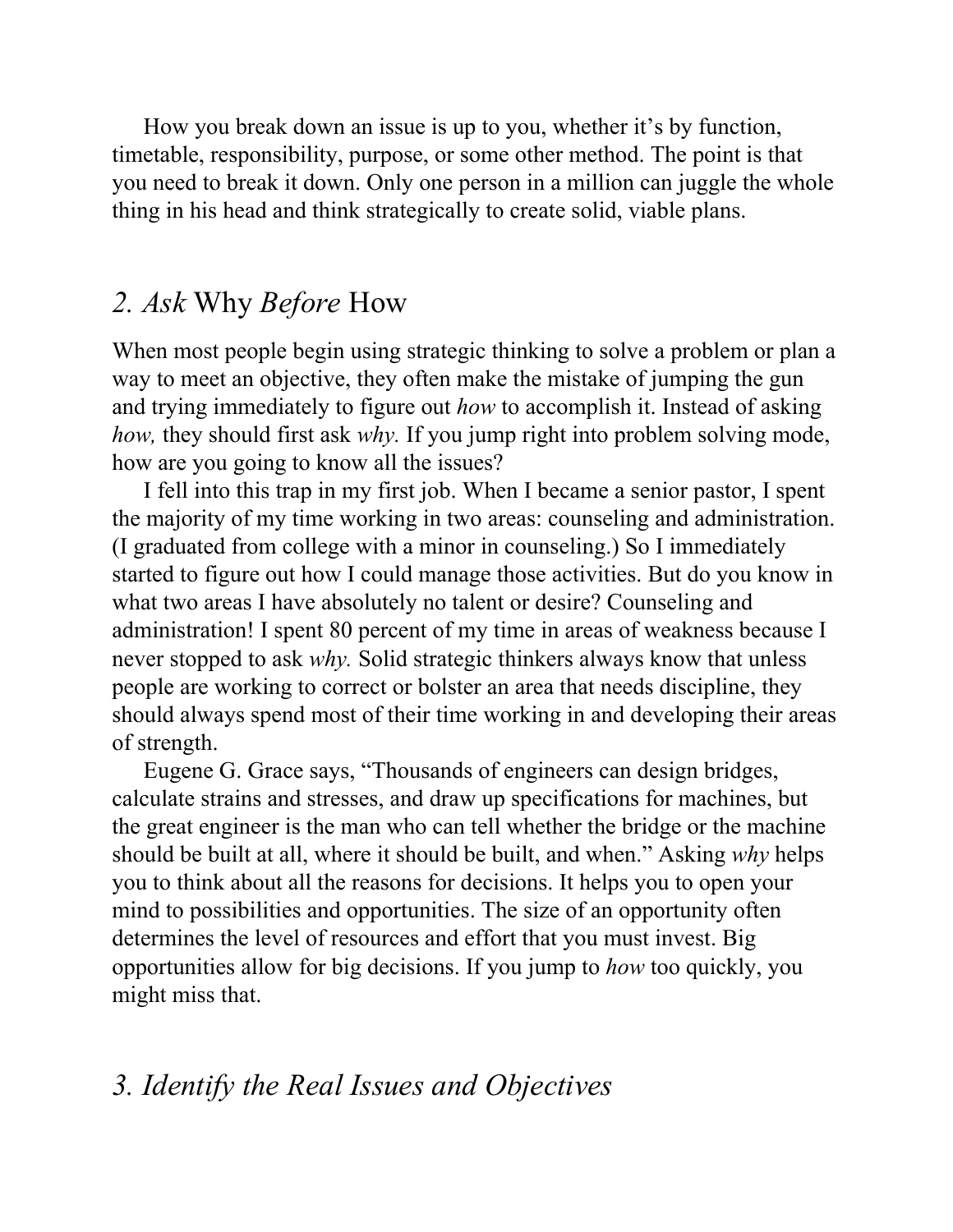William Feather, author of *The Business of Life,* said, "Before it can be solved, a problem must be clearly defined." That's so true. The problem is always to identify the problem. I think too many people rush to solutions, and as a result they end up solving the wrong problem. How do you avoid that? By asking probing questions in an effort to expose the real issues. By challenging all of your assumptions. By collecting information even after you think you've identified the issue. (You may still have to act with incomplete data, but you don't want to jump to a conclusion before you gather enough information to begin identifying the real issue.) Begin by asking, *what else could be the real issue?*

> "Before it can be solved, a problem must be clearly defined."

—William Feather

You should also remove any personal agenda. More than almost anything else, that can cloud your judgment. Former GE chairman Jack Welch says,

Strategy is first trying to understand where you sit in today's world. Not where you wish you were or where you hoped you would be, but where you are. Then it's trying to understand where you want to be five years out. Finally, it's assessing the realistic chances of getting from here to there.

Discovering your real situation and objectives is a major part of the battle. Once the real issues are identified, the solutions are often simple.

### *4. Review Your Resources*

I already mentioned how important it is to be aware of your resources, but it bears repeating. A strategy that doesn't take into account resources is doomed to failure. Take an inventory. How much time do you have? How much money? What kinds of materials, supplies, or inventory do you have? What are your other assets? What liabilities or obligations will come into play?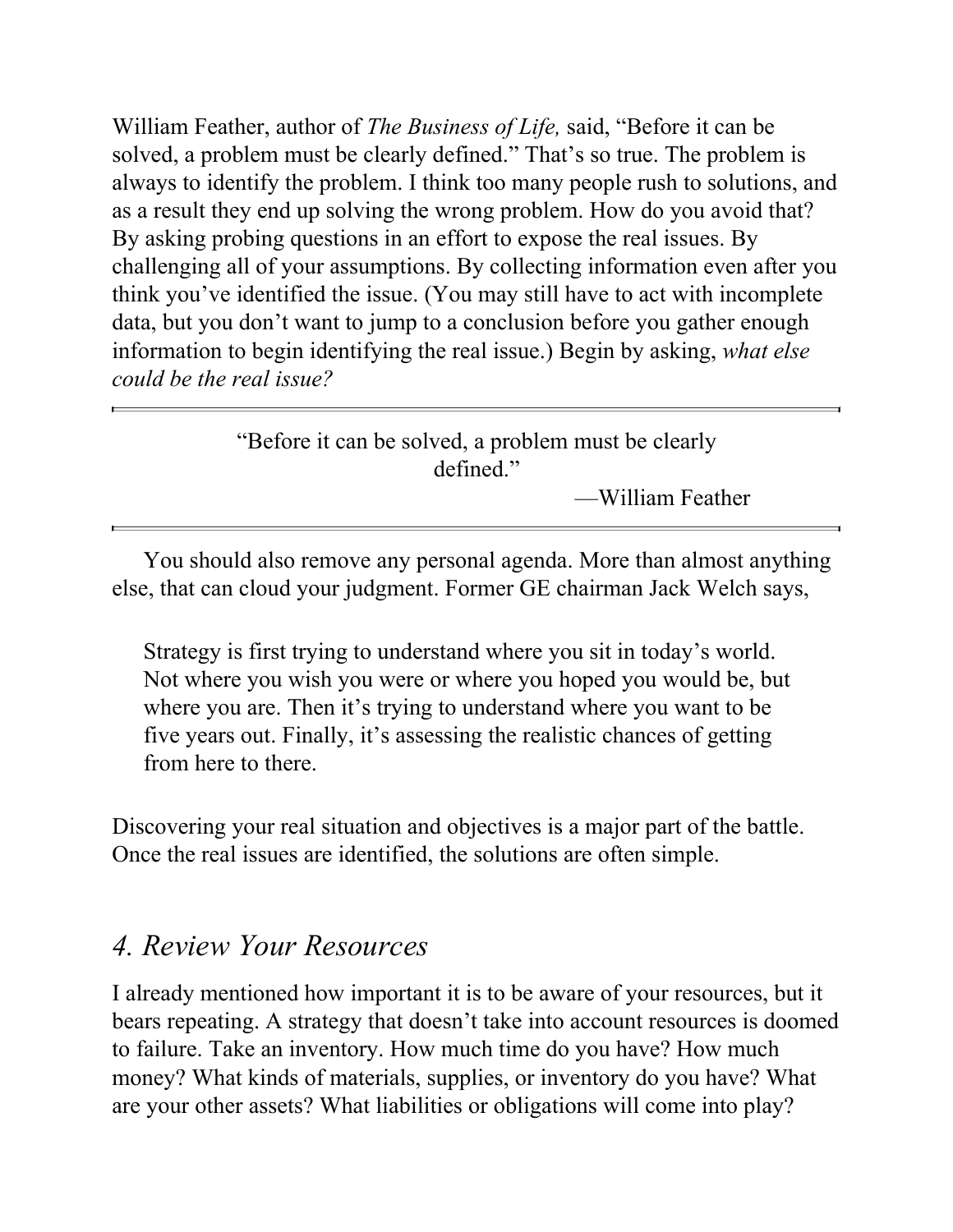Which people on the team can make an impact? You know your own organization and profession. Figure out what resources you have at your disposal.

> A strategy that doesn't take into account resources is doomed to failure.

# *5. Develop Your Plan*

How you approach the planning process depends greatly on your profession and the size of the challenge that you're planning to tackle, so it's difficult to recommend many specifics. However, Rolf Smith, the author *of The 7 Levels of Change: The Guide to Innovation in the World's Largest Corporations,* does have some good advice that I think can help you. As the title of his book suggests, he outlines seven kinds of change, which may prompt you in your planning process:

*Level 1:* Effectiveness—Doing the right things *Level 2:* Efficiency—Doing the right things right *Level 3:* Improving—Doing things better *Level 4:* Cutting—Doing away with things *Level 5:* Adapting—Doing things other people are doing *Level 6:* Different—Doing things no one else is doing *Level 7:* Impossible—Doing things that can't be done

No matter how you go about planning, take this advice: Start with the obvious. When you tackle an issue or plan that way, it brings unity and consensus to the team, because everyone sees those things. Obvious elements build mental momentum and initiate creativity and intensity. The best way to create a road to the complex is to build on the fundamentals.

# *6. Put the Right People in the Right Place*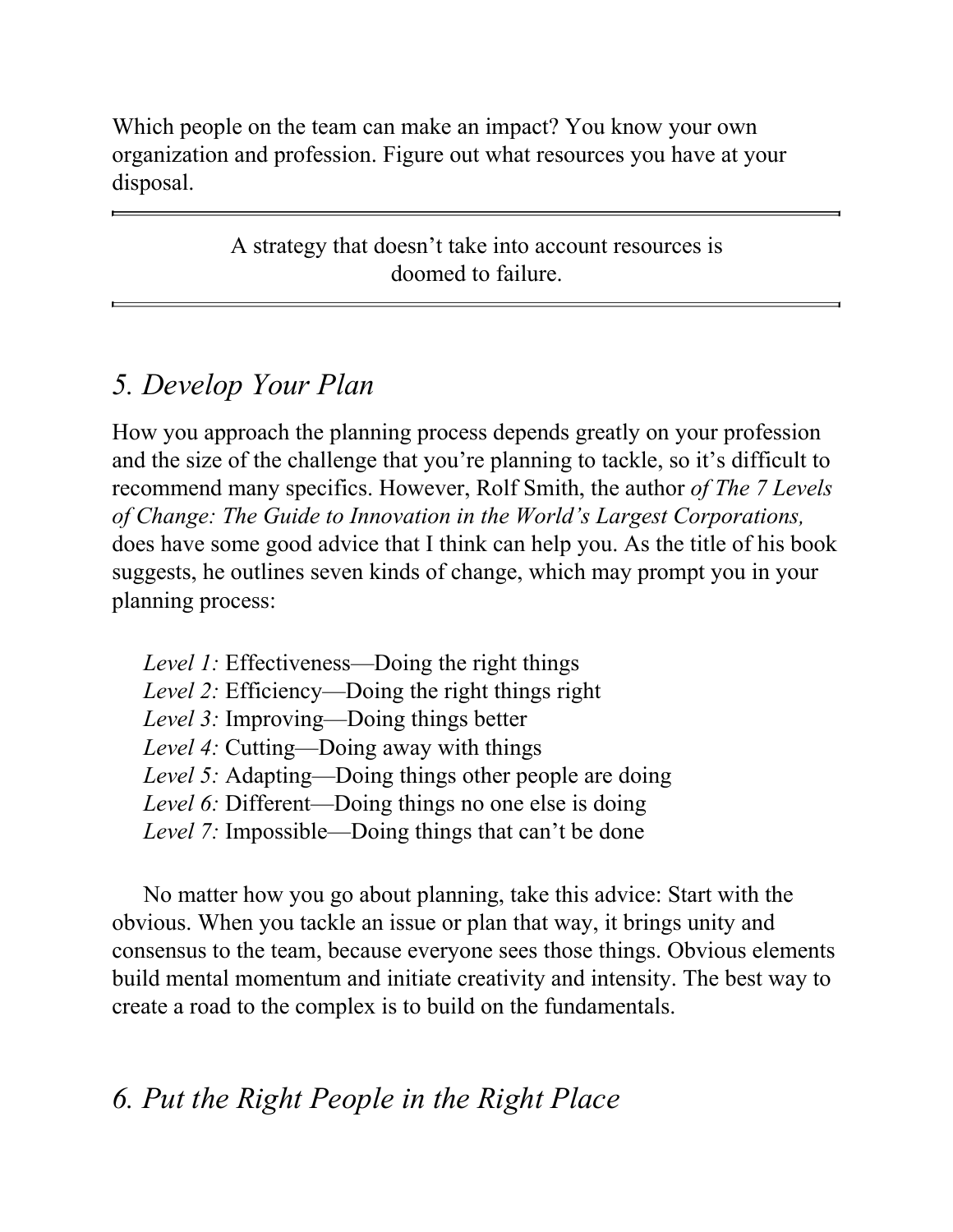It's critical that you include your team as part of your strategic thinking. Before you can implement your plan, you must make sure that you have the right people in place. Even the best strategic thinking won't help if you don't take into account the people part of the equation. Look at what happens if you miscalculate:

*Wrong Person:* Problems instead of Potential *Wrong Place:* Frustration instead of Fulfillment *Wrong Plan:* Grief instead of Growth

Everything comes together, however, when you put together all three elements: the right person, the right place, and the right plan.

# *7. Keep Repeating the Process*

"Strategic thinking is like showering, you have to keep doing it."

—Olan Hendrix

My friend Olan Hendrix remarked, "Strategic thinking is like showering, you have to keep doing it." If you expect to solve any major problem once, you're in for disappointment. Little things—such as filing or shopping systematically—can be won easily through systems and personal discipline. But major issues need major strategic thinking time. What Thane Yost said is really true: "The will to win is worthless if you do not have the will to prepare." If you want to be an effective strategic thinker, then you need to become a continuous strategic thinker.

> "The will to win is worthless if you do not have the will to prepare."

—Thane Yost

As I was working on this chapter, I came across an article in my local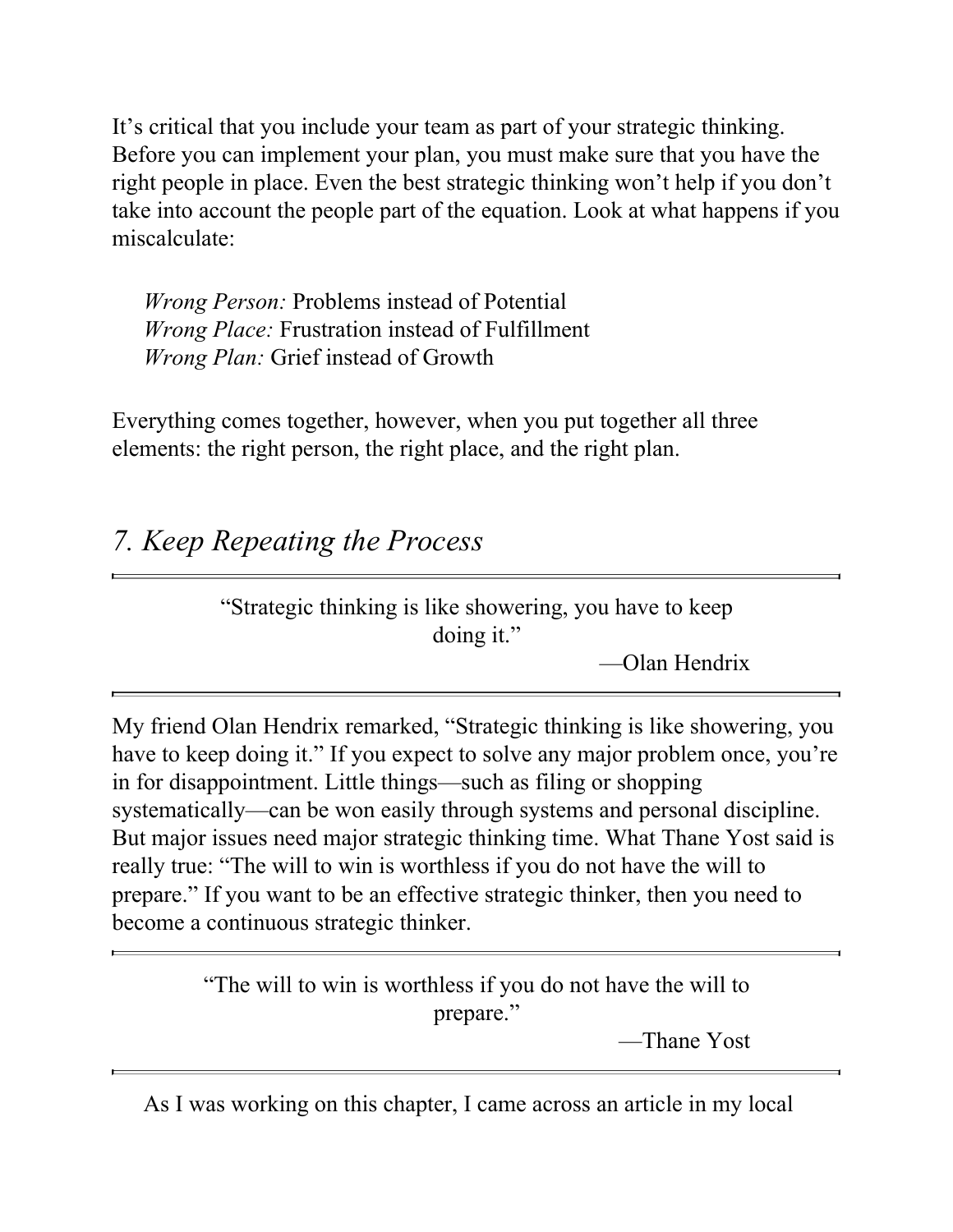paper on the celebration of the Jewish Passover and how millions of American Jews read the order of service for their Seder, or Passover meal, from a small booklet produced by Maxwell House Coffee. For more than seventy years, the coffee company has produced the booklet, called a *Haggada,* and during those years it has distributed more than 40 million copies of it.

"I remember using them all my life," said Regina Witt, who is in her fifties. So does her mother, who is almost ninety. "It's our tradition. I think it would be very strange not to use them."  $\frac{45}{5}$  $\frac{45}{5}$  $\frac{45}{5}$ 

So how did Maxwell House come to supply the booklets? It was the result of strategic thinking. Eighty years ago, marketing man Joseph Jacobs advised that the company could sell coffee during Passover if the product were certified kosher by a rabbi. (Since 1923, Maxwell House coffee has been certified Kosher for Passover.) And then Jacobs suggested that if they gave away the Haggada booklets, they could increase sales.  $\frac{46}{3}$  $\frac{46}{3}$  $\frac{46}{3}$ They've been creating the booklets—and selling coffee during Passover—ever since. That's what can happen when you unleash the power of strategic thinking.

### **THINKING QUESTION**

*Am I implementing strategic plans that give me direction for today and increase my potential for tomorrow?*

#### **Putting Strategic Thinking into Action**

1. Might you be missing opportunities because you have been too quick to ask *how* instead of *why?* Think about a major objective for which you are currently planning. Set aside one hour a day for a week to ask nothing but *why* questions concerning your objective. You can invite people to brainstorm with you at some point, but spend the majority of the time just thinking alone. Be particularly alert for any opportunities that you had not yet seen.

2. What are you currently doing that is not strategic for you? You may be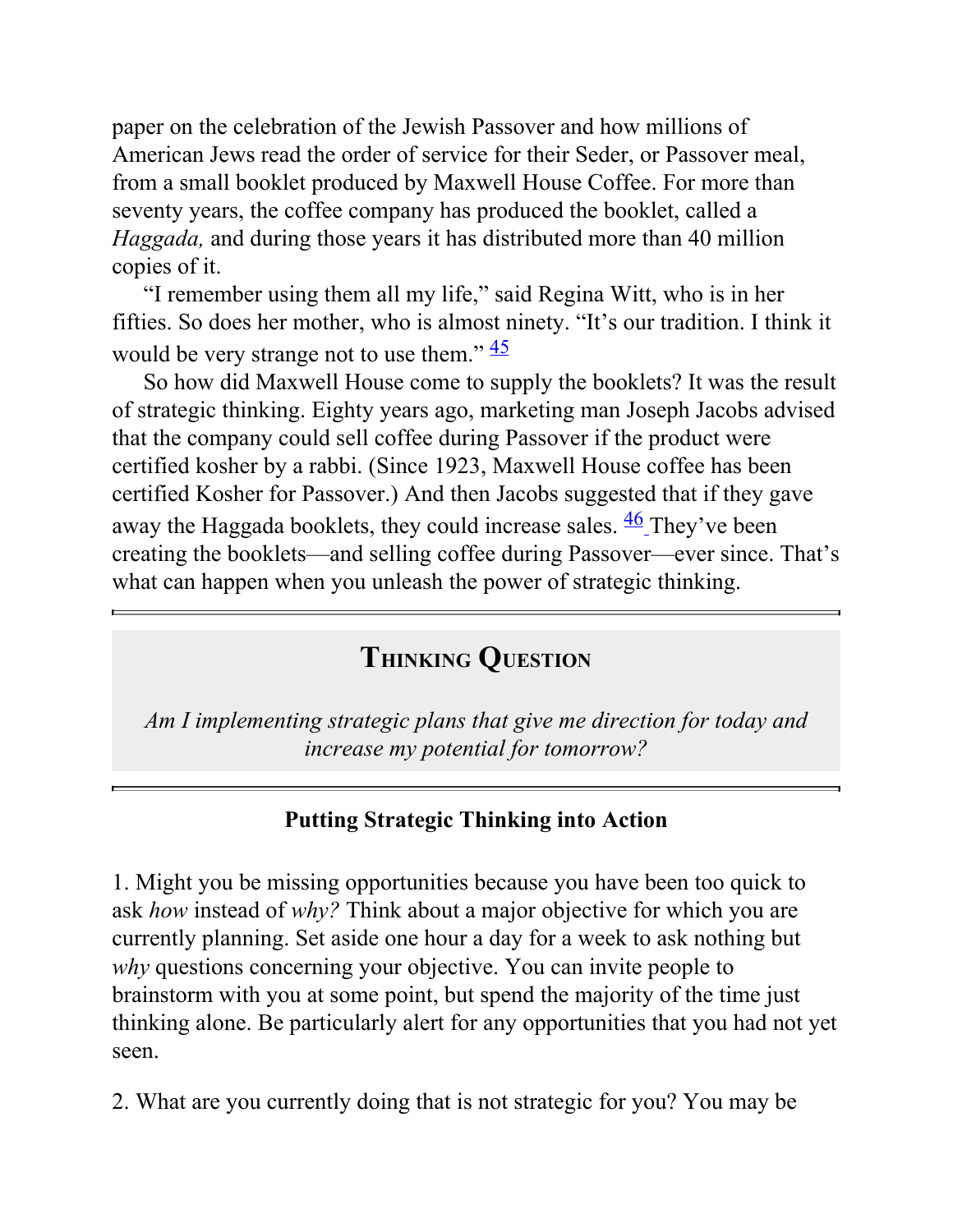spending more hours than you should working in areas of weakness, just as I did on my first job. Take some time to create an inventory of your personal strengths and then match it against your calendar and to-do list (or a log tracking your activities over a month). If your talents and resources don't match up with your activities, then you need to dedicate some strategic thinking time to figure out how you can make a transition.

| <b>Strengths</b> | % of Time |
|------------------|-----------|
|                  |           |
|                  |           |
|                  |           |
|                  |           |
|                  |           |

3. If you have a track record of misdiagnosing problems and applying the wrong kinds of solutions to them, you need to spend some time with a good strategic thinker. Find people whose wisdom and discernment you admire, who have a history of successful problem solving, and spend some time with them. Ask to sit in on problem-solving meetings as an observer. Take problems to them for brainstorming sessions. The idea is to learn how they think so that you can begin to develop similar thinking strategies. Whom would you most like to meet with?

4. Create a thinking schedule similar to the one Dave Sutherland uses. Dedicate specific blocks of time to specific issues. Don't forget to break them down so that you can really focus.

 $\mathcal{L}_\mathcal{L} = \{ \mathcal{L}_\mathcal{L} = \{ \mathcal{L}_\mathcal{L} = \{ \mathcal{L}_\mathcal{L} = \{ \mathcal{L}_\mathcal{L} = \{ \mathcal{L}_\mathcal{L} = \{ \mathcal{L}_\mathcal{L} = \{ \mathcal{L}_\mathcal{L} = \{ \mathcal{L}_\mathcal{L} = \{ \mathcal{L}_\mathcal{L} = \{ \mathcal{L}_\mathcal{L} = \{ \mathcal{L}_\mathcal{L} = \{ \mathcal{L}_\mathcal{L} = \{ \mathcal{L}_\mathcal{L} = \{ \mathcal{L}_\mathcal{$  $\mathcal{L}_\mathcal{L} = \{ \mathcal{L}_\mathcal{L} = \{ \mathcal{L}_\mathcal{L} = \{ \mathcal{L}_\mathcal{L} = \{ \mathcal{L}_\mathcal{L} = \{ \mathcal{L}_\mathcal{L} = \{ \mathcal{L}_\mathcal{L} = \{ \mathcal{L}_\mathcal{L} = \{ \mathcal{L}_\mathcal{L} = \{ \mathcal{L}_\mathcal{L} = \{ \mathcal{L}_\mathcal{L} = \{ \mathcal{L}_\mathcal{L} = \{ \mathcal{L}_\mathcal{L} = \{ \mathcal{L}_\mathcal{L} = \{ \mathcal{L}_\mathcal{$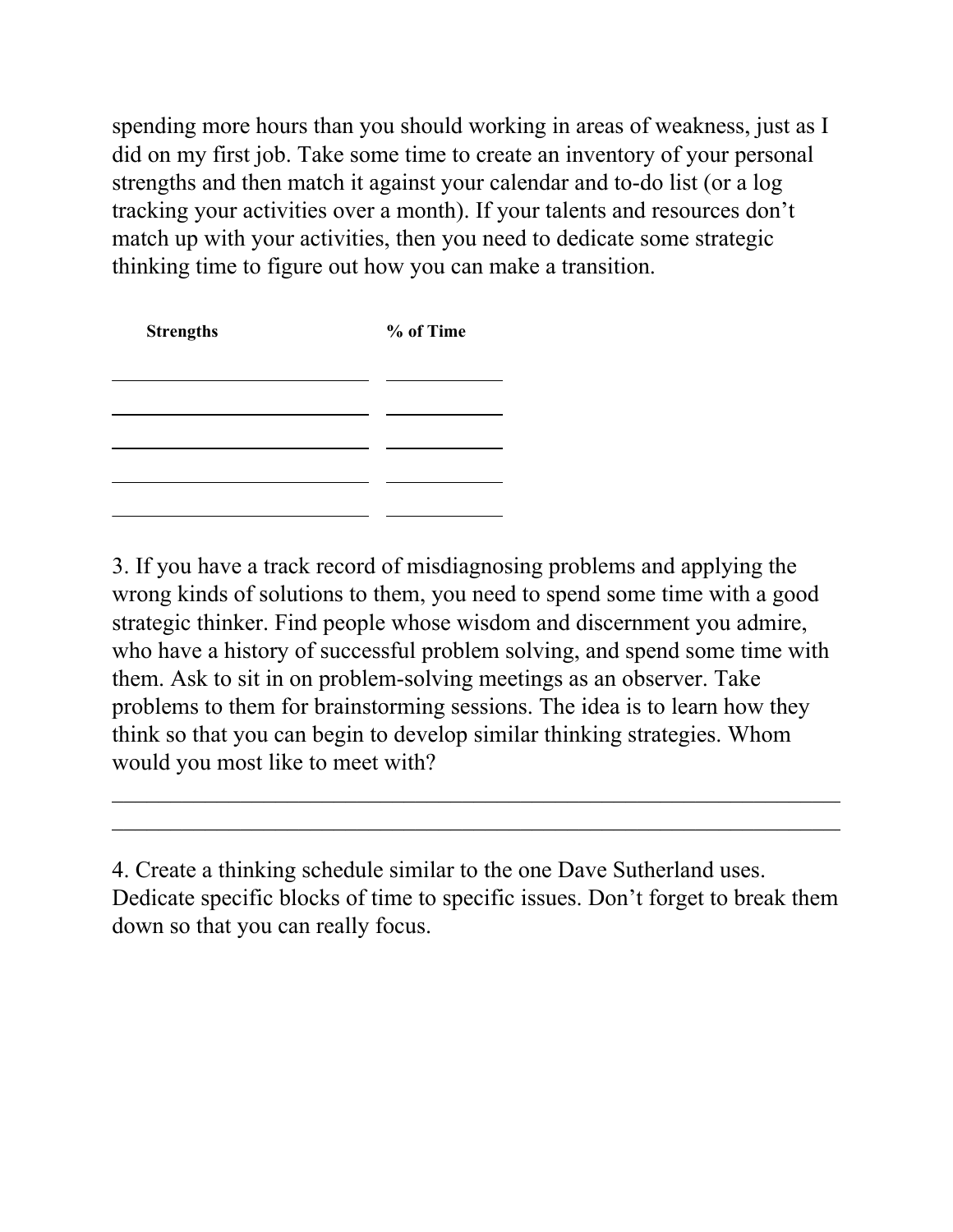# [Skill](#page-2-2) 6

Feel the Energy of [Possibility](#page-2-2) Thinking

*"Nothing is so embarrassing as watching someone do something that you said could not be done."* —SAM EWING

What Were They Thinking?

*"They're multipurpose. Not only do they put the clips on, but they take them off.*" —CONTRACTOR'S EXPLANATION OF \$1,000 PLIERS SOLD TO THE AIR FORCE

In 1975, filmmaker George Lucas went to see Doug Trumbull, the man with the best reputation for special effects in Hollywood. Trumbull was the expert who had worked on *2001: A Space Odyssey,* the first film that gave space travel a realistic feel and look. Lucas was young and relatively inexperienced. He had made only two feature films for theatrical release, but he had proven himself in the business by writing and directing *American Graffiti*, which received critical acclaim and achieved huge financial returns.

Lucas had a vision for the new film he wanted to make. It was to be a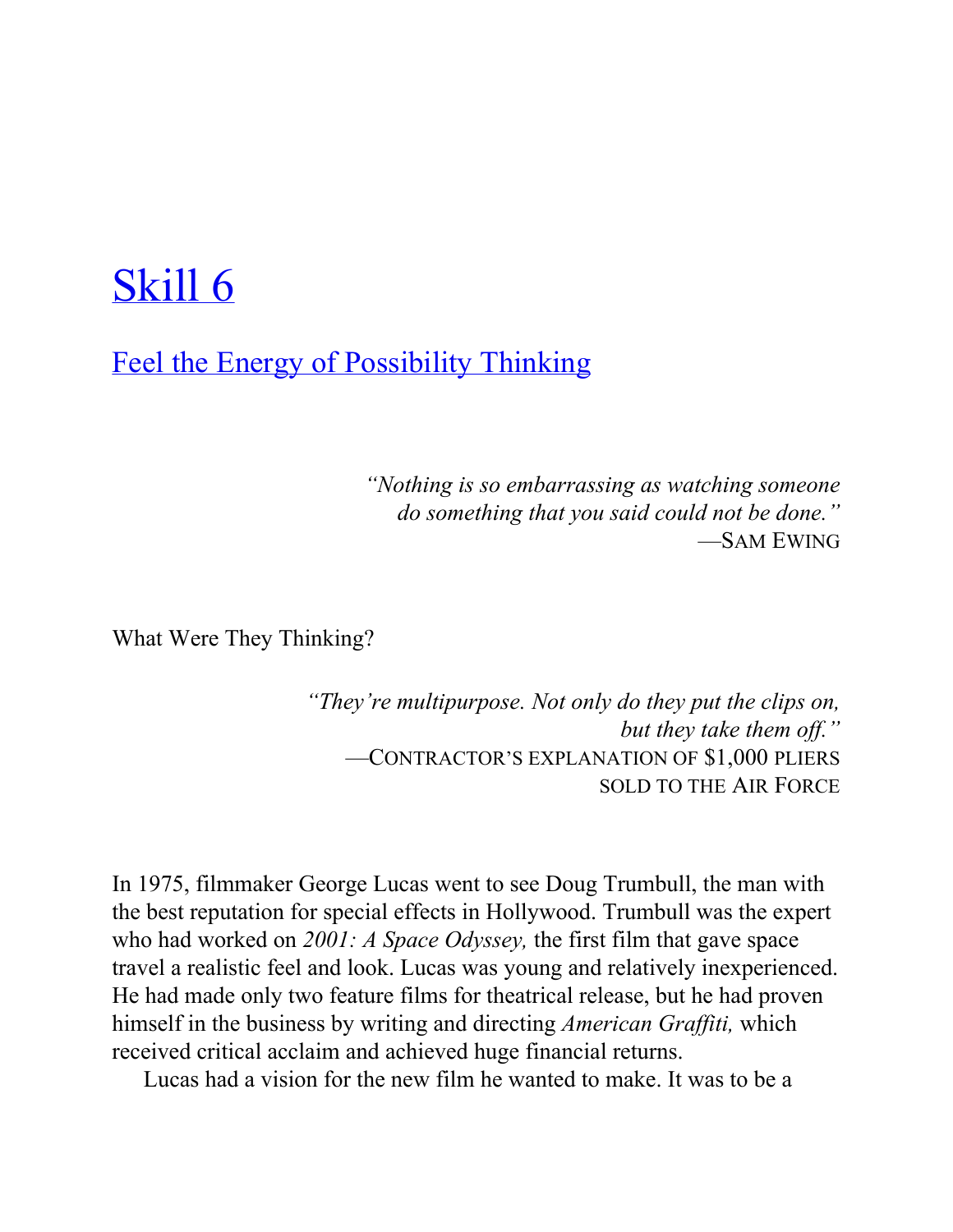story in a science fiction setting that would be part swashbuckling adventure, part Arthurian quest, and part western-style showdown—all rolled into one. In his own words, Lucas said, "It's science fiction—Flash Gordon genre; 2001 meets James Bond, outer space and space ships flying in it."  $\frac{47}{1}$  $\frac{47}{1}$  $\frac{47}{1}$ Lucas spoke to Trumbull because he wanted to create scenes with fast-moving ships zooming through space, similar to the way airplanes are filmed in a dogfight. It had never been done. Up to that point, space movies looked like either the technically unsophisticated original *Star Trek* television series or the slowmoving but realistic *2001.*

Author and filmmaker Thomas G. Smith, who has led special effects units in Hollywood, says, "The experienced vision effects people didn't take George seriously. They told him such rapid movement would cause a strobing effect on screen."  $\frac{48}{3}$  $\frac{48}{3}$  $\frac{48}{3}$  In other words, they told the young Lucus that it was technically impossible, and it couldn't be done. Then they sent Lucas on his way.

#### BELIEVING IS SEEING

Lucas was not about to give up, even after being turned down by an "expert" in the field. In his mind's eye, he could *see* what he wanted. He believed it could be done—even though it had never been attempted. John Dykstra, a young filmmaker who had worked with Trumbull, believed in Lucas' vision, too. He didn't know how it could be done, either, but he wanted to pursue the possibility. Lucas hired him and created his own special effects company in order to create the images he wanted. He called it Industrial Light and Magic.

Dykstra, who had some experience using computers while filming, started gathering a team of technicians. Together, they designed and built a studio and began inventing and assembling the technology needed to make the impossible possible. Through good thinking and using trial and error, they worked for almost two years to create what Lucas wanted. The result was the movie *Star Wars.* At the time, it was the most technically innovative movie ever made. It was also the most profitable.

*Star Wars* was a personal vision for Lucas. When he completed it in 1977,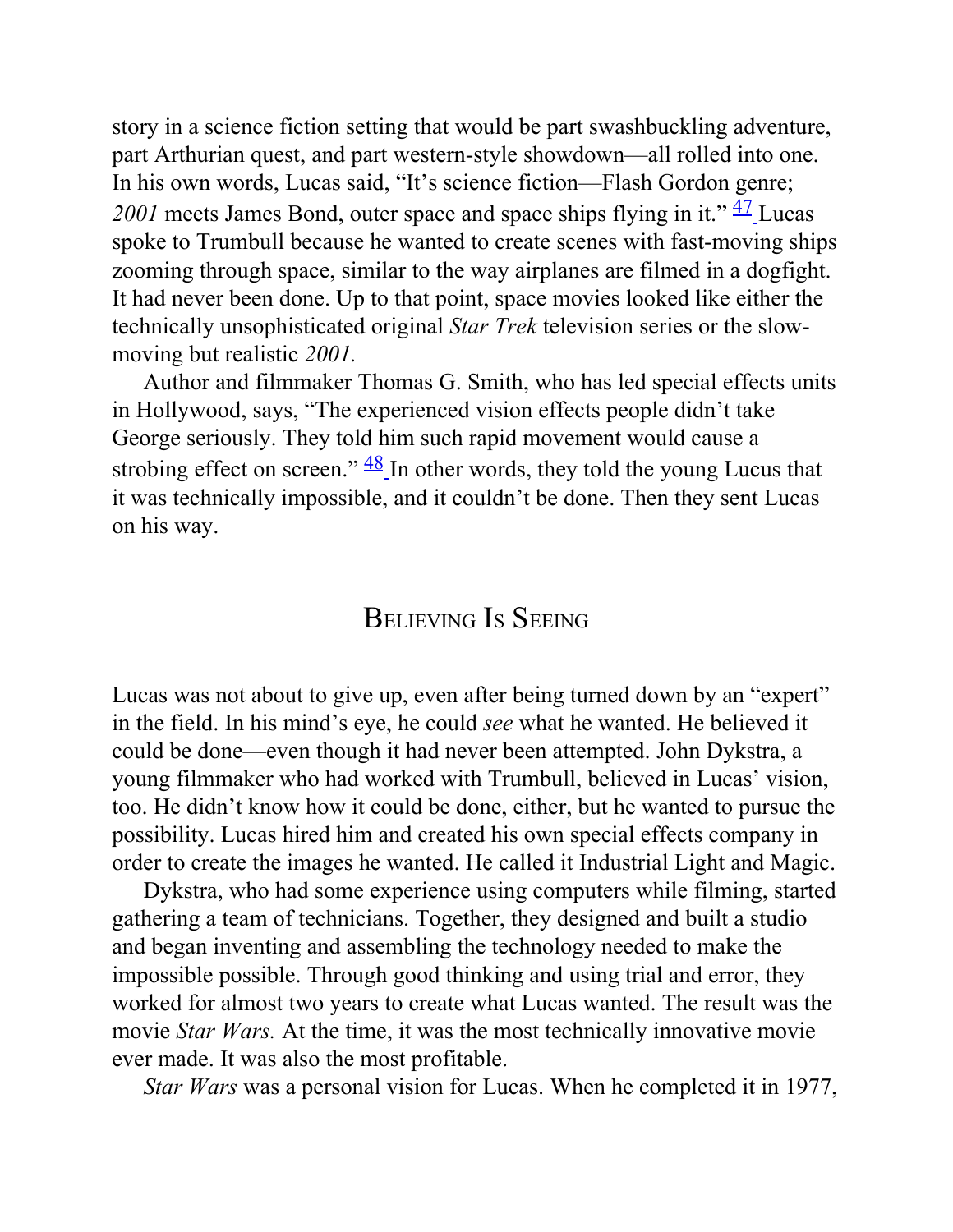he never thought it would be highly successful. He was hoping only to make enough money to bankroll the sequel. He says,

I thought it was too wacky for the general public. …I just said, "Well, I've had my big hit [with *American Graffiti]*, and I'm happy. And I'm going to do this kind of crazy thing, and it'll be fun, and that will be that."  $\frac{49}{ }$  $\frac{49}{ }$  $\frac{49}{ }$ 

When the movie made money—piles of money—he realized that he could complete the other *Star Wars* movies he had envisioned. And Industrial Light and Magic (ILM), the company he founded only to make the special effects for *Star Wars,* would be necessary to help him create these other movies. But ILM quickly grew into something more. It became the company that made other filmmakers' visions come to life—it made the possibilities in their minds possible. Scott Ross, ILM vice president and general manager, says, "We tell directors and writers not to write their scripts based on what their understanding of technology is, [rather] to really roam free and take advantage of their creative spirit."  $\frac{50}{50}$  $\frac{50}{50}$  $\frac{50}{50}$ 

Industrial Light and Magic has set the standard for special effects for more than two and a half decades. It has provided special effects for eight of the ten highest-grossing movies of all time, and in the process it has won twelve Academy Awards. But first and foremost, it is George Lucas' tool to help him realize his vision. The technology keeps advancing, and the effects keep getting more sophisticated, yet the company's capabilities never surpass the possibilities Lucas sees in his mind. Lucas reveals,

You look at the Jabba the Hutt scene in *Return of the Jedi* [the third movie in the series] and say, "Oh, that's what he wanted the cantina in *Star Wars* to be," Or you look at the end battle, and you say, "Oh, that's what the end battle was supposed to be in the first one." But we couldn't have done this movie then. I mean, it just was not humanly possible or even financially possible. So a lot of these things I have finally worked out. I finally got the end battle the way I wanted it.  $\frac{51}{2}$  $\frac{51}{2}$  $\frac{51}{2}$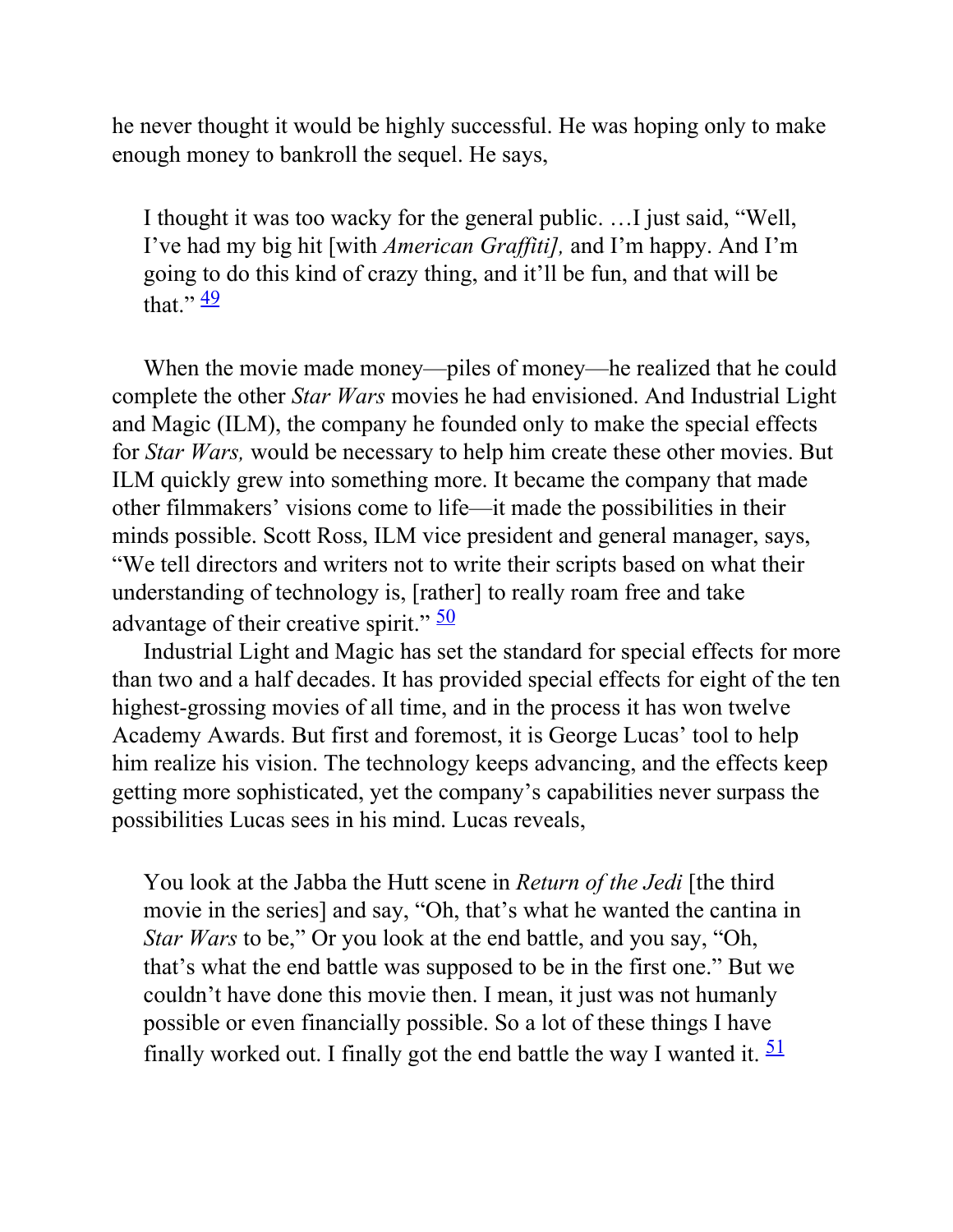In the late 1990s, as Lucas began working on the second trilogy of *Star Wars* movies, he again wanted to do the impossible. "When we started *[Episode I: The Phantom Menace],* we said, 'Okay, now we're gonna do it the way we always wanted to do it. We've got the money, we've got the knowledge—this is it.' "  $\frac{52}{1}$  $\frac{52}{1}$  $\frac{52}{1}$ The trick, Lucas said, was "learning the difference between the impossible and the merely never-before-done-orimagined."  $\frac{53}{5}$  $\frac{53}{5}$  $\frac{53}{5}$  For Lucas, most things are merely never-before-done-orimagined, because to him, anything is possible. That's how it is for a practitioner of possibility thinking.

#### WHY YOU SHOULD FEEL THE ENERGY OF POSSIBILITY **THINKING**

People who embrace possibility thinking are capable of accomplishing tasks that seem impossible because they believe in solutions. Here are several reasons why you should become a possibility thinker:

#### *1. Possibility Thinking Increases Your Possibilities*

When you believe you can do something difficult—and you succeed—many doors open for you. When George Lucas succeeded in making *Star Wars,* many other possibilities opened up to him. Industrial Light and Magic became a source of revenue to help underwrite his own projects. He was able to produce merchandising tie-ins to his movies, thus bringing in another revenue stream to fund his movie making. But his confidence in doing the difficult has also made a huge impact on other movie makers and a whole new generation of movie goers. Popular culture writer Chris Salewicz asserts, "At first directly through his own work and then via the unparalleled influence of ILM [Industrial Light and Magic], George Lucas has dictated for two decades the essential broad notion of what is cinema."  $\frac{54}{1}$  $\frac{54}{1}$  $\frac{54}{1}$  If you open yourself up to possibility thinking, you open yourself up to many other possibilities.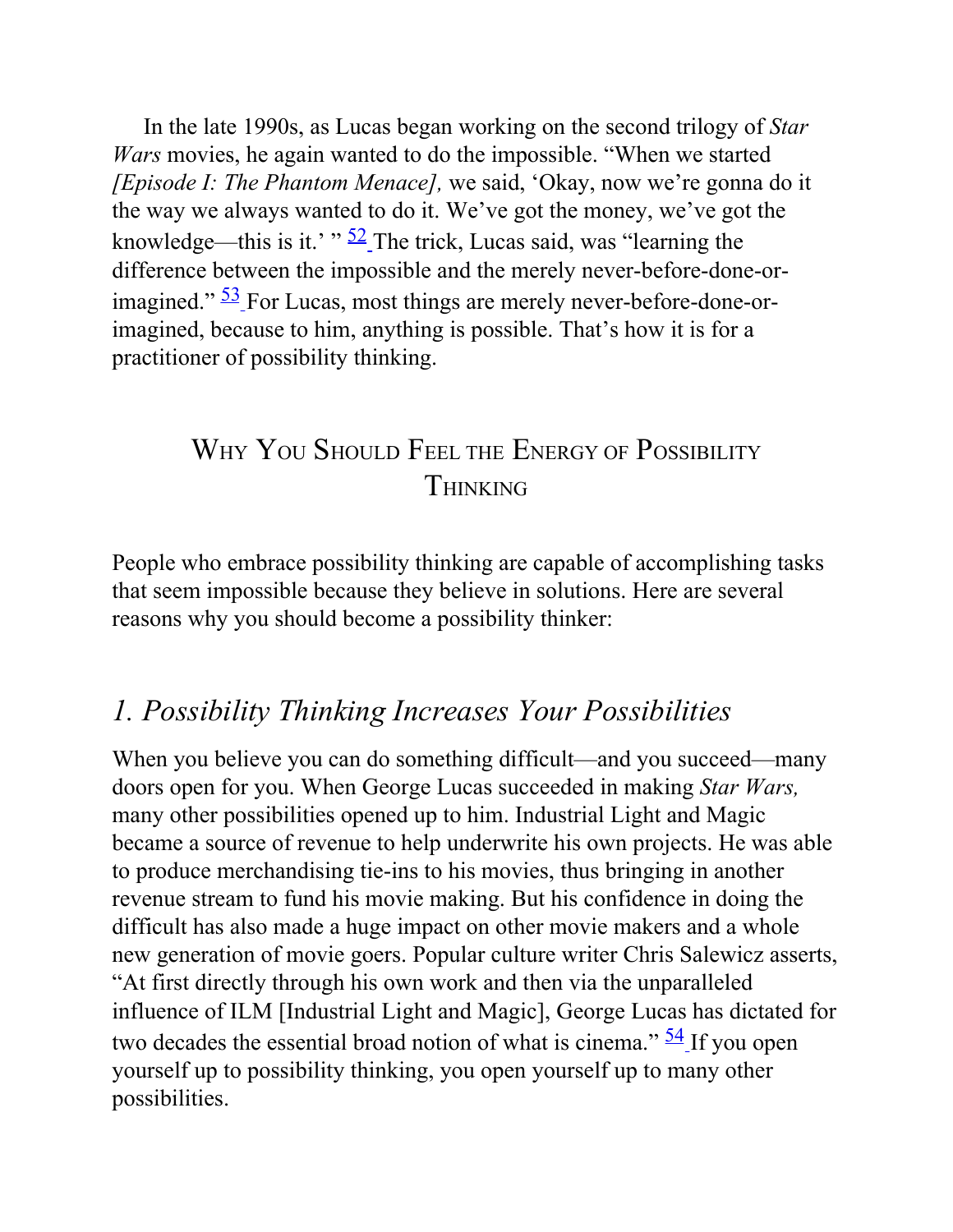If you open yourself up to possibility thinking, you open yourself up to many other possibilities.

## *2. Possibility Thinking Draws Opportunities and People to You*

The case of George Lucas helps you to see how being a possibility thinker can create new opportunities and attract people. If Lucas had not believed *Star Wars* was possible and made the film, few of his other movies would have been made. For that matter, most of the influential and profitable movies of the last twenty years would not have been possible. In the process, some of the most talented people in the world came to work for him at Industrial Light and Magic. In fact, in an industry where creative people usually remain independent, work as freelancers, complete jobs, and then move on, Lucas has managed to assemble a staff that chooses to stay with him.

People who think big attract big people to them. If you want to achieve big things, you need to become a possibility thinker.

#### *3. Possibility Thinking Increases Others' Possibilities*

Big thinkers who make things happen also create possibilities for others. That happens, in part, because it's contagious. You can't help but become more confident and think bigger when you're around possibility thinkers. But possibility thinking also impacts others in more direct ways.

Look at what happened in Atlanta, Georgia, in 1987. A real estate attorney named Billy Payne thought it would be possible to bring the Olympics to Atlanta. People told him it couldn't be done. Payne says that at first "the idea was viewed as somewhat eclectic, outrageous, impossible, 'good idea but you'll never win.' " <sup>[55](#page-238-0)</sup> But Payne was undeterred. He kept believing, and working at it. And of course, in 1996, the summer Olympics were held in Atlanta, making a huge impact on the city and its people. The impact continues. Once the city hosted an international event of the magnitude of the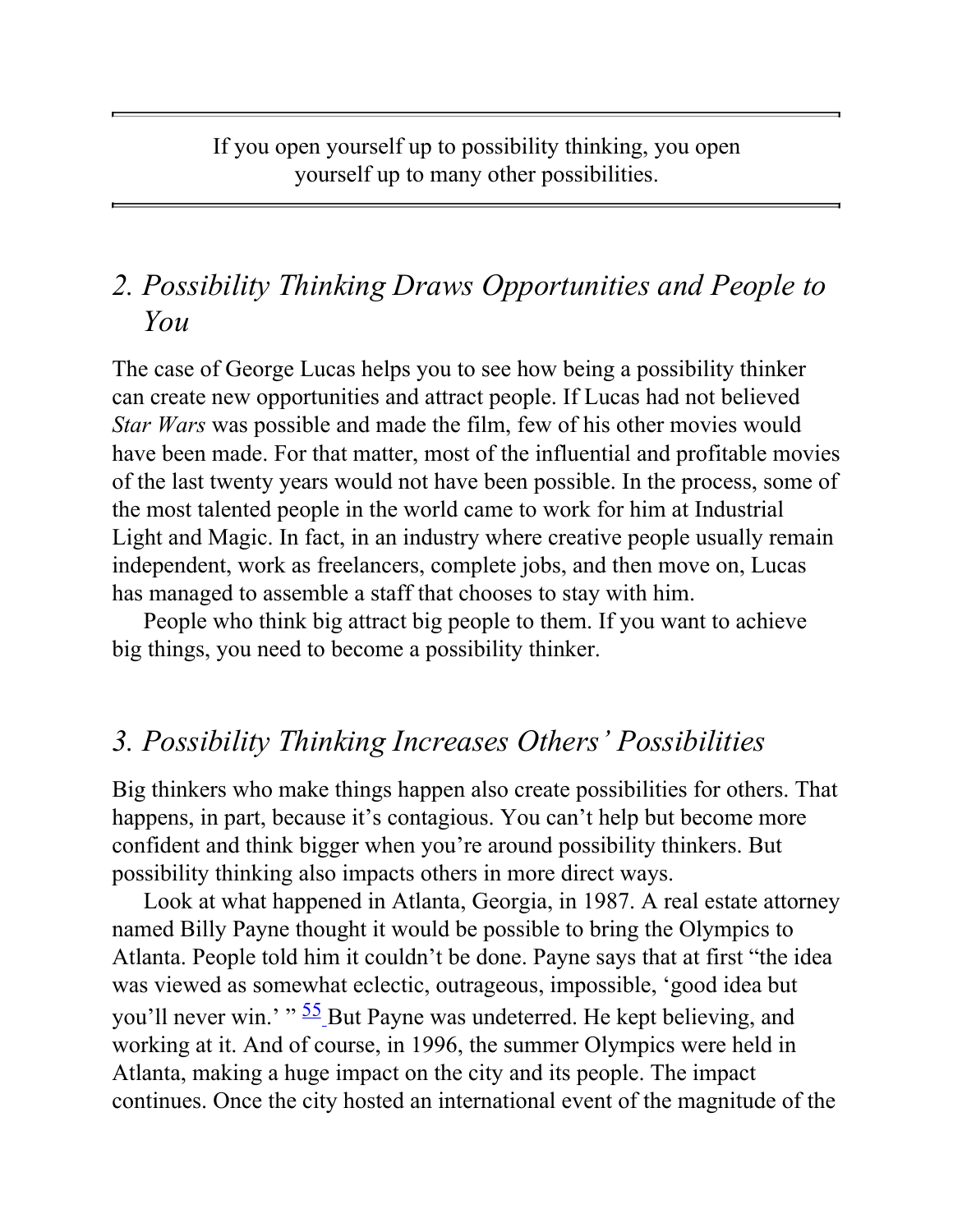Olympics, the people of Atlanta realized that other possibilities were endless.

## *4. Possibility Thinking Allows You to Dream Big Dreams*

"Big thinkers are specialists in creating positive forwardlooking, optimistic pictures in their own minds and in the minds of others."

—David J. Schwartz

No matter what your profession, possibility thinking can help you to broaden your horizons and dream bigger dreams. Professor David J. Schwartz believes, "Big thinkers are specialists in creating positive forward-looking, optimistic pictures in their own minds and in the minds of others."

In 1970, when I was twenty-three years old, I read a book that made a major impact on how I dream. It was called *Move Ahead with Possibility Thinking* by Robert Schuller. As a young pastor in my first church, it thrilled me to read about how Schuller overcame seemingly impossible circumstances to build a huge church in Garden Grove, California. When I read the following words, my world changed: "The greatest churches have yet to be organized."

Even as a child, I was a positive person. After all, I had grown up in the household of a father who had taught himself to be a positive thinker. But Schuller's book still had a huge impact on my life. The day I read those words, what had been my wildest dreams looked tame. If you embrace possibility thinking, your dreams will go from molehill to mountain size, and because you believe in possibilities, you put yourself in position to achieve them.

## *5. Possibility Thinking Makes it Possible to Rise Above Average*

During the 1970s, when oil prices went through the roof, automobile makers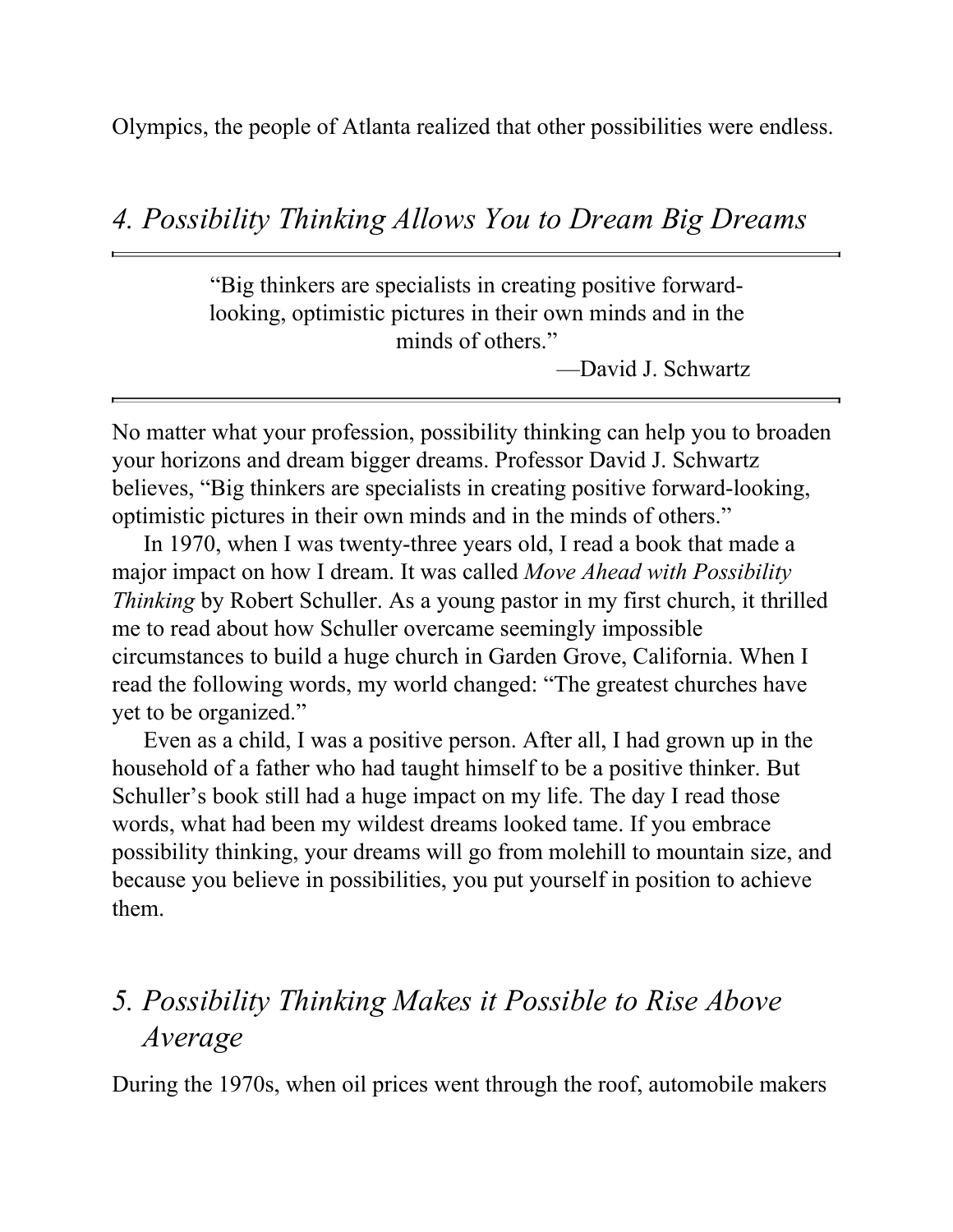were ordered to make their cars more fuel efficient. One manufacturer asked a group of senior engineers to drastically reduce the weight of cars they were designing. They worked on the problem and searched for solutions, but they finally concluded that making lighter cars couldn't be done, would be too expensive, and would present too many safety concerns. They couldn't get out of the rut of their average thinking. What was the auto maker's solution? They gave the problem to a group of less experienced engineers. The new group found ways to reduce the weight of the company's automobiles by hundreds of pounds. Because they thought that solving the problem was possible, it was. Every time you remove the label of impossible from a task, you raise your potential from average to off the charts.

## *6. Possibility Thinking Gives You Energy*

Thomas Fuller, chaplain to King Charles II of England, observed, "The real difference between men is energy. A strong will, a settled purpose, and invincible determination, can accomplish almost anything; and in this lies the distinction between great men and little men."

A direct correlation exists between possibility thinking and the level of a person's energy. Who gets energized by the prospect of losing? If you know something can't succeed, how much time and energy are you willing to give it? Nobody goes looking for a lost cause. You invest yourself in what you believe can succeed. When you embrace possibility thinking, you believe in what you're doing, and that gives you energy.

You invest yourself in what you believe can succeed.

# *7. Possibility Thinking Keeps You from Giving Up*

Above all, possibility thinkers believe they can succeed. Denis Waitley, author of *The Psychology of Winning,* says, "The winners in life think constantly in terms of 'I can, I will and I am.' Losers, on the other hand, concentrate their waking thoughts on what they should have done, or what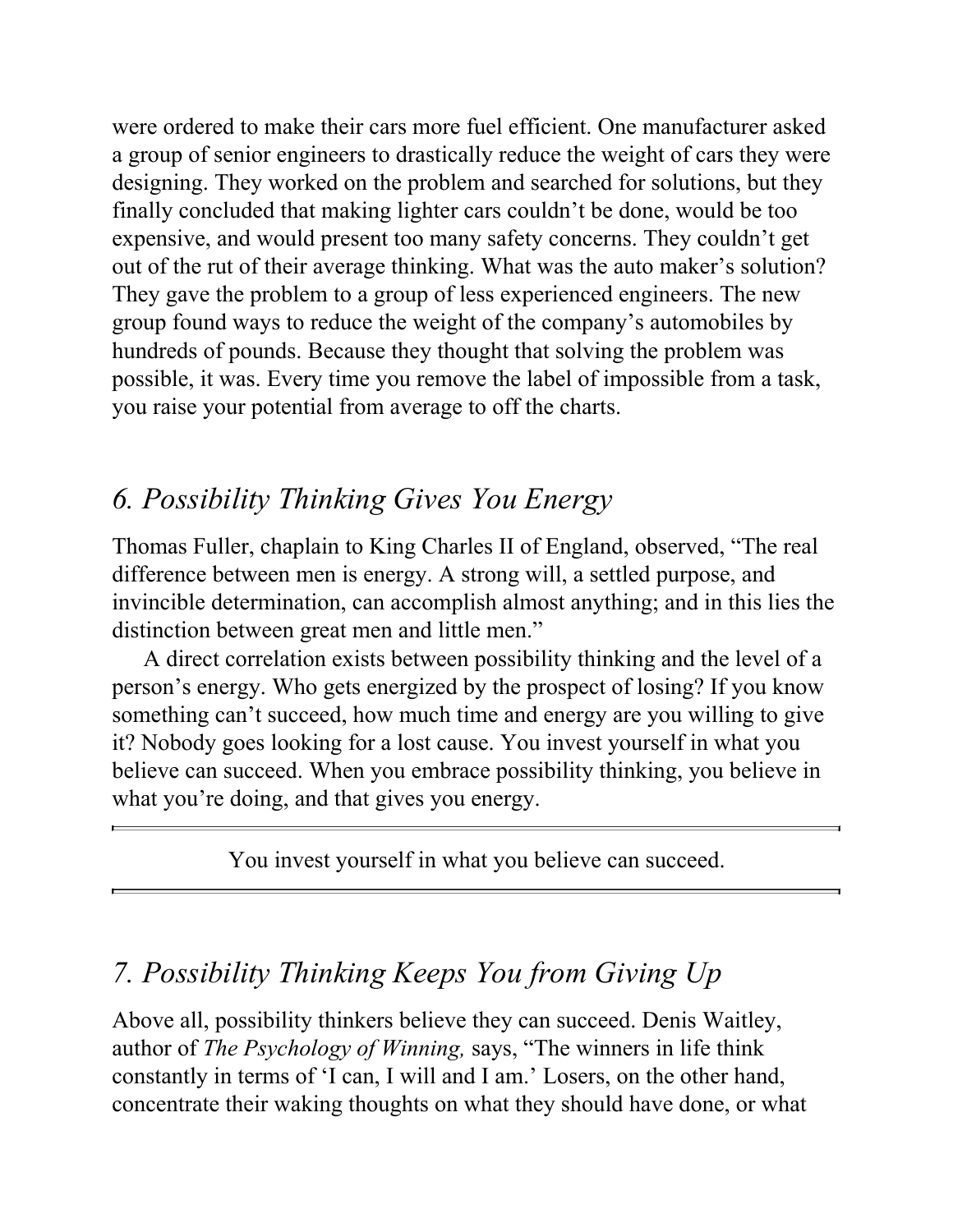they don't do." If you believe you can do something, you have already won much of the battle. If you believe you can't, then it doesn't matter how hard you try, because you've already lost.

One of the people who showed himself to be a great possibility thinker in 2001 was New York mayor Rudy Giuliani. In the hours following the World Trade Center tragedy, Giuliani not only led the city through the chaos of the disaster, but he instilled confidence in everyone he touched. Afterward, he gave some insight and perspective on his experience:

I was so proud of the people I saw on the street. No chaos, but they were frightened and confused, and it seemed to me that they needed to hear from my heart where I thought we were going. I was trying to think, *Where can I go for some comparison to this, some lessons about how to handle it?* So I started thinking about Churchill, started thinking that we're going to have to rebuild the spirit of the city, and what better example than Churchill and the people of London during the Blitz in 1940, who had to keep up their spirit during this sustained bombing? It was a comforting thought.  $\frac{56}{56}$  $\frac{56}{56}$  $\frac{56}{56}$ 

Sixteen hours after the planes struck the buildings in New York City, when Giuliani finally returned at 2:30 A.M. to his apartment for a rest, instead of sleeping, he read the World War II chapters of a new biography of Winston Churchill. He read how Churchill helped his people to see the possibilities and keep his people going. Inspired, Giuliani did the same for his own people six decades later.

#### HOW TO FEEL THE ENERGY OF POSSIBILITY THINKING

If you are a naturally positive person who already embraces possibility thinking, then you're already tracking with me. How-ever, some people, rather than being optimistic, are naturally negative or cynical. They believe that possibility thinkers are naive or foolish. If your thinking runs toward pessimism, let me ask you a question: how many highly successful people do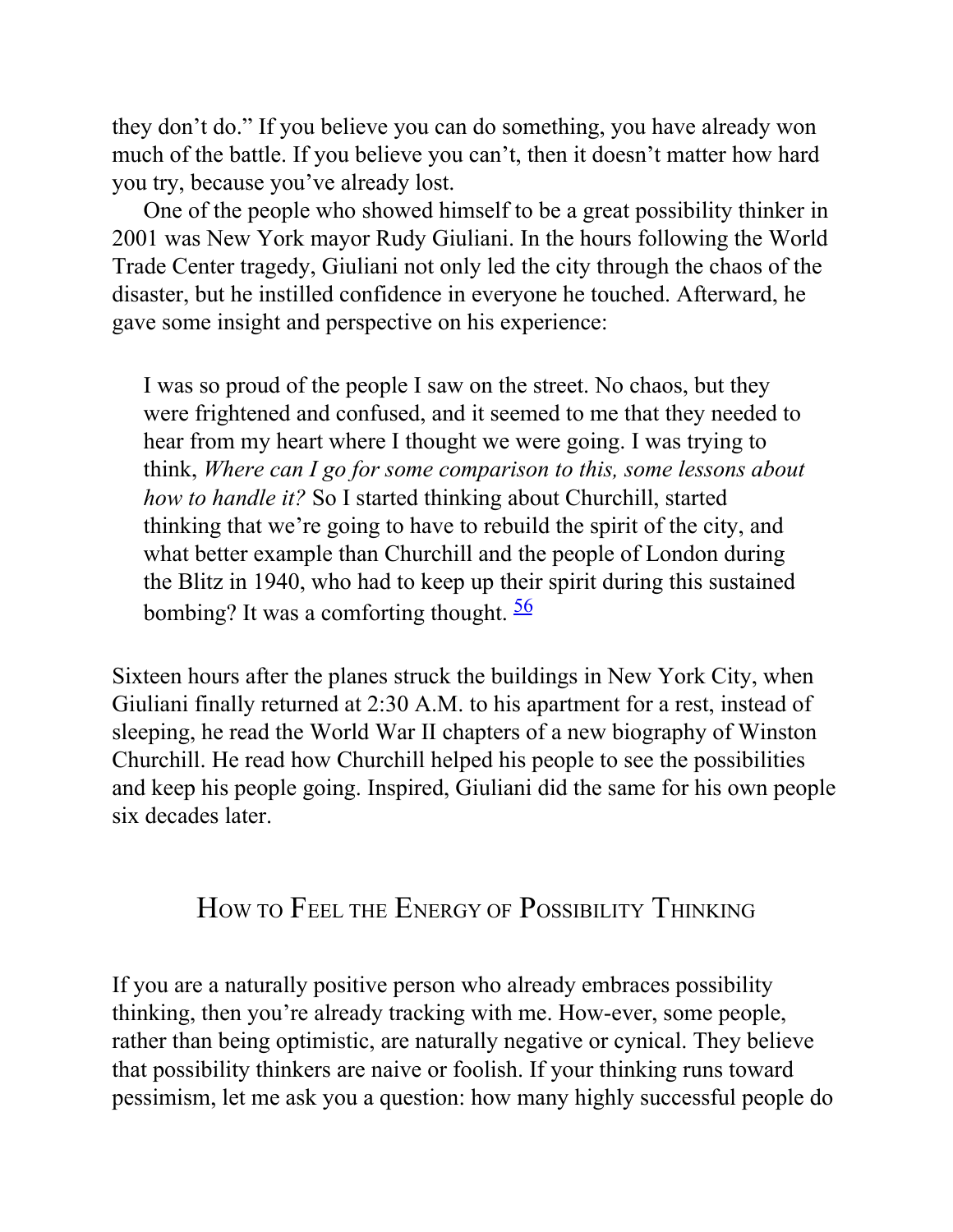you know who are continually negative? How many impossibility thinkers are you acquainted with who achieve big things? None!

People with an it-can't-be-done mindset have two choices. They can expect the worst and continually experience it; or they can change their thinking. That's what George Lucas did. Believe it or not, even though he is a possibility thinker, he is not a naturally positive person. He says, "I'm very cynical, and as a result, I think the defense I have against it is to be optimistic."  $\frac{57}{1}$  $\frac{57}{1}$  $\frac{57}{1}$  In other words, he chooses to think positively. He sums it up this way: "As corny as it sounds, the power of positive thinking goes a long way. So determination and positive thinking combined with talent combined with knowing your craft ...that may sound like a naive point of view, but at the same time it's worked for me and it's worked for all my friends—so I have come to believe it."  $\frac{58}{58}$  $\frac{58}{58}$  $\frac{58}{58}$ 

If you want possibility thinking to work for you, then begin by following these suggestions:

#### *1. Stop Focusing on the Impossibilities*

The first step in becoming a possibility thinker is to stop yourself from searching for and dwelling on what's wrong with any given situation. Sports psychologist Bob Rotella recounts, "I tell people: If you don't want to get into positive thinking, that's OK. Just eliminate all the negative thoughts from your mind, and whatever's left will be fine."

> "I tell people: If you don't want to get into positive thinking, that's OK. Just eliminate all the negative thoughts from your mind, and whatever's left will be fine."

> > —Bob Rotella

If possibility thinking is new to you, you're going to have to give yourself a lot of coaching to eliminate some of the negative self-talk you may hear in your head. When you automatically start listing all the things that can go wrong or all the reasons something can't be done, stop yourself and say,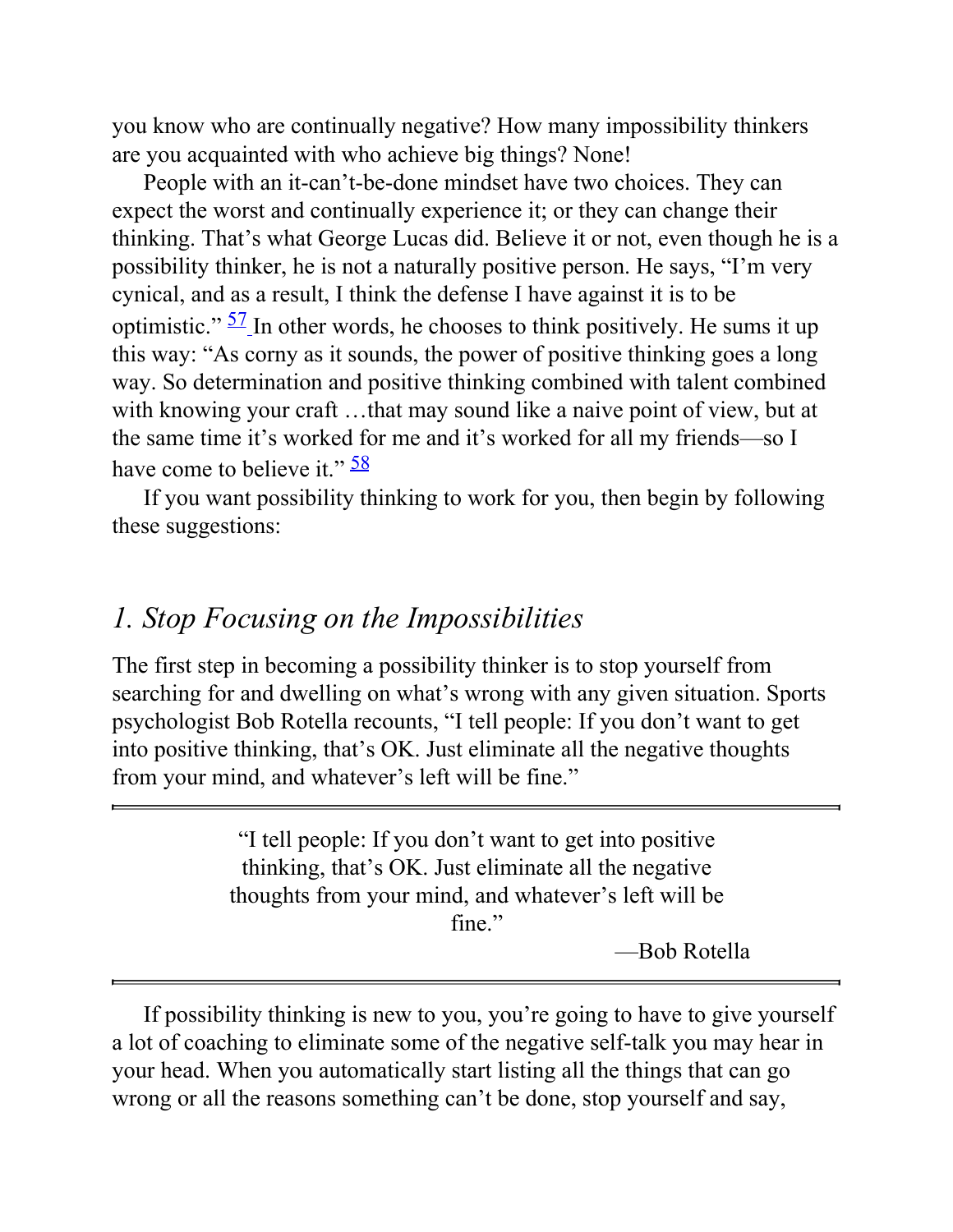"Don't go there." Then ask, "What's right about this?" That will help to get you started. And if negativity is a really big problem for you and pessimistic things come out of your mouth before you've even thought them through, you may need to enlist the aid of a friend or family member to alert you every time you utter negative ideas.

# *2. Stay Away from the "Experts"*

So-called experts do more to shoot down people's dreams than just about anybody else. In the book *Future Edge,* Joel Barker recounts a few statements made by experts that seem comical now. Those remarks highlight that expertise doesn't prevent someone from selling short a dream. Ponder the following comments, along with when they were made:

- "The phonograph is of no commercial value." —Thomas Edison, remarking on his own invention in 1880.
- "There is no likelihood man can ever tap the power of the atom." Robert Millikan, Nobel Prize winner in physics, 1920.
- "It is an idle dream to imagine that automobiles will take the place of railways in the long-distance movement of passengers." —American Road Congress, 1913.
- "I think there is a world market for about five computers." —Thomas Watson, chairman IBM, 1943.
- "There is no reason for any individual to have a computer in their home."—Ken Olsen, president of Digital Equipment Corporation, 1977. [59](#page-238-4)

And don't forget, the special effects experts told Lucas that the images he wanted to create couldn't be done.

Possibility thinkers are very reluctant to dismiss anything as impossible. Rocket pioneer Wernher von Braun said, "I have learned to use the word impossible with the greatest of caution." And Napoleon Bonaparte declared, "The word impossible is not in my dictionary." If you feel you must take the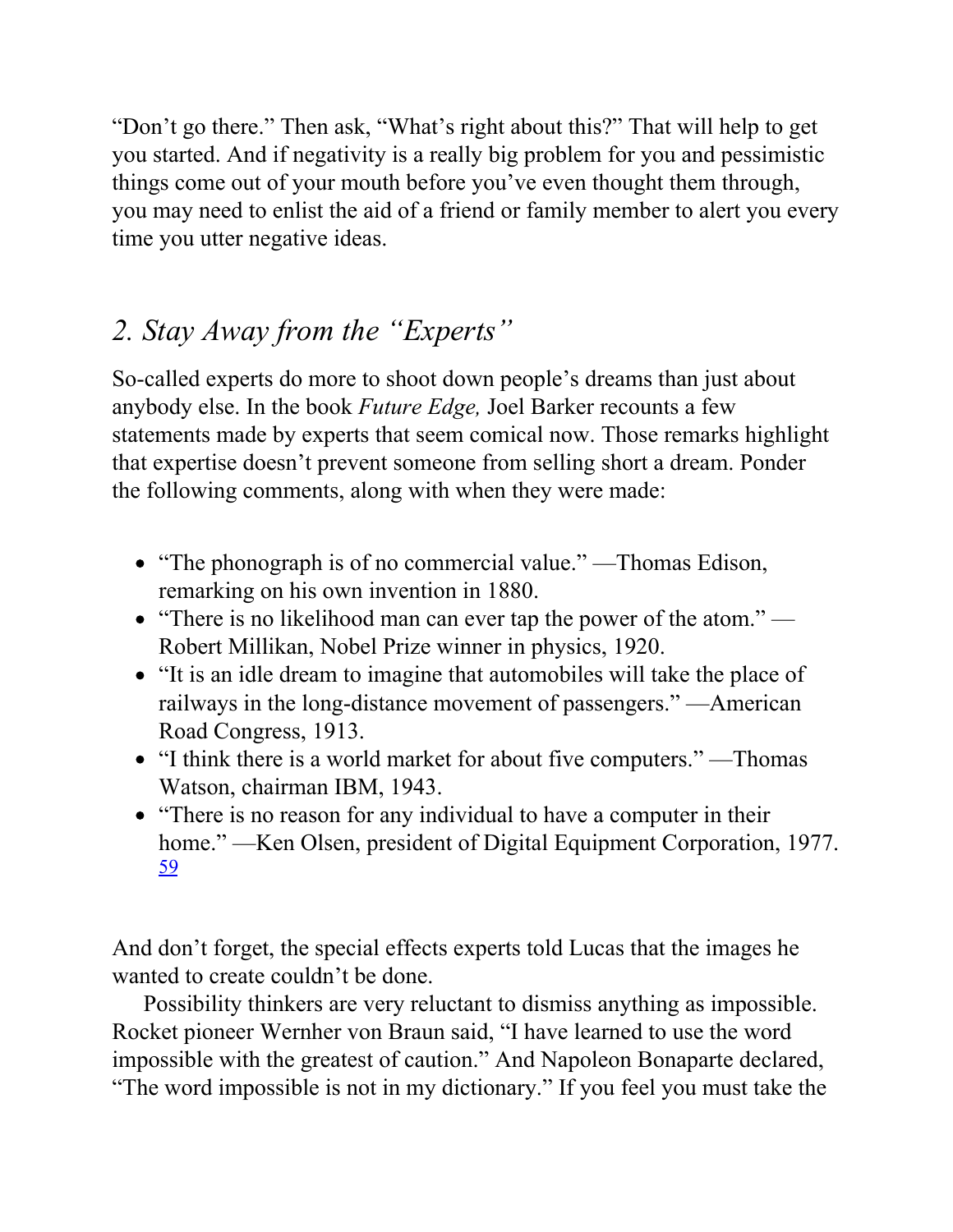advice of an expert, however, then heed the words of John Andrew Holmes, who asserted, "Never tell a young person that something cannot be done. God may have been waiting centuries for somebody ignorant enough of the impossible to do that thing." If you want to achieve something, give yourself permission to believe it is possible—no matter what experts might say.

> "The word impossible is not in my dictionary." —Napoleon Bonaparte

#### *3. Look for Possibilities in Every Situation*

Becoming a possibility thinker is more than just refusing to let yourself be negative. It's something more. It's looking for positive possibilities despite the circumstances. Every situation can be seen as potentially better than it is at present. Possibility thinking is possible even in negative situations.

I recently heard Don Soderquist, former president of Wal-Mart, tell a wonderful story that illustrates how a person can find positive possibilities in any situation. Soderquist had gone with Sam Walton to Huntsville, Alabama, to open several new stores. While there, Walton suggested they visit the competition. Here's what Soderquist said happened:

We went into one [store], and I have to tell you that it was the worst store I've ever seen in my life. It was terrible. There were no customers. There was no help on the floor. The aisles were cluttered with merchandise, empty shelves, dirty, it was absolutely terrible. He [Walton} walked one way and I'd walk the other way and we'd kind of meet out on the side walk. He said, "What'd you think, Don?"

I said, "Sam, that is the absolutely worst store I've ever seen in my life. I mean, did you see the aisles?"

He said, "Don, did you see the pantyhose rack?"

I said, "No, I didn't, Sam. I must have gone on a different aisle than you. I didn't see that."

He said, "That was the best pantyhose rack I've ever seen, Don."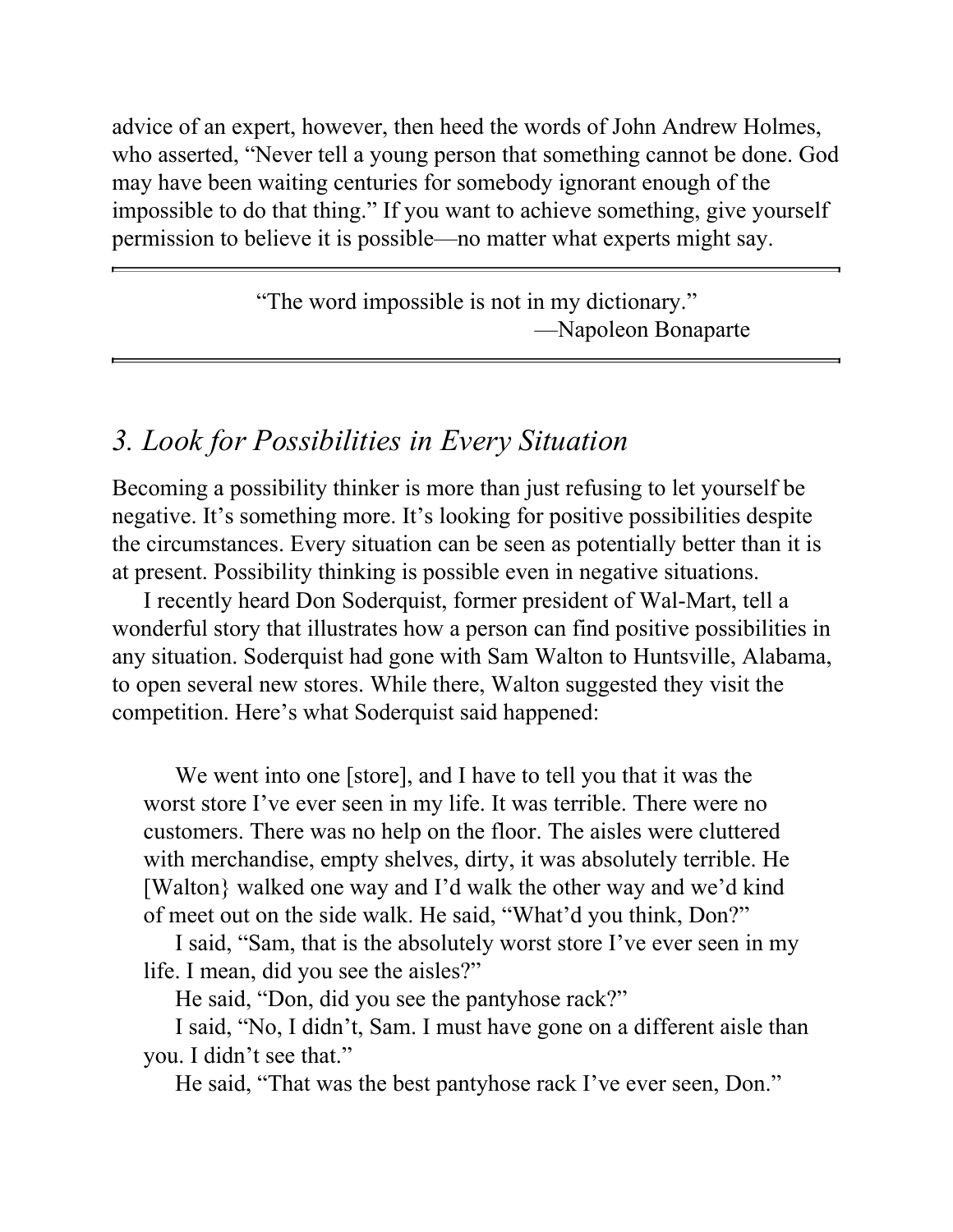And he said, "I pulled the fixture out and on the back was the name of the manufacturer. When we get back, I want you to call that manufacturer and have him come in and visit with our fixture people. I want to put that rack in our stores. It's absolutely the best I've ever seen." And he said next, "Did you see the ethnic cosmetics?"

I said, "Sam, that must have been right next to the panty hose rack, because I absolutely missed that."

He said, "Don, do you realize that in our stores we have four feet of ethnic cosmetics. These people had 12 feet of it. We are absolutely missing the boat. I wrote down the distributor of some of those products. When we get back, I want you to get a hold of our cosmetic buyer and get these people in. We absolutely need to expand our ethnic cosmetics."

Now, Sam Walton didn't hit me on the head and say, "Don, now what lesson did you learn from this?" He had already hit me on the head by looking for the good, looking how to improve, striving for excellence. It's so easy to go and look at what other people do badly. But one of the leadership characteristics of vision that he showed me, and I'll never forget it, is look for the good in what other people are doing and apply it.  $\frac{60}{2}$  $\frac{60}{2}$  $\frac{60}{2}$ 

It doesn't take a genius IQ or twenty years of experience to find the possibility in every situation. All it takes is the right attitude, and anybody can cultivate that.

#### *4. Dream One Size Bigger*

One of the best ways to cultivate a possibility mind-set is to prompt yourself to dream one size bigger than you normally do. Let's face it: most people dream too small. They don't think big enough. Henry Curtis advises, "Make your plans as fantastic as you like, because twenty-five years from now, they will seem mediocre. Make your plans ten times as great as you first planned, and twenty-five years from now you will wonder why you did not make them fifty times as great."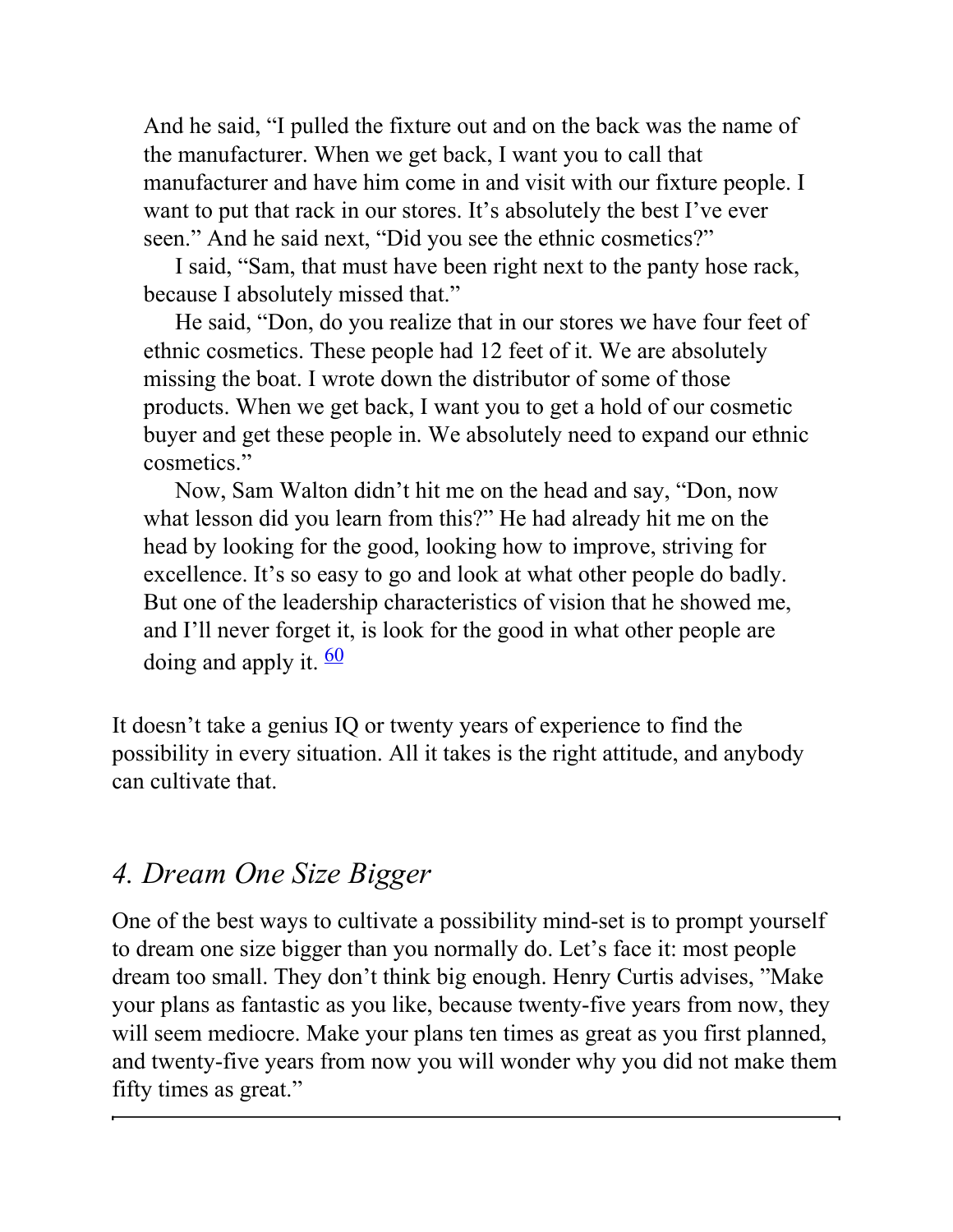One of the best ways to cultivate a possibility mind-set is to prompt yourself to dream one size bigger than you normally do.

People need BHAGs—big hairy audacious goals—as the authors of *Built to Last* maintain. If you push yourself to dream more expansively, to imagine your organization one size bigger, to make your goals at least a step beyond what makes you comfortable, you will be forced to grow. And it will set you up to believe in greater possibilities.

## *5. Question the Status Quo*

Most people want their lives to keep improving, yet they value peace and stability at the same time. People often forget that you can't improve and still stay the same. Growth means change. Change requires challenging the status quo. If you want greater possibilities, you can't settle for what you have now.

When you become a possibility thinker, you will face many people who will want you to give up your dreams and embrace the status quo. As you meet them, take the advice of the poet who penned the following words:

Beware of those who stand aloof And greet each venture with reproof; The world would stop if things were run By men who say, "It can't be done."  $\frac{61}{2}$  $\frac{61}{2}$  $\frac{61}{2}$ 

Achievers refuse to accept the status quo. As you begin to explore greater possibilities for yourself, your organization, or your family—and others challenge you for it—take comfort in knowing that *right now* as you read this, other possibility thinkers across the country and around the world are thinking about curing cancer, developing new energy sources, feeding hungry people, and improving quality of life. They are challenging the status quo against the odds—and you should, too.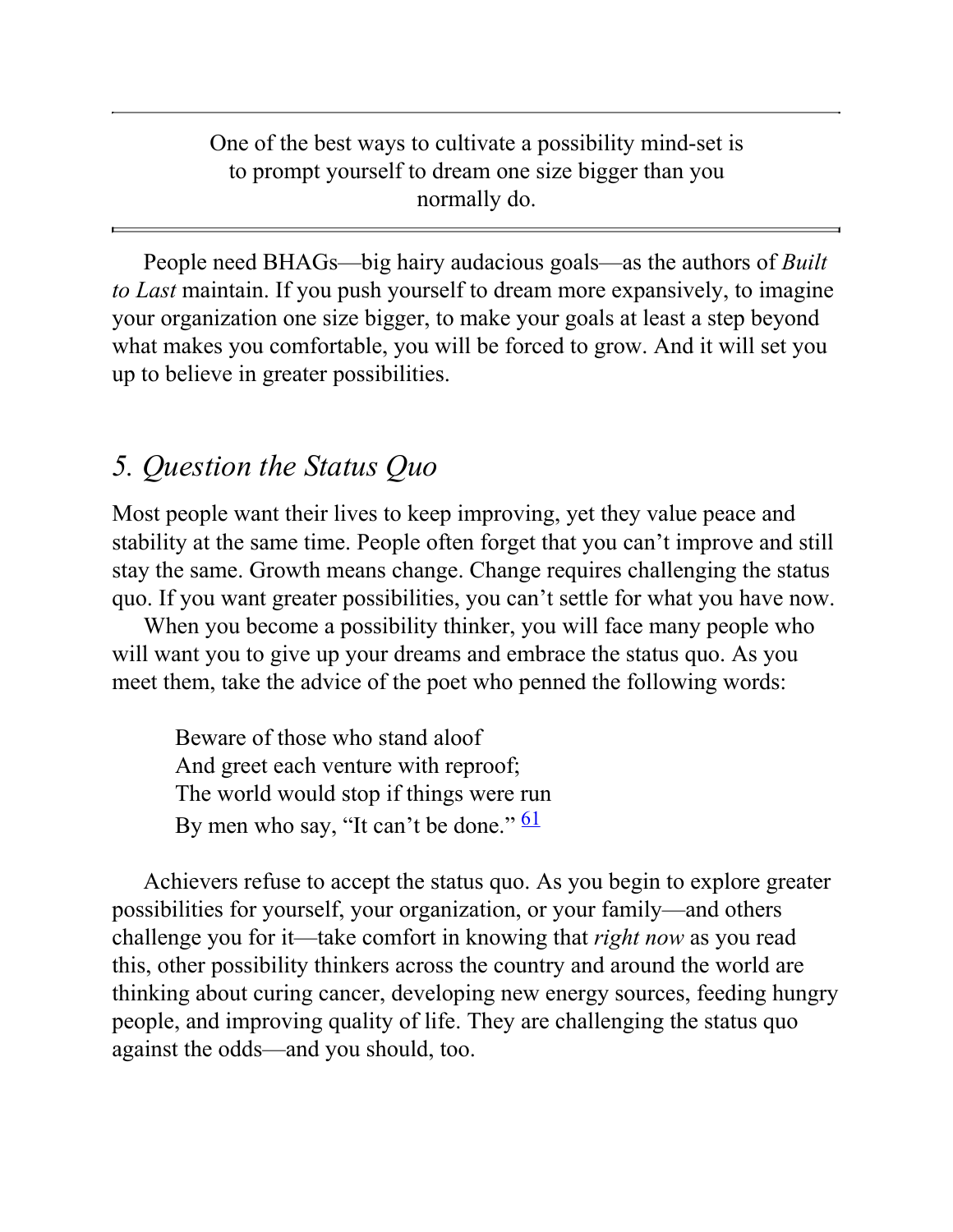## *6. Find Inspiration from Great Achievers*

You can learn a lot about possibility thinking by studying great achievers. I began this chapter telling you about George Lucas. Perhaps he doesn't appeal to you, or you don't like the movie industry. (Personally, I'm not a big science fiction fan, but I admire Lucas as a thinker, creative visionary, and businessperson.) Find some achievers you admire and study them. Look for people with the attitude of Robert F. Kennedy, who popularized George Bernard Shaw's stirring statement: "Some men see things as they are and say, 'Why?' I dream of things that never were and say, 'Why not?'"

I know possibility thinking isn't in style with many people. So call it what you like: the will to succeed, belief in yourself, confidence in your ability, faith. It's really true: people who believe they can't, don't. But if you believe you can, you can! That's the power of possibility thinking.

## **THINKING QUESTION**

*Am I unleashing the enthusiasm of possibility thinking to find solutions for even seemingly impossible situations?*

#### **Putting Possibility Thinking into Action**

1. Everyone has dreams. And many times those dreams get shot down by others. If you are not in the habit of big thinking—if you've had your possibility thinking put down in the past—then you need to try to recapture those dreams.

Think back to a time when you were more likely to imagine yourself doing great things. (You may need to go all the way back to your childhood.) What did you dream about? What was the thing in your heart that you *really* wanted to do? Recapture that thought, explore it, and do some dreaming with it.

 $\mathcal{L}_\mathcal{L} = \{ \mathcal{L}_\mathcal{L} = \{ \mathcal{L}_\mathcal{L} = \{ \mathcal{L}_\mathcal{L} = \{ \mathcal{L}_\mathcal{L} = \{ \mathcal{L}_\mathcal{L} = \{ \mathcal{L}_\mathcal{L} = \{ \mathcal{L}_\mathcal{L} = \{ \mathcal{L}_\mathcal{L} = \{ \mathcal{L}_\mathcal{L} = \{ \mathcal{L}_\mathcal{L} = \{ \mathcal{L}_\mathcal{L} = \{ \mathcal{L}_\mathcal{L} = \{ \mathcal{L}_\mathcal{L} = \{ \mathcal{L}_\mathcal{$  $\mathcal{L}_\mathcal{L} = \{ \mathcal{L}_\mathcal{L} = \{ \mathcal{L}_\mathcal{L} = \{ \mathcal{L}_\mathcal{L} = \{ \mathcal{L}_\mathcal{L} = \{ \mathcal{L}_\mathcal{L} = \{ \mathcal{L}_\mathcal{L} = \{ \mathcal{L}_\mathcal{L} = \{ \mathcal{L}_\mathcal{L} = \{ \mathcal{L}_\mathcal{L} = \{ \mathcal{L}_\mathcal{L} = \{ \mathcal{L}_\mathcal{L} = \{ \mathcal{L}_\mathcal{L} = \{ \mathcal{L}_\mathcal{L} = \{ \mathcal{L}_\mathcal{$  $\mathcal{L}_\mathcal{L} = \{ \mathcal{L}_\mathcal{L} = \{ \mathcal{L}_\mathcal{L} = \{ \mathcal{L}_\mathcal{L} = \{ \mathcal{L}_\mathcal{L} = \{ \mathcal{L}_\mathcal{L} = \{ \mathcal{L}_\mathcal{L} = \{ \mathcal{L}_\mathcal{L} = \{ \mathcal{L}_\mathcal{L} = \{ \mathcal{L}_\mathcal{L} = \{ \mathcal{L}_\mathcal{L} = \{ \mathcal{L}_\mathcal{L} = \{ \mathcal{L}_\mathcal{L} = \{ \mathcal{L}_\mathcal{L} = \{ \mathcal{L}_\mathcal{$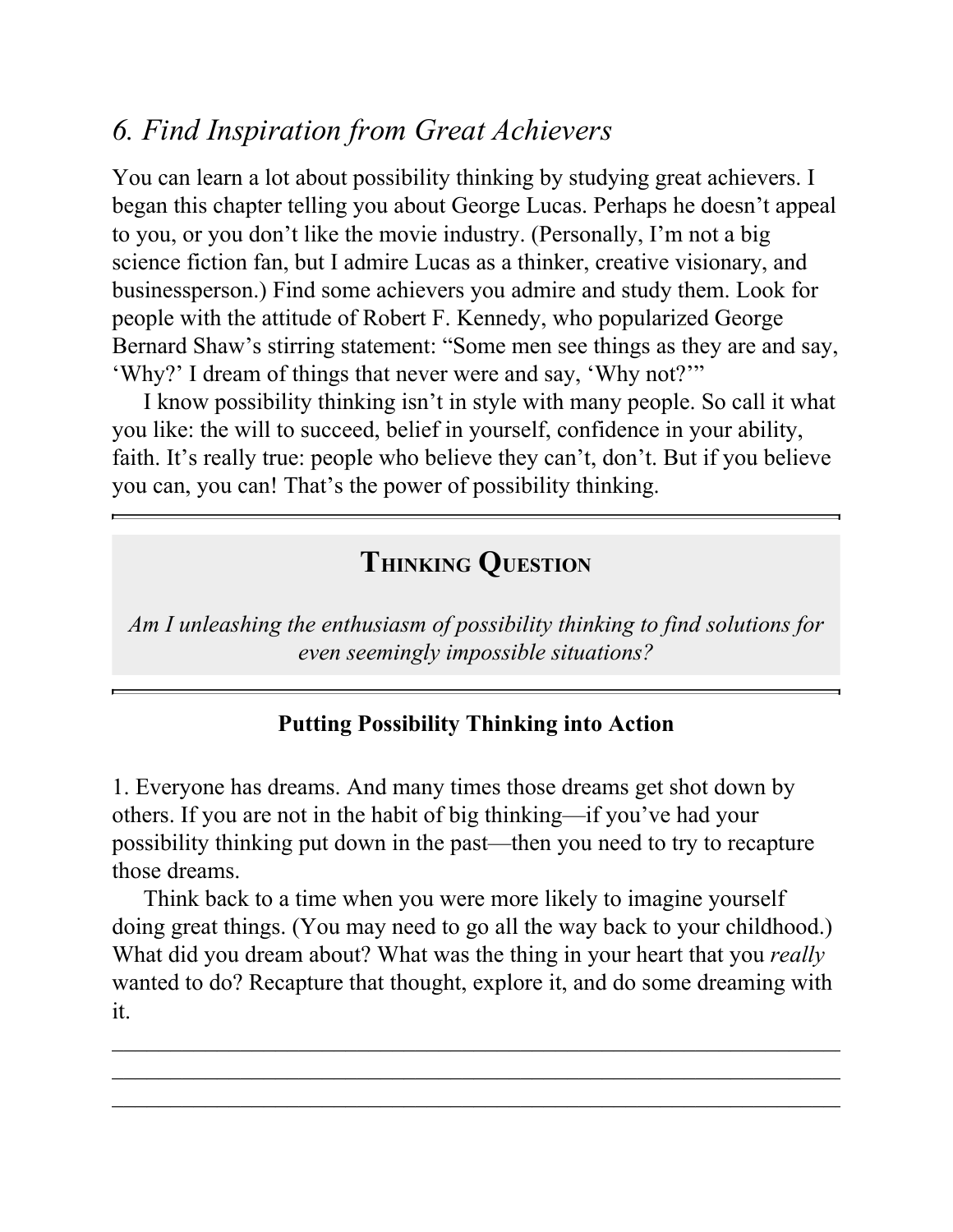2. The dream you had earlier in life may not be possible for you now. (Although many are, if you're willing and able to pay the price.) So, what do you really want to do? What is your dream? If you didn't fear failure or being laughed at, what would you do today? Write that down. Then think about what would be necessary to accomplish it. The best way to do that is to look down the road ten years and 90 days. Looking ahead ten years will help you set the direction in terms of the big picture. Looking ahead 90 days will help identify specific steps to get the process started.

 $\mathcal{L}_\mathcal{L} = \{ \mathcal{L}_\mathcal{L} = \{ \mathcal{L}_\mathcal{L} = \{ \mathcal{L}_\mathcal{L} = \{ \mathcal{L}_\mathcal{L} = \{ \mathcal{L}_\mathcal{L} = \{ \mathcal{L}_\mathcal{L} = \{ \mathcal{L}_\mathcal{L} = \{ \mathcal{L}_\mathcal{L} = \{ \mathcal{L}_\mathcal{L} = \{ \mathcal{L}_\mathcal{L} = \{ \mathcal{L}_\mathcal{L} = \{ \mathcal{L}_\mathcal{L} = \{ \mathcal{L}_\mathcal{L} = \{ \mathcal{L}_\mathcal{$  $\mathcal{L}_\mathcal{L} = \{ \mathcal{L}_\mathcal{L} = \{ \mathcal{L}_\mathcal{L} = \{ \mathcal{L}_\mathcal{L} = \{ \mathcal{L}_\mathcal{L} = \{ \mathcal{L}_\mathcal{L} = \{ \mathcal{L}_\mathcal{L} = \{ \mathcal{L}_\mathcal{L} = \{ \mathcal{L}_\mathcal{L} = \{ \mathcal{L}_\mathcal{L} = \{ \mathcal{L}_\mathcal{L} = \{ \mathcal{L}_\mathcal{L} = \{ \mathcal{L}_\mathcal{L} = \{ \mathcal{L}_\mathcal{L} = \{ \mathcal{L}_\mathcal{$  $\mathcal{L}_\mathcal{L} = \{ \mathcal{L}_\mathcal{L} = \{ \mathcal{L}_\mathcal{L} = \{ \mathcal{L}_\mathcal{L} = \{ \mathcal{L}_\mathcal{L} = \{ \mathcal{L}_\mathcal{L} = \{ \mathcal{L}_\mathcal{L} = \{ \mathcal{L}_\mathcal{L} = \{ \mathcal{L}_\mathcal{L} = \{ \mathcal{L}_\mathcal{L} = \{ \mathcal{L}_\mathcal{L} = \{ \mathcal{L}_\mathcal{L} = \{ \mathcal{L}_\mathcal{L} = \{ \mathcal{L}_\mathcal{L} = \{ \mathcal{L}_\mathcal{$ 

 $\mathcal{L}_\mathcal{L} = \{ \mathcal{L}_\mathcal{L} = \{ \mathcal{L}_\mathcal{L} = \{ \mathcal{L}_\mathcal{L} = \{ \mathcal{L}_\mathcal{L} = \{ \mathcal{L}_\mathcal{L} = \{ \mathcal{L}_\mathcal{L} = \{ \mathcal{L}_\mathcal{L} = \{ \mathcal{L}_\mathcal{L} = \{ \mathcal{L}_\mathcal{L} = \{ \mathcal{L}_\mathcal{L} = \{ \mathcal{L}_\mathcal{L} = \{ \mathcal{L}_\mathcal{L} = \{ \mathcal{L}_\mathcal{L} = \{ \mathcal{L}_\mathcal{$  $\mathcal{L}_\mathcal{L} = \{ \mathcal{L}_\mathcal{L} = \{ \mathcal{L}_\mathcal{L} = \{ \mathcal{L}_\mathcal{L} = \{ \mathcal{L}_\mathcal{L} = \{ \mathcal{L}_\mathcal{L} = \{ \mathcal{L}_\mathcal{L} = \{ \mathcal{L}_\mathcal{L} = \{ \mathcal{L}_\mathcal{L} = \{ \mathcal{L}_\mathcal{L} = \{ \mathcal{L}_\mathcal{L} = \{ \mathcal{L}_\mathcal{L} = \{ \mathcal{L}_\mathcal{L} = \{ \mathcal{L}_\mathcal{L} = \{ \mathcal{L}_\mathcal{$  $\mathcal{L}_\mathcal{L} = \{ \mathcal{L}_\mathcal{L} = \{ \mathcal{L}_\mathcal{L} = \{ \mathcal{L}_\mathcal{L} = \{ \mathcal{L}_\mathcal{L} = \{ \mathcal{L}_\mathcal{L} = \{ \mathcal{L}_\mathcal{L} = \{ \mathcal{L}_\mathcal{L} = \{ \mathcal{L}_\mathcal{L} = \{ \mathcal{L}_\mathcal{L} = \{ \mathcal{L}_\mathcal{L} = \{ \mathcal{L}_\mathcal{L} = \{ \mathcal{L}_\mathcal{L} = \{ \mathcal{L}_\mathcal{L} = \{ \mathcal{L}_\mathcal{$  $\mathcal{L}_\mathcal{L} = \{ \mathcal{L}_\mathcal{L} = \{ \mathcal{L}_\mathcal{L} = \{ \mathcal{L}_\mathcal{L} = \{ \mathcal{L}_\mathcal{L} = \{ \mathcal{L}_\mathcal{L} = \{ \mathcal{L}_\mathcal{L} = \{ \mathcal{L}_\mathcal{L} = \{ \mathcal{L}_\mathcal{L} = \{ \mathcal{L}_\mathcal{L} = \{ \mathcal{L}_\mathcal{L} = \{ \mathcal{L}_\mathcal{L} = \{ \mathcal{L}_\mathcal{L} = \{ \mathcal{L}_\mathcal{L} = \{ \mathcal{L}_\mathcal{$  $\mathcal{L}_\mathcal{L} = \{ \mathcal{L}_\mathcal{L} = \{ \mathcal{L}_\mathcal{L} = \{ \mathcal{L}_\mathcal{L} = \{ \mathcal{L}_\mathcal{L} = \{ \mathcal{L}_\mathcal{L} = \{ \mathcal{L}_\mathcal{L} = \{ \mathcal{L}_\mathcal{L} = \{ \mathcal{L}_\mathcal{L} = \{ \mathcal{L}_\mathcal{L} = \{ \mathcal{L}_\mathcal{L} = \{ \mathcal{L}_\mathcal{L} = \{ \mathcal{L}_\mathcal{L} = \{ \mathcal{L}_\mathcal{L} = \{ \mathcal{L}_\mathcal{$ 

3. This week, read a biography of someone you admire. If you have the time and energy, read two or three about the same person. Make notes concerning how that person harnessed the energy of possibility thinking. Then find three to five principles or practices from that person's life that you can apply to your own. Write them here: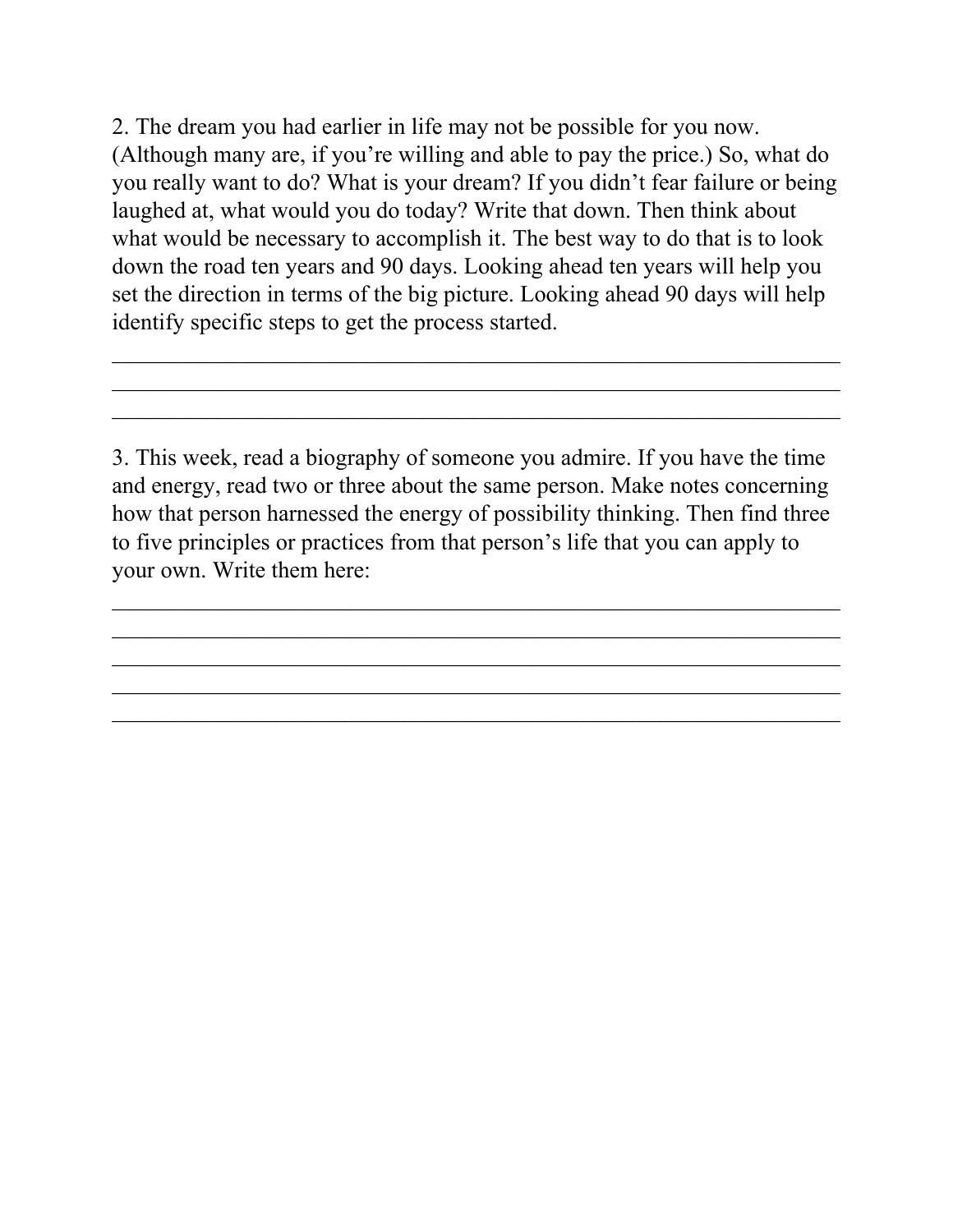# [Skill](#page-2-0) 7

#### Embrace the Lessons of [Reflective](#page-2-0) Thinking

*"To doubt everything or to believe everything are two equally convenient solutions; both dispense with the necessity of reflection."* —JULES HENRI POINCARÉ

What Were They Thinking?

*"Ever since I was a kid, I've always been a real deep thinker and stuff.*" —BILLY RAY CYRUS, country music singer

As I work on this chapter, I sit at my desk in my home office, surrounded by items that help me to reflect on an almost continual basis and to get my work done quickly and efficiently.

On the left side of my desk, I have folders for the projects on which I am currently working. Each folder is a different color so that I can quickly identify it. Green holds ideas, quotes, and stories for this book. Purple is for personal issues and ideas related to my companies. A blue folder contains thoughts I'm gathering for my next book. Each folder has a list of questions,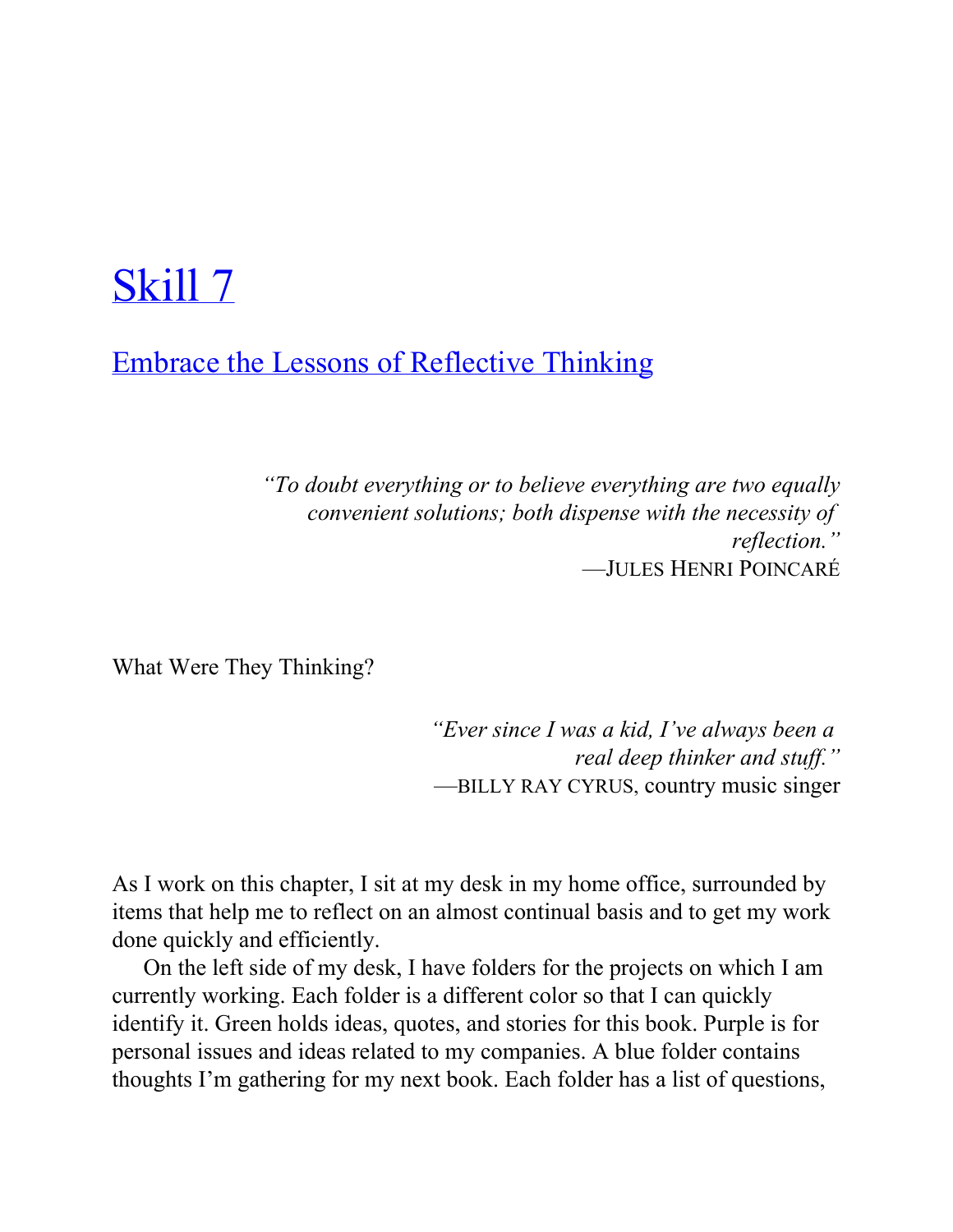hand-written on the outside, to prompt my thinking or keep me on track as I collect ideas.

On the far side of my desk, across from me, are pictures of people important to me. There's a picture of my wife, Margaret, taken on a trip to Europe years ago; a picture of my beautiful daughter, Elizabeth, taken when she was a senior in high school; and another of Joel Porter, my son, standing with me next to a monument of John Wesley in England. There are up-todate pictures of both of our children with their spouses, Elizabeth with Steve and Joel Porter with Elisabeth (yes, it's confusing that our daughter and daughter-in-law have the same names). And of course, there are numerous pictures of Maddie and Hannah, the apples of their grandfather's eyes! As I look at them, I am constantly reminded of what's most important in my life.

On the right side of my desk are file folders containing the main lectures I will be giving this year. I like to keep them close so that I can continually update them and refer to them. The ones for events that I will be leading in the next two weeks are in yellow folders so that I can focus additional attention on them.

And right in front of me are three items within easy reach. The first is the legal pad I'm writing on now. My current project stays front and center even if I go to an appointment in the morning or quit for the day. I want to be able to dive into the material in a moment. Next to that is my communication pad. If I want to share an experience with Margaret or if I need to remember to tell something to my assistant, Linda, I jot it down there. The third item is a small leather-bound pad that I call my idea pad. I try to capture what I call my thought of the day (I try to produce one good thought each day) or any other ideas on which I want to be able to reflect.

#### WHAT DO YOU HAVE COOKING?

I like to think of my desk as a stove—it's always got a lot of things cooking on it. Each item has its place, and at any given moment, I might take a "pot" from a back burner, where it has been simmering for days, weeks, or even months, and move it to the front burner so that I can actively work on it or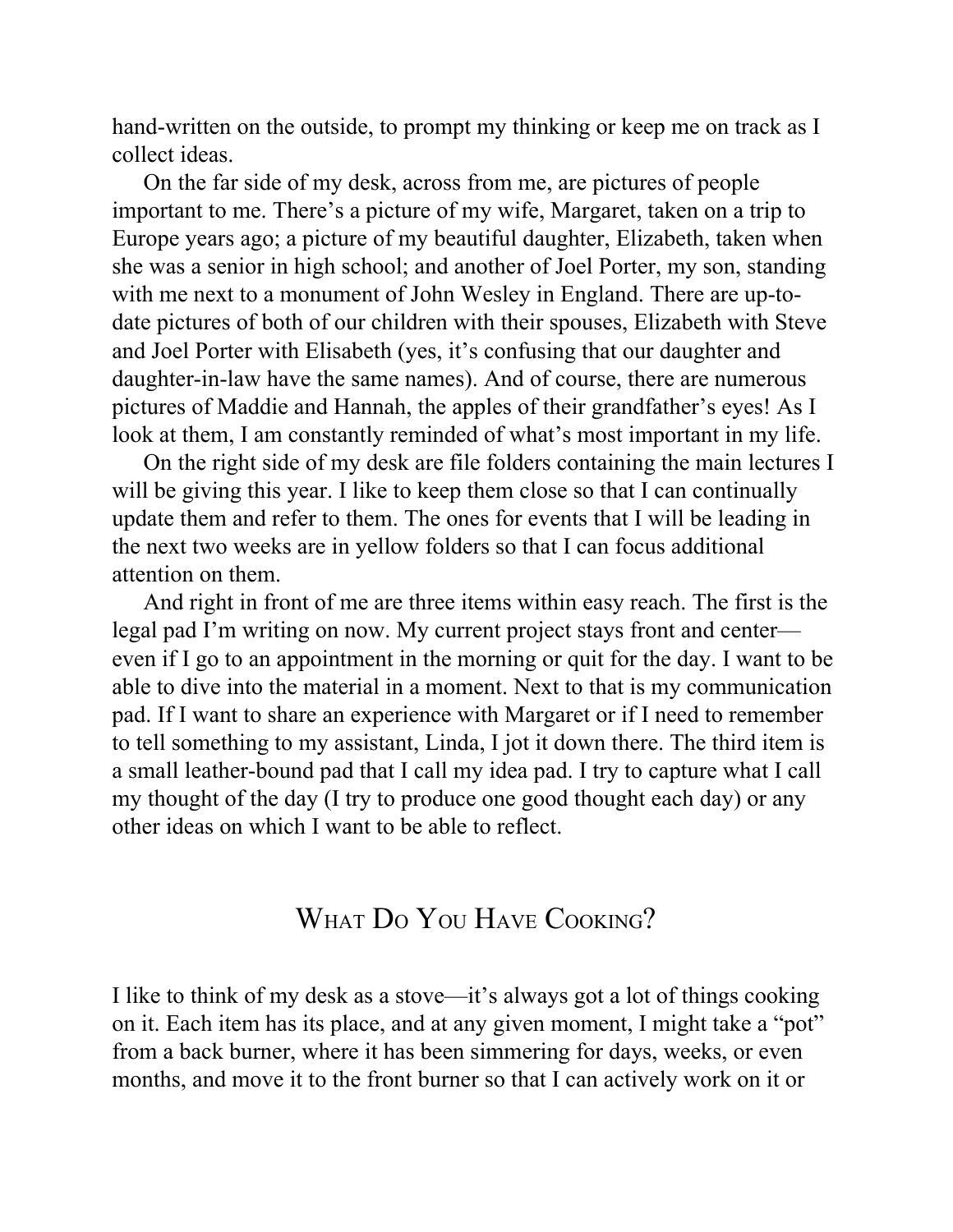even finish it off.

Reflective thinking is a major part of my life and has been for decades. I'm constantly reflecting and reviewing my life so that I can both keep growing and keep celebrating victories. I got into the habit of thinking reflectively as a pastor. Because churches function on a weekly cycle, I used to spend time every Sunday night reviewing the previous week, reflecting on the effectiveness of the weekend's activities and evaluating everything in order to prepare for the coming week. As I saw the value of that kind of reflection, I began to spend at least a few minutes every day reflecting. Each time I ask myself three questions:

- What did I learn today?
- What should I share?
- What must I do?

I've found that asking myself these questions helps me to stay disciplined and accountable for how I spend my time.

I've already explained how I review my calendar every month and look at the forty days ahead. But I also employ another invaluable calendar exercise in the area of reflective thinking. At the end of each December, I spend time reflecting on the past year. First, I take my calendar for the year and review how I spent my time. I think and process and pray about the year. Then I capture some thoughts on paper. Here are the kinds of things I thought about concerning the year 2001:

- Highlights with Margaret (31 entries)
- Personal Highlights (23 entries)
- Low Points (11 entries)
- Major Events (9 entries)
- #1 Personal Highlight
- #1 Business Highlight
- International Conferences (4 entries)
- Personal Reflections of Significance (8 entries)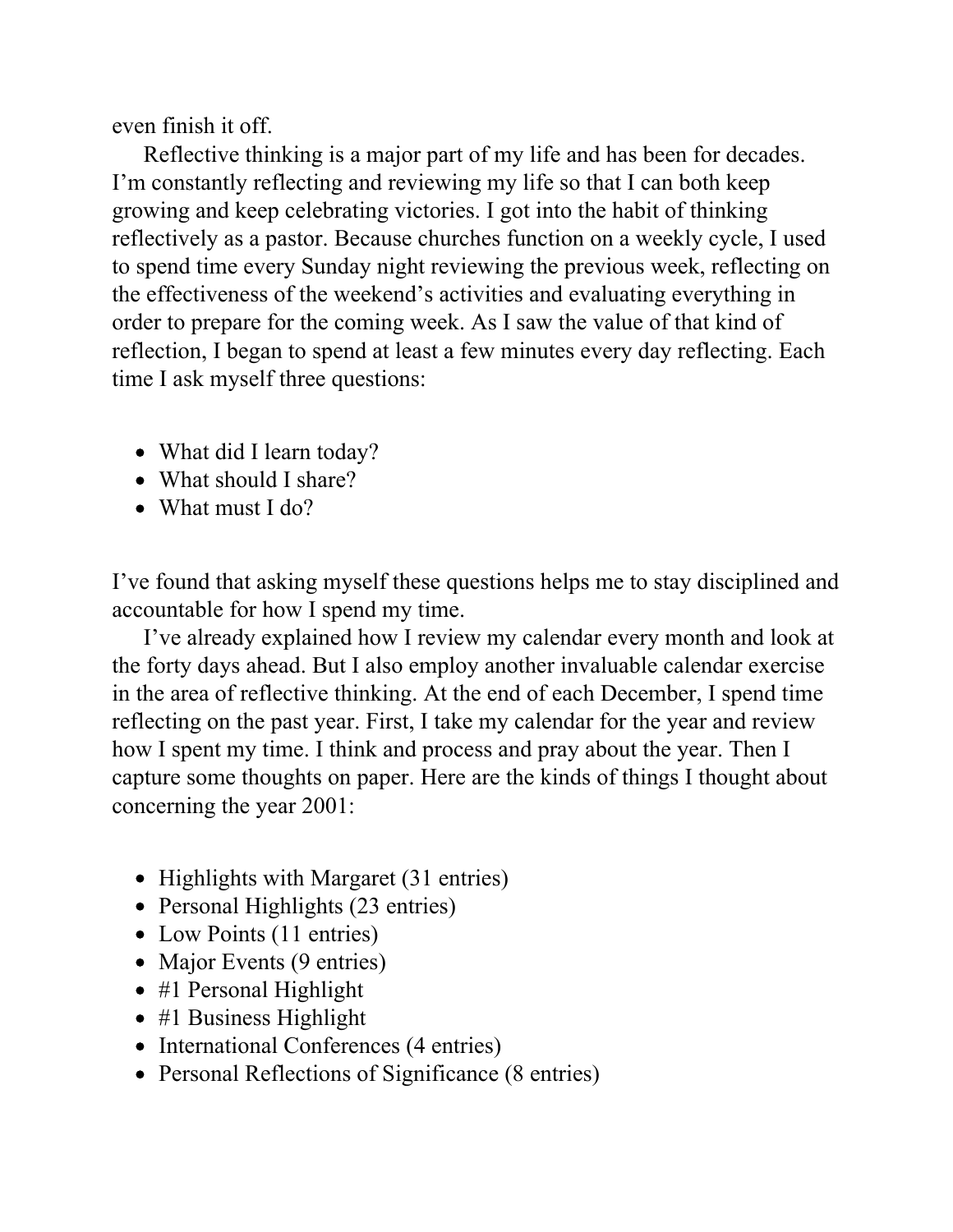As I go through this process, my goal is to reflect on how I spent a year of my life so that I might learn from my successes and mistakes, discover what I should try to repeat, and determine what I should change. It is always a valuable exercise. By mentally visiting past situations, you can think with greater understanding. Reflective thinking is like the crock-pot of the mind. It encourages your thoughts to simmer until they're done.

> Reflective thinking is like the crock-pot of the mind. It encourages your thoughts to simmer until they're done.

## WHY YOU SHOULD EMBRACE THE LESSONS OF REFLECTIVE THINKING

The pace of our society does not encourage reflective thinking. Most people would rather act than think. Now, don't get me wrong. I'm a person of action. I have very high energy and I like to see things accomplished. But I'm also a reflective thinker. I know how valuable it is:

## *1. Reflective Thinking Gives You True Perspective*

When our children were young and still lived at home, we used to take them on wonderful vacations every year. When we got home, they always knew that I was going to ask them two questions: "What did you like best?" and "What did you learn?" It didn't matter whether we went to Walt Disney World or Washington, D.C.

I always asked those questions. Why? Because I wanted them to reflect on their experiences. Children don't naturally grasp the value (or cost) of an experience unless prompted. They take things for granted. I wanted my children to appreciate our trips and to learn from them. When you reflect, you are able to put an experience into perspective. You are able to evaluate its timing. And you are able to gain a new appreciation for things that before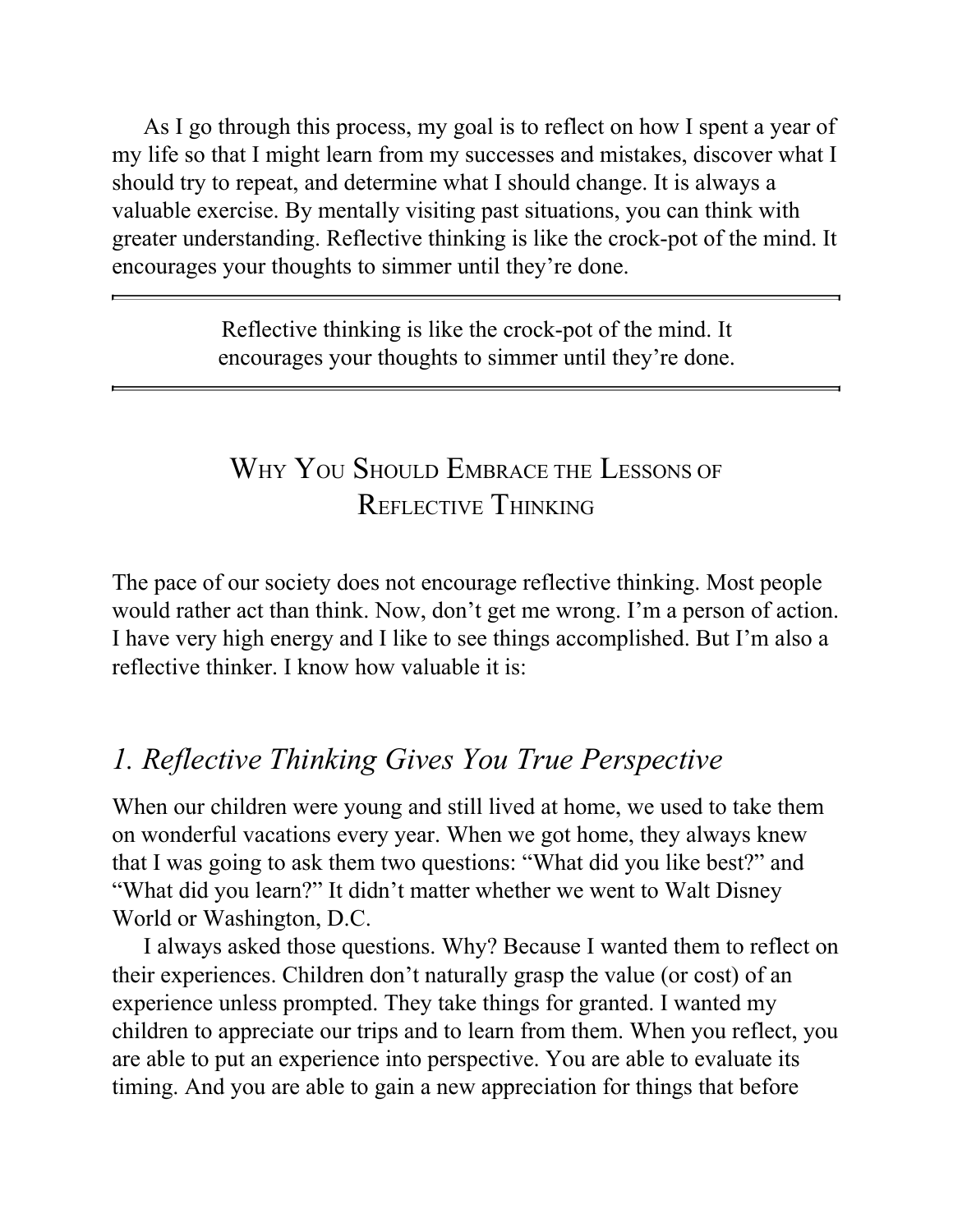went unnoticed. Most people are able to recognize the sacrifices of their parents or other people only when they become parents themselves. That's the kind of perspective that comes with reflection.

> When you reflect, you are able to put an experience into perspective.

# *2. Reflective Thinking Gives Emotional Integrity to Your Thought Life*

Few people have good perspective in the heat of an emotional moment. Most individuals who enjoy the thrill of an experience try to go back and recapture it without first trying to evaluate it. (It's one of the reasons our culture produces so many thrill seekers.) Likewise, those who survive a traumatic experience usually avoid similar situations at all costs, which sometimes ties them into emotional knots.

Reflective thinking enables you to distance yourself from the intense emotions of particularly good or bad experiences and see them with fresh eyes. You can see the thrills of the past in the light of emotional maturity and examine tragedies in the light of truth and logic. That process can help a person to stop carrying around a bunch of negative emotional baggage.

> Reflective thinking enables you to distance yourself from the intense emotions of particularly good or bad experiences and see them with fresh eyes.

President George Washington observed, "We ought not to look back unless it is to derive useful lessons from past errors, and for the purpose of profiting by dearly bought experience." Any feeling that can stand up to the light of truth and can be sustained over time has emotional integrity and is therefore worthy of your mind and heart.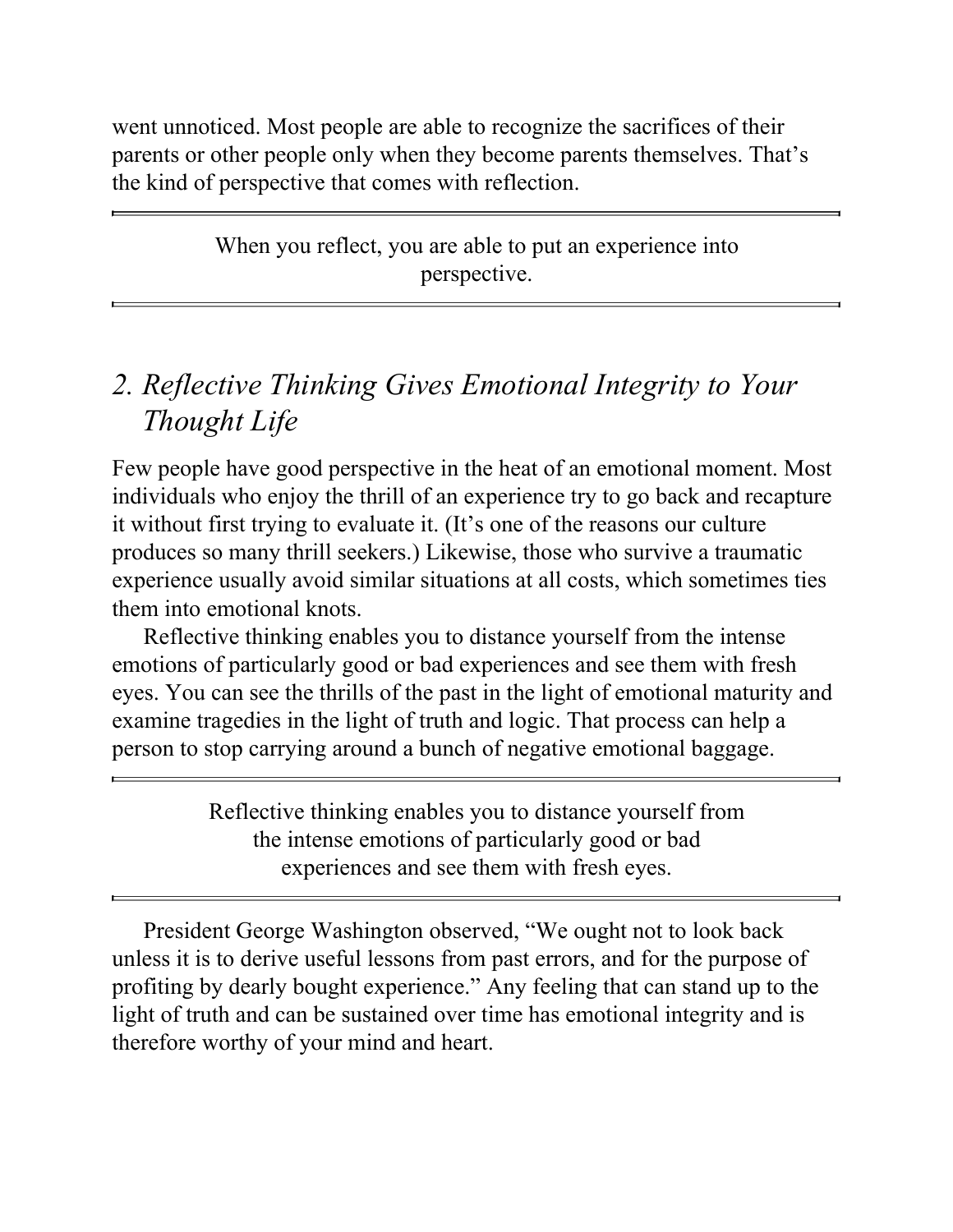# *3. Reflective Thinking Increases Your Confidence in Decision-making*

Have you ever made a snap judgment and later wondered if you did the right thing? Everybody has. Reflective thinking can help to diffuse that doubt. It also gives you confidence for the next decision. Once you've reflected on an issue, you don't have to repeat every step of the thinking process when you're faced with it again. You've got mental road markers from having been there before. That compresses and speeds up thinking time—and it gives you confidence. And over time, it can also strengthen your intuition.

During my early years of leadership, I wasn't strong at reflective thinking. When confronted by a challenge, I often tried to wing it or rely on my intuition. Although those methods frequently served me well personally, I found it hard to teach others how to meet challenges effectively. When another leader asked for advice, my response often led to frustration. No one wants to hear, "Wait until the timing is right, then just trust your instincts."

In order to mentor others more successfully, I began to invest more time in reflective thinking. After I made an important decision, I took the time to ask myself these questions:

- What factors played a role in my decision?
- What steps did I take in making the decision?
- Was my decision a good one? Why or why not?

By going through these steps, I came to understand how both good and bad decisions are made, and I became better able to pass that information on to others. As a result, my confidence increased, and so did that of others.

# *4. Reflective Thinking Clarifies the Big Picture*

When you engage in reflective thinking, you can put ideas and experiences into a more accurate context. Reflective thinking encourages us to go back and spend time pondering what we have done and what we have seen. If a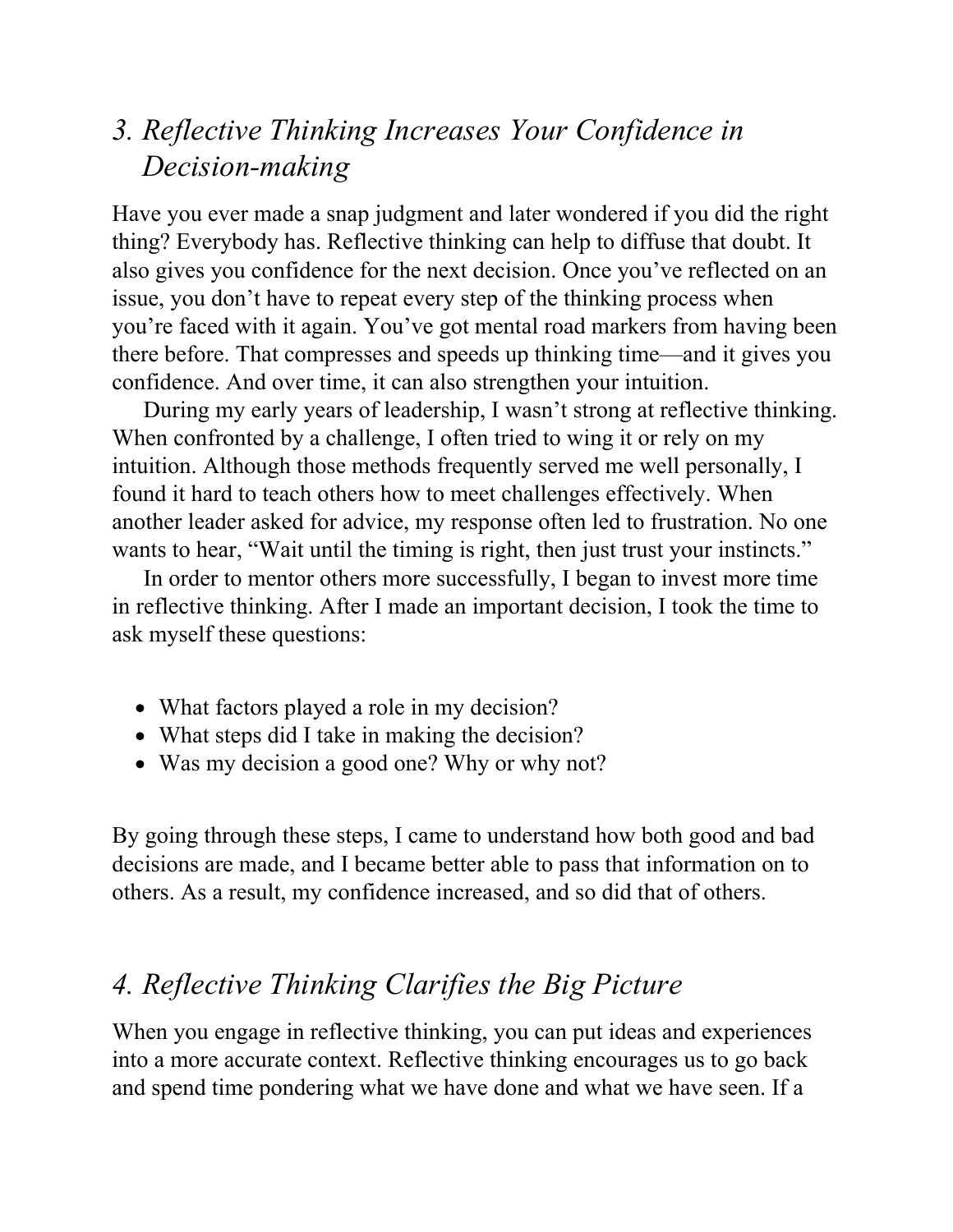person who loses his job reflects on what happened, he may see a pattern of events that led to his dismissal. He will better understand what happened, why it happened, and what things were his responsibility. If he also looks at the incidents that occurred afterward, he may realize that in the larger scheme of things, he's better off in his new position because it better fits his skills and desires. Without reflection, it can be very difficult to see that big picture.

I benefit in the area of communication from the big-picture results of reflective thinking. Before I speak to a company, for example, I spend time learning as much as I can about the organization. I do it because I want to have the big picture in mind as I prepare to speak to their people. One of the main differences between a good speech and a great one is customization.

After I have finished my presentation, I again spend time in reflective thinking. I often do this on the plane while flying to my next engagement. I reflect on the response of the audience, the comments of the leaders, and the feedback I received from those who extended me the invitation. *Did I apply the principles specifically to the people in the audience? Did I connect with them? Did I give them a plan of action they could follow? Did I meet my expectations, which are set even higher than those of my sponsor? Do I need to follow up in any way?*

By going through this process every time I speak, reflecting both before and after my talk, I see the big picture and use it to my best advantage.

## *5. Reflective Thinking Takes a Good Experience and Makes it a Valuable Experience*

When you were just starting out in your career, did it seem that few people were willing to give someone without experience an opportunity? At the same time, could you see people who had been on their jobs twenty years who yet did their work poorly? If so, that probably frustrated you.

Playwright William Shakespeare wrote, "Experience is a jewel, and it had need be so, for it is often purchased at an infinite rate." Yet, experience alone does not add value to a life. It's not necessarily experience that is valuable; it's the insight people gain because of their experience. Reflective thinking turns experience into insight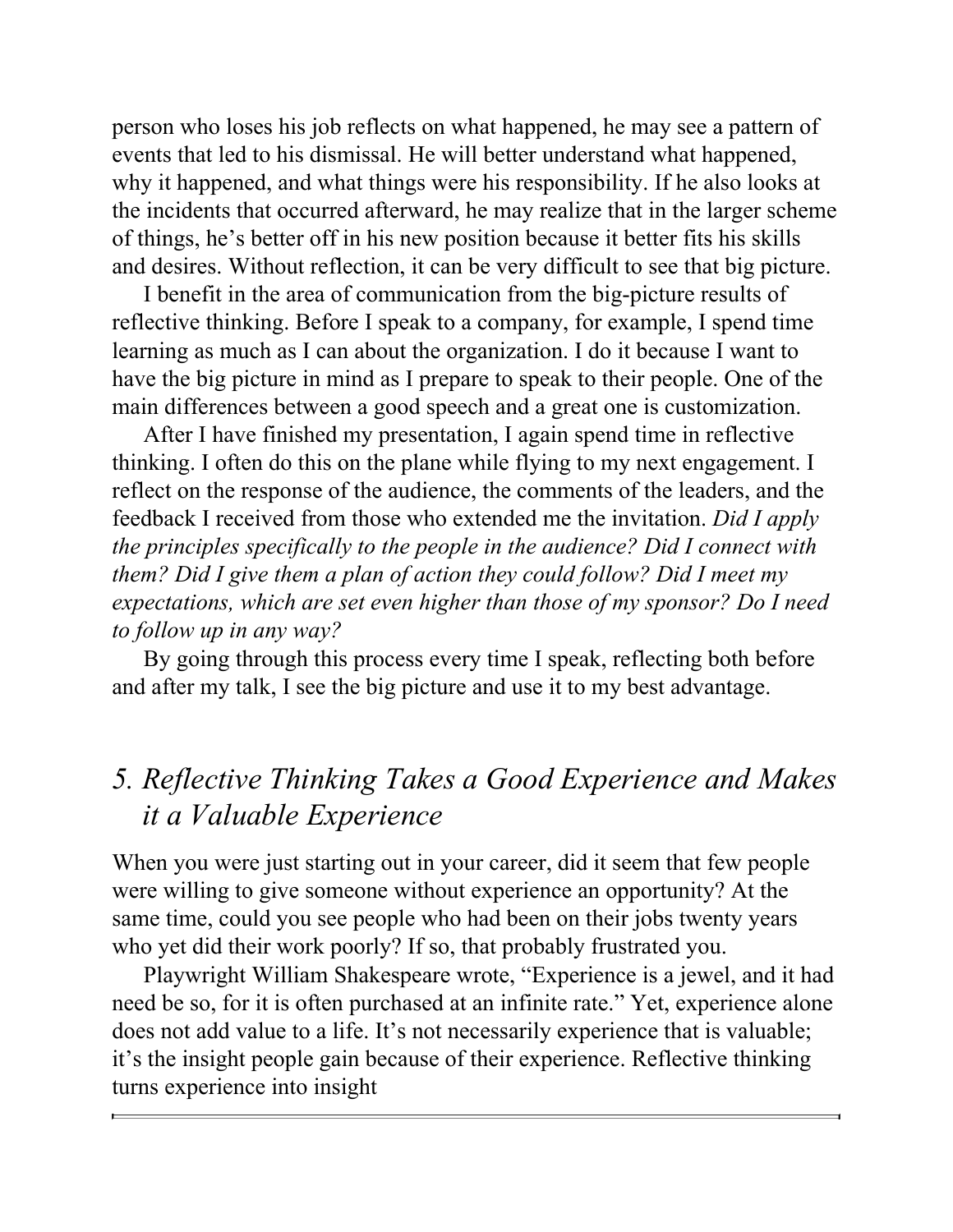Reflective thinking turns experience into insight.

Mark Twain said, "We should be careful to get out of an experience all the wisdom that is in it—not like the cat that sits down on a hot stove lid. She will never sit down on a hot stove lid again—and that is well; but also she will never sit down on a cold one anymore."  $\frac{62}{2}$  $\frac{62}{2}$  $\frac{62}{2}$  An experience becomes valuable when it informs or equips us to meet new experiences. Reflective thinking helps to do that.

# HOW TO EMBRACE THE LESSONS OF REFLECTIVE **THINKING**

If you are like most people in our culture today, you probably do very little reflective thinking. If that's the case, it may be holding you back more than you think. Take to heart the following suggestions to increase your ability to think reflectively:

# *1. Set Aside Time for Reflection*

Greek philosopher Socrates observed, "The unexamined life is not worth living." For most people, however, reflection and self-examination doesn't come naturally. It can be a fairly uncomfortable activity for a variety of reasons: they have a hard time staying focused; they find the process dull; or they don't like spending a lot of time thinking about emotionally difficult issues. But if you don't carve out the time for it, you are unlikely to do any reflective thinking.

> "The unexamined life is not worth living." —Socrates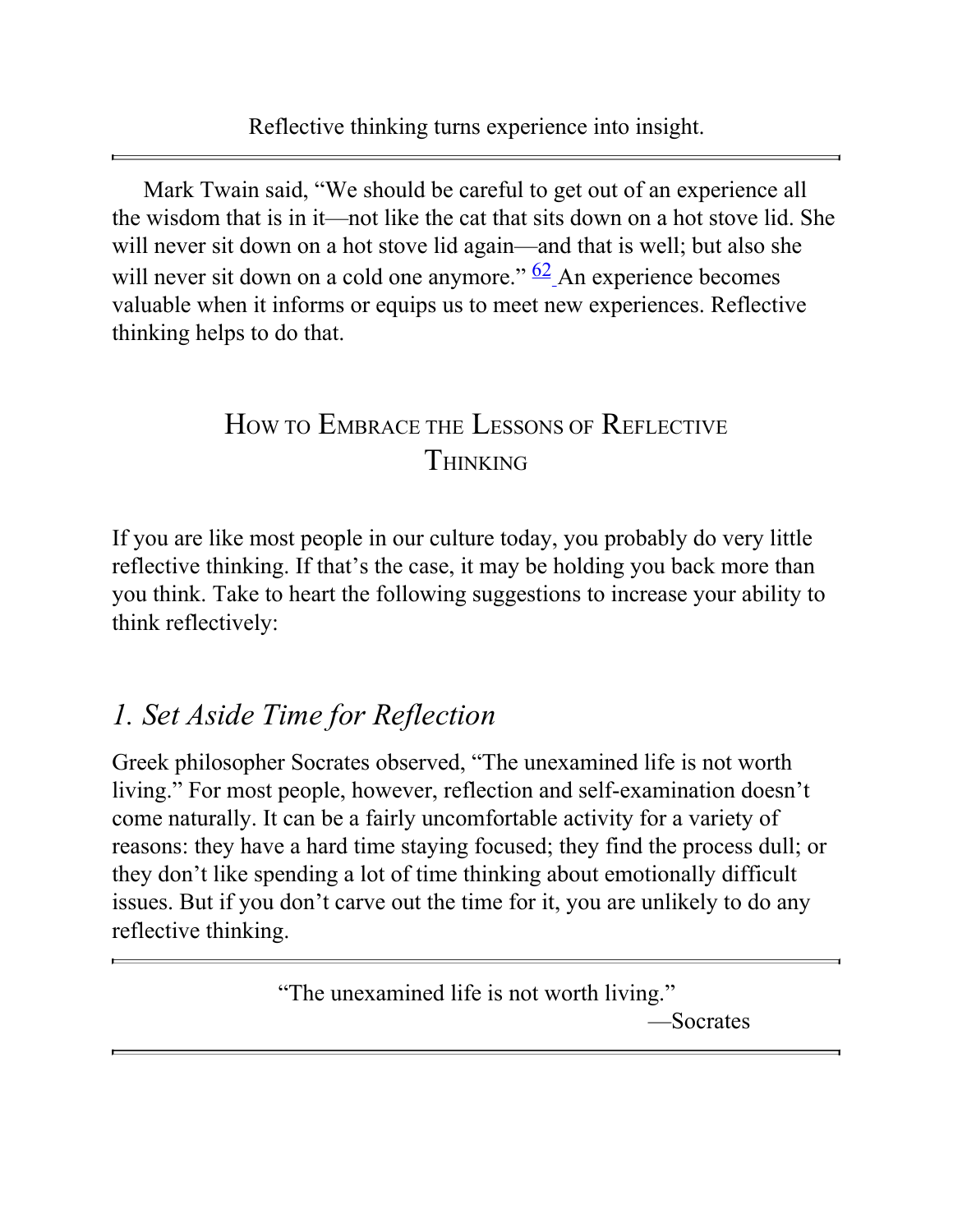#### *2. Remove Yourself from Distractions*

As much as any other kind of thinking, reflection requires solitude. Distraction and reflection simply don't mix. It's not the kind of thing you can do well near a television, in a cubicle, while the phone is ringing, or with children in the same room.

One of the reasons I've been able to accomplish much and keep growing personally is that I've not only set aside time to reflect, but I've separated myself from distractions for short blocks of time: thirty minutes in the spa; an hour outside on a rock in my back yard; or a few hours in a comfortable chair in my office. The place doesn't matter—as long as you remove yourself from distractions and interruptions.

#### *3. Regularly Review Your Calendar or Journal*

Most people use their calendar as a planning tool, which it is. But few people use it as a reflective thinking tool. What could be better, however, for helping you to review where you have been and what you have done—except maybe a journal? I'm not a journaler in the regular sense; I don't use writing to figure out what I'm thinking and feeling. Instead, I figure out what I'm thinking and feeling, and then I write down significant thoughts and action points. (I file the thoughts so that I can quickly put my hands on them again. I immediately execute the action points or delegate them to someone else.)

Calendars and journals remind you of how you've spent your time, show you whether your activities match your priorities, and help you see whether you are making progress. They also offer you an opportunity to recall activities that you might not have had the time to reflect on previously. Because of my busy schedule, I often have to go from speaking engagement to meeting to speaking engagement without any kind of break, and then have to pack up and travel to another city that night. If something significant happens during that trip and I miss the chance to think about it, a review of my calendar reminds me to give that significant event or meeting some thought time. I try never to allow a major event to pass without having a few moments of reflection afterward. Some of the most valuable thoughts you've ever had may have been lost because you didn't give yourself the reflection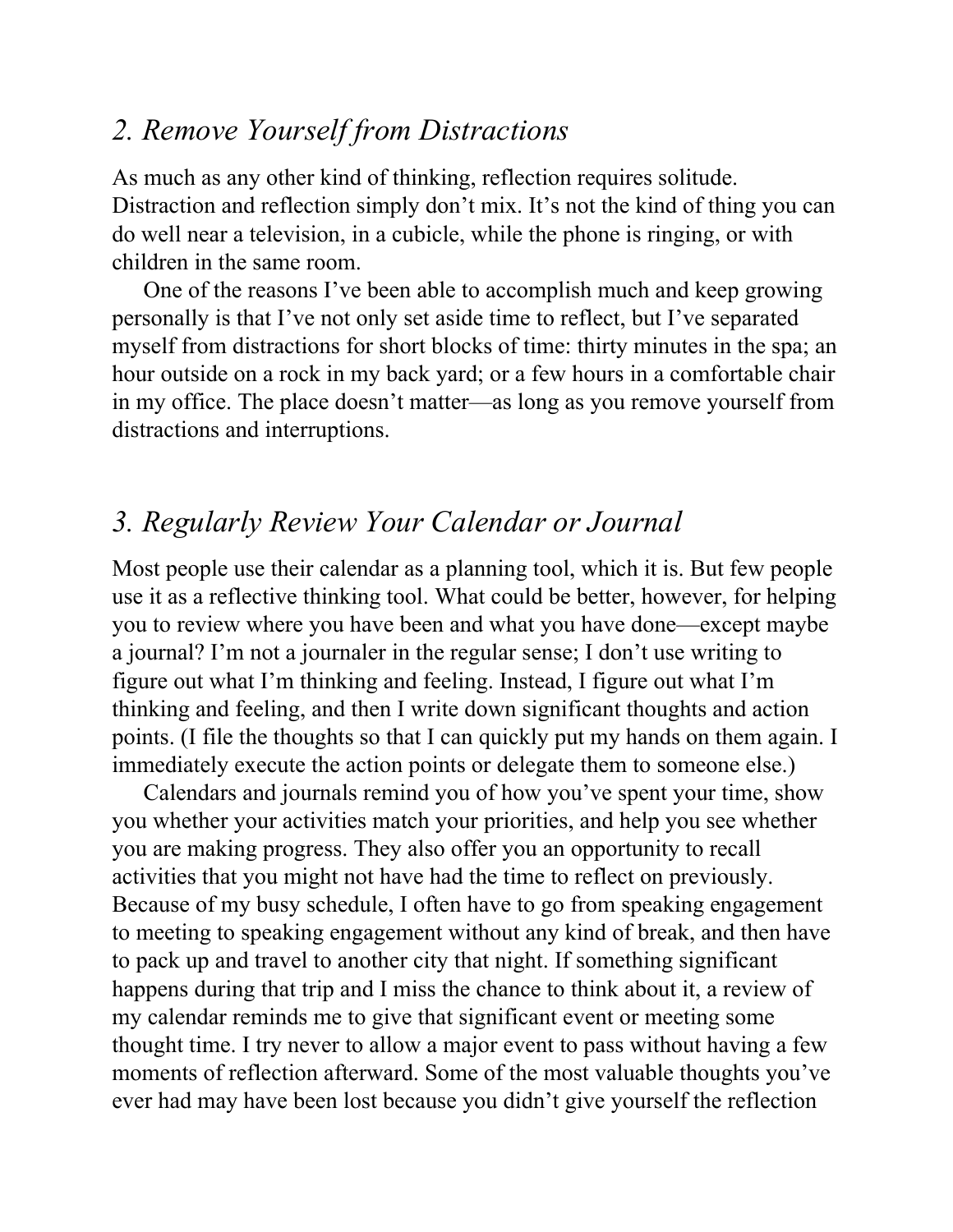time you needed.

## *4. Ask the Right Questions*

The value you receive from reflecting will depend on the kinds of questions you ask yourself. The better the questions, the more gold you will mine from your thinking. When I reflect, I think in terms of my values, relationships, and experiences. Here are some sample questions from each area:

> The value you receive from reflecting will depend on the kinds of questions you ask yourself.

## **THINKING RELATED TO VALUES**

- *Personal Growth:* What have I learned today that will help me grow? How can I apply it to my life? When should I apply it?
- *Adding Value:* To whom did I add value today? How do I know I added value to that person? Can I follow up and compound the positive benefit he or she received?
- *Teamwork:* What did I do with someone else that made both of us better? Would the other person agree that it was a win/win? Can we do something else together to continue our mutual success?
- *Leadership:* Did I lead by example today? Did I lift my people and organization to a higher level? What did I do and how did I do it?
- *Physical Health:* Did I exercise at my optimal heart rate for thirty-five minutes today? Have I exercised at least five times in the last seven days? Did I stay on my low-fat diet today?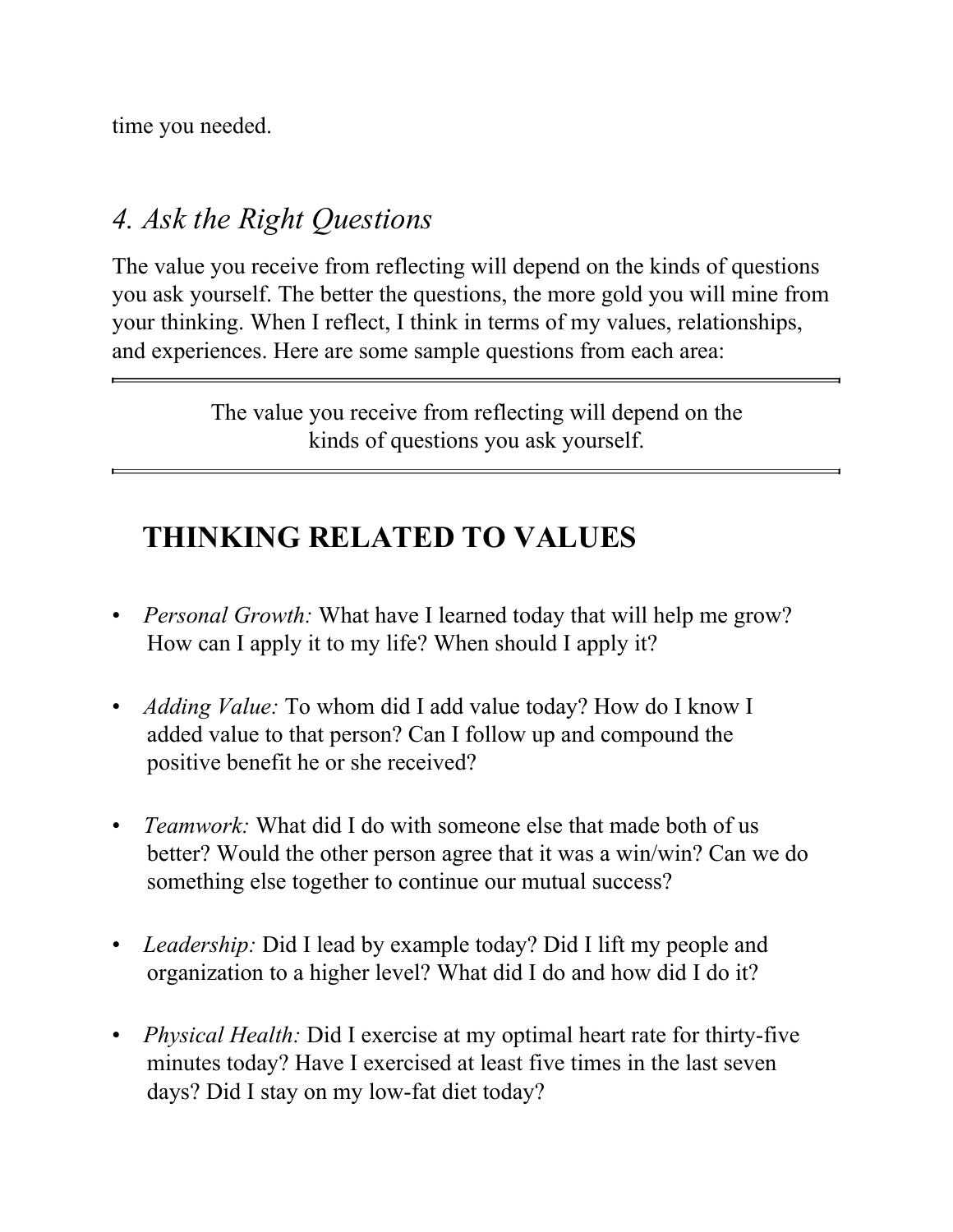• *Personal Faith:* Did I represent God well today? Did I practice the Golden Rule? Have I "walked the second mile" with someone?

# **THINKING RELATED TO RELATIONSHIPS**

- *Marriage and Family:* Did I communicate love to Margaret, the children, and the grandchildren today? How did I show that love? Did they feel it? Did they return it?
- *Friends:* Have I been a good friend this week? To whom? What did I do? Is there something else I need to do? Is there another friend who needs me?
- *Inner Circle:* Have I spent enough time with my key players? What can I do to help them be more successful? In what areas can I mentor them?
- *God:* Have I spent time with God? What is he teaching me now? Am I learning? Am I obeying? Have I continually talked with him today?

# **THINKING RELATED TO EXPERIENCES**

- *Discoveries:* What did I encounter today to which I need to give more thinking time? Are there lessons to be learned? Are there things to be done?
- *Memories:* Did I create a good memory for someone today? Was it because of a comment, an action, or a shared experience?
- *Difficulties:* What went wrong? Could I have changed it? What do I need to do differently next time?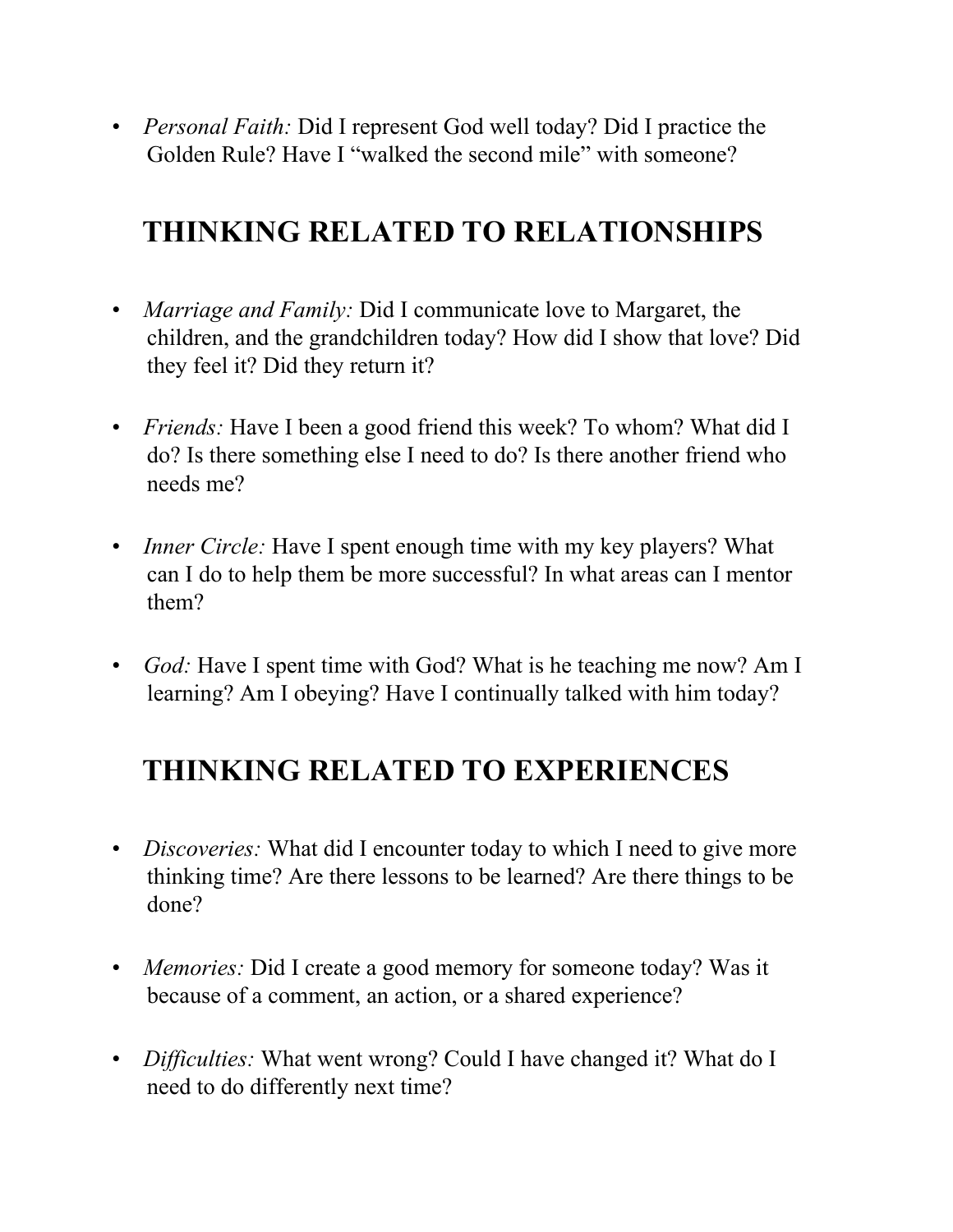- *Successes:* What went right? Did I create it? Is there a principle I can learn from the experience?
- *People:* Whom did I meet? What were my impressions?
- *Conclusions:* Have I closed my day appropriately? Have I expressed gratitude? Have I learned something, loved someone? Have I enjoyed and lived the day to the fullest?

How you organize your reflection time is up to you. You may want to adapt my pattern to your own values. Or you can try a system that my friend Dick Biggs uses. He creates three columns on a sheet of paper:

Year Turning Point Impact

This system is good for reflecting on the bigger picture. Dick used it to see patterns in his life, such as when he moved to Atlanta and was encouraged by a new teacher to write. You could just as easily write "Event," "Significance," and "Action Point" on a page to help you benefit from reflective thinking. The main thing is to create questions that work for you, and write down any significant thoughts that come to you during the reflection time.

# *5. Cement Your Learning Through Action*

Writing down the good thoughts that come out of your reflective thinking has value, but nothing helps you to grow like putting your thoughts into action. To do that, you must be intentional. When you read a good book, for example, there are always good thoughts, quotes, or lessons that you can take away from it and use yourself. I always mark the takeaways in a book and then reread them when I'm done with the book. When I listen to a message, I record the takeaways so that I can file them for future use. When I go to a seminar, I take good notes, and I use a system of symbols to cue me to do certain things: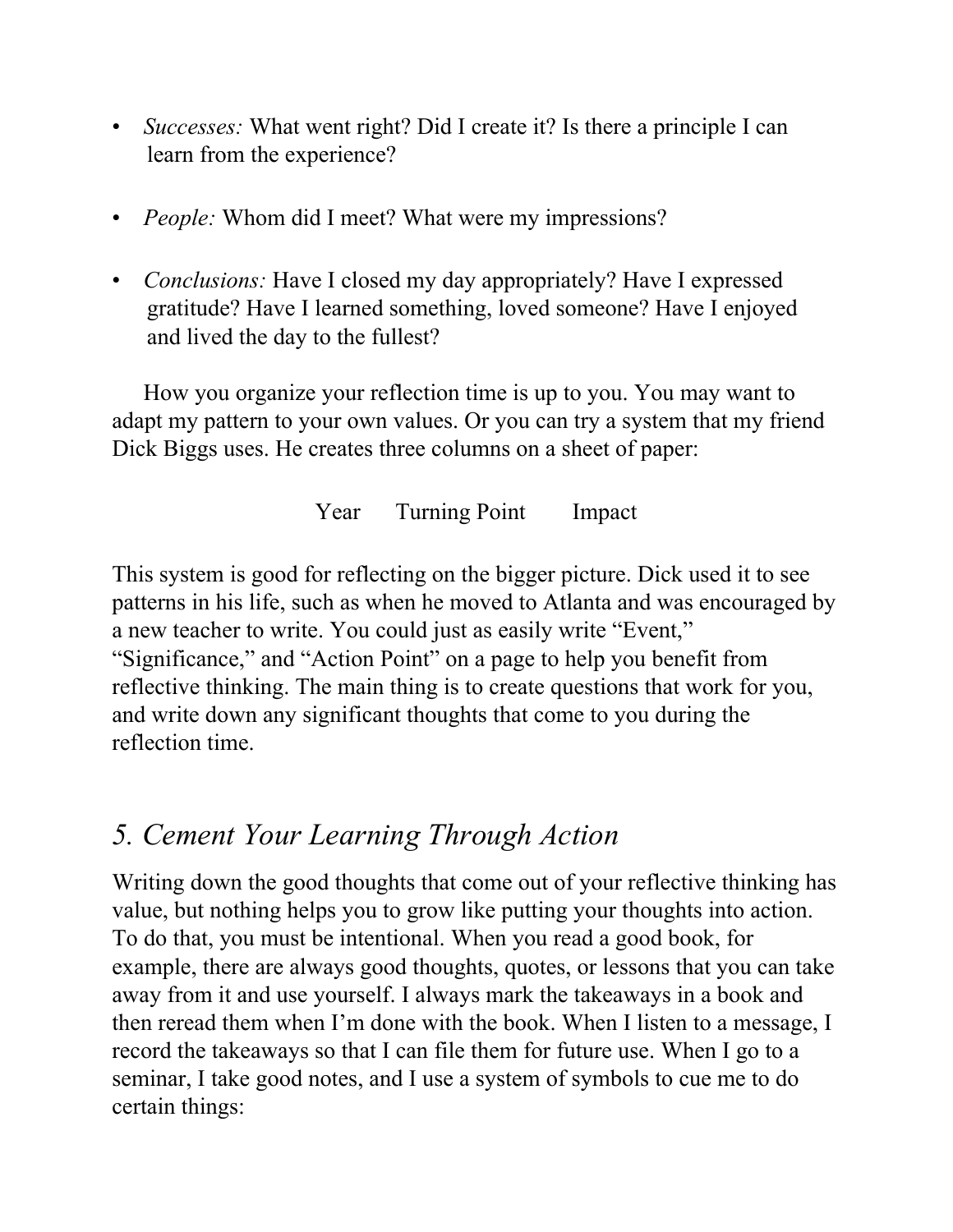- An arrow like this  $\rightarrow$  means to look at this material again.
- An asterisk like this \* next to a marked section means to file it according to the subject noted.
- A bracket like this [ means that I want to use what's marked in a lecture or book.
- An arrow like this ↑ means this idea will take off if I work at it.

When most people go to a conference or seminar, they enjoy the experience, listen to the speakers, and sometimes even take notes. But nothing happens after they go home. They like many of the concepts they hear, but when they close their notebooks, they don't think about them again. When that happens, they receive little more than a temporary surge of motivation. When you go to a conference, revisit what you heard, reflect on it, and then put it into action, it can change your life.

Ultimately, reflective thinking has three main values: it gives me perspective within context; it allows me to continually connect with my journey; and it provides counsel and direction concerning my future. It is an invaluable tool to my personal growth. Few things in life can help me learn and improve the way reflective thinking can.

#### BORROWING ANOTHER'S WISDOM

The lessons to be learned through reflective thinking don't always have to come from your own experience. In January of 2002 the King family asked me to speak on the leadership of Martin Luther King, Jr., at Ebenezer Baptist Church in downtown Atlanta for Martin Luther King Day. I've always had great admiration for King. He was an incredible leader. I'm not alone; people asked to identify the greatest influence in the world during the twentieth century commonly identify Martin Luther King, Jr.

As I prepared my brief message and reviewed his accomplishments, I noticed how reflective thinking shaped his approach to racism and civil rights issues. As a young man growing up in the South, King had suffered under Jim Crow laws and segregation. His experience birthed a desire to change the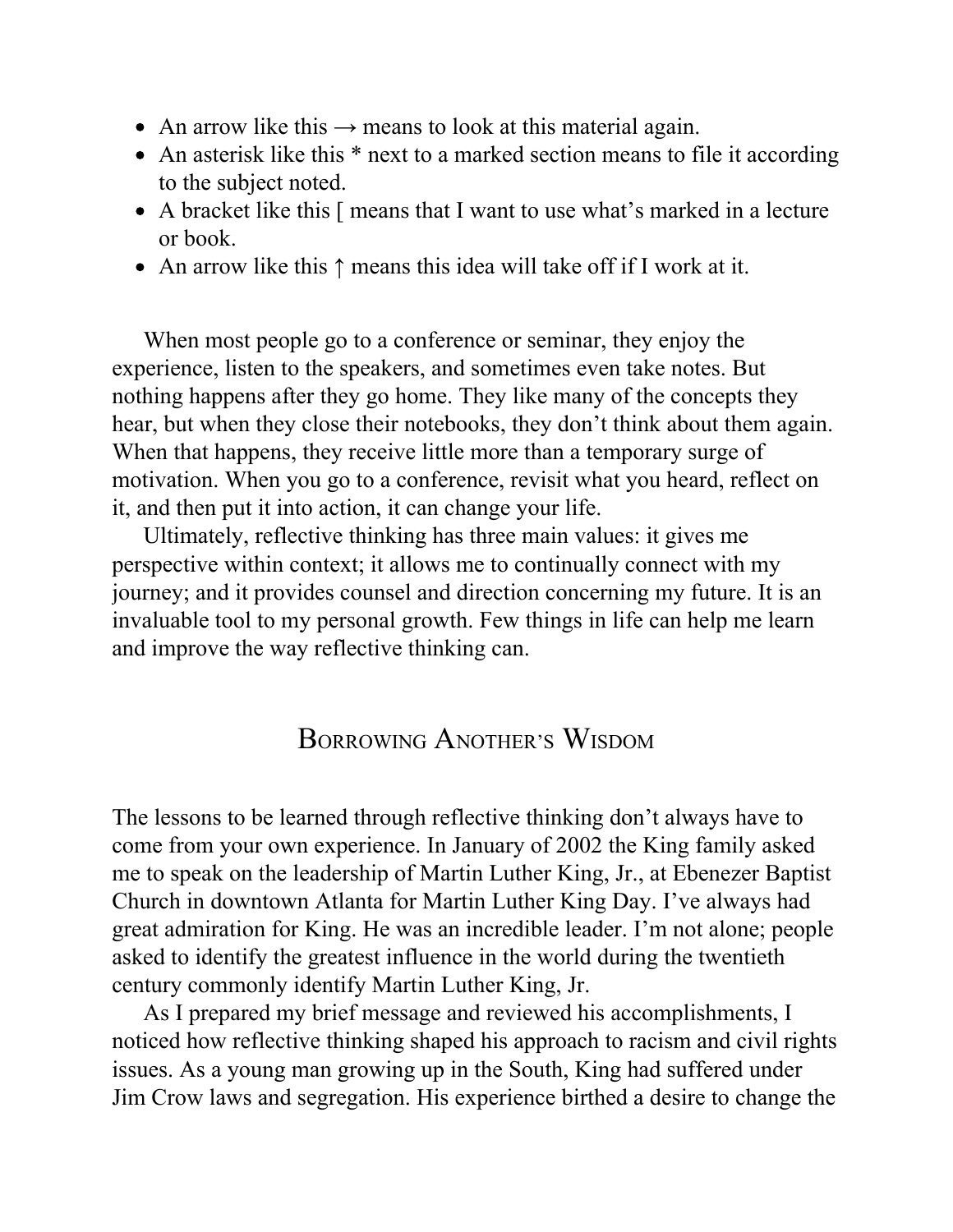situation of African-Americans in the United States. To solve the problems of the present and secure a better future for his people, he reflected on the past to learn its lessons. In college, he read Henry David Thoreau's essay "Civil Disobedience." King felt impressed by Thoreau's assertion that citizens had the right to disobey unjust laws. In fact, Thoreau went to jail rather than pay his taxes, which he believed were being used to support slavery.

## THE POWER OF REFLECTION

King undoubtedly continued to reflect on Thoreau's ideas as he wrestled with the problems of segregation and racism. Then in 1948, while studying for the ministry at Crozer Theological Seminary in Pennsylvania, he heard A. J. Muste and Mordecai W. Johnson teach about Mohandas Gandhi, also strongly influenced by Thoreau's writings. After that, King began to study Gandhi seriously.  $\frac{63}{8}$  $\frac{63}{8}$  $\frac{63}{8}$  He found that while Thoreau's philosophy promoted the idea of individual civil disobedience, Gandhi had made it a vehicle of the masses. Gandhi used it to liberate the people of India from British rule. King decided to use similar tactics in the United States.

In the 1950s and '60s, King dominated the civil rights scene. More than anyone else, he made white America wake up to problems of racism and segregation and led black America's fight against the inherently corrupt and oppressive system. The Montgomery Bus Boycott of 1955; the lunch counter sit-ins to desegregate restaurants in the South; the freedom rides in 1961; the fight to desegregate schools; the march from Selma to Montgomery, Alabama; the march on Washington; and many other events during the civil rights movement were strongly influenced by King's leadership. And every one of them displays the influence of his reflective thinking.

Reflective thinking in the hands of Martin Luther King, Jr., radically transformed American life. If you embrace it as King did, you may not be able to change the world, but you can certainly change your life.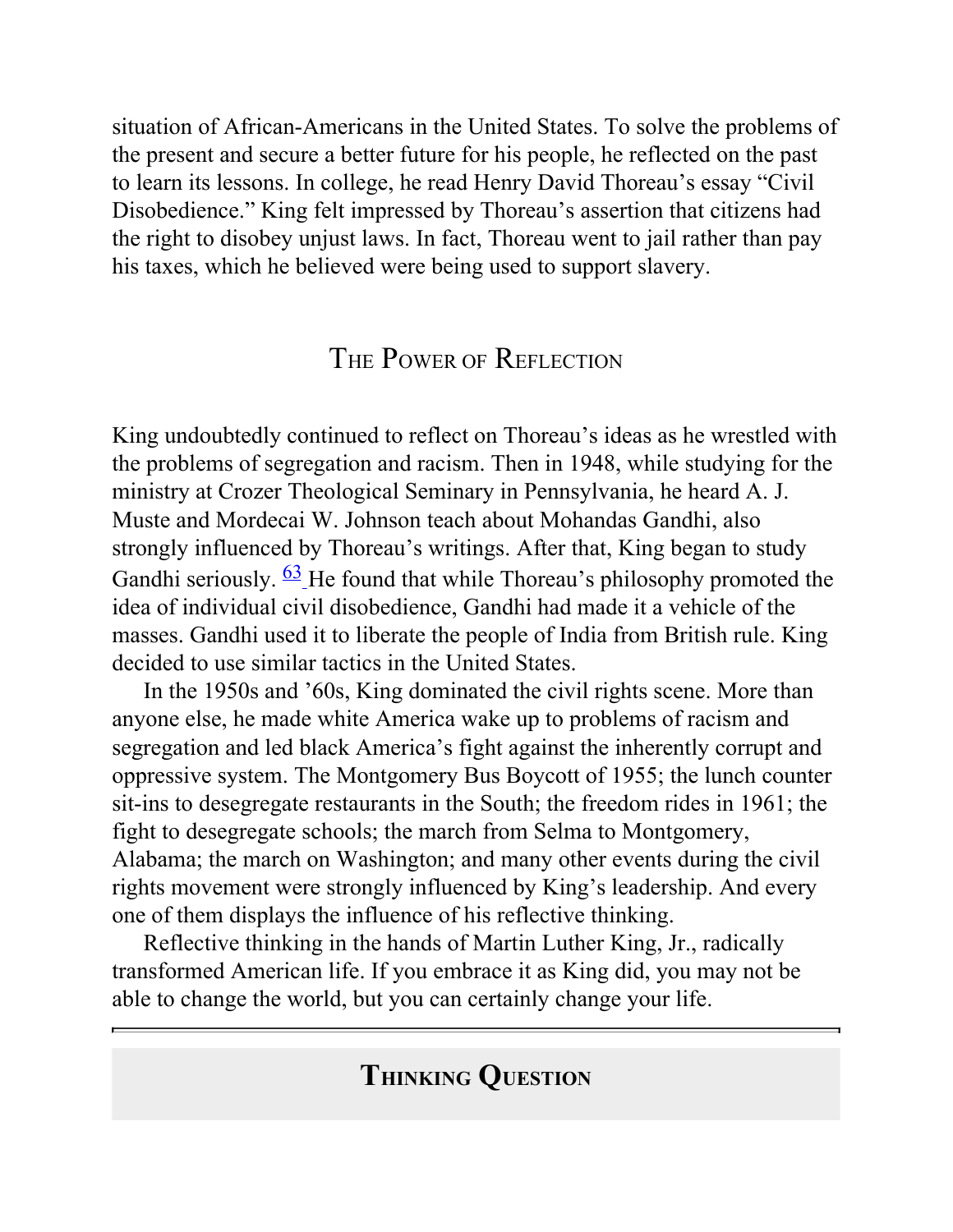*Am I regularly revisiting the past to gain a true perspective and think with understanding?*

#### **Putting Reflective Thinking into Action**

1. Create a daily reflection time to help you learn from the events of your day and to capture your ideas. Set aside a regular time and place to do your reflecting. Practice the discipline of daily reflective thinking for twenty-one days.

2. Figure out what questions to ask yourself during your reflective thinking times. Review the sample questions in the chapter. Then create your own set of questions. Begin by creating general questions to be used after any event or meeting. Then create more specific questions related to your values and relationships.

 $\mathcal{L}_\mathcal{L} = \{ \mathcal{L}_\mathcal{L} = \{ \mathcal{L}_\mathcal{L} = \{ \mathcal{L}_\mathcal{L} = \{ \mathcal{L}_\mathcal{L} = \{ \mathcal{L}_\mathcal{L} = \{ \mathcal{L}_\mathcal{L} = \{ \mathcal{L}_\mathcal{L} = \{ \mathcal{L}_\mathcal{L} = \{ \mathcal{L}_\mathcal{L} = \{ \mathcal{L}_\mathcal{L} = \{ \mathcal{L}_\mathcal{L} = \{ \mathcal{L}_\mathcal{L} = \{ \mathcal{L}_\mathcal{L} = \{ \mathcal{L}_\mathcal{$  $\mathcal{L}_\mathcal{L} = \{ \mathcal{L}_\mathcal{L} = \{ \mathcal{L}_\mathcal{L} = \{ \mathcal{L}_\mathcal{L} = \{ \mathcal{L}_\mathcal{L} = \{ \mathcal{L}_\mathcal{L} = \{ \mathcal{L}_\mathcal{L} = \{ \mathcal{L}_\mathcal{L} = \{ \mathcal{L}_\mathcal{L} = \{ \mathcal{L}_\mathcal{L} = \{ \mathcal{L}_\mathcal{L} = \{ \mathcal{L}_\mathcal{L} = \{ \mathcal{L}_\mathcal{L} = \{ \mathcal{L}_\mathcal{L} = \{ \mathcal{L}_\mathcal{$  $\mathcal{L}_\mathcal{L} = \{ \mathcal{L}_\mathcal{L} = \{ \mathcal{L}_\mathcal{L} = \{ \mathcal{L}_\mathcal{L} = \{ \mathcal{L}_\mathcal{L} = \{ \mathcal{L}_\mathcal{L} = \{ \mathcal{L}_\mathcal{L} = \{ \mathcal{L}_\mathcal{L} = \{ \mathcal{L}_\mathcal{L} = \{ \mathcal{L}_\mathcal{L} = \{ \mathcal{L}_\mathcal{L} = \{ \mathcal{L}_\mathcal{L} = \{ \mathcal{L}_\mathcal{L} = \{ \mathcal{L}_\mathcal{L} = \{ \mathcal{L}_\mathcal{$  $\mathcal{L}_\mathcal{L} = \{ \mathcal{L}_\mathcal{L} = \{ \mathcal{L}_\mathcal{L} = \{ \mathcal{L}_\mathcal{L} = \{ \mathcal{L}_\mathcal{L} = \{ \mathcal{L}_\mathcal{L} = \{ \mathcal{L}_\mathcal{L} = \{ \mathcal{L}_\mathcal{L} = \{ \mathcal{L}_\mathcal{L} = \{ \mathcal{L}_\mathcal{L} = \{ \mathcal{L}_\mathcal{L} = \{ \mathcal{L}_\mathcal{L} = \{ \mathcal{L}_\mathcal{L} = \{ \mathcal{L}_\mathcal{L} = \{ \mathcal{L}_\mathcal{$  $\mathcal{L}_\mathcal{L} = \{ \mathcal{L}_\mathcal{L} = \{ \mathcal{L}_\mathcal{L} = \{ \mathcal{L}_\mathcal{L} = \{ \mathcal{L}_\mathcal{L} = \{ \mathcal{L}_\mathcal{L} = \{ \mathcal{L}_\mathcal{L} = \{ \mathcal{L}_\mathcal{L} = \{ \mathcal{L}_\mathcal{L} = \{ \mathcal{L}_\mathcal{L} = \{ \mathcal{L}_\mathcal{L} = \{ \mathcal{L}_\mathcal{L} = \{ \mathcal{L}_\mathcal{L} = \{ \mathcal{L}_\mathcal{L} = \{ \mathcal{L}_\mathcal{$ 

3. At the end of this month, set aside a block of two to four hours to do a review of your calendar from the past month. Review your appointments. Check your to-do lists. Figure out where you spent your time and whether you did so wisely. As you look at individual entries, ask yourself:

- Have I already reflected on this event?
- What went right?
- What went wrong?
- What did I learn?
- What can I do differently next time?

Don't forget to write down insights to be filed and action points to be completed.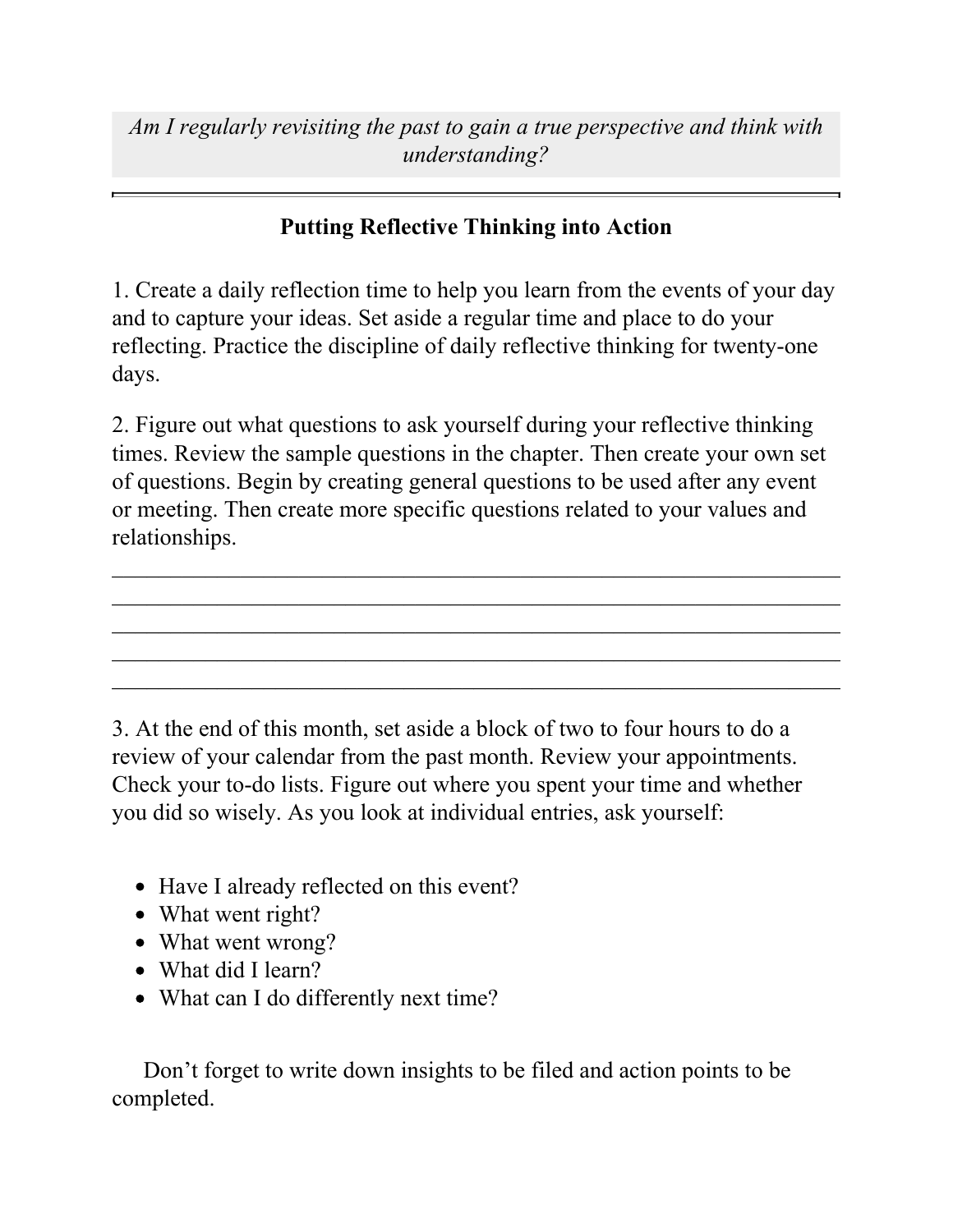4. The next time you go to a conference, schedule an hour-long reflection time for a few days after the conference. Then when you attend the event, take good notes and use some kind of system of symbols to mark your notes as you write. Then when your scheduled reflection time rolls around, review your notes. Once again, for each good idea either file it, share it with someone, or create an action point from it.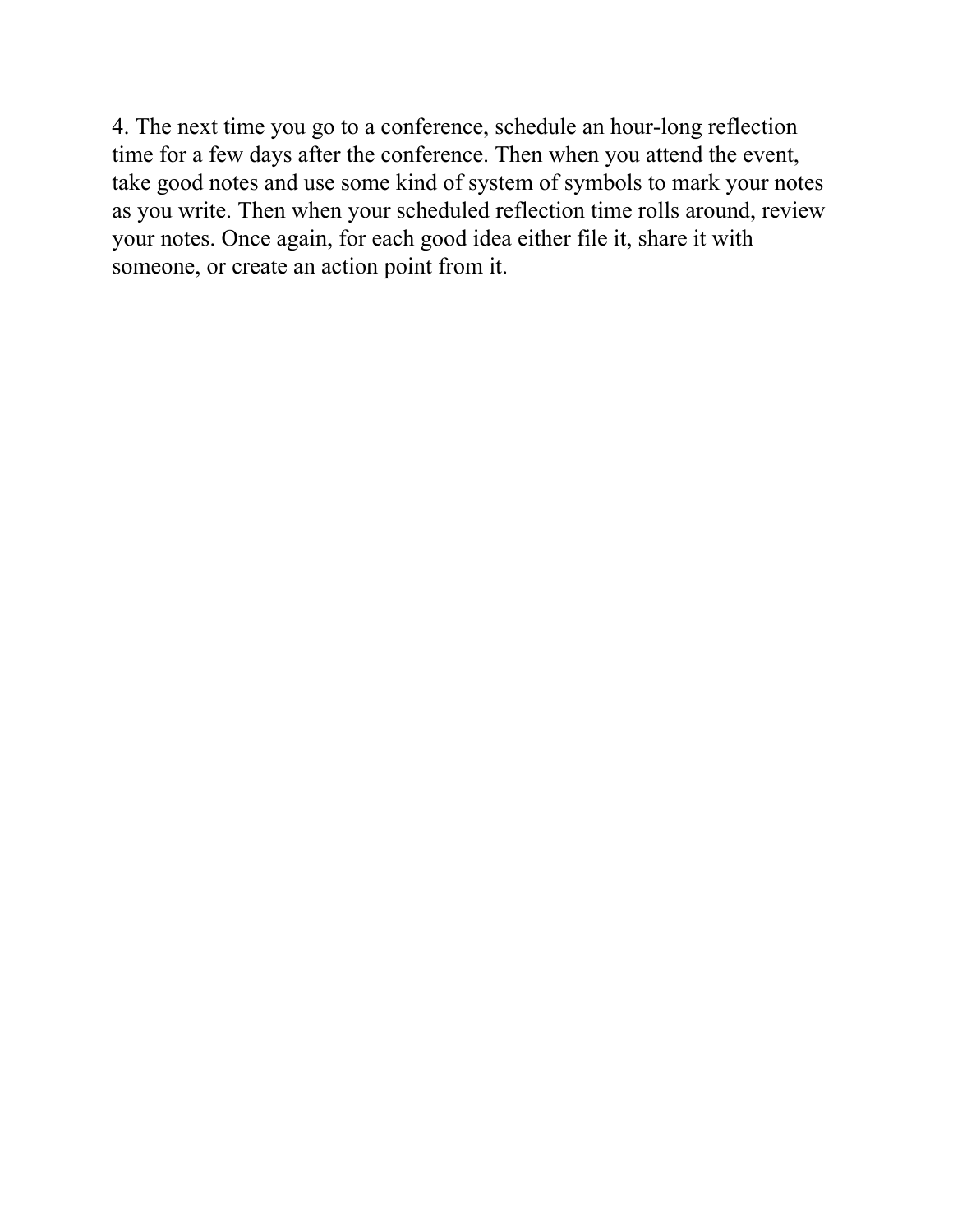# [Skill](#page-2-1) 8

#### Question the [Acceptance](#page-2-1) of Popular Thinking

*"I'm not an answering machine, I'm a questioning machine. If we have all the answers, how come we're in such a mess?"* —DOUGLAS CARDINAL

What Were They Thinking?

*"Everything that can be invented has been invented."* —CHARLES H. DUELL, director of the U.S. Patent Office, 1899

Until December 18, 1998, I took my health almost for granted. I was fiftyone years old, had a high energy level and had never experienced any kind of medical problem. But on the night of my organization's Christmas party, I suffered a serious heart attack. My life has changed a lot since then. Now I watch my diet, exercise every day, and am even more intentional in expressing my love to the important people in my life. The heart attack has also made me much more aware of issues related to health. That's how I came to read about Paul Ridker, a cardiologist who challenged popular thinking and who is changing the way doctors think about patients' risk of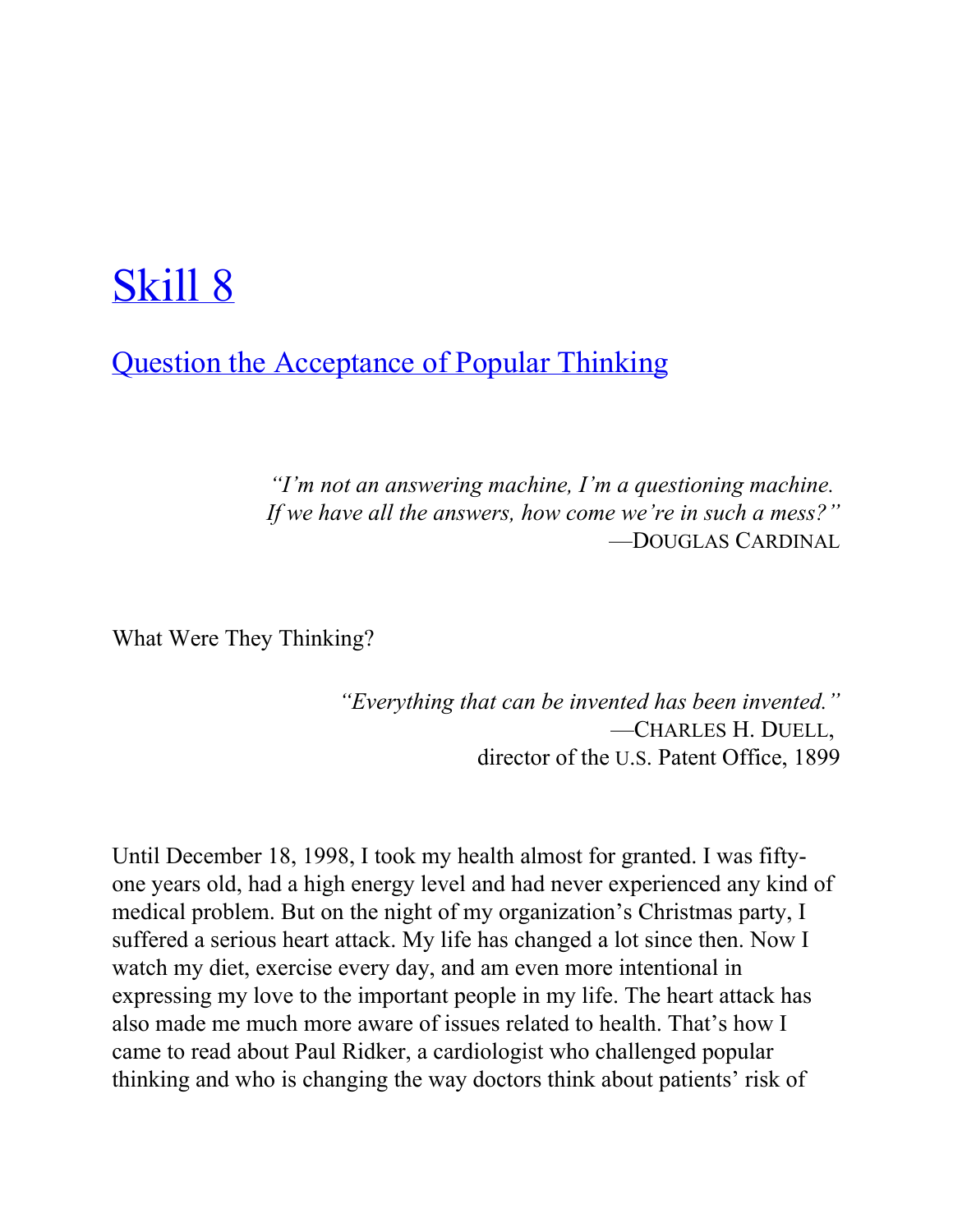heart attacks.

#### HE'S GOT HEART

Ridker traces his interest in medicine to a rare immune disorder he suffered as a child. He got very sick when he and his family returned to the U.S. from India. Doctors discovered that parasites were attacking his body. Fortunately, they were able to cure him, but the experience immersed him in the world of medicine at a tender age. Eventually it became his passion.

After receiving his undergraduate degree from Brown University, he went to Harvard Medical School, where he earned degrees in medicine and public health. Today he is an associate professor of medicine at Harvard Medical School and the director of the Center for Cardiovascular Disease Prevention at Brigham and Women's Hospital in Boston.

In recent years, popular thinking among physicians held that the best predictor of potential heart attacks was the presence of high cholesterol in a patient's blood. But Ridker discovered that about half of all heart attacks occur in people with normal cholesterol levels. (In fact, my cholesterol levels were in the normal range before I had my heart attack.) Ridker determined to find out why.

Ridker began reviewing reports and other materials to try to identify the culprit. His research indicated that inflammation of the arteries might be responsible, so he began a large-scale study to begin gathering data for his theory. Physicians commonly thought that the kind of low level inflamation he desired to track couldn't be detected. "There were a lot of naysayers," says Ridker. [64](#page-238-9)

#### GOING AGAINST THE FLOW

That didn't deter Ridker. He has always gone against the flow of popular thinking. As an undergraduate at Brown, for example, he didn't study pre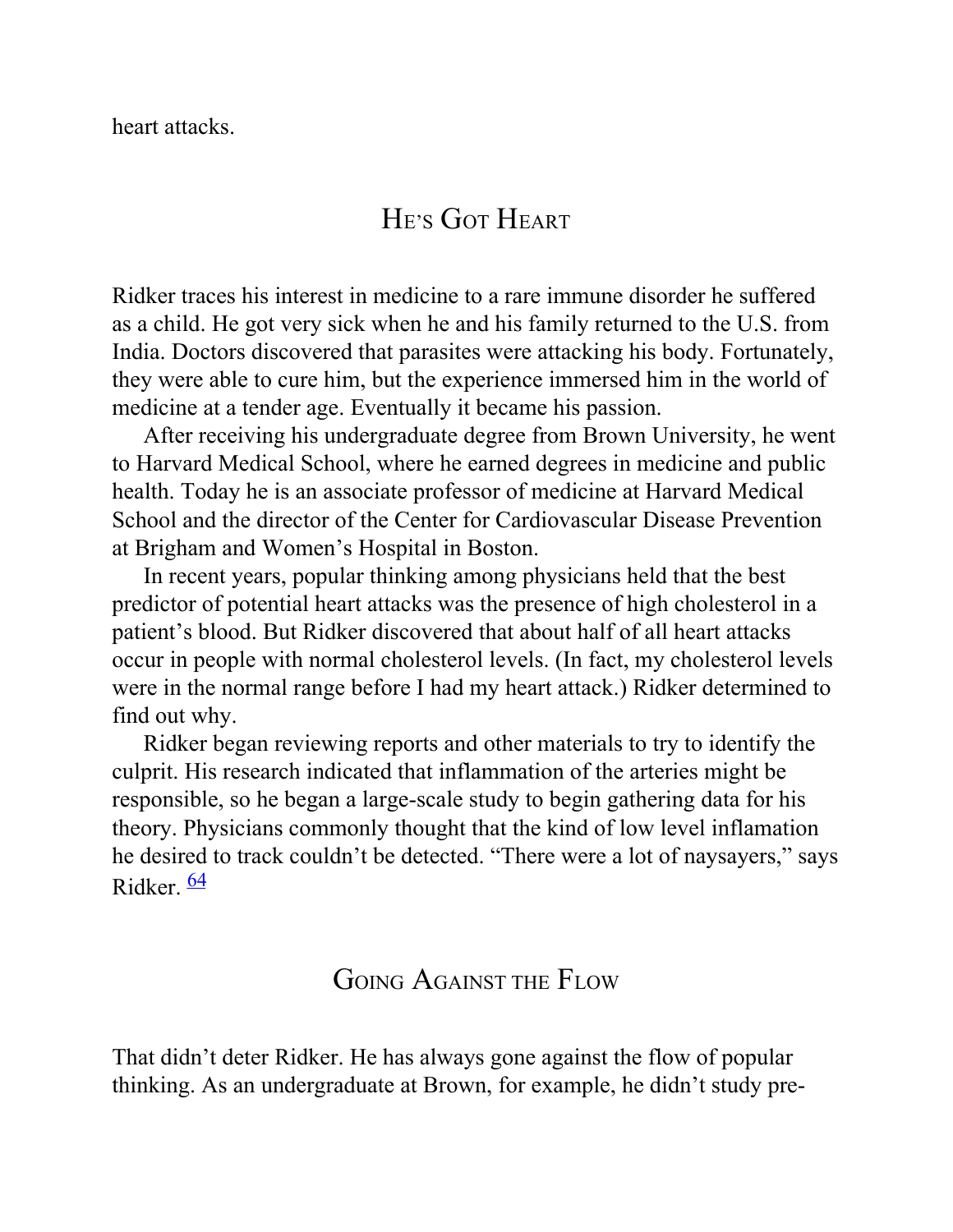med like his fellow future doctors. He studied furniture design. He explains, "I knew for the rest of my life I would be learning biology and science, so I thought college should be used for other things."  $\frac{65}{2}$  $\frac{65}{2}$  $\frac{65}{2}$ 

He discovered that a substance called C-reactive protein (CRP) is present in the blood of those with a high risk of heart attack. Tracking that substance is as reliable and inexpensive as checking cholesterol. And in fact, it better predicts heart problems than elevated LDL (the bad) cholesterol.

Heart disease is currently the number one killer of men and women in the U.S. Unfortunately, half of those who were strong candidates to die of heart attacks had no good way to find out. Ridker has helped to change all that. Because he questioned popular thinking and went in another direction, fewer people are likely to die of heart disease.

#### IT'S TIME TO BECOME UNPOPULAR

Economist John Maynard Keynes, whose ideas profoundly influenced economic theory and practices in the twentieth century, asserted, "The difficulty lies not so much in developing new ideas as in escaping from the old ones." Going against popular thinking can be difficult, whether you're a businessperson bucking company tradition, a pastor introducing new types of music to his church, a new mother rejecting old wives' tales handed down from her parents, or a teenager ignoring currently popular styles.

> "The difficulty lies not so much in developing new ideas as in escaping from the old ones." —John Maynard Keynes

Many of the ideas in this book go against popular thinking. If you value popularity over good thinking, then you will severely limit your potential to learn the types of thinking encouraged by this book.

Popular thinking is…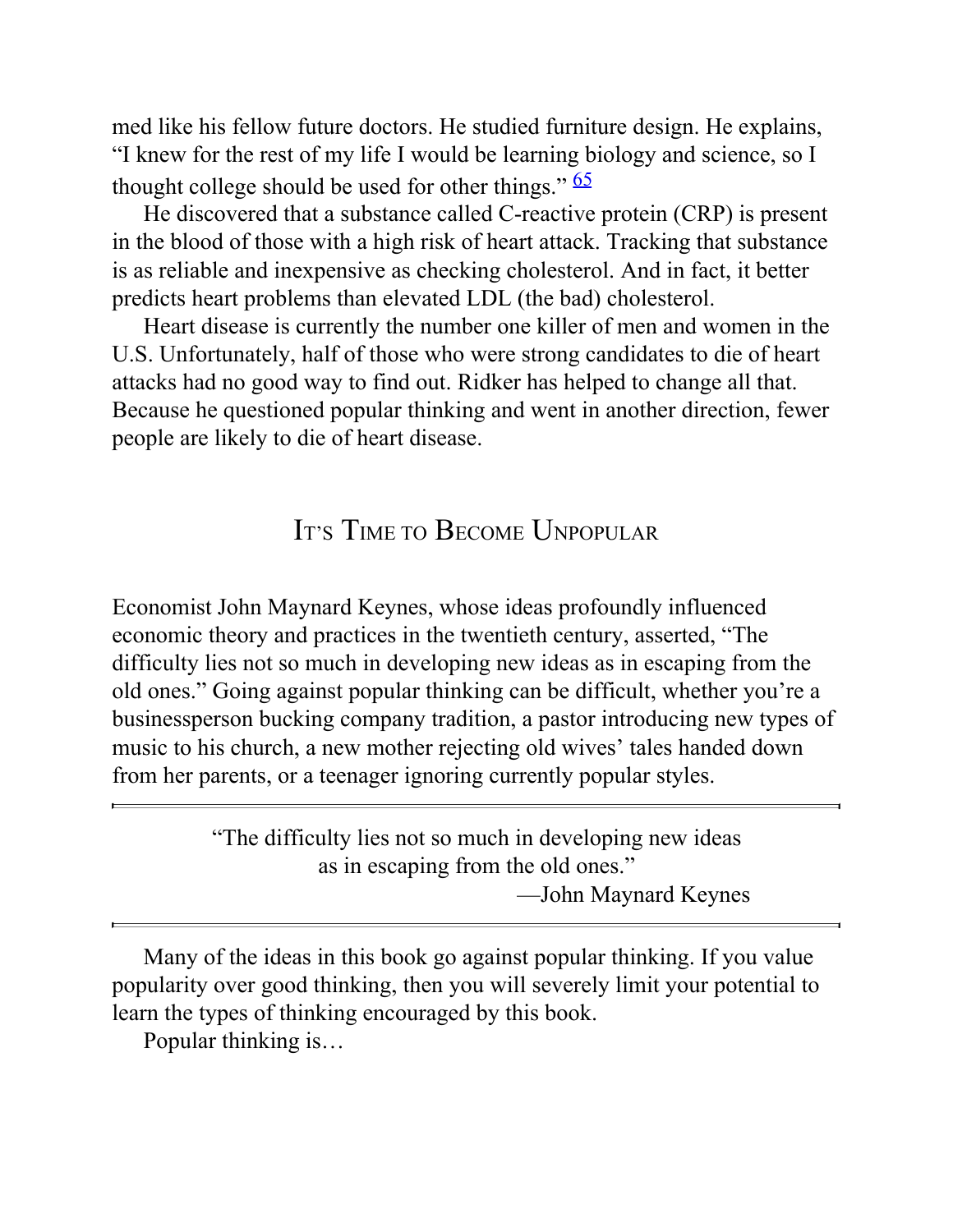- Too Average to Understand the Value of Good Thinking,
- Too Inflexible to Realize the Impact of Changed Thinking,
- Too Lazy to Master the Process of Intentional Thinking,
- Too Small to See the Wisdom of Big-picture Thinking,
- Too Satisfied to Unleash the Potential of Focused Thinking,
- Too Traditional to Discover the Joy of Creative Thinking,
- Too Naive to Recognize the Importance of Realistic Thinking,
- Too Undisciplined to Release the Power of Strategic Thinking,
- Too Limiting to Feel the Energy of Possibility Thinking,
- Too Trendy to Embrace the Lessons of Reflective Thinking,
- Too Shallow to Question the Acceptance of Popular Thinking,
- Too Proud to Encourage the Participation of Shared Thinking,
- Too Self-absorbed to Experience the Satisfaction of Unselfish Thinking, and
- Too Uncommitted to Enjoy the Return of Bottom-Line Thinking.

If you want to become a good thinker, then start preparing yourself for the possibility of becoming unpopular.

## WHY YOU SHOULD QUESTION THE ACCEPTANCE OF POPULAR THINKING

I've given you some broad reasons for questioning the acceptance of popular thinking. Now allow me to be more specific:

# *1. Popular Thinking Sometimes Means Not Thinking*

My friend Kevin Myers sums up the idea of popular thinking by saying, "The problem with popular thinking is that it doesn't require you to think at all." Good thinking is hard work. If it were easy, everybody would be a good thinker. Unfortunately, many people try to live life the easy way. They don't want to do the hard work of thinking or pay the price of success. It's easier to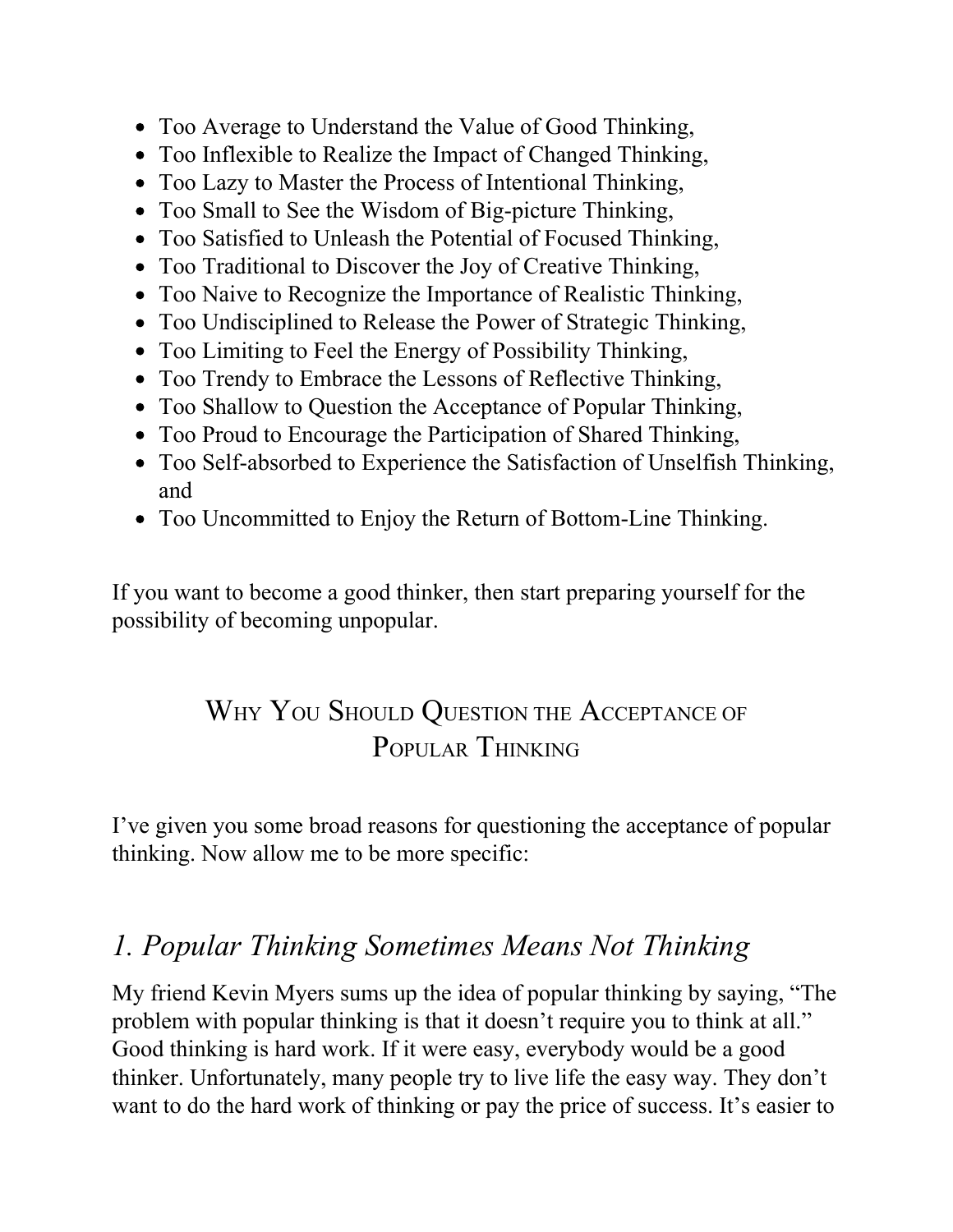do what other people do and hope that *they* thought it out.

"The problem with popular thinking is that it doesn't require you to think at all." —Kevin Myers

Look at the stock market recommendations of some experts. By the time they publish their picks, most are following a trend, not creating one or even riding its crest. The people who are going to make money on the stocks they recommend have already done so by the time the general public hears about it. When people blindly follow a trend, they're not doing their own thinking.

## *2. Popular Thinking Of ers False Hope*

Benno Muller-Hill, a professor in the University of Cologne genetics department, tells how one morning in high school he stood last in a line of forty students in the school yard. His physics teacher had set up a telescope so that his students could view a planet and its moons. The first student stepped up to the telescope. He looked through it, but when the teacher asked if he could see anything, the boy said no; his nearsightedness hampered his view. The teacher showed him how to adjust the focus, and the boy finally said he could see the planet and moons. One by one, the students stepped up to the telescope and saw what they were supposed to see. Finally, the second to last student looked into the telescope and announced that he could not see anything.

"You idiot," shouted the teacher, "you have to adjust the lenses."

The student tried, but he finally said, "I still can't see anything. It is all black."

The teacher, disgusted, looked through the telescope himself, and then looked up with a strange expression. The lens cap still covered the telescope. None of the students had been able to see anything!  $\frac{66}{6}$  $\frac{66}{6}$  $\frac{66}{6}$ 

Many people look for safety and security in popular thinking. They figure that if a lot of people are doing something, then it must be right. It must be a good idea. If most people accept it, then it probably represents fairness,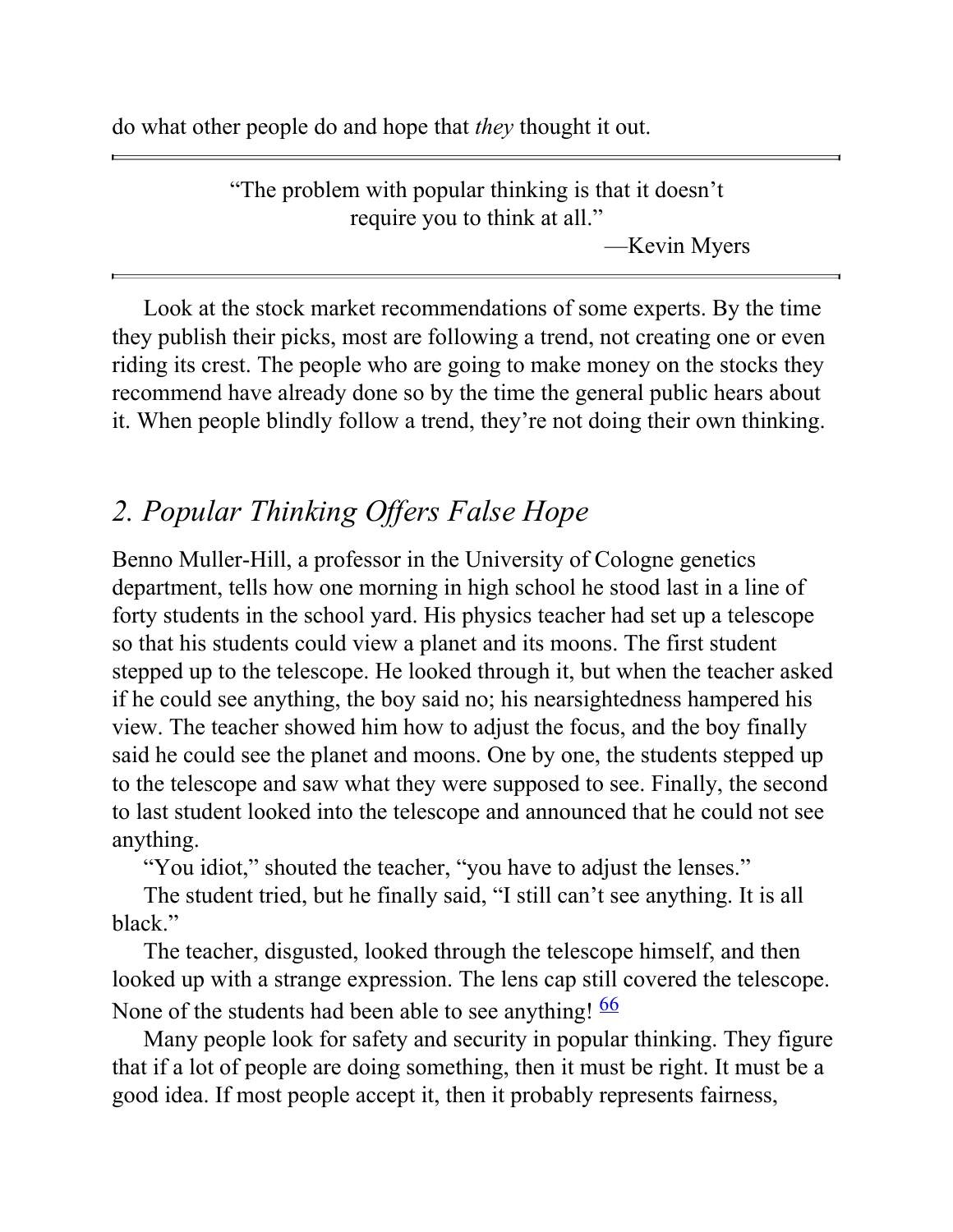equality, compassion, and sensitivity, right? Not necessarily.

Popular thinking said the earth was the center of the universe, yet Copernicus studied the stars and planets and proved mathematically that the earth and the other planets in our solar system revolved around the sun. Popular thinking said surgery didn't require clean instruments, yet Joseph Lister studied the high death rates in hospitals and introduced antiseptic practices that immediately saved lives. Popular thinking said that women shouldn't have the right to vote, yet people like Emmeline Pankhurst and Susan B. Anthony fought for and won that right. Popular thinking put the Nazis into power in Germany, yet Hitler's regime murdered millions and nearly destroyed Europe. We must always remember there is a huge difference between acceptance and intelligence. People may say that there's safety in numbers, but that's not always true.

Sometimes it's painfully obvious that popular thinking isn't good and right. Other times it's less evident. For example, consider the staggering number of people in the United States who have run up large amounts of debt on their credit cards. Anyone who is financially astute will tell you that's a bad idea. Yet millions follow right along with the popular thinking of buy now, pay later. And so they pay, and pay, and pay. Many promises of popular thinking ring hollow. Don't let them fool you.

# *3. Popular Thinking Is Slow to Embrace Change*

Popular thinking loves the status quo. It puts its confidence in the idea of the moment, and holds on to it with all its might. As a result, it resists change and dampens innovation. Donald M. Nelson, former president of the Society of Independent Motion Picture Producers, criticized popular thinking when he asserted, "We must discard the idea that past routine, past ways of doing things, are probably the best ways. On the contrary, we must assume that there is probably a better way to do almost everything. We must stop assuming that a thing which has never been done before probably cannot be done at all."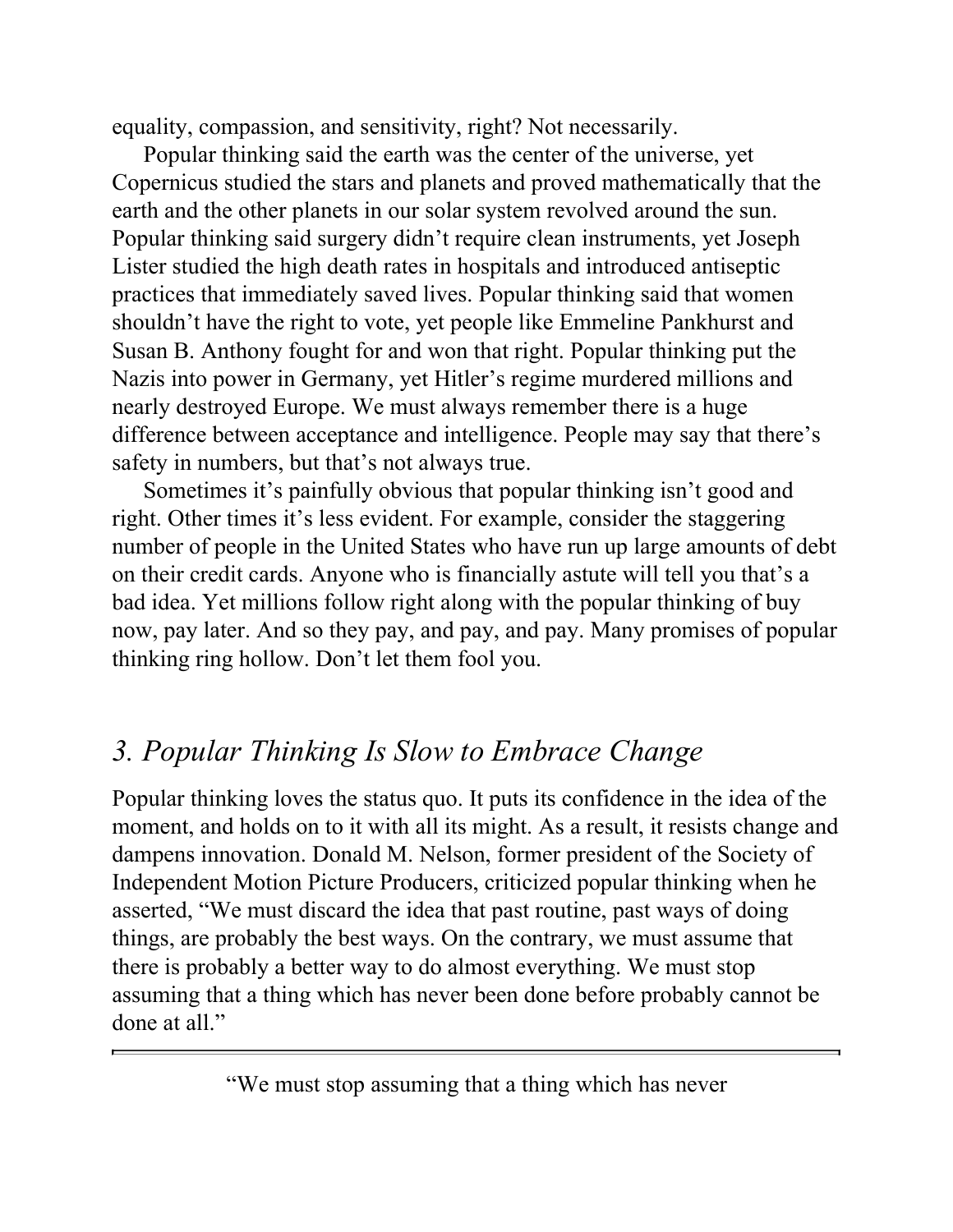A few years ago I saw the movie *October Sky.* It's based on the true story of Homer Hickam, a boy who grew up in Coalwood, a company-owned coal mining town in West Virginia. Everyone in the town, except perhaps the best athletes, seemed destined to work in the mines, and few residents seemed willing to fight that common fate.

Homer, however, desired something different. Following the Soviet Union's launch of Sputnik, Homer wanted to build rockets and become an astronaut. He fought an uphill battle. Who wanted to embrace an idea that went against the popular thinking of the town? Certainly not Homer's own father, the superintendent of the town's mine, who wanted to see Homer follow in his footsteps.

Homer eventually fought his way out of Coalwood, received his education from Virginia Tech, and became an engineer at NASA, training astronauts. He has since retired and works as a consultant to NASA. But he still hasn't given up his dream of going into space. If you desire to fight popular thinking as Homer Hickam did, then realize that it may be a slow process—but a worthwhile one.

## *4. Popular Thinking Brings Only Average Results*

The bottom line? Popular thinking brings mediocre results. Here is popular thinking in a nutshell:

#### $Popular = Normal = Average$

It's the least of the best and the best of the least. We limit our success when we adopt popular thinking. It represents putting in the least energy to just get by. You must reject common thinking if you want to accomplish uncommon results.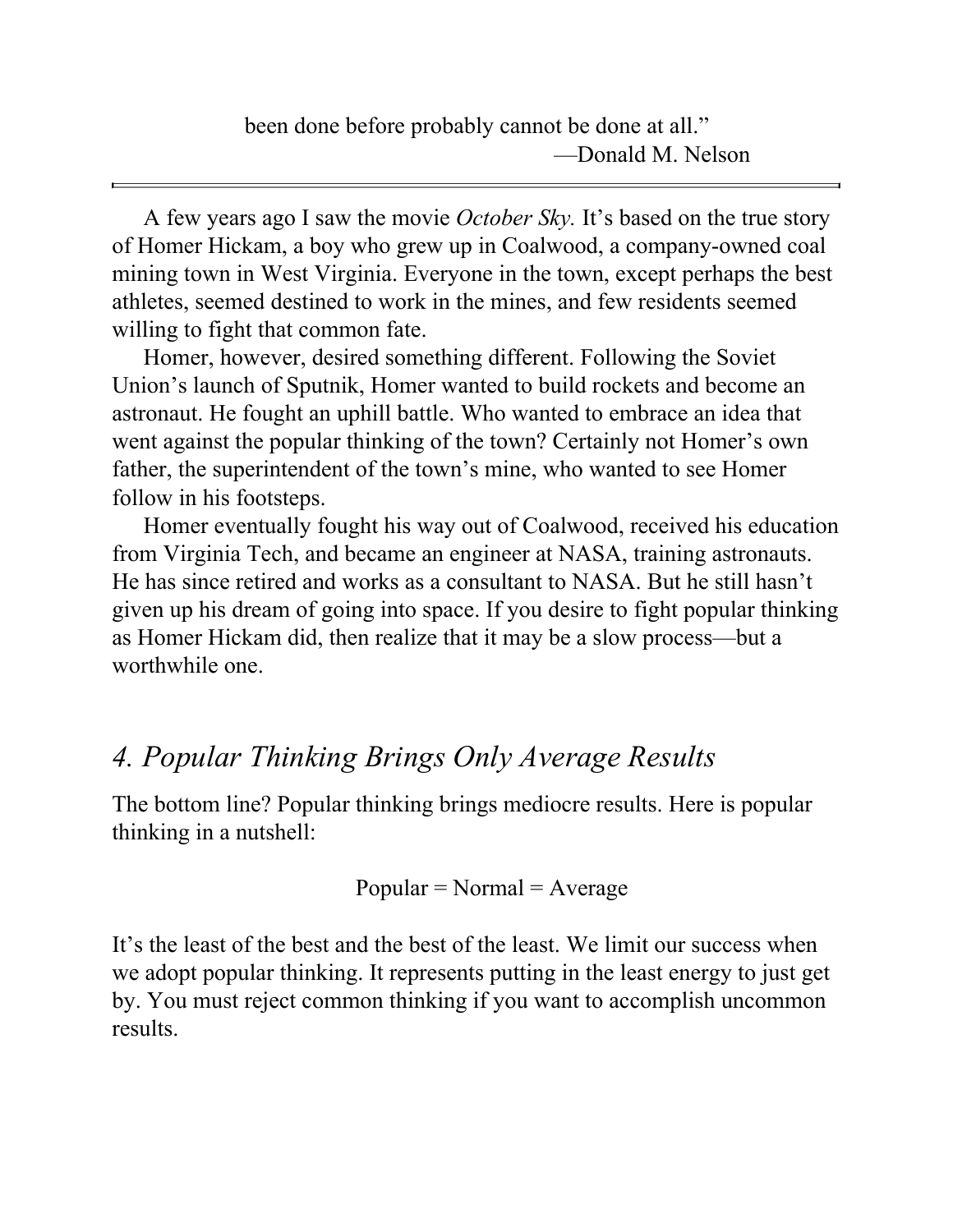#### HOW TO QUESTION THE ACCEPTANCE OF POPULAR **THINKING**

Popular thinking has often proved to be wrong and limiting. Questioning it isn't necessarily hard, once you cultivate the habit of doing so. The difficulty is in getting started. Begin by doing the following things:

#### *1. Think Before You Follow*

Many individuals follow others almost automatically. Sometimes they do so because they desire to take the path of least resistance. Other times they fear rejection. Or they believe there's wisdom in doing what everyone else does. But if you want to succeed, you need to think about what's best, not what's popular.

Challenging popular thinking requires a willingness to be unpopular and go outside of the norm. Following the tragedy of September 11, 2001, for example, few people willingly chose to travel by plane. But that was the *best* time to travel: crowds were down, security was up, and airlines were cutting prices. About a month after the tragedy, my wife, Margaret, and I heard that Broadway shows had lots of seats and many New York hotel rooms remained empty. Popular thinking said, stay away from New York. We used that as an opportunity. We got cheap plane tickets to the city, booked a room in a great hotel for about half price, and got tickets to the most sought-after show: *The Producers*. As we took our seats in the theater, we sat next to a woman beside herself with excitement.

"I can't believe I'm finally here," she said to us. "I've waited so long. This is the *best* show on Broadway—and the hardest to get tickets to." Then she turned to look me in the eye and said, "I've had my tickets for a year and a half, waiting to see this show. How long ago did you get yours?"

"You won't like my answer," I replied.

"Oh, come on," she said. "How long?"

"I got mine five days ago," I answered. She looked at us in horror. By the way, she was right. It's one of the best shows we've seen in a while. And we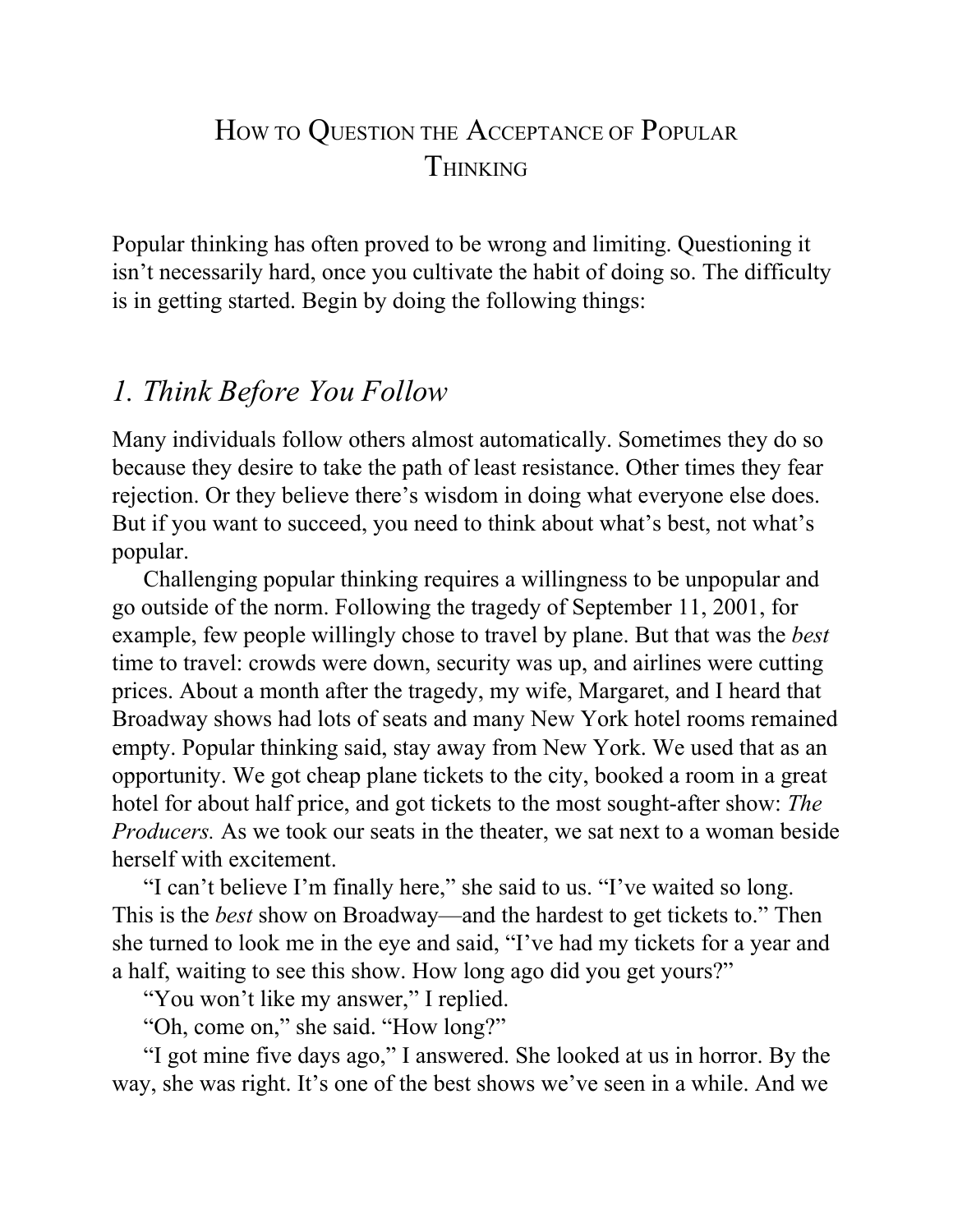got to see it only because we were willing to go against popular thinking when everyone else was staying at home.

As you begin to think against the grain of popular thinking, remind yourself that

- Unpopular thinking, even when resulting in success, is largely underrated, unrecognized, and misunderstood.
- Unpopular thinking contains the seeds of vision and opportunity.
- Unpopular thinking is required for all progress.

The next time you feel ready to conform to popular thinking on an issue, stop and think. You may not want to create change for its own sake, but you certainly don't want to blindly follow just because you haven't thought about what's best.

# *2. Appreciate Thinking Dif erent from Your Own*

One of the ways to embrace innovation and change is to learn to appreciate how others think. To do that, you must continually expose yourself to people different from yourself. My brother, Larry Maxwell—a good businessman and an innovative thinker—continually challenges popular thinking by thinking differently. He says,

Most of our people in sales and middle management come from businesses with products and services different from ours. That constantly exposes us to new ways of thinking. We also discourage our people from active participation in formal business and trade associations and fraternities because their thinking is quite common. They don't need to spend lots of time thinking the way everyone else in the industry does.

As you strive to challenge popular thinking, spend time with people with different backgrounds, education levels, professional experiences, personal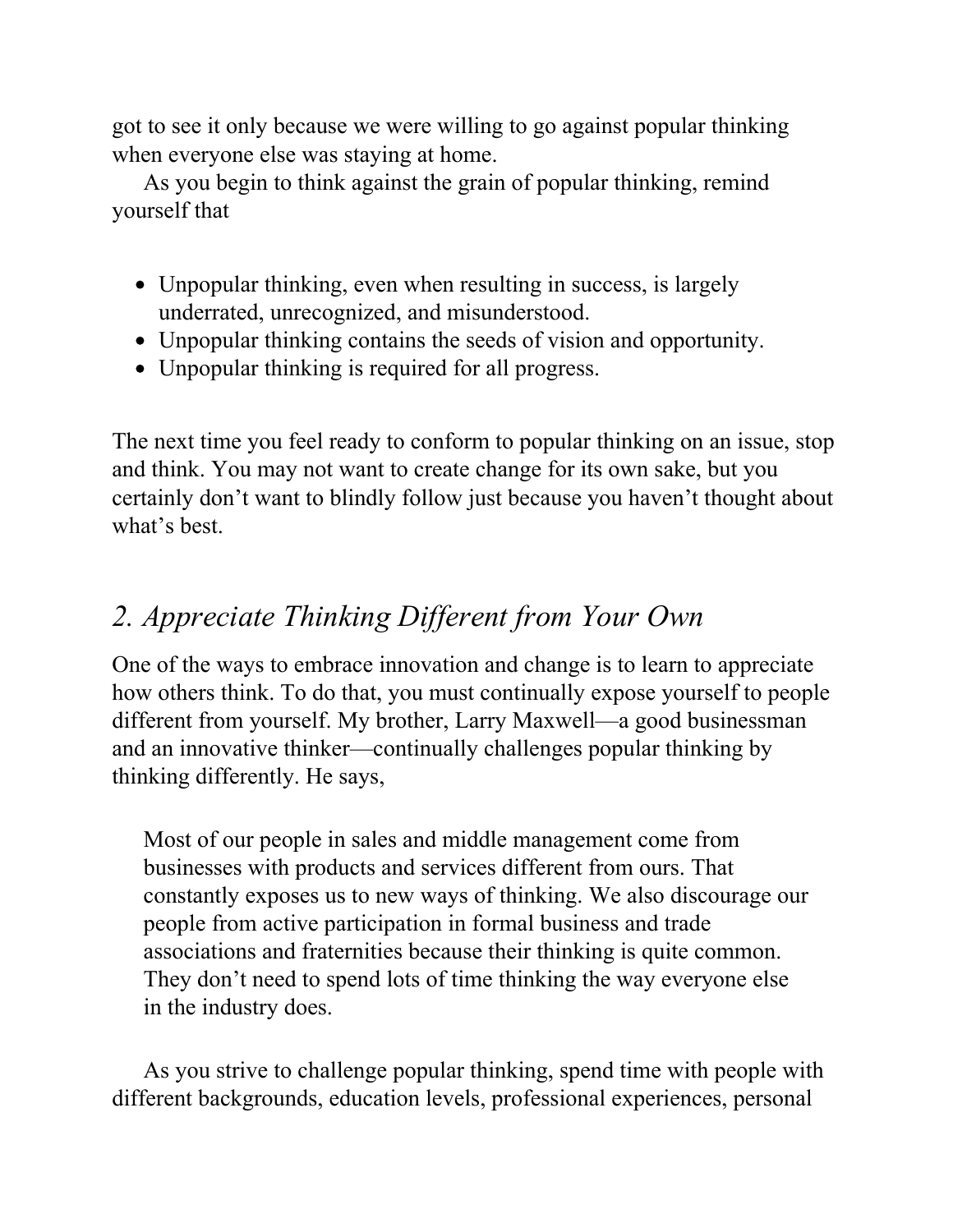interests, etc. You will think like the people with whom you spend the most time. If you spend time with people who think out of the box, you're more likely to challenge popular thinking and break new ground.

# *3. Continually Question Your Own Thinking*

Let's face it, any time we find a way of thinking that works, one of our greatest temptations is to go back to it repeatedly, even if it no longer works well. The greatest enemy to tomorrow's success is sometimes today's success. My friend Andy Stanley recently taught a leadership lesson at INJOY's Catalyst Conference called "Challenging the Process." He described how progress must be preceded by change, and he pointed out many of the dynamics involved in questioning popular thinking. In an organization, he said, we should remember that every tradition was originally a good idea and perhaps even revolutionary. But every tradition may not be a good idea for the future.

> The greatest enemy to tomorrow's success is sometimes today's success.

In your organization, if you were involved in putting into place what currently exists, then it's likely that you will resist change—even change for the better. That's why it's important to challenge your own thinking. If you're too attached to your own thinking and how everything is done now, then nothing will change for the better.

## *4. Try New Things in New Ways*

When was the last time you did something for the first time? Do you avoid taking risks or trying new things? One of the best ways to get out of the rut of your own thinking is to innovate. You can do that in little, everyday ways: Drive to work a different way from normal. Order an unfamiliar dish at your favorite restaurant. Ask a different colleague to help you with a familiar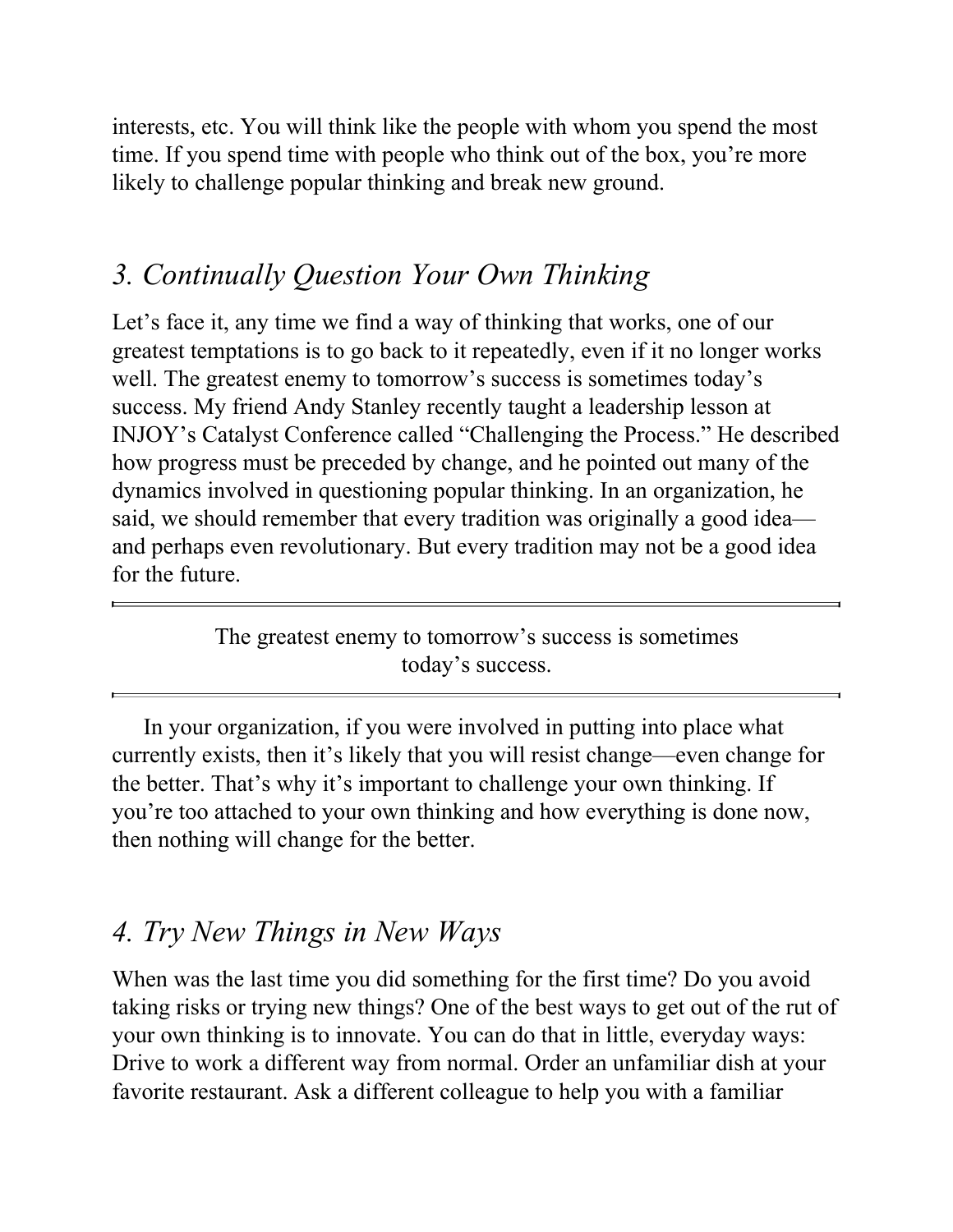project. Take yourself off of auto pilot.

When was the last time you did something for the first time?

Unpopular thinking asks questions and seeks options. In 1997, my three companies moved to Atlanta, Georgia. It's a great city, but traffic at peak times can get crazy. Immediately after moving here, I began looking for and testing alternate routes to desired destinations so that I would not be caught in traffic. From my house to the airport, for example, I have discovered and used nine routes within eight miles and twelve minutes from one another. Often I am amazed to see people sitting on the freeway when they could be moving forward on an alternate route. What is the problem? Too many people have not tried new things in new ways. It is true: most people are more satisfied with old problems than committed to finding new solutions.

How you go about doing new things in new ways is not as important as making sure you do it. (Besides, if you try to do new things in the same way that everyone else does, are you really going against popular thinking?) Get out there and do something different today.

> Most people are more satisfied with old problems than committed to finding new solutions.

## *5. Get Used to Being Uncomfortable*

When it comes right down to it, popular thinking is comfortable. It's like an old recliner adjusted to all the owner's idiosyncrasies. The problem with most old recliners is that no one has *looked* at them lately. If so, they'd agree that it's time to get a new one!

If you want to reject popular thinking in order to embrace achievement, you'll have to get used to being uncomfortable. It's like swimming upstream. I know, because I've worked at it most of my life.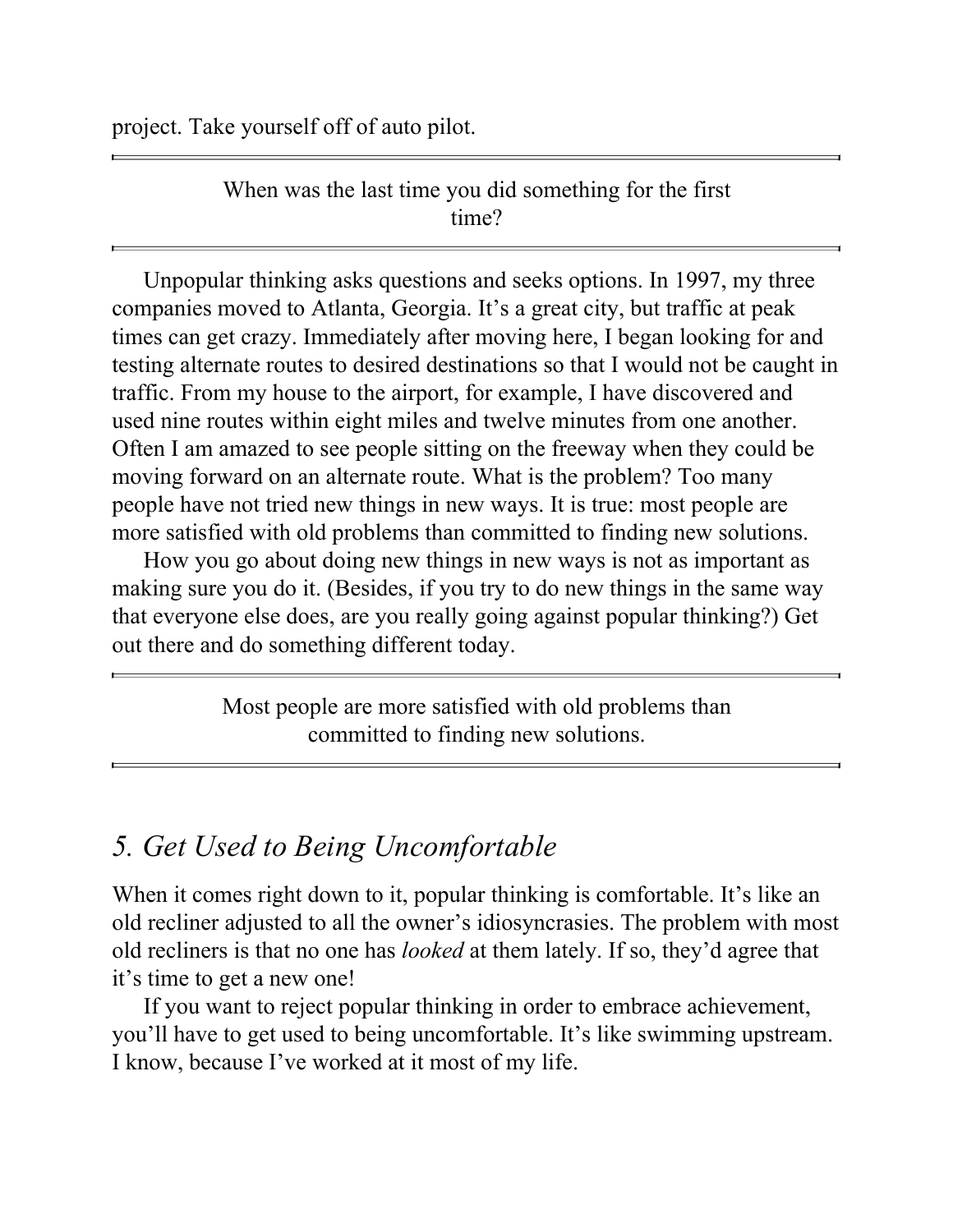## SWIMMING AGAINST THE CURRENT OF POPULAR **THINKING**

Swimming against the current of popular thinking has been a good exercise for me, although it has been difficult. For years I coasted along with popular thinking because I was a people pleaser. In the world of churches, people love tradition; pastors, too. Often when I went along with what everyone else believed, however, down deep I knew I was not reaching my potential.

When I did find the courage to go against the flow, it allowed me to break new ground and reap good results. And it allowed me to help others. During the course of my career, I've continually fought popular thinking. Here are some of the issues I faced:

- Most people said going to seminary following college was the correct educational path for a pastor—I rejected that thinking and got the practical experience I needed first.
- Most people said counseling and administrative skills were the keys to success as a pastor—I rejected that thinking and worked on my leadership skills.
- Most people said I was too young to pastor the denomination's best church—I rejected that thinking and accepted the position of senior pastor at age 25.
- Most people said the doctrine of my church would hinder its growth— I rejected that thinking and in 1976, ours became the fastest growing church in Ohio.
- Most people said a large, paid staff was necessary to grow a large church—I rejected that thinking and we grew to more than 1,000 people with only two full-time pastors.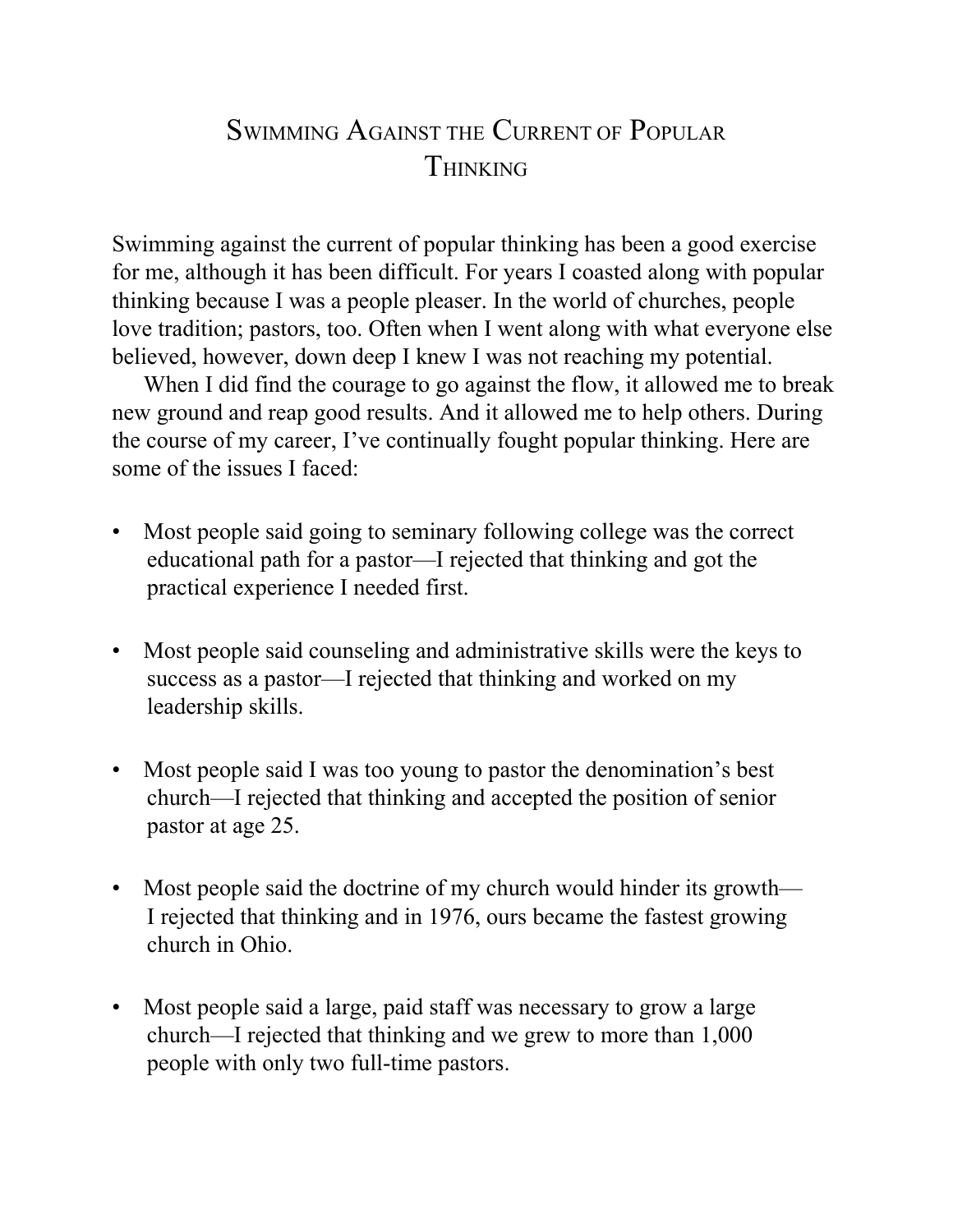- Most people said leadership cannot be taught—I rejected that thinking, and I began writing *Developing the Leader Within You* so that I could teach others to lead.
- Most people said it was unwise to leave my denomination—I rejected that thinking, and today I recognize that it has allowed me to reach many more people.
- Most people said it would be "career suicide" to follow the founding pastor of a church—I rejected that thinking and not only did the church grow, but today, twenty-two years later, that pastor and I are good friends.
- Most people said the church could not be relocated because of zoning challenges—I rejected that thinking, and fifteen years later, the church has relocated.
- Most people said that if I resigned as the church's senior pastor, the church would falter—I rejected that thinking, and today the church is bigger than when I led it.
- Most people said that leaving the pastorate would diminish my effectiveness with pastors—I rejected that thinking, and today I serve more pastors than ever.
- Most people said that it would be almost impossible for me to teach leadership in the business world and still reach the religious world—I rejected that thinking, and today I am doing both and having a ball.

My early years of swimming against the current of popular thinking were the most difficult for me. I lacked experience and didn't have the confidence of a few wins under my belt. My unpopular thinking and decisions often made *me* unpopular and kept me from being "one of the boys." Today it is much easier to swim against the current. (It's amazing what a few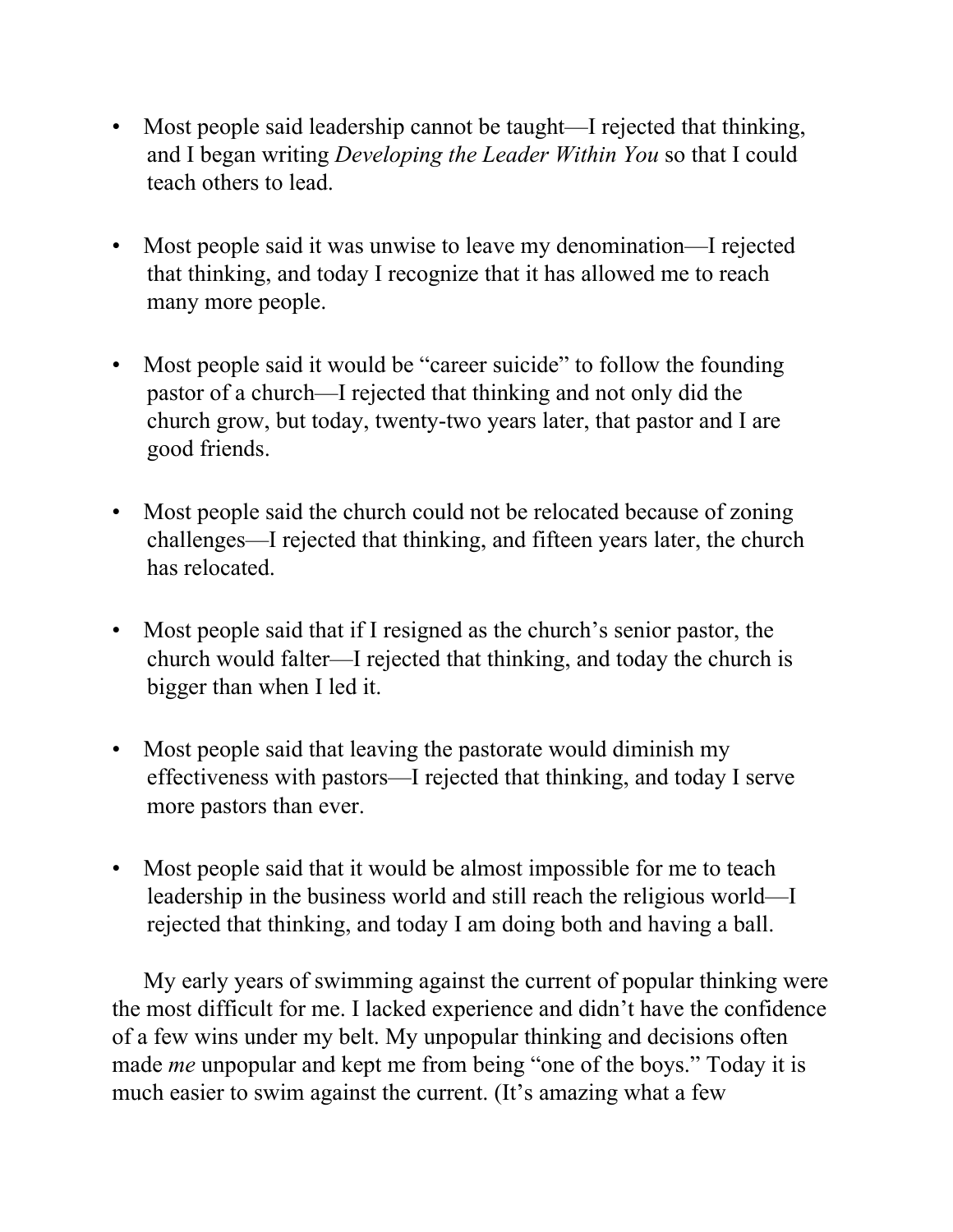accomplishments can do for a person's self-image and confidence.) One of my greatest challenges today is to keep people around me who will think differently and express those differences to me. Thankfully, I have people who do exactly that.

If you reject popular thinking and make decisions based upon what works best and what is right rather than what is commonly accepted, know this: in your early years you won't be as wrong as people think you are. In your later years, you won't be as right as people think you are. And all through the years, you will be better than you thought you could be.

# **THINKING QUESTION**

*Am I consciously rejecting the limitations of common thinking in order to accomplish uncommon results?*

#### **Putting Unpopular Thinking into Action**

1. Appreciate how other people think by getting into the head of an innovative thinker. Go to the bookstore or get on Amazon.com and browse biographies. Pick a book written about someone you ordinarily would not relate to or be attracted to. If you love numbers and facts, read about an artist. If you're artistic, read a business biography. If you avoid politics, read about a politician. You get the idea. Take your mind where it doesn't ordinarily go, and try to appreciate the thinking of the subject of the biography.

2. Increase your ability to feel uncomfortable. Do something every day in a way different from what you're used to. Drive to the office or grocery store a different way every day this week. Arrange your day in an order different from how you usually do. Go on a different kind of date with your partner. Go to a concert featuring music different from what you generally like. Shake up your mind!

3. We all have things in our lives that are overdue for change—ideas, processes, or objects that were great and revolutionary when new but need to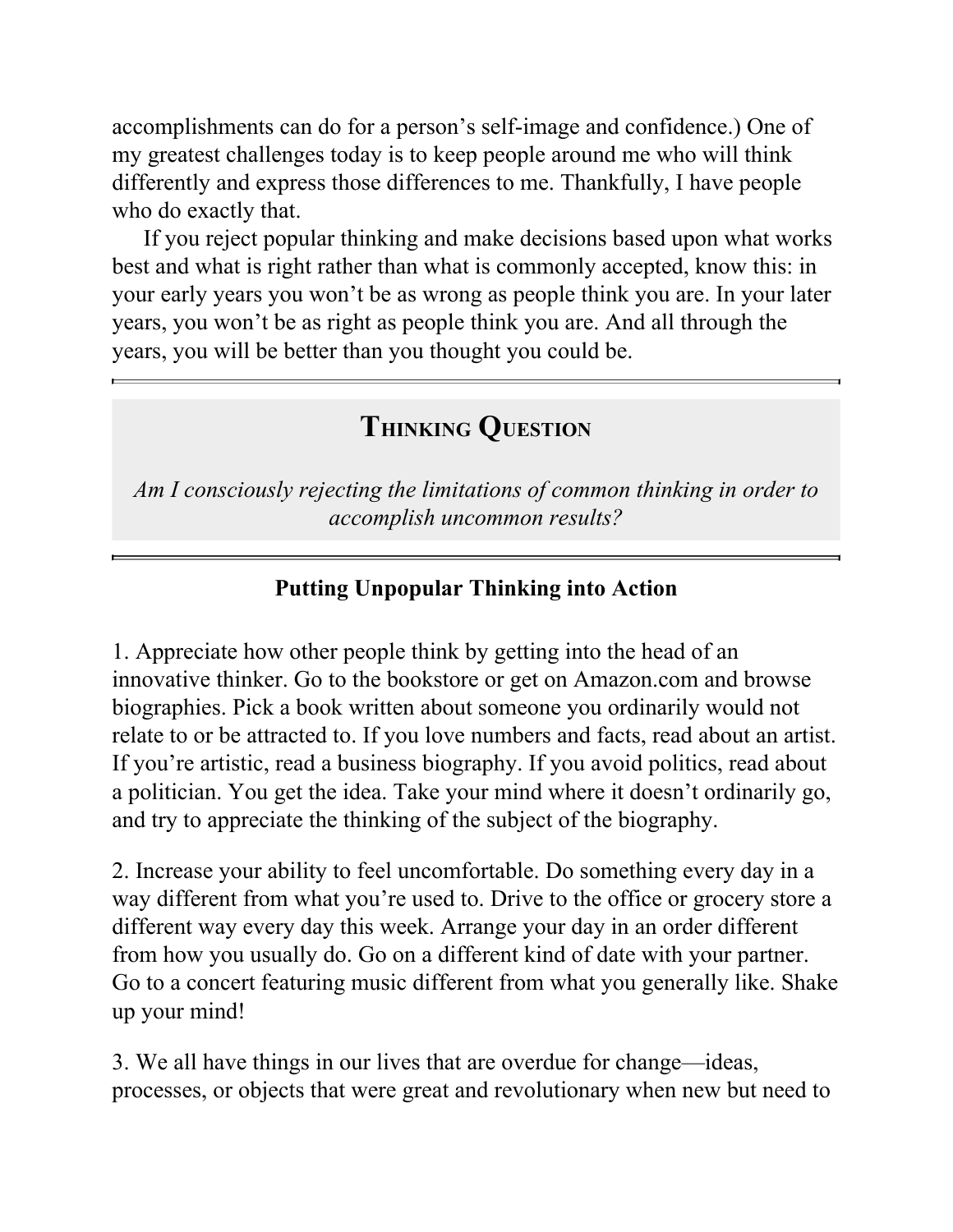be changed now. Find something of that nature and change it. If you're having trouble finding something in need of change, ask friends, a colleague, or your spouse to help you.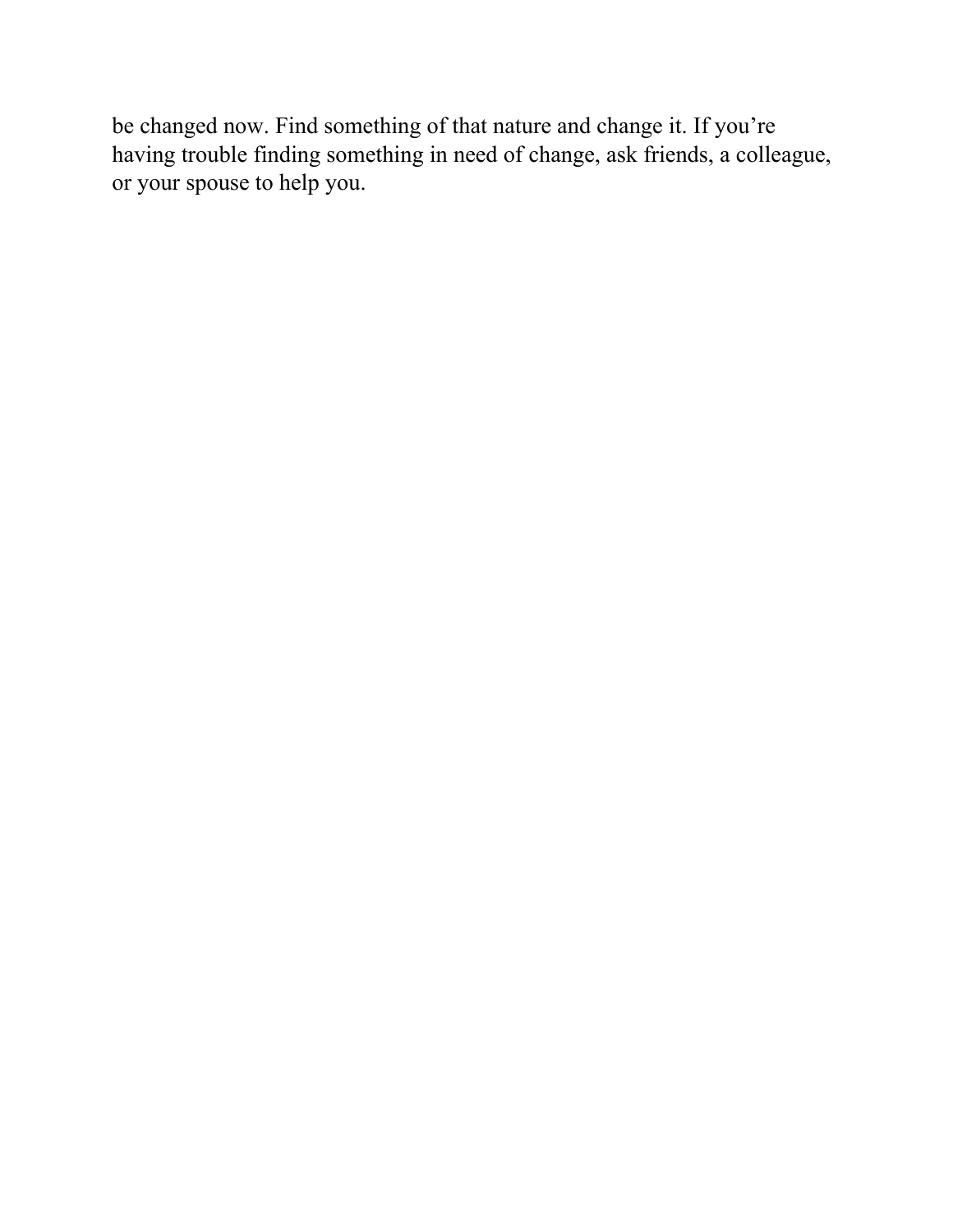# **[Skill](#page-3-0) 9**

#### Encourage the [Participation](#page-3-0) of Shared Thinking

*"None of us is as smart as all of us."* —KEN BLANCHARD

What Were They Thinking?

*"I desire what is good. Therefore, everyone who doesn't agree with me is a traitor."* — KING GEORGE III OF ENGLAND

In early 2002, I was invited to meet and spend time with one of the greatest basketball coaches of all time; Pat Summit of the University of Tennessee. I love basketball. I started playing the game when I was ten years old. I played all four years in high school and was recruited to play college ball. It was my passion while growing up. So of course I felt excited when I learned that I could meet Summit. Who wouldn't? She's received more honors than any other coach, except John Wooden! Consider a sampling of what she has achieved:

Winner of 6 NCAA Titles (1987, 1989, 1991, 1996, 1997, 1998)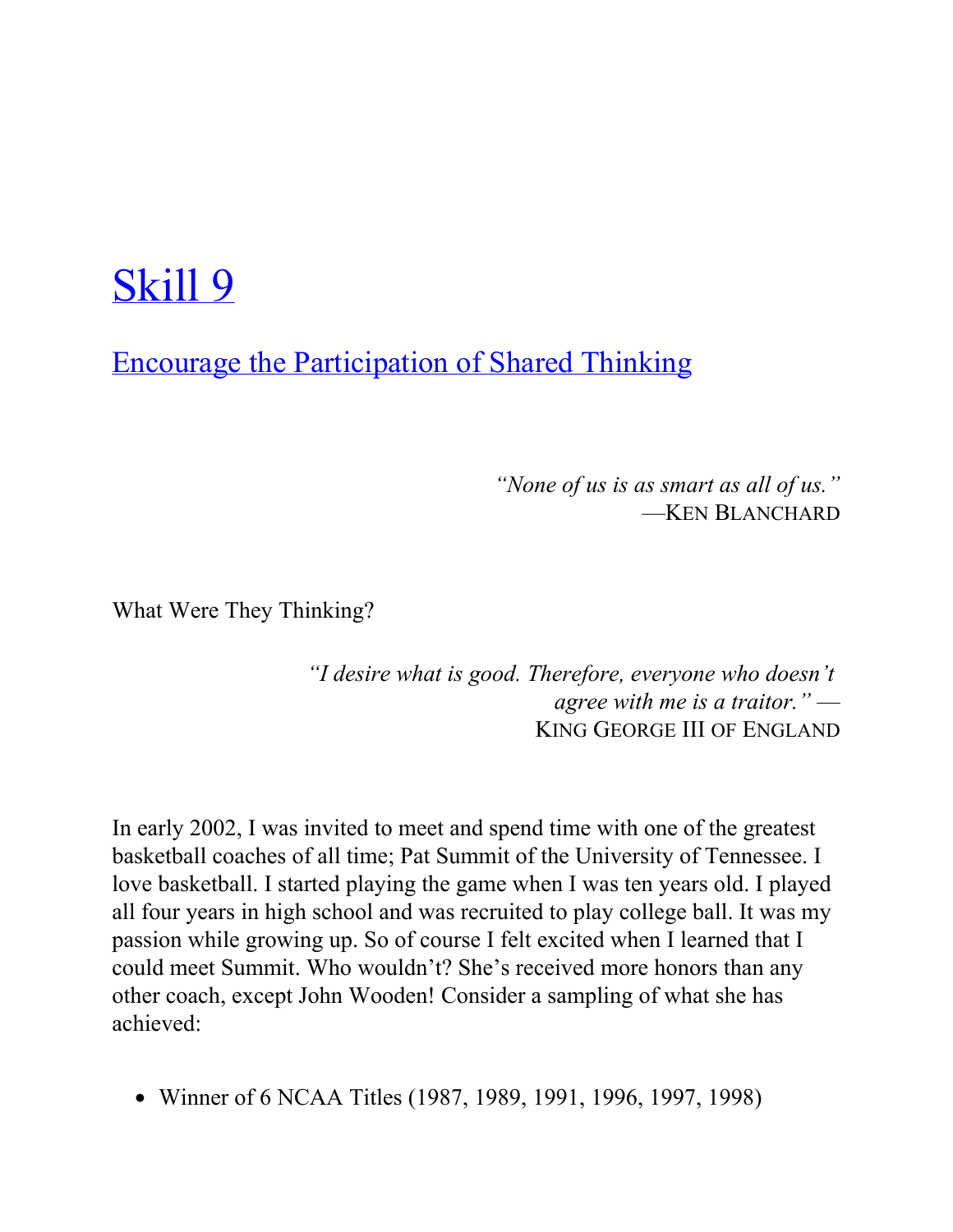- Winner of 20 SEC Championships
- Coached a perfect season in 1997–98 (39–0)
- Inducted into the Basketball Hall of Fame (2000)
- Inducted into the Women's Basketball Hall of Fame (1999)
- Named Naismith Women's Collegiate Coach of the Century (Wooden was the men's honoree)
- Winner of the John Bunn Award (1990)
- Her Lady Vols named ESPN Team of the Decade (1990s)
- Past Lady Vols players include 11 Olympians, 16 Kodak All-Americans, 53 All-SEC Players, and 25 professionals
- Coached Women's U.S. Olympic team to first gold medal (1984)
- Youngest coach to reach 300 victories (at age 37)
- One of 17 college coaches to have won 700 or more games
- Too many "Coach of the Year" honors to list

I received the invitation to visit Knoxville because the manager of the Lady Volunteers basketball team, April Ford, knew me through the leadership training I had done for her mother, Karen Ford (whom you met in Chapter 2). Pat Summit had also evidently read some of my books, so she invited me to be a "guest coach."

I knew I was in for a great experience. First, I had the chance to spend a few minutes with Pat in her office, talking about leadership and teamwork. One of the best things she told me regarded recruiting. She said that each year, of the thousand players who come out of high school to play college ball, only eight or nine have what it takes to bring a team a national championship. Every year her goal is to recruit one of those players. Obviously, she has succeeded often.

After Pat and I talked, I got to speak to the team before its game with Old Dominion. Then, during the game, I sat right behind the bench where I could listen in to what she and the team discussed. At halftime, I got to go into the locker room with her and the team.

A number of things struck me about Pat. First, she's very warm, but extremely intense. She's known for her competitiveness. She says that comes, in part, from having a demanding father and three very competitive older brothers. A quote from her book, *Reach for the Summit,* tells you everything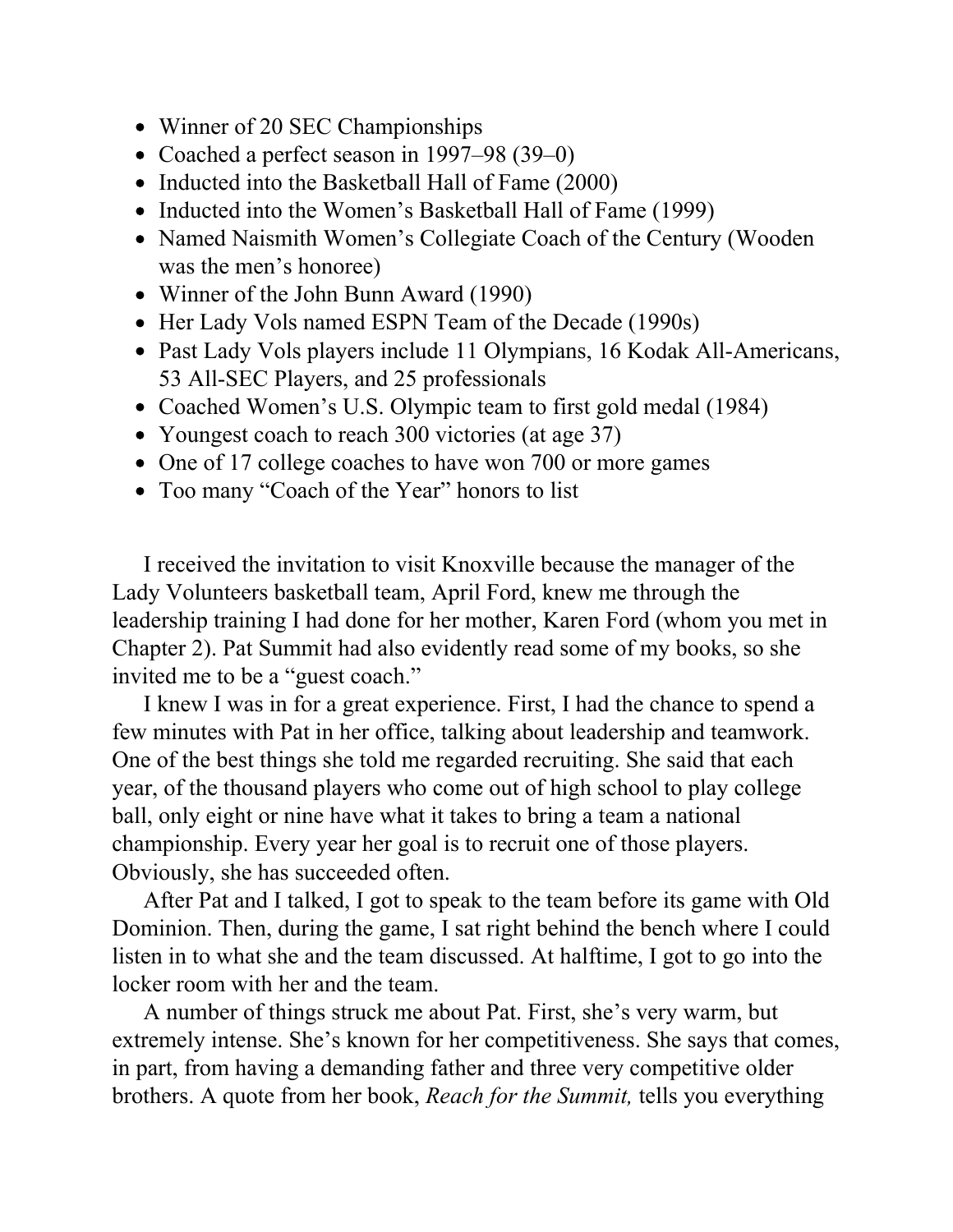you need to know about her desire to win: "I have never had a losing season, at anything. In every basketball season I have participated in, I ended up with a winning record."  $\frac{67}{2}$  $\frac{67}{2}$  $\frac{67}{2}$ 

Second, she's a leader through and through. You can see it in how she runs the team, how she interacts with her assistant coaches, how she motivates and teaches her players. She's very strategic in her communication with each player. She watches them and carefully listens to them to make sure they're tracking with her before she coaches them. Too many coaches, she says, try to give instruction to their players when no foundation of understanding has been established.

But I'll tell you the thing that struck me the most about her. Even given her strong personality and leadership ability, she chooses to practice shared thinking. Let me give you an example. During halftime, she stays away at first from her players. Instead, she has the players interact by themselves and do their own review and diagnosis of the game. They share their observations and solutions without any coach's input. (She's very strategic about cultivating this ability. She engages a psychologist to teach her players how to interact productively without the involvement of coaches.) While the players talk, Pat meets with her coaches to hear their observations. After about ten minutes, everyone gets together. The players review their findings and tentative adjustments for Pat, and she and the other coaches make any needed corrections to their plans. It's a model of shared thinking.

You can also see how Pat employs shared thinking when she calls a timeout. In the first fifteen seconds, she doesn't even look at her players. She's too busy receiving thoughts from her assistant coaches. When she finally talks to the players, she accepts input from them, too. Pat recalls that during a game against Vanderbilt, while she talked with her assistants, Chamique Holdsclaw—only a freshman at the time—tugged on Pat's sleeve and interrupted her. "Give me the ball," she said. "Give me the *ball."* Pat gave her the ball, Holdsclaw scored, and the team won.  $\frac{68}{ }$  $\frac{68}{ }$  $\frac{68}{ }$ 

> WHY YOU SHOULD ENCOURAGE THE PARTICIPATION OF SHARED THINKING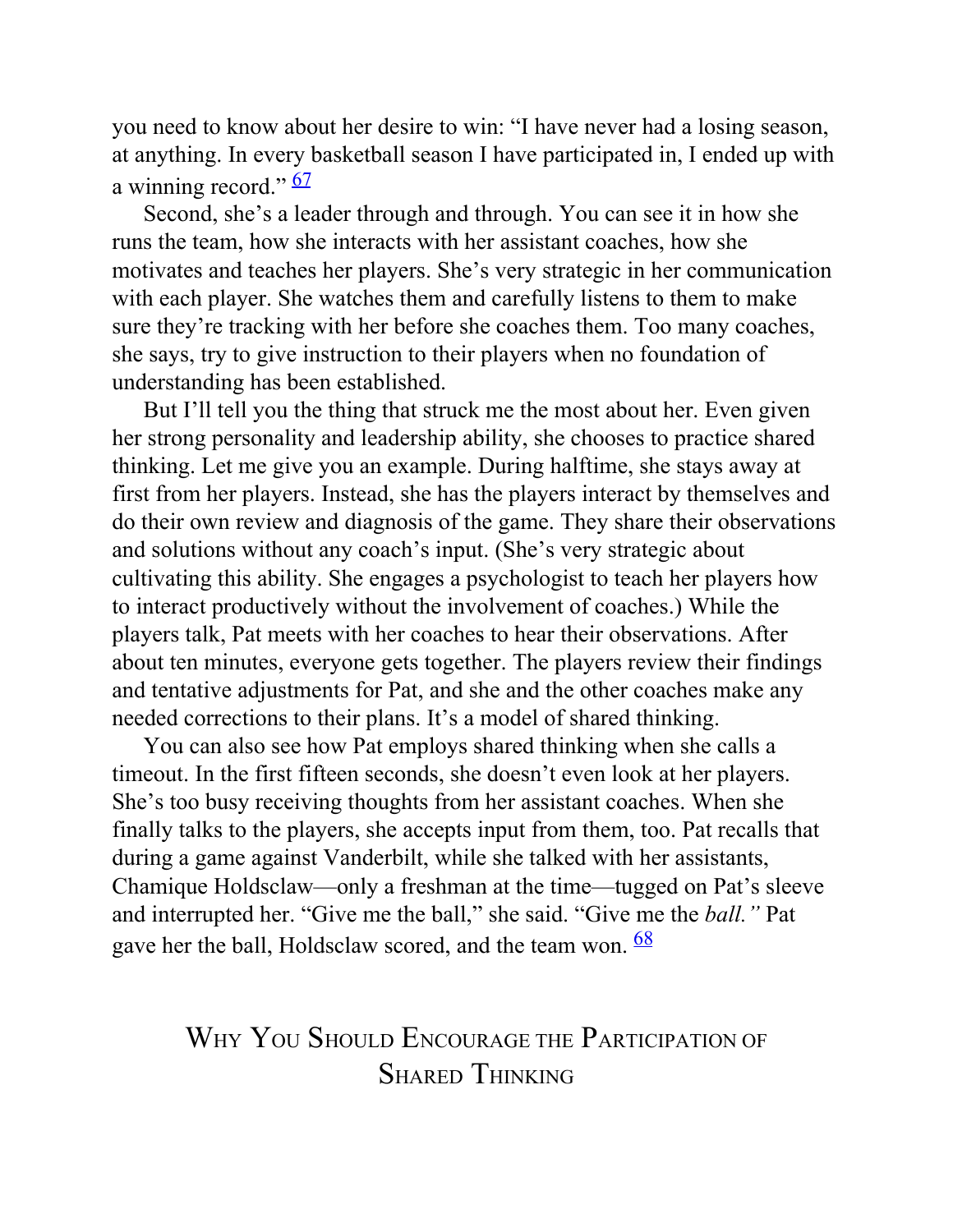Good thinkers, especially those who are also good leaders, understand the power of shared thinking. They know that when they value the thoughts and ideas of others, they receive the compounding results of shared thinking and accomplish more than they ever could on their own. Pat Summit not only practices the participation of shared thinking with her team, she is teaching the young women who play for her how to do it, too.

Those who participate in shared thinking understand the following:

## *1. Shared Thinking Is Faster than Solo Thinking*

We live in a truly fast-paced world. To function at its current rate of speed, we can't go it alone. I think the generation of young men and women just entering the workforce sense that very strongly. Perhaps that is why they value community so highly and are more likely to work for a company they like than one that pays them well. Working with others is like giving yourself a shortcut.

If you want to learn a new skill quickly, how do you do it? Do you go off by yourself and figure it out, or do you get someone to show you how? You can always learn more quickly from someone with experience—whether you're trying to learn how to use a new software package, develop your golf swing, or cook a new dish.

## *2. Shared Thinking Is More Innovative than Solo Thinking*

We tend to think of great thinkers and innovators as soloists, but the truth is that the greatest innovative thinking doesn't occur in a vacuum. Innovation results from collaboration. Albert Einstein once remarked, "Many times a day I realize how much my own outer and inner life is built upon the labors of my fellow men, both living and dead, and how earnestly I must exert myself in order to give in return as much as I have received."

> We tend to think of great thinkers and innovators as soloists, but the truth is that the greatest innovative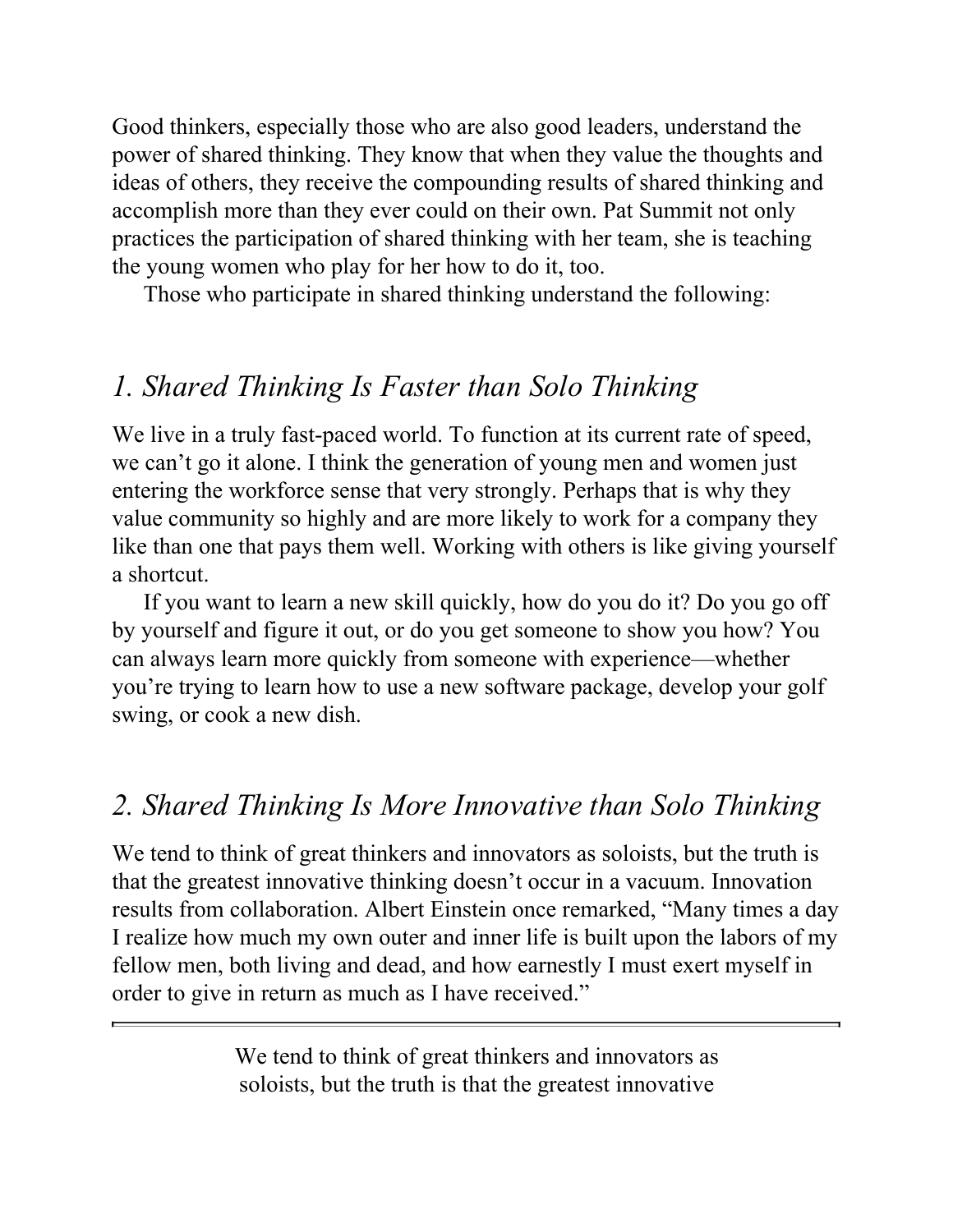Shared thinking leads to greater innovation, whether you look at the work of researchers Marie and Pierre Curie, surrealists Luis Brunel and Salvador Dali, or songwriters John Lennon and Paul McCartney. If you combine your thoughts with the thoughts of others, you will come up with thoughts you've never had!

# *3. Shared Thinking Brings More Maturity than Solo Thinking*

As much as we would like to think that we know it all, each of us is probably painfully aware of our blind spots and areas of inexperience. When I first started out as a pastor, I had dreams and energy, but little experience. To try to overcome that, I attempted to get several high-profile pastors of growing churches to share their thinking with me. In the early 1970s, I wrote letters to the ten most successful pastors in the country, offering them what was a huge amount of money to me at the time (\$100) to meet me for an hour, so that I could ask them questions. When one said yes, I'd visit him. I didn't talk much, except to ask a few questions. I wasn't there to impress anyone or satisfy my ego. I was there to learn. I listened to everything he said, took careful notes, and absorbed everything I could. Those experiences changed my life.

> If you combine the thoughts you have and the thoughts that others have, you will come up with thoughts you've never had!

You've had experiences I haven't, and I've had experiences you haven't. Put us together and we bring a broader range of personal history—and therefore maturity—to the table. If you don't have the experience you need, hook up with someone who does.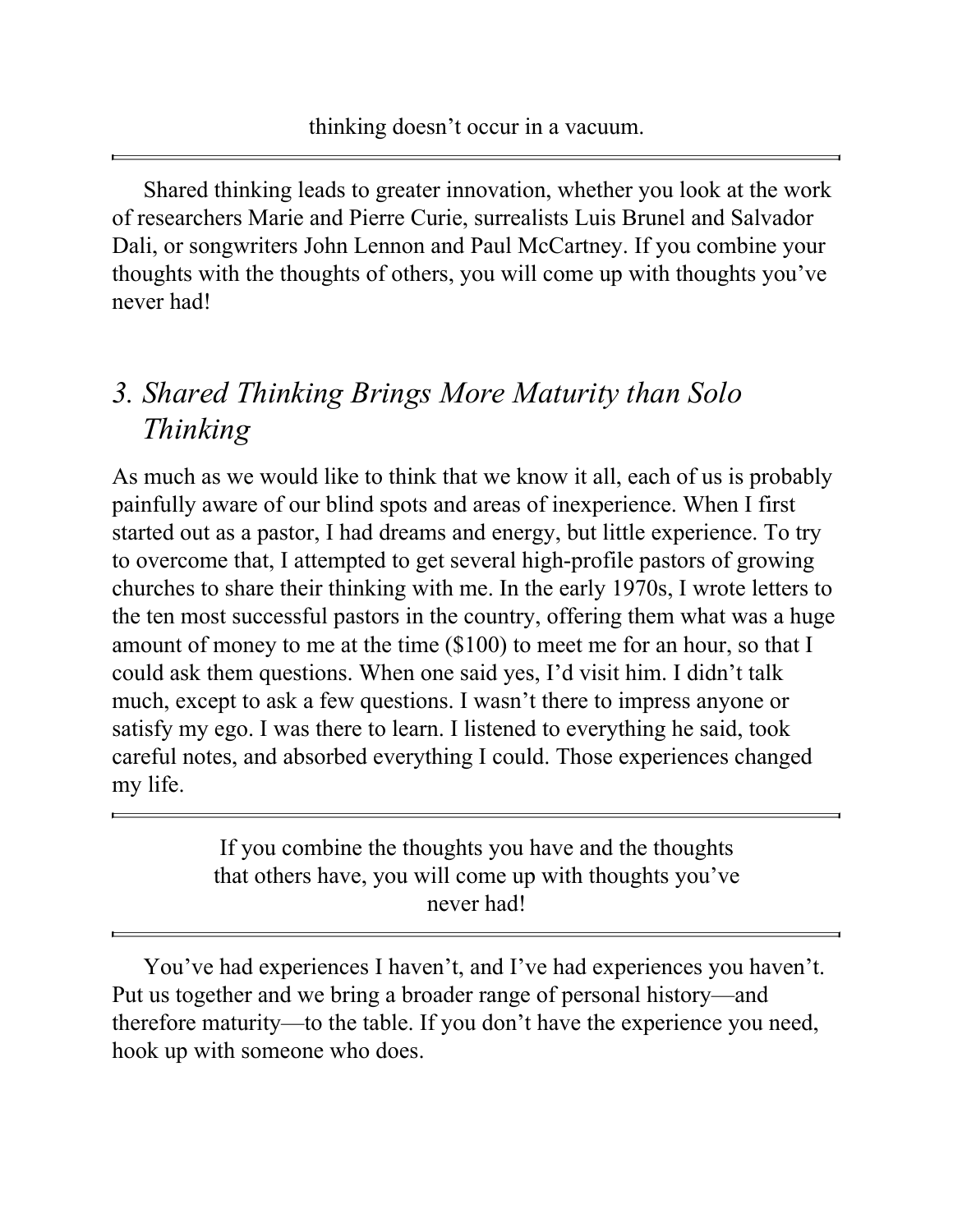# *4. Shared Thinking Is Stronger than Solo Thinking*

Philosopher-poet Johann Wolfgang von Goethe said, "To accept good advice is but to increase one's own ability." Two heads are better than one—when they are thinking in the same direction. It's like harnessing two horses to pull a wagon. They are stronger pulling together than either is individually. But did you know that when they pull together, they can move more weight than the sum of what they can move individually? A synergy comes from working together. That same kind of energy comes into play when people think together.

> "To accept good advice is but to increase one's own ability." —Johann Wolfgang von Goethe

# *5. Shared Thinking Returns Greater Value than Solo Thinking*

Because shared thinking is stronger than solo thinking, it's obvious that it yields a higher return. That happens because of the compounding action of shared thinking. But it also offers other benefits. The personal return you receive from shared thinking and experiences can be great. Clarence Francis sums up the benefits in the following observation: "I sincerely believe that the word relationships is the key to the prospect of a decent world. It seems abundantly clear that every problem you will have—in your family, in your work, in our nation, or in this world—is essentially a matter of relationships, of interdependence."

# *6. Shared Thinking Is the Only Way to Have Great Thinking*

I believe that every great idea begins with three or four good ideas. And most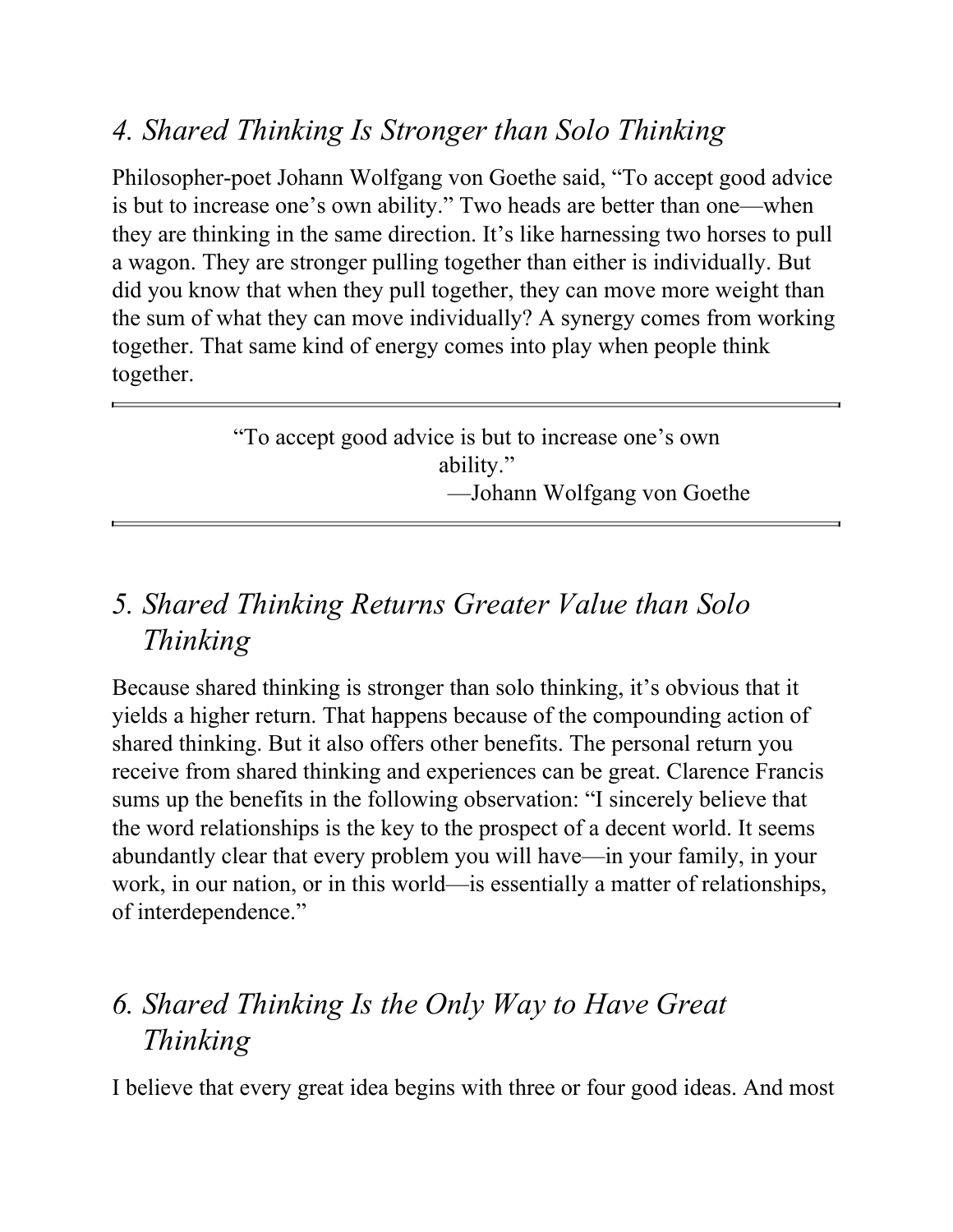good ideas come from shared thinking. Playwright Ben Jonson said, "He that is taught only by himself has a fool for a master."

> "He that is taught only by himself has a fool for a master." —Ben Jonson

When I was in school, teachers put the emphasis on being right and on doing better than the other students, rarely on working together to come up with good answers. Yet all the answers improve when they make the best use of everyone's thinking. If we each have one thought, and together we have two thoughts, then we always have the potential for a great thought.

# HOW TO ENCOURAGE THE PARTICIPATION OF SHARED **THINKING**

Some people naturally participate in shared thinking. Any time they see a problem, they think, *Who do I know who can help with this?* Leaders tend to be that way. So do extroverts. However, you don't have to be either of those to benefit from shared thinking. Use the following steps to help you improve your ability to harness shared thinking:

# *1. Value the Ideas of Others*

First, believe that the ideas of other people have value. If you don't, your hands will be tied. How do you know if you truly want input from others? Ask yourself these questions:

• *Am I emotionally secure?* People who lack confidence and worry about their status, position, or power tend to reject the ideas of others, protect their turf, and keep people at bay. It takes a secure person to consider others' ideas. Years ago, an emotionally insecure person took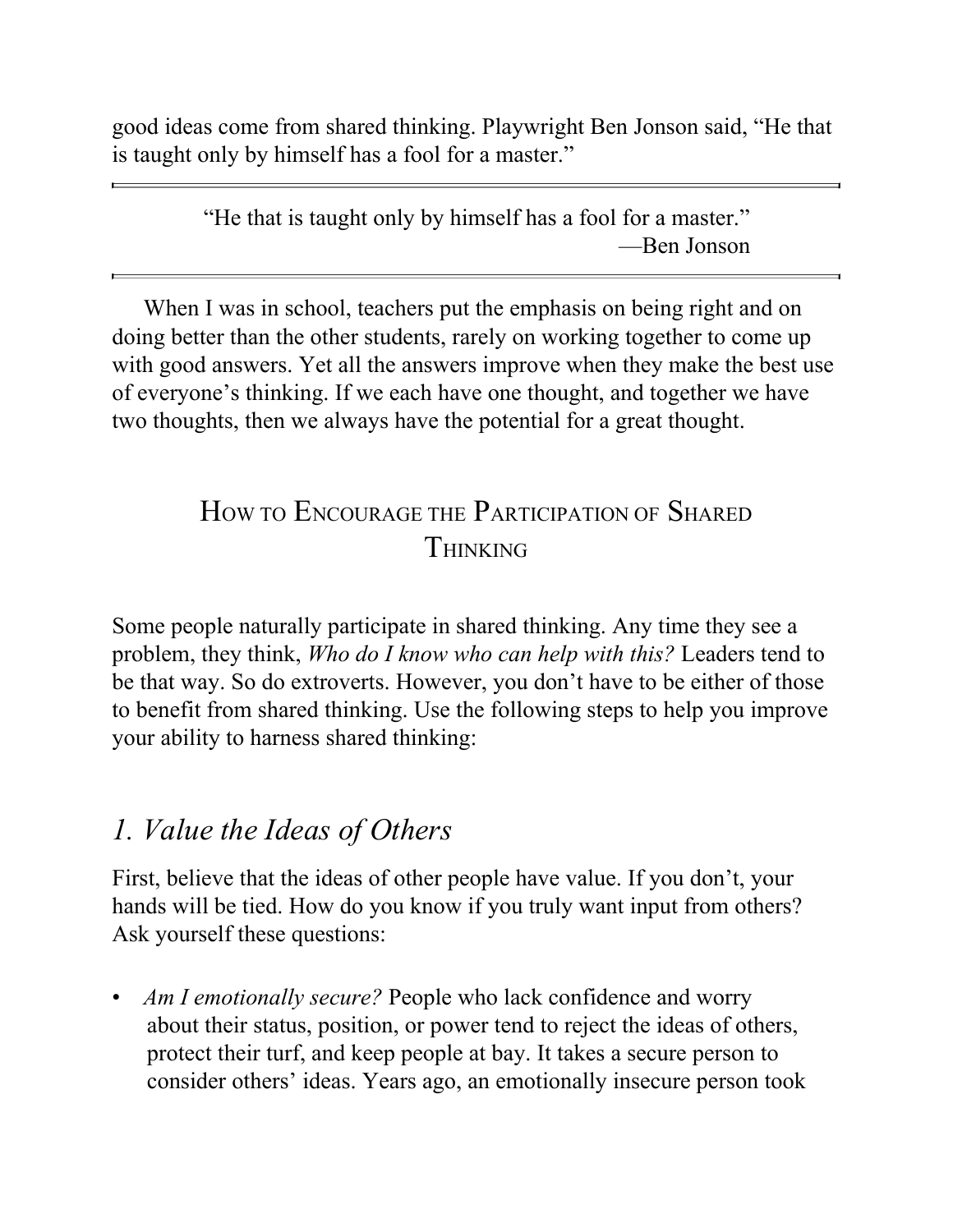a key position on my board of directors. After a couple of meetings, it became obvious to the other board members that this individual would not positively contribute to the organization. I asked a seasoned leader on the board, "Why does this person always do and say things that hinder our progress?" I'll never forget his reply: "Hurting people hurt people."

• *Do I place value on people?* You won't value the ideas of a person if you don't value and respect the person himself. Have you ever considered your conduct around people you value, versus those you don't? Look at the differences:

| <b>If I Value People</b>       | If I Don't Value People        |
|--------------------------------|--------------------------------|
| I want to spend time with them | I don't want to be around them |
| I listen to them               | I neglect to listen            |
| I want to help them            | I don't offer them help        |
| I am influenced by them        | I ignore them                  |
| I respect them                 | I am indifferent               |

• *Do I value the interactive process?* A wonderful synergy often occurs as the result of shared thinking. It can take you places you've never been. Publisher Malcolm Forbes asserted, "Listening to advice often accomplishes far more than heeding it." I must say, I didn't always value shared thinking. For many years, I tended to withdraw when I wanted to develop ideas. Only reluctantly did I work on ideas with others. When a colleague challenged me on this, I started to analyze my hesitancy. I realized that it went back to my college experience. Some days in the classroom I could tell that a teacher was unprepared to lecture and instead spent the class time asking us to give our uninformed opinions on a subject. Most of the time, the opinions seemed no better than mine. I had come to class so that the professor could teach me. I realized that the process of sharing ideas wasn't the problem; it was *who* was doing the talking. Shared thinking is only as good as the people doing the sharing. Since learning that lesson, I have embraced the interactive process, and now I believe it is one of my strengths. Still, I always think about whom I bring around the table for a shared thinking session. (I'll tell you my guidelines for whom I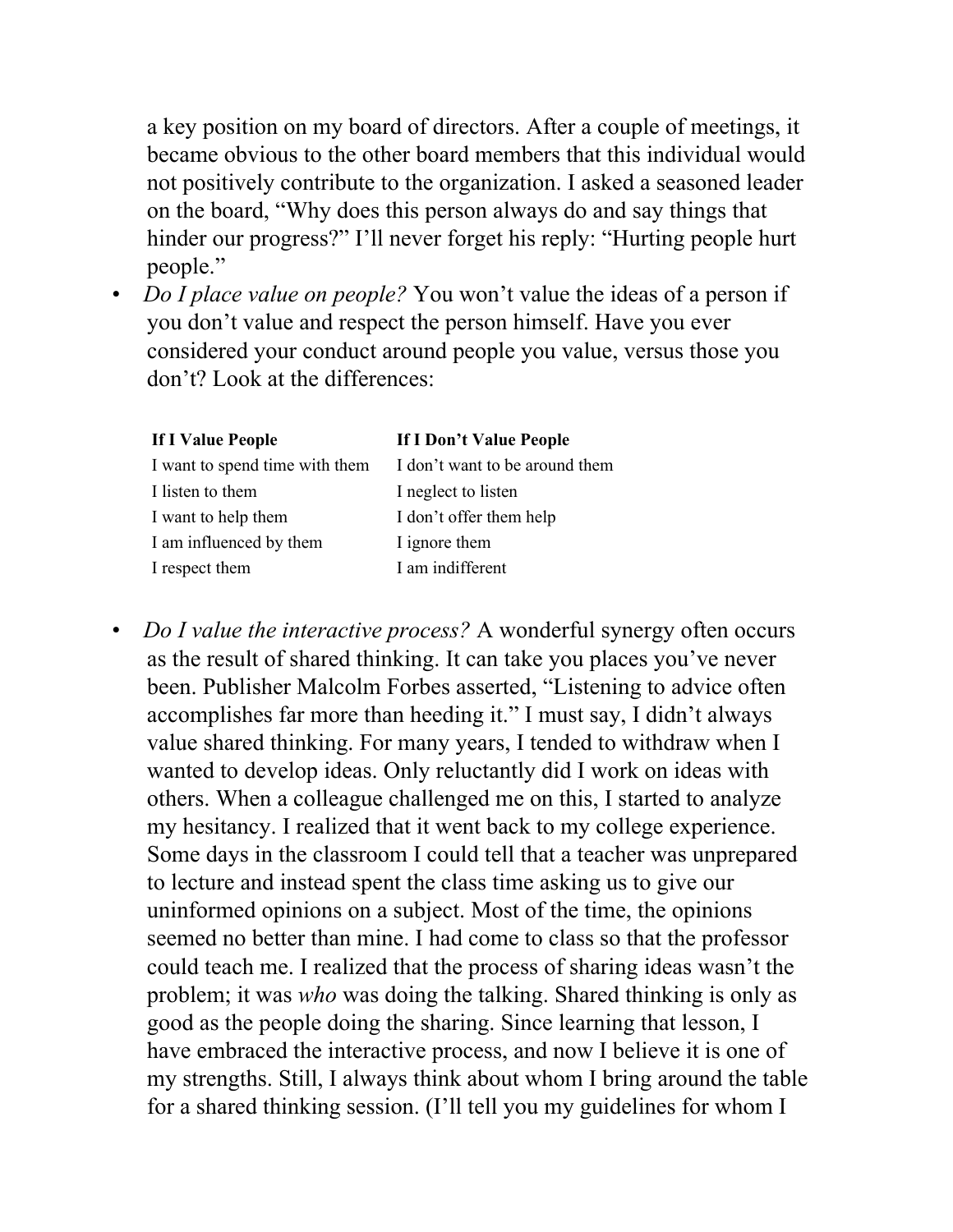invite later in this chapter.)

You must open yourself up to the *idea* of sharing ideas before you will engage in the *process* of shared thinking.

#### *2. Move from Competition to Cooperation*

Jeffrey J. Fox, author *of How to Become CEO,* says, "Always be on the lookout for ideas. Be completely indiscriminate as to the source. Get ideas from customers, children, competitors, other industries, or cab drivers. It doesn't matter who thought of an idea."  $\frac{69}{2}$  $\frac{69}{2}$  $\frac{69}{2}$ 

A person who values cooperation desires to complete the ideas of others, not compete with them. If someone asks you to share ideas, focus on helping the team, not getting ahead personally. And if you are the one who brings people together to share their thoughts, praise the idea more than the source of the idea. If the best idea always wins (rather than the person who offered it), then all will share their thoughts with greater enthusiasm.

> "Always be on the lookout for ideas. Be completely indiscriminate as to the source …. It doesn't matter who thought of an idea."

—Jeffrey J. Fox

#### *3. Have an Agenda When You Meet*

I enjoy spending time with certain people, whether we discuss ideas or not: my wife, Margaret; my children; my grandchildren; my parents. Though we often do discuss ideas, it doesn't bother me if we don't; we are family. When I spend time with nearly anyone else in my life, however, I have an agenda. I know what I want to accomplish.

The more I respect the wisdom of the person, the more I listen. For example, when I meet with someone I'm mentoring, I let the person ask the questions, but I expect to do most of the talking. When I meet with someone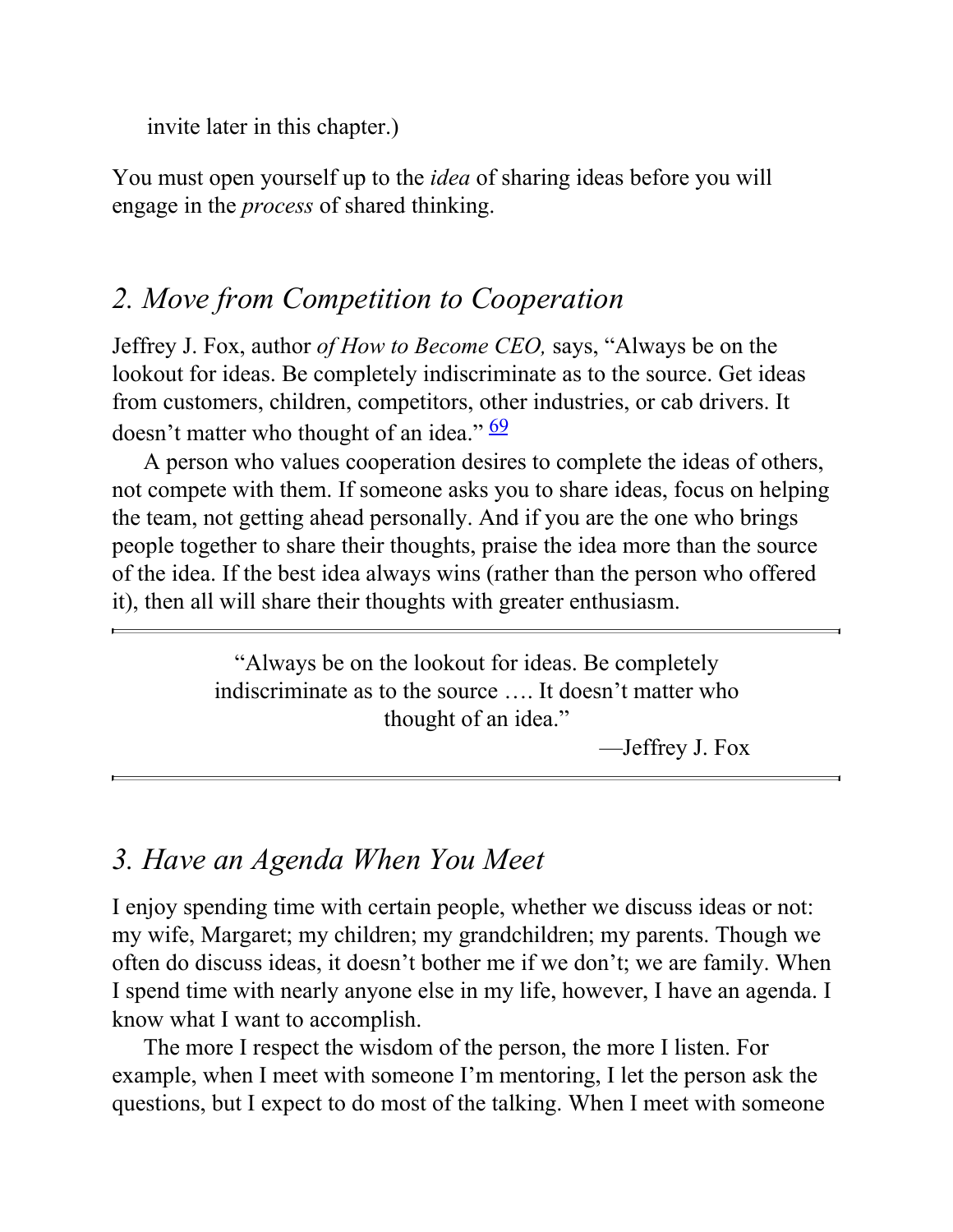who mentors me, like Bill Bright, I mostly keep my mouth shut. In other relationships, the give and take is more even. But no matter with whom I meet, I have a reason for getting together and I have an expectation for what I'll give to it and get from it. That's true whether it's for business or pleasure.

# *4. Get the Right People Around the Table*

The greatest secret to winning shared thinking is having the right people around the table. Remember Pat Summit and the Lady Vols? At the end of halftime, Pat asked all of her coaches whether they had anything to add. Then she turned to me and said, "Do you have anything to share?" In that moment, I knew she was being nice to her "guest coach," but I knew I had nothing of value to add. I was totally out of my league. Pat didn't call me into the circle during timeouts in the second half of the game, either. Why? Because I had nothing to contribute. Blessed is he who knows when to keep his mouth shut!

> The greatest secret to winning shared thinking is having the right people around the table.

To get anything of value out of shared thinking, you need to have people around the table who bring something *to* the table. As you prepare to ask people to participate in shared thinking, use the following criteria for the selection process. Choose …

- People whose greatest desire is the success of the ideas.
- People who can add value to another's thoughts.
- People who can emotionally handle quick changes in the conversation.
- People who appreciate the strengths of others in areas where they are weak.
- People who understand their place of value at the table.
- People who place what is best for the team before themselves.
- People who can bring out the best thinking in the people around them.
- People who possess maturity, experience, and success in the issue under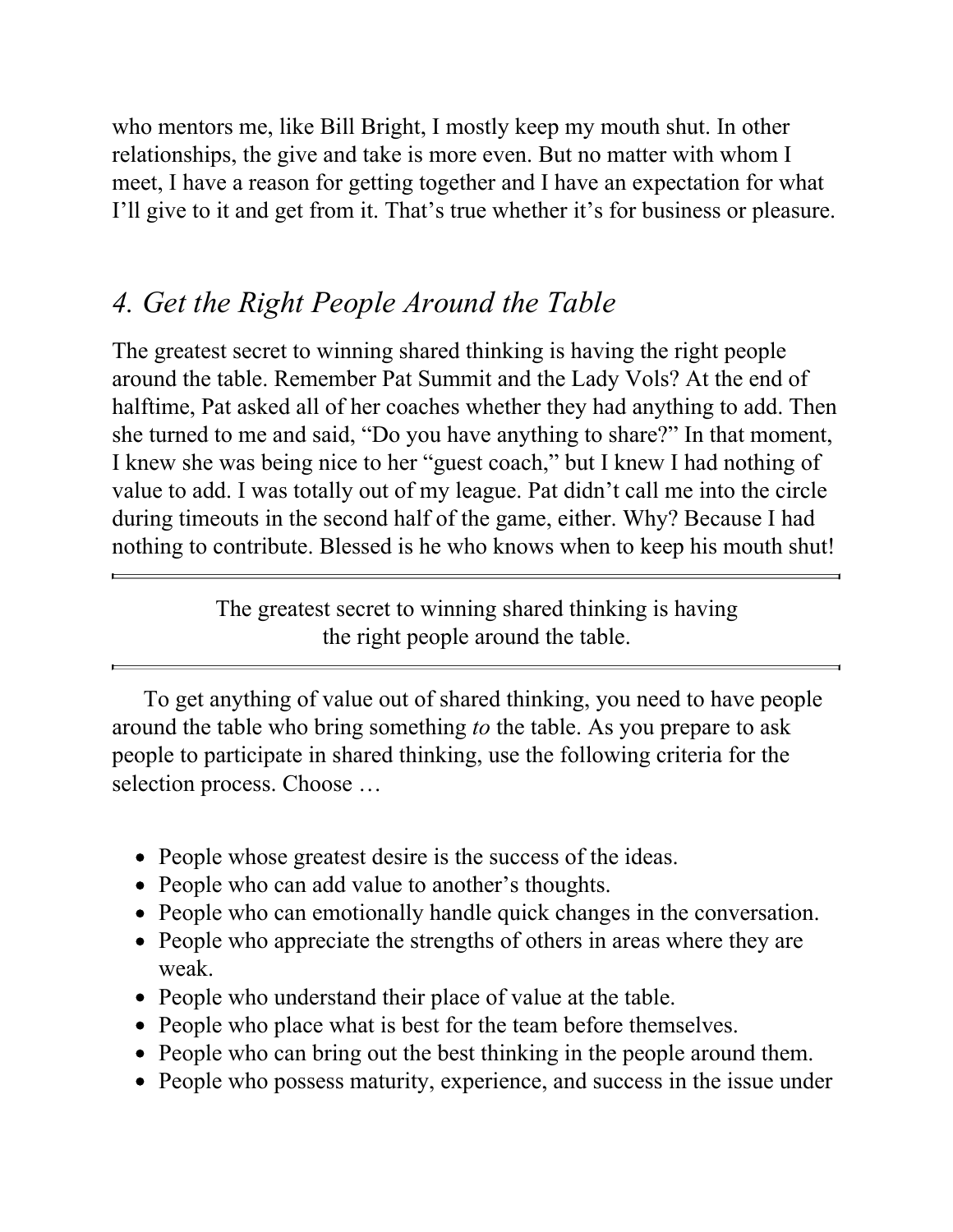discussion.

- People who will take ownership and responsibility for decisions.
- People who will leave the table with a "we" attitude, not a "me" attitude.

Too often we choose our brainstorming partners based on feelings of friendship or circumstances or convenience. But that doesn't help us to discover and create the ideas of the highest order. Who we invite to the table makes all the difference.

## *5. Compensate Good Thinkers and Collaborators Well*

Successful organizations practice shared thinking. If you lead an organization, department, or team, then you can't afford to be without people who are good at shared thinking. As you recruit and hire, look for good thinkers who value others, have experience with the collaborative process, and are emotionally secure. Then pay them well and challenge them to use their thinking skills and share their ideas often. Nothing adds value like a lot of good thinkers putting their minds together.

## TEAM EFFORT

No matter what you're trying to accomplish, you can do it better with shared thinking. That is why I spend much of my life teaching leadership. Good leadership helps to put together the right people at the right time for the right purpose so that everybody wins. I'm such a strong believer in shared thinking that I engage in that process even when writing a book.

Most people think that books are the brain children of a single mind. Sometimes that's true, especially among fiction writers and poets (although Stephen King, possibly the most popular novelist of our time, attributes much of his success to his wife). But like anything else, a book is better when it is the project of shared thinking.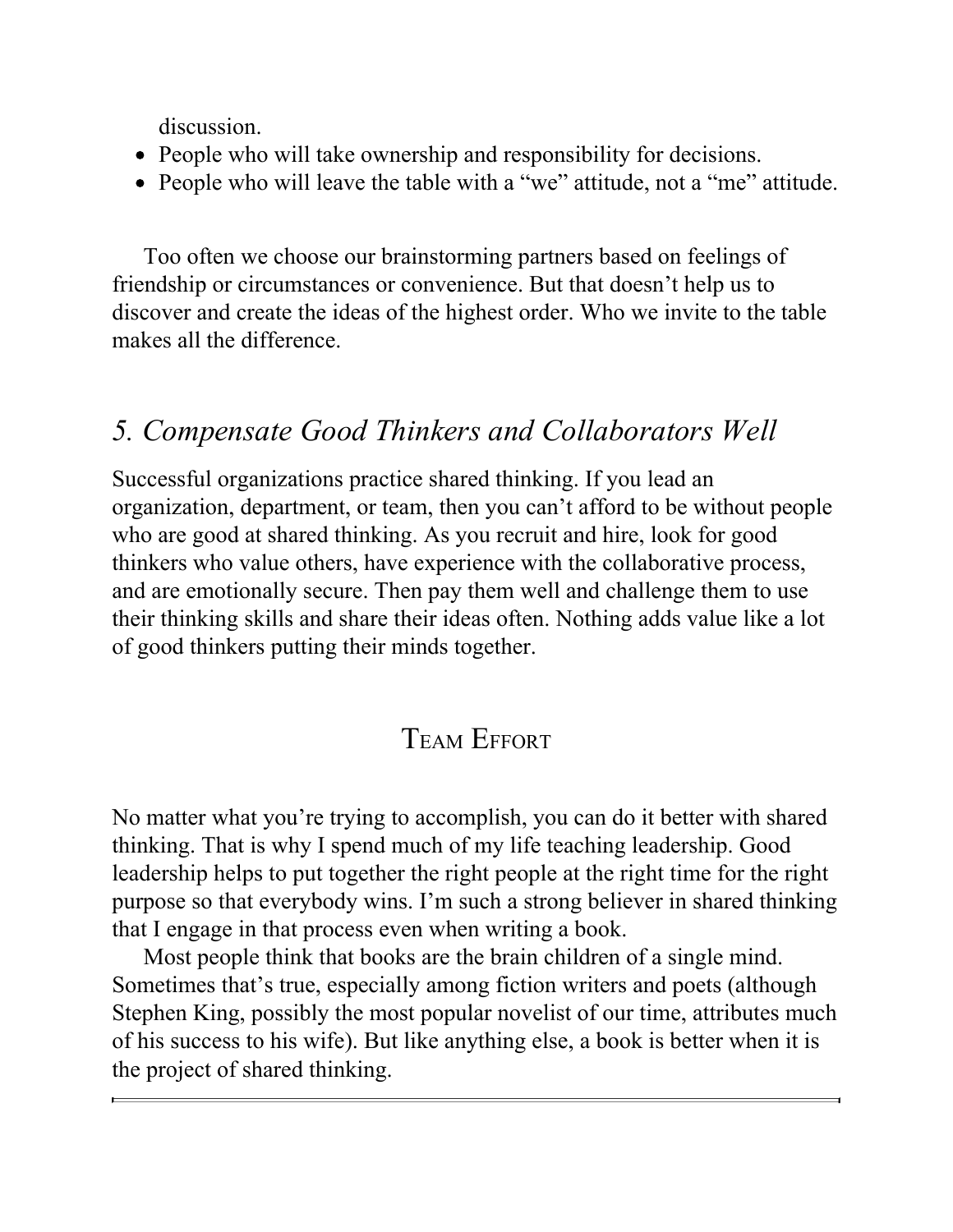No matter what you're trying to accomplish, you can do it better with shared thinking.

When I began working on this book, I spent a lot of time in reflective thinking to figure out how I think and to consider the thinking habits of successful people. Then I developed an outline of the book. It wasn't long before I engaged other good thinkers in the process. Early on, I kicked ideas around with my writer, Charlie Wetzel. I also got feedback from my publisher, Rolf Zettersten. During these early stages we identified the title of the book.

Once we landed on the title and basic outline, I assembled a team of good, creative thinkers to brainstorm more ideas for the book. That group included

- Dick Biggs
- Kevin Donaldson
- Linda Eggers
- Tim Elmore
- John Hull
- Gabe Lyons
- Larry Maxwell
- Kevin Myers
- Dan Reiland
- Kevin Small
- J. L. Smith
- Dave Sutherland
- Charlie Wetzel
- Kathie Wheat

Some of these people I consulted individually, but I brought the majority of them into a room for a wonderful time of synergistic thinking. Then Kathie Wheat, my research assistant, started pulling together story ideas and information. And as Charlie and I finished chapters, his wife, Stephanie, and my wife, Margaret, read them and gave their valuable feedback, helping us discover things we missed. And a few chapters, I sent to individuals who are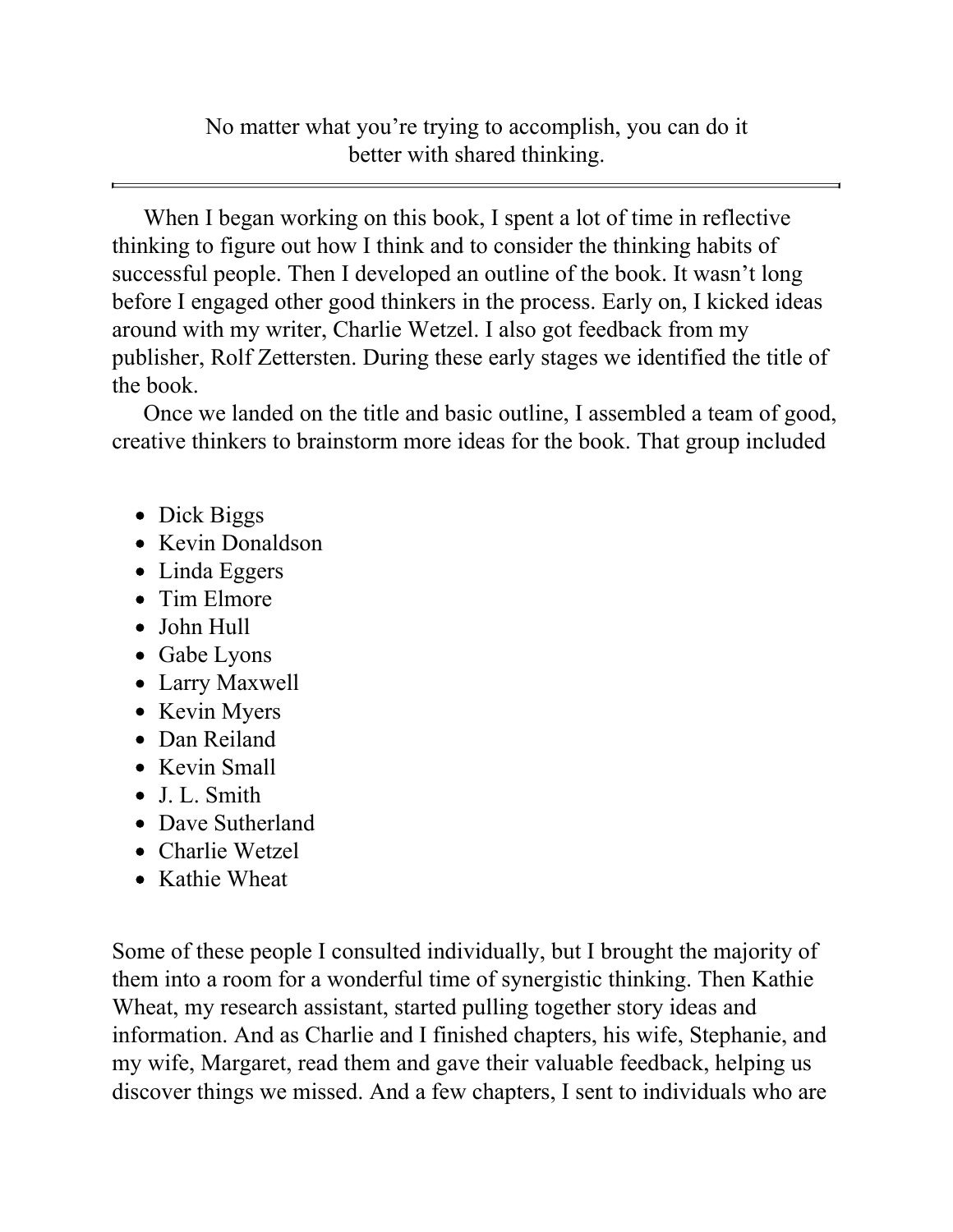particularly good at a specific kind of thinking.

Could I have written this book by myself? Certainly. Is it better now because I asked people to help me? Definitely! My friends and colleagues make me better than I am alone. The same thing can happen for you. All it takes is the right people and a willingness to participate in shared thinking.

## **THINKING QUESTION**

*Am I consistently including the heads of others to think "over my head" and achieve compounding results?*

#### **Putting Shared Thinking into Action**

1. How well do you practice shared thinking? Are you naturally likely or unlikely to include others in the thinking process when you face a difficult challenge or troublesome problem? Rate yourself on a scale of 1 to 10, with 1 indicating that you *never* include others and a 10 indicating that you nearly *always* invite others to share their ideas. Write your score here:

If you gave yourself anything lower than a seven, then you need to do some soul searching. Indicate why you feel reluctant to include others in the process:

- I don't place a high value on people
- I don't value the interactive thinking process
- I am not a very secure person
- Other:

Pursue changes that will help you address this issue.

2. If you don't already have one, create a list of good thinkers and their areas of expertise. Then the next time you have a worthwhile problem to solve or task to tackle, look over your list and bring together people who can add value, according to the criteria given in the chapter on who should be brought to the table.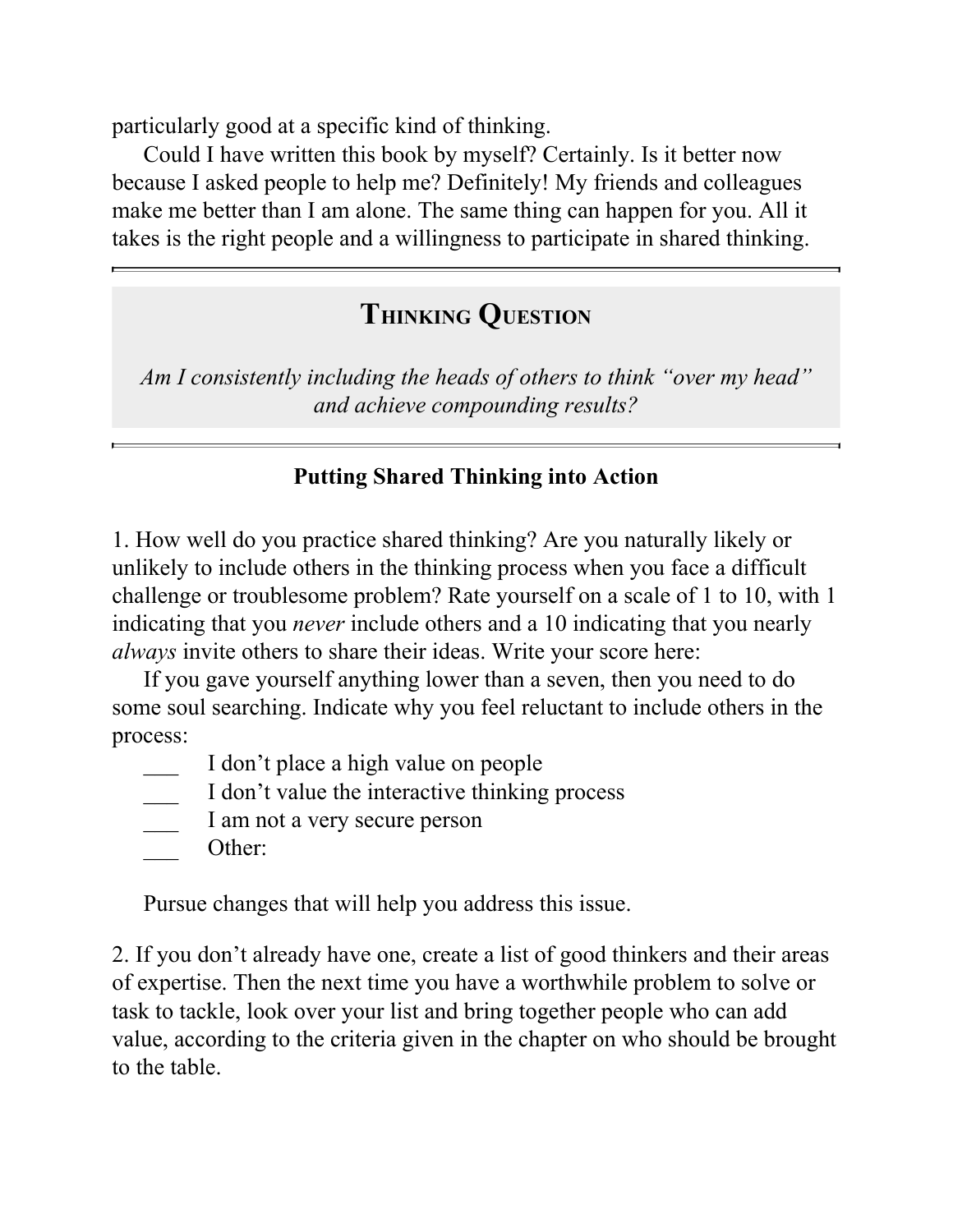| <b>Thinker</b> | <b>Expertise</b> |
|----------------|------------------|
|                |                  |
|                |                  |
|                |                  |
|                |                  |
|                |                  |

3. Review your calendar for the coming week. Examine every appointment or activity you have listed and think about the agenda for each. Take some time to clarify what you want to get out of an interaction with each person (or what you expect to give to him or her). Write down questions or ideas in your planner or on an index card, if necessary. Then when you meet, make sure to touch on your agenda items. Afterward, jot down any ideas that may come. You may be surprised by how much more productive your time will become.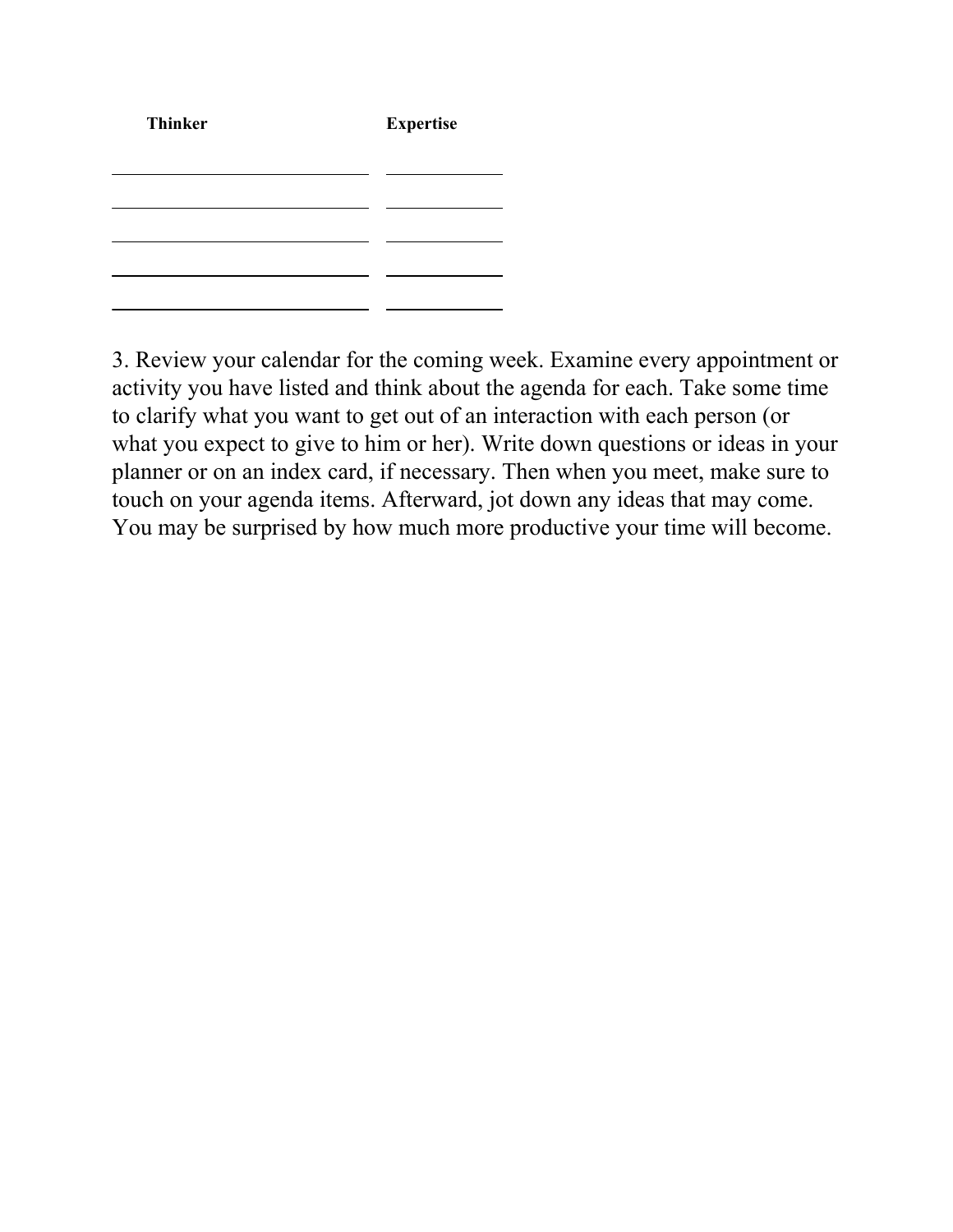# **[Skill](#page-3-1) 10**

Experience the [Satisfaction](#page-3-1) of Unselfish Thinking

*"We cannot hold a torch to light another's path without brightening our own."* —BEN SWEETLAND

What Were They Thinking?

*"If it is true that we are here to help others, then what exactly are the OTHERS here for?"* —AUTHOR UNKNOWN

So far in this book, we've discussed many kinds of thinking that can help you to achieve more. Each of them has the potential to make you more successful. Now I want to acquaint you with a kind of thinking with the potential to change your life in another way. It might even redefine how you view success. Let me start by telling you a story.

THE LONG ROAD OF SUCCESS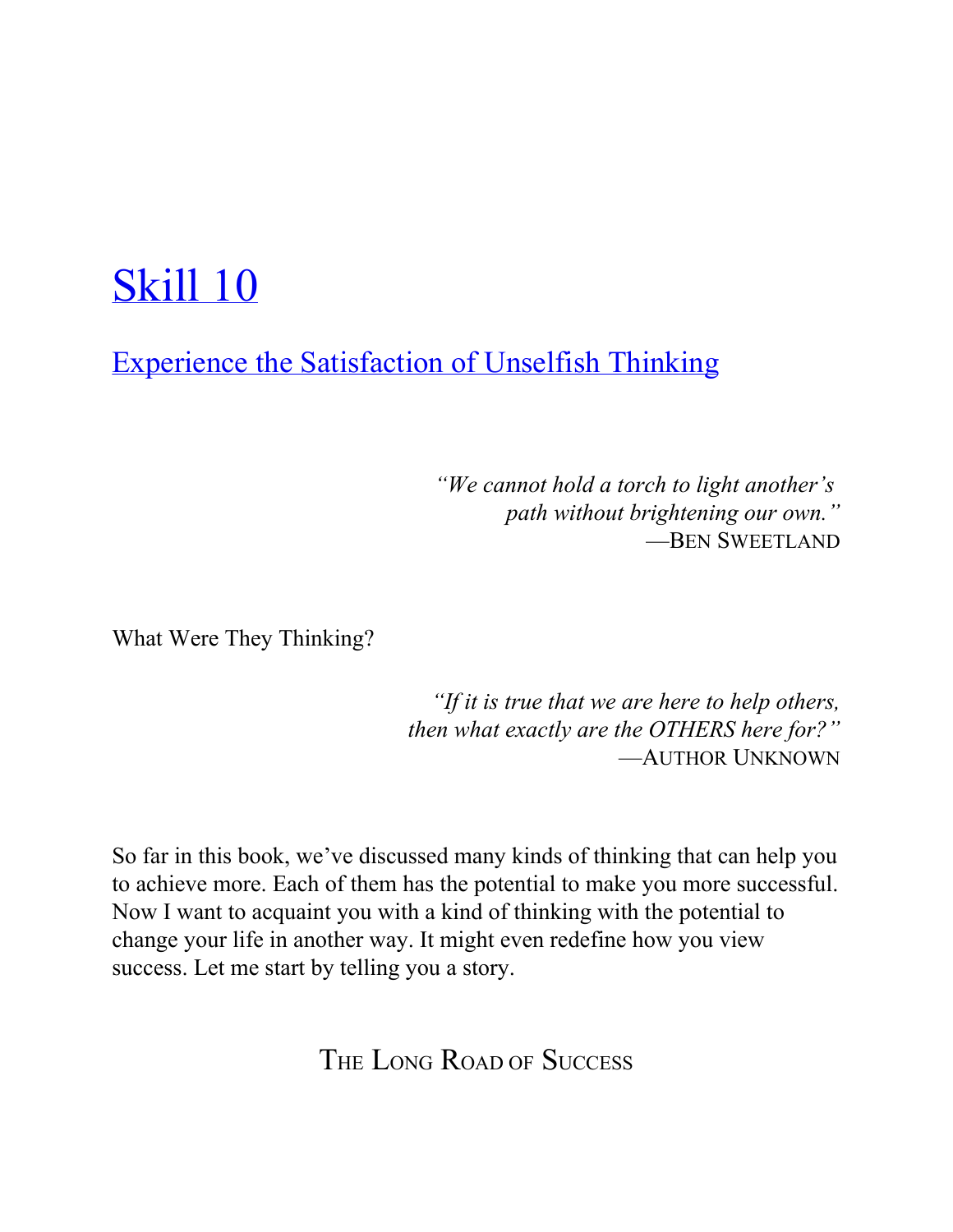In 1885, a young man named George used every penny he had to travel to Highland, Kansas. He felt excited over his admission to Highland College, for getting an education had always been his driving goal. As a youngster, he and his brother had walked nine miles each way to school in order to start their education. At age twelve, he had left home for good to attend high school, supporting himself doing chores and housework similar to what he'd done at home on the farm. At age twenty, he was ready to start college. When he got to Highland College, however, his hopes where dashed. Even though his application had been accepted, school officials turned him away when they discovered that he was black.

For a few years after that, George tried to establish a homestead. He had a knack for growing things, but his desire to continue his education drew him back to his goal. In 1890, he once again attempted to enroll in school. This time he was accepted by Simpson College, which accepted students regardless of race. He opened a laundry to support himself and studied painting and piano.

By all accounts, George excelled in the arts. One of his works won first prize at the 1893 World's Fair in Chicago. He wrote poetry and saw it published in newspapers. He had musical talent. In 1891 when he transferred to Iowa State College, he continued working in the arts, but also pursued other interests. He became a trainer for the school's athletic teams. He joined the campus' military regiment, where he rose to the group's highest rank captain. And he led the YMCA and the debate club.

But George also underwent another change while at Iowa State. He changed his major from art to agriculture. Why would he do such a thing, especially when he loved art so much? James Wilson, formerly the dean of Agriculture at Iowa State, recalled the reason in this statement addressed to George:

I remember when I first met you, you said you wanted to get an agricultural education so you could help your race. I had never known anything more beautiful than that said by a student. I know the taste you have for painting and the success you have made along that line, and I said, 'Why not push your studies along that line to some extent?' When you replied that that would be of no value to your colored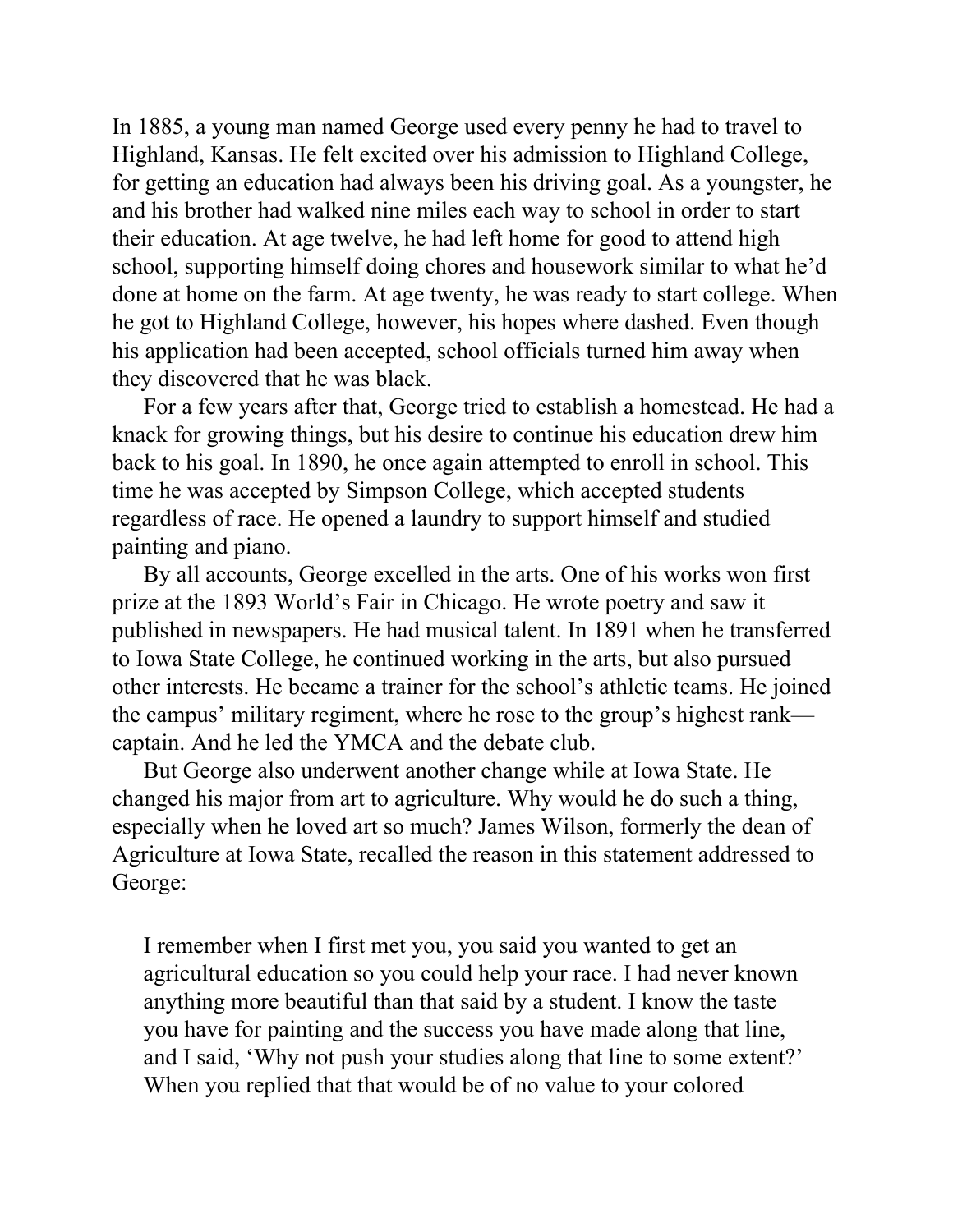brethren, that also was magnificent. <sup>[70](#page-239-3)</sup>

George summed up the change in his studies simply by saying, art "would not do [my] people as much good."  $\frac{71}{2}$  $\frac{71}{2}$  $\frac{71}{2}$ 

George Washington Carver went on to receive his degree in agriculture from Iowa State. His excellence in the fields of botany and horticulture prompted two professors to encourage him to stay on as a graduate student and earn his master's degree. He did. And in the process, he worked as the assistant botanist for the College Experiment Station, developed expertise in plant pathology and mycology, and became the first African American faculty member at Iowa State College.

#### THE NEXT STEP

In April of 1896, Carver received an unusual offer from Dr. Booker T. Washington of the Tuskegee Institute. Would he take a teaching position there and become the school's director of Agriculture? Washington said,

I cannot offer you money, position, or fame. The first two you have. The last from the position you now occupy you will no doubt achieve. These things I now ask you to give up. I offer you in their place: work …hard, hard work, the task of bringing a people from degradation, poverty, and waste to full manhood. Your department exists only on paper and your laboratory will have to be in your head." <sup>[72](#page-239-5)</sup>

Carver could have lived a comfortable life in Iowa. He was respected professionally, an accepted member of the community, and had built relationships there. Yet all of these things he now gave up to move to Alabama, in the heart of the deep South where he would be regarded as a second-class citizen. He did it because he practiced unselfish thinking and wanted to help people in more difficult circumstances than himself.

While at Tuskegee Institute, Carver earned the respect of such innovators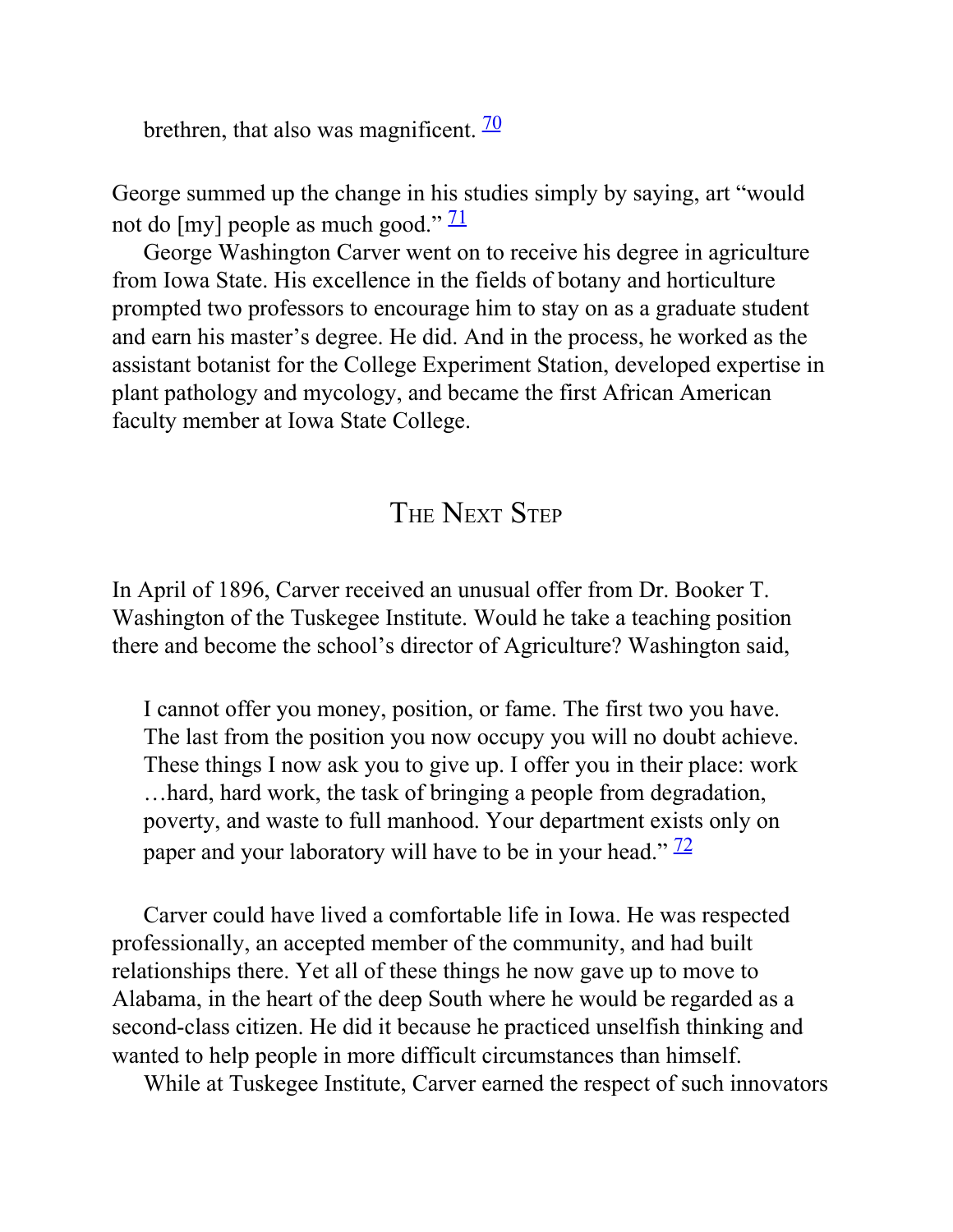as Thomas Edison and Henry Ford, as well as that of several presidents of the United States. His agricultural research and discoveries improved farming throughout the country, and he was especially successful at helping poor, black farmers of the South. His development of an extension program to take the classroom out to the people made a real difference in the lives of thousands. And he accomplished all that he did with minimal resources or support.

If Carver had focused his attention on patenting his findings or building a business on his discoveries, as Thomas Edison and Henry Ford had done, he could have become a very rich man. But that was never his goal. He spent his whole life focused on unselfish thinking, trying to help others. Carver explained his philosophy this way: "It is not the style of clothes one wears, neither the kind of automobile one drives, nor the amount of money one has in the bank, that counts. These mean nothing. It is simply service that measures success." George Washington Carver found more than success. By thinking beyond himself, he discovered significance.

> George Washington Carver found more than success. By thinking beyond himself, he discovered significance.

## WHY YOU SHOULD STRIVE FOR THE SATISFACTION OF UNSELFISH THINKING

Unselfish thinking can often deliver a return greater than any other kind of thinking. Take a look at some of its benefits:

## *1. Unselfish Thinking Brings Personal Fulfillment*

Few things in life bring greater personal rewards than helping others. Charles H. Burr believed, "Getters generally don't get happiness; givers get it." Helping people brings great satisfaction. When you spend your day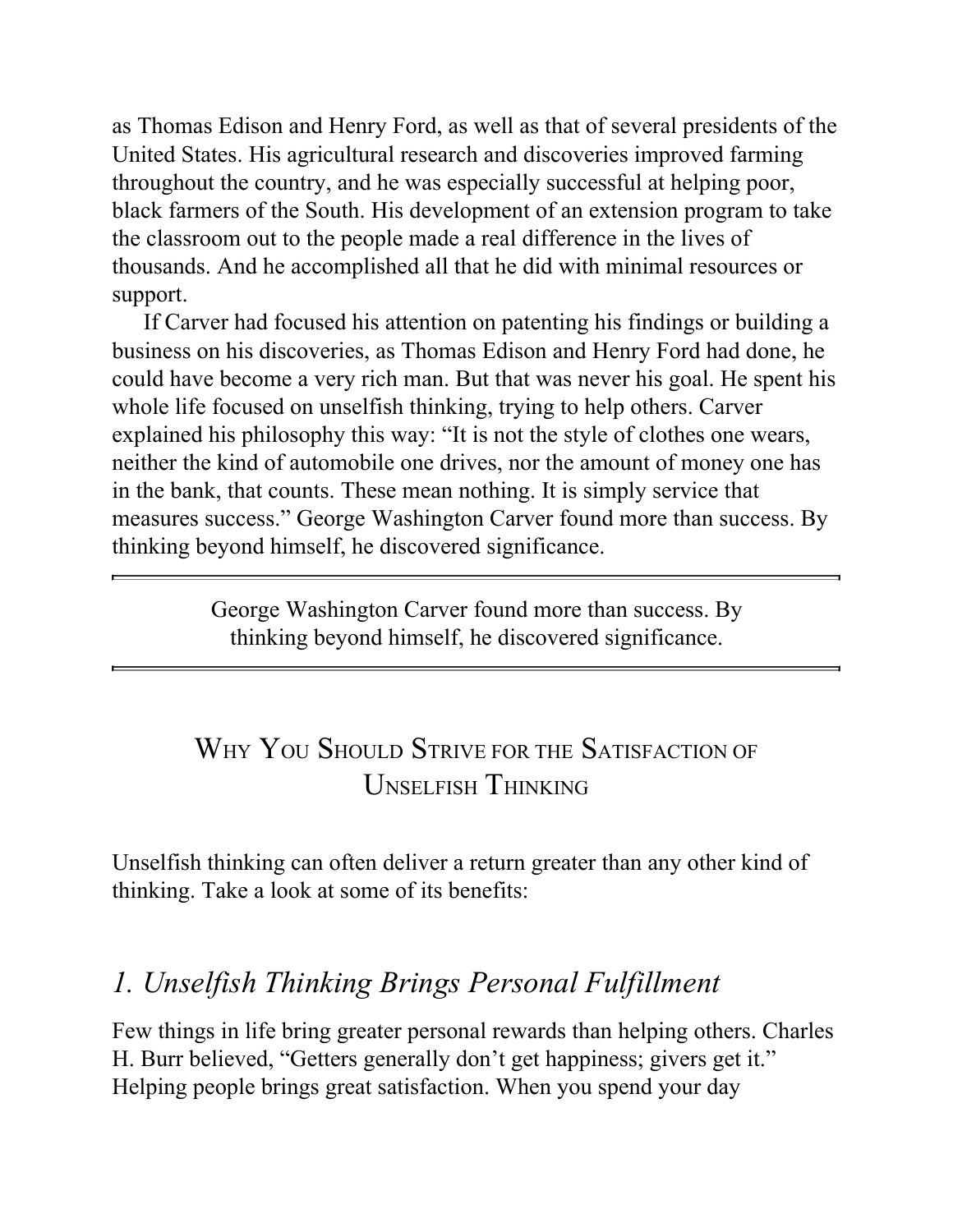unselfishly serving others, at night you can lay down your head with no regrets and sleep soundly. In *Bringing Outthe Best in People,* Alan Loy McGinnis remarked, "There is no more noble occupation in the world than to assist another human being—to help someone succeed."

> "There is no more noble occupation in the world than to assist another human being—to help someone succeed." —Alan Loy McGinnis

Even if you have spent much of your life pursuing selfish gain, it's never too late to have a change of heart. Even the most miserable person, like Charles Dickens' Scrooge, can turn his life around and make a difference for others. That's what Alfred Nobel did. When he saw his own obituary in the newspaper (his brother had died and the editor had written about the wrong Nobel, saying that the explosives his company produced had killed many people), Nobel vowed to promote peace and acknowledge contributions to humanity. That is how the Nobel Prizes came into being.

## *2. Unselfish Thinking Adds Value to Others*

In 1904, Bessie Anderson Stanley wrote the following definition of success in *Brown Book Magazine:*

He has achieved success who has lived well, laughed often and loved much; who has enjoyed the trust of pure women, the respect of intelligent men and the love of little children, who has filled his niche and accomplished his task; who has left the world better than he found it, whether by an improved poppy, a perfect poem, or a rescued soul; who has never lacked appreciation of earth's beauty or failed to express it, who has always looked for the best in others and given them the best he had, whose life was an inspiration, whose memory a benediction.

When you get outside of yourself and make a contribution to others, you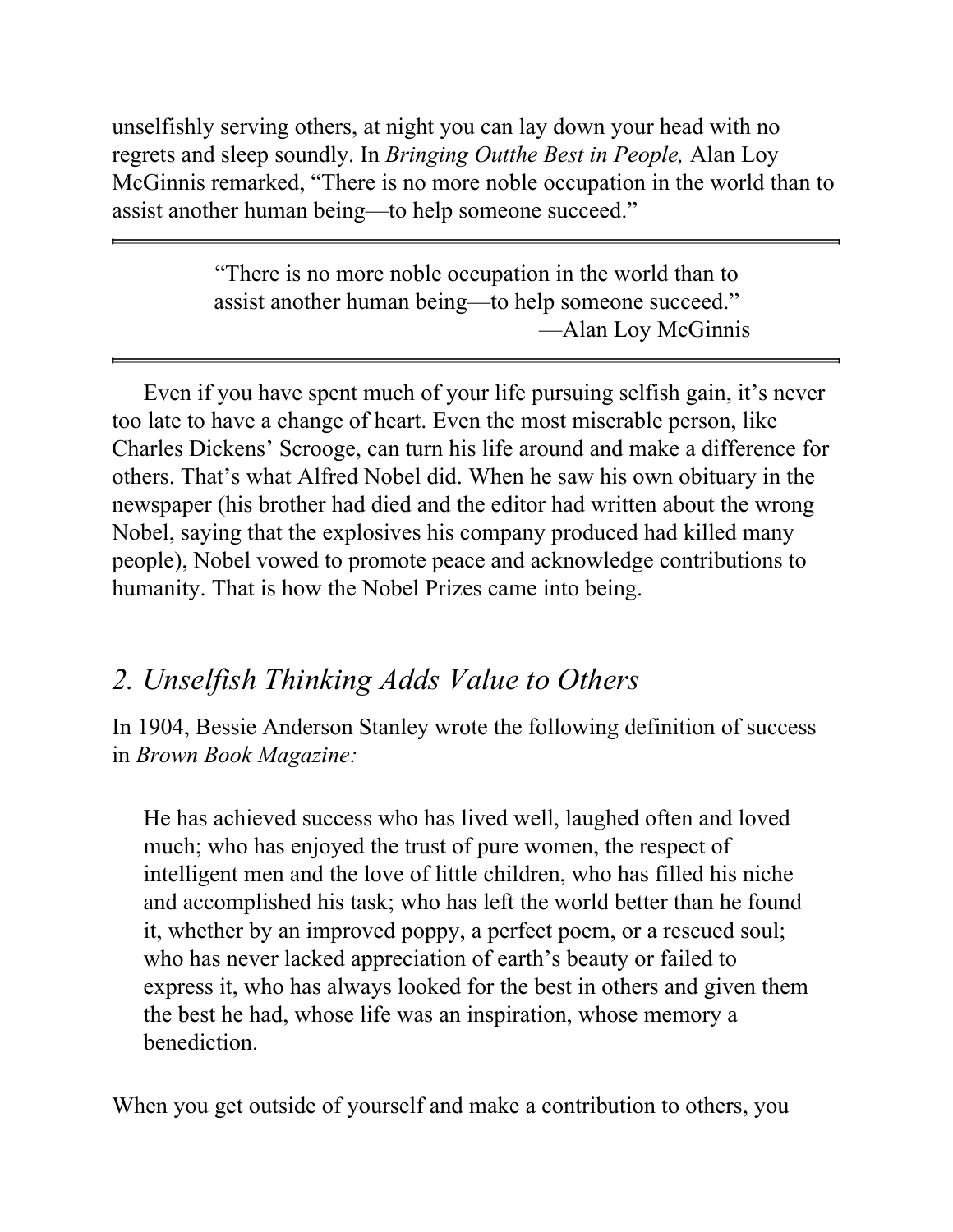really begin to live.

## *3. Unselfish Thinking Encourages Other Virtues*

When you see a four-year-old, you expect to observe selfishness. But when you see it in a forty-year-old, it's not very attractive, is it?

Of all the qualities a person can pursue, unselfish thinking seems to make the biggest difference toward cultivating other virtues. I think that's because the ability to give unselfishly is so difficult. It goes against the grain of human nature. But if you can learn to think unselfishly and become a giver, then it becomes easier to develop many other virtues: gratitude, love, respect, patience, discipline, etc.

# *4. Unselfish Thinking Increases Quality of Life*

The spirit of generosity created by unselfish thinking gives people an appreciation for life and an understanding of its higher values. Seeing those in need and giving to meet that need puts a lot of things into perspective. It increases the quality of life of the giver and the receiver. That's why I believe that

> There is no life as empty as the self-centered life. There is no life as centered as the self-empty life.

There is no life as empty as the self-centered life. There is no life as centered as the self-empty life.

If you want to improve your world, then focus your attention on helping others.

# *5. Unselfish Thinking Makes You Part of Something*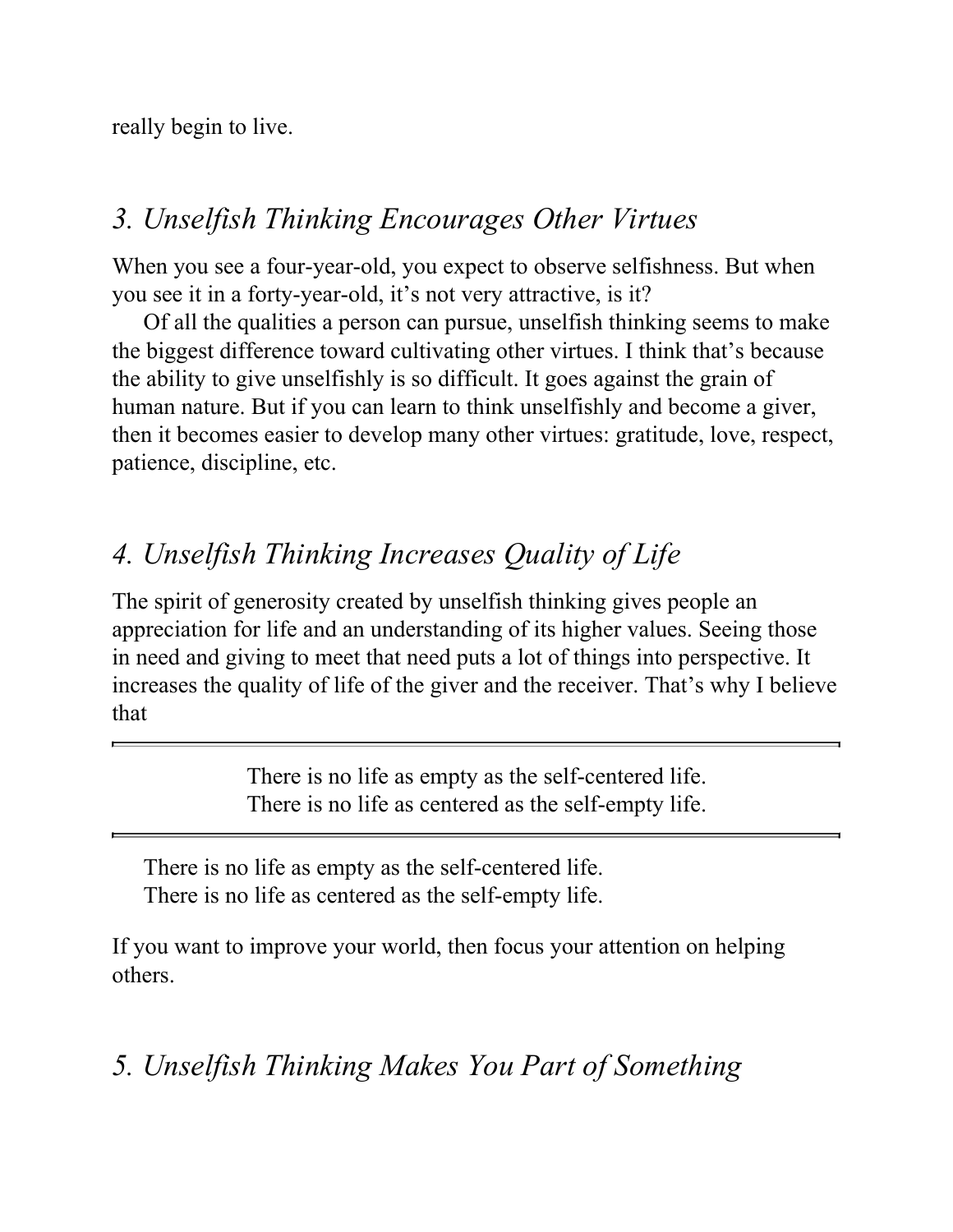## *Greater than Yourself*

Merck and Company, the global pharmaceutical corporation, has always seen itself as doing more than just producing products and making a profit. It desires to serve humanity. In the mid 1980s, the company developed a drug to cure river blindness, a disease that infects and causes blindness in millions of people, particularly in developing countries. While it was a good product, potential customers couldn't afford to buy it. So what did Merck do? It developed the drug anyway, and in 1987 announced that it would give the medicine free to anyone who needed it. As of 1998, the company had given more than 250 million tablets away.  $\frac{73}{2}$  $\frac{73}{2}$  $\frac{73}{2}$ 

George W. Merck says, "We try never to forget that medicine is for the people. It is not for the profits. The profits follow, and if we have remembered that, they have never failed to appear." The lesson to be learned? Simple. Instead of trying to be great, be part of something greater than yourself.

# *6. Unselfish Thinking Creates a Legacy*

Jack Balousek, president and chief operating officer of True North Communications, says, "Learn, earn, return—these are the three phases of life. The first third should be devoted to education, the second third to building a career and making a living, and the last third to giving back to others—returning something in gratitude. Each state seems to be a preparation for the next one."

> "Learn, earn, return—these are the three phases of life." —Jack Balousek

If you are successful, it becomes possible for you to leave an inheritance *for* others. But if you desire to do more, to create a legacy, then you need to leave that *in* others. When you think unselfishly and invest in others, you gain the opportunity to create a legacy that will outlive you.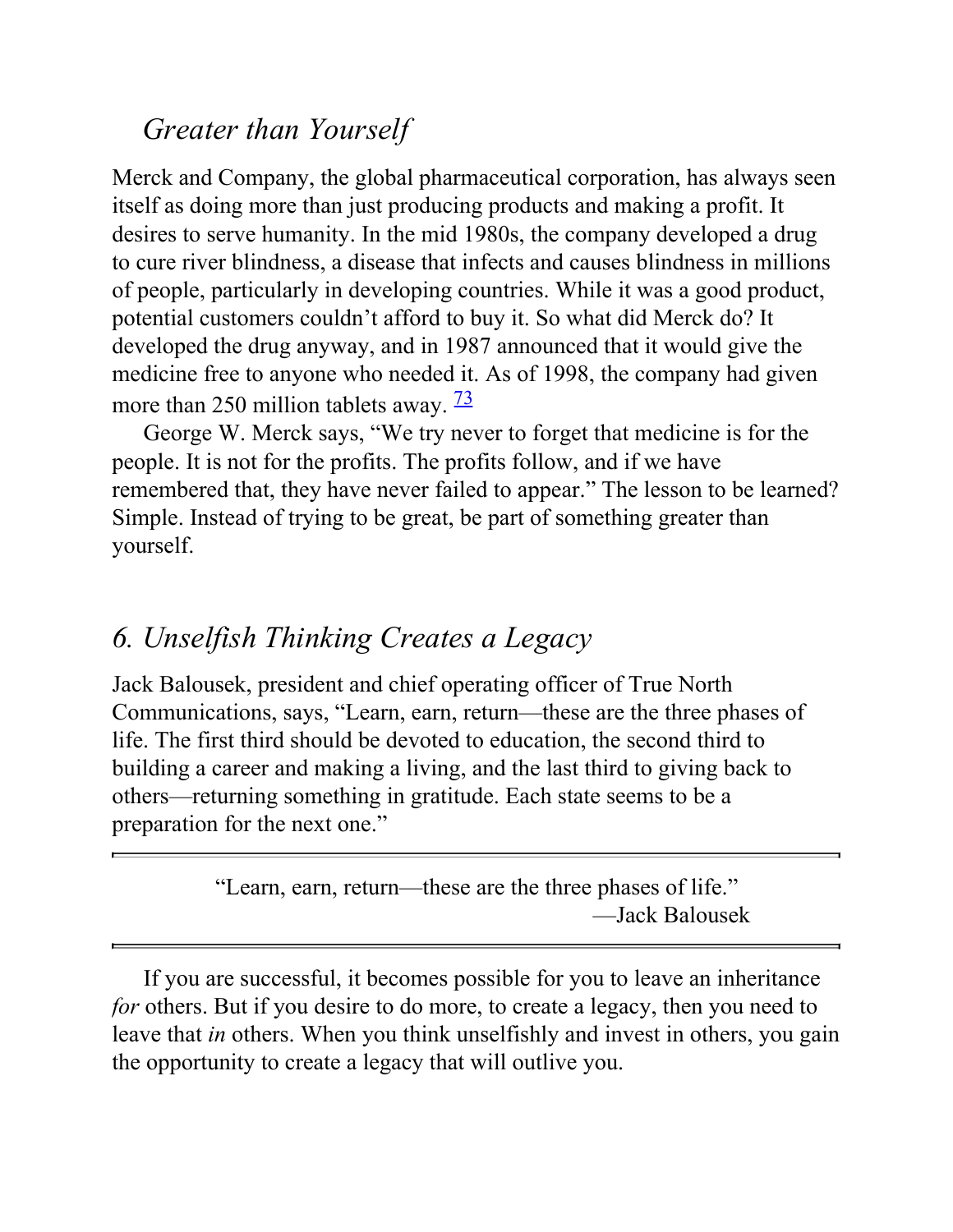# HOW TO EXPERIENCE THE SATISFACTION OF UNSELFISH **THINKING**

I think most people recognize the value of unselfish thinking, and most would even agree that it's an ability they would like to develop. Many people, however, are at a loss concerning how to change their thinking. To begin cultivating the ability to think unselfishly, I recommend that you do the following:

#### *1. Put Others First*

The process begins with realizing that everything is not about you! That requires humility and a shift in focus. In *The Power of Ethical Management,* Ken Blanchard and Norman Vincent Peale wrote, "People with humility don't think less of themselves; they just think of themselves less."

If you want to become less selfish in your thinking, then you need to stop thinking about your wants and begin focusing on others' needs. Paul the Apostle exhorted, "Do nothing out of selfish ambition or vain conceit, but in humility consider others better than yourselves. Each of you should look not only to your own interests, but also to the interests of others."  $\frac{74}{4}$  $\frac{74}{4}$  $\frac{74}{4}$  Make a mental and emotional commitment to look out for the interests of others.

> "People with humility don't think less of themselves; they just think of themselves less." —Ken Blanchard and Norman Vincent Peale

# *2. Expose Yourself to Situations Where People Have Needs*

It's one thing to believe you are willing to give unselfishly. It's another to actually do it. To make the transition, you need to put yourself in a position where you can see people's needs and do something about it. Once you do,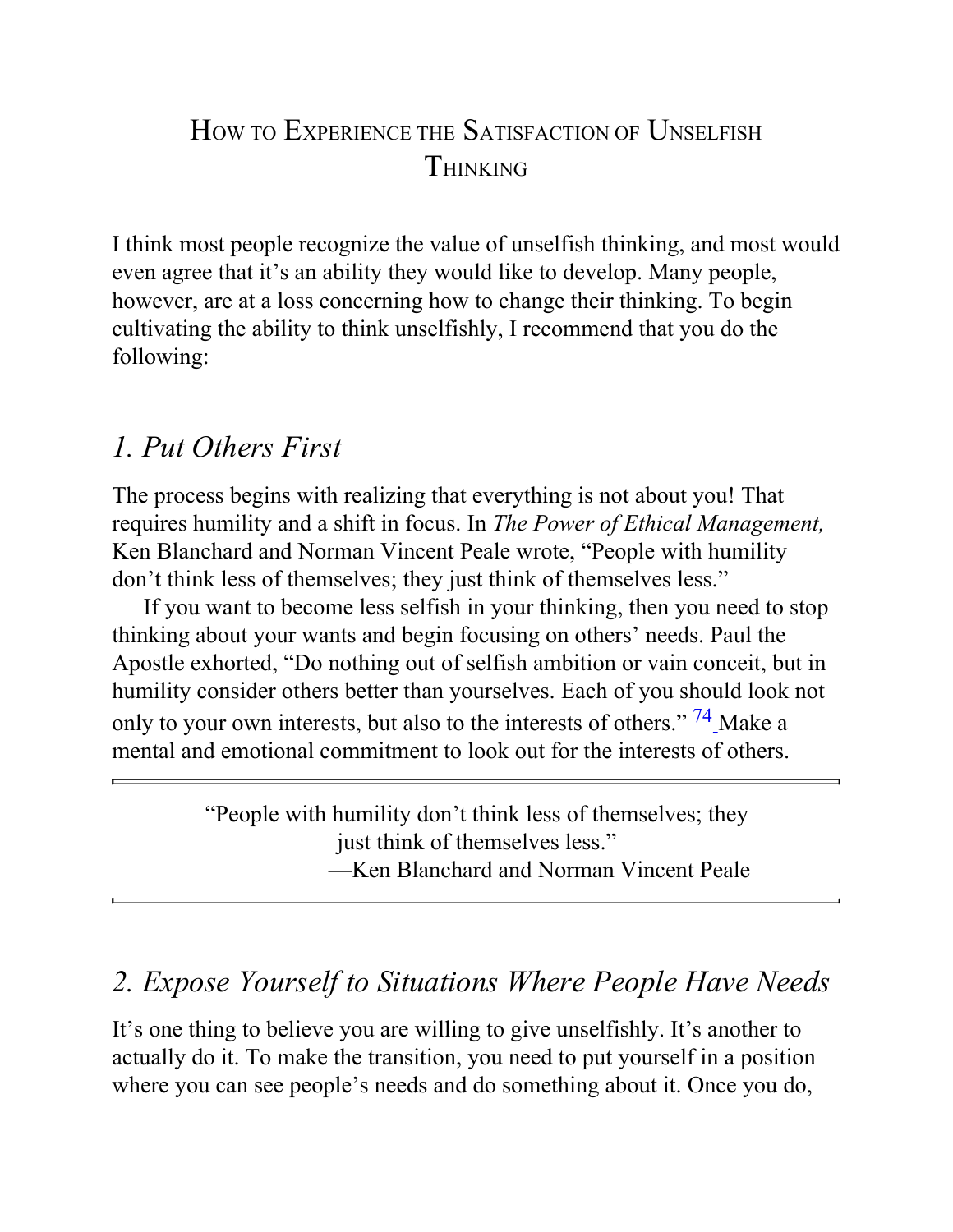follow the advice of Tod Barnhart, author of *The Five Rituals of Wealth.* One of his five rituals says, "Act with impact—you've got to give to live!" Here is his advice:

Give to everyone who asks. I firmly believe that our purpose in life is to try to make a difference in the lives of those around us. …I give something—no matter how small—to everyone who asks me …. It's fun, especially if you don't do it out of obligation. Believe me, it will change the way you think about yourself and about your money."  $\frac{75}{ }$  $\frac{75}{ }$  $\frac{75}{ }$ 

The kind of giving you do isn't important at first. You can serve at your church, make donations to a food bank, volunteer professional services, or give to a charitable organization. The point is to learn how to give and to cultivate the habit of thinking like a giver.

#### *3. Give Quietly or Anonymously*

Once you have learned to give of yourself, then the next step is to learn to give when you cannot receive anything in return. It's almost always easier to give when you receive recognition for it than it is when no one is likely to know about it. The people who give in order to receive a lot of fanfare, however, have already received any reward they will get. There are spiritual, mental, and emotional benefits that come only to those who give anonymously. If you've never done it before, try it.

I have some friends who "adopt" a family for Christmas every year. They visit a caring agency to pick the family, often a single parent who would otherwise be unable to afford Christmas. My friends and their children plan the Christmas meal, buy gifts, and make certain that the family's Christmas is special. Then the agency delivers the goodies so that my friends can remain anonymous. The one thing my friends ask for is a picture of the family so that they can pray for them. (I found out about their practice because I asked about the picture on their refrigerator.) My friends say this activity is often the highlight of Christmas for their family.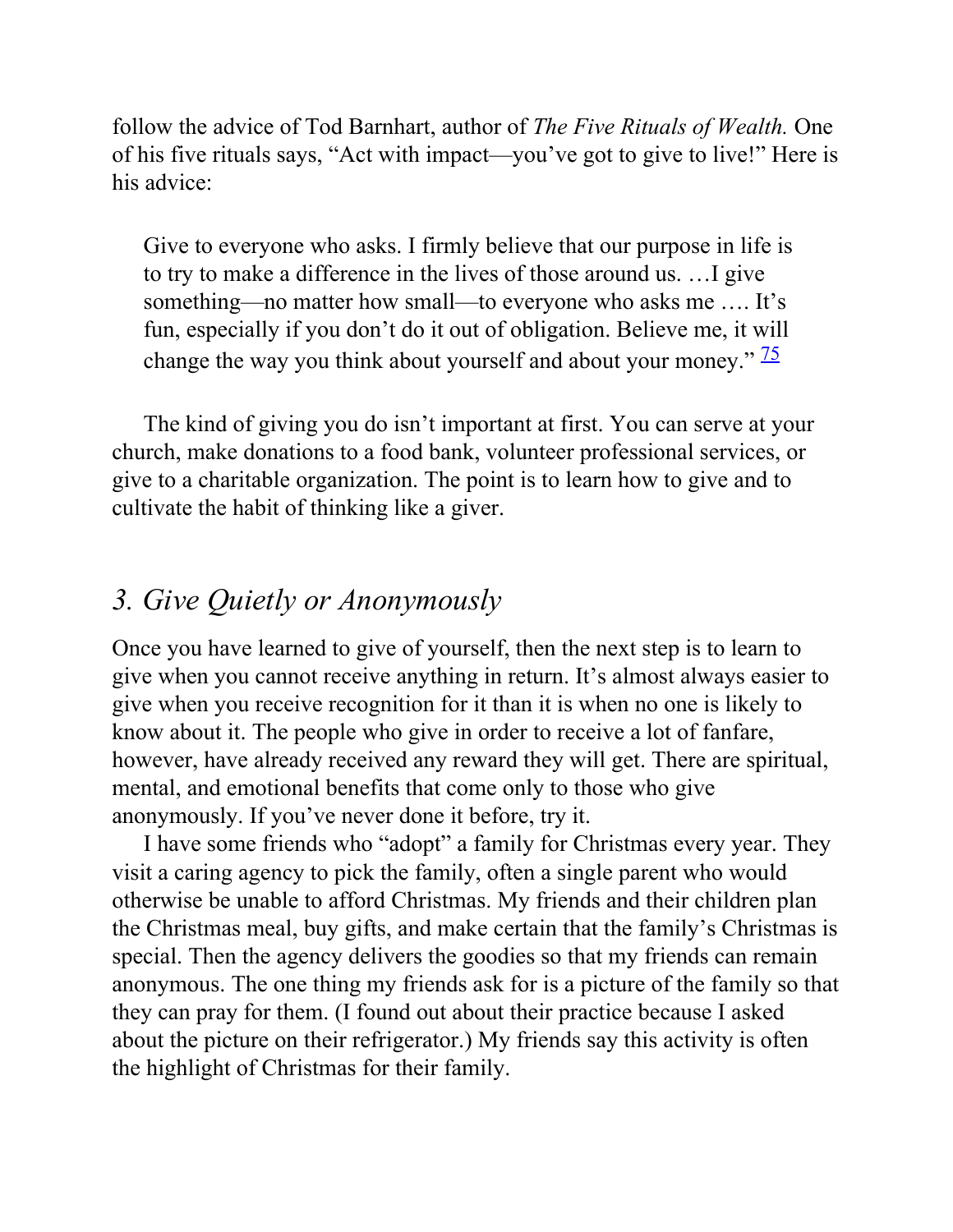## *4. Invest in People Intentionally*

The highest level of unselfish thinking comes when you give of yourself to another person for their personal development or well-being. If you're married or a parent, you know this from personal experience. What does your spouse value most highly: money in the bank or your time freely given? What would small children really rather have from you: a toy or your undivided attention? The people who love you would rather have you than what you can give them.

If you want to become the kind of person who invests in people, then consider others and their journey so that you can collaborate with them. Each relationship is like a partnership created for mutual benefit. As you go into any relationship, think about how you can invest in the other person so that it becomes a win-win situation. Here is how relationships most often play out:

I win, you lose—I win only once. You win, I lose—You win only once. We both win—We win many times. We both lose—Goodbye, partnership!

The best relationships are win-win. Why don't more people go into relationships with that attitude? I'll tell you why: most people want to make sure that they win first. Unselfish thinkers, on the other hand, go into a relationship and make sure that the other person wins first. And that makes all the difference.

My life changed in 1975 when I read a book by Zig Zigler titled *See You at the Top.* In it I found the following words, the catalyst that encouraged me to learn unselfish thinking: "If you will help others achieve what they want, they will help you achieve what you want."

I immediately embraced that principle and began to practice unselfish thinking. In fact, I founded three companies out of my desire to invest in other people. I started INJOY to help pastors learn how to lead more effectively. INJOY Stewardship Services began when a businessman asked me to help his church raise money to build an auditorium. EQUIP was birthed out of my desire to raise up one million leaders internationally. Little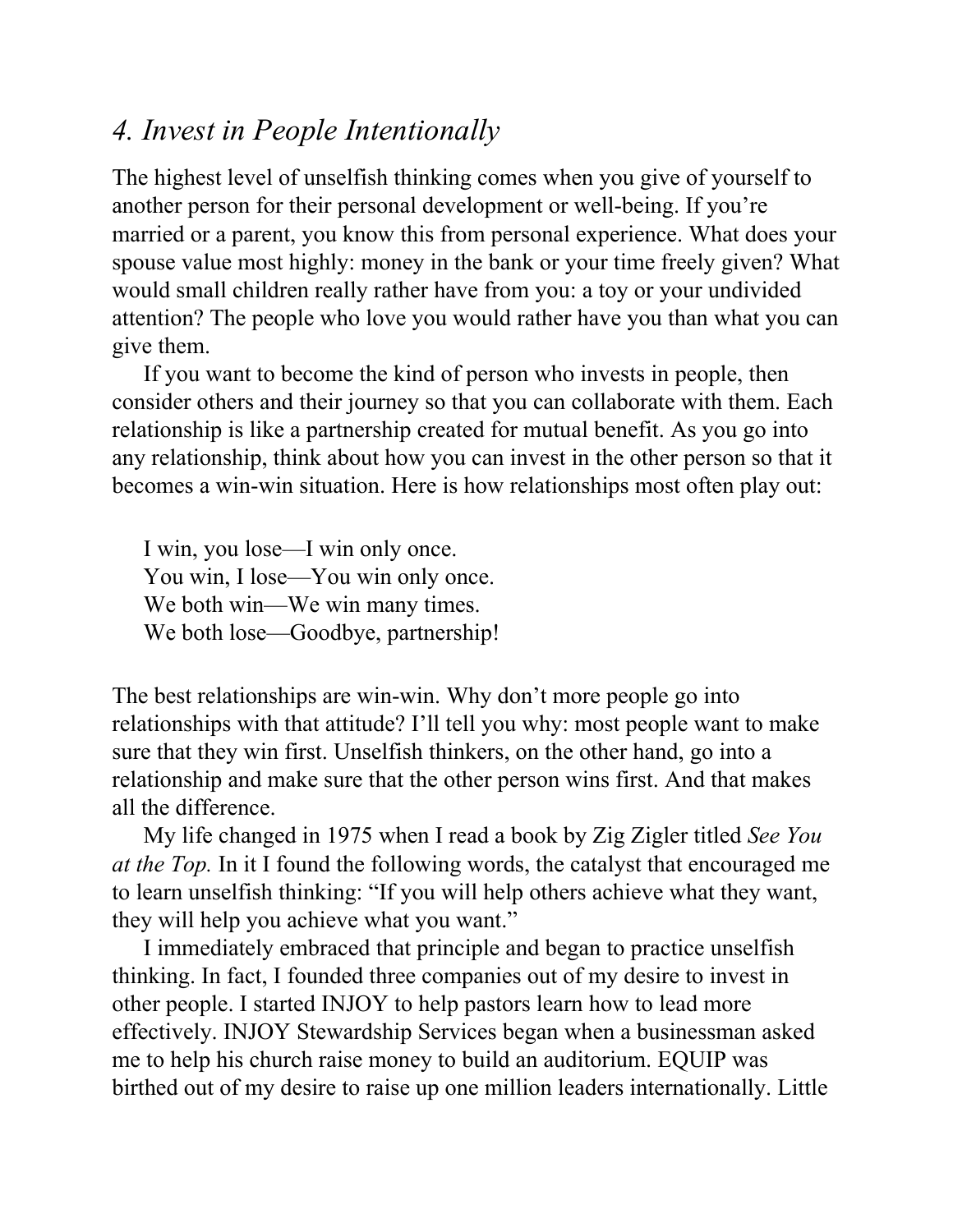did I realize that my desire to add value to others would be the thing that added value to me!

> Little did I realize that my desire to add value to others would be the thing that added value to me!

#### *5. Continually Check Your Motives*

François de la Rochefoucauld said, "What seems to be generosity is often no more than disguised ambition, which overlooks a small interest in order to secure a great one." The hardest thing for most people is fighting their natural tendency to put themselves first. That's why it's important to continually examine your motives to make sure you're not sliding backwards into selfishness.

Do you want to check your motives? Then follow the modeling of Benjamin Franklin. Every day, he asked himself two questions. When he got up in the morning, he would ask, "What good am I going to do today?" And before he went to bed, he would ask, "What good have I done today?" If you can answer those questions with selflessness and integrity, you can keep yourself on track.

#### GIVE WHILE YOU LIVE

In the fall of 2001, we all witnessed a demonstration of unselfish thinking unlike anything we had seen in the United States for many years. Who can forget September 11? I had just finished teaching a leadership lesson when my assistant, Linda Eggers, came into the studio to announce the tragic news. Like most Americans, I remained riveted to the television all day and heard the reports of the firefighters and police officers who raced into the World Trade Center towers to help others, never worrying about their own safety.

In the days following the tragedy, millions of Americans expressed a great desire to do something that would help the situation. I had the same desire.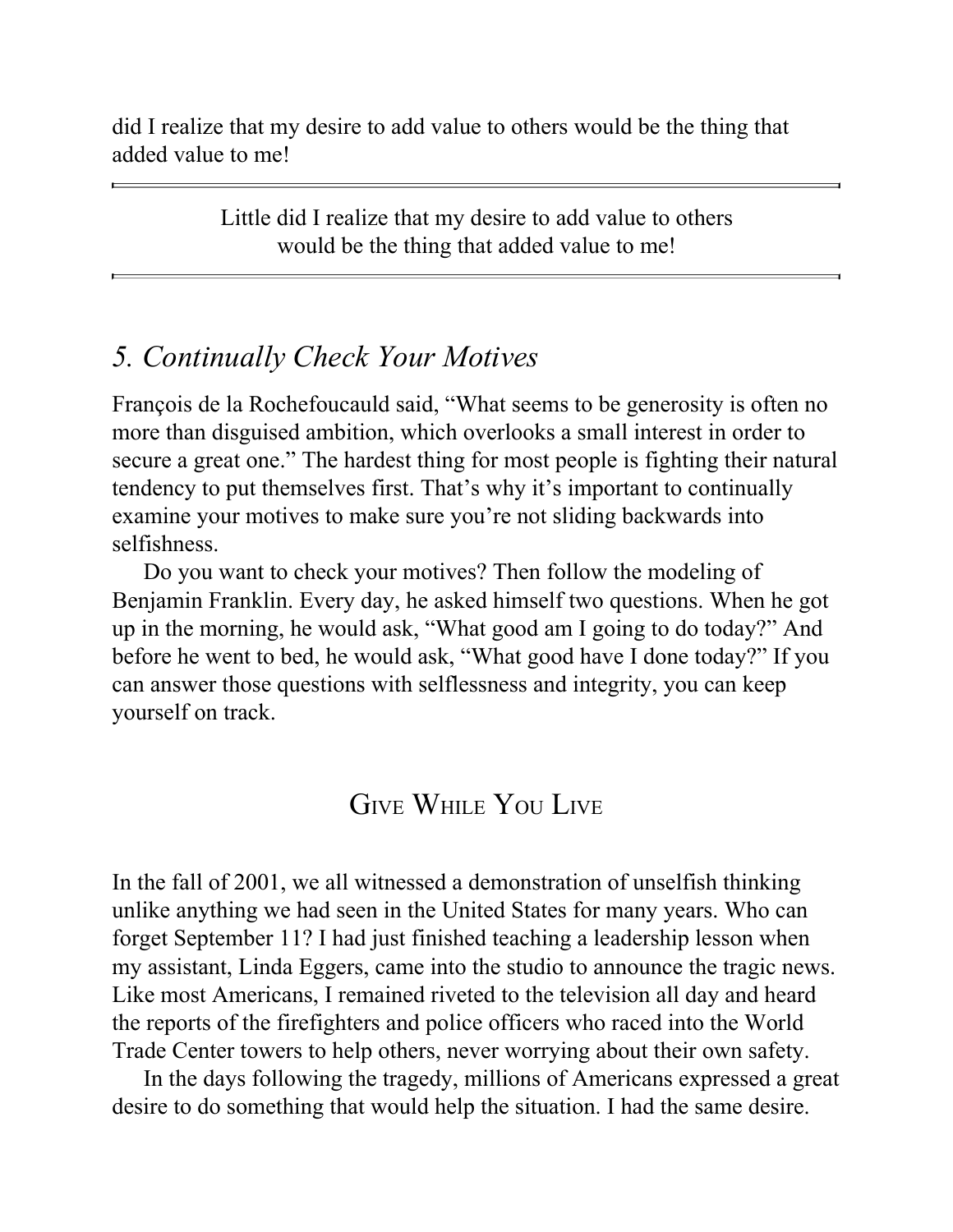INJOY was scheduled to do a training via simulcast on September 15, the Saturday following the tragedy. Our leadership team decided to add a one and a half hour program titled "America Prays" to the end of the simulcast. In it, my friend Max Lucado wrote and read a prayer, expressing the heart's cry of millions. Franklin Graham prayed for our national leaders. Jim and Shirley Dobson gave advice to parents on how to help their children deal with the event. And Bruce Wilkinson and I asked the simulcast viewers to give financially to the people injured on September 11. Amazingly, they gave \$5.9 million, which World Vision graciously agreed to distribute to those in need. Unselfish thinking and giving turned a very dark hour into one of light and hope.

Less than two weeks after the tragedy, I was able to travel to Ground Zero in New York City. I went to view the site of the destruction, to thank the men and women clearing away the wreckage, and to pray for them. I can't really do justice to what I saw. I've traveled to New York dozens of times. It's one of my favorite places in the world. My wife and I had been up in the towers with our children many times before and have wonderful memories of that area. To look at the place where the buildings had once stood and to see nothing but rubble, dust, and twisted metal—it's simply indescribable.

What many Americans didn't realize is that for many months people worked diligently to clean up the site. Many were New York City firefighters and other city workers. Others were volunteers. They worked around the clock, seven days a week. And when they came across the remains of someone in the rubble, they called for silence and reverently carry them out.

Since I am a clergyman, I was asked to wear a clerical collar upon entering the area. As I walked around, many workers saw the collar and asked me to pray for them. It was a humbling privilege.

American educator Horace Mann said, "Be ashamed to die until you have won some victory for humanity." According to this standard, New York City's firefighters are certainly prepared for death. The service they perform is often truly heroic. You and I may never be required to lay down our lives for others, as they did. But, we can give to others in different ways. We can be unselfish thinkers who put others first and add value to their lives. We can work with them so that they go farther than they thought possible.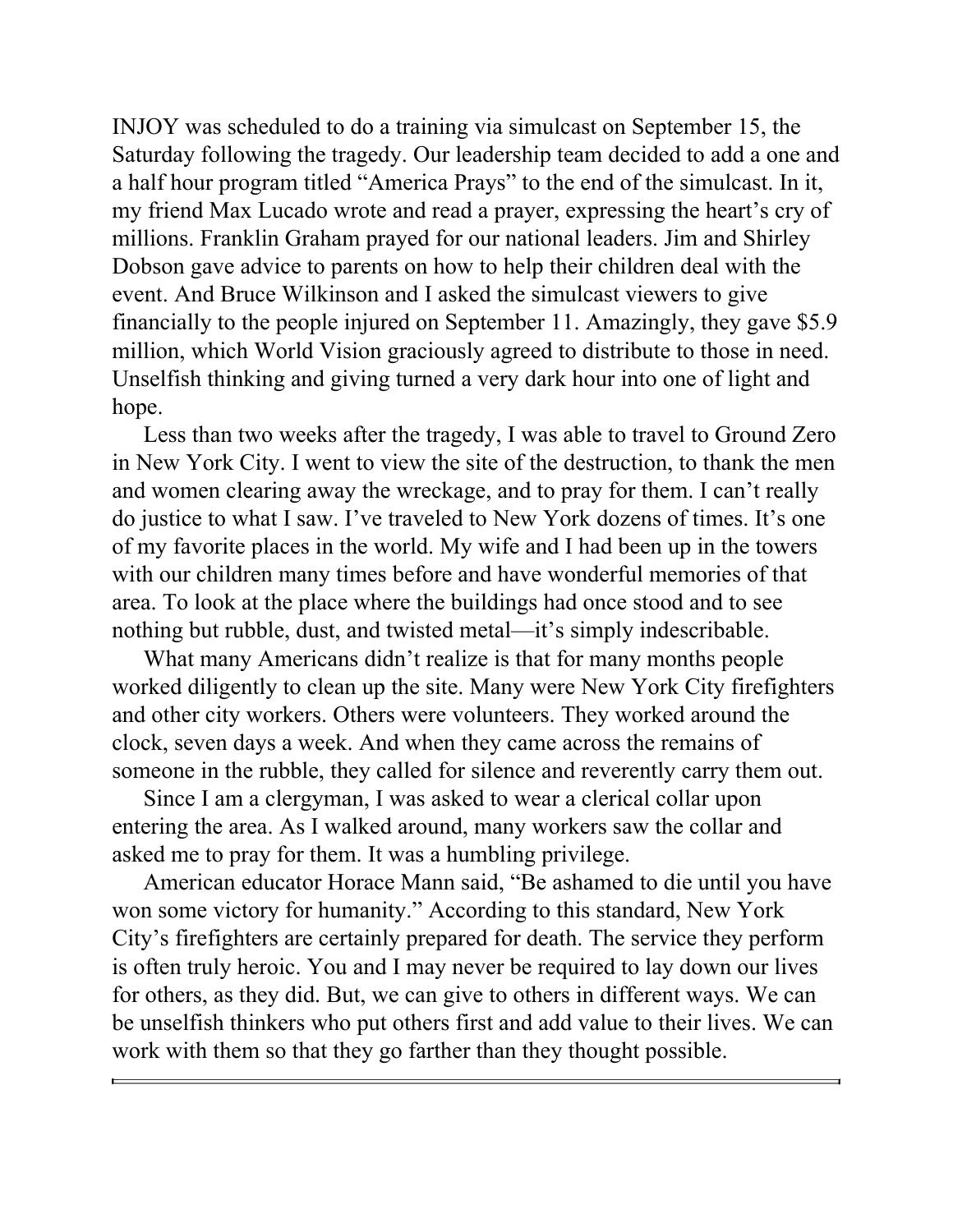"Be ashamed to die until you have won some victory for humanity."

—Horace Mann

# **THINKING QUESTION**

*Am I continually considering others and their journey in order to think with maximum collaboration?*

#### **PUTTING UNSELFISH THINKING INTO ACTION**

1. Do you want to help yourself put others first and to develop and maintain unselfish motives? Then set unselfish goals for yourself. Think about some things you could do to help others that will in no way benefit you (other than to give you internal satisfaction). Set an amount of money to give away this year (anonymously, if possible). Decide on a number of hours a week or month to serve others. Find a ministry or cause that you will help to succeed —not necessarily by trying to run it, but by assisting wherever you are asked to. It will help you to begin thinking more unselfishly if you set goals and look for ways to meet them. How will you help?

 $\mathcal{L}_\mathcal{L} = \{ \mathcal{L}_\mathcal{L} = \{ \mathcal{L}_\mathcal{L} = \{ \mathcal{L}_\mathcal{L} = \{ \mathcal{L}_\mathcal{L} = \{ \mathcal{L}_\mathcal{L} = \{ \mathcal{L}_\mathcal{L} = \{ \mathcal{L}_\mathcal{L} = \{ \mathcal{L}_\mathcal{L} = \{ \mathcal{L}_\mathcal{L} = \{ \mathcal{L}_\mathcal{L} = \{ \mathcal{L}_\mathcal{L} = \{ \mathcal{L}_\mathcal{L} = \{ \mathcal{L}_\mathcal{L} = \{ \mathcal{L}_\mathcal{$  $\mathcal{L}_\mathcal{L} = \{ \mathcal{L}_\mathcal{L} = \{ \mathcal{L}_\mathcal{L} = \{ \mathcal{L}_\mathcal{L} = \{ \mathcal{L}_\mathcal{L} = \{ \mathcal{L}_\mathcal{L} = \{ \mathcal{L}_\mathcal{L} = \{ \mathcal{L}_\mathcal{L} = \{ \mathcal{L}_\mathcal{L} = \{ \mathcal{L}_\mathcal{L} = \{ \mathcal{L}_\mathcal{L} = \{ \mathcal{L}_\mathcal{L} = \{ \mathcal{L}_\mathcal{L} = \{ \mathcal{L}_\mathcal{L} = \{ \mathcal{L}_\mathcal{$ 

2. Many times the most rewarding acts of unselfishness come when people obey an inner sense to meet another's need. During the coming week, tune your intuitive radar to look for human needs. When you perceive a need and feel prompted to help, follow through on that inclination. If you *really* want to become a better unselfish thinker, try to look for needs continually for a prolonged period of time (like a year).

3. An investment in a person ultimately pays the highest return because it can result in changed lives. Think about what you have to invest in another person. What skills do you possess that someone would benefit from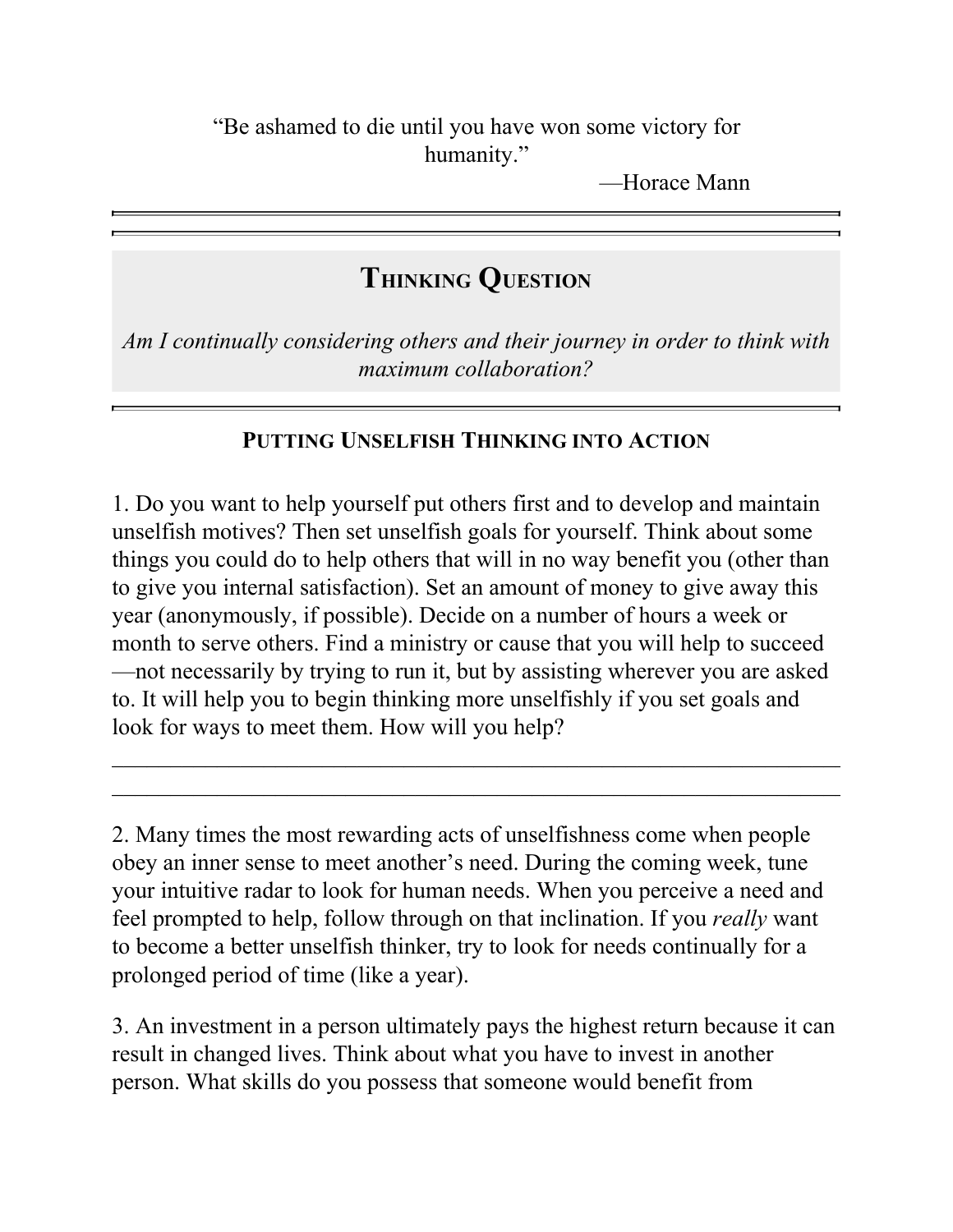learning? What life experiences have you had that can help another person? What resources do you possess that ought to be shared?

 $\mathcal{L}_\mathcal{L} = \{ \mathcal{L}_\mathcal{L} = \{ \mathcal{L}_\mathcal{L} = \{ \mathcal{L}_\mathcal{L} = \{ \mathcal{L}_\mathcal{L} = \{ \mathcal{L}_\mathcal{L} = \{ \mathcal{L}_\mathcal{L} = \{ \mathcal{L}_\mathcal{L} = \{ \mathcal{L}_\mathcal{L} = \{ \mathcal{L}_\mathcal{L} = \{ \mathcal{L}_\mathcal{L} = \{ \mathcal{L}_\mathcal{L} = \{ \mathcal{L}_\mathcal{L} = \{ \mathcal{L}_\mathcal{L} = \{ \mathcal{L}_\mathcal{$  $\mathcal{L}_\mathcal{L} = \{ \mathcal{L}_\mathcal{L} = \{ \mathcal{L}_\mathcal{L} = \{ \mathcal{L}_\mathcal{L} = \{ \mathcal{L}_\mathcal{L} = \{ \mathcal{L}_\mathcal{L} = \{ \mathcal{L}_\mathcal{L} = \{ \mathcal{L}_\mathcal{L} = \{ \mathcal{L}_\mathcal{L} = \{ \mathcal{L}_\mathcal{L} = \{ \mathcal{L}_\mathcal{L} = \{ \mathcal{L}_\mathcal{L} = \{ \mathcal{L}_\mathcal{L} = \{ \mathcal{L}_\mathcal{L} = \{ \mathcal{L}_\mathcal{$  $\mathcal{L}_\mathcal{L} = \{ \mathcal{L}_\mathcal{L} = \{ \mathcal{L}_\mathcal{L} = \{ \mathcal{L}_\mathcal{L} = \{ \mathcal{L}_\mathcal{L} = \{ \mathcal{L}_\mathcal{L} = \{ \mathcal{L}_\mathcal{L} = \{ \mathcal{L}_\mathcal{L} = \{ \mathcal{L}_\mathcal{L} = \{ \mathcal{L}_\mathcal{L} = \{ \mathcal{L}_\mathcal{L} = \{ \mathcal{L}_\mathcal{L} = \{ \mathcal{L}_\mathcal{L} = \{ \mathcal{L}_\mathcal{L} = \{ \mathcal{L}_\mathcal{$ 

Once you have figured out what you have to give, then look for someone with need and potential who would be glad to receive it, and invest in that person.

4. The next time you put together a deal or develop a professional relationship, think in terms of win-win. If both you and the other person would not benefit, then don't go through with the deal. And once you've determined that it will be good for both of you, make the effort to guarantee that the other person wins first.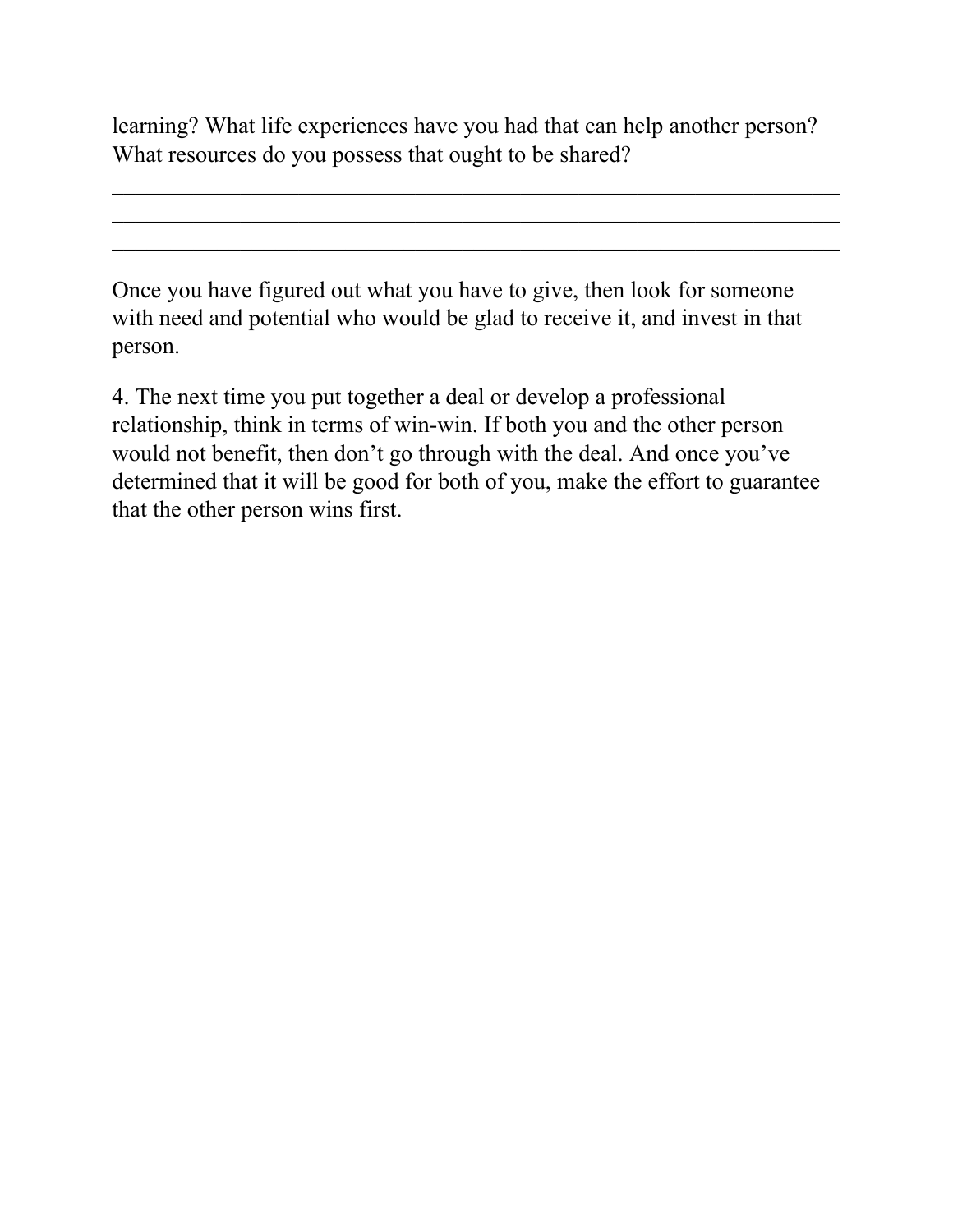# [Skill](#page-3-0) 11

Enjoy the Return of [Bottom-Line](#page-3-0) Thinking

*"There ain't no rules around here. We're trying to accomplish something."* —THOMAS EDISON, INVENTOR

What Were They Thinking?

*"A bus station is where a bus stops. A train station is where a train stops. On my desk, I have a workstation …"* —AUTHOR UNKNOWN

How do you figure out the bottom line for your organization, business, department, team, or group? In many businesses, the bottom line is literally the bottom line. Profit determines whether you are succeeding. But dollars should not always be the primary measure of success. Would you measure the ultimate success of your family by how much money you had at the end of the month or year? And if you run a non-profit or volunteer organization, how would you know whether you were performing at your highest potential? How do you think bottom line in that situation?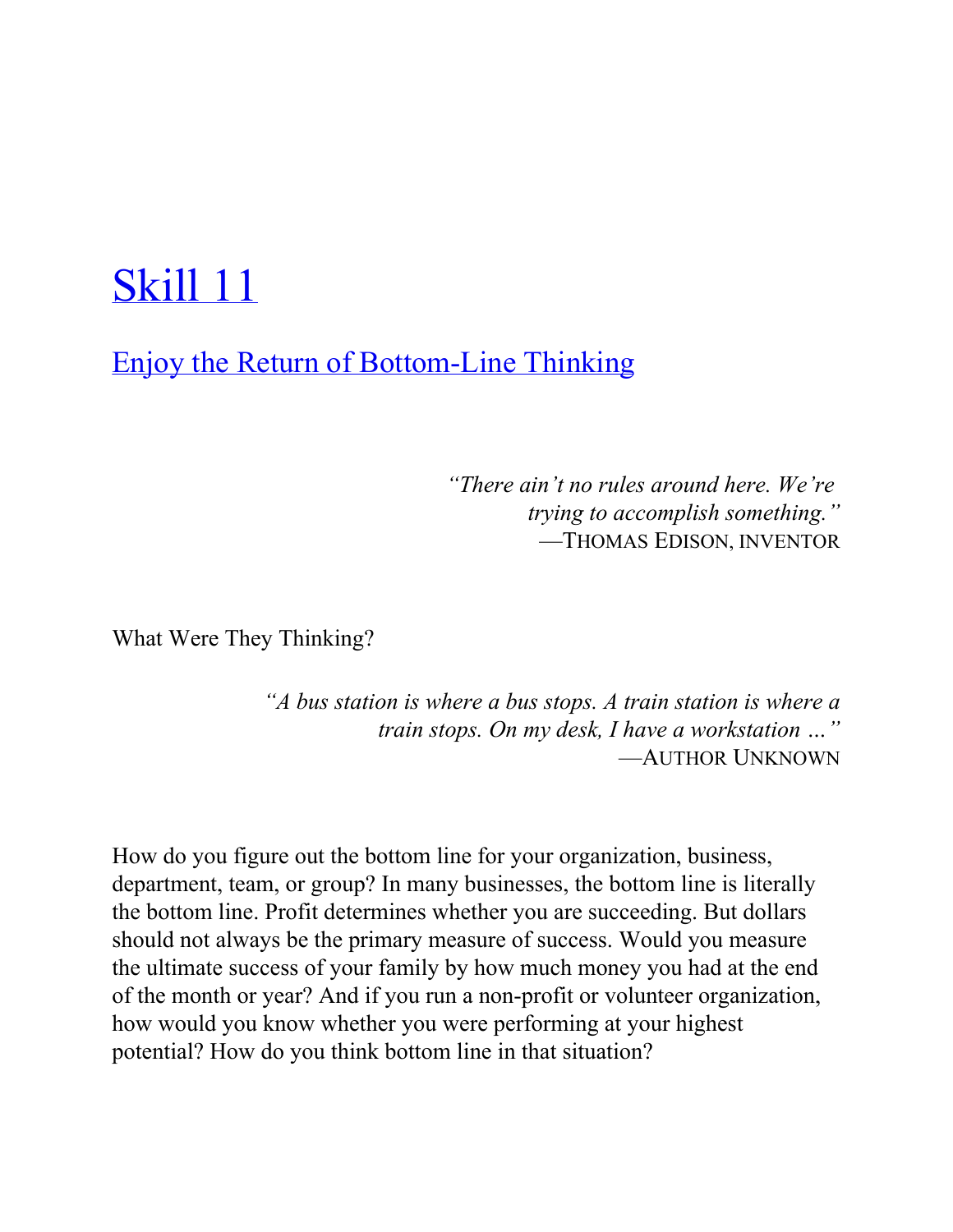#### A NON-PROFIT'S BOTTOM LINE

Frances Hesselbein had to ask herself exactly that question in 1976, when she became the national executive director of the Girl Scouts of America. When she first got involved with the Girl Scouts, running the organization was the last thing she expected. She and her husband, John, were partners in Hesselbein Studios, a small family business that filmed television commercials and promotional films. She wrote the scripts and he made the films. In the early 1950s, she was recruited as a volunteer troop leader at the Second Presbyterian Church in Johnstown, Pennsylvania. Even that was unusual, since she had a son and no daughters. But she agreed to do it on a temporary basis. She must have loved it, because she led the troop for nine years!

In time, she became council president and a member of the national board. Then she served as executive director of the Talus Rock Girl Scout Council, a full-time paid position. By the time she took the job as CEO of the national organization, the Girl Scouts was in trouble. The organization lacked direction, teenage girls were losing interest in scouting, and it was becoming increasingly difficult to recruit adult volunteers, especially with greater numbers of women entering the workforce. Meanwhile, the Boy Scouts was considering opening itself to girls. Hesselbein desperately needed to bring the organization back to the bottom line.

<span id="page-218-0"></span>"We kept asking ourselves very simple questions," she says. "What is our business? Who is our customer? And what does the customer consider value? If you're the Girl Scouts, IBM, or AT&T, you have to manage for a mission."  $\frac{76}{1}$  $\frac{76}{1}$  $\frac{76}{1}$  Hessel-bein's focus on mission enabled her to identify the Girl Scouts' bottom line. "We really are here for one reason: to help a girl reach her highest potential. More than any one thing, that made the difference. Because when you are clear about your mission, corporate goals and operating objectives flow from it."  $\frac{77}{2}$  $\frac{77}{2}$  $\frac{77}{2}$ 

> "If you're the Girl Scouts, IBM, or AT&T, you have to manage for a mission."

—Frances Hesselbein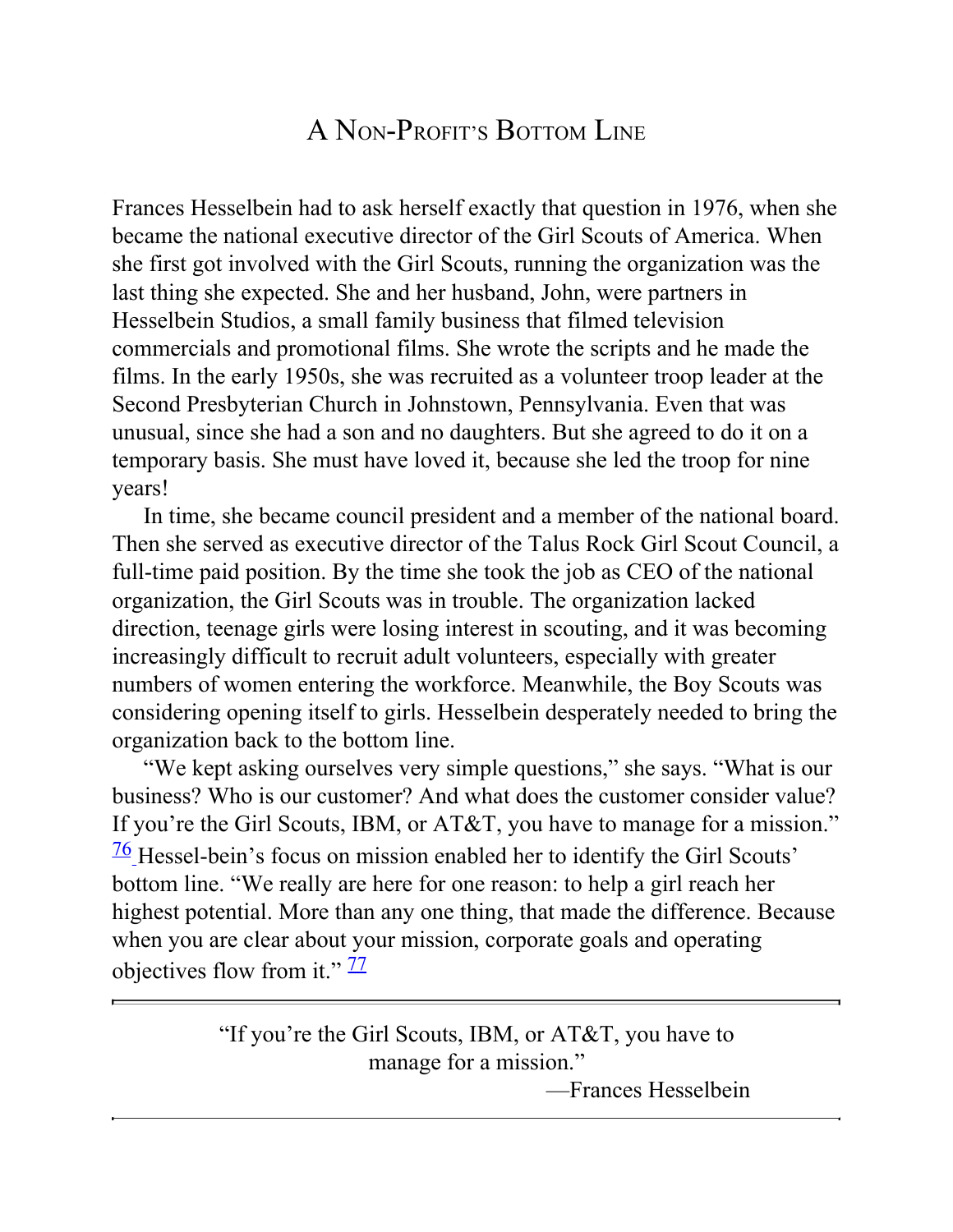Once she figured out her bottom line, she was able to create a strategy to try to achieve it. She started by reorganizing the national staff. Then she created a planning system to be used by each of the 350 regional councils. And she introduced management training to the organization.

Hesselbein didn't restrict herself to changes in leadership and organization. In the 1960s and '70s, the country had changed and so had its girls—but the Girl Scouts hadn't. Hesselbein tackled that issue, too. The organization made its activities more relevant to the current culture, giving greater opportunities for use of computers, for example, rather than hosting a party. She also sought out minority participation, created bilingual materials, and reached out to low income households. If helping girls reach their highest potential was the group's bottom line, then why not be more aggressive helping girls who traditionally have fewer opportunities? The strategy worked beautifully. Minority participation in the Girl Scouts tripled.

<span id="page-219-0"></span>In 1990, Hesselbein left the Girl Scouts after making it a first-class organization. She went on to become the founding president and CEO of the Peter F. Drucker Foundation for Nonprofit Management, and now serves as chairman of its board of governors. And in 1998, she was awarded the Presidential Medal of Freedom. President Clinton said of Hesselbein during the ceremony at the White House, "She has shared her remarkable recipe for inclusion and excellence with countless organizations whose bottom line is measured not in dollars, but in changed lives." <sup>[78](#page-240-0)</sup> He couldn't have said it better!

#### WHY YOU SHOULD ENJOY THE RETURN OF BOTTOM-LINE THINKING

If you're accustomed to thinking of the bottom line only as it relates to financial matters, then you may be missing some things crucial to you and your organization. Instead, think of the bottom line as the end, the take away, the desired result. Every activity has its own unique bottom line. If you have a job, your work has a bottom line. If you serve in your church, your activity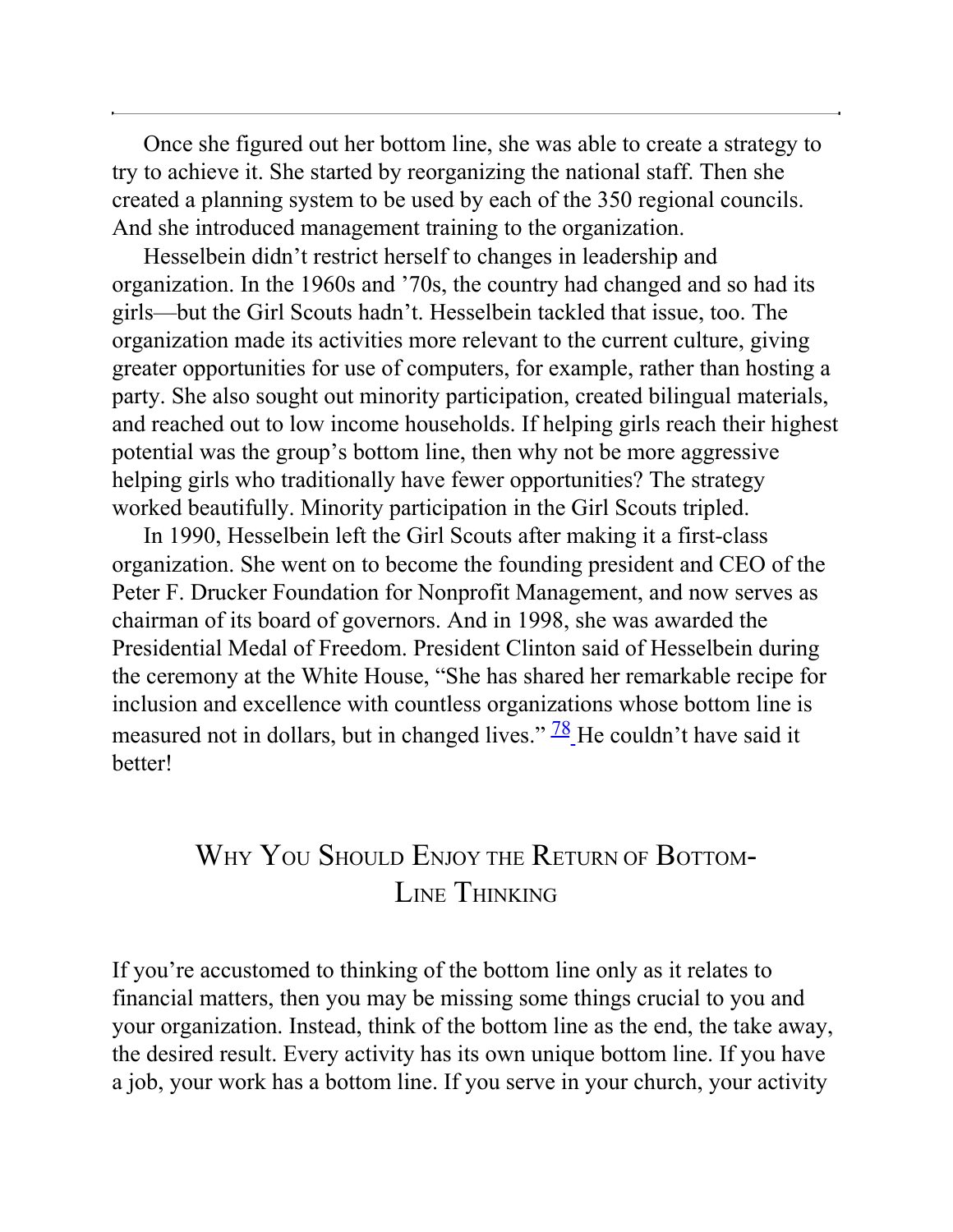has a bottom line. So does your effort as a parent, or spouse, if you are one.

Think of the bottom line as the end, the take away, the desired result.

As you explore the concept of bottom-line thinking, recognize that it can help you in many ways:

## *1. Bottom-Line Thinking Provides Great Clarity*

What's the difference between bowling and work? When bowling, it takes only three seconds to know how you've done! That's one reason people love sports so much. There's no waiting and no guessing about the outcome.

Bottom-line thinking makes it possible for you to measure outcomes more quickly and easily. It gives you a benchmark by which to measure activity. It can be used as a focused way of ensuring that all your little activities are purposeful and line up to achieve a larger goal.

> Bottom-line thinking makes it possible for you to measure outcomes more quickly and easily.

### *2. Bottom-Line Thinking Helps You Assess Every Situation*

When you know your bottom line, it becomes much easier to know how you're doing in any given area. When Frances Hesselbein began running the Girl Scouts, for example, she measured everything against the organization's goal of helping a girl reach her highest potential—from the organization's management structure (which she changed from a hierarchy to a hub) down to what badges the girls could earn. There's no better measurement tool than the bottom line.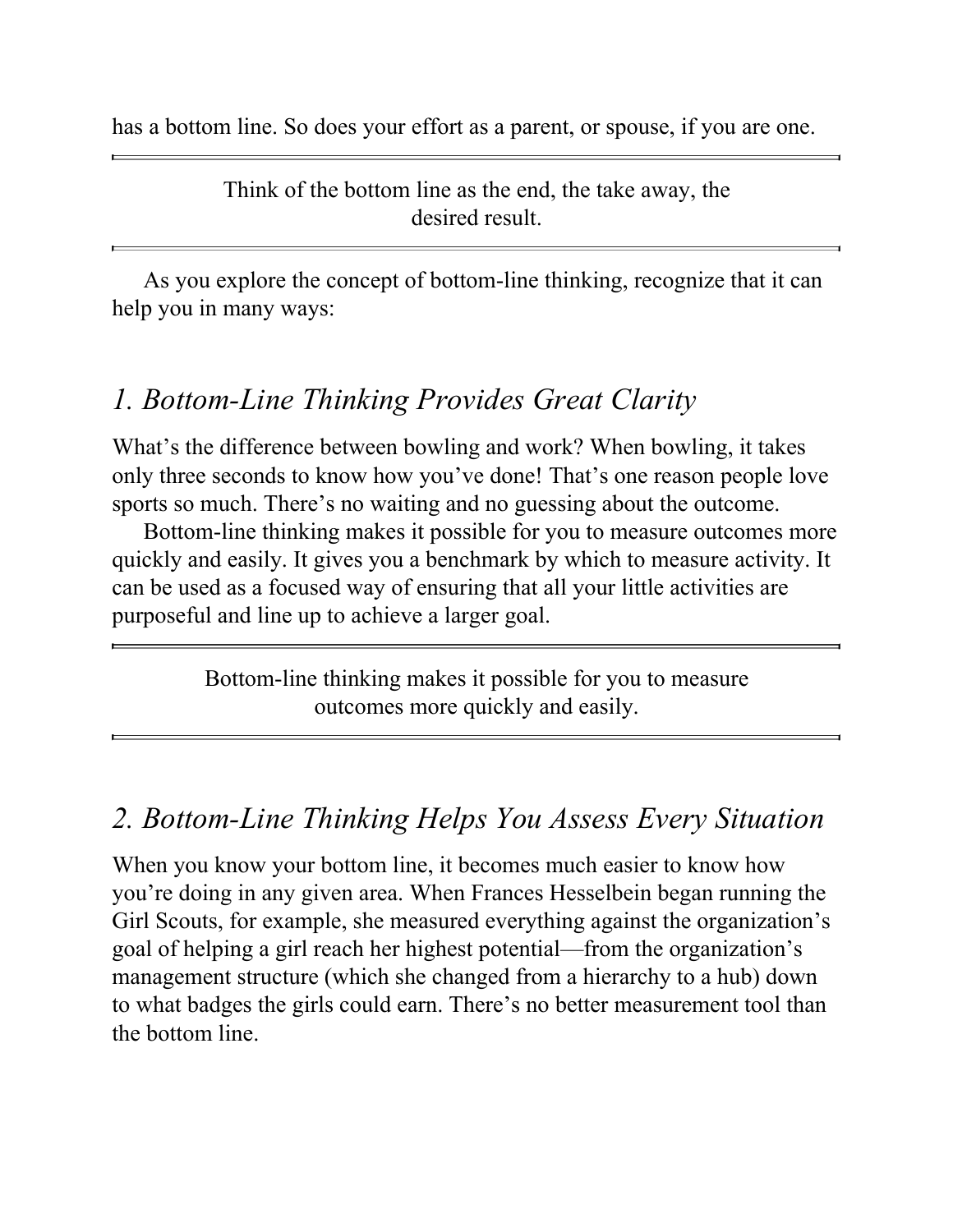# *3. Bottom-Line Thinking Helps You Make the Best Decisions*

Decisions become much easier when you know your bottom line. When the Girl Scouts were struggling in the 1970s, outside organizations tried to convince its members to become women's rights activists or door-to-door canvassers. But under Hesselbein, it became easy for the Girl Scouts to say no. It knew its bottom line, and it wanted to pursue its goals with focus and fervency.

## *4. Bottom-Line Thinking Generates High Morale*

When you know the bottom line and you go after it, you greatly increase your odds of winning. And nothing generates high morale like winning. How do you describe sports teams that win the championship, or company divisions that achieve their goals, or volunteers who achieve their mission? They're excited. Hitting the target feels exhilarating. And you can hit it only if you know what it is.

## *5. Bottom-Line Thinking Ensures Your Future*

If you want to be successful tomorrow, you need to think bottom line today. That's what Frances Hesselbein did, and she turned the Girl Scouts around. Look at any successful, lasting company, and you'll find leaders who know their bottom line. They make their decisions, allocate their resources, hire their people, and structure their organization to achieve that bottom line.

> If you want to be successful tomorrow, you need to think bottom line today.

HOW TO ENJOY THE RETURN OF BOTTOM-LINE THINKING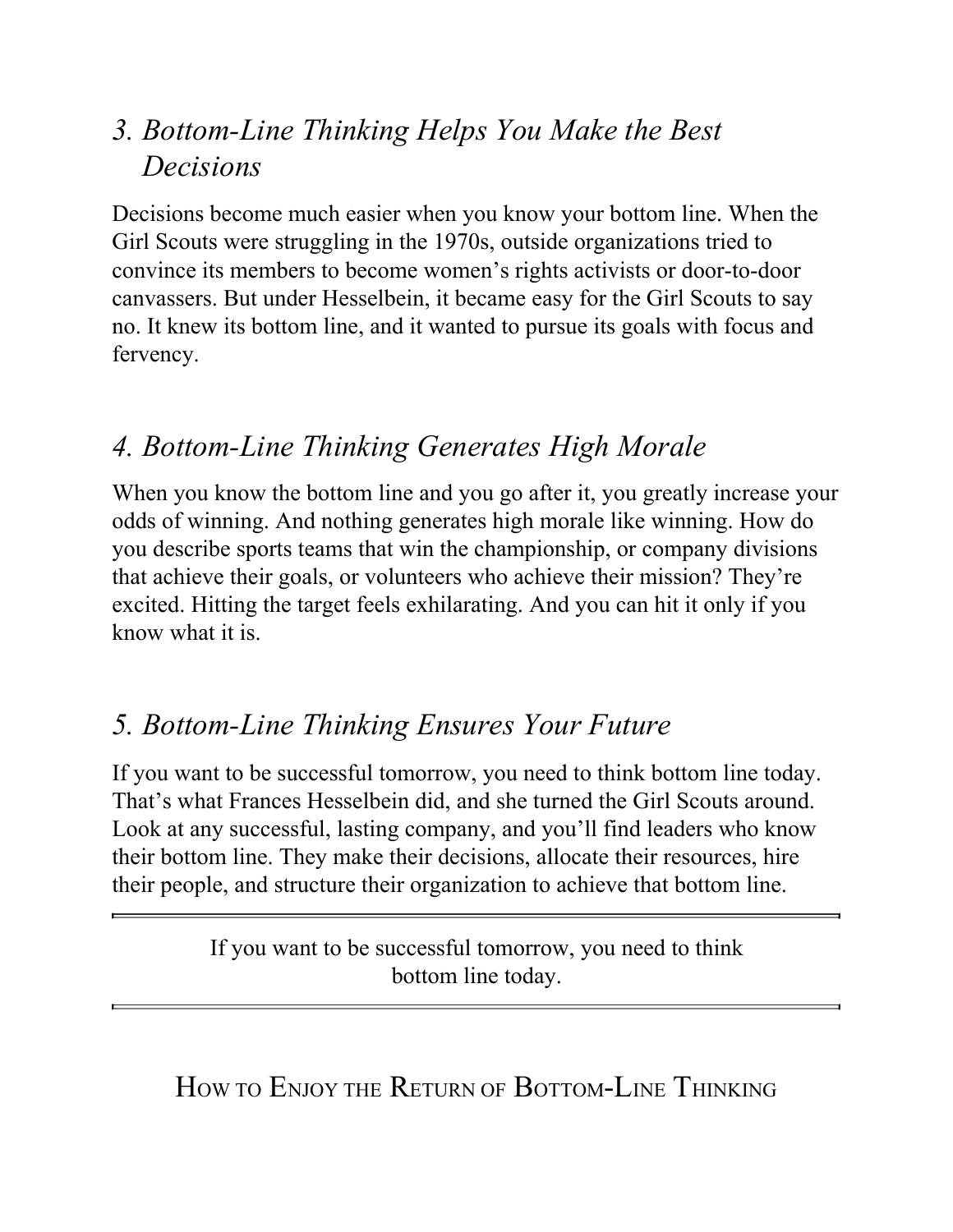It isn't hard to see the value of the bottom line. Most people would agree that bottom-line thinking has a high return. But learning how to be a bottom-line thinker can be challenging.

#### *1. Identify the Real Bottom Line*

The process of bottom-line thinking begins with knowing what you're really going after. It can be as lofty as the big-picture vision, mission, or purpose of an organizaion. Or it can be as focused as what you want to accomplish on a particular project. What's important is that you be as specific as possible. If your goal is for something as vague as "success," you will have a painfully difficult time trying to harness bottom-line thinking to achieve it.

The first step is to set aside your "wants." Get to the results you're really looking for, the true essence of the goal. Set aside any emotions that may cloud your judgment and remove any politics that may influence your perception. What are you really trying to achieve? When you strip away all the things that don't really matter, what are you compelled to achieve? What must occur? What is acceptable? That is the real bottom line.

Recently, I went through this process of bottom-line thinking with the board of directors of EQUIP. For the past seven years, EQUIP has given leadership training to three groups: college students, urban church pastors, and national church leaders overseas. Though all three areas were seeing success, I sensed that our divided focus was preventing us from reaching our potential in any of the three areas. That meant we needed to make a decision, and to do that, we had to figure out our bottom line.

We asked ourselves this question: "If we could accomplish only one thing in the lifetime of EQUIP, what would it be?" We discussed the issue and prayed about it, and we came to the conclusion that we *had* to teach leadership internationally. For us, that is what *must* occur. That was our bottom line.

Our vision is to raise up and train one million leaders internationally by 2007. For months since our decision to refocus, we have mapped out a strategy that will enable us to reach this goal. The result is an increase in ideas, energy, dollars, and partnerships with others. Why? Because we identified and embraced the bottom line.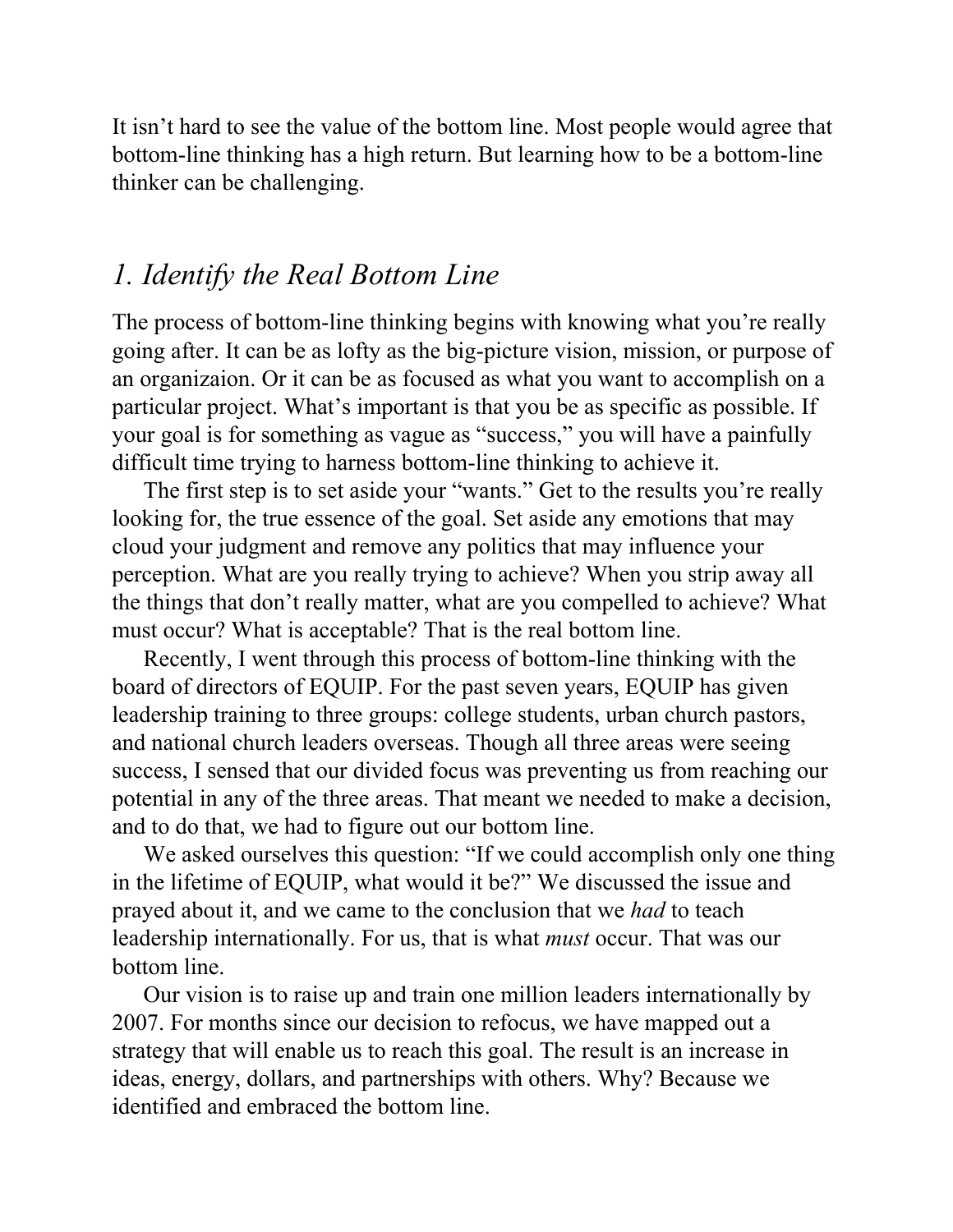#### *2. Make the Bottom Line the Point*

Have you ever been in a conversation with someone whose intentions seem other than stated? Sometimes the situation reflects intentional deception. But it can also occur when the person doesn't know his own bottom line.

The same thing happens in companies. Sometimes, for example, an idealistically stated mission and the real bottom line don't jibe. Purpose and profits compete. Earlier, I quoted George W. Merck, who stated, "We try never to forget that medicine is for the people. It is not for the profits. The profits follow, and if we have remembered that, they have never failed to appear." He probably made that statement to remind those in his organization that profits *serve* purpose—they don't compete with it.

If making a profit were the real bottom line, and helping people merely provided the means for achieving it, then the company would suffer. Its attention would be divided, and it would neither help people as well as it could nor make as much profit as it desired.

#### *3. Create a Strategic Plan to Achieve the Bottom Line*

Bottom-line thinking achieves results. Therefore, it naturally follows that any plans that flow out of such thinking must tie directly to the bottom line—and there can be only one, not two or three. Once the bottom line has been determined, a strategy must be created to achieve it. In organizations, that often means identifying the core elements or functions that must operate properly to achieve the bottom line. This is the leader's responsibility.

Bottom-line thinking achieves results.

I've already introduced you to Dave Sutherland, the president of one of my companies, ISS. The bottom line of ISS is helping churches raise \$1 billion a year to build facilities, helping them extend their potential reach. Dave is an outstanding strategic thinker, but he is also an incredible bottomline thinker. He has determined that to achieve its bottom line, ISS needs three core elements: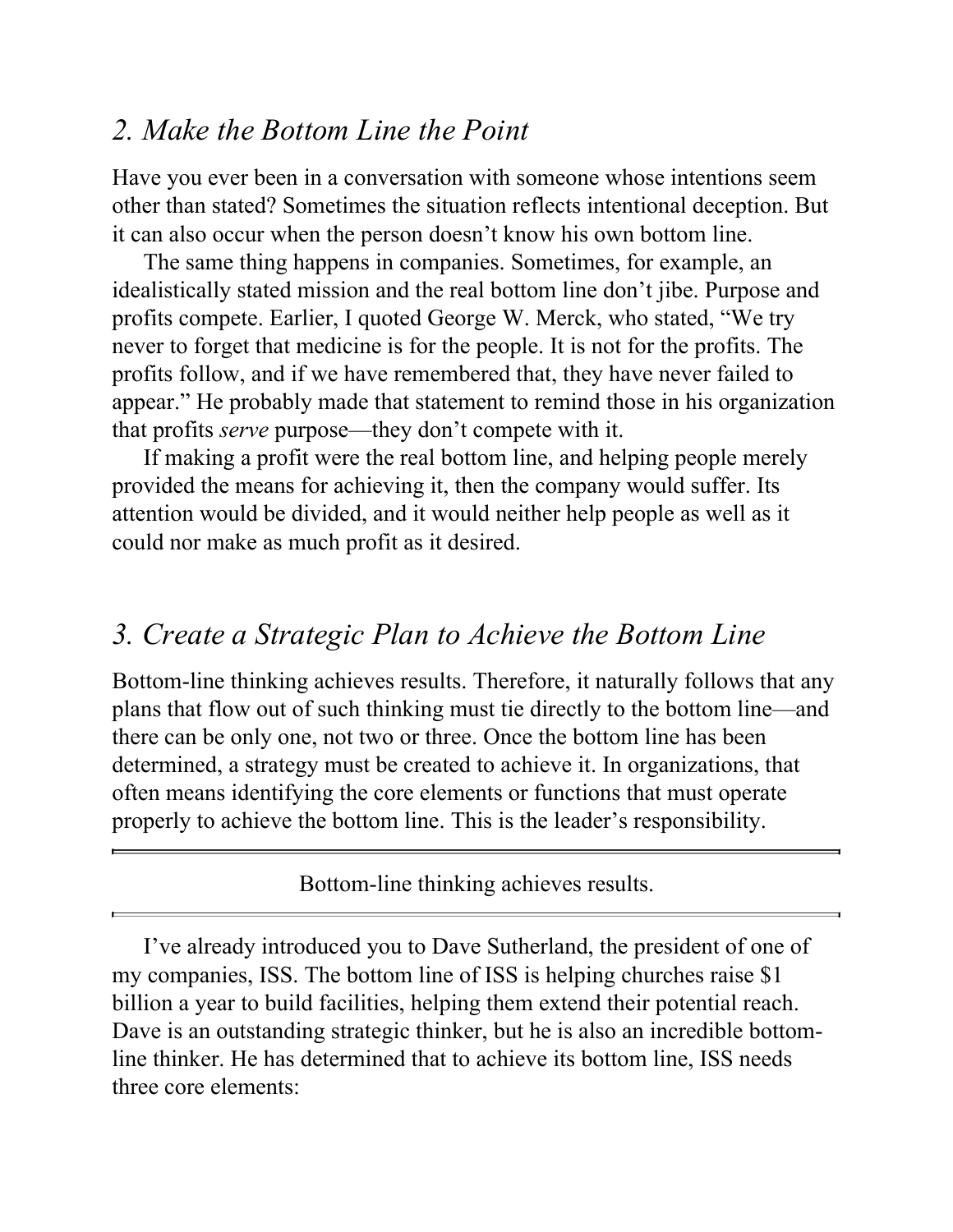- *Marketing*: Its objective is to contact churches who need to raise money and get them to let one of the company's representatives present to the church's board what ISS can do for them. The bottomline goal: the number of board presentation appointments made.
- *Field Sales:* Its job is to meet with the church's pastor and board, find out their needs, explain how ISS can help them, and invite them to let ISS partner with them. The bottom-line goal: the number of agreements made with churches.
- *Consulting:* Its job is to provide customized on-site consulting to the churches so that they raise the money they desire. The bottom-line goal: client satisfaction.

Any objective can be broken down in a similar way. The important thing is that when the bottom line of each activity is achieved, then THE bottom line is achieved. If the sum of the smaller goals doesn't add up to the real bottom line, then either your strategy is flawed or you've not identified your real bottom line.

## *4. Align Team Members with the Bottom Line*

Once you have your strategy in place, make sure your people line up with your strategy. Ideally, all team members should know the big goal, as well as their individual role in achieving it. They need to know their personal bottom line and how that works to achieve the organization's bottom line.

## *5. Stick with One System and Monitor Results Continually*

Dave Sutherland believes that some organizations get into trouble by trying to mix systems. He maintains that many kinds of systems can be successful, but mixing different systems or continually changing from one to another leads to failure. Dave says,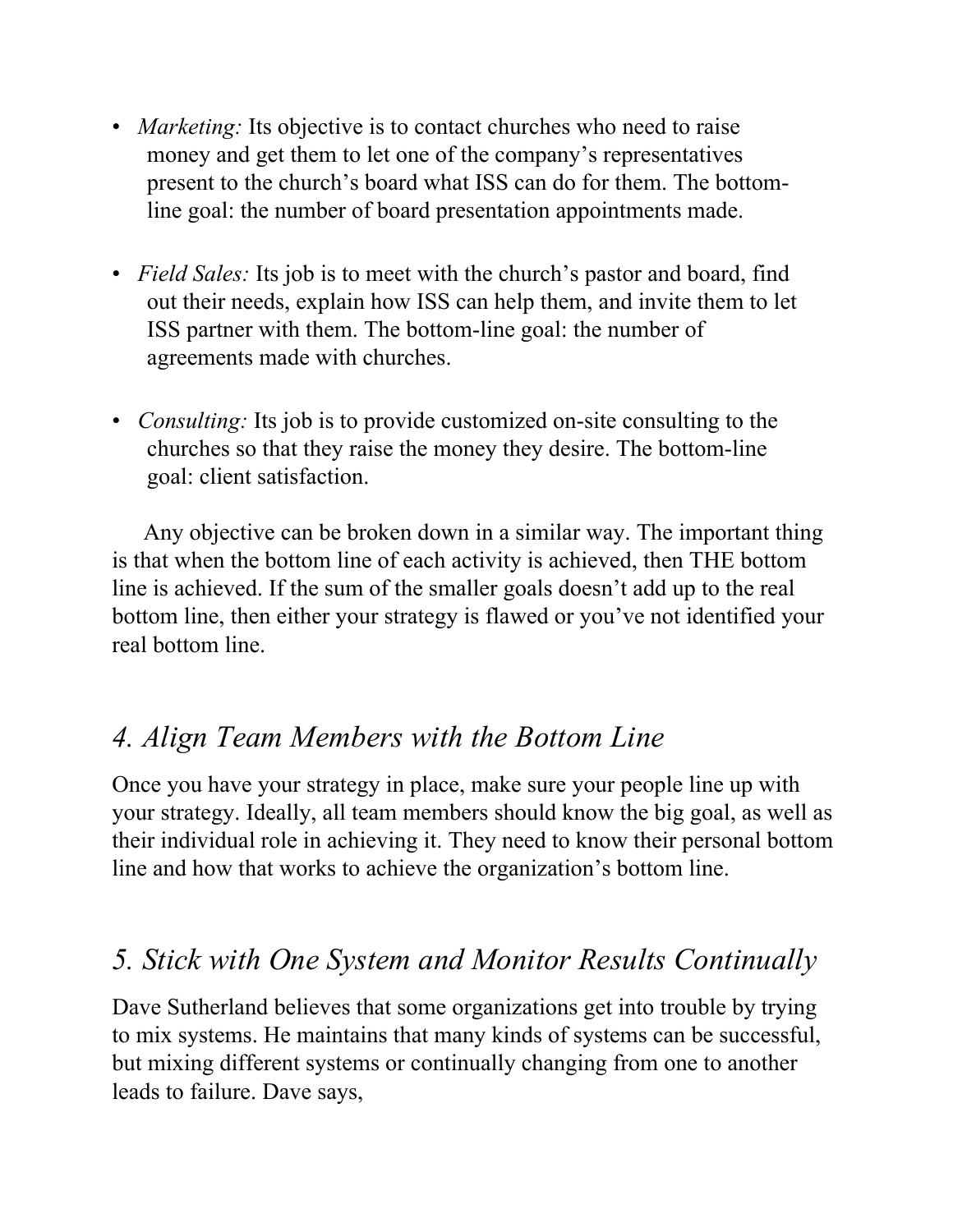Bottom-line thinking cannot be a one-time thing. It has to be built into the system of working and relating and achieving. You can't just tune into the desired result every now and then. Achieving with bottom-line thinking must be a way of life, or it will send conflicting messages. I am a bottom-line thinker. It is a part of my "system" for achievement. I practice it every day. No other measurements—no wasted efforts.

Dave calls members of his field team every night to ask the bottom-line question they expect to hear. He continually keeps his eye on the company's bottom line by monitoring it for every core area.

> "Achieving with bottom-line thinking must be a way of life, or it will send conflicting messages." —Dave Sutherland

Kevin Small, the president of INJOY, practices a similar discipline. Since January of 2002, he began holding a daily flash meeting with everyone who represents a key area of the company. In thirty minutes, they review the numbers from the previous day and measure those numbers against their goals and projections for the year. They also review their top priorities for the day and state how they relate to the bottom line. Kevin says it has made a huge difference:

We are well ahead of our forecasts because we are watching the numbers. We're managing more efficiently, and so far we're having a good year. That's happening because we're continually aware of the bottom line. I can tell you where we're in trouble. I can tell you where we are not. You can ask me anything about the business, and I can tell you about it right now. If we didn't do this, I wouldn't have known that we had a problem with our subscription programs this week. I wouldn't have been able to tell you that we needed to hire another person for customer service.

My bottom line has gone from a thirty-day cycle to a daily cycle. So I've gone from thinking about the bottom line once a month to every single morning. And soon we will be able to do it in real time.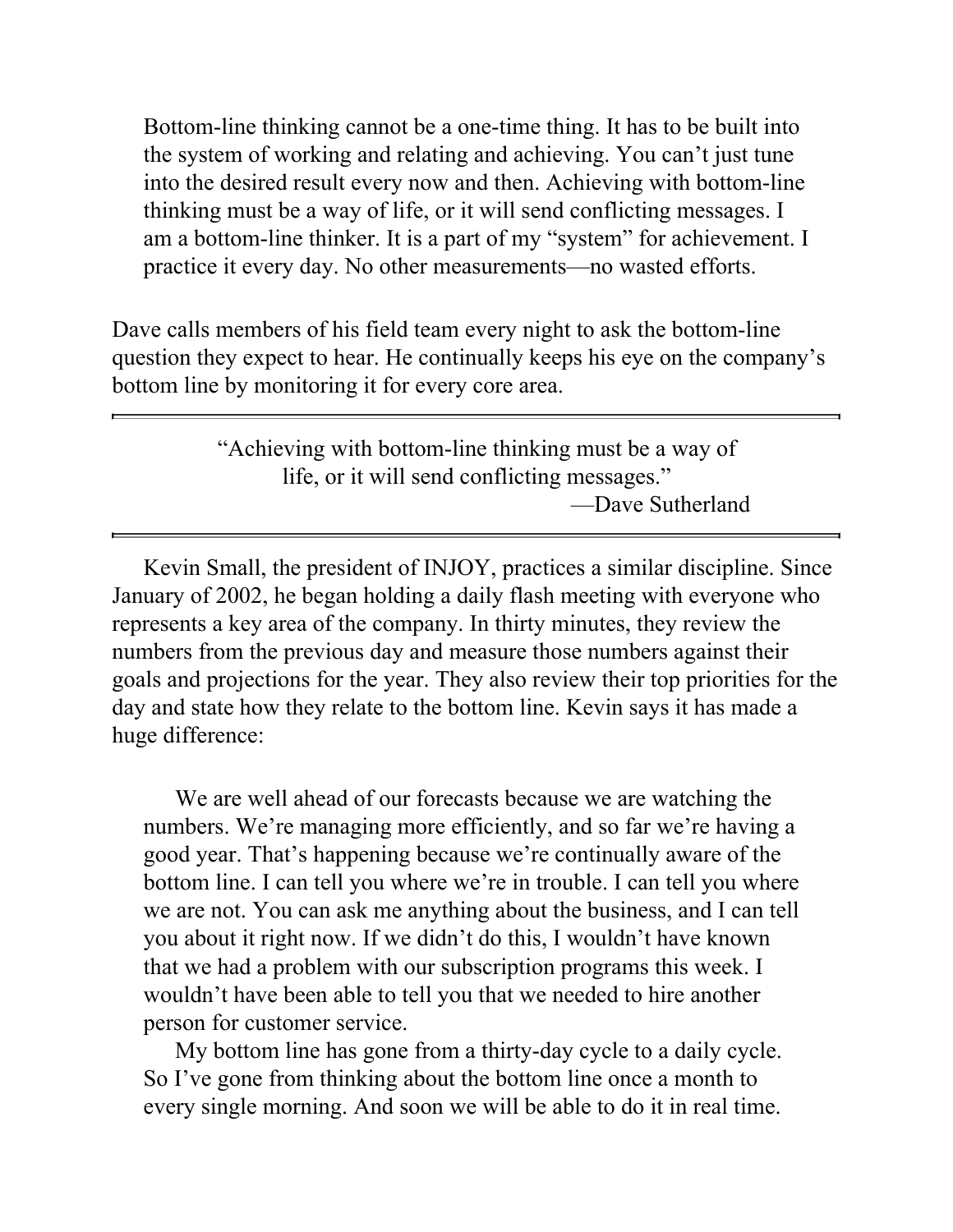This makes me a much better leader. Our founder, John Maxwell, teaches about the Law of Navigation in *The 21 Irrefutable Laws of Leadership.* That law says that anyone can steer the ship, but it takes a leader to chart the course. Daily, I chart the course with my team and we make mid-course corrections. We know where we are and where we want to go.

Kevin is a natural leader. He's young and still developing, but he's getting better every day, because he desires to learn and grow. He is constantly on the lookout for opportunities, but he also keeps his eye on the bottom line.

#### THE BOTTOM LINE ON THE BOTTOM LINE

When it comes right down to it, regardless of your bottom line, you can improve it with good thinking. And bottom-line thinking has a great return because it helps to turn your ideas into results. Like no other kind of mental processing, it can help you to reap the full potential of your thinking and achieve whatever you desire.

#### **THINKING QUESTION**

*Am I staying focused on the bottom line so that I can gain the maximum return and reap the full potential of my thinking?*

### **Putting Bottom-Line Thinking into Action**

1. How much have you thought about your own bottom line? Do you know why you're doing what you're doing in your career? Have you figured out what you're trying to accomplish in your family life? If someone asked,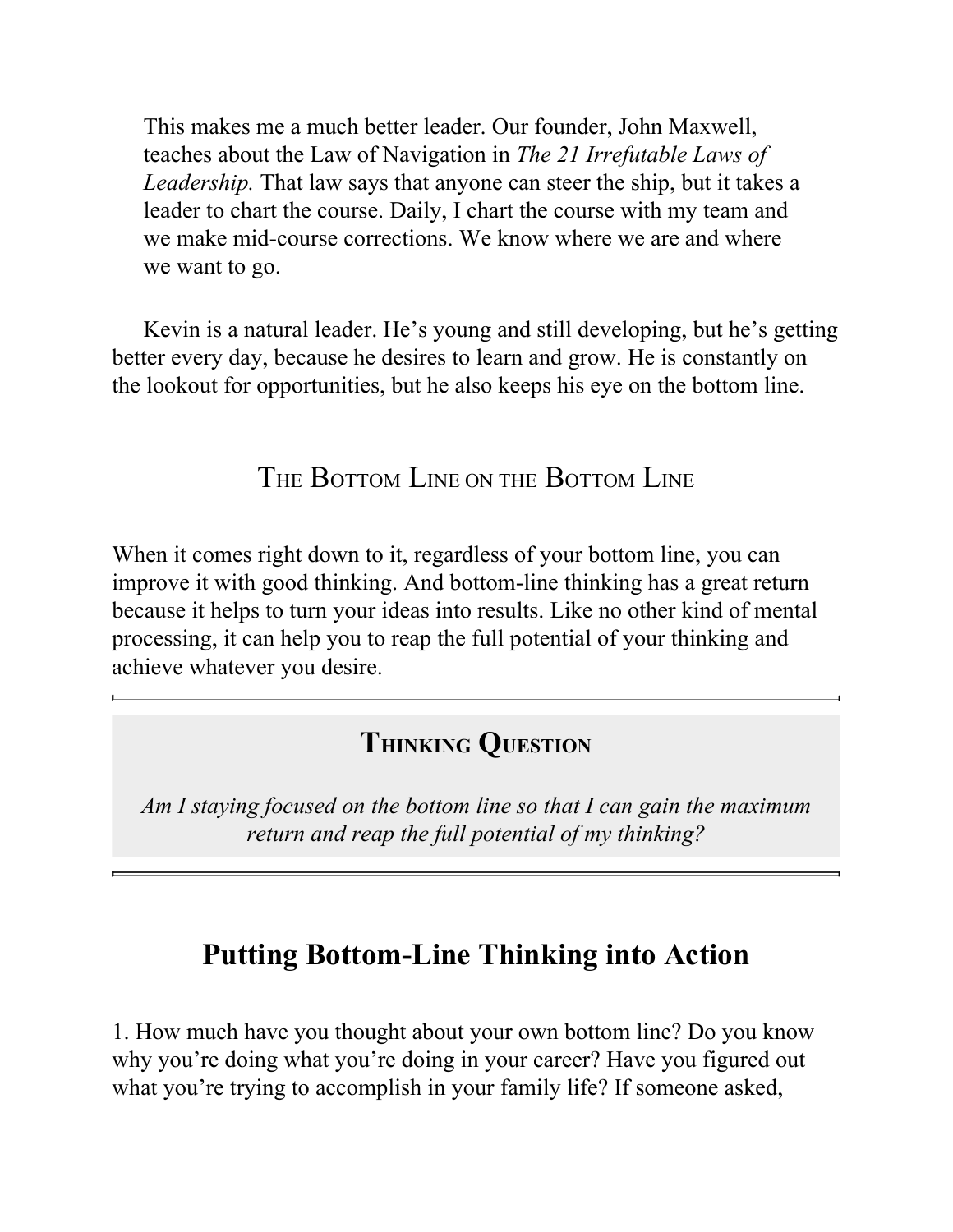would you be able to tell him for what purpose you've been put on this earth?

Your life can be more fulfilling and your thinking can be more fruitful if you know your purpose. Give some thought to each of the following areas. Then try to write succinctly your bottom line for each.

| Career:           |  |
|-------------------|--|
| Marriage:         |  |
| Parenting:        |  |
| Recreation:       |  |
| Service/Ministry: |  |
| Life Purpose:     |  |

Don't feel bad if you don't have perfect clarity on all of these issues. It takes most people years to figure it all out. This exercise is merely a starting point.

 $\mathcal{L}_\mathcal{L} = \{ \mathcal{L}_\mathcal{L} = \{ \mathcal{L}_\mathcal{L} = \{ \mathcal{L}_\mathcal{L} = \{ \mathcal{L}_\mathcal{L} = \{ \mathcal{L}_\mathcal{L} = \{ \mathcal{L}_\mathcal{L} = \{ \mathcal{L}_\mathcal{L} = \{ \mathcal{L}_\mathcal{L} = \{ \mathcal{L}_\mathcal{L} = \{ \mathcal{L}_\mathcal{L} = \{ \mathcal{L}_\mathcal{L} = \{ \mathcal{L}_\mathcal{L} = \{ \mathcal{L}_\mathcal{L} = \{ \mathcal{L}_\mathcal{$  $\mathcal{L}_\mathcal{L} = \{ \mathcal{L}_\mathcal{L} = \{ \mathcal{L}_\mathcal{L} = \{ \mathcal{L}_\mathcal{L} = \{ \mathcal{L}_\mathcal{L} = \{ \mathcal{L}_\mathcal{L} = \{ \mathcal{L}_\mathcal{L} = \{ \mathcal{L}_\mathcal{L} = \{ \mathcal{L}_\mathcal{L} = \{ \mathcal{L}_\mathcal{L} = \{ \mathcal{L}_\mathcal{L} = \{ \mathcal{L}_\mathcal{L} = \{ \mathcal{L}_\mathcal{L} = \{ \mathcal{L}_\mathcal{L} = \{ \mathcal{L}_\mathcal{$ 

- 2. Chose a major goal in your life or career. Write the goal here:
	- A. Now, set aside a block of time this week to determine the bottom line for this goal. Remember to make sure that the bottom line is the point, not a substitute for another unstated goal or just a step toward it. Once you've figured out what the bottom line is, write it here.
	- B. Your next step is to develop a strategy for accomplishing the bottom line. What are the core elements required to achieve it? What are the major objectives? Break it down to its most fundamental parts.
	- C. Now determine what kind of help will be required to achieve the goal. Can you do it alone? Will it require the aid of friends or colleagues? Will you need to start your own organization to do it? Is there an organization that already exists that you can join to accomplish it?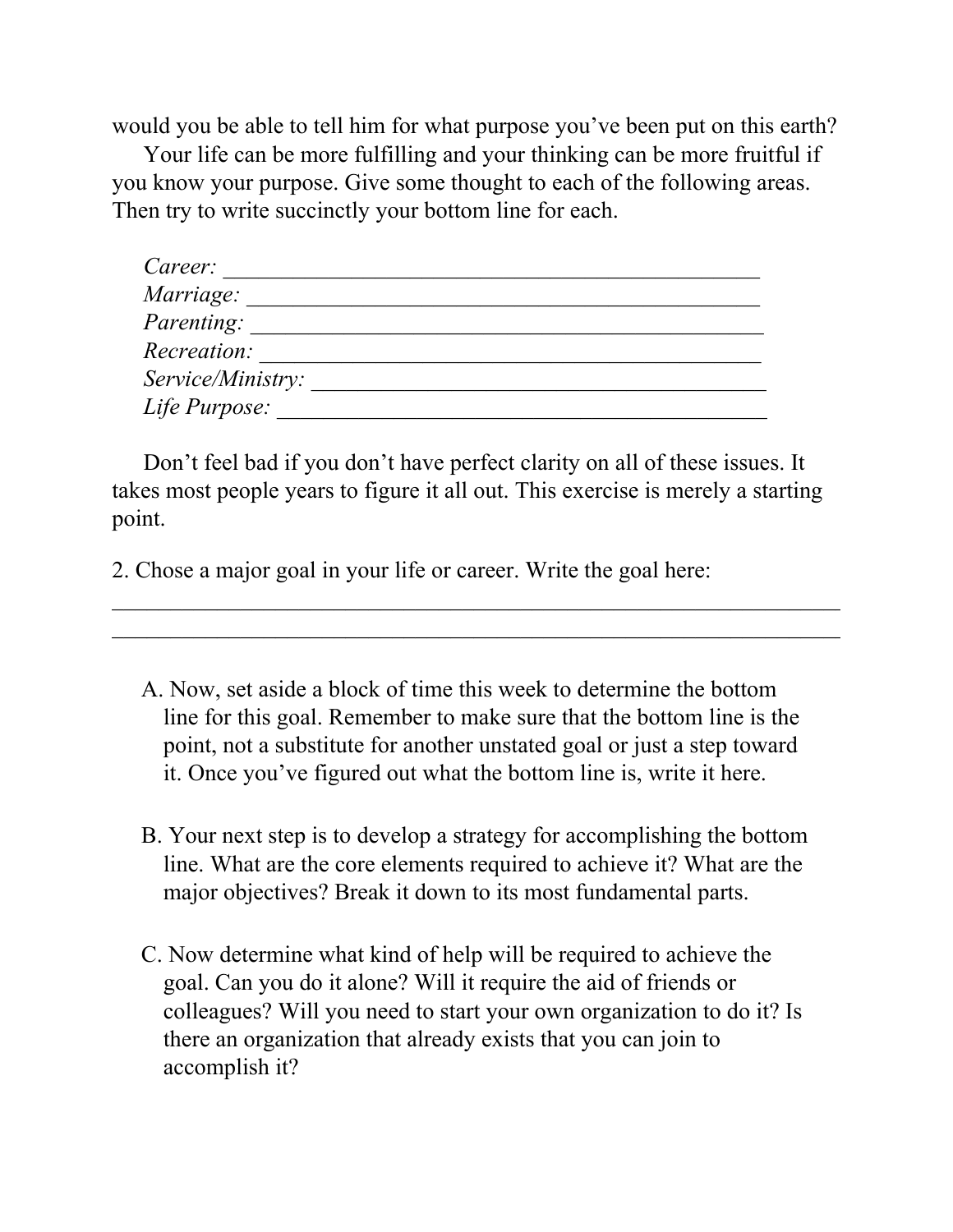- D. Your next step is to align the people with the strategy for achieving the bottom line. (If your goal requires the help of others, and you have little experience leading people, you will want to begin a personal growth plan for leadership development.)
- E. Figure out how you will monitor your progress and that of the others involved. Remember, you will be able to achieve the bottom line only if you continually keep your eye on it.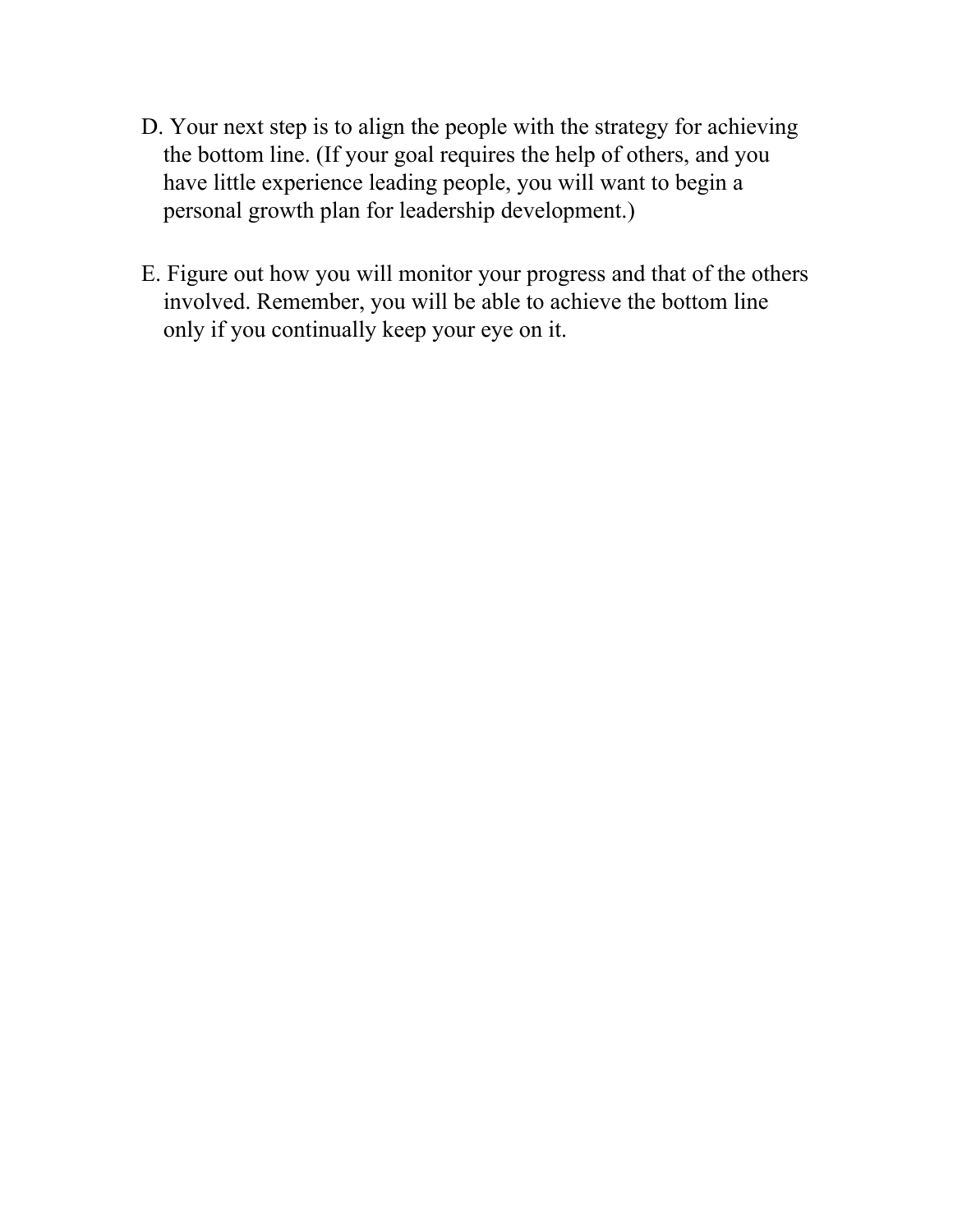### **[AFTERTHOUGHT](#page-3-1)**

You never know where good thinking might take you. In the spring of 1999, David Phillips saw an offer by the Healthy Choice food company. It would give 500 airline miles for every barcode a consumer sent in to the company by the end of the year. And the company would double the miles if it received the proof of purchase by May 31. Most of us wouldn't have given that tidbit a second thought. But it got David Phillips *thinking.* He had been looking for a cheap way to get his family to Europe for a vacation, and this seemed like a great opportunity.

Phillips scoured discount grocery stores for the least expensive Healthy Choice product he could find, and it turned out to be chocolate pudding. Phillips, an engineer, did some quick calculating and then started buying all the pudding he could find. He cleaned out every location of a discount grocery chain in his town. In the end, he bought more than *12,500* cups of pudding!

Next, Phillips faced the challenge of getting the lids with the bar codes off of the pudding cups by the deadline, only a couple of weeks away. He and his family worked on them for a while, but too slowly. So he employed creative thinking and came up with a solution. He donated the pudding to the Salvation Army. Their volunteers removed and returned the lids, and the people they served would get the pudding as part of their meals. On top of that, Phillips would receive a tax deduction!

<span id="page-229-0"></span>When all was said and done, Phillips earned more than 1.2 million frequent flyer miles. For an investment of \$3,140, he received enough miles to take his family to Europe—not once, but more than *thirty* times. And because he topped the one million mile mark, he became a member of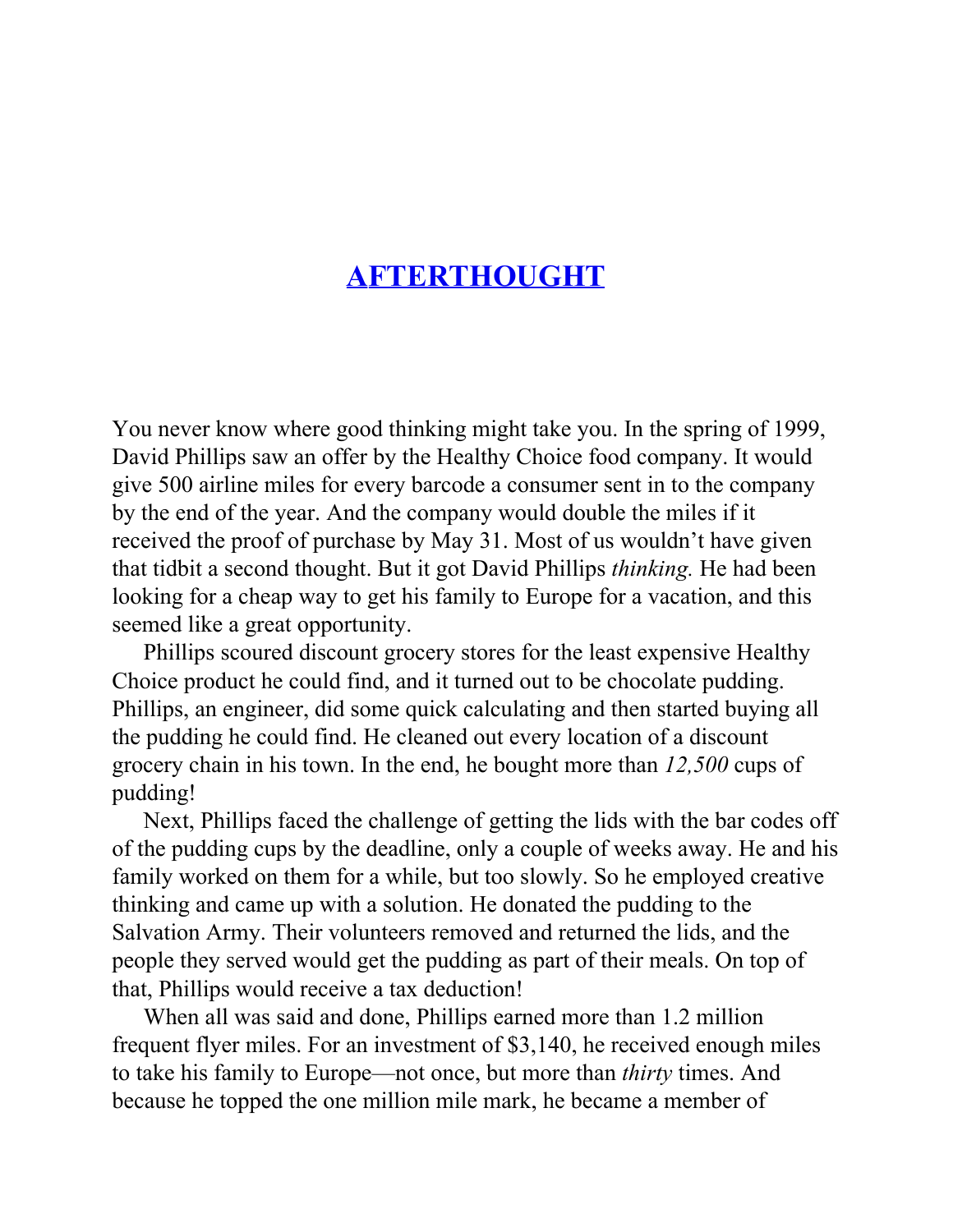American Airlines AAdvantage Gold Club for life. <sup>[79](#page-240-1)</sup>

Phillips wasted no time using his miles for travel. In the first year, he took his wife and daughters to Italy, Spain, and London for Easter, to Sweden for Christmas, and to Cancun for Thanksgiving (along with three other family members). And you can bet that if he hasn't used all his miles by the time they are ready to expire, he will employ good thinking to come up with a way to make use of them.

#### OUR JOURNEY TOGETHER

David Phillips' story shows that good thinking can make an impact on any area of life. I hope you have enjoyed our journey together through the kinds of thinking that make people successful. And I hope you have learned more about yourself and how you think. Your thinking, more than anything else, shapes the way you live. It's really true that if you change your thinking, you can change your life.

Take a moment to evaluate yourself in each area of thinking discussed in the book. Rate yourself on a scale of 1 to 10 (with 10 being the highest):

- \_\_\_ *Understand the Value of Good Thinking:* Do I believe that good thinking can change my life?
- \_\_\_ *Realize the Impact of Changed Thinking:* Is my desire for success and to improve my life strong enough to prompt me to change my thinking? \_\_\_ *Master the Process of Intentional Thinking:* Am I willing to pay the price
- to cultivate the habit of giving birth to, nurturing, and developing great thoughts every day?
- \_\_\_ *Acquire the Wisdom of Big-Picture Thinking:* Am I thinking beyond myself and my world so that I process ideas with a holistic perspective?
- \_\_\_ *Unleash the Potential of Focused Thinking:* Am I dedicated to removing distractions and mental clutter so that I can concentrate with clarity on the real issue?
- \_\_\_ *Discover the Joy of Creative Thinking:* Am I working to break out of my "box" of limitations so that I explore ideas and options that will enable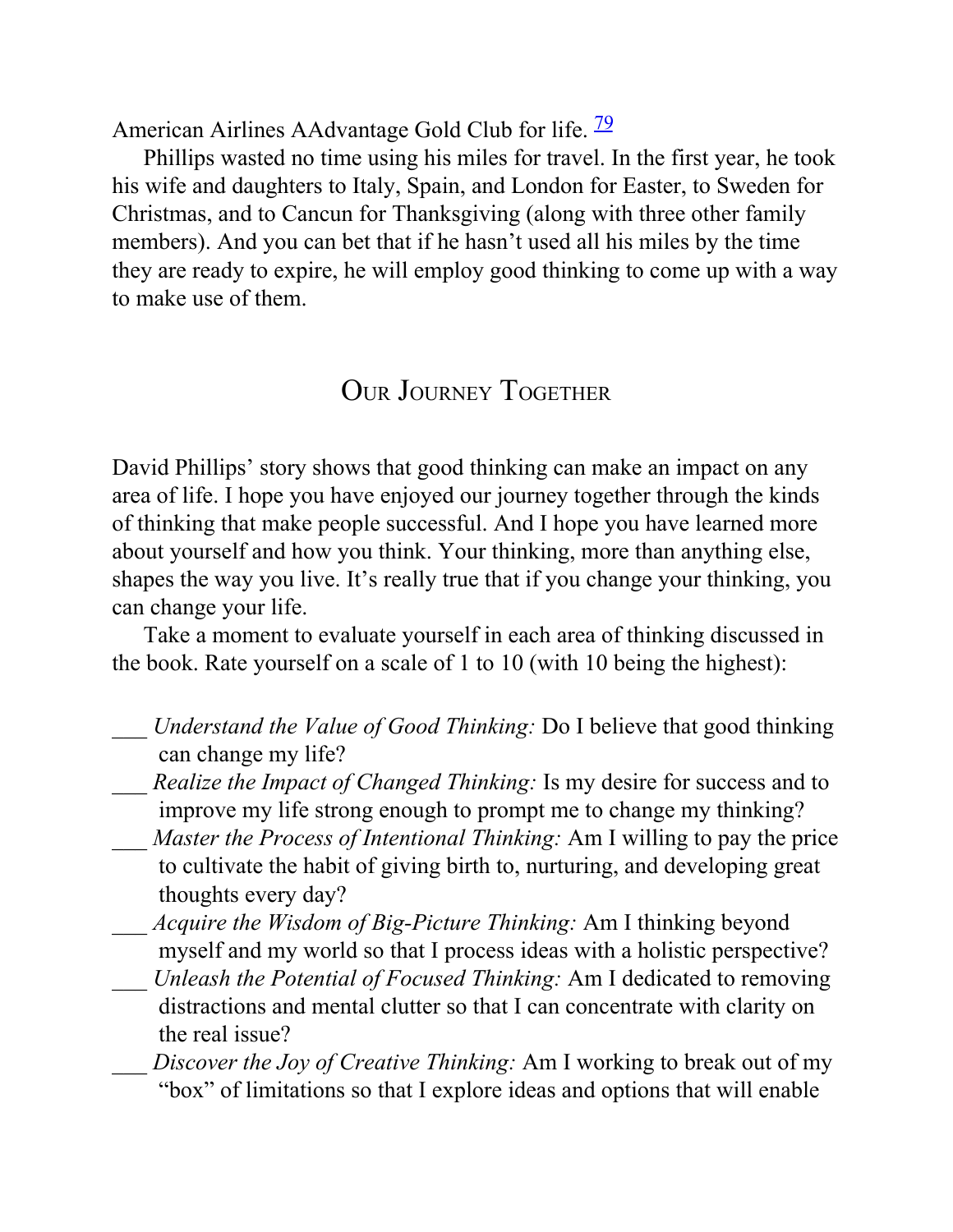me to experience creative breakthroughs?

- \_\_\_ *Recognize the Importance of Realistic Thinking:* Am I building a solid mental foundation on facts so that I can think with certainty?
- \_\_\_ *Release the Power of Strategic Thinking:* Am I implementing strategic plans that give me direction for today and increase my potential for tomorrow?
- \_\_\_ *Feel the Energy of Possibility Thinking:* Am I unleashing the enthusiasm of possibility thinking to find solutions even for situations that seem impossible?
- \_\_\_ *Embrace the Lessons of Reflective Thinking:* Am I regularly revisiting the past to gain a true perspective and think with understanding?
- \_\_\_ *Question the Acceptance of Popular Thinking:* Am I consciously rejecting the limitations of common thinking in order to achieve uncommon results?
- \_\_\_ *Encourage the Participation of Shared Thinking:* Am I consistently including the heads of others to think "over my head" and attain compounding results?
- \_\_\_ *Experience the Satisfaction of Unselfish Thinking:* Am I continually considering others and their journey in collaborating with them in my thinking?
- \_\_\_ *Enjoy the Return of Bottom-Line Thinking:* Am I staying focused on results in order to gain the maximum return and reap the full potential of my thinking?

I trust that your thinking has improved. However, the reality is that nobody can expect to master every kind of thinking. That's why I want to offer you this advice. On each kind of thinking, if you score …

- 8–10 Spend 80% of your time doing this type of thinking.
- 6–7 Spend 20% of your time doing this type of thinking.
- 0–5 Bring someone onto your team who scores an 8, 9, or 10 for this type of thinking.

In the opening chapter, I described how my father decided to change the way he thought when he was a young man. Recently, my wife, Margaret, and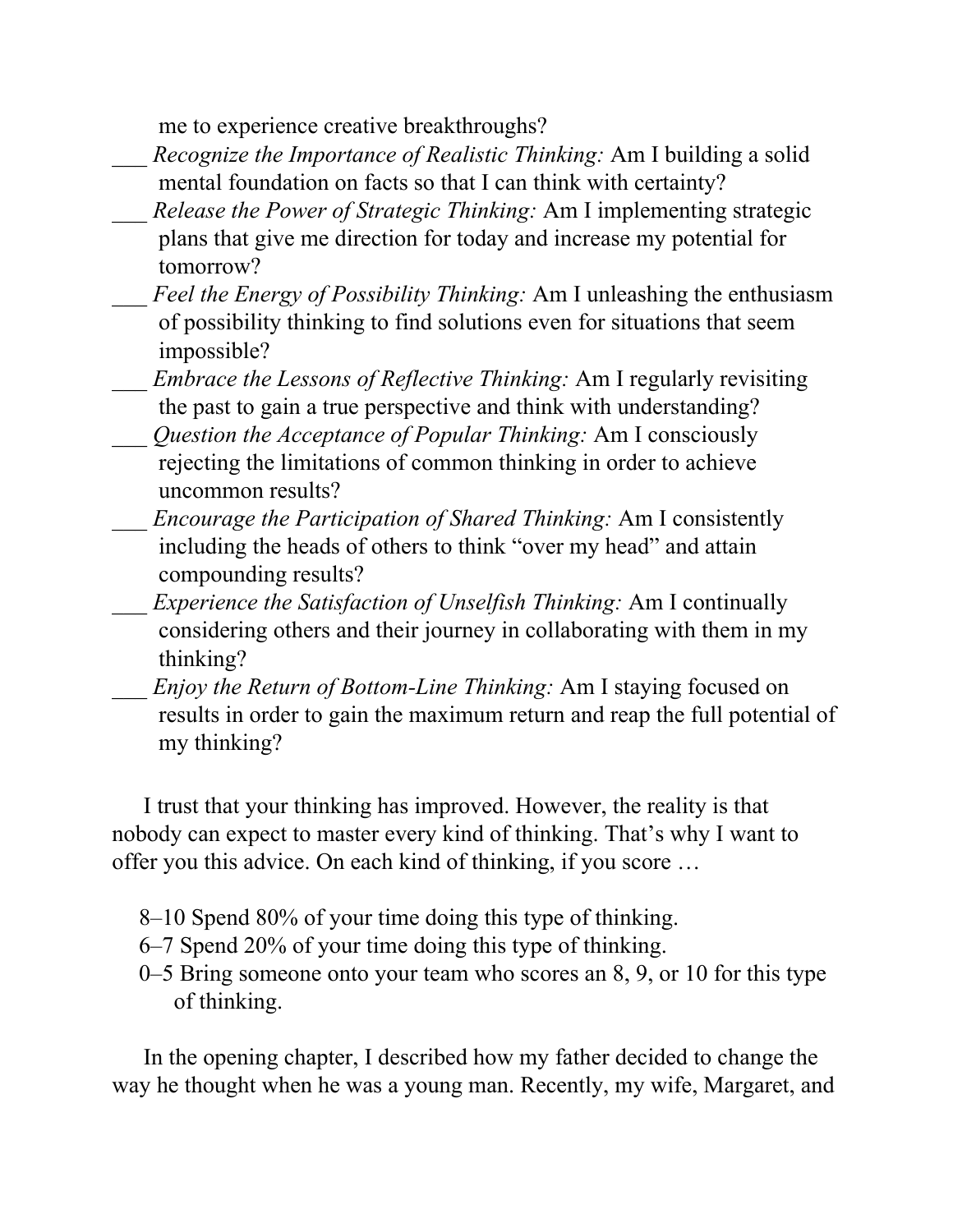I went to a banquet honoring my father, sponsored by the organization to which my father belonged for fifty-five years. We sat with my parents at their table, and we talked about his decision to dedicate his life to thinking the way successful people did. That decision enabled my parents to rear three children who are committed to adding value to others. It was the catalyst that set my father apart from many of his contemporaries and helped him to rise to leadership positions within the organization. It allowed him and Mom to enjoy more than 60 years of marriage together.

I reflected on these things as I listened to the banquet's speaker describe the contributions of my father's life, and it brought me to tears. When the crowd stood as my dad went to the stage, I stood with them, cheering the loudest, because I knew him the best. And I thought, *There is a man who changed his thinking, and it changed his life—and the lives of others, including me.*

The same thing can happen for you. That is why I wrote this book. May thinking become your greatest tool for creating the world you desire.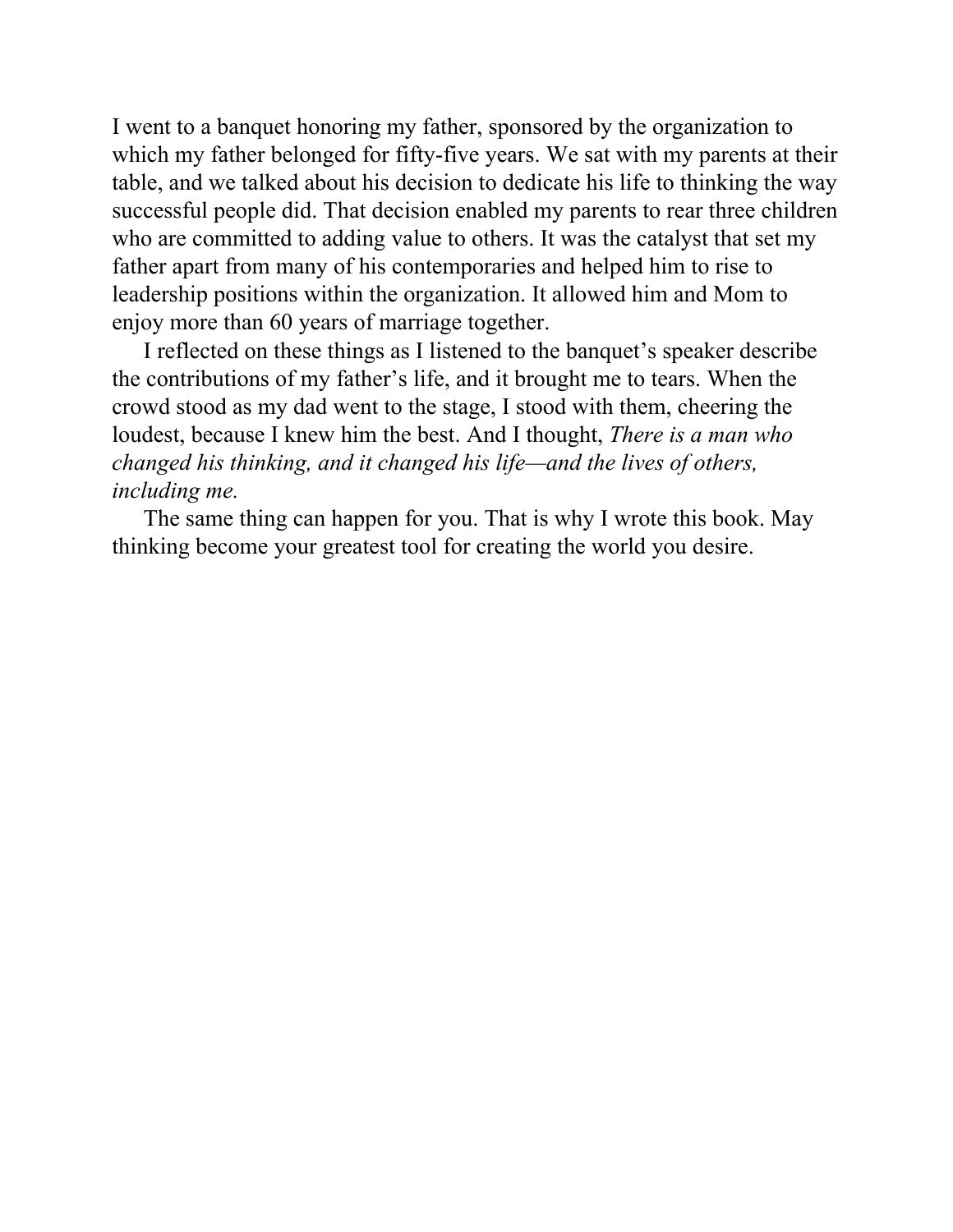#### **[NOTES](#page-3-2)**

[1.](#page-13-0) John C. Maxwell, *Think on These Things* (Kansas City, Missouri: Beacon Hill, 1979), 13.

[2.](#page-13-1) Philippians 4:8 (NRSV).

[3.](#page-15-0) David J. Schwartz, *The Magic of Thinking Big* (New York: Fireside, 1959), *66.*

[4.](#page-15-1) James Allen, *The Wisdom of James Allen* (San Diego: Laurel Creek Press, 1997), 31.

[5.](#page-18-0) James Allen, *The Wisdom of James Allen* (San Diego: Laurel Creek Press, 1997), 54.

[6.](#page-18-0) See Proverbs 23:7.

[7.](#page-19-0) "Wal-Mart Stores, Inc. at a Glance," [www.walmartstores.com,](http://www.walmartstores.com) January 29, 2002.

[8.](#page-20-0) Source unknown.

[9.](#page-22-0) James C. Collins and Jerry I. Porras, *Built to Last: Successful Habits of Visionary Companies* (New York: Harper Business, 1994), 213.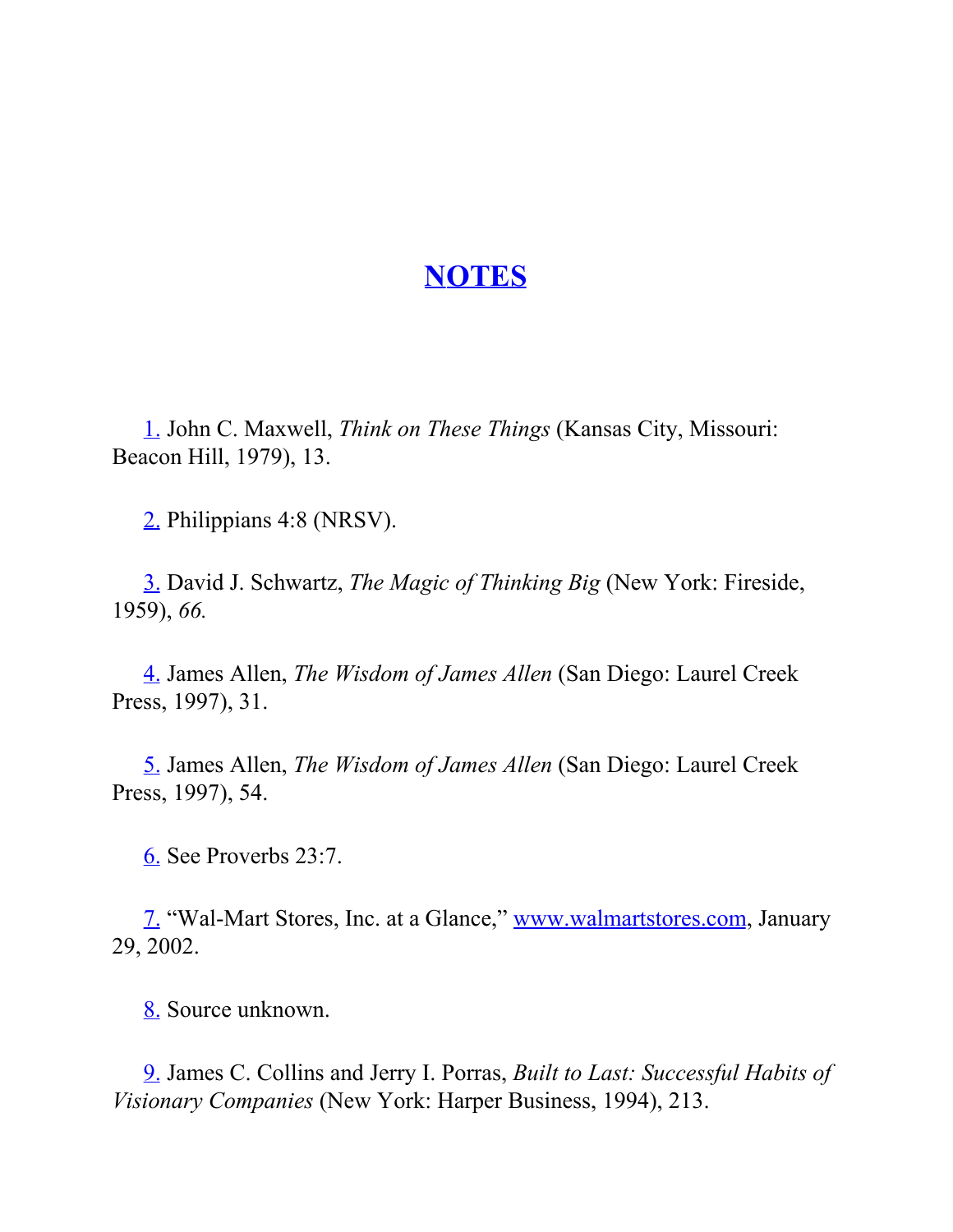[10.](#page-23-0) The American Covenant.

[11.](#page-36-0) John C. Maxwell, *The Winning Attitude* (Nashville: Thomas Nelson, 1991), 24.

[12.](#page-39-0) Martin J. Grunder Jr., *The 9 Super Simple Steps to Entrepreneurial Success* (Dayton, Ohio: Gatekeeper Books, 2002), 96.

[13.](#page-51-0) Guy Gilchrist, "Keeper of the Keys," *Mudpie* (Canton, Connecticut: Gilchrist Publishing, 2001). Used by permission.

[14.](#page-61-0) J. J. O'Connor and E. F. Robertson, "Eratosthenes of Cyrene," [www.history.mcs.st-andrews.ac.uk](http://www.history.mcs.st-andrews.ac.uk), January 28, 2002.

[15.](#page-69-0) James C. Collins and Jerry I. Porras, *Built to Last: Successful Habits of Visionary Companies* (New York: Harper Business, 1994), 43–44.

[16.](#page-69-1) John C. Maxwell, *Failing Forward: Turning Mistakes into Stepping Stones for Success* (Nashville: Thomas Nelson, 2000), 140.

[17.](#page-74-0) "Crayola Trivia," [www.crayola.com/mediacenter,](http://www.www.crayola.com/mediacenter) March 6, 2002.

[18.](#page-74-1) "Crayola Trivia," [www.crayola.com/mediacenter,](http://www.crayola.com/mediacenter) March 6, 2002.

[19.](#page-75-0) "Crayola Trivia," [www.crayola.com/mediacenter,](http://www.crayola.com/mediacenter) March 6, 2002.

[20.](#page-75-1) "The History and Development of Crayons," [www.crayola.com/mediacenter](http://www.crayola.com/mediacenter), March 6, 2002.

[21.](#page-76-0) Annette Moser-Wellman, *The Five Faces of Genius* (New York: Viking Press, 2001), 111.

[22.](#page-76-1) "Coleco," Jones Telecommunications and Multimedia Encyclopedia,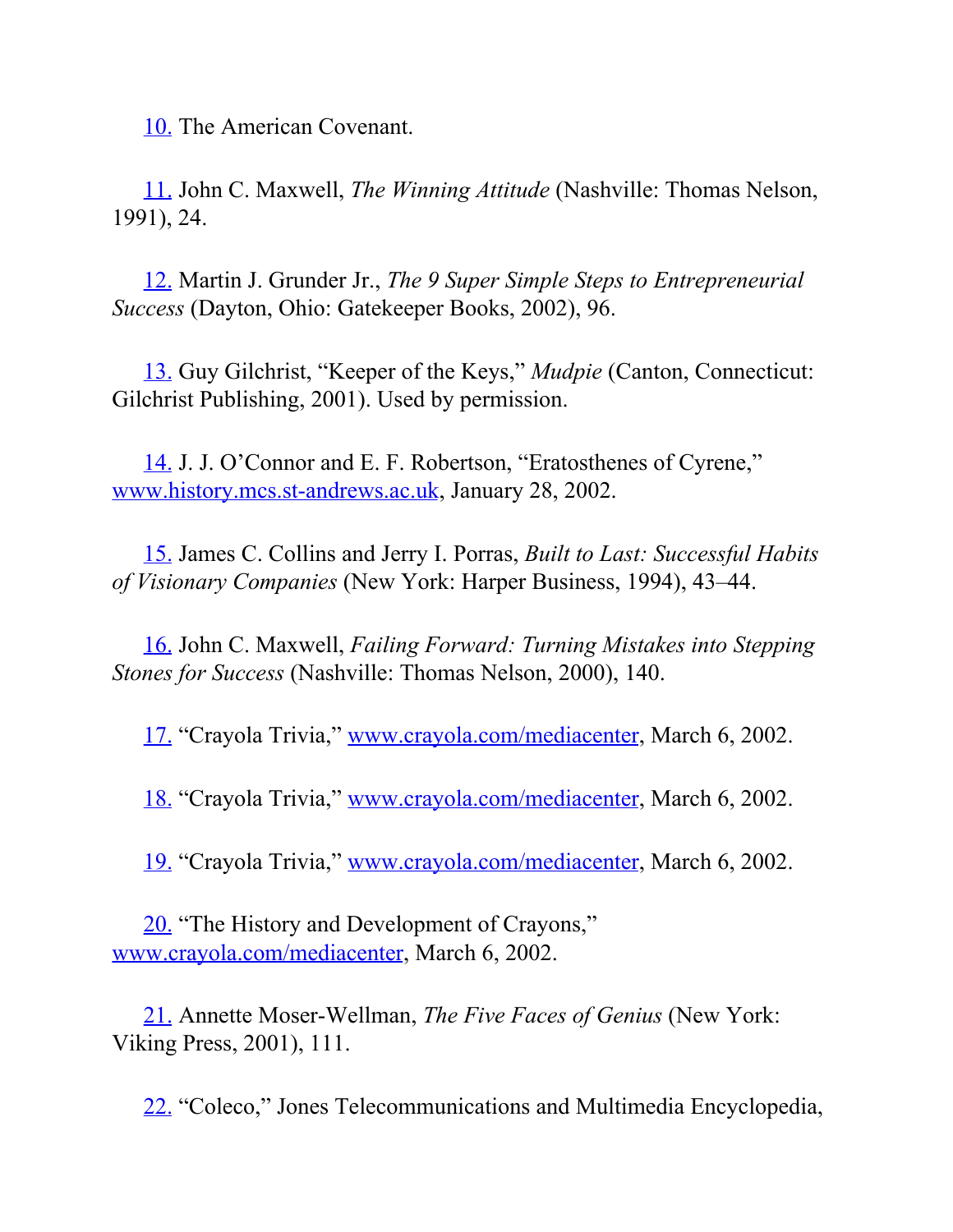[www.digitalcentury.com](http://www.digitalcentury.com), March 14, 2002.

[23.](#page-77-0) Al Ries, *Focus: The Future of Your Company Depends on It* (New York: Harper Business, 1996), 1.

[24.](#page-79-0) M. Scott Peck, *The Road Less Traveled* (New York: Simon and Schuster, 1978), 27–28.

[25.](#page-82-0) Jim Collins, "Good to Great," *Fast Company,* October 2001.

[26.](#page-83-0) Joshua S. Rubinstein, David E. Meyer, and Jeffrey E. Evans, "Executive Control of Cognitive Processes in Task Switching," *Journal of Experimental Psychology,* quoted in *Leadership Strategies,* Volume 4, Number 12, December 2001.

[27.](#page-88-0) "Martin First Female to Play, Score in Division I," [www.espn.com,](http://www.espn.com) August 31, 2002.

[28.](#page-88-1) "Female Giving Up Football," *The Atlanta Journal-Constitution,* January 21, 2002, E10.

[29.](#page-93-0) Annette Moser-Wellman, *The Five Faces of Genius: The Skills to Master Ideas at Work* (New York: Viking, 2001), 6.

[30.](#page-93-1) Skipp Ross with Carole C. Carlson, *Say Yes to Your Potential* (Nashville: Word, 1983).

[31.](#page-94-0) Annette Moser-Wellman, *The Five Faces of Genius: The Skills to Master Ideas at Work* (New York: Viking, 2001), 9.

[32.](#page-100-0) Ernie J. Zelinski, *The Joy of Not Knowing It All: Profiting from Creativity at Work or Play* (Chicago: VIP Books, 1994), 7.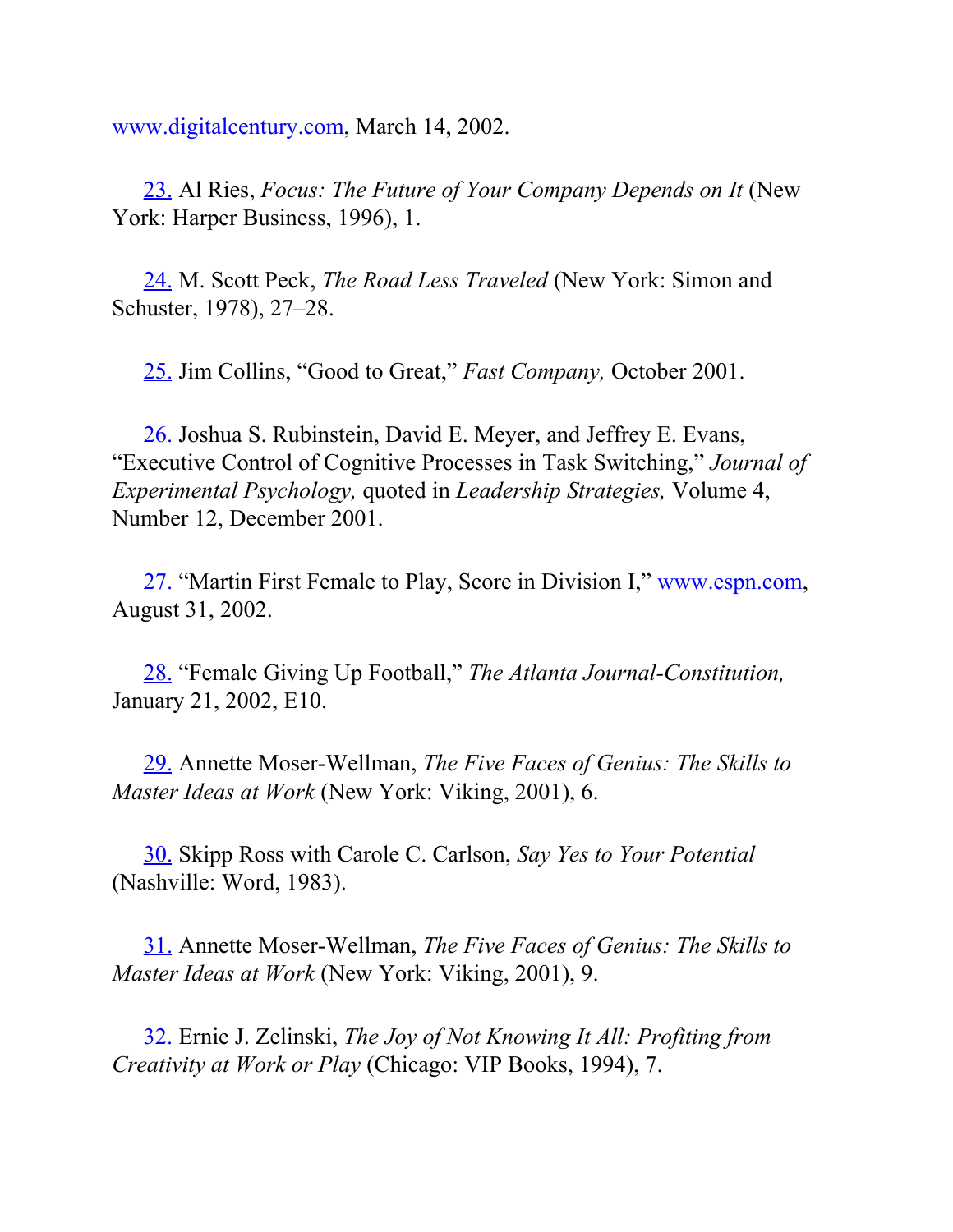[33.](#page-101-0) Source unknown.

[34.](#page-102-0) Michael Craig, "Priscilla Presley's Control of the Elvis Presley Estate," *The 50 Best (and Worst) Business Deals of All Time* (Franklin Lakes, New Jersey: Career Press, 2000), 18–22.

[35.](#page-110-0) Cheryl Dahle, "Mind Games," *Fast Company,* January-February 2000, 170.

[36.](#page-116-0) James Allen, *The Wisdom of James Allen* (San Diego: Laurel Creek Press, 1997).

[37.](#page-120-0) "O'Leary Resigns as Notre Dame Football Coach," [www.nd.edu,](http://www.nd.edu) December 14, 2001.

[38.](#page-124-0) Chris Palochko, "Security a Huge Issue at Super Bowl," sports.yahoo.com/nfl/news, February 2, 2002.

[39.](#page-128-0) "Strategy" in *Webster's New World Dictionary of American English,* Third Collegiate Edition (Cleveland: Webster's New World, 1991).

[40.](#page-129-0) Terry Ryan, *The Contest Winner of Defiance, Ohio: How My Mother Raised 10 Kids on 25 Words or Less* (New York: Touchstone, 2001), 25.

[41.](#page-130-0) Terry Ryan, *The Contest Winner of Defiance, Ohio: How My Mother Raised 10 Kids on 25 Words or Less* (New York: Touchstone, 2001), 92.

[42.](#page-133-0) Bobb Biehl, *Masterplanning: A Complete Guide for Building a Strategic Plan for Your Business, Church, or Organization* (Nashville: Broadman and Holman, 1997), 10.

[43.](#page-133-1) Alan Axelrod, *Patton on Leadership: Strategic Lessons for Corporate Warfare* (Englewood Cliffs, New Jersey: Prentice Hall, 1999), 68.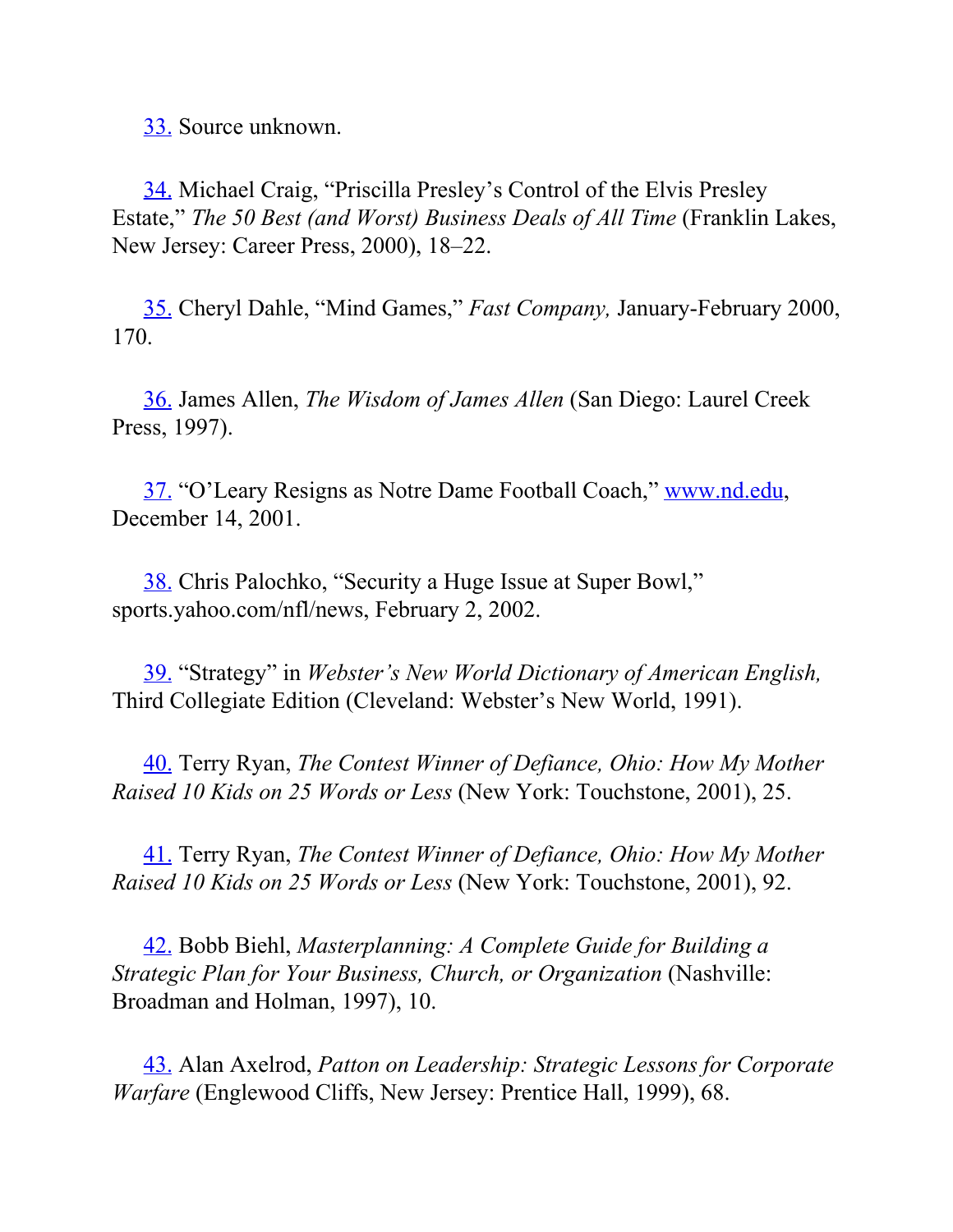[44.](#page-134-0) "George S. Patton, Jr.," [http://gi.grolier.com/wwii,](http://gi.grolier.com/wwii) May 28, 2002.

[45.](#page-141-0) Janet Frankston, "Maxwell House Tie to Passover Spans Years," *The Atlanta Journal-Constitution,* March 27, 2002, F1.

[46.](#page-141-1) Janet Frankston, "Maxwell House Tie to Passover Spans Years," *The Atlanta Journal-Constitution,* March 27, 2002, F10.

[47.](#page-143-0) Sally Kline (editor), *George Lucas: Interviews* (Jackson: University Press of Mississippi, 1999), 32.

[48.](#page-144-0) Thomas G. Smith, *Industrial Light & Magic: The Art of Special Effects* (New York: Ballantine Books, 1986), 10.

[49.](#page-145-0) Bruce Handy, "The Force Is Back," *Time,* February 10, 1997, [www.time.com.](http://www.time.com)

[50.](#page-145-1) Sally Kline (editor), *George Lucas: Interviews* (Jackson: University Press of Mississippi, 1999), 161.

[51.](#page-145-2) Chris Salewicz, *George Lucas* (New York: Thunders' Mouth Press, 1998), 104.

[52.](#page-146-0) Chris Salewicz, *George Lucas* (New York: Thunders' Mouth Press, 1998), 105.

[53.](#page-146-0) Richard Corliss, "Ready, Set, Glow!" *Time,* April 26, 1999, [www.time.com.](http://www.time.com)

[54.](#page-146-1) Chris Salewicz, *George Lucas* (New York: Thunders' Mouth Press, 1998), 113.

[55.](#page-147-0) Jeremy M. Brosowsky, "No Payne, No Gayne: The Ins-and-Outs of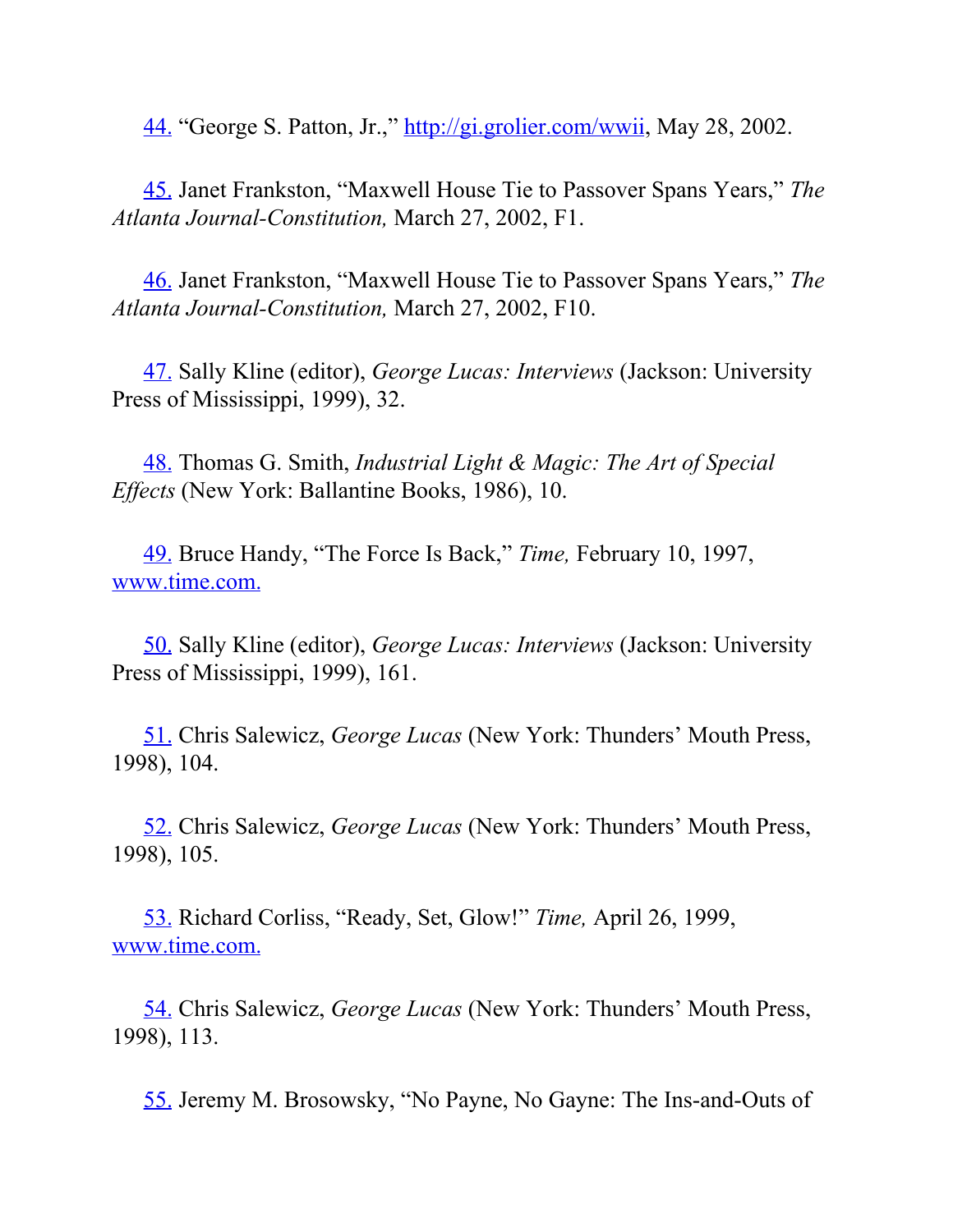Winning a Modern Olympic Bid, Courtesy of the Man Behind Atlanta's 1996 Plan, *Washington Business Forward,* August 2000, [www.bizforward.com.](http://www.bizforward.com)

[56.](#page-150-0) Eric Pooley, "Mayor of the World," *Time* December 31, 2001, [www.time.com.](http://www.time.com)

[57.](#page-151-0) Sally Kline (editor), *George Lucas: Interviews* (Jackson: University Press of Mississippi, 1999), 96.

[58.](#page-151-0) Sally Kline (editor), *George Lucas: Interviews* (Jackson: University Press of Mississippi, 1999), 121.

[59.](#page-152-0) Joel Barker, *Future Edge* (New York: William Morrow & Co, 1992), 89.

[60.](#page-154-0) "Leadership Lessons: An Interview with Don Soderquist," Willow Creek Association.

[61.](#page-155-0) Author Unknown.

[62.](#page-165-0) Mark Twain, *Following the Equator* (Hopewell, New Jersey: Ecco Press, 1996), 96.

[63.](#page-171-0) "Chronology of Dr. Martin Luther King, Jr.," [www.thekingcenter.com](http://www.thekingcenter.com), January 3, 2002.

[64.](#page-175-0) Alice Park, "Heart Mender," *Time,* August 20, 2001, 36.

[65.](#page-175-1) Alice Park, "Heart Mender," *Time,* August 20, 2001, 36.

[66.](#page-178-0) Benno Muller-Hill, "Science, Truth, and Other Values," *Quarterly Review of Biology,* Volume 68, Number 3 (September 1993), 399–407.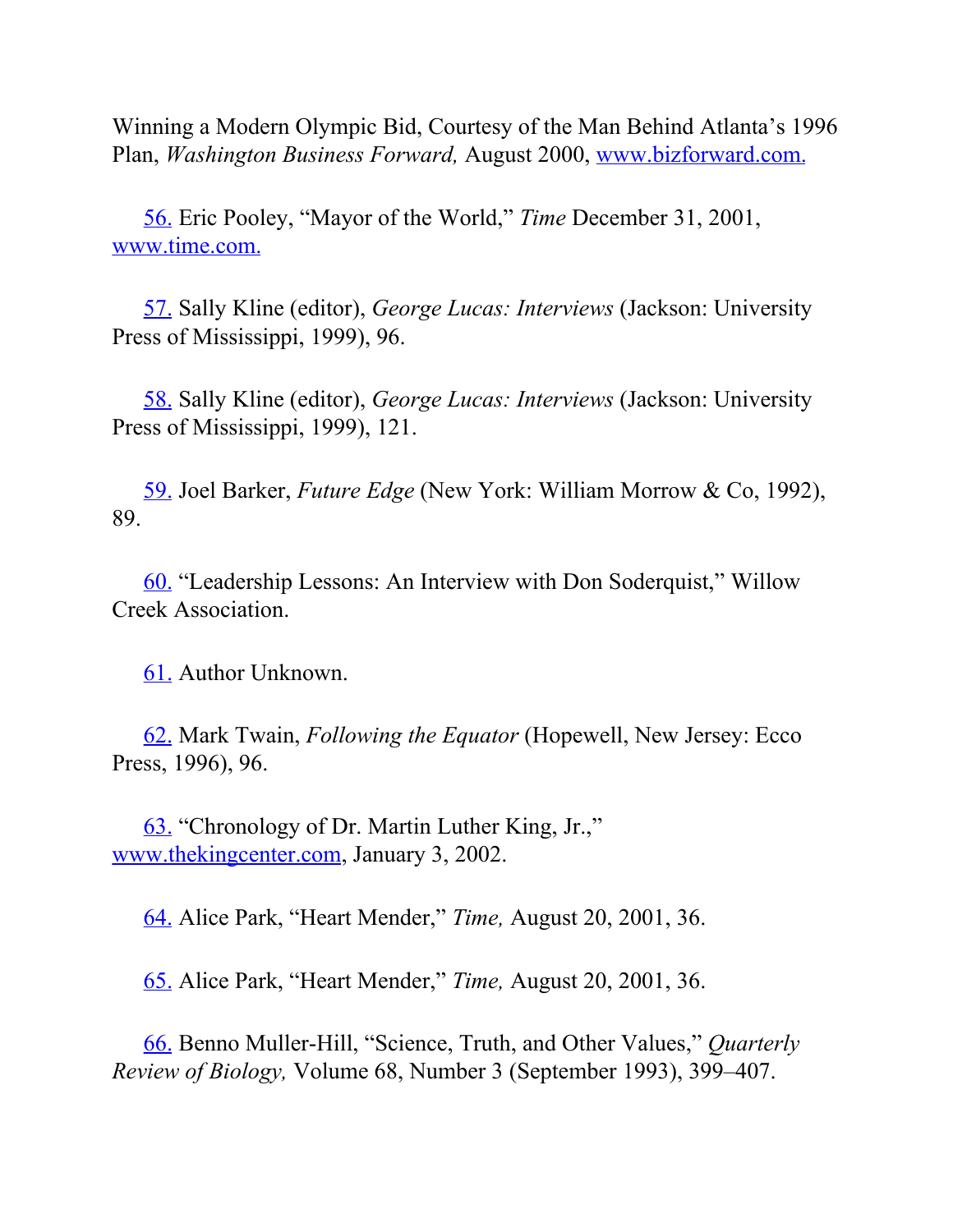[67.](#page-190-0) Pat Summit with Sally Jenkins, *Reach for the Summit* (New York: Broadway Books, 1998), 258.

[68.](#page-191-0) Pat Summit with Sally Jenkins, *Reach for the Summit* (New York: Broadway Books, 1998), 69.

[69.](#page-197-0) Jeffrey J. Fox, *How to Become CEO* (New York: Hyperion, 1998), 115.

[70.](#page-204-0) Peter Duncan Burchard, "George Washington Carver in Iowa: Preparation for life serving humanity," The Gazette (Cedar Rapids, Iowa), [www.gazetteonline.com,](http://www.gazetteonline.com) February 14, 1999.

[71.](#page-205-0) "George Washington Carver," web.mit.edu/invent, April 27, 2002.

[72.](#page-205-1) "George Washington Carver," [www.biography.com](http://www.biography.com), February 23, 2002.

[73.](#page-209-0) "Mectizan Program Removes Darkness from an Ancient Disease," Corporate Philanthropy Report, Merck, p. 11, [www.merck.com,](http://www.merck.com) April 27, 2002.

[74.](#page-210-0) Philippians 2:3–4 (NIV).

[75.](#page-211-0) Tod Barnhart, *The Five Rituals of Wealth: Proven Strategies for Turning the Little You Have into More Than Enough* (New York: Harperbusiness, 1996).

<span id="page-239-0"></span>[76.](#page-218-0) John A. Byrne, "Profiting from the Non-profits," *Business-Week,* March 26, 1990, 70.

<span id="page-239-1"></span>[77.](#page-218-0) John A. Byrne, "Profiting from the Non-profits," *Business-Week,* March 26, 1990, 72.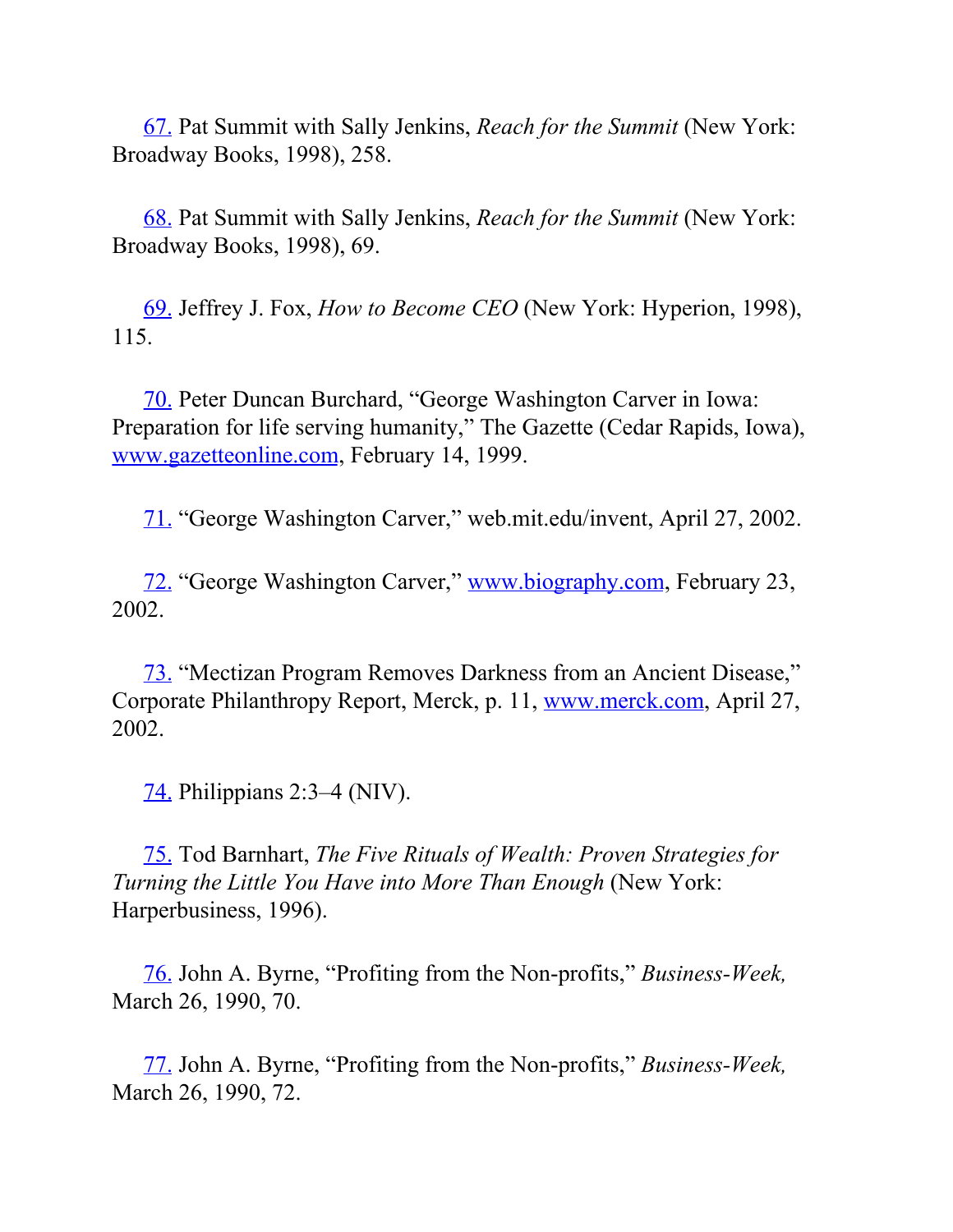<span id="page-240-0"></span>[78.](#page-219-0) "Hesselbein Wins Presidential Medal of Freedom," [www.drucker.org](http://www.drucker.org), December 19, 2001.

<span id="page-240-1"></span>[79.](#page-229-0) Kathleen Holder, "Engineer Finds Sweet Travel Deal in Cups of Pudding," www-dateline.ucdavis.edu, February 4, 2000.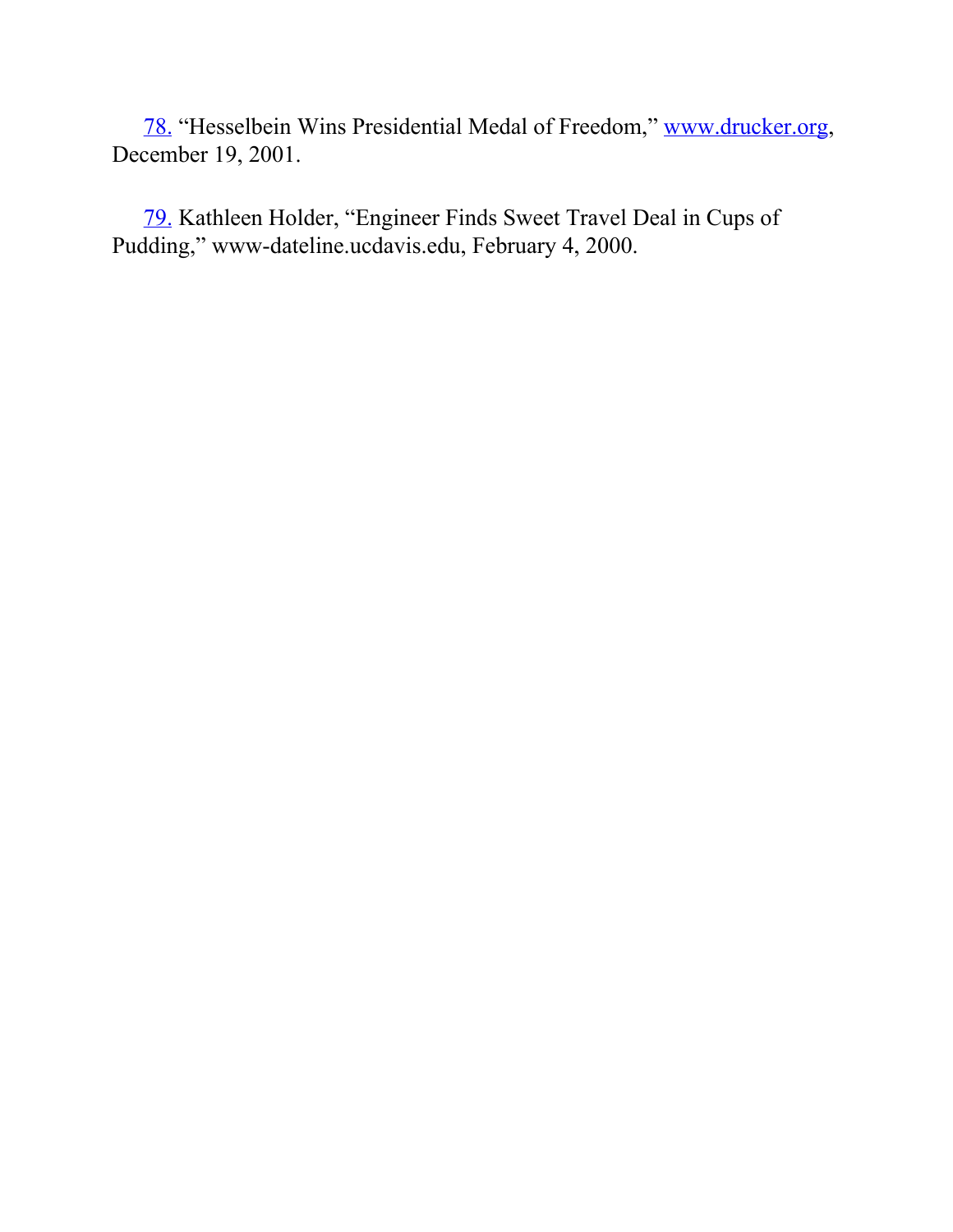We invite you to visit our companion web site at [www.thinkingforachange.com.](http://www.thinkingforachange.com) It has been designed to enhance and complete your learning experience. There you can take a FREE interactive assessment developed by the INJOY Group. It will help you to evaluate the strengths and weaknesses of your thinking skills. You will also find recommendations for how you can further your personal and professional development.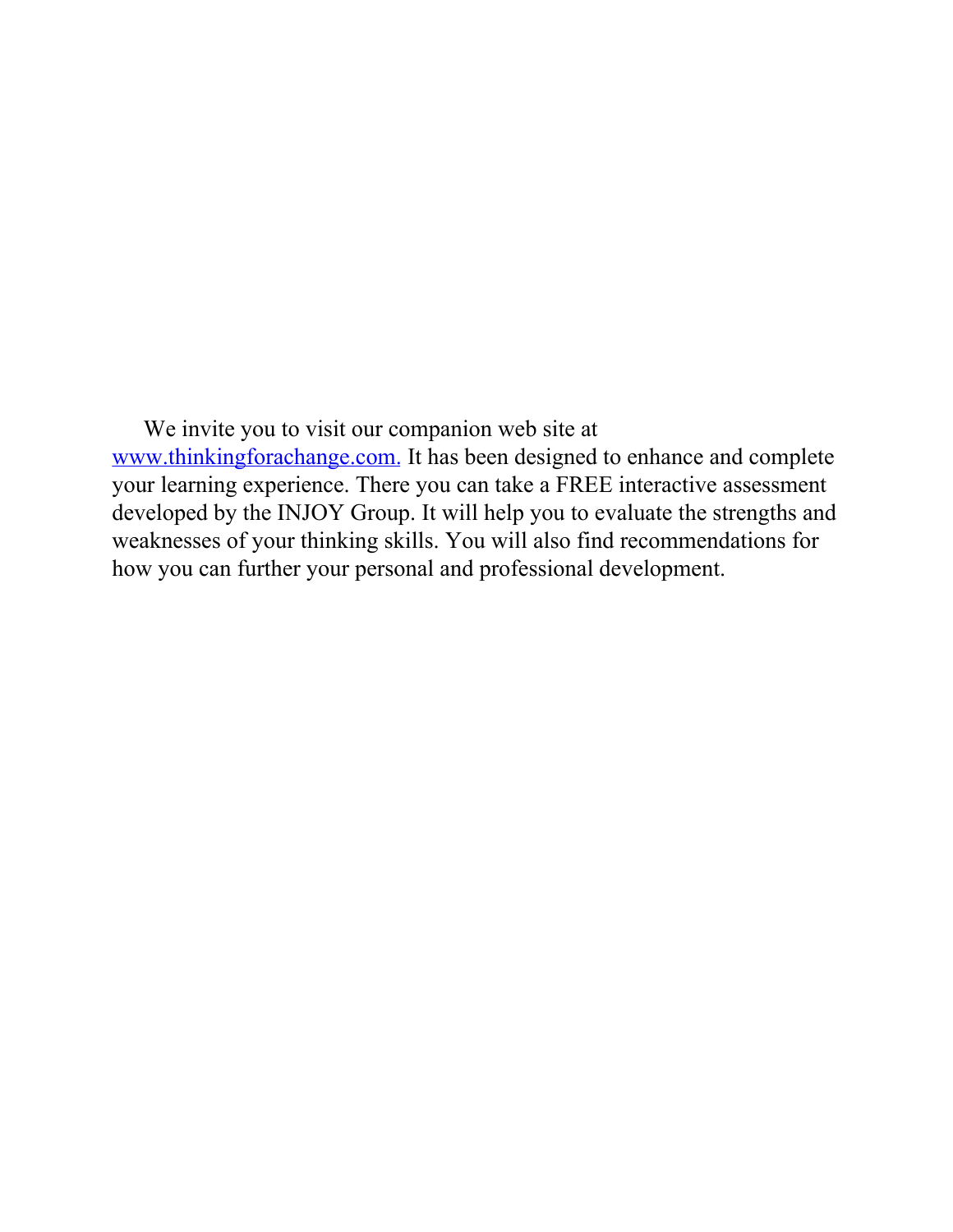# **CHANGE YOUR THINKING AND CHANGE YOUR LIFE …**

# **IMPROVE YOUR LEADERSHIP AND IMPACT THE LIVES OF OTHERS.**

# **JOHN C. MAXWELL'S RECOMMENDATION FOR YOUR LEADERSHIP GROWTH:**

# **STEP 1 Assess Your Leadership Strengths**

*You* can take your leadership to the next level, and the INJOY Group will help you every step of the way! Begin your own leadership challenge at [www.ThinkingforaChange.com.](http://www.ThinkingforaChange.com) The 21 Laws leadership assessment will tell you where you are as a leader today and will guide you to where you need to be tomorrow.



Visit [www.ThinkingforaChange.com](http://www.ThinkingforaChange.com) and take your FREE assessment!

# **STEP 2 Begin Your Leadership Training**

Log on to [www.ThinkingforaChange.com](http://www.ThinkingforaChange.com) and receive a free copy of *Leadership Aptitudes.* This lesson was specifically chosen from John C.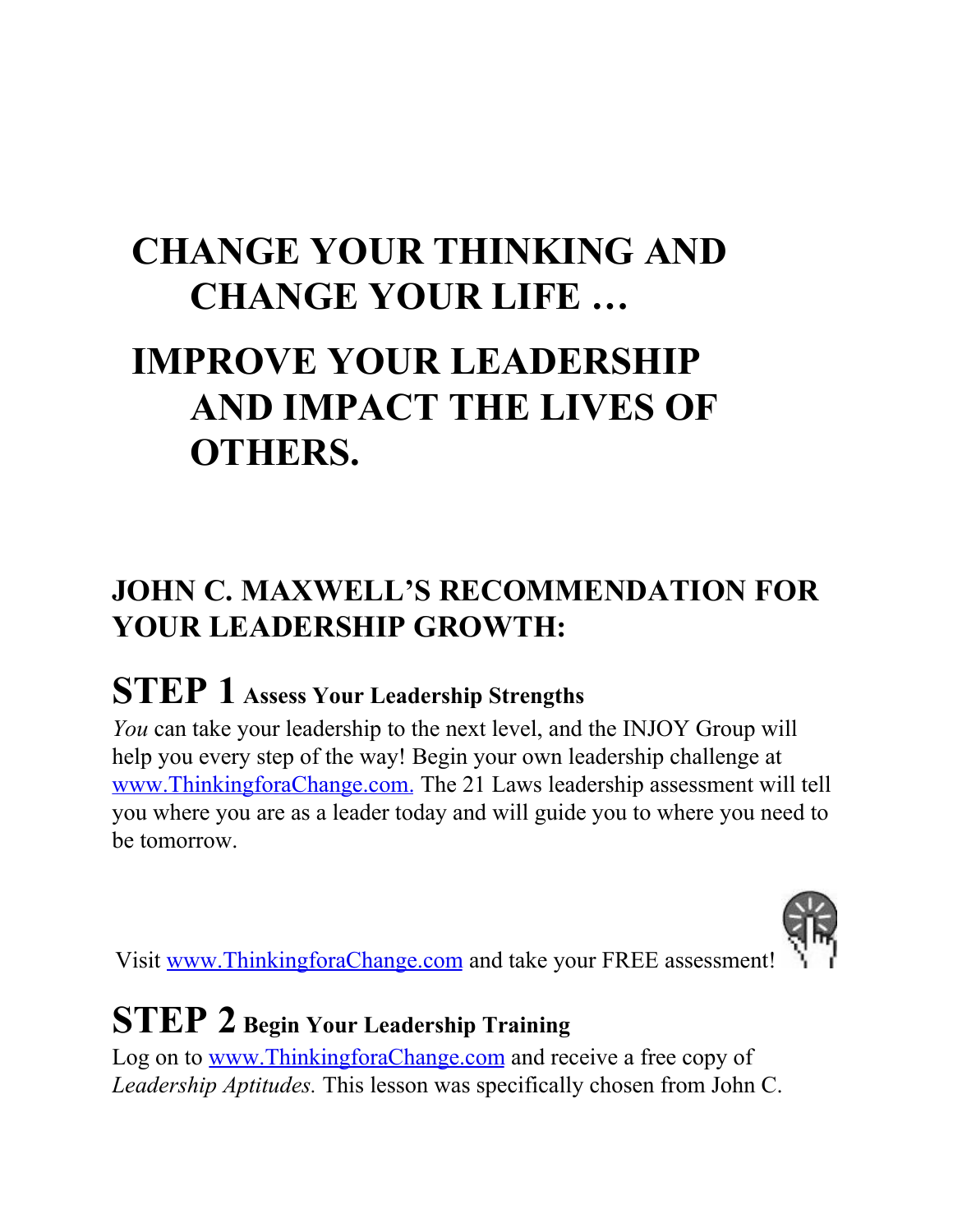Maxwell's Maximum Impact Club series to help you take the next step in your leadership training! *Leadership Aptitudes* is available to you either online in streaming audio format or, if you would prefer to add this lesson to your personal leadership training library, we can ship you a copy on I either audiocassette or CD for a minimal shipping charge of \$2.00.

Visit [www.ThinkingforaChange.com](http://www.ThinkingforaChange.com) and download your FREE audio lesson! Available online or on audiocassette/CD.

# **STEP 3 Train with the Best Resources**

If you're going to be the best, you've got to train with the best! Purchase the complete audio (for your personal use) and video (for group training) *21 Laws* series and maximize your leadership potential!



# **Living the 21 Irrefutable Laws of Leadership**

#### **Audio Curriculum by John C. Maxwell**

You will achieve more than you ever imagined by simply listening to one leadership lesson, reading one chapter, and completing one assignment each month. With *Living the 21 Laws,* you'll have a leadership growth tool that will allow you to:

- Evaluate your leadership strengths
- Create a proactive plan to improve your leadership skills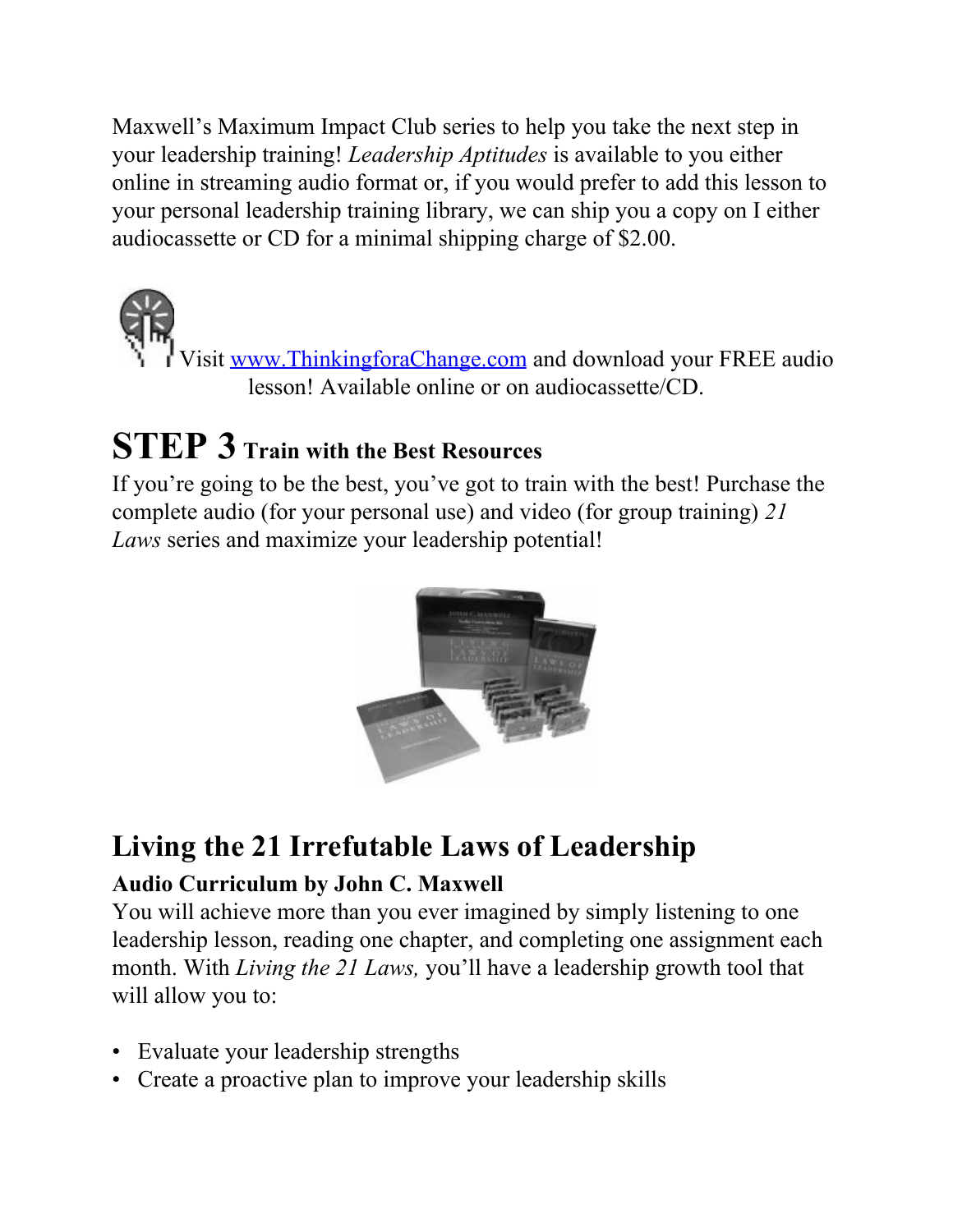• Understand the laws so that you can readily teach them

## **Learning the 21 Irrefutable Laws of Leadership Video Curriculum by John C. Maxwell**



How do you propel your organization to a new level? Make sure that you are all growing together! These dynamic videos will allow you to bring your entire leadership team together to develop a shared vision, a corporate purpose, and a unified effort. Plus, it will make teaching easier and less timeconsuming for you.

# **STEP 4 Train with <sup>a</sup> Proven Coach** *Let John C. Maxwell mentor you monthly!*



# **Maximum Impact®: The Monthly Mentoring Leadership Club for Marketplace Leaders**

**Audio Program (Available on CD or Audiocassette)**